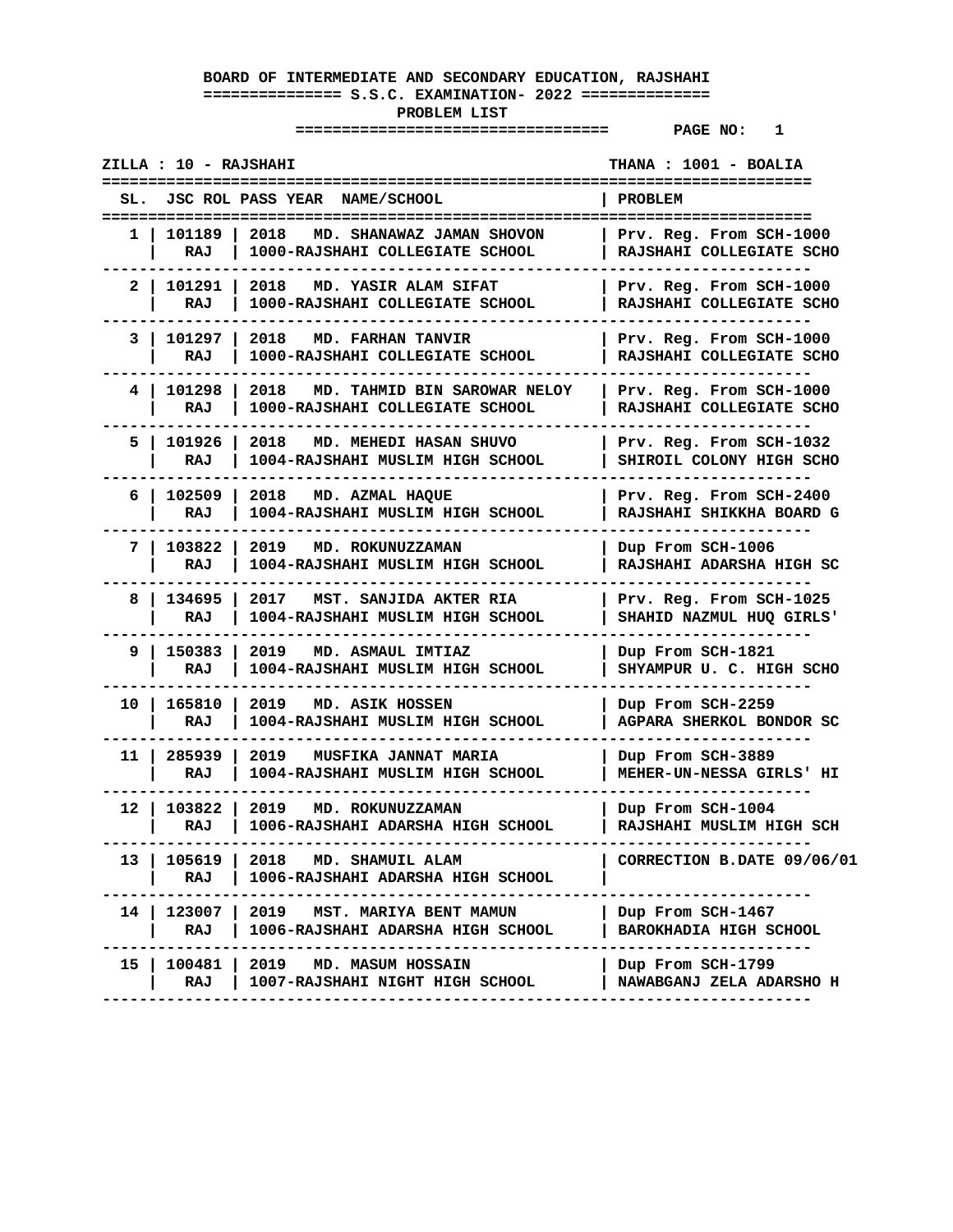|      | ZILLA : 10 - RAJSHAHI |                                                                                 | <b>THANA : 1001 - BOALIA</b><br>---------------------    |
|------|-----------------------|---------------------------------------------------------------------------------|----------------------------------------------------------|
| SL.  |                       | JSC ROL PASS YEAR NAME/SCHOOL                                                   | <b>PROBLEM</b><br>====================                   |
| 16   | 103094<br>RAJ         | 2019<br>ARPAN NANDI SAJIB<br>1008-SHIROIL GOVT. HIGH SCHOOL                     | MISMATCH JSC INFORMATION                                 |
| 17   | 102849<br>RAJ         | 2019<br><b>MOST. RAFIYA KHATUN</b><br>1010-RAJSHAHI SATELLITE TOWN HIGH SCH     | Dup From SCH-2363<br>AFI NEPALPARA HIGH SCHOO            |
| 18   | 450088<br>RAJ         | 2019<br>MST. SRABONY AKTER<br>1010-RAJSHAHI SATELLITE TOWN HIGH SCH             | CORRECTION B.DATE 02/07/01                               |
| 19.  | 100121<br>RAJ         | 2018<br><b>JENNIFER JAHANGIR JOYEETA</b><br>1020-GOVT. P. N. GIRLS' HIGH SCHOOL | Prv. Reg. From SCH-1020<br>GOVT. P. N. GIRLS' HIGH       |
| 20   | 100179<br>RAJ         | 2018<br><b>MOST. FARIYA RAHMAN</b><br>1020-GOVT. P. N. GIRLS' HIGH SCHOOL       | Prv. Reg. From SCH-1020<br>GOVT. P. N. GIRLS' HIGH       |
| 21 I | 104071<br>RAJ         | 2019<br>SAIMA BINTE SAYED DUITY<br>1020-GOVT. P. N. GIRLS' HIGH SCHOOL          | Dup From SCH-1033<br>BALAJAN NESSA GIRLS' HIG            |
| 22   | 104093<br>RAJ         | 2019<br><b>RAISA RAIN</b><br>1020-GOVT. P. N. GIRLS' HIGH SCHOOL                | Dup From SCH-1033<br>BALAJAN NESSA GIRLS' HIG            |
| 23   | 104488<br>RAJ         | 2019<br>SINTHIA ISLAM PRITHA<br>1025-SHAHID NAZMUL HUQ GIRLS' HIGH SC           | Dup From SCH-1897<br>BONGPUR HIGH SCHOOL                 |
| 24   | 124103<br>RAJ         | <b>MST. MIM KHATUN</b><br>2019<br>1025-SHAHID NAZMUL HUQ GIRLS' HIGH SC         | Dup From SCH-1113<br>AL-INSANIA ISLAMI ACADEM            |
| 25   | 150157<br>RAJ         | 2019<br>MST. NOOR-E-NAFISA TABASSUM<br>1025-SHAHID NAZMUL HUQ GIRLS' HIGH SC    | Dup From SCH-1821<br>SHYAMPUR U. C. HIGH SCHO            |
| 26   | 113741<br>RAJ         | 2017<br>MST. FAHMIDA KHATUN<br>1028-RANI BAZAR GIRLS' HIGH SCHOOL               | Prv. Reg. From SCH-1351<br>KAKON HAT HIGH SCHOOL         |
| 27   | 589308<br>DHK         | 2019<br>MD. RAFIP HOSSAIN SARDAR<br>1032-SHIROIL COLONY HIGH SCHOOL             | Dup From SCH-1547<br>SARONDI IDEAL HIGH SCHOO            |
| 28   | RAJ                   | MOST. SUMONA EASMEN ISHA<br>2019<br>1034-HOUSING ESTATE GIRLS' HIGH SCHOO       | INVALID JSC INFORMATION                                  |
| 29.  | 105622<br>RAJ         | 2017<br>MST. JULEKHA<br>1034-HOUSING ESTATE GIRLS' HIGH SCHOO                   | Prv. Reg. From SCH-1022<br>RAJSHAHI BAHUMUKHI GIRLS      |
| 30   | 103723<br>RAJ         | 2018<br><b>HASIBUL HASAN AZIZ</b><br>1035-MASJID MISSION ACADEMY                | Prv. Reg. From SCH-1035<br><b>MASJID MISSION ACADEMY</b> |
|      |                       |                                                                                 |                                                          |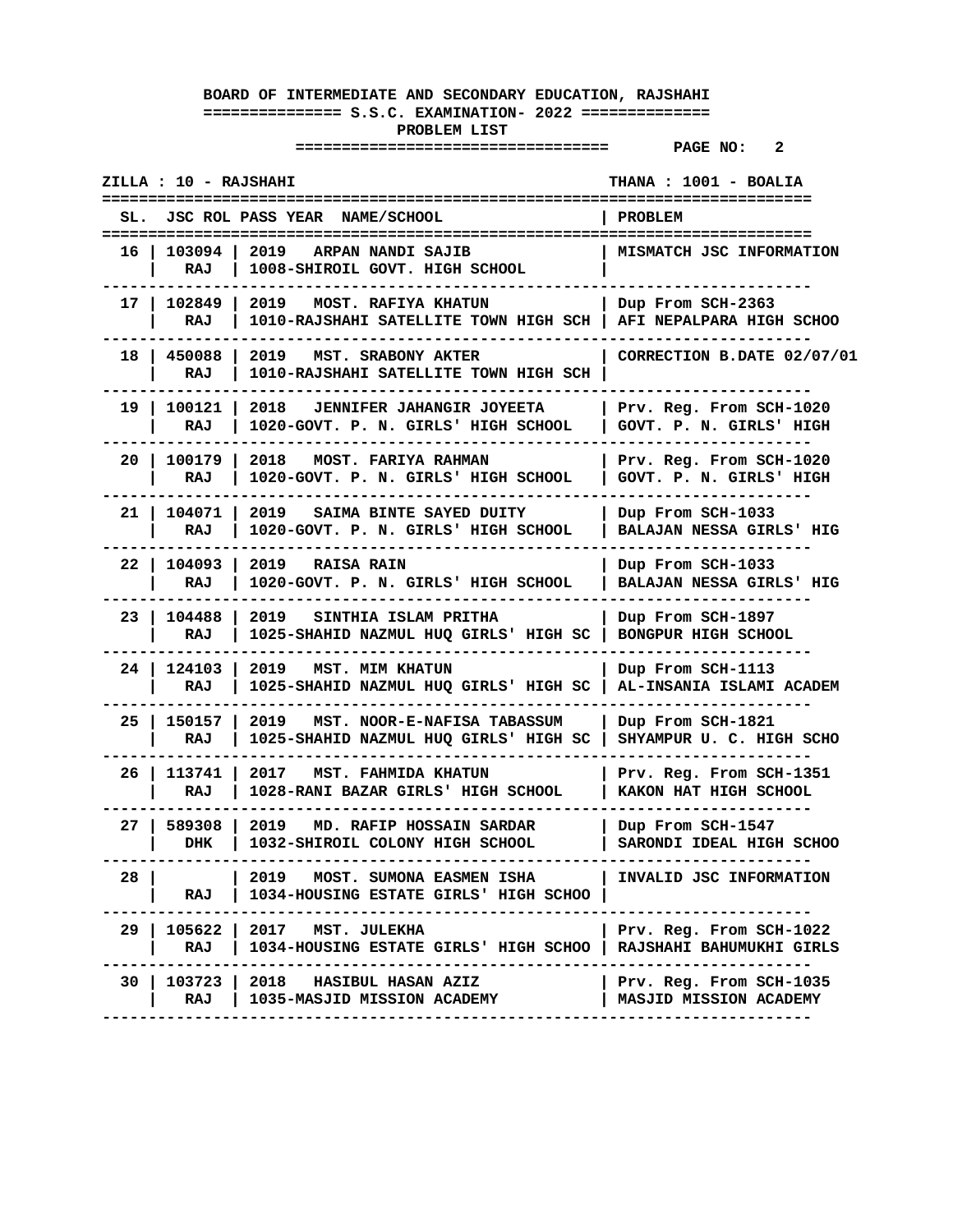| ZILLA : 10 - RAJSHAHI       |                                                                                                          | THANA: 1001 - BOALIA                                       |
|-----------------------------|----------------------------------------------------------------------------------------------------------|------------------------------------------------------------|
|                             | SL. JSC ROL PASS YEAR NAME/SCHOOL                                                                        | PROBLEM                                                    |
| 31   105655   2018<br>RAJ l | <b>MOST. SUMAYA AKTER</b><br>1035-MASJID MISSION ACADEMY                                                 | Prv. Reg. From SCH-1012<br><b>DANSHMARI HIGH SCHOOL</b>    |
| RAJ I                       | 32   106448   2018 MD. RASHEDUL ISLAM<br>1035-MASJID MISSION ACADEMY                                     | Prv. Reg. From SCH-1035<br><b>MASJID MISSION ACADEMY</b>   |
| RAJ                         | 33   133781   2019 MAHMUDA ISLAM MOU<br>1035-MASJID MISSION ACADEMY                                      | Dup From SCH-1013<br>MASHKATADIGHI MULTILATER              |
| RAJ                         | 34   157634   2019 MD. MURSALIN HASIB<br>1035-MASJID MISSION ACADEMY                                     | Dup From SCH-2400<br>RAJSHAHI SHIKKHA BOARD G              |
| RAJ                         | 35   100551   2018 MD. SAHIDUL ISLAM<br>1038-JATIO TARUN SANGHA ACADEMY                                  | Prv. Reg. From SCH-1038<br><b>JATIO TARUN SANGHA ACADE</b> |
| RAJ                         | 36   105856   2019 MST. SALMA KHATUN ONIKA<br>1044-BALIA PUKUR VIDYA NIKETON                             | Dup From SCH-2363<br>AFI NEPALPARA HIGH SCHOO              |
| RAJ                         | 37   177043   2019 MST. MAHFUZA KHATUN<br>1044-BALIA PUKUR VIDYA NIKETON                                 | Dup From SCH-2167<br>MADHAB BARIA HIGH SCHOOL              |
| RAJ                         | 38   450077   2019 MST. SAIDA KHATUN<br>1700-RANINAGAR NIGHT HIGH SCHOOL                                 | Dup From SCH-1446<br>KHIRSHIN MODEL HIGH SCHO              |
| RAJ                         | 39   103293   2018 SIMLA KHATUN<br>1701-CHOTO BONGRAM MADHYAMIK ADARSHA                                  | CORRECTION B.DATE 25/12/01                                 |
| RAJ                         | 40   157634   2019 MD. MURSALIN HASIB<br>2400-RAJSHAHI SHIKKHA BOARD GOVT. MOO   MASJID MISSION ACADEMY  | Dup From SCH-1035                                          |
| RAJ                         | 41   174839   2018 MST. NABILA YASMIN<br>2400-RAJSHAHI SHIKKHA BOARD GOVT. MOO   FAGUAR DIAR HIGH SCHOOL | Prv. Reg. From SCH-2154                                    |
|                             |                                                                                                          |                                                            |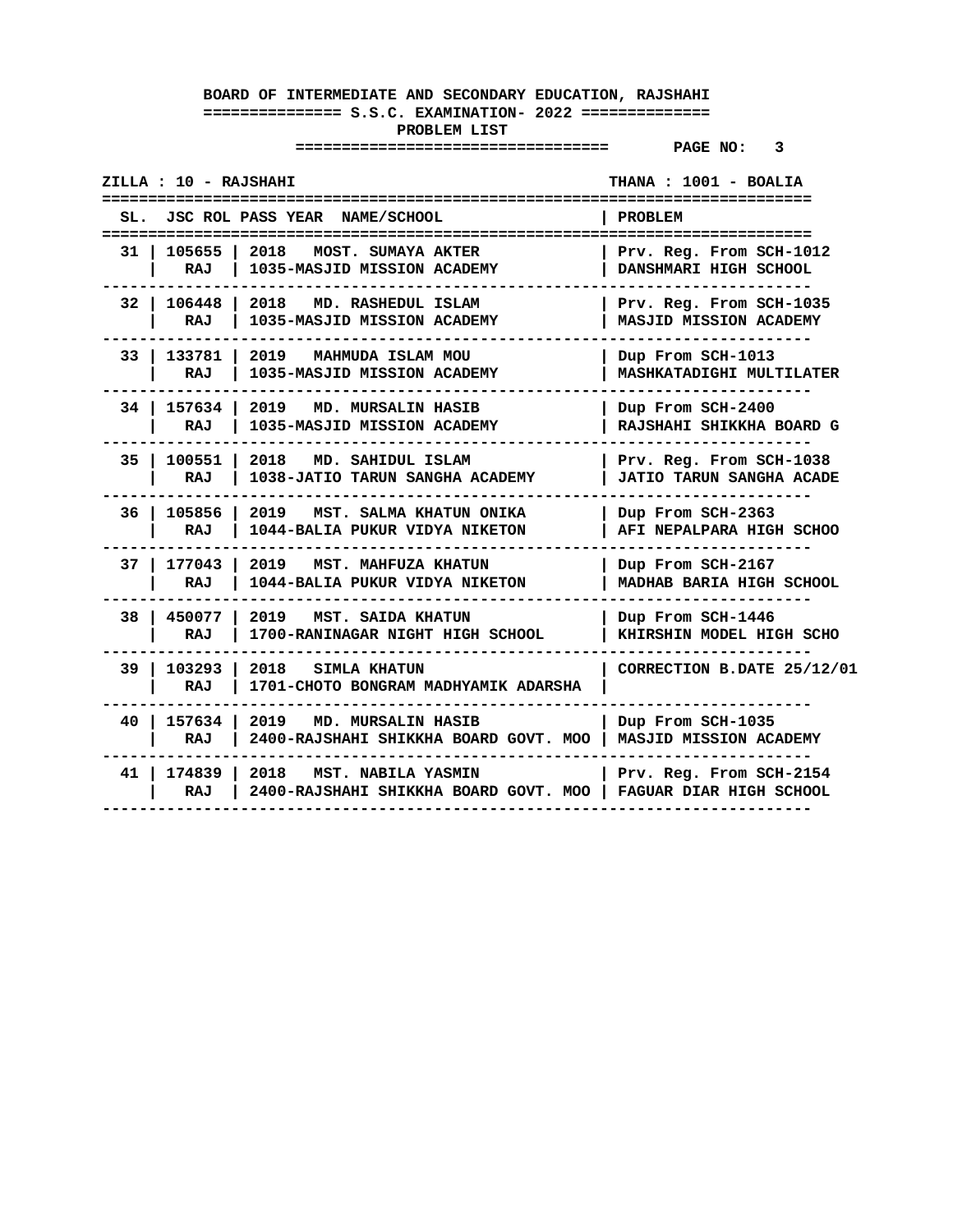| THANA: 1002 - RAJPARA<br>ZILLA : 10 - RAJSHAHI<br>----------------------------<br>:======================<br>=========================== |                                                                                                  |                                               |  |
|------------------------------------------------------------------------------------------------------------------------------------------|--------------------------------------------------------------------------------------------------|-----------------------------------------------|--|
|                                                                                                                                          | SL. JSC ROL PASS YEAR NAME/SCHOOL                                                                | <b>PROBLEM</b>                                |  |
| 100859 l<br>42<br>RAJ                                                                                                                    | 2019 MD. SOHANUR RAHMAN SAAD<br>1015-SHAHID MAMUN MAHMUD POLICE LINES   K. H. TIKORE HIGH SCHOOL | Dup From SCH-1054                             |  |
| 104633<br>43<br>RAJ                                                                                                                      | l 2018<br>MST. AFSHANA MIM<br>1023-LAKSHMIPUR GIRLS' HIGH SCHOOL                                 | MISMATCH JSC INFORMATION                      |  |
| 44 I<br>RAJ                                                                                                                              | 106514 2019 MD. NUR HASAN<br>1027-RIVER VIEW COLLECTORATE SCHOOL,                                | CORRECTION B.DATE 19/07/06                    |  |
| 45<br>104071<br>RAJ                                                                                                                      | 2019 SAIMA BINTE SAYED DUITY<br>1033-BALAJAN NESSA GIRLS' HIGH SCHOOL                            | Dup From SCH-1020<br>GOVT. P. N. GIRLS' HIGH  |  |
| 46 I<br>104093<br>RAJ                                                                                                                    | 2019 RAISA RAIN<br>1033-BALAJAN NESSA GIRLS' HIGH SCHOOL                                         | Dup From SCH-1020<br>GOVT. P. N. GIRLS' HIGH  |  |
| 47 I<br>105374 l<br>RAJ                                                                                                                  | 2019 MD. NAKIBUL HASAN<br>1046-GULJARBAGH HIGH SCHOOL                                            | Dup From SCH-1446<br>KHIRSHIN MODEL HIGH SCHO |  |
| 48<br>  451189<br>RAJ                                                                                                                    | 2019 MD. KAWSAR ISLAM<br>1052-KASHIADANGA HIGH SCHOOL                                            | CORRECTION B.DATE 18/03/01                    |  |
| 49<br>104144<br>RAJ                                                                                                                      | 2019 ND. AMAN ULLAH AMAN<br>1073-RAJSHAHI MEDICAL COLLEGE CAMPUS                                 | Dup From SCH-1353<br>PAKRI HIGH SCHOOL        |  |
| 50<br>RAJ                                                                                                                                | 104579   2019 MUHAMMAD HUMAYUN KABIR<br>1976-SHIMUL MEMORIAL NORTH SOUTH SCHO                    | CORRECTION B.DATE 11/04/07                    |  |
|                                                                                                                                          |                                                                                                  |                                               |  |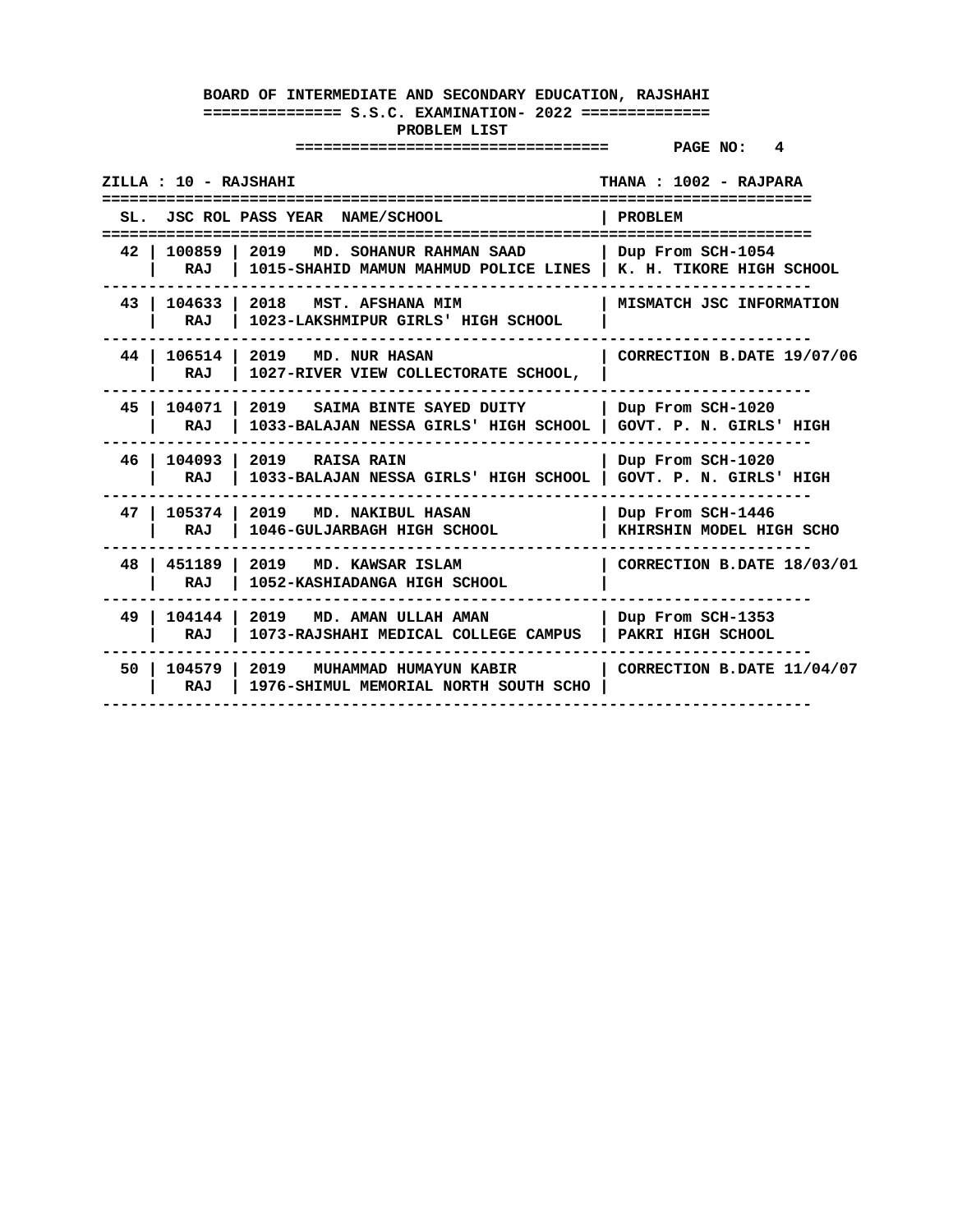| ZILLA : 10 - RAJSHAHI |                                                                                                   | THANA: 1003 - MOTIHAR                                      |
|-----------------------|---------------------------------------------------------------------------------------------------|------------------------------------------------------------|
|                       | SL. JSC ROL PASS YEAR NAME/SCHOOL                                                                 | PROBLEM                                                    |
| 51 I                  | 104850   2018 GABIHA MARUF SONCHITA<br>RAJ   1018-AGRANI SCHOOL AND COLLEGE                       | Prv. Reg. From SCH-1018<br><b>AGRANI SCHOOL AND COLLEG</b> |
| 52<br>RAJ             | 104931   2018   MOST. SAKILA NURUN NAHER<br>  1018-AGRANI SCHOOL AND COLLEGE                      | Prv. Reg. From SCH-1018<br>AGRANI SCHOOL AND COLLEG        |
| 53                    | 2002 SADIA AFRIN RIVA<br>1128-SHAHID ZIAUR RAHMAN HIGH SCHOOL                                     | INVALID JSC INFORMATION                                    |
| 54 I<br>RAJ           | 106056 2018 MD. AMINUL ISLAM<br>  1128-SHAHID ZIAUR RAHMAN HIGH SCHOOL   MEHER CHANDI HIGH SCHOOL | Prv. Reg. From SCH-8730                                    |
| 55 I<br>RAJ           | 130768   2019   MST. MAISHA AKTER MIM<br>  1675-KHAR KHARI GIRLS' HIGH SCHOOL                     | Dup From SCH-1449<br>  BAYA GIRLS' HIGH SCHOOL             |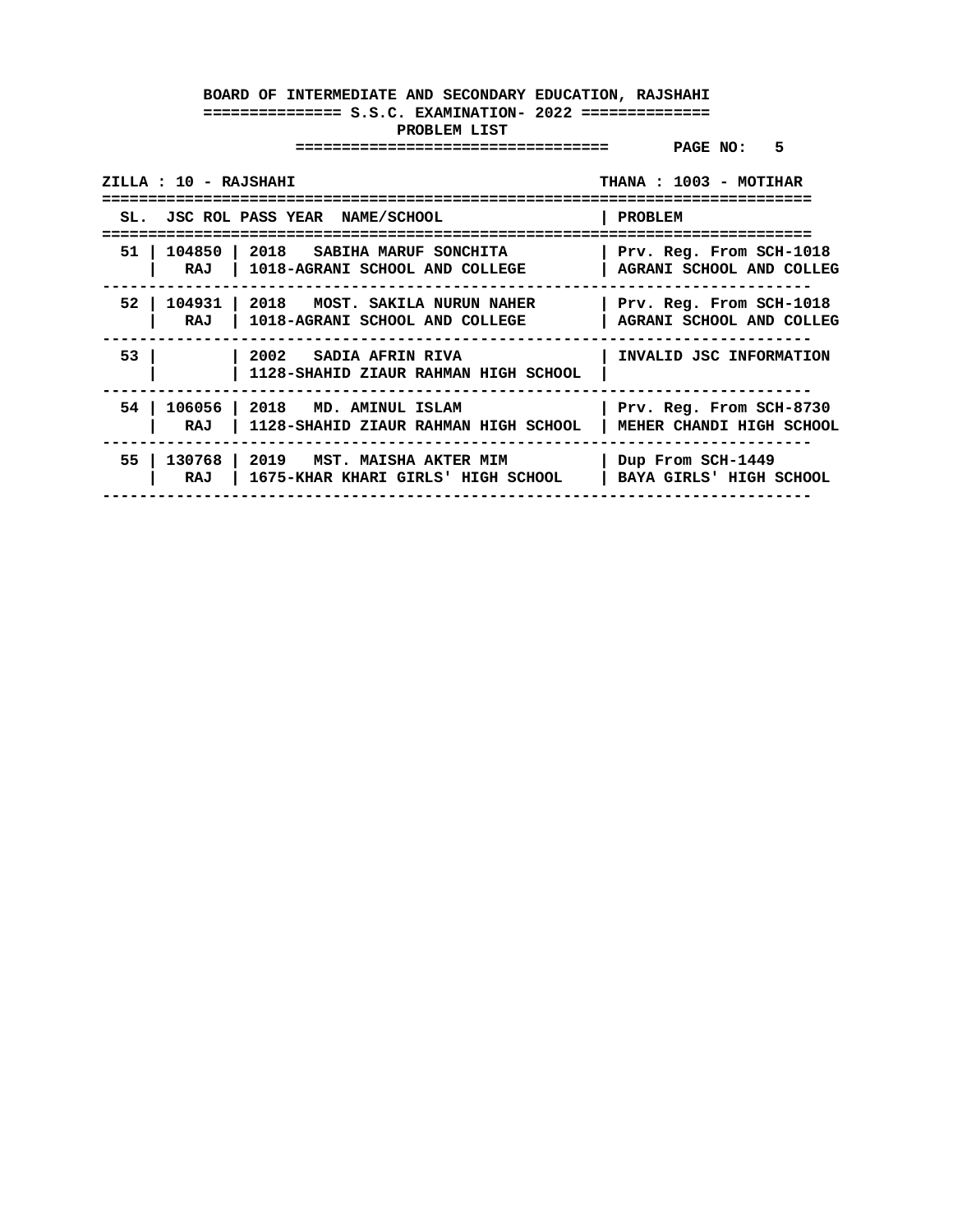|     | ZILLA : 10 - RAJSHAHI |                                                                            | THANA: 1004 - SHAH MAKHDUM                          |
|-----|-----------------------|----------------------------------------------------------------------------|-----------------------------------------------------|
|     |                       | SL. JSC ROL PASS YEAR NAME/SCHOOL                                          | <b>PROBLEM</b>                                      |
| 56. | RAJ                   | 102411   2019   MST. SHAHIDA KHATUN<br>1030-HAMIDPUR NAODAPARA HIGH SCHOOL | Dup From SCH-1446<br>KHIRSHIN MODEL HIGH SCHO       |
| 57. | RAJ                   | 130641   2019 APURBO RAHMAN<br>1030-HAMIDPUR NAODAPARA HIGH SCHOOL         | Dup From SCH-1075<br>NAOHATA GOVT. HIGH SCHOO       |
| 58. | RAJ                   | 102282   2019 MD. KAMRUJJAMAN<br>1031-NAWDAPARA GIRLS' HIGH SCHOOL         | Dup From SCH-8747<br>SHAH MOKHDUM HIGH SCHOOL       |
| 59  | RAJ                   | 102102   2018 MD. SHADHIN<br>8747-SHAH MOKHDUM HIGH SCHOOL                 | Prv. Reg. From SCH-8747<br>SHAH MOKHDUM HIGH SCHOOL |
| 60. | RAJ                   | 102282 2019 MD. KAMRUJJAMAN<br>8747-SHAH MOKHDUM HIGH SCHOOL               | Dup From SCH-1031<br>NAWDAPARA GIRLS' HIGH SC       |
| 61  | RAJ                   | $103157$   2018 MOST. SONGITA AKTER EITY<br>8747-SHAH MOKHDUM HIGH SCHOOL  | Prv. Reg. From SCH-1030<br>HAMIDPUR NAODAPARA HIGH  |
|     |                       |                                                                            |                                                     |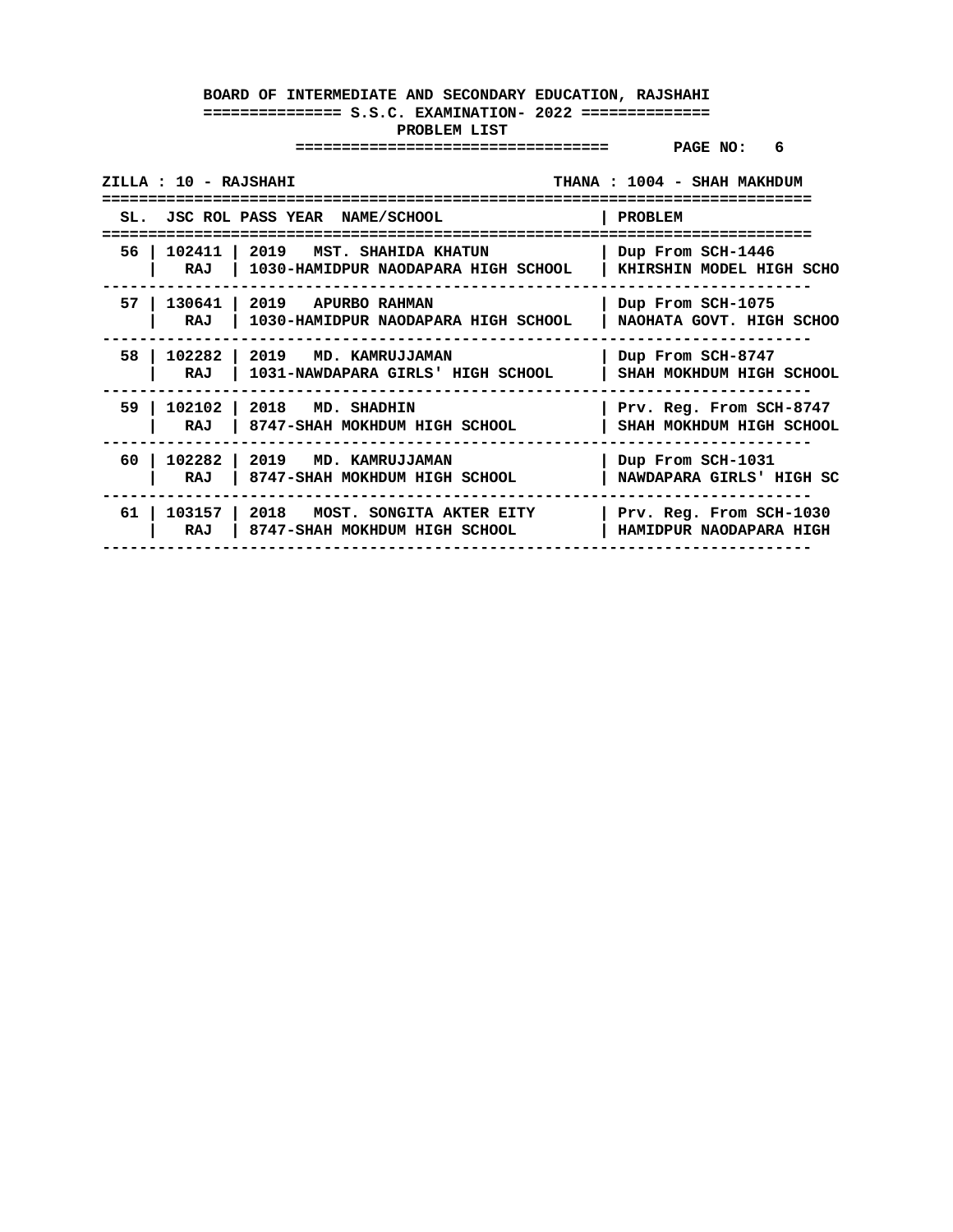|      | ZILLA : 10 - RAJSHAHI | ======================<br>=========                                                        | THANA : 1005 - BAGMARA                          |
|------|-----------------------|--------------------------------------------------------------------------------------------|-------------------------------------------------|
|      |                       | SL. JSC ROL PASS YEAR NAME/SCHOOL                                                          | <b>PROBLEM</b><br>====================          |
| 62 I | 111627 l<br>RAJ       | 2019<br>MD. RABBI MOLLA<br>1252-MOHANGONJ DWI-MUKHI HIGH SCHOOL                            | Dup From SCH-1523<br><b>JAMGRAM HIGH SCHOOL</b> |
| 63   | 107211<br>RAJ         | 2019<br>MD. RANA AHMED BULBUL<br>1257-DWIPPUR HIGH SCHOOL                                  | Dup From SCH-1273<br>NAROSHINGH PUR HIGH SCHO   |
| 64 I | 109055<br>RAJ         | 2019<br>MST. DILRUBA KHATUN<br>1259-HAT KHUJIPUR HIGH SCHOOL                               | Dup From SCH-1274<br>KHALGRAM HIGH SCHOOL       |
| 65 I | 109058<br>RAJ         | 2019<br>MST. MASUMA KHATUN<br>1259-HAT KHUJIPUR HIGH SCHOOL                                | Dup From SCH-1274<br>KHALGRAM HIGH SCHOOL       |
|      | RAJ                   | 66   108414   2019 MD. RAKIBUL ISLAM ASHIK<br>1260-HAT GANGOPARA HIGH SCHOOL               | Dup From SCH-1263<br>GOBINDAPARA HIGH SCHOOL    |
| 67 I | 108456<br>RAJ         | 2019<br>MD. MUSFIKUR RAHMAN SUMON<br>1260-HAT GANGOPARA HIGH SCHOOL                        | Dup From SCH-1529<br>MARIA HIGH SCHOOL          |
| 68 I | 108486<br>RAJ         | 2019<br>MD. DURJOY MOLLIK<br>1260-HAT GANGOPARA HIGH SCHOOL                                | Dup From SCH-1529<br><b>MARIA HIGH SCHOOL</b>   |
| 69 I | 110048<br>RAJ         | 2019<br><b>MD. RIMON HOSAIN</b><br>1261-BAIGACHA HIGH SCHOOL                               | Dup From SCH-1539<br>MONDIAL JOTIGONJ HIGH SC   |
| 70.  | 110051<br>RAJ         | 2019<br>MD. MAHAMUD HASAN<br>1261-BAIGACHA HIGH SCHOOL                                     | Dup From SCH-1539<br>MONDIAL JOTIGONJ HIGH SC   |
| 71 I | 110052<br>RAJ         | 2019 MD. FAYSAL<br>1261-BAIGACHA HIGH SCHOOL                                               | Dup From SCH-1539<br>MONDIAL JOTIGONJ HIGH SC   |
| 72 I | 110053<br>RAJ         | 2019<br>MD. MASUM REZA<br>1261-BAIGACHA HIGH SCHOOL                                        | Dup From SCH-1539<br>MONDIAL JOTIGONJ HIGH SC   |
| 73 I | 110054<br>RAJ         | 2019<br>MD. AKASH ALI<br>1261-BAIGACHA HIGH SCHOOL                                         | Dup From SCH-1539<br>MONDIAL JOTIGONJ HIGH SC   |
| 74.  |                       | MOHAMMAD ALI SARKAR<br>2000 —<br>1262-MACHMAIL HIGH SCHOOL                                 | INVALID JSC INFORMATION                         |
| 75 I | RAJ                   | 108414   2019<br>MD. RAKIBUL ISLAM ASHIK<br>1263-GOBINDAPARA HIGH SCHOOL                   | Dup From SCH-1260<br>HAT GANGOPARA HIGH SCHOO   |
| 76 I | 111290  <br>RAJ       | 2019<br>MD. SAJEDUR RAHMAN<br>1266-BIRKUTSA ABINASH SCHOOL AND COLL   TAHERPUR HIGH SCHOOL | Dup From SCH-1277                               |
|      |                       |                                                                                            |                                                 |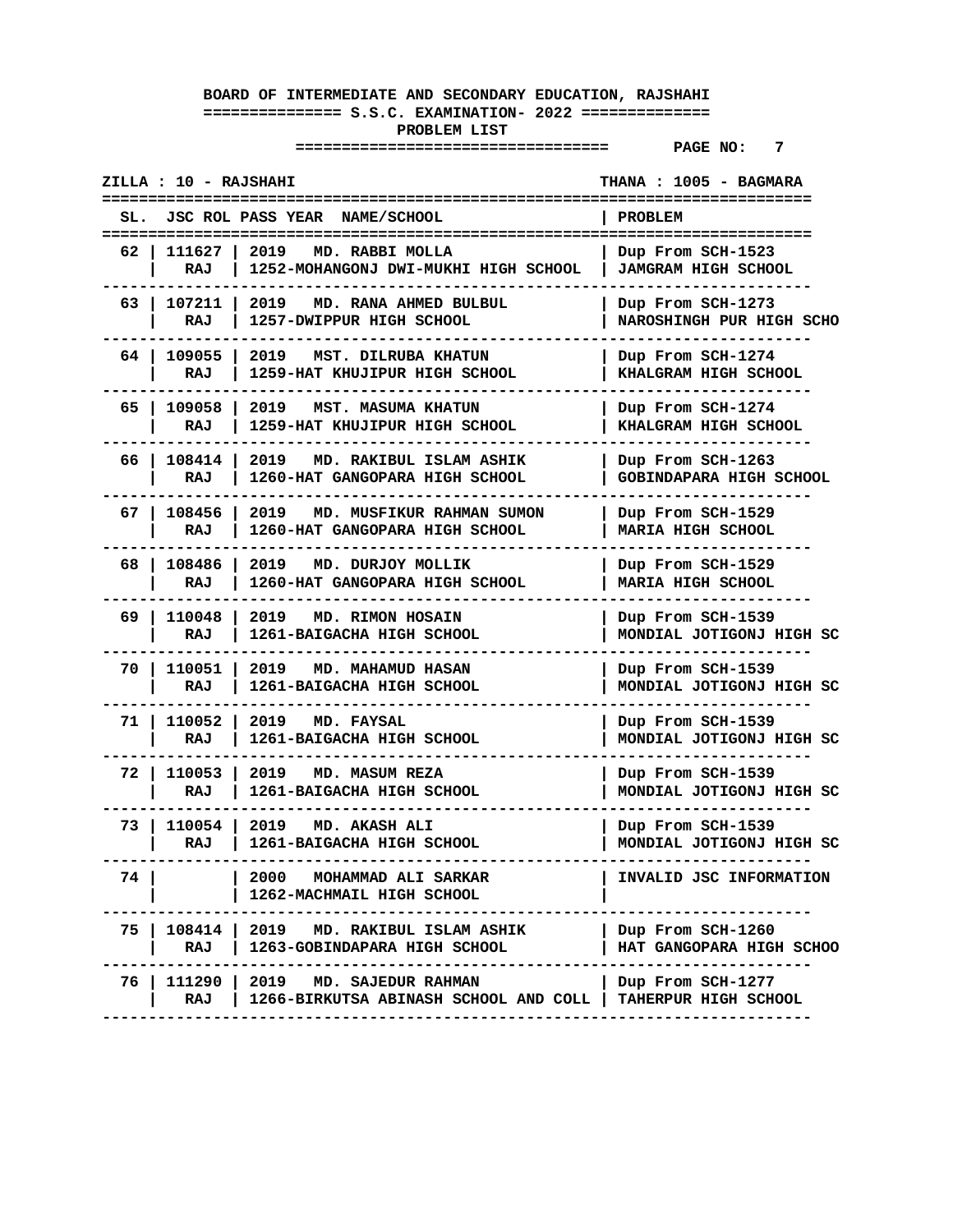|      | ZILLA : 10 - RAJSHAHI |                                                                      | THANA : 1005 - BAGMARA<br>==============               |
|------|-----------------------|----------------------------------------------------------------------|--------------------------------------------------------|
|      |                       | SL. JSC ROL PASS YEAR NAME/SCHOOL                                    | <b>PROBLEM</b>                                         |
| 77 I | 110949  <br>RAJ       | 2018<br>MD. TAHMID SARDAR<br>1268-BHATKHALI HIGH SCHOOL              | Prv. Reg. From SCH-1268<br>BHATKHALI HIGH SCHOOL       |
| 78   | 109784<br>RAJ         | 2019<br>MOST. NAFISA YEASMIN FARHANA<br>1270-SAINPARA HIGH SCHOOL    | Dup From SCH-8731<br>MACHMAIL GIRLS' HIGH SCH          |
| 79   | 107211<br>RAJ         | 2019<br>MD. RANA AHMED BULBUL<br>1273-NAROSHINGH PUR HIGH SCHOOL     | Dup From SCH-1257<br>DWIPPUR HIGH SCHOOL               |
| 80   | 109053<br>RAJ         | 2019<br><b>MST.KARIMA KHATUN</b><br>1274-KHALGRAM HIGH SCHOOL        | Dup From SCH-1583<br>MASJID MISSION ACADEMY,           |
| 81 I | 109055<br>RAJ         | 2019 MST. DILRUBA KHATUN<br>1274-KHALGRAM HIGH SCHOOL                | Dup From SCH-1259<br>HAT KHUJIPUR HIGH SCHOOL          |
| 82   | 109058<br>RAJ         | 2019<br>MST. MASUMA KHATUN<br>1274-KHALGRAM HIGH SCHOOL              | Dup From SCH-1259<br>HAT KHUJIPUR HIGH SCHOOL          |
| 83   | 111290<br>RAJ         | 2019<br>MD. SAJEDUR RAHMAN<br>1277-TAHERPUR HIGH SCHOOL              | Dup From SCH-1266<br><b>BIRKUTSA ABINASH SCHOOL</b>    |
| 84 I | 111697<br>RAJ         | 2018<br>MD. OMAR FARUK<br>1277-TAHERPUR HIGH SCHOOL                  | Prv. Reg. From SCH-1277<br><b>TAHERPUR HIGH SCHOOL</b> |
| 85   | 180029<br>RAJ         | 2019<br>MST. JANNATUN FERDOUS<br>1277-TAHERPUR HIGH SCHOOL           | Dup From SCH-1732<br>DHANORA CHALKPROVURAM HI          |
| 86   | 164466<br>RAJ         | 2019 MD. RIPON HOSSEN<br>1278-HAMIR KUTSA H. M. ERSHAD HIGH SC       | Dup From SCH-2206<br><b>BIASH BILATERAL HIGH SCH</b>   |
| 87   | 111959<br>RAJ         | 2019<br>KUMARI ASHA RANI<br>1280-TAHERPUR RIVER VIEW GIRLS' HIGH     | Dup From SCH-1541<br>CHEWKHALI HIGH SCHOOL             |
| 88   | 111961<br>RAJ         | 2019<br>KUMARI LABONY RANI<br>1280-TAHERPUR RIVER VIEW GIRLS' HIGH   | Dup From SCH-1541<br>CHEWKHALI HIGH SCHOOL             |
| 89.  |                       | 2002<br>MT. SAFA AL SURAIYA SHIMU<br>1513-HAT MADH NAGAR HIGH SCHOOL | INVALID JSC INFORMATION                                |
| 90   | 110195  <br>RAJ       | 2018 MD. ESANUL HAQUE<br>1517-BANOIL HIGH SCHOOL                     | Prv. Reg. From SCH-1517<br><b>BANOIL HIGH SCHOOL</b>   |
| 91   | 111627  <br>RAJ       | 2019 MD. RABBI MOLLA<br>1523-JAMGRAM HIGH SCHOOL                     | Dup From SCH-1252<br>MOHANGONJ DWI-MUKHI HIGH          |
|      |                       |                                                                      |                                                        |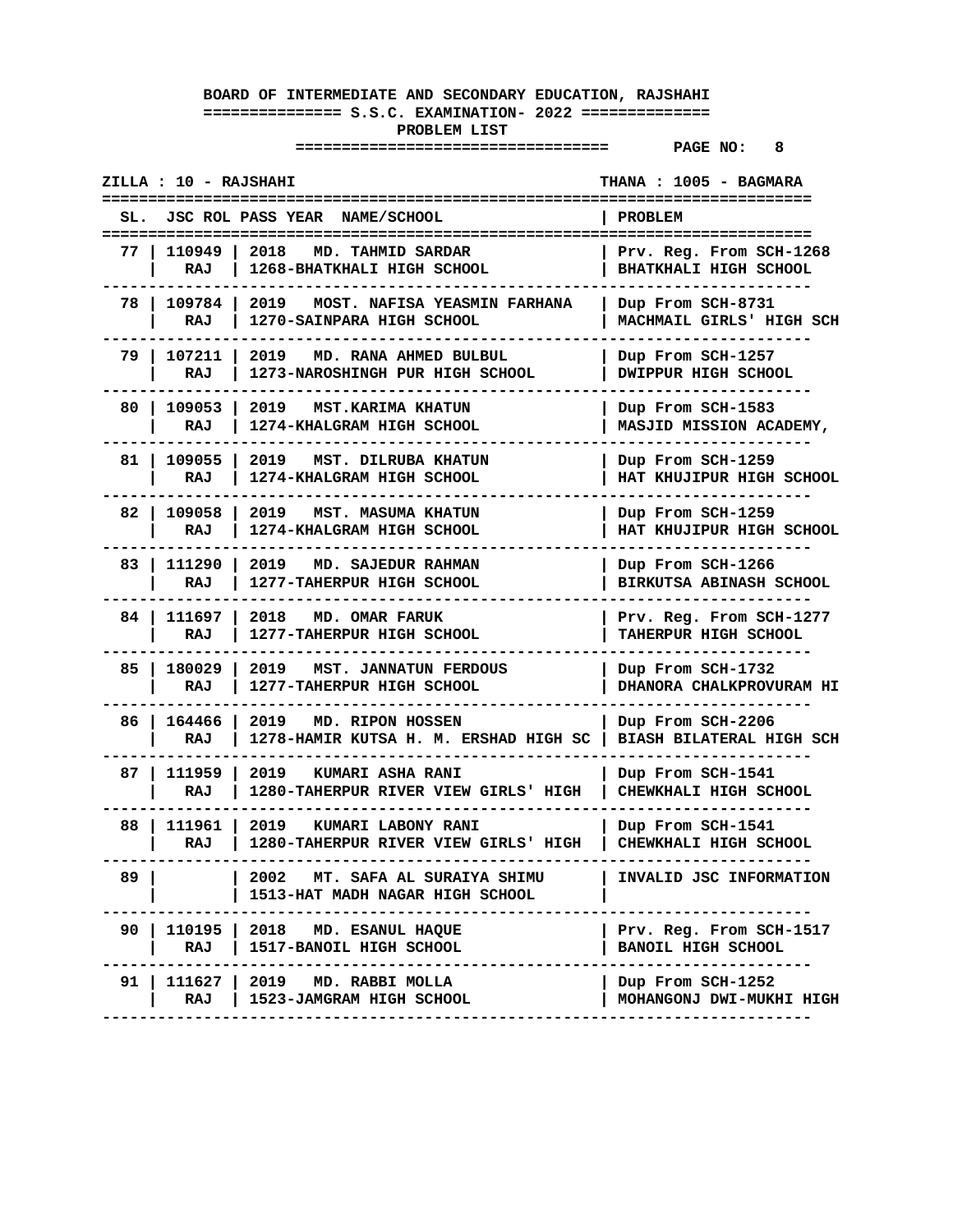|       | ZILLA : 10 - RAJSHAHI |                                                                            | THANA : 1005 - BAGMARA                               |
|-------|-----------------------|----------------------------------------------------------------------------|------------------------------------------------------|
| SL.   |                       | JSC ROL PASS YEAR NAME/SCHOOL                                              | <b>PROBLEM</b>                                       |
| 92 I  | RAJ                   | 107820   2018 MD. SHADOT RANA<br>1526-LARUPARA MODEL HIGH SCHOOL           | CORRECTION B.DATE 09/10/01                           |
|       | 93   108456  <br>RAJ  | 2019<br>MD. MUSFIKUR RAHMAN SUMON<br>1529-MARIA HIGH SCHOOL                | Dup From SCH-1260<br>HAT GANGOPARA HIGH SCHOO        |
| 94 I  | 108486 l<br>RAJ       | 2019 MD. DURJOY MOLLIK<br>1529-MARIA HIGH SCHOOL                           | Dup From SCH-1260<br>HAT GANGOPARA HIGH SCHOO        |
| 95 I  | 110447 l<br>RAJ       | 2018<br>MISS. LABONI AKTER<br>1531-GORSAR HIGH SCHOOL                      | Prv. Reg. From SCH-1531<br><b>GORSAR HIGH SCHOOL</b> |
| 96 I  | 110472   2018<br>RAJ  | MD. BURHAN UDDIN<br>1531-GORSAR HIGH SCHOOL                                | Prv. Reg. From SCH-1258<br>MIRPUR HIGH SCHOOL        |
| 97 I  | 110473   2018<br>RAJ  | MD. SAGOR ALI<br>1531-GORSAR HIGH SCHOOL                                   | Prv. Reg. From SCH-1531<br><b>GORSAR HIGH SCHOOL</b> |
|       | 98   110476  <br>RAJ  | 2018<br>MD. JAHEDUL ISLAM<br>1531-GORSAR HIGH SCHOOL                       | Prv. Req. From SCH-1531<br><b>GORSAR HIGH SCHOOL</b> |
| 99 I  | 110477  <br>RAJ       | 2018 MD. AMINUL ISLAM RONY<br>1531-GORSAR HIGH SCHOOL                      | Prv. Reg. From SCH-1531<br><b>GORSAR HIGH SCHOOL</b> |
| 100   | 111790<br>RAJ         | 2017 MD. MOSADDIK HASAN JUWEL<br>1531-GORSAR HIGH SCHOOL                   | Prv. Reg. From SCH-1258<br>MIRPUR HIGH SCHOOL        |
| 101 l |                       | 2000<br><b>MOST. MOHONA AKTER</b><br>1534-DWIPPUR SECONDARY ADARSHA GIRLS' | INVALID JSC INFORMATION                              |
| 102 l | 108491 2018<br>RAJ    | MST. SHYAMOLI KHATUN<br>1538-KHORDOKOUR HIGH SCHOOL                        | Prv. Reg. From SCH-8752<br>SREEPUR RAMNAGAR GIRLS'   |
| 103 l | 110048  <br>RAJ       | 2019<br><b>MD. RIMON HOSAIN</b><br>1539-MONDIAL JOTIGONJ HIGH SCHOOL       | Dup From SCH-1261<br>BAIGACHA HIGH SCHOOL            |
| 104   | 110051  <br>RAJ       | 2019 MD. MAHAMUD HASAN<br>1539-MONDIAL JOTIGONJ HIGH SCHOOL                | Dup From SCH-1261<br>BAIGACHA HIGH SCHOOL            |
| 105 l | RAJ                   | 110052   2019 MD. FAYSAL<br>1539-MONDIAL JOTIGONJ HIGH SCHOOL              | Dup From SCH-1261<br>BAIGACHA HIGH SCHOOL            |
| 106   | 110053  <br>RAJ       | 2019 MD. MASUM REZA<br>1539-MONDIAL JOTIGONJ HIGH SCHOOL                   | Dup From SCH-1261<br>  BAIGACHA HIGH SCHOOL          |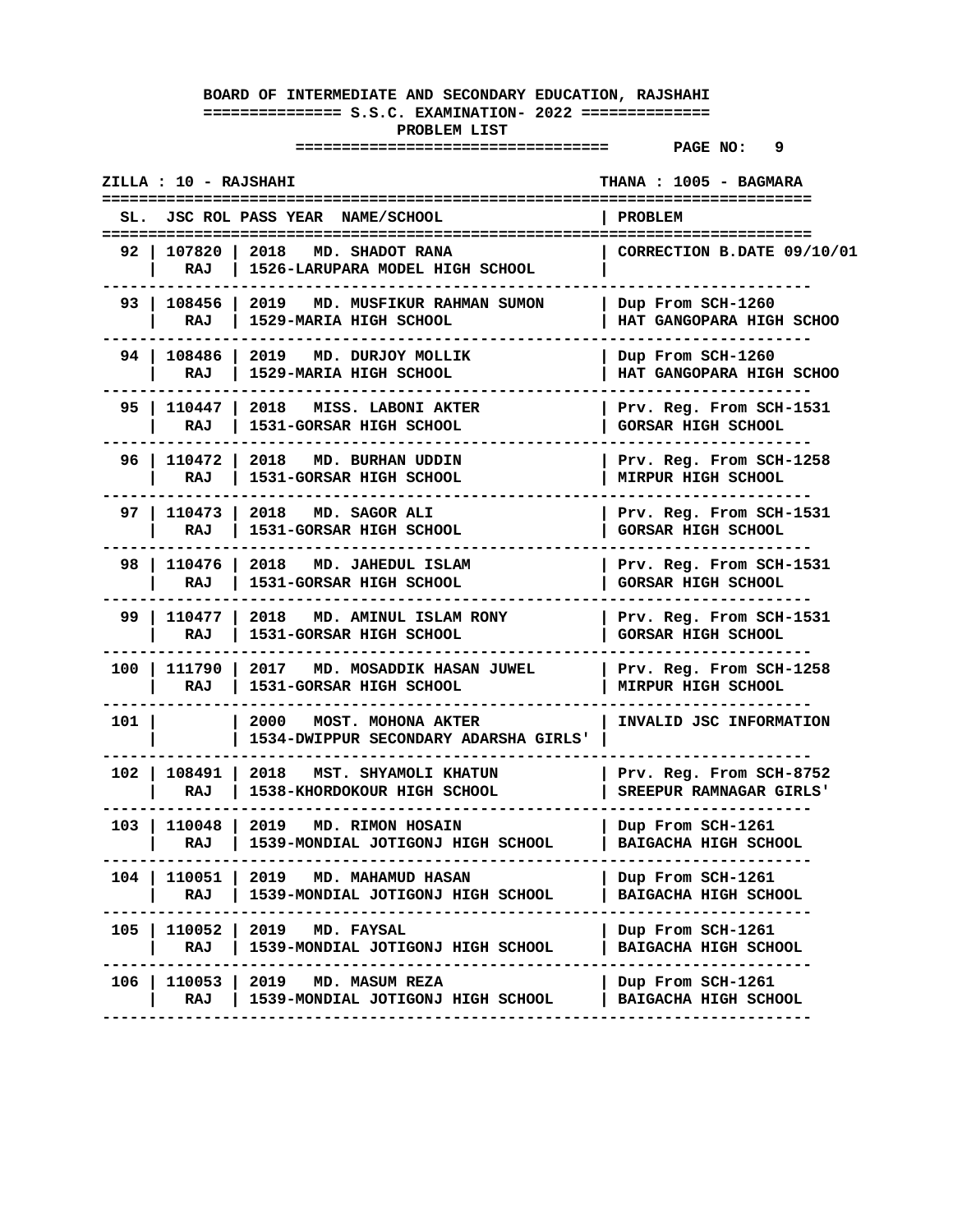|       | ZILLA : 10 - RAJSHAHI |                                                                        | THANA : 1005 - BAGMARA                               |
|-------|-----------------------|------------------------------------------------------------------------|------------------------------------------------------|
| SL.   |                       | JSC ROL PASS YEAR NAME/SCHOOL                                          | PROBLEM                                              |
| 107 I | 110054 l<br>RAJ       | 2019 MD. AKASH ALI<br>1539-MONDIAL JOTIGONJ HIGH SCHOOL                | Dup From SCH-1261<br>BAIGACHA HIGH SCHOOL            |
| 108 I | 110269<br>RAJ         | 2019<br>MST. SOMPA KHATUN<br>1539-MONDIAL JOTIGONJ HIGH SCHOOL         | Dup From SCH-1547<br>SARONDI IDEAL HIGH SCHOO        |
| 109   | 110270<br>RAJ         | 2019<br>MST. SUMITA KHATUN<br>1539-MONDIAL JOTIGONJ HIGH SCHOOL        | Dup From SCH-1547<br>SARONDI IDEAL HIGH SCHOO        |
| 110   | 110271<br>RAJ         | 2019<br>MST. NISHAN FARZANA DIPTI<br>1539-MONDIAL JOTIGONJ HIGH SCHOOL | Dup From SCH-1547<br>SARONDI IDEAL HIGH SCHOO        |
| 111 I | 110273<br>RAJ         | 2019<br>MST. SANZIDA KHATUN<br>1539-MONDIAL JOTIGONJ HIGH SCHOOL       | Dup From SCH-1547<br>SARONDI IDEAL HIGH SCHOO        |
| 112 I | 110281<br>RAJ         | 2019 MD. MASUM<br>1539-MONDIAL JOTIGONJ HIGH SCHOOL                    | Dup From SCH-1547<br>SARONDI IDEAL HIGH SCHOO        |
| 113 I | 110283<br>RAJ         | 2019<br>MD. RAJU ISLAM<br>1539-MONDIAL JOTIGONJ HIGH SCHOOL            | Dup From SCH-1547<br>SARONDI IDEAL HIGH SCHOO        |
| 114 I | 110284<br>RAJ         | 2019<br><b>MD. KAMRUL HASAN</b><br>1539-MONDIAL JOTIGONJ HIGH SCHOOL   | Dup From SCH-1547<br>SARONDI IDEAL HIGH SCHOO        |
| 115   | 110286<br>RAJ         | 2019<br>MD. SOHEL RANA<br>1539-MONDIAL JOTIGONJ HIGH SCHOOL            | Dup From SCH-1547<br>SARONDI IDEAL HIGH SCHOO        |
| 116 l | 110856<br>RAJ         | 2019<br>MST. JAKIYA SULTANA<br>1541-CHEWKHALI HIGH SCHOOL              | CORRECTION B.DATE 21/11/04                           |
| 117 I | 111959<br>RAJ         | 2019 KUMARI ASHA RANI<br>1541-CHEWKHALI HIGH SCHOOL                    | Dup From SCH-1280<br><b>TAHERPUR RIVER VIEW GIRL</b> |
| 118   | 111961<br>RAJ         | 2019<br>KUMARI LABONY RANI<br>1541-CHEWKHALI HIGH SCHOOL               | Dup From SCH-1280<br><b>TAHERPUR RIVER VIEW GIRL</b> |
| 119 I | 108294<br>RAJ         | 2019 MST. SUMAIYA AKTER<br>1546-MUGAIPARA HIGH SCHOOL                  | Dup From SCH-8731<br>MACHMAIL GIRLS' HIGH SCH        |
| 120   | 110269  <br>RAJ       | 2019 MST. SOMPA KHATUN<br>1547-SARONDI IDEAL HIGH SCHOOL               | Dup From SCH-1539<br>MONDIAL JOTIGONJ HIGH SC        |
| 121   | 110270<br>RAJ         | 2019<br>MST. SUMITA KHATUN<br>1547-SARONDI IDEAL HIGH SCHOOL           | Dup From SCH-1539<br>MONDIAL JOTIGONJ HIGH SC        |
|       |                       |                                                                        |                                                      |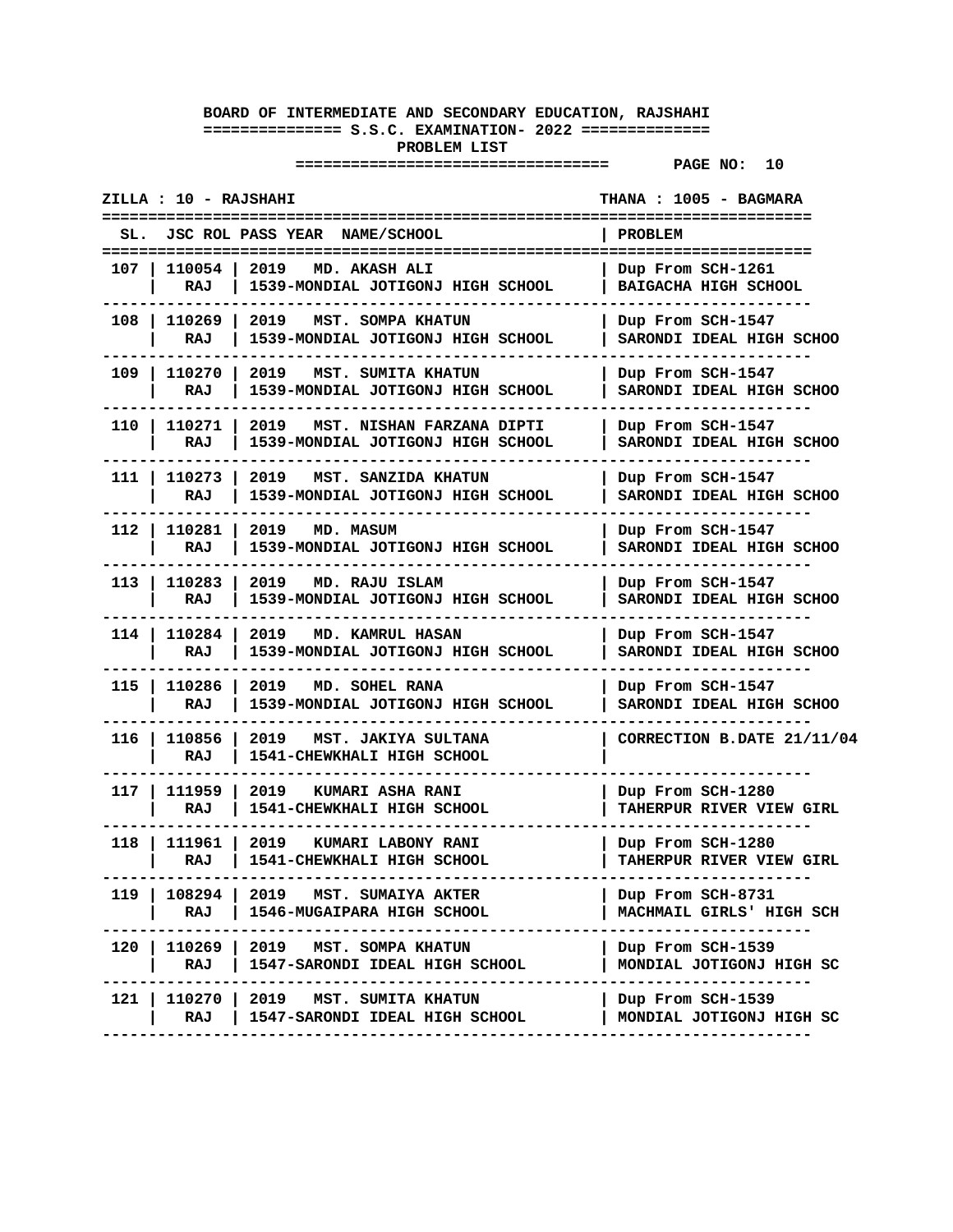| ZILLA : 10 - RAJSHAHI                             |                                                                          | THANA: 1005 - BAGMARA                               |
|---------------------------------------------------|--------------------------------------------------------------------------|-----------------------------------------------------|
| =======================                           | SL. JSC ROL PASS YEAR NAME/SCHOOL                                        | <b>PROBLEM</b><br>:=================                |
| 110271<br>122<br>RAJ                              | 2019<br>MST. NISHAN FARZANA DIPTI<br>1547-SARONDI IDEAL HIGH SCHOOL      | Dup From SCH-1539<br>MONDIAL JOTIGONJ HIGH SC       |
| 110273  <br>$123$  <br>RAJ                        | 2019<br>MST. SANZIDA KHATUN<br>1547-SARONDI IDEAL HIGH SCHOOL            | Dup From SCH-1539<br>MONDIAL JOTIGONJ HIGH SC       |
| $124$ $\overline{\phantom{0}}$<br>110281 l<br>RAJ | 2019 MD. MASUM<br>1547-SARONDI IDEAL HIGH SCHOOL                         | Dup From SCH-1539<br>MONDIAL JOTIGONJ HIGH SC       |
| $125$ l<br>110283<br>RAJ                          | 2019<br>MD. RAJU ISLAM<br>1547-SARONDI IDEAL HIGH SCHOOL                 | Dup From SCH-1539<br>MONDIAL JOTIGONJ HIGH SC       |
| $126$ l<br>110284<br><b>RAJ</b>                   | 2019<br><b>MD. KAMRUL HASAN</b><br>1547-SARONDI IDEAL HIGH SCHOOL        | Dup From SCH-1539<br>MONDIAL JOTIGONJ HIGH SC       |
| 110286<br>127 I<br>RAJ                            | 2019 MD. SOHEL RANA<br>1547-SARONDI IDEAL HIGH SCHOOL                    | Dup From SCH-1539<br>MONDIAL JOTIGONJ HIGH SC       |
| $128$  <br>111746<br>RAJ                          | 2017 MST. RIFAT AKTER<br>1547-SARONDI IDEAL HIGH SCHOOL                  | Prv. Reg. From SCH-1547<br>SARONDI IDEAL HIGH SCHOO |
| 589308<br>129 l<br><b>DHK</b>                     | 2019<br>MD. RAFIP HOSSAIN SARDAR<br>1547-SARONDI IDEAL HIGH SCHOOL       | Dup From SCH-1032<br>SHIROIL COLONY HIGH SCHO       |
| 108294<br>130 l<br>RAJ                            | 2019<br>MST. SUMAIYA AKTER<br>8731-MACHMAIL GIRLS' HIGH SCHOOL           | Dup From SCH-1546<br>MUGAIPARA HIGH SCHOOL          |
| $131$ $\vert$<br>109784  <br>RAJ                  | 2019<br>MOST. NAFISA YEASMIN FARHANA<br>8731-MACHMAIL GIRLS' HIGH SCHOOL | Dup From SCH-1270<br>SAINPARA HIGH SCHOOL           |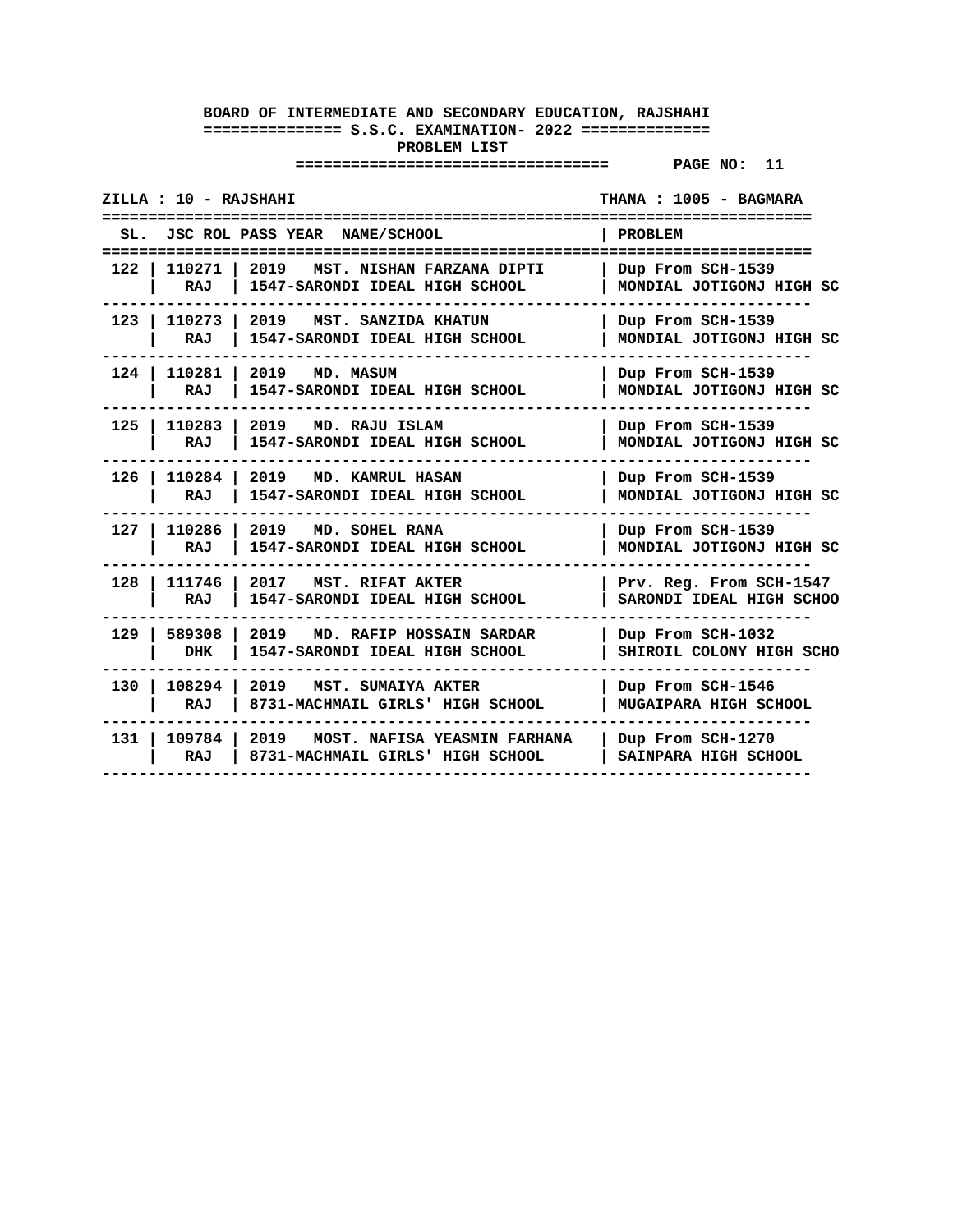| ZILLA : 10 - RAJSHAHI<br>THANA : 1006 - GODAGARI |                                                                       |                                                     |  |
|--------------------------------------------------|-----------------------------------------------------------------------|-----------------------------------------------------|--|
| SL.                                              | JSC ROL PASS YEAR NAME/SCHOOL                                         | <b>PROBLEM</b>                                      |  |
| 132   114190<br>RAJ                              | 2017<br>MST. JUBAIDA KHATUN JUY<br>1304-DIGRAM HIGH SCHOOL            | Prv. Reg. From SCH-1304<br>DIGRAM HIGH SCHOOL       |  |
| RAJ                                              | 133   450609   2019   MST. LUTFUN NESA<br>1304-DIGRAM HIGH SCHOOL     | CORRECTION B.DATE 10/02/00                          |  |
| 134 I<br>131326<br>RAJ                           | 2018 SOJIB AHAMED<br>1305-PALPUR HIGH SCHOOL                          | Prv. Reg. From SCH-1053<br>KADAMSHAHAR HIGH SCHOOL  |  |
| 135 I<br>115768<br>RAJ                           | 2017 JANNATUN NESA<br>1325-CHAR ASHARIA-DAHA-KANAPARA HIGH            | Prv. Reg. From SCH-1325<br>CHAR ASHARIA-DAHA-KANAPA |  |
| 136   115768<br>RAJ                              | 2019 MST. SURIYA KHATUN<br>1325-CHAR ASHARIA-DAHA-KANAPARA HIGH       | Dup From SCH-8743<br>RISHIKUL GIRLS' HIGH SCH       |  |
| 137   114475<br>RAJ                              | 2019 MD. ISTHEUK AHMED<br>1329-RAJABARI HAT HIGH SCHOOL               | Dup From SCH-1056<br>BAHARAIL BORENDRA HIGH S       |  |
| 138   114993<br>RAJ                              | 2019 MD. SHIHAB ISLAM<br>1329-RAJABARI HAT HIGH SCHOOL                | Dup From SCH-1564<br>RAZABARIHAT GIRLS' HIGH        |  |
| 139   104144  <br>RAJ                            | 2019 MD. AMAN ULLAH AMAN<br>1353-PAKRI HIGH SCHOOL                    | Dup From SCH-1073<br>RAJSHAHI MEDICAL COLLEGE       |  |
| 140   116841   2017<br>RAJ                       | <b>MOST. LYLA PARVIN</b><br>1354-ALOKCHHATRA HIGH SCHOOL              | Prv. Reg. From SCH-1354<br>ALOKCHHATRA HIGH SCHOOL  |  |
| 141 I<br>114821<br>RAJ                           | 2019<br><b>MST. RAKIBA KHATUN</b><br>1487-SONA DIGHI HIGH SCHOOL      | CORRECTION B.DATE 15/04/06                          |  |
| RAJ                                              | 142   116065   2019   MST. SHANTA KHATUN<br>1554-HUZRAPUR HIGH SCHOOL | Dup From SCH-1563<br>MALKAMLA HIGH SCHOOL           |  |
| RAJ                                              | 143   116214   2018 MD. RABBIL HOSSEN<br>1557-BAMLAHAL HIGH SCHOOL    | Prv. Reg. From SCH-8721<br>JOYRAMPUR HIGH SCHOOL    |  |
| 144 I<br>RAJ                                     | 116723   2018 MD. SHORIF<br>1557-BAMLAHAL HIGH SCHOOL                 | CORRECTION B.DATE 02/04/01                          |  |
| RAJ                                              | 145   451168   2019 MD. SADIKUL ISLAM<br>1559-BHAGAIL HIGH SCHOOL     | CORRECTION B.DATE 20/05/01                          |  |
| RAJ                                              | 146   116065   2019   MST. SHANTA KHATUN<br>1563-MALKAMLA HIGH SCHOOL | Dup From SCH-1554<br>HUZRAPUR HIGH SCHOOL           |  |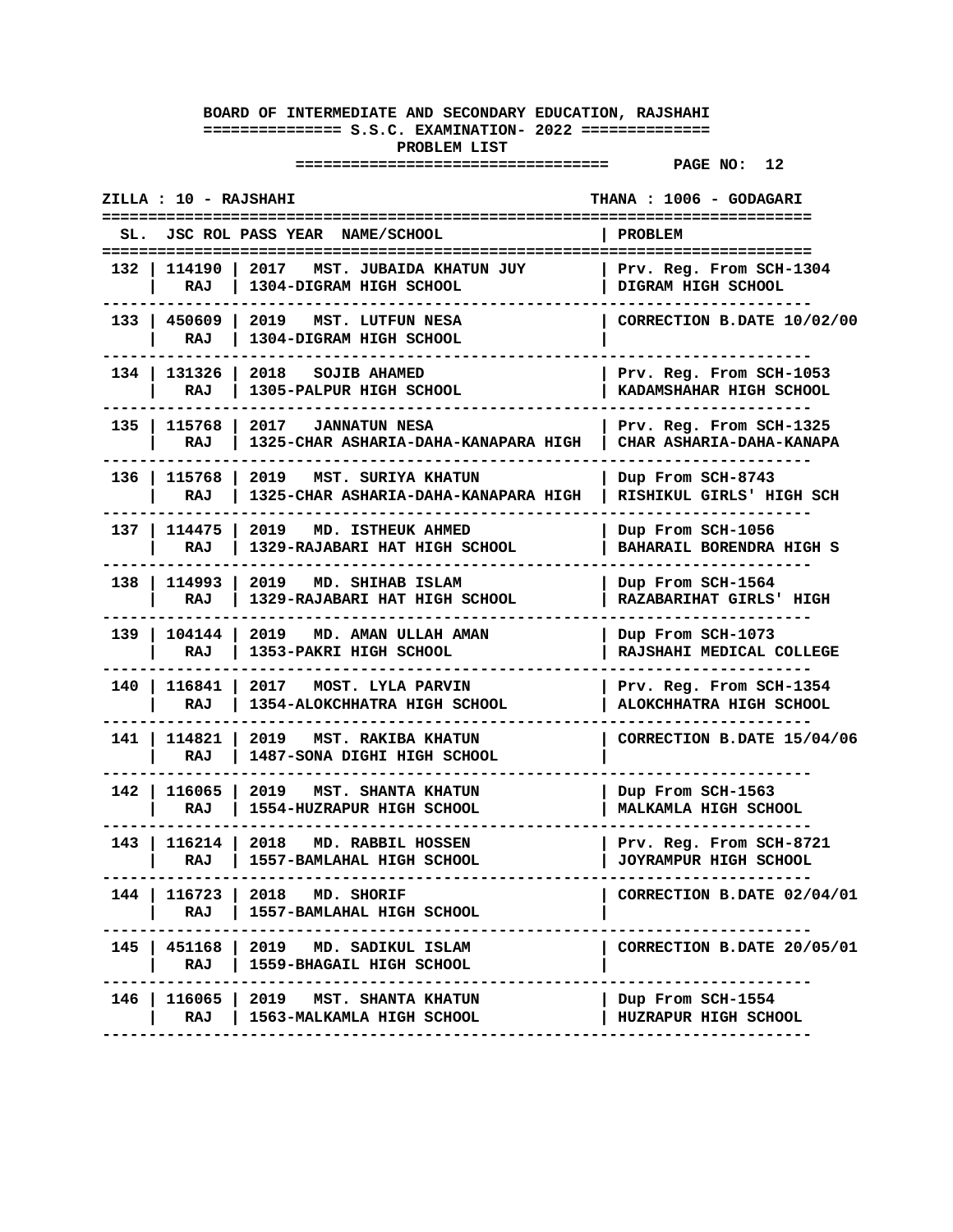| ZILLA : 10 - RAJSHAHI           |                                                                | THANA: 1006 - GODAGARI                        |
|---------------------------------|----------------------------------------------------------------|-----------------------------------------------|
| <b>JSC ROL PASS YEAR</b><br>SL. | <b>NAME/SCHOOL</b>                                             | <b>PROBLEM</b>                                |
| 147<br>114993<br>RAJ            | 2019 MD. SHIHAB ISLAM<br>1564-RAZABARIHAT GIRLS' HIGH SCHOOL   | Dup From SCH-1329<br>RAJABARI HAT HIGH SCHOOL |
| 148<br>450598<br>RAJ            | 2019 ASUNTINA HASDA<br>1567-KADMA HIGH SCHOOL                  | CORRECTION B.DATE 01/03/01                    |
| 149<br>115768<br>RAJ            | 2019<br>MST. SURIYA KHATUN<br>8743-RISHIKUL GIRLS' HIGH SCHOOL | Dup From SCH-1325<br>CHAR ASHARIA-DAHA-KANAPA |
| 150<br>450448<br>RAJ            | 2019 MD. ABDULLAH AL MAMUN<br>8753-SULTANGANJ HIGH SCHOOL      | CORRECTION B.DATE 09/09/01                    |
|                                 |                                                                |                                               |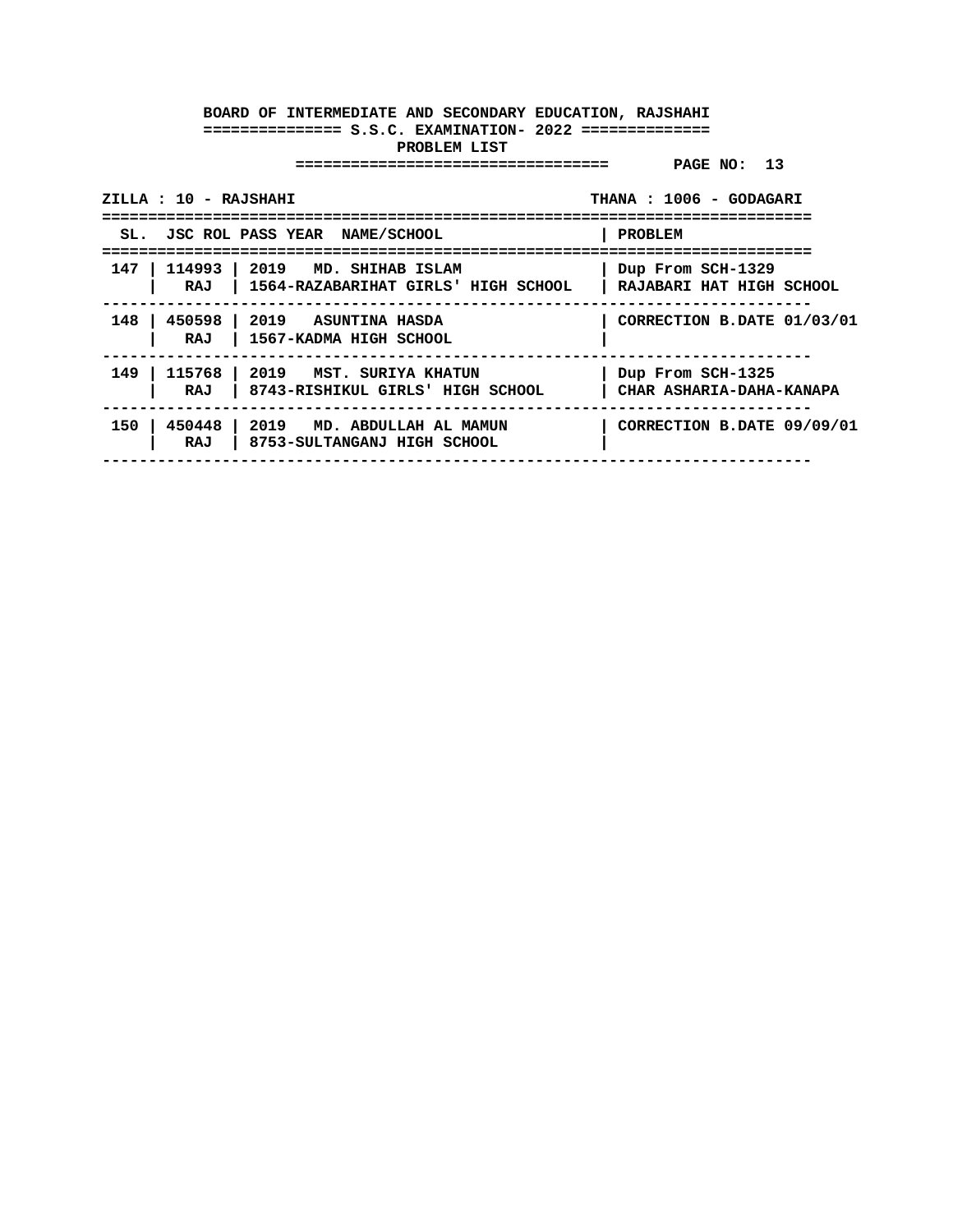| ZILLA : 10 - RAJSHAHI |                       |                                                                             | THANA : 1007 - TANORE                         |
|-----------------------|-----------------------|-----------------------------------------------------------------------------|-----------------------------------------------|
|                       |                       | SL. JSC ROL PASS YEAR NAME/SCHOOL                                           | <b>PROBLEM</b>                                |
|                       | RAJ                   | 151   114475   2019 MD. ISTHEUK AHMED<br>1056-BAHARAIL BORENDRA HIGH SCHOOL | Dup From SCH-1329<br>RAJABARI HAT HIGH SCHOOL |
|                       | 152   119142  <br>RAJ | 2019 MD. RASAL RANA<br>1056-BAHARAIL BORENDRA HIGH SCHOOL                   | Dup From SCH-1726<br>DUBAIL HIGH SCHOOL       |
| 153 I                 | 119832<br>RAJ         | 2019 MST. NAZMIN KHATUN<br>1083-TALANDA GIRLS' HIGH SCHOOL                  | Dup From SCH-8714<br>CHAPRA HIGH SCHOOL       |
|                       | 154   118824<br>RAJ   | 2019 MD. AMINUL ISLAM<br>1127-NARAYANPUR HIGH SCHOOL                        | CORRECTION B.DATE 22/07/03                    |
|                       | 155   117265<br>RAJ   | 2019 MD. AKASH HOSSAIN<br>1376-TALANDA A. M. HIGH SCHOOL                    | CORRECTION B.DATE 21/01/06                    |
|                       | 156   119650  <br>RAJ | 2019 MD. MILADUN NABI<br>1377-KAMARGAON HIGH SCHOOL                         | CORRECTION B.DATE 02/12/05                    |
|                       | 157   136035  <br>RAJ | 2019<br>MD. FAHIM HOSSAIN<br>1377-KAMARGAON HIGH SCHOOL                     | Dup From SCH-1476<br>KESHOR HAT HIGH SCHOOL   |
|                       | 158   117447<br>RAJ   | 2018 KAKOLI KARMOKER<br>1387-LALPUR HIGH SCHOOL                             | Prv. Reg. From SCH-1387<br>LALPUR HIGH SCHOOL |
| 159                   |                       | 2000<br>MST. NUSRAT JAHAN<br>1400-MUNDUMALA GOVT. HIGH SCHOOL               | INVALID JSC INFORMATION                       |
| 160 I                 | 118415<br>RAJ         | 2019 BIJOLI MURMU JOYA<br>1402-MOHAMMADPUR HIGH SCHOOL                      | CORRECTION B.DATE 20/11/08                    |
|                       | RAJ                   | 161   118441   2019 SOBUJ MURMU<br>1402-MOHAMMADPUR HIGH SCHOOL             | CORRECTION B.DATE 15/01/08                    |
|                       | 162   118465  <br>RAJ | 2019<br>ZANNATUN KHATUN<br>1403-KOYEL HIGH SCHOOL                           | CORRECTION B.DATE 04/08/08                    |
| 163                   | RAJ                   | 118547   2019 MD. AL GAFFAR<br>1403-KOYEL HIGH SCHOOL                       | CORRECTION B.DATE 31/12/05                    |
| 164                   | RAJ                   | 120030   2019 MD. ROHANUL ISLAM<br>1412-MIRZAPUR HIGH SCHOOL                | Dup From SCH-1732<br>DHANORA CHALKPROVURAM HI |
| 165                   | $120032$  <br>RAJ     | 2019<br>MD. GOLAM MOSTAFA<br>1412-MIRZAPUR HIGH SCHOOL                      | Dup From SCH-1732<br>DHANORA CHALKPROVURAM HI |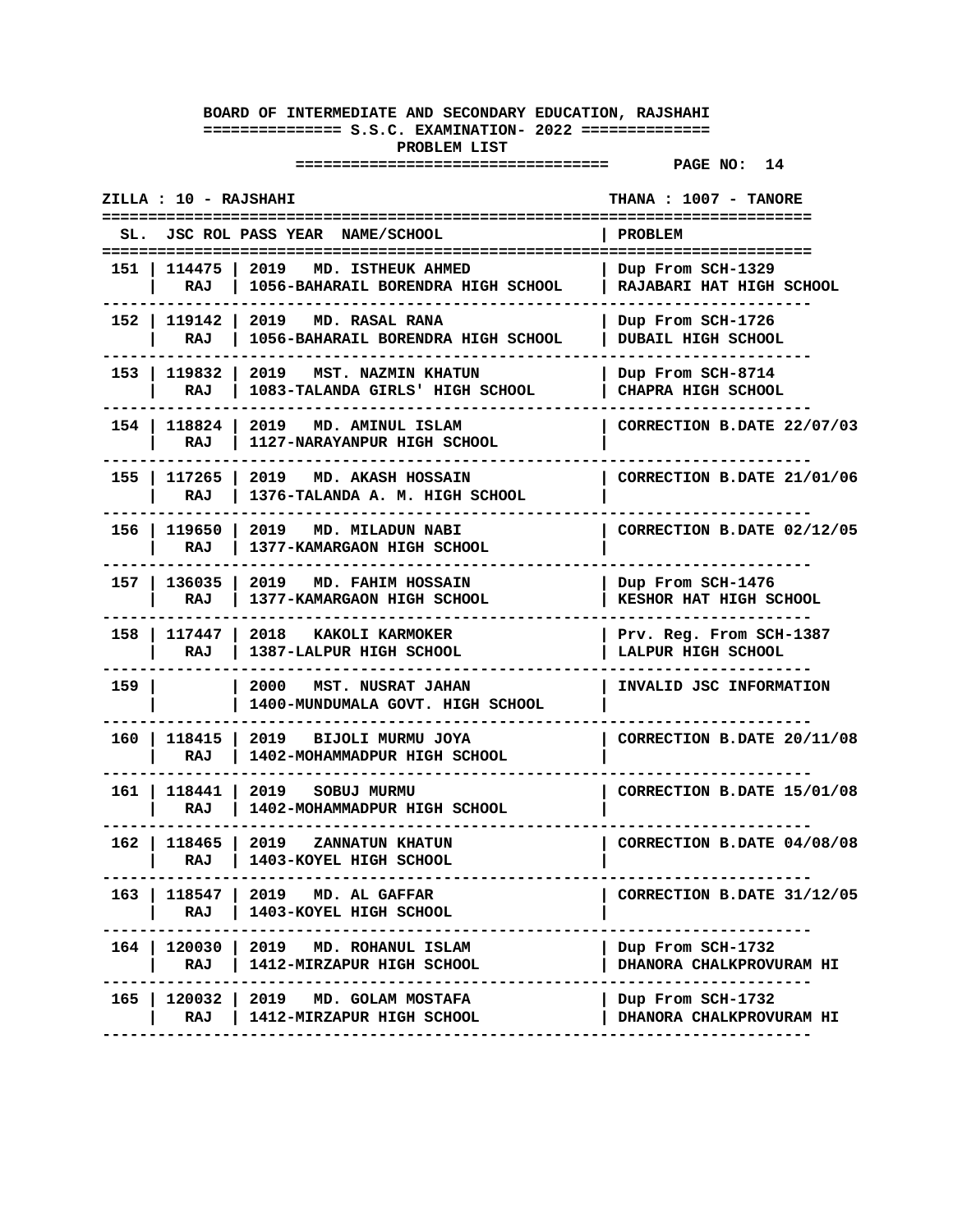**================================== PAGE NO: 15** 

**ZILLA : 10 - RAJSHAHI THANA : 1007 - TANORE ============================================================================= SL. JSC ROL PASS YEAR NAME/SCHOOL | PROBLEM ============================================================================= 166 | 120039 | 2019 MD. ALAMIN | Dup From SCH-1732**  $\vert$  RAJ  $\vert$  1412-MIRZAPUR HIGH SCHOOL **-----------------------------------------------------------------------------** 167 | 119142 | 2019 **MD. RASAL RANA | RAJ | 1726-DUBAIL HIGH SCHOOL | BAHARAIL BORENDRA HIGH S ----------------------------------------------------------------------------- 168 | 118962 | 2019 SHREEMOTI ALVIA HEMROM | CORRECTION B.DATE 05/03/08 | RAJ | 1729-MOHAMMADPUR GIRLS' HIGH SCHOOL | ----------------------------------------------------------------------------- 169 | 120029 | 2019 MD. HASIBUR RAHMAN | Dup From SCH-8741 | RAJ | 1732-DHANORA CHALKPROVURAM HIGH SCHOO | PARISO DURGAPUR HIGH SCH ----------------------------------------------------------------------------- 170 | 120030 | 2019 MD. ROHANUL ISLAM | Dup From SCH-1412 | RAJ | 1732-DHANORA CHALKPROVURAM HIGH SCHOO | MIRZAPUR HIGH SCHOOL ----------------------------------------------------------------------------- 171 | 120032 | 2019 MD. GOLAM MOSTAFA | Dup From SCH-1412 | RAJ | 1732-DHANORA CHALKPROVURAM HIGH SCHOO | MIRZAPUR HIGH SCHOOL -----------------------------------------------------------------------------** 172 | 120039 | 2019 **MD. ALAMIN | RAJ | 1732-DHANORA CHALKPROVURAM HIGH SCHOO | MIRZAPUR HIGH SCHOOL ----------------------------------------------------------------------------- 173 | 180029 | 2019 MST. JANNATUN FERDOUS | Dup From SCH-1277 | RAJ | 1732-DHANORA CHALKPROVURAM HIGH SCHOO | TAHERPUR HIGH SCHOOL ----------------------------------------------------------------------------- 174 | 119832 | 2019 MST. NAZMIN KHATUN | Dup From SCH-1083 | RAJ | 8714-CHAPRA HIGH SCHOOL**<br>| **TALANDRA GIRLS ----------------------------------------------------------------------------- 175 | 120029 | 2019 MD. HASIBUR RAHMAN | Dup From SCH-1732 | RAJ | 8741-PARISO DURGAPUR HIGH SCHOOL | DHANORA CHALKPROVURAM HI ----------------------------------------------------------------------------- 176 | 120440 | 2019 ALATON MURMU | Dup From SCH-8763 | RAJ | 8966-BANGAON CHAK RAHMAT HIGH SCHOOL | RAJ BARI HIGH SCHOOL -----------------------------------------------------------------------------**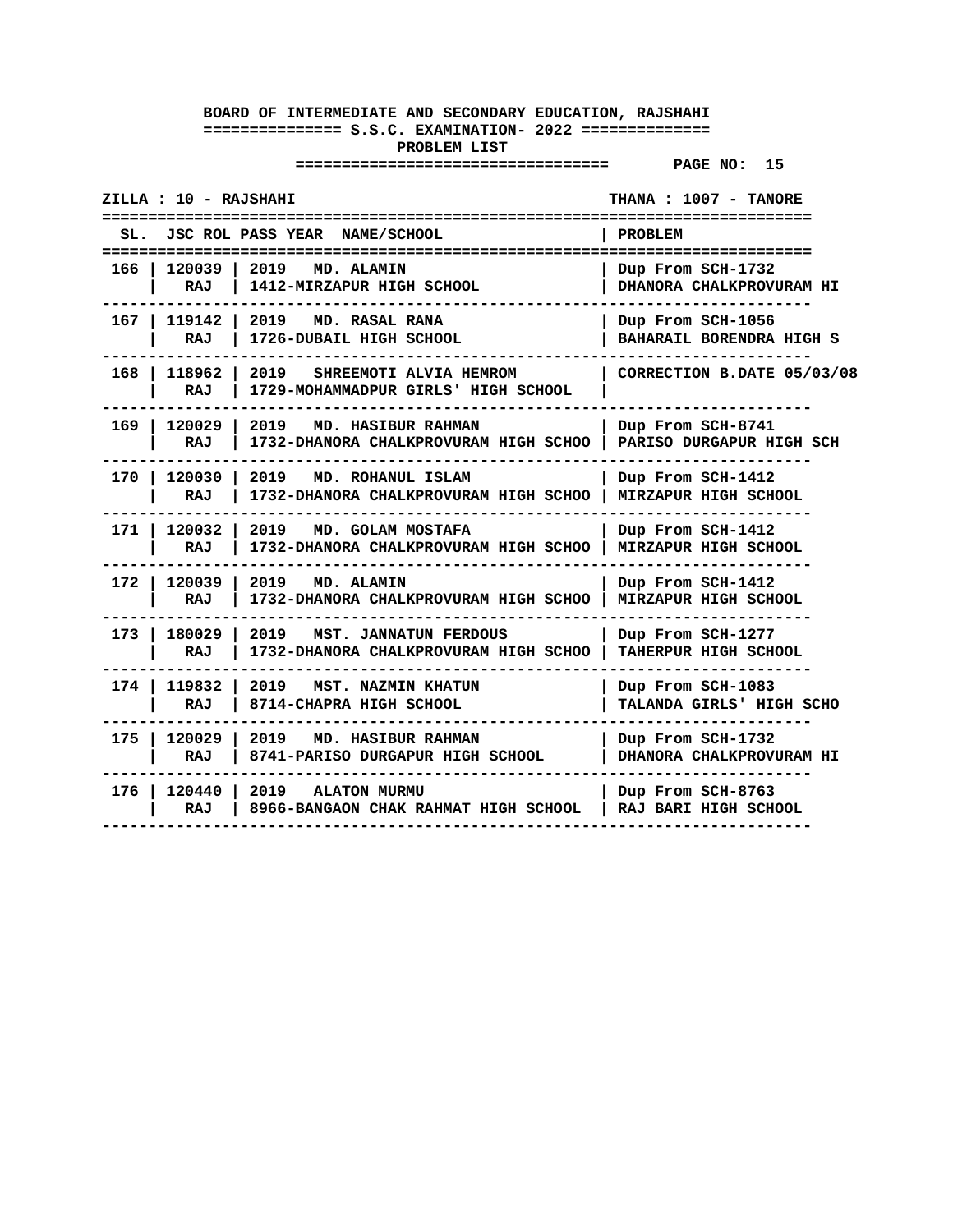| ZILLA : 10 - RAJSHAHI |                      |                                                                       | THANA : 1008 - BAGHA                                  |
|-----------------------|----------------------|-----------------------------------------------------------------------|-------------------------------------------------------|
| SL.                   |                      | JSC ROL PASS YEAR NAME/SCHOOL                                         | PROBLEM                                               |
| 177                   | 121380<br>RAJ        | 2019<br>MST. KALPONA KHATUN<br>1105-HORIRAMPUR HIGH SCHOOL            | Dup From SCH-1468<br>M. H. GIRLS' HIGH SCHOOL         |
| 178                   |                      | 2002<br>MST. SUMAIYA AKTER SHANTI<br>1431-CHANDIPUR HIGH SCHOOL       | INVALID JSC INFORMATION                               |
| 179 I                 | 122915<br>RAJ        | 2019<br><b>MST. RITU KHATUN</b><br>1431-CHANDIPUR HIGH SCHOOL         | Dup From SCH-1470<br>BANIAPARA HIGH SCHOOL            |
| 180 I                 | 121026<br>RAJ        | 2019<br>HUMAIRA PARVIN TISHA<br>1432-RAHMATULLA GIRLS' HIGH SCHOOL    | Dup From SCH-1462<br>KHAYERHAT HIGH SCHOOL            |
| 181                   | 173541<br><b>RAJ</b> | 2019<br><b>MST. RUPA KHATUN</b><br>1432-RAHMATULLA GIRLS' HIGH SCHOOL | Dup From SCH-2233<br>ARBAB HIGH SCHOOL                |
| 182                   | 121931<br>RAJ        | 2019 MST. BOISHAKHI KHATUN<br>1453-HARINA HIGH SCHOOL                 | CORRECTION B.DATE 14/04/05                            |
| 183                   | 121784<br>RAJ        | 2018<br>MD. SUMON ALI<br>1461-KHURDABAUSHA HIGH SCHOOL                | Prv. Reg. From SCH-1454<br><b>TETULIA HIGH SCHOOL</b> |
| 184 I                 | 121026<br>RAJ        | 2019<br>HUMAIRA PARVIN TISHA<br>1462-KHAYERHAT HIGH SCHOOL            | Dup From SCH-1432<br>RAHMATULLA GIRLS' HIGH S         |
| 185 l                 | 122685<br>RAJ        | 2019<br>MD. SABBIR HOSEN<br>1463-TEPUKURIA HIGH SCHOOL                | CORRECTION B.DATE 01/01/04                            |
| 186                   | 174417<br>RAJ        | 2019<br>ISHITA YESMIN IVA<br>1464-FATEPUR BAWSHA HIGH SCHOOL          | Dup From SCH-2172<br>RADHAKANTAPUR HIGH SCHOO         |
| 187 l                 | 123007<br>RAJ        | MST. MARIYA BENT MAMUN<br>2019<br>1467-BAROKHADIA HIGH SCHOOL         | Dup From SCH-1006<br>RAJSHAHI ADARSHA HIGH SC         |
| 188                   | 121380<br><b>RAJ</b> | 2019<br>MST. KALPONA KHATUN<br>1468-M. H. GIRLS' HIGH SCHOOL          | Dup From SCH-1105<br>HORIRAMPUR HIGH SCHOOL           |
| 189                   | 122915<br>RAJ        | 2019<br>MST. RITU KHATUN<br>1470-BANIAPARA HIGH SCHOOL                | Dup From SCH-1431<br>CHANDIPUR HIGH SCHOOL            |
| 190                   | 171847<br>RAJ        | 2019<br>MD. ALAMIN ISLAM<br>1471-AUMORPUR DHANDO HIGH SCHOOL          | Dup From SCH-2114<br>BOALIAPARA M. S. HIGH SC         |
|                       |                      |                                                                       |                                                       |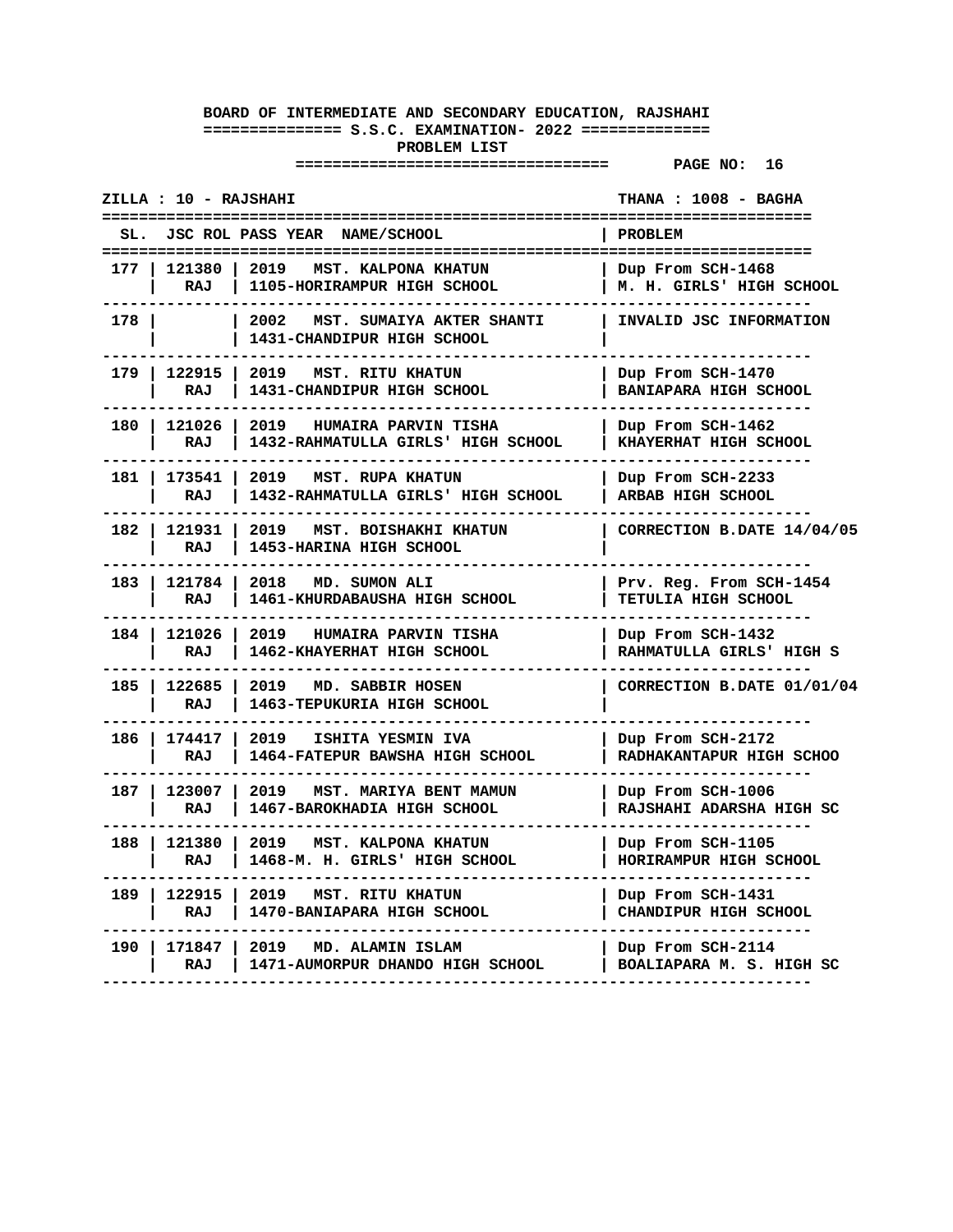| ZILLA : 10 - RAJSHAHI         |                                                                                                                                         | THANA: 1009 - MOHANPUR                              |
|-------------------------------|-----------------------------------------------------------------------------------------------------------------------------------------|-----------------------------------------------------|
| SL.                           | JSC ROL PASS YEAR NAME/SCHOOL                                                                                                           | PROBLEM                                             |
| 191   136035<br>RAJ           | 2019<br>MD. FAHIM HOSSAIN<br>1476-KESHOR HAT HIGH SCHOOL                                                                                | Dup From SCH-1377<br>KAMARGAON HIGH SCHOOL          |
| RAJ                           | 192   130371   2019   MST. KAJOLY KHATUN<br>1478-BASANTAKEDAR HIGH SCHOOL                                                               | Dup From SCH-1048<br>BAGDHANI HIGH SCHOOL           |
| 193   139297  <br>RAJ         | 2019 MST. SURIYA<br>1480-DHOPAGHATA A. K. HIGH SCHOOL                                                                                   | Dup From SCH-2354<br>VARAPURA ADORSHO HIGH SC       |
| 194 I<br>100092<br>RAJ        | 2018 MD. IMRAN ALI<br>1482-DHURAIL HIGH SCHOOL                                                                                          | Prv. Reg. From SCH-1001<br>RAJSHAHI LOKNATH HIGH SC |
| 195   136940<br>RAJ           | 2019 MST. NURSAKIN KHATUN<br>1483-MAHABBATPUR HIGH SCHOOL                                                                               | Dup From SCH-1495<br>GOCHA GIRLS' HIGH SCHOOL       |
| 196   136940<br>RAJ           | <b>2019 MST. NURSAKIN KHATUN</b><br>1495-GOCHA GIRLS' HIGH SCHOOL                                                                       | Dup From SCH-1483<br>MAHABBATPUR HIGH SCHOOL        |
| 197   451432<br>RAJ           | 2019 MD. ASHRAFUL ISLAM<br>1496-JAHANABAD HIGH SCHOOL                                                                                   | CORRECTION B.DATE 18/09/01                          |
| 198   451444<br>RAJ           | 2019 MD. RANA AHMED<br>1577-MOUPARA HIGH SCHOOL                                                                                         | CORRECTION B.DATE 01/11/01                          |
| 199   451446<br>RAJ           | 2019 MISS. SAMIRA KHATUN<br>1580-BASANTA KEDAR GIRLS' HIGH SCHOOL                                                                       | CORRECTION B.DATE 07/11/01                          |
| 200<br>125448<br>RAJ          | 2017 MST. NUSHRAT ZAHAN<br>1582-KOTALIPARA FOTEPUR GIRLS' HIGH S   HORIRAMPUR SCHOOL & COLL                                             | Prv. Reg. From SCH-1121                             |
| RAJ                           | 201   125458   2017   MST. SHIMLA KHATUN<br>1582-KOTALIPARA FOTEPUR GIRLS' HIGH S   HORIRAMPUR SCHOOL & COLL                            | Prv. Reg. From SCH-1121                             |
| RAJ                           | 202   125491   2017   MST. BITHI KHATUN<br>1582-KOTALIPARA FOTEPUR GIRLS' HIGH S   KALIGANJ HIGH SCHOOL                                 | Prv. Reg. From SCH-1511                             |
| 203<br>125501<br>RAJ          | 2017 MST. JUTHI KHATUN<br>1582-KOTALIPARA FOTEPUR GIRLS' HIGH S                                                                         | Prv. Reg. From SCH-1511<br>KALIGANJ HIGH SCHOOL     |
| RAJ                           | 204   125831   2017   MOST. JANNATUN AKTER RIMA<br>1582-KOTALIPARA FOTEPUR GIRLS' HIGH S   KOTALIPARA FOTEPUR GIRLS<br>---------------- | Prv. Reg. From SCH-1582                             |
| 125832   2017<br>205 I<br>RAJ | MOST. NADIRA AKTER POPY   Prv. Reg. From SCH-1582<br>1582-KOTALIPARA FOTEPUR GIRLS' HIGH S   KOTALIPARA FOTEPUR GIRLS                   |                                                     |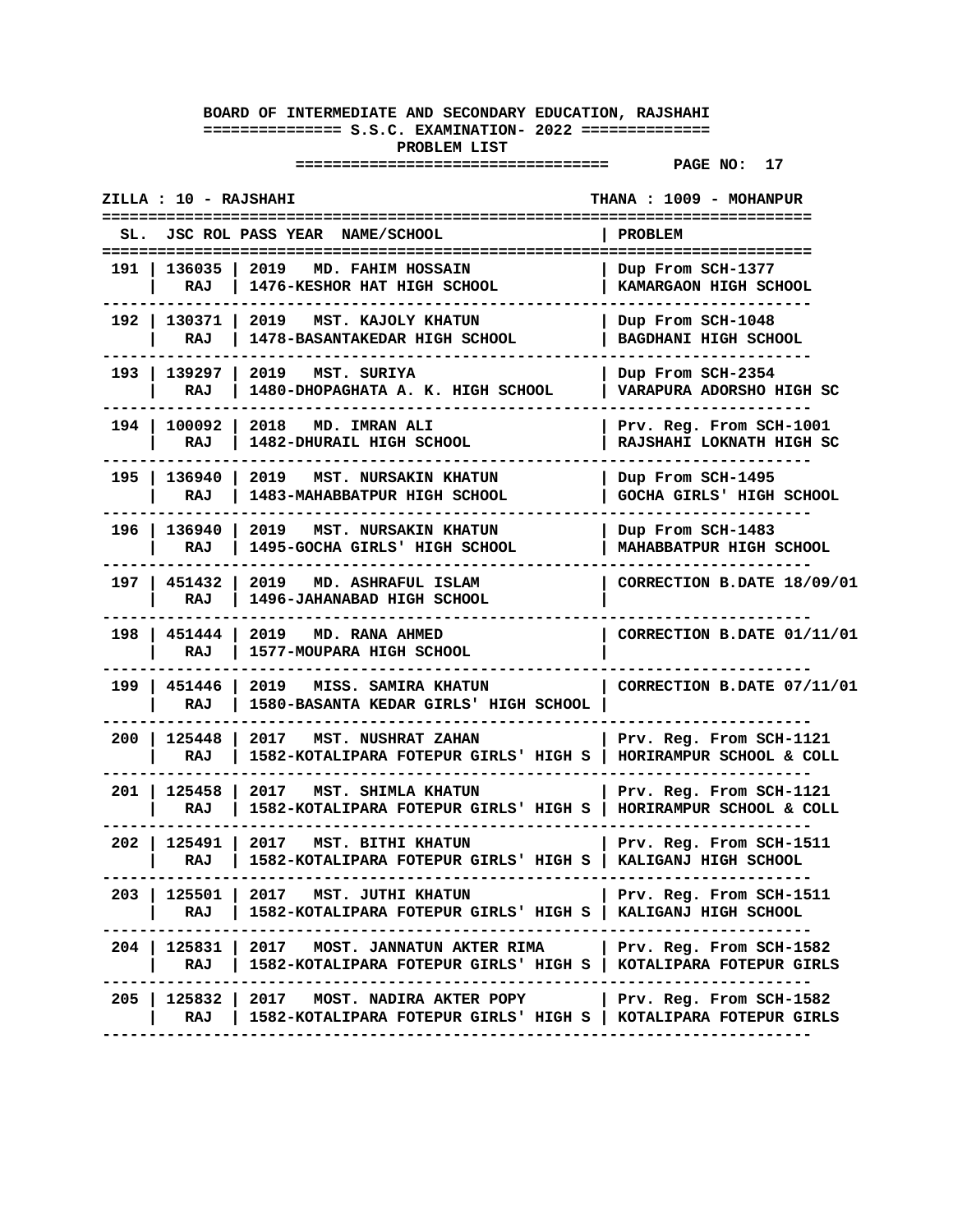| ZILLA : 10 - RAJSHAHI<br>THANA : 1009 - MOHANPUR |                                                                                                                                                                                 |                                                        |
|--------------------------------------------------|---------------------------------------------------------------------------------------------------------------------------------------------------------------------------------|--------------------------------------------------------|
| SL.                                              | JSC ROL PASS YEAR NAME/SCHOOL                                                                                                                                                   | PROBLEM                                                |
| 206   125833  <br>RAJ                            | 2017<br>MOST. SHAHIDA AKTER RATNA<br>1582-KOTALIPARA FOTEPUR GIRLS' HIGH S   KOTALIPARA FOTEPUR GIRLS                                                                           | Prv. Reg. From SCH-1582                                |
| 207   125835  <br>RAJ                            | 2017<br><b>MOST. SULTANA KHATUN</b><br>1582-KOTALIPARA FOTEPUR GIRLS' HIGH S   KOTALIPARA FOTEPUR GIRLS                                                                         | Prv. Reg. From SCH-1582                                |
| 208   125836<br>RAJ                              | 2017<br><b>MOST. MAHMUDA KHATUN</b><br>1582-KOTALIPARA FOTEPUR GIRLS' HIGH S   KOTALIPARA FOTEPUR GIRLS                                                                         | Prv. Reg. From SCH-1582                                |
| 209   125837<br>RAJ                              | 2017<br><b>MOST. LIMA AKTER</b><br>1582-KOTALIPARA FOTEPUR GIRLS' HIGH S   KOTALIPARA FOTEPUR GIRLS                                                                             | Prv. Reg. From SCH-1582                                |
| 210   125838<br>RAJ                              | 2017<br>MOST. SUMAYA AKTER SUMI<br>1582-KOTALIPARA FOTEPUR GIRLS' HIGH S   KOTALIPARA FOTEPUR GIRLS                                                                             | Prv. Reg. From SCH-1582                                |
| 211   125839<br>RAJ                              | 2017 MOST. KHADIZA KHATUN<br>1582-KOTALIPARA FOTEPUR GIRLS' HIGH S   KOTALIPARA FOTEPUR GIRLS                                                                                   | Prv. Reg. From SCH-1582                                |
| 212   125841  <br>RAJ                            | 2017<br>MSOT. BOISHAKHI KHATUN SATHI<br>1582-KOTALIPARA FOTEPUR GIRLS' HIGH S                                                                                                   | Prv. Reg. From SCH-1582<br>KOTALIPARA FOTEPUR GIRLS    |
| 213   125842<br>RAJ                              | 2017 MOST. MOMENA KHATUN MITA<br>1582-KOTALIPARA FOTEPUR GIRLS' HIGH S   KOTALIPARA FOTEPUR GIRLS                                                                               | Prv. Reg. From SCH-1582                                |
| 214   125843<br>RAJ                              | 2017<br>MOST. SIMA KHATUN<br>1582-KOTALIPARA FOTEPUR GIRLS' HIGH S   KOTALIPARA FOTEPUR GIRLS                                                                                   | Prv. Reg. From SCH-1582                                |
| 125845<br>215 I<br>RAJ                           | 2017<br><b>MOST. MIRA KHATUN</b><br>1582-KOTALIPARA FOTEPUR GIRLS' HIGH S   KOTALIPARA FOTEPUR GIRLS                                                                            | Prv. Reg. From SCH-1582                                |
| 216   125846  <br>RAJ                            | 2017<br>MOST. SANZIDA AKTER SUBARNA<br>1582-KOTALIPARA FOTEPUR GIRLS' HIGH S                                                                                                    | Prv. Reg. From SCH-1582<br>KOTALIPARA FOTEPUR GIRLS    |
| 217   125847  <br>RAJ                            | 2017<br><b>MOST. SUMAYA KHATUN</b><br>1582-KOTALIPARA FOTEPUR GIRLS' HIGH S   KOTALIPARA FOTEPUR GIRLS                                                                          | Prv. Reg. From SCH-1582                                |
| RAJ                                              | 218   126191   2017 MST. LABONI KHATUN<br>  1582-KOTALIPARA FOTEPUR GIRLS' HIGH S   VARAPURA ADORSHO HIGH SC<br>-------------------                                             | Prv. Reg. From SCH-2354  <br>------------------------- |
|                                                  | 219   126194   2017 MST. ROKHSANA KHATUN   Prv. Reg. From SCH-2354<br>RAJ   1582-KOTALIPARA FOTEPUR GIRLS' HIGH S   VARAPURA ADORSHO HIGH SC<br>------------------------------- | ---------                                              |
|                                                  | 220   138971   2018 MST. RUNA KHATUN<br>RAJ   1582-KOTALIPARA FOTEPUR GIRLS' HIGH S   KALIGANJ HIGH SCHOOL                                                                      | Prv. Reg. From SCH-1511                                |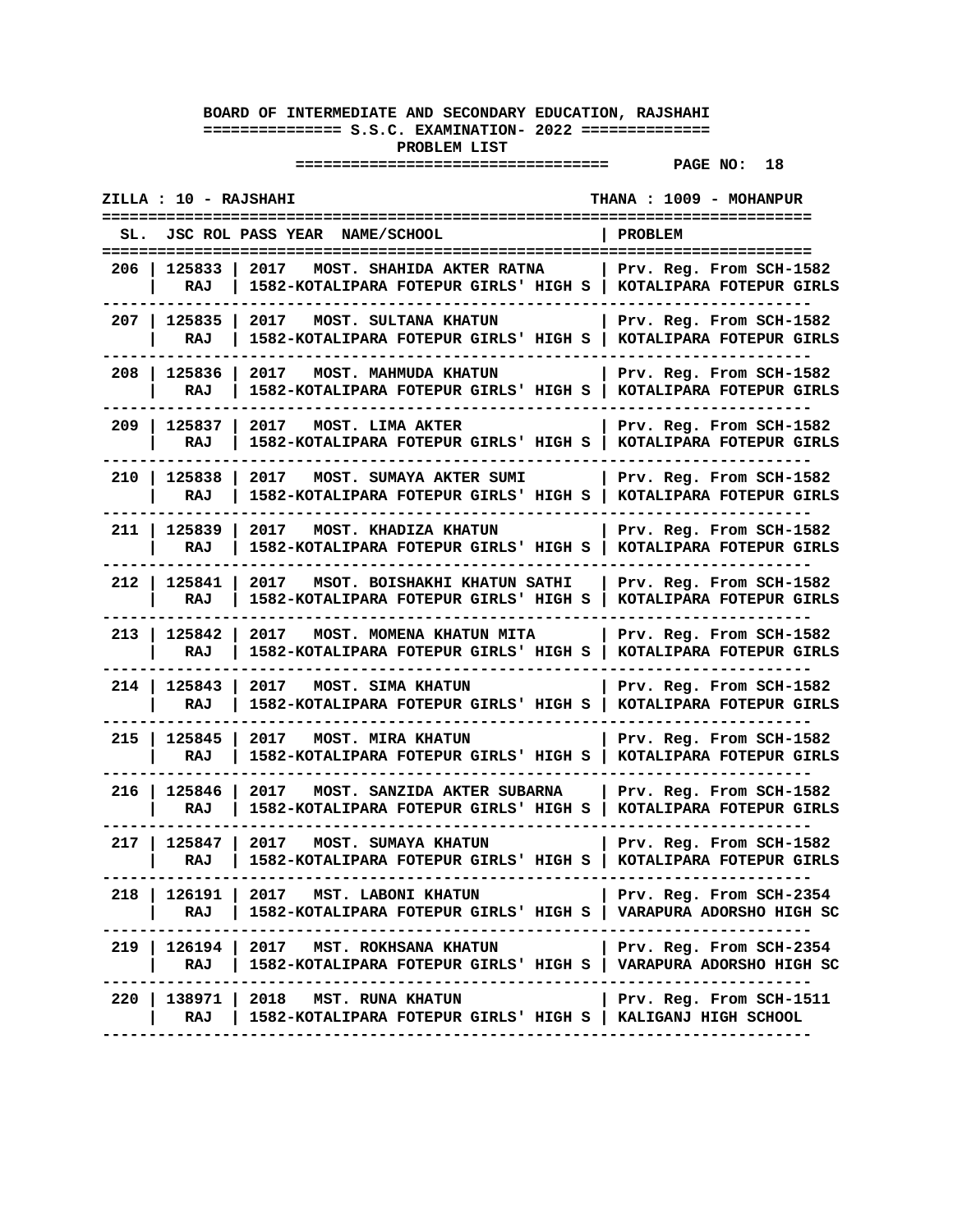| ZILLA : 10 - RAJSHAHI                           | THANA: 1009 - MOHANPUR                                            |                                             |
|-------------------------------------------------|-------------------------------------------------------------------|---------------------------------------------|
|                                                 | SL. JSC ROL PASS YEAR NAME/SCHOOL                                 | PROBLEM                                     |
| $221$ $\overline{\phantom{0}}$<br>109053<br>RAJ | 2019   MST.KARIMA KHATUN<br>1583-MASJID MISSION ACADEMY, SAIPARA  | Dup From SCH-1274<br>  KHALGRAM HIGH SCHOOL |
| 2221<br>RAJ                                     | 135616 2019 MD. MOSTAFIJUR ROHOMAN<br>1584-KHAROIL HIGH SCHOOL    | Dup From SCH-8735<br>MOUGACHI HIGH SCHOOL   |
| $223$  <br>451559<br>RAJ                        | $\vert$ 2019 MD. SOBUZ ALI<br>1585-DHORSHA ADORSO HIGH SCHOOL     | CORRECTION B.DATE 01/01/01                  |
| 224<br>RAJ                                      | 135616   2019 MD. MOSTAFIJUR ROHOMAN<br>8735-MOUGACHI HIGH SCHOOL | Dup From SCH-1584<br>KHAROIL HIGH SCHOOL    |
|                                                 |                                                                   |                                             |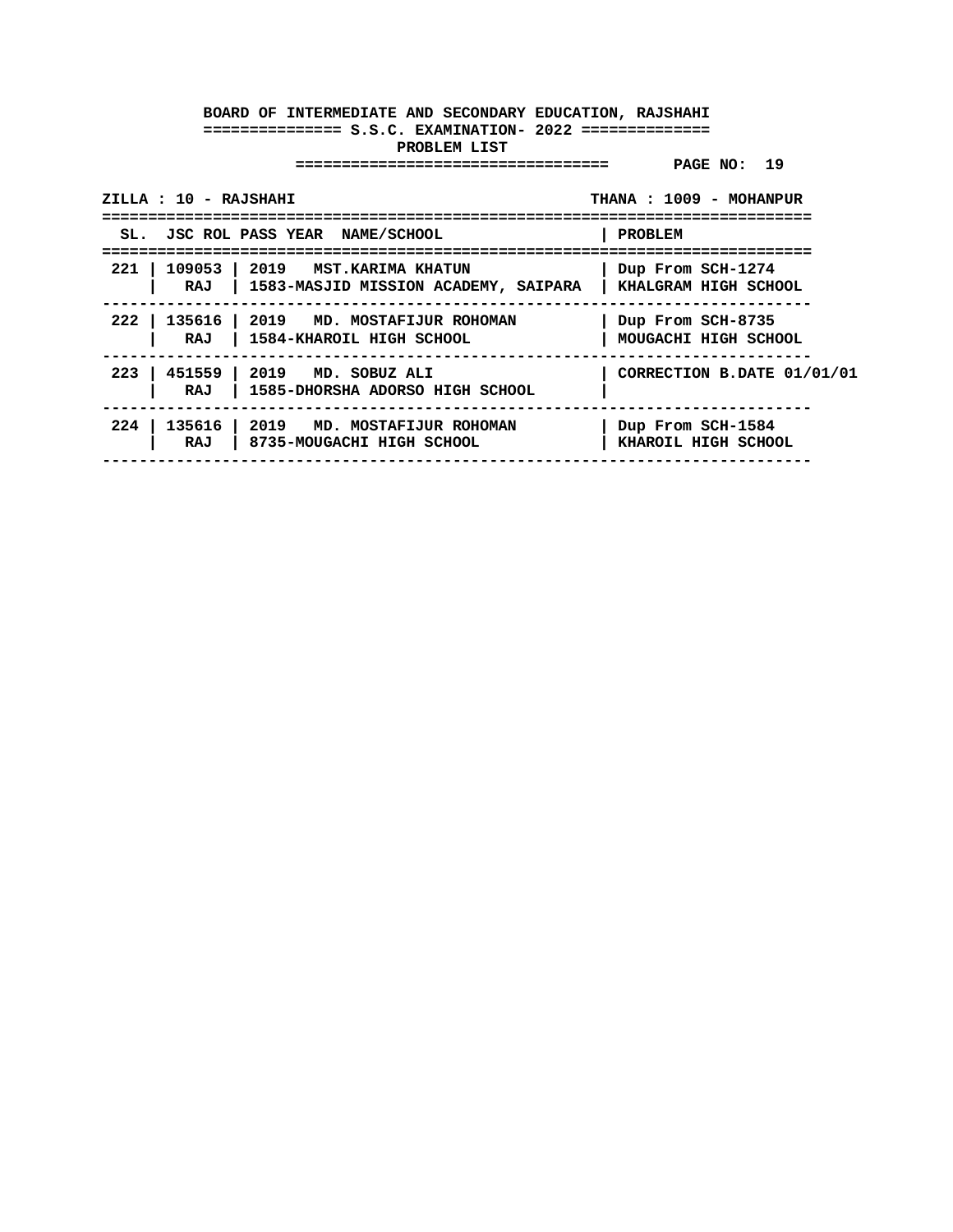|                                | ZILLA : 10 - RAJSHAHI                                              |                                                                      | THANA : 1010 - DURGAPUR                                                        |
|--------------------------------|--------------------------------------------------------------------|----------------------------------------------------------------------|--------------------------------------------------------------------------------|
|                                |                                                                    | SL. JSC ROL PASS YEAR NAME/SCHOOL                                    | <b>PROBLEM</b>                                                                 |
| $225$ l                        | 131792<br>RAJ                                                      | 2018<br>MD. MUSTUFA<br>1118-GONOKAIR HIGH SCHOOL                     | =======================<br>Prv. Reg. From SCH-1128<br>SHAHID ZIAUR RAHMAN HIGH |
| 226                            | 139994<br>RAJ                                                      | 2019<br><b>MOST. JAHANARA KHATUN</b><br>1281-TEBILA HIGH SCHOOL      | Dup From SCH-1506<br>HAT KANPARA HIGH SCHOOL                                   |
|                                | 227   177073<br>RAJ                                                | 2019 MD. SHAHABUDDIN ALI<br>1281-TEBILA HIGH SCHOOL                  | Dup From SCH-2167<br>MADHAB BARIA HIGH SCHOOL                                  |
|                                | 228   451464<br>RAJ                                                | 2019<br><b>SHREE SUMON KUMAR</b><br>1501-UJAL KHALSHI HIGH SCHOOL    | CORRECTION B.DATE 30/06/01                                                     |
|                                | 229   451465<br>RAJ                                                | 2019 AKASH ALI<br>1501-UJAL KHALSHI HIGH SCHOOL                      | CORRECTION B.DATE 19/02/01                                                     |
| 230 I                          | 345066<br><b>RAJ</b>                                               | 2019<br>MOST. SUMAYA EASMIN ALPONA<br>1505-DAOKANDI HIGH SCHOOL      | Dup From SCH-5014<br>KHANJANPUR MISSION GIRLS                                  |
| 231                            | 139994<br>RAJ                                                      | 2019<br><b>MOST. JAHANARA KHATUN</b><br>1506-HAT KANPARA HIGH SCHOOL | Dup From SCH-1281<br>TEBILA HIGH SCHOOL                                        |
|                                | $232 \mid \alpha^{\circ} \circ \alpha^{\circ} \vdash \perp$<br>RAJ | 2019 MST. SHILA KHATUN<br>1510-AMGACHHI SHAHER BANU HIGH SCHOOL      | INVALID JSC INFORMATION                                                        |
|                                | 233   125157<br>RAJ                                                | 2017<br>SHIMUL HOSSEN<br>1512-AMGRAM HIGH SCHOOL                     | Prv. Reg. From SCH-1607<br>BORDHANPUR HIGH SCHOOL                              |
| $234$ $\overline{\phantom{0}}$ | 138307<br>RAJ                                                      | 2018<br><b>MST. TAMANNA AKTER</b><br>1603-DEBIPUR HIGH SCHOOL        | Prv. Reg. From SCH-8712<br>BELGHARIA HIGH SCHOOL                               |
| 235                            | 161565<br>RAJ                                                      | 2018<br>MST. BEAUTY HEMBROM<br>1604-SHIBPUR GIRLS' HIGH SCHOOL       | Prv. Reg. From SCH-2001<br>NATORE MOHARAJA J. N. HI                            |
| $236$ l                        | 138667<br>RAJ                                                      | 2018<br>MOST. SHIMLA KHATUN<br>1605-GOPALPUR HIGH SCHOOL             | Prv. Reg. From SCH-1605<br><b>GOPALPUR HIGH SCHOOL</b>                         |
| 237 I                          | 125688<br>RAJ                                                      | 2019<br>MOST. SHARMIN KHATUN<br>8722-JUGISHOW HIGH SCHOOL            | Dup From SCH-1227<br>SHAHID NADER ALI GIRLS'                                   |
|                                |                                                                    |                                                                      |                                                                                |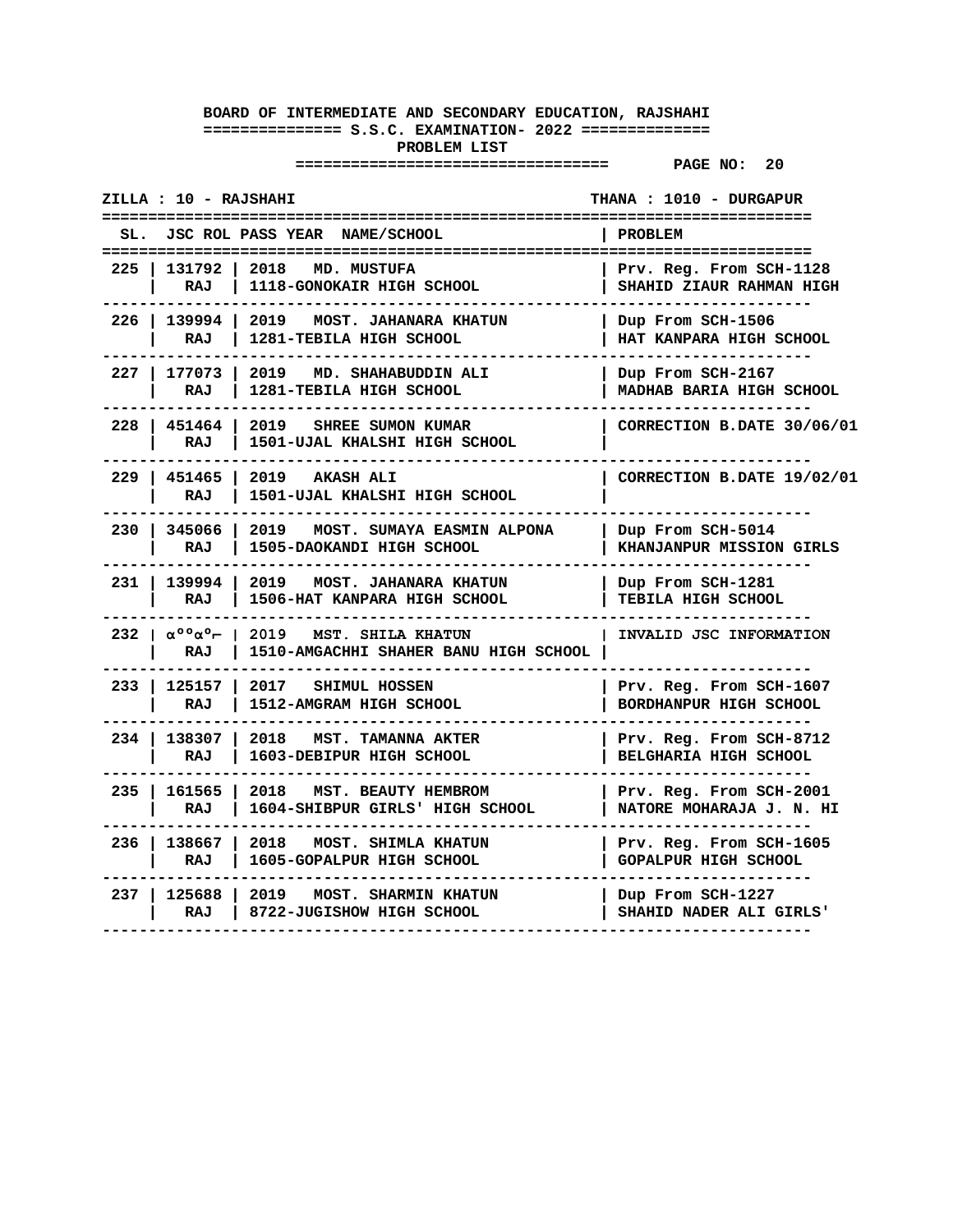| ZILLA : 10 - RAJSHAHI |                       |                                                                                             | THANA : 1011 - PUTHIA                              |
|-----------------------|-----------------------|---------------------------------------------------------------------------------------------|----------------------------------------------------|
| SL.                   |                       | JSC ROL PASS YEAR NAME/SCHOOL                                                               | <b>PROBLEM</b>                                     |
| 238                   | 124103<br>RAJ         | 2019<br><b>MST. MIM KHATUN</b><br>1113-AL-INSANIA ISLAMI ACADEMY                            | Dup From SCH-1025<br>SHAHID NAZMUL HUQ GIRLS'      |
|                       | 239   126990  <br>RAJ | $2018$ JALAL<br>1113-AL-INSANIA ISLAMI ACADEMY                                              | CORRECTION B.DATE 01/01/01                         |
| 240 I                 | 127061<br>RAJ         | 2019<br>MST. LIZA KHATUN<br>1113-AL-INSANIA ISLAMI ACADEMY                                  | Dup From SCH-1630<br>DOIPARA HIGH SCHOOL           |
| 241                   | 126736<br>RAJ         | 2018 NAJIB WADUD<br>1175-PUTHIA P. N. GOVT. HIGH SCHOOL                                     | Prv. Reg. From SCH-1175<br>PUTHIA P. N. GOVT. HIGH |
| 242 I                 | 124744 1<br>RAJ       | 2019 MOST. MAHAFUJA AKTER MIM<br>1176-SARISHABARI HIGH SCHOOL                               | Dup From SCH-1637<br>SOYEDPUR HIGH SCHOOL          |
| 243 I                 | 179500<br>RAJ         | 2019 MST. ALIGA KHATUN<br>1179-SATBARIA HIGH SCHOOL                                         | Dup From SCH-2038<br><b>BURIRBAG HIGH SCHOOL</b>   |
| 244 I                 | 127104 l<br>RAJ       | 2019 MST. SIRAJUM MONIRA KHATUN<br>1181-DHOPAPARA HIGH SCHOOL                               | Dup From SCH-1640<br><b>TARAPUR HIGH SCHOOL</b>    |
| $245$ l               | 125107 l<br>RAJ       | 2019<br>MD. MAHIN AHMMED<br>1226-BIRALDAHA SAYED KARAM ALI SHAH H                           | Dup From SCH-1634<br>PALOPARA HIGH SCHOOL          |
| $246$                 | 127086 l<br>RAJ       | 2019 MD. FAYSAL AHMED<br>1226-BIRALDAHA SAYED KARAM ALI SHAH H                              | Dup From SCH-1630<br>DOIPARA HIGH SCHOOL           |
| 247                   | 163034<br>RAJ         | 2019 MST. RUBINA KHATUN<br>1226-BIRALDAHA SAYED KARAM ALI SHAH H                            | Dup From SCH-2045<br>PARVIN PUBLIC HIGH SCHOO      |
| 248                   |                       | 2002<br><b>MOST. ISRAT JAHAN NUR</b><br>1227-SHAHID NADER ALI GIRLS' HIGH SCH               | INVALID JSC INFORMATION                            |
| 249                   | 125688 2019<br>RAJ    | <b>MOST. SHARMIN KHATUN</b><br>1227-SHAHID NADER ALI GIRLS' HIGH SCH   JUGISHOW HIGH SCHOOL | Dup From SCH-8722                                  |
|                       | RAJ                   | 250   450951   2019 MD. JOY ALI<br>1237-FULBARI HIGH SCHOOL                                 | CORRECTION B.DATE 01/01/01                         |
|                       | RAJ                   | 251   452953   2019 MD. SOHAN<br>1276-SADHANPUR HIGH SCHOOL                                 | CORRECTION B.DATE 21/10/01                         |
|                       | RAJ                   | 252   450939   2019 MD. HASAN ALI<br>  1626-GAOPARA SENBHAG HIGH SCHOOL                     | CORRECTION B.DATE 05/08/01                         |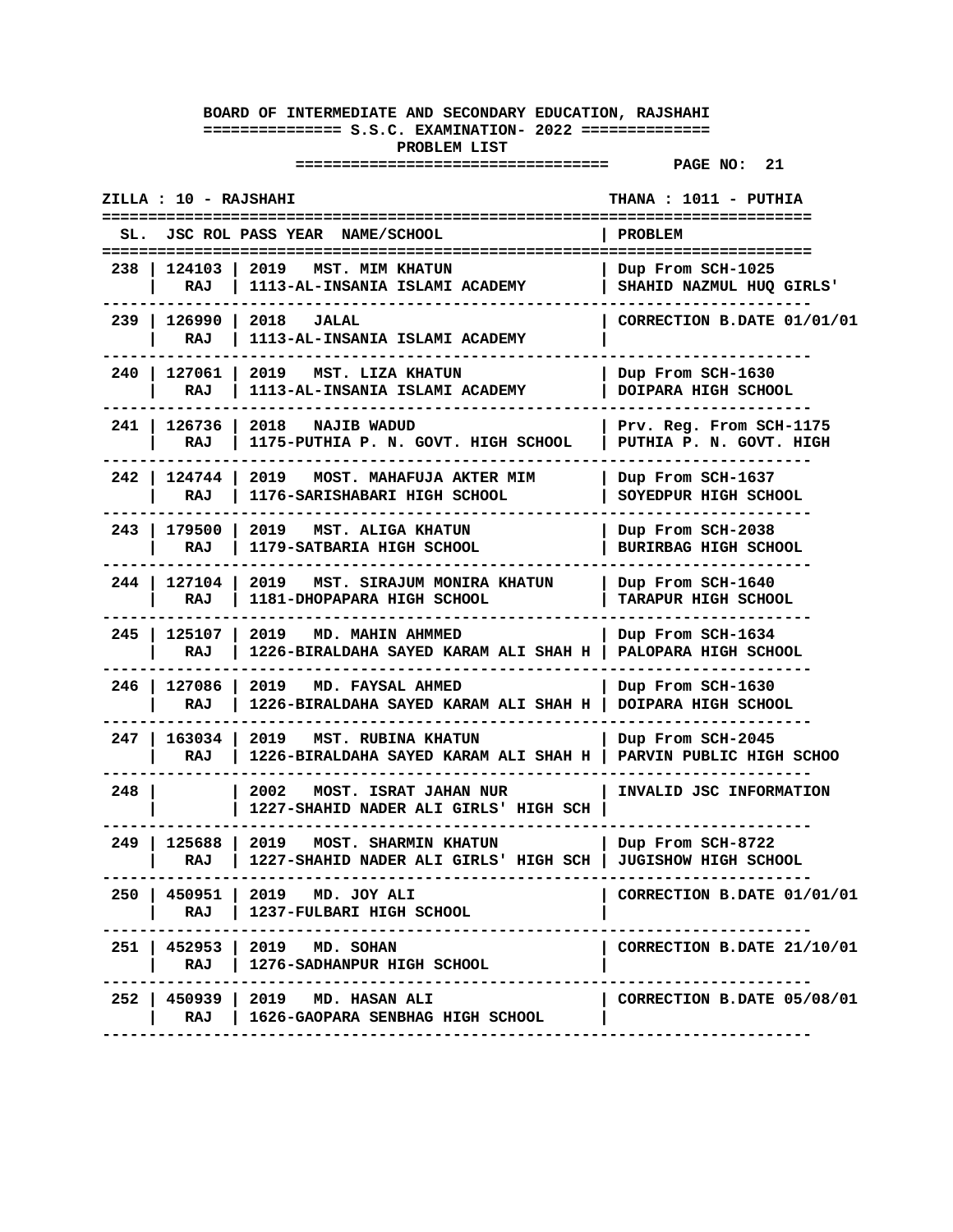| ZILLA : 10 - RAJSHAHI |                       |                                                                               | THANA: 1011 - PUTHIA<br>==============                |
|-----------------------|-----------------------|-------------------------------------------------------------------------------|-------------------------------------------------------|
| SL.                   |                       | JSC ROL PASS YEAR NAME/SCHOOL                                                 | PROBLEM                                               |
|                       | RAJ                   | 253   128225   2017 MD. SAMIM ALI<br>1628-PUTHIA MODEL SCHOOL & COLLEGE       | CORRECTION B.DATE 17/05/01                            |
|                       | RAJ                   | 254   127061   2019 MST. LIZA KHATUN<br>1630-DOIPARA HIGH SCHOOL              | Dup From SCH-1113<br>AL-INSANIA ISLAMI ACADEM         |
|                       | RAJ                   | 255   127086   2019 MD. FAYSAL AHMED<br>1630-DOIPARA HIGH SCHOOL              | Dup From SCH-1226<br>BIRALDAHA SAYED KARAM AL         |
|                       | RAJ                   | 256   125107   2019 MD. MAHIN AHMMED<br>1634-PALOPARA HIGH SCHOOL             | Dup From SCH-1226<br>BIRALDAHA SAYED KARAM AL         |
|                       | RAJ                   | 257   129307   2017 MST. RAFIYA KHATUN<br>1635-BHARORA HIGH SCHOOL            | Prv. Reg. From SCH-1635<br><b>BHARORA HIGH SCHOOL</b> |
|                       | RAJ                   | 258   129308   2017   MST. SAHINA KHATUN<br>1635-BHARORA HIGH SCHOOL          | Prv. Reg. From SCH-1635<br><b>BHARORA HIGH SCHOOL</b> |
|                       | 259   129325  <br>RAJ | 2017 MD. ABDUL MOMIN SARKER<br>1635-BHARORA HIGH SCHOOL                       | Prv. Reg. From SCH-1635<br><b>BHARORA HIGH SCHOOL</b> |
|                       | RAJ                   | 260   124744   2019 MOST. MAHAFUJA AKTER MIM<br>1637-SOYEDPUR HIGH SCHOOL     | Dup From SCH-1176<br>SARISHABARI HIGH SCHOOL          |
|                       | RAJ                   | 261   127104   2019   MST. SIRAJUM MONIRA KHATUN<br>1640-TARAPUR HIGH SCHOOL  | Dup From SCH-1181<br>DHOPAPARA HIGH SCHOOL            |
|                       | RAJ                   | 262   451011   2019 MD. RHIDOY HASAN<br>8739-PANGU SHISU NIKETON SAMANNITA OB | CORRECTION B.DATE 15/03/01                            |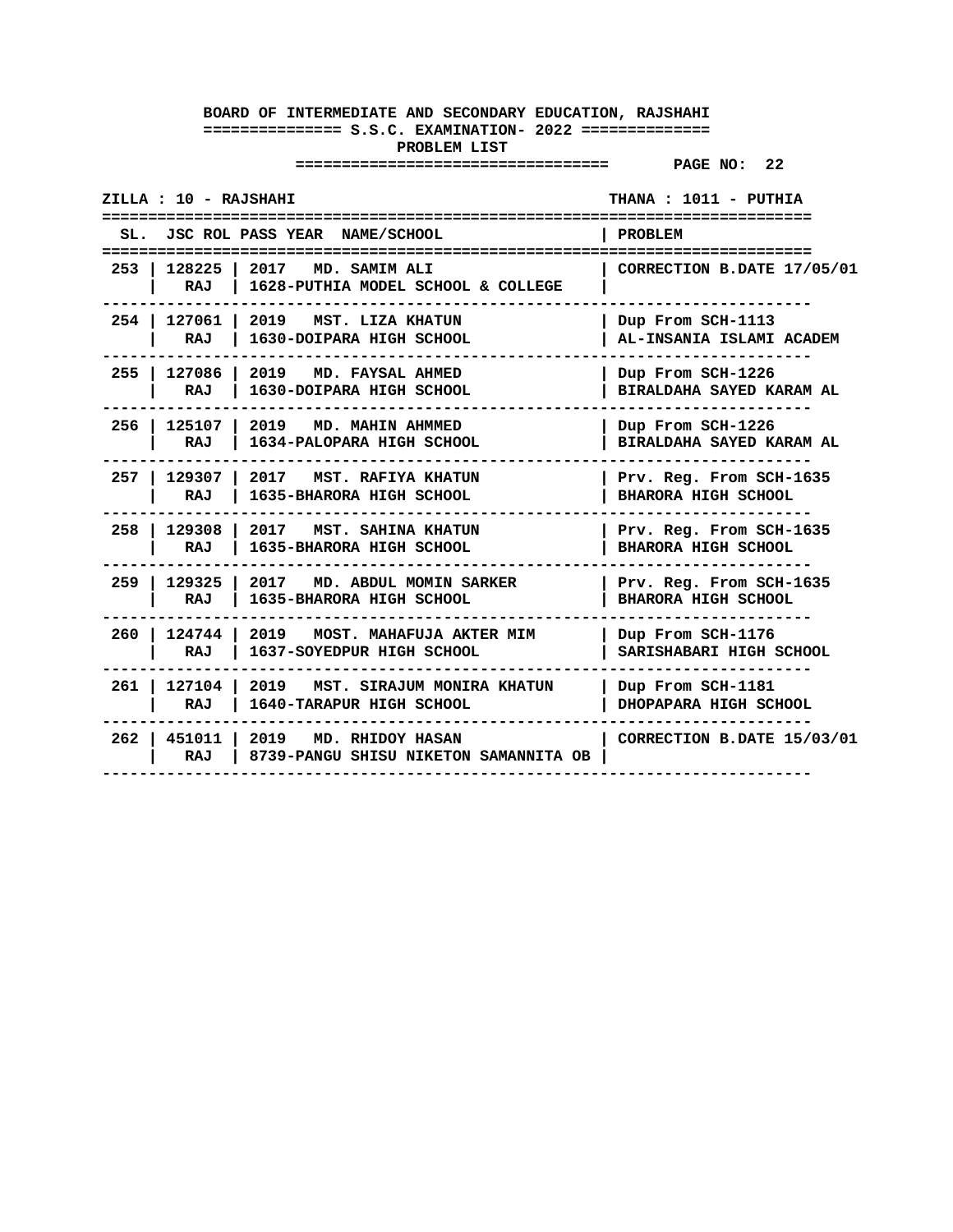| ZILLA : 10 - RAJSHAHI          |                       |                                                                       | THANA : 1012 - CHARGHAT                             |
|--------------------------------|-----------------------|-----------------------------------------------------------------------|-----------------------------------------------------|
| SL.                            |                       | JSC ROL PASS YEAR NAME/SCHOOL                                         | PROBLEM                                             |
|                                | 263   127891  <br>RAJ | <b>2019 LINA KHATUN</b><br>1653-PADMA HIGH SCHOOL                     | Dup From SCH-8708<br>ANUPOMPUR HIGH SCHOOL          |
|                                | RAJ                   | 264   128098   2019 MD. JAHERUL ISLAM SOJOL<br>1653-PADMA HIGH SCHOOL | Dup From SCH-4042<br>CHOIRGHANTI BHADRAGHAT H       |
| $265$ $\overline{\phantom{0}}$ |                       | 2001 MST. RANI KHATUN<br>1663-POSCHIM JHIKRA HIGH SCHOOL              | INVALID JSC INFORMATION                             |
|                                | 266 128328<br>RAJ     | 2018 MST. TASMIA YESMIN<br>1665-TALBARIA HIGH SCHOOL                  | Prv. Reg. From SCH-1155<br>PARANPUR HIGH SCHOOL     |
|                                | 267   128365  <br>RAJ | 2018 JAFOR IOBAL<br>1665-TALBARIA HIGH SCHOOL                         | Prv. Reg. From SCH-1460<br>PERSAWTA BINODPUR HIGH S |
|                                | RAJ                   | 268   400726   2018 SHARMIN<br>1665-TALBARIA HIGH SCHOOL              | CORRECTION B.DATE 19/05/00                          |
|                                | 269   131928  <br>RAJ | 2017 MD. SIPON ALI<br>1667-SHIMULIA HIGH SCHOOL                       | Prv. Reg. From SCH-1667<br>SHIMULIA HIGH SCHOOL     |
|                                | 270   131932<br>RAJ   | 2017 MD. SADHIN ALI<br>1667-SHIMULIA HIGH SCHOOL                      | Prv. Reg. From SCH-1667<br>SHIMULIA HIGH SCHOOL     |
|                                | 271   131933  <br>RAJ | 2017 MD. MERAZUL HAQUE<br>1667-SHIMULIA HIGH SCHOOL                   | Prv. Reg. From SCH-1667<br>SHIMULIA HIGH SCHOOL     |
| 272 I                          | 131934 l<br>RAJ       | 2017 MD. EMON ALI<br>1667-SHIMULIA HIGH SCHOOL                        | Prv. Reg. From SCH-1667<br>SHIMULIA HIGH SCHOOL     |
|                                | RAJ                   | 273   127891   2019 LINA KHATUN<br>8708-ANUPOMPUR HIGH SCHOOL         | Dup From SCH-1653<br>PADMA HIGH SCHOOL              |
|                                | 274   129184  <br>RAJ | 2018<br>MST. BORSHA AKTER RIA<br>8708-ANUPOMPUR HIGH SCHOOL           | Prv. Reg. From SCH-1153<br>YUSUFPUR KRISHI HIGH SCH |
|                                |                       |                                                                       |                                                     |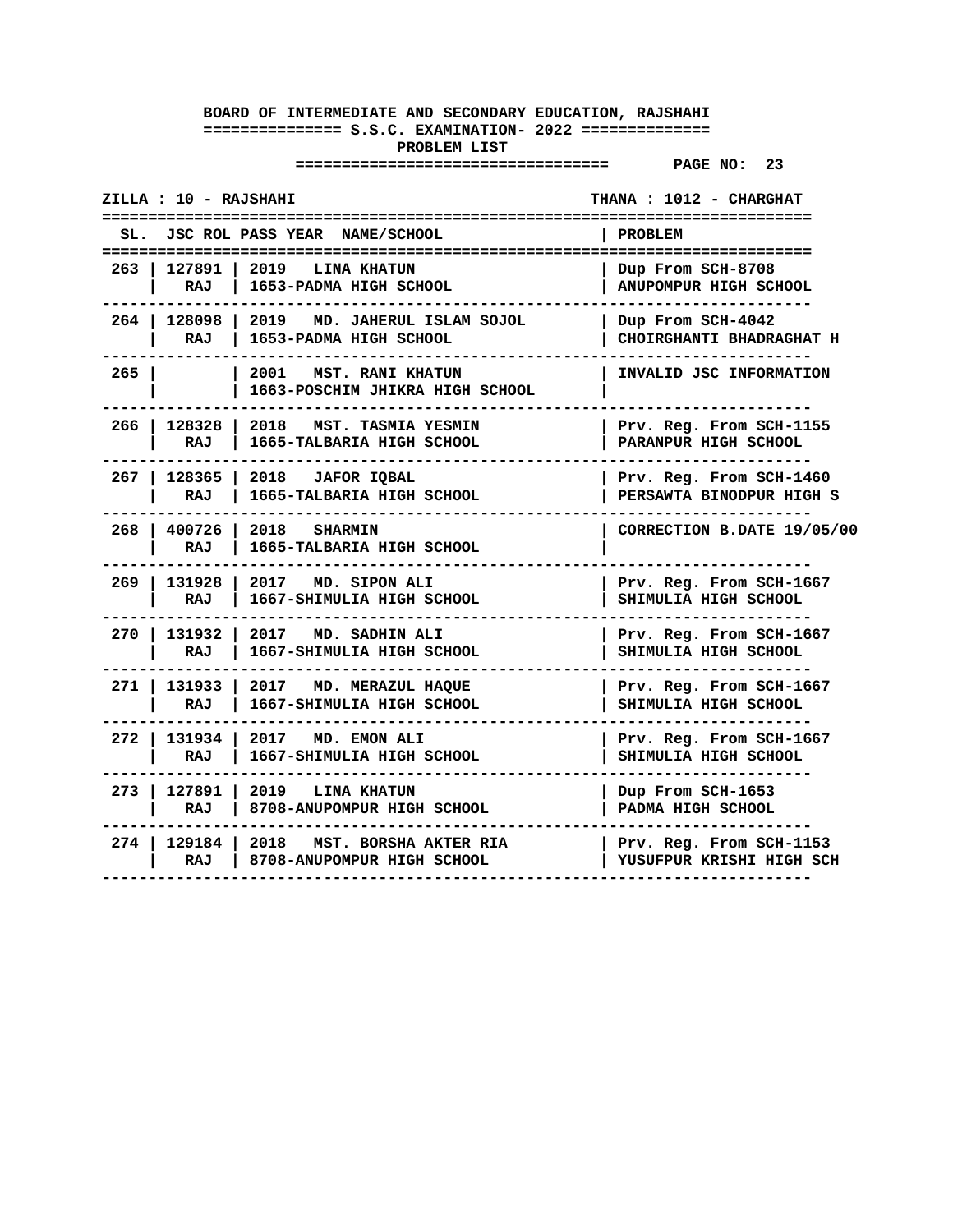| ZILLA : 10 - RAJSHAHI |                       |                                                                                             | THANA : 1013 - PABA                                 |
|-----------------------|-----------------------|---------------------------------------------------------------------------------------------|-----------------------------------------------------|
| SL.                   |                       | JSC ROL PASS YEAR NAME/SCHOOL                                                               | <b>PROBLEM</b>                                      |
| 275                   | 133781<br>RAJ         | 2019<br>MAHMUDA ISLAM MOU<br>1013-MASHKATADIGHI MULTILATERAL (TECH   MASJID MISSION ACADEMY | Dup From SCH-1035                                   |
|                       | RAJ                   | 276   130338   2019 MD. NAHID HASAN<br>1048-BAGDHANI HIGH SCHOOL                            | Dup From SCH-1079<br>DARUSHA HIGH SCHOOL            |
|                       | 277   130371  <br>RAJ | 2019 MST. KAJOLY KHATUN<br>1048-BAGDHANI HIGH SCHOOL                                        | Dup From SCH-1478<br>BASANTAKEDAR HIGH SCHOOL       |
|                       | 278   130418<br>RAJ   | 2019<br><b>SALMAN AFRITI</b><br>1048-BAGDHANI HIGH SCHOOL                                   | SEX PROB & JSC INFORMATION                          |
| 279                   |                       | 2002<br>MD. ZAHID HASAN ZISAN<br>1050-KASBA HIGH SCHOOL                                     | INVALID JSC INFORMATION                             |
| 280                   | 131220<br>RAJ         | 2018 TULI VINCENSA MARANDY<br>1051-DAMKURA HAT HIGH SCHOOL                                  | Prv. Reg. From SCH-2075<br>ST. JOSEPH'S SCHOOL & CO |
| 281 I                 | 100859<br>RAJ         | 2019 MD. SOHANUR RAHMAN SAAD<br>1054-K. H. TIKORE HIGH SCHOOL                               | Dup From SCH-1015<br>SHAHID MAMUN MAHMUD POLI       |
|                       | 282   132650  <br>RAJ | 2018 MD. SABBIR ALI<br>1054-K. H. TIKORE HIGH SCHOOL                                        | Prv. Reg. From SCH-1446<br>KHIRSHIN MODEL HIGH SCHO |
|                       | 283   134476  <br>RAJ | 2017 MD. PARVEJ MOSHAROF<br>1054-K. H. TIKORE HIGH SCHOOL                                   | Prv. Reg. From SCH-1446<br>KHIRSHIN MODEL HIGH SCHO |
|                       | 284   536417  <br>DIN | $2016$ $AL-AMIN$<br>1054-K. H. TIKORE HIGH SCHOOL                                           | Fail                                                |
| 285 I                 | 130641<br>RAJ         | 2019 APURBO RAHMAN<br>1075-NAOHATA GOVT. HIGH SCHOOL                                        | Dup From SCH-1030<br>HAMIDPUR NAODAPARA HIGH        |
|                       | RAJ                   | 286   132291   2019   MST. MAHMUDA KHATUN<br>1075-NAOHATA GOVT. HIGH SCHOOL                 | Dup From SCH-2361<br>MURARIPUR HIGH SCHOOL          |
| 287 I                 | RAJ                   | 130338   2019 MD. NAHID HASAN<br>1079-DARUSHA HIGH SCHOOL                                   | Dup From SCH-1048<br>BAGDHANI HIGH SCHOOL           |
|                       |                       | 288   133633   2019 MST. RIYA KHATUN<br>RAJ   1440-KATAKHALI GIRLS' HIGH SCHOOL             | CORRECTION B.DATE 30/01/06                          |
| 289                   |                       | $\vert$ 2001 MST. NAIMA KHATUN<br>1444-HARIPUR CHOWDHURY GIRLS' HIGH SC                     | INVALID JSC INFORMATION                             |
|                       |                       |                                                                                             |                                                     |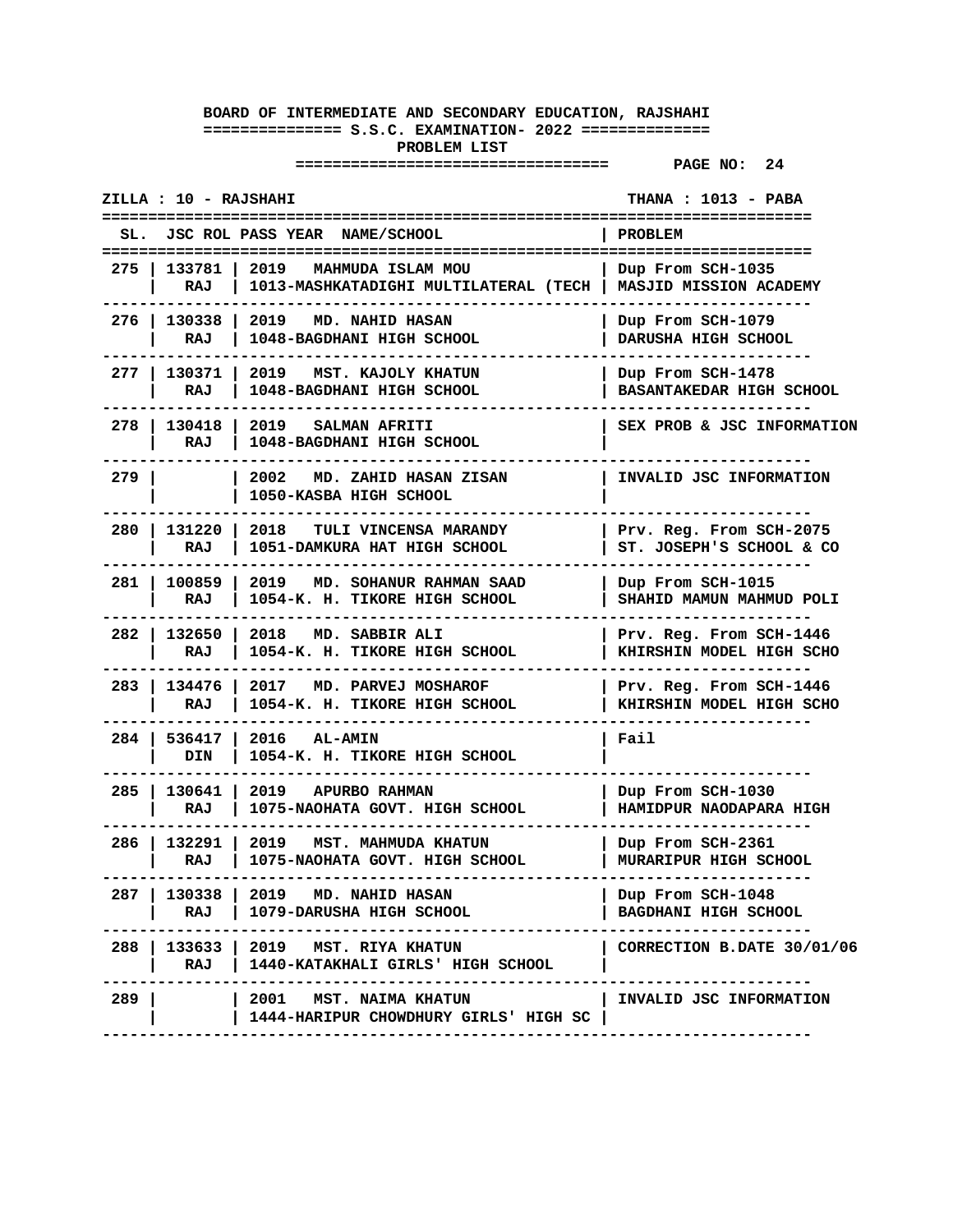| ZILLA : 10 - RAJSHAHI |                       |                                                                          | <b>THANA : 1013 - PABA</b>                           |
|-----------------------|-----------------------|--------------------------------------------------------------------------|------------------------------------------------------|
| SL.                   |                       | JSC ROL PASS YEAR NAME/SCHOOL                                            | <b>PROBLEM</b>                                       |
| 290                   | 100728<br>RAJ         | 2018<br>MUHAMMAD HASIBUR RAHMAN SHAID<br>1446-KHIRSHIN MODEL HIGH SCHOOL | Prv. Reg. From SCH-1004<br>RAJSHAHI MUSLIM HIGH SCH  |
|                       | 291   102411  <br>RAJ | 2019 MST. SHAHIDA KHATUN<br>1446-KHIRSHIN MODEL HIGH SCHOOL              | Dup From SCH-1030<br>HAMIDPUR NAODAPARA HIGH         |
|                       | 292   102721<br>RAJ   | 2018<br>MD. SABBIR HOSSAIN<br>1446-KHIRSHIN MODEL HIGH SCHOOL            | Prv. Reg. From SCH-1010<br>RAJSHAHI SATELLITE TOWN   |
| 293                   | 105374<br>RAJ         | 2019<br>MD. NAKIBUL HASAN<br>1446-KHIRSHIN MODEL HIGH SCHOOL             | Dup From SCH-1046<br><b>GULJARBAGH HIGH SCHOOL</b>   |
| 294 I                 | 450077<br>RAJ         | 2019<br>MST. SAIDA KHATUN<br>1446-KHIRSHIN MODEL HIGH SCHOOL             | Dup From SCH-1700<br>RANINAGAR NIGHT HIGH SCH        |
| $295 \;$ 1            | 130768<br>RAJ         | 2019<br>MST. MAISHA AKTER MIM<br>1449-BAYA GIRLS' HIGH SCHOOL            | Dup From SCH-1675<br>KHAR KHARI GIRLS' HIGH S        |
|                       | 296   400156<br>RAJ   | 2019 MST. ASHRAFUNNESA<br>2350-ADHAPAK NAZIBOR RAHMAN SECONDARY          | CORRECTION B.DATE 05/08/01                           |
|                       | 297   451566<br>RAJ   | 2019 MD. RAJU ALI<br>2353-KALUPARA HIGH SCHOOL                           | CORRECTION B.DATE 22/07/01                           |
| 298                   | 110821<br>RAJ         | 2018 MST. SADIYA BISWASHI PRIYA<br>2354-VARAPURA ADORSHO HIGH SCHOOL     | Prv. Reg. From SCH-1265<br><b>JHIKRA HIGH SCHOOL</b> |
| 299                   | 126189<br>RAJ         | 2017<br>MST. SHRABONI KHATUN<br>2354-VARAPURA ADORSHO HIGH SCHOOL        | Prv. Reg. From SCH-2354<br>VARAPURA ADORSHO HIGH SC  |
| 300 I                 | 126190<br>RAJ         | 2017<br><b>MST. SHARMIN AKTAR</b><br>2354-VARAPURA ADORSHO HIGH SCHOOL   | Prv. Reg. From SCH-2354<br>VARAPURA ADORSHO HIGH SC  |
|                       | 301   126196  <br>RAJ | 2017<br>MS. TONNI KHATUN<br>2354-VARAPURA ADORSHO HIGH SCHOOL            | Prv. Reg. From SCH-2354<br>VARAPURA ADORSHO HIGH SC  |
| 302                   | 126198<br>RAJ         | 2017<br>TAOFIQUE AHMED<br>2354-VARAPURA ADORSHO HIGH SCHOOL              | Prv. Reg. From SCH-2354<br>VARAPURA ADORSHO HIGH SC  |
| 303                   | RAJ                   | 126199   2017 MD. MONOAR HOSSAIN<br>2354-VARAPURA ADORSHO HIGH SCHOOL    | Prv. Reg. From SCH-2354<br>VARAPURA ADORSHO HIGH SC  |
| $304$ $\vert$         | 126202  <br>RAJ       | 2017 MD. SABBIR HOSSAIN<br>2354-VARAPURA ADORSHO HIGH SCHOOL             | Prv. Reg. From SCH-2354<br>VARAPURA ADORSHO HIGH SC  |
|                       |                       |                                                                          |                                                      |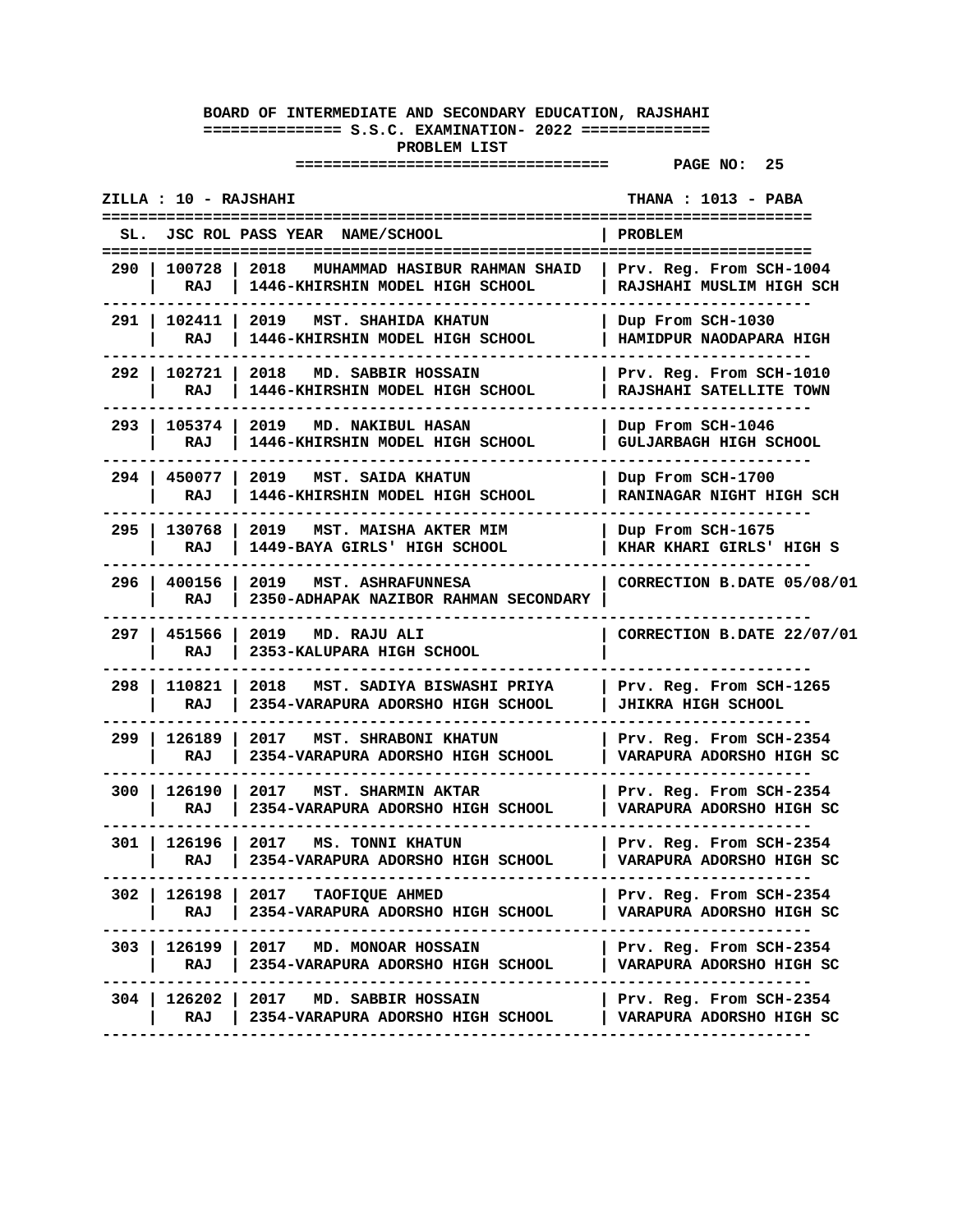| ZILLA : 10 - RAJSHAHI       |                                                                       | THANA : 1013 - PABA                                  |
|-----------------------------|-----------------------------------------------------------------------|------------------------------------------------------|
|                             | SL. JSC ROL PASS YEAR NAME/SCHOOL                                     | <b>PROBLEM</b>                                       |
| 305 I<br>129981 l<br>RAJ    | 2018<br>MD. RABBI<br>2354-VARAPURA ADORSHO HIGH SCHOOL                | Prv. Reg. From SCH-2354<br>VARAPURA ADORSHO HIGH SC  |
| 306<br>RAJ                  | 132774   2017 MST. TANIA KHATUN<br>2354-VARAPURA ADORSHO HIGH SCHOOL  | Prv. Reg. From SCH-2354<br>VARAPURA ADORSHO HIGH SC  |
| 307 I<br>139297<br>RAJ      | $\vert$ 2019 $\vert$ MST, SURIYA<br>2354-VARAPURA ADORSHO HIGH SCHOOL | Dup From SCH-1480<br>DHOPAGHATA A. K. HIGH SC        |
| 308<br>132291<br>RAJ        | 2019 MST. MAHMUDA KHATUN<br>2361-MURARIPUR HIGH SCHOOL                | Dup From SCH-1075<br>NAOHATA GOVT. HIGH SCHOO        |
| 309                         | 2000<br>MD. SHADMAN SAKIB SIHAB<br>2363-AFI NEPALPARA HIGH SCHOOL     | INVALID JSC INFORMATION                              |
| 102849<br>310<br>RAJ        | 2019<br>MOST. RAFIYA KHATUN<br>2363-AFI NEPALPARA HIGH SCHOOL         | Dup From SCH-1010<br>RAJSHAHI SATELLITE TOWN         |
| 105856 2019<br>311 l<br>RAJ | MST. SALMA KHATUN ONIKA<br>2363-AFI NEPALPARA HIGH SCHOOL             | Dup From SCH-1044<br><b>BALIA PUKUR VIDYA NIKETO</b> |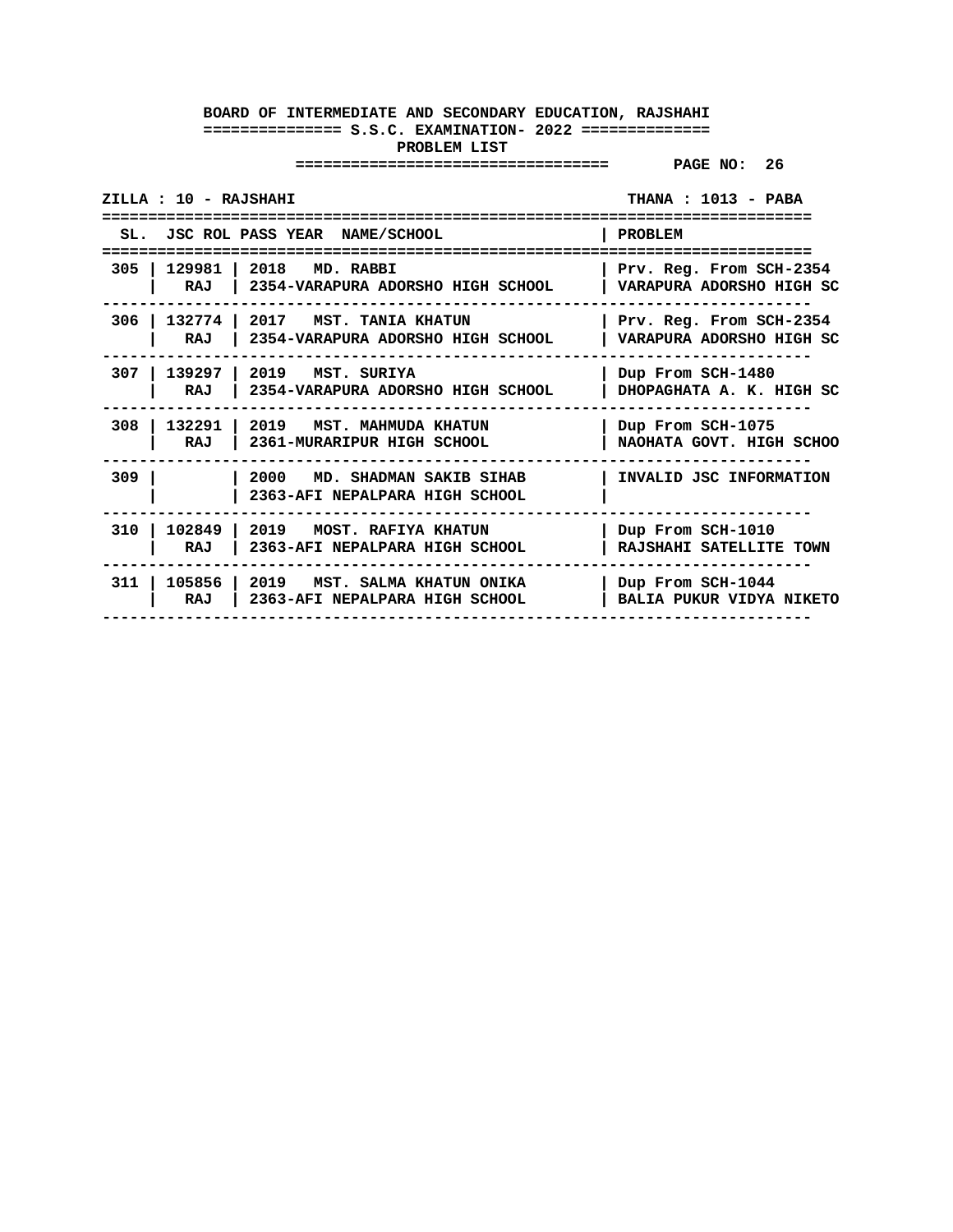| ZILLA : 15 - NAWABGANJ  |                                                                                                               | THANA : 1501 - NAWABGANJ SADAR                       |
|-------------------------|---------------------------------------------------------------------------------------------------------------|------------------------------------------------------|
| SL.                     | JSC ROL PASS YEAR NAME/SCHOOL                                                                                 | PROBLEM                                              |
| RAJ                     | 312   451760   2019 MST. AFROJA KHATUN<br>1069-NARAYAN PUR MAHMUDA MOTIULLAH HI                               | $\mid$ CORRECTION B.DATE 15/11/01                    |
| RAJ                     | 313   144735   2018 MST. TAZIRINE KHATUN<br>1751-BALIADANGA HIGH SCHOOL                                       | Prv. Reg. From SCH-1766<br>BALIADANGA ISLAMIA GIRLS  |
| RAJ                     | 314   141164   2018 MST. MAHBUBA KHATUN<br>1770-CHATAI DUBI HIGH SCHOOL                                       | Prv. Reg. From SCH-1770<br>  CHATAI DUBI HIGH SCHOOL |
| RAJ                     | 315   451726   2019   MST. NASIMA KHATUN<br>1772-MOHARAJPUR HIGH SCHOOL                                       | CORRECTION B.DATE 11/08/01                           |
| 316 I                   | 2002 SANTONA RANI<br>1775-SUBAG HIGH SCHOOL                                                                   | INVALID JSC INFORMATION                              |
| <b>RAJ</b>              | $317 \mid \alpha^{\circ} \circ \alpha^{\circ} \circ \mid 2019$ SONIA<br>1787-AMNURA ADARSHA GIRLS' HIGH SCHOO | INVALID JSC INFORMATION                              |
| $318$   451666  <br>RAJ | 2019 MD. BABUL HAQUE<br>1791-PAR RAMKRISHNA PUR HIGH SCHOOL                                                   | CORRECTION B.DATE 29/10/01                           |
| 319   142503  <br>RAJ   | 2019 MD. RABBIL<br>1796-BIR BIKRAM SHAHID NAYEK MOHOR AL   ATROSHIA HIGH SCHOOL                               | Dup From SCH-1826                                    |
| RAJ                     | 320   100481   2019   MD. MASUM HOSSAIN<br>1799-NAWABGANJ ZELA ADARSHO HIGH SCHO   RAJSHAHI NIGHT HIGH SCHO   | Dup From SCH-1007                                    |
| RAJ                     | 321   142754   2018 MD. ROJAB ALI<br>1799-NAWABGANJ ZELA ADARSHO HIGH SCHO   NAWABGANJ ZELA ADARSHO H         | Prv. Reg. From SCH-1799                              |
| RAJ                     | 322   451692   2019   MST. SANJIDA KHATUN<br>2281-MASUD-UL HAQUE INSTITUTE                                    | CORRECTION B.DATE 03/07/01                           |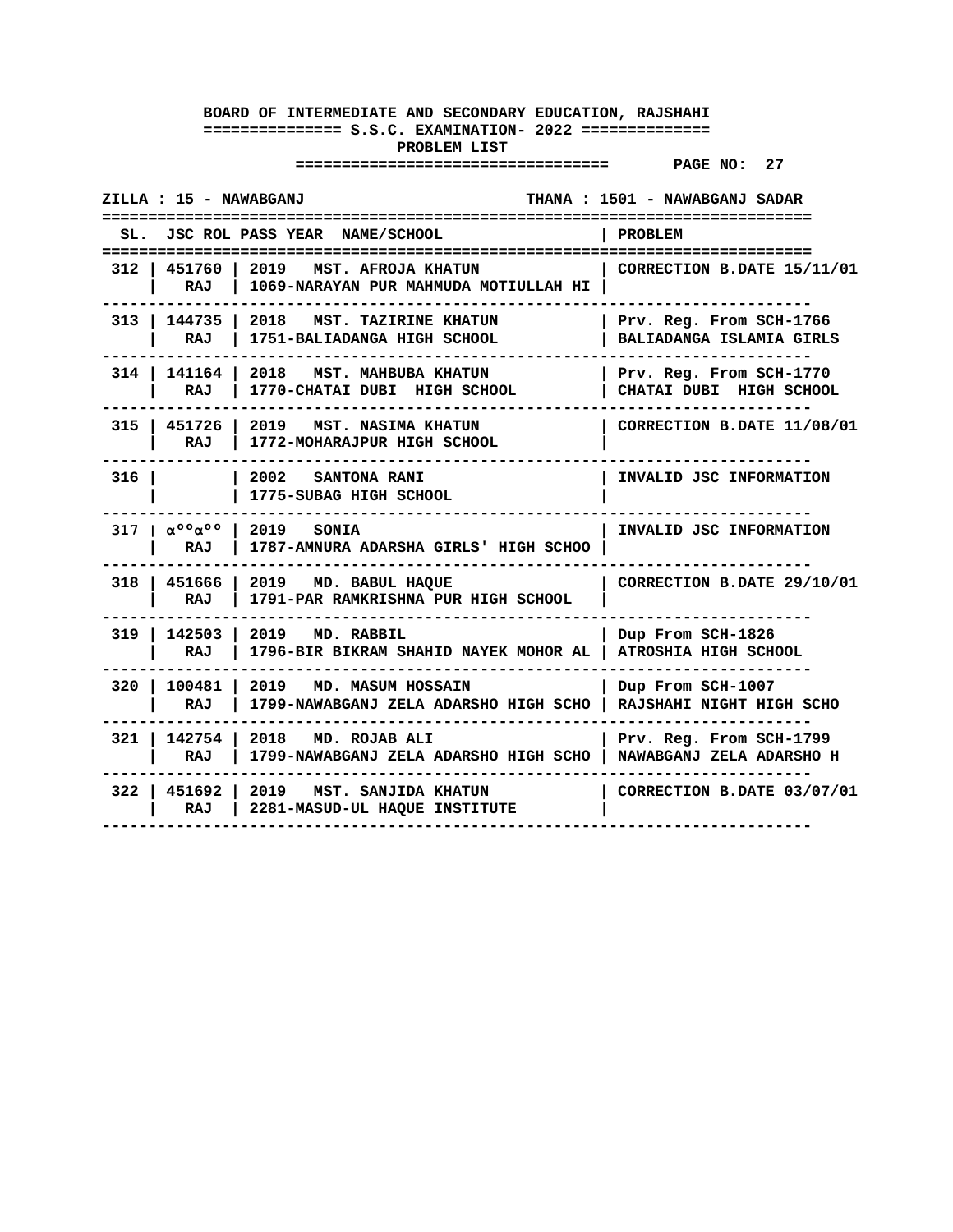| ZILLA : 15 - NAWABGANJ |                                                                                                                       | THANA : 1502 - SHIBGANJ                             |
|------------------------|-----------------------------------------------------------------------------------------------------------------------|-----------------------------------------------------|
| SL.                    | JSC ROL PASS YEAR NAME/SCHOOL                                                                                         | <b>PROBLEM</b>                                      |
| RAJ                    | 323   148258   2019   MST. TASMIRA KHATUN<br>1805-UZIRPUR BABUPUR HIGH SCHOOL                                         | Dup From SCH-1865<br>SHIBGONJ TOWN HIGH SCHOO       |
| 324   451880  <br>RAJ  | 2019<br>MST. HAMIDA KHATUN<br>1805-UZIRPUR BABUPUR HIGH SCHOOL                                                        | CORRECTION B.DATE 22/02/01                          |
| 325   451878<br>RAJ    | 2019<br><b>MST. MARUFA KHATUN</b><br>1808-CHANDIPUR GIRLS' HIGH SCHOOL                                                | CORRECTION B.DATE 01/01/01                          |
| 326   147254<br>RAJ    | 2019 MD. MISKAT<br>1811-KANSAT HIGH SCHOOL                                                                            | Dup From SCH-1820<br>SHAHABAJ PUR U/C HIGH SC       |
| 327   147304<br>RAJ    | 2018 MD. SONA BABU<br>1811-KANSAT HIGH SCHOOL                                                                         | Prv. Reg. From SCH-1811<br>KANSAT HIGH SCHOOL       |
| RAJ                    | 328   451815   2019 MD. RASEL ALI<br>1811-KANSAT HIGH SCHOOL                                                          | CORRECTION B.DATE 06/06/01                          |
| 329   451817  <br>RAJ  | 2019 MD. SHAMIM ALI<br>1811-KANSAT HIGH SCHOOL                                                                        | CORRECTION B.DATE 15/03/01                          |
| 330 l                  | 2002 MD. HIMEL<br>1813-CHAK-KIRTI HIGH SCHOOL                                                                         | INVALID JSC INFORMATION                             |
| 331   452009<br>RAJ    | 2019 MD. TUSAR ALI<br>1817-KASHIA BARI HIGH SCHOOL                                                                    | CORRECTION B.DATE 13/11/01                          |
| 332 I<br>147254<br>RAJ | 2019 MD. MISKAT<br>1820-SHAHABAJ PUR U/C HIGH SCHOOL                                                                  | Dup From SCH-1811<br>KANSAT HIGH SCHOOL             |
| RAJ                    | 333   149414   2018   MEHEDI HASAN<br>1820-SHAHABAJ PUR U/C HIGH SCHOOL                                               | Prv. Reg. From SCH-1812<br>CHATRA HIGH SCHOOL       |
| RAJ                    | 334   150157   2019   MST. NOOR-E-NAFISA TABASSUM<br>1821-SHYAMPUR U. C. HIGH SCHOOL                                  | Dup From SCH-1025<br>SHAHID NAZMUL HUO GIRLS'       |
| 335 I<br>RAJ           | 150383   2019 MD. ASMAUL IMTIAZ<br>1821-SHYAMPUR U. C. HIGH SCHOOL                                                    | Dup From SCH-1004<br>RAJSHAHI MUSLIM HIGH SCH       |
| RAJ                    | 336   147184   2017   MST. NURANI KHATUN<br>1823-KANSAT UNION & M. RAHMAN MEMO. G   KANSAT UNION & M. RAHMAN<br>----- | Prv. Reg. From SCH-1823                             |
| RAJ                    | 337   142503   2019 MD. RABBIL<br>1826-ATROSHIA HIGH SCHOOL                                                           | Dup From SCH-1796<br><b>BIR BIKRAM SHAHID NAYEK</b> |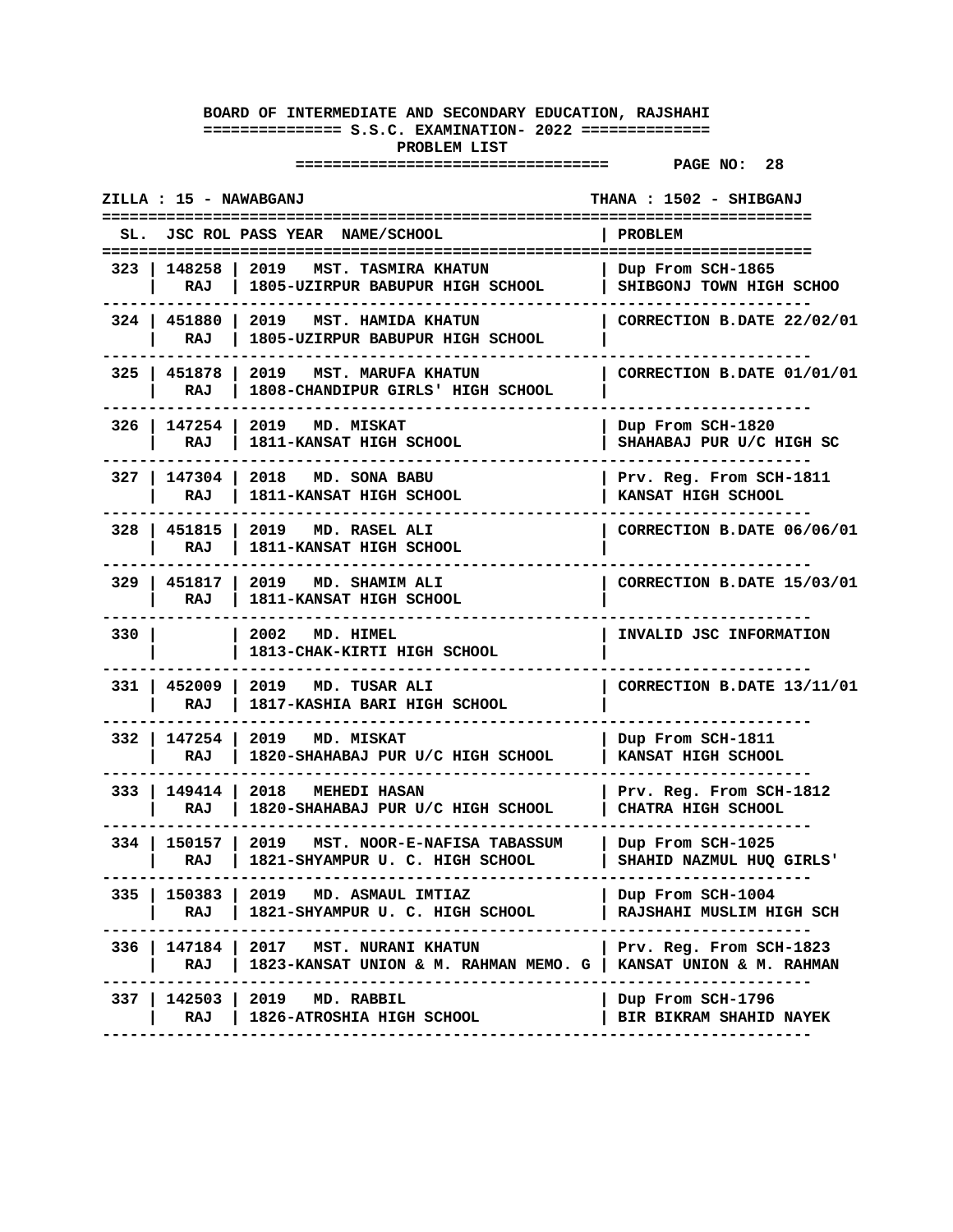| ZILLA : 15 - NAWABGANJ<br>THANA : 1502 - SHIBGANJ                                |                         |                                                                                                                |                                                     |
|----------------------------------------------------------------------------------|-------------------------|----------------------------------------------------------------------------------------------------------------|-----------------------------------------------------|
| SL.                                                                              |                         | JSC ROL PASS YEAR NAME/SCHOOL                                                                                  | PROBLEM<br>=====================                    |
| 338 I                                                                            | 148815  <br>2018<br>RAJ | MST. JANNATI KHATUN<br>1832-PAR KALOPUR PONOR ROSHIA GIRLS'                                                    | Prv. Reg. From SCH-1826<br>ATROSHIA HIGH SCHOOL     |
| 339   152746                                                                     | 2019<br>RAJ             | MST. SONIYA KHATUN<br>1835-KHONDA KAMAT GIRLS' HIGH SCHOOL                                                     | Dup From SCH-1843<br>RASHUN CHAK GIRLS' HIGH        |
| 340                                                                              | 152753<br>2019<br>RAJ   | <b>MST. SHIKHA KHATUN</b><br>1835-KHONDA KAMAT GIRLS' HIGH SCHOOL                                              | Dup From SCH-1843<br><b>RASHUN CHAK GIRLS' HIGH</b> |
| 341                                                                              | 452090<br>2019<br>RAJ   | MD. SOHID HASAN<br>1836-BAGBARI HIGH SCHOOL                                                                    | CORRECTION B.DATE 15/09/01                          |
| 342                                                                              | 152746<br>2019<br>RAJ   | MST. SONIYA KHATUN<br>1843-RASHUN CHAK GIRLS' HIGH SCHOOL                                                      | Dup From SCH-1835<br>KHONDA KAMAT GIRLS' HIGH       |
| 343 I                                                                            | 152753 1<br>2019<br>RAJ | MST. SHIKHA KHATUN<br>1843-RASHUN CHAK GIRLS' HIGH SCHOOL                                                      | Dup From SCH-1835<br>KHONDA KAMAT GIRLS' HIGH       |
| 344   152953                                                                     | 2019<br>RAJ             | MST. MOSLEMA KHATUN<br>1843-RASHUN CHAK GIRLS' HIGH SCHOOL                                                     | Dup From SCH-1856<br>AL-HAZ SHARIF AHMAD KARI       |
| 345   451774                                                                     | 2019<br>RAJ             | MD. SHAHIN ALI<br>1846-MORDANA HIGH SCHOOL                                                                     | CORRECTION B.DATE 01/01/01                          |
| 346                                                                              | 146860<br>2018<br>RAJ   | MST. AFROJA KHATUN<br>1850-DADON CHAK H. M. HIGH SCHOOL                                                        | Prv. Reg. From SCH-1858<br>SHAHAPARA PARVIN SARONI  |
| $347 \pm \alpha$ <sup>00</sup> $\alpha$ <sup>0</sup> <sup>1</sup> / <sub>2</sub> | 2019<br>RAJ             | <b>MST. TAMANNA KHATUN</b><br>1851-HUMAYUN REZA HIGH SCHOOL                                                    | INVALID JSC INFORMATION                             |
| 348 I                                                                            | 153040<br>2019<br>RAJ   | A. KADIR<br>1853-CHAR TARAPUR HIGH SCHOOL & COLLE                                                              | Dup From SCH-1865<br>SHIBGONJ TOWN HIGH SCHOO       |
| 349 I                                                                            | 152952<br>2019<br>RAJ   | NILA KARMAKAR SHOSHI<br>1856-AL-HAZ SHARIF AHMAD KARIGARI HIG                                                  | Dup From SCH-1861<br>CHAR JAGANNATHPUR GIRLS'       |
| 350 I                                                                            | RAJ                     | 152953   2019 MST. MOSLEMA KHATUN<br>1856-AL-HAZ SHARIF AHMAD KARIGARI HIG   RASHUN CHAK GIRLS' HIGH           | Dup From SCH-1843                                   |
|                                                                                  | RAJ                     | 351   152952   2019   NILA KARMAKAR SHOSHI<br>1861-CHAR JAGANNATHPUR GIRLS' HIGH SC   AL-HAZ SHARIF AHMAD KARI | Dup From SCH-1856                                   |
| 352 I                                                                            | RAJ                     | 148258   2019 MST. TASMIRA KHATUN<br>1865-SHIBGONJ TOWN HIGH SCHOOL<br>---------------------------------       | Dup From SCH-1805<br>  UZIRPUR BABUPUR HIGH SCH     |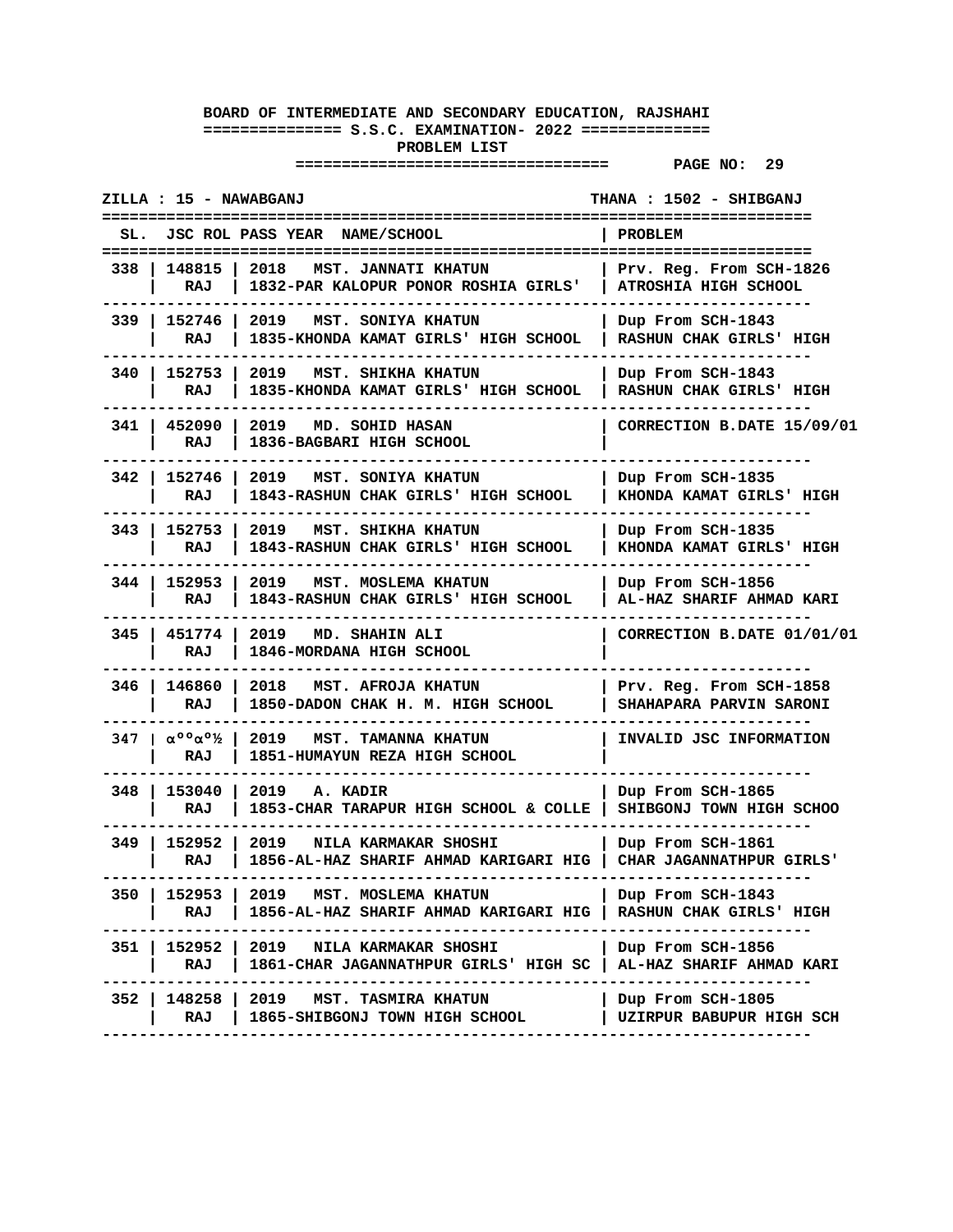| ZILLA : 15 - NAWABGANJ |                                                                           | THANA : 1502 - SHIBGANJ                             |
|------------------------|---------------------------------------------------------------------------|-----------------------------------------------------|
|                        | SL. JSC ROL PASS YEAR NAME/SCHOOL                                         | PROBLEM                                             |
|                        | 353   148614   2018 MD. NIYON ALI<br>RAJ   1865-SHIBGONJ TOWN HIGH SCHOOL | Prv. Reg. From SCH-1865<br>SHIBGONJ TOWN HIGH SCHOO |
| 354 l                  | 153040   2019   A. KADIR<br>RAJ   1865-SHIBGONJ TOWN HIGH SCHOOL          | Dup From SCH-1853<br>CHAR TARAPUR HIGH SCHOOL       |
| RAJ                    | 355   451949   2019 MD. RIDOY ALI<br>  1865-SHIBGONJ TOWN HIGH SCHOOL     | CORRECTION B.DATE 01/05/01                          |
| RAJ                    | 356   451873   2019 MST. SONIA KHATUN<br>  8761-PITHALITALA HIGH SCHOOL   | CORRECTION B.DATE 01/08/01                          |
| RAJ                    | 357   451909   2019 MD. PIYAS ALI<br>8764-SHIBGONJ HIGH SCHOOL            | CORRECTION B.DATE 30/08/01                          |
| RAJ                    | 358   152482   2019   MST. SATHIARA KHATUN<br>8765-TELKUPI HIGH SCHOOL    | Dup From SCH-1954<br>BOSNITOLA GIRLS' HIGH SC       |
|                        |                                                                           |                                                     |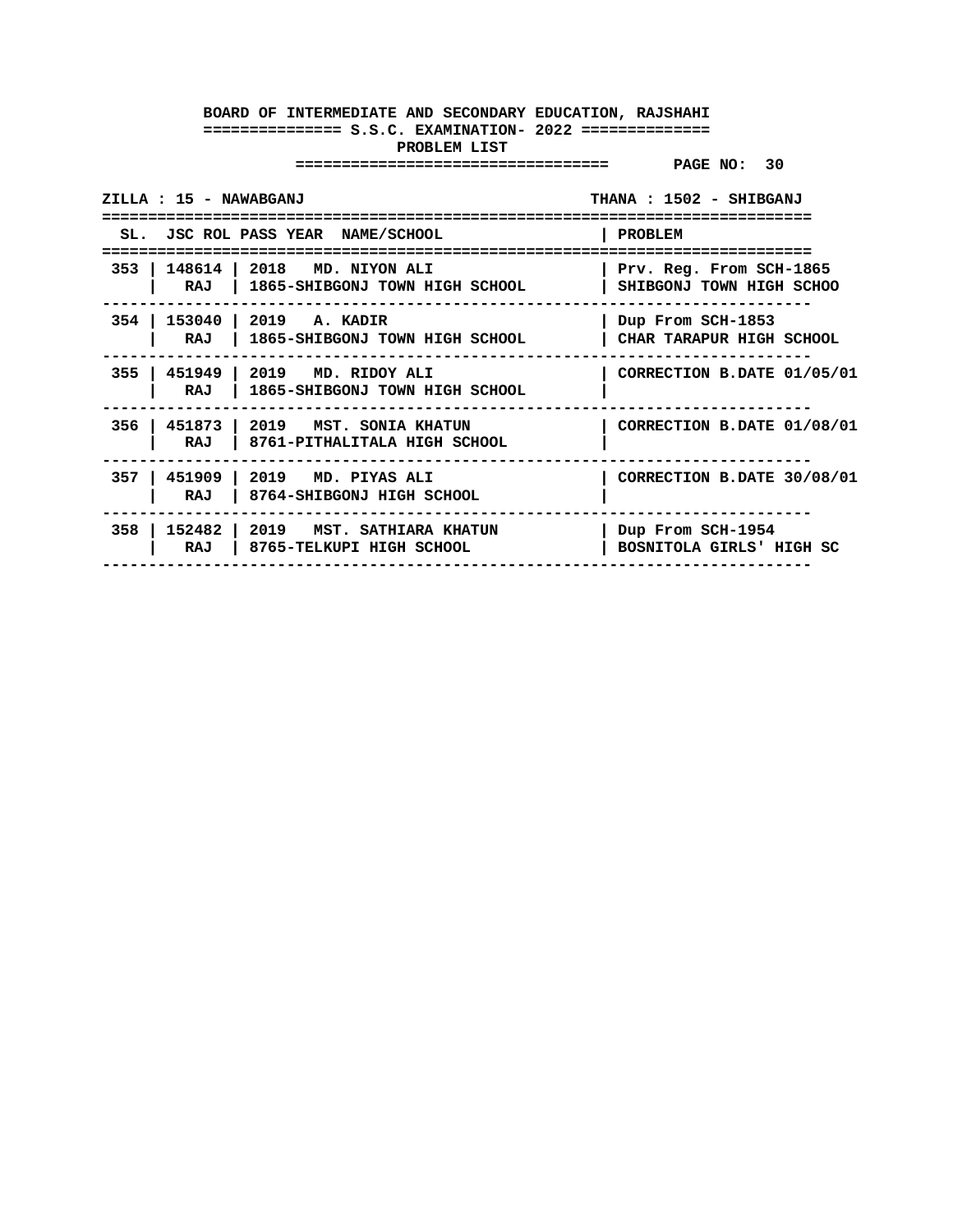|       | ZILLA : 15 - NAWABGANJ     |                                                                   | THANA : 1503 - NACHOLE                                 |
|-------|----------------------------|-------------------------------------------------------------------|--------------------------------------------------------|
|       |                            | JSC ROL PASS YEAR NAME/SCHOOL                                     | PROBLEM                                                |
|       | 359   158485   2019<br>RAJ | <b>MD. NAIME</b><br>1925-NACHOLE PILOT HIGH SCHOOL                | Dup From SCH-1945<br>MAKTAPUR HIGH SCHOOL              |
|       | 360   159609  <br>RAJ      | 2019<br>MD. BELAL HOSEN<br>1929-HAT BAKOIL HIGH SCHOOL            | Dup From SCH-2451<br>PIRPUR HIGH SCHOOL                |
| 361 l | 159313<br>RAJ              | 2018<br>MD. NOYON<br>1935-LAXMIPUR B.L. HIGH SCHOOL               | Prv. Reg. From SCH-1935<br>LAXMIPUR B.L. HIGH SCHOO    |
|       | 362   158249<br>RAJ        | 2018<br>SREE MOHADEB MAHATO<br>1938-GOLABARI HIGH SCHOOL          | Prv. Reg. From SCH-1893<br>KHAYRABAD HAZI SADOR ALI    |
| 363 l | 158721<br>RAJ              | 2019<br>MD. ISMAIL HOSSAIN<br>1938-GOLABARI HIGH SCHOOL           | Dup From SCH-2451<br>PIRPUR HIGH SCHOOL                |
|       | 364   159745<br>RAJ        | 2019 MD. ABDUS SAMAD<br>1939-DOGACHHI VARENDRA HIGH SCHOOL        | Dup From SCH-2451<br>PIRPUR HIGH SCHOOL                |
|       | 365   155800<br>RAJ        | 2019<br>MD. TOKER AHMAD GEBON<br>1945-MAKTAPUR HIGH SCHOOL        | Dup From SCH-1873<br>MRIDHAPARA HIGH SCHOOL            |
|       | 366   158485<br>RAJ        | 2019 MD. NAIME<br>1945-MAKTAPUR HIGH SCHOOL                       | Dup From SCH-1925<br>NACHOLE PILOT HIGH SCHOO          |
|       | 367   155644<br>RAJ        | 2019<br>MD. IBRAHIM ALI<br>2451-PIRPUR HIGH SCHOOL                | Dup From SCH-1958<br>SONTOSHPUR BOYS' HIGH SC          |
| 368   | 158500<br>RAJ              | 2018<br>MD. MURSALIN<br>2451-PIRPUR HIGH SCHOOL                   | Prv. Reg. From SCH-1945<br><b>MAKTAPUR HIGH SCHOOL</b> |
| 369 I | 158721<br>RAJ              | 2019<br><b>MD. ISMAIL HOSSAIN</b><br>2451-PIRPUR HIGH SCHOOL      | Dup From SCH-1938<br>GOLABARI HIGH SCHOOL              |
| 370 I | 159609 1<br>RAJ            | 2019<br>MD. BELAL HOSEN<br>2451-PIRPUR HIGH SCHOOL                | Dup From SCH-1929<br>HAT BAKOIL HIGH SCHOOL            |
| 371 I | RAJ                        | 159745   2019 MD. ABDUS SAMAD<br>  2451-PIRPUR HIGH SCHOOL        | Dup From SCH-1939<br>DOGACHHI VARENDRA HIGH S          |
| 372 I |                            | 2002 SARAH MEHJABIN<br>2452-ASIAN SCHOOL                          | INVALID JSC INFORMATION                                |
|       | RAJ                        | 373   149655   2018    NAFIUR RAHMAN SHRABON<br>2452-ASIAN SCHOOL | Prv. Reg. From SCH-1820<br>SHAHABAJ PUR U/C HIGH SC    |
|       |                            |                                                                   |                                                        |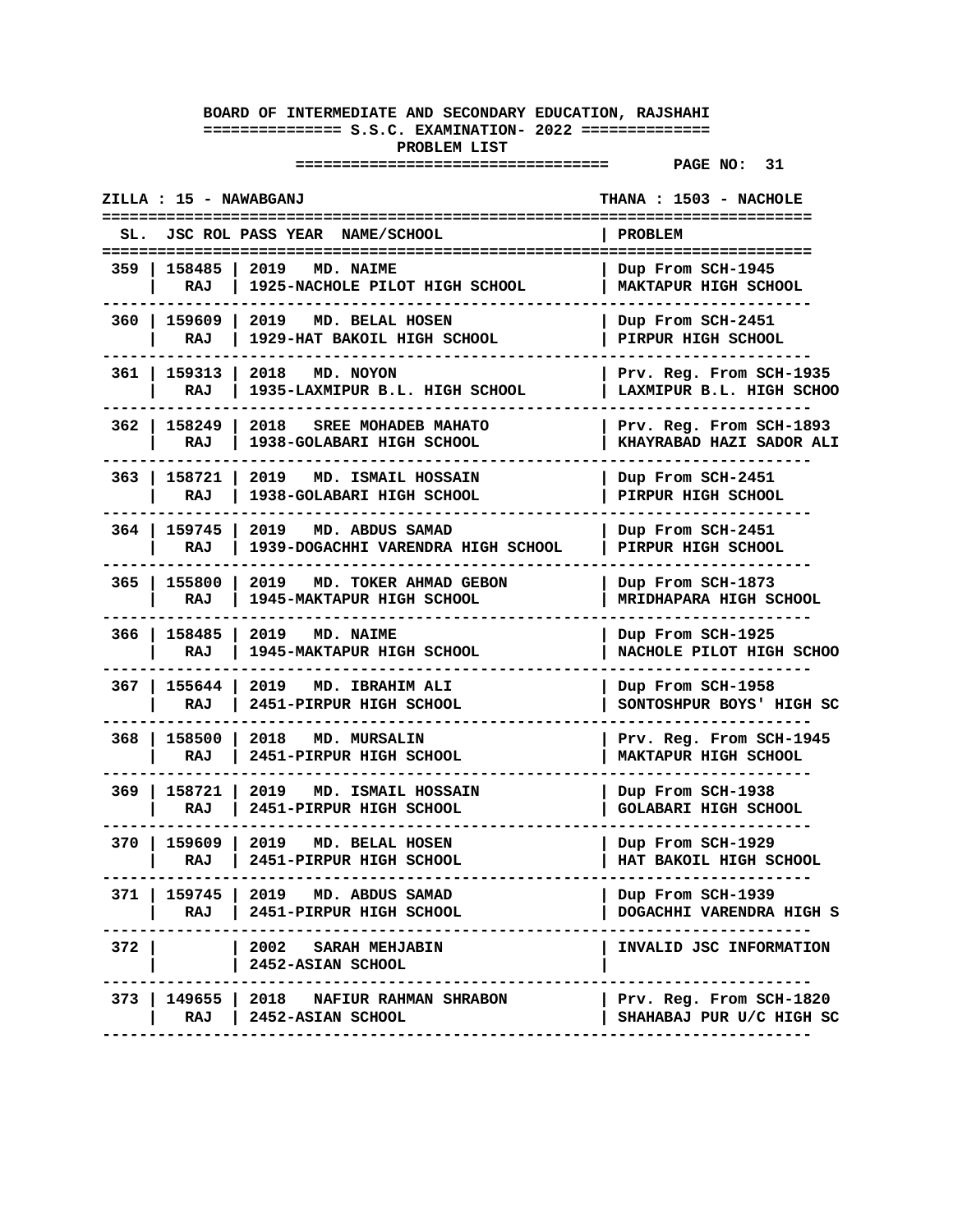| ZILLA : 15 - NAWABGANJ |                                                                     | THANA: 1503 - NACHOLE                            |
|------------------------|---------------------------------------------------------------------|--------------------------------------------------|
|                        | SL. JSC ROL PASS YEAR NAME/SCHOOL                                   | <b>PROBLEM</b>                                   |
|                        | 374   158140   2018  SOUROV BARMON OPU<br>RAJ   2452-ASIAN SCHOOL   | Prv. Reg. From SCH-1947<br>MADHABPUR HIGH SCHOOL |
|                        | 375   120440   2019 ALATON MURMU<br>RAJ   8763-RAJ BARI HIGH SCHOOL | Dup From SCH-8966<br>BANGAON CHAK RAHMAT HIGH    |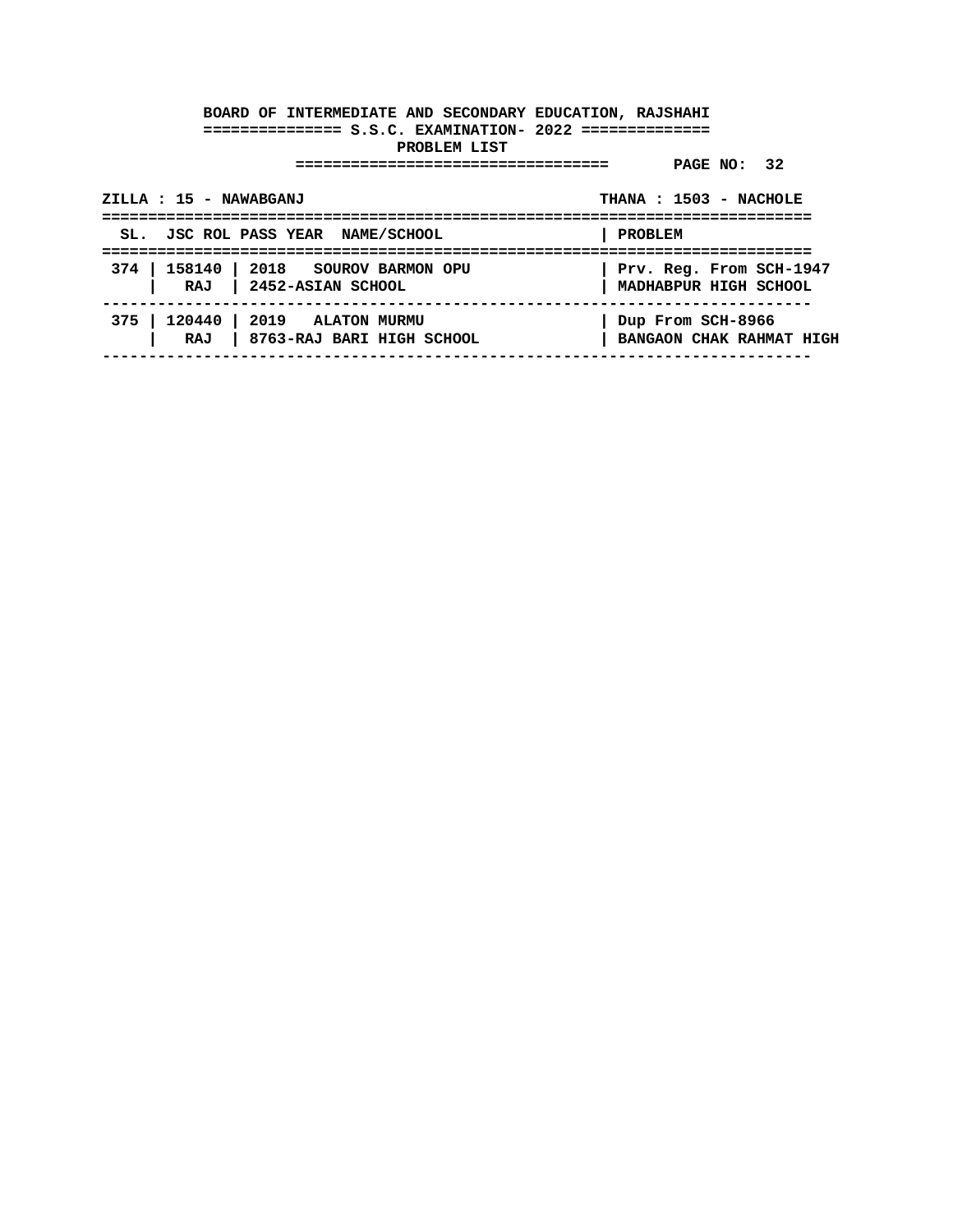|       | ZILLA : 15 - NAWABGANJ |                                                                                               | THANA : 1504 - GOMASTAPUR                         |
|-------|------------------------|-----------------------------------------------------------------------------------------------|---------------------------------------------------|
|       |                        | SL. JSC ROL PASS YEAR NAME/SCHOOL                                                             | PROBLEM<br>==================                     |
| 376 I | 156194 l<br>RAJ        | 2019<br>MST. UMME FATAMA<br>1868-KRISHNO PUR HIGH SCHOOL                                      | Dup From SCH-1956<br>BIZOY SUNJURA ADARSHO HI     |
| 377 I | 156195<br>RAJ          | 2019<br>MST. SUMIAYA<br>1868-KRISHNO PUR HIGH SCHOOL                                          | Dup From SCH-1956<br>BIZOY SUNJURA ADARSHO HI     |
| 378 I | 156199<br>RAJ          | 2019<br>MST. MEHNAJ KHATUN<br>1868-KRISHNO PUR HIGH SCHOOL                                    | Dup From SCH-1956<br>BIZOY SUNJURA ADARSHO HI     |
| 379   | 156200<br>RAJ          | 2019<br>SHREE MOTI UNNOTI TOPPO<br><b>1868-KRISHNO PUR HIGH SCHOOL</b>                        | Dup From SCH-1956<br>BIZOY SUNJURA ADARSHO HI     |
| 380 I | 156203<br>RAJ          | 2019<br><b>MST. MIM KHATUN</b><br>1868-KRISHNO PUR HIGH SCHOOL                                | Dup From SCH-1956<br>BIZOY SUNJURA ADARSHO HI     |
| 381 I | 156211<br>RAJ          | 2019<br>SHREE MOTI PURNIMA TOPPO<br>1868-KRISHNO PUR HIGH SCHOOL                              | Dup From SCH-1956<br>BIZOY SUNJURA ADARSHO HI     |
| 382 I | 156213<br>RAJ          | 2019<br>KUMARY BICHITRAY TIRKY<br>1868-KRISHNO PUR HIGH SCHOOL                                | Dup From SCH-1956<br>BIZOY SUNJURA ADARSHO HI     |
|       | 383   452244<br>RAJ    | 2019<br>MOST. ABEDA KHATUN<br>1868-KRISHNO PUR HIGH SCHOOL                                    | Dup From SCH-1956<br>BIZOY SUNJURA ADARSHO HI     |
| 384 I | 155974<br>RAJ          | 2019<br>MD. SAROWAR JAHAN<br>1869-BHATKHAIR HIGH SCHOOL                                       | Dup From SCH-1952<br><b>BOHIPARA HIGH SCHOOL</b>  |
| 385   | 155976<br>RAJ          | 2019<br>MD. HAFIZUR RAHMAN<br>1869-BHATKHAIR HIGH SCHOOL                                      | Dup From SCH-1879<br>DEOPURA HIGH SCHOOL          |
| 386 I | 155336<br>RAJ          | 2019<br><b>FAHMIDA KHATUN</b><br>1872-RADHANAGAR GIRLS' HIGH SCHOOL                           | Dup From SCH-1886<br>NAYADIARY HAZI YAKUB ALI     |
| 387 I | 155800<br>RAJ          | 2019<br>MD. TOKER AHMAD GEBON<br>1873-MRIDHAPARA HIGH SCHOOL                                  | Dup From SCH-1945<br>MAKTAPUR HIGH SCHOOL         |
| 388   | 155976<br>RAJ          | 2019<br>MD. HAFIZUR RAHMAN<br>1879-DEOPURA HIGH SCHOOL                                        | Dup From SCH-1869<br><b>BHATKHAIR HIGH SCHOOL</b> |
| 389   | 155821<br>RAJ          | 2019<br>ROMAN BINTE RAFIQ<br>1880-BARADADPUR K. A. M. MULT. HIGH S   NIAMATPUR GIRLS' HIGH SC | Dup From SCH-2688                                 |
| 390   | 155924<br>RAJ          | 2019<br><b>SAKIR AHMED</b><br>1880-BARADADPUR K. A. M. MULT. HIGH S   ENAYETPUR HIGH SCHOOL   | Dup From SCH-1882                                 |
|       |                        |                                                                                               |                                                   |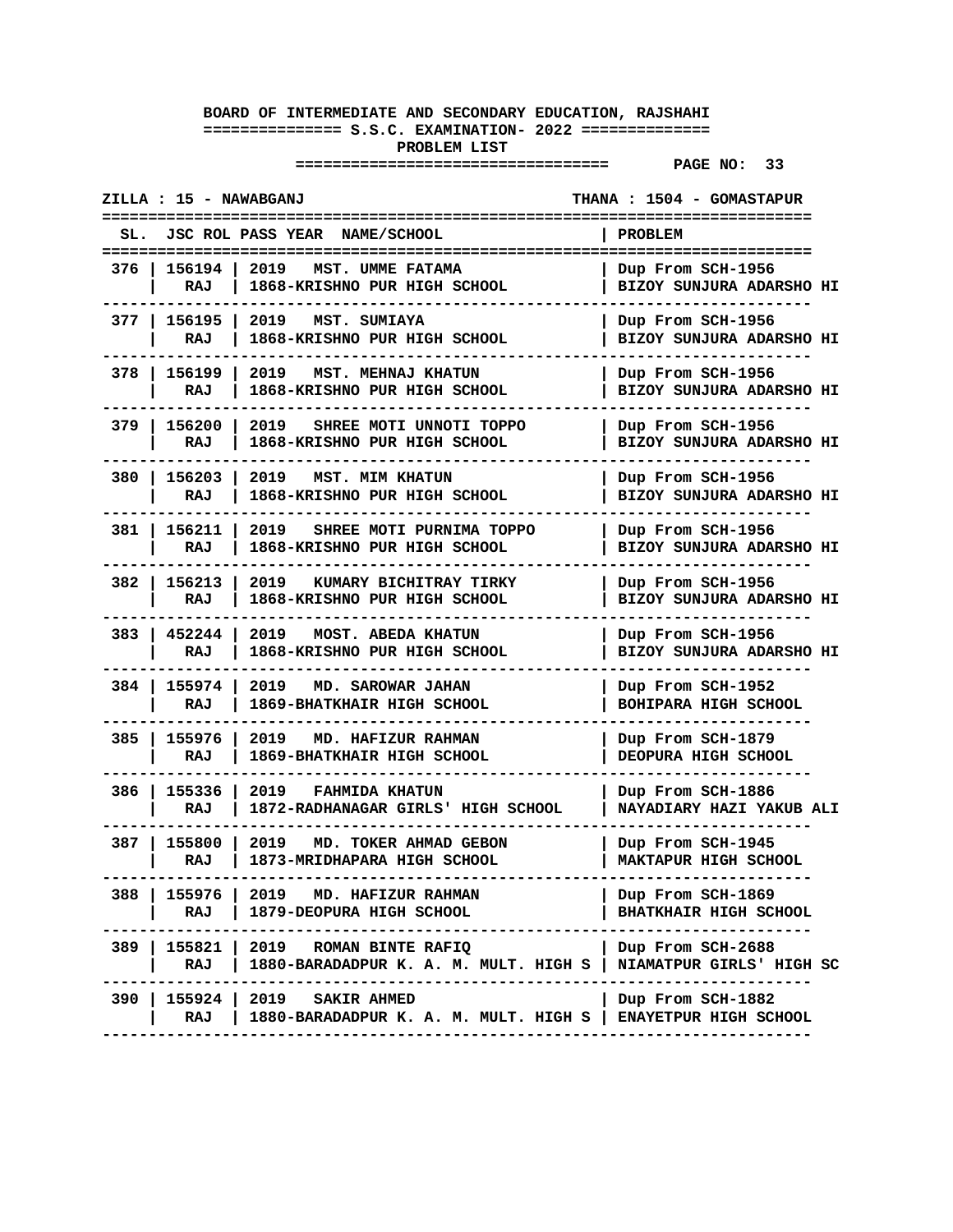| ZILLA : 15 - NAWABGANJ                                                                                                           | THANA : 1504 - GOMASTAPUR                             |
|----------------------------------------------------------------------------------------------------------------------------------|-------------------------------------------------------|
| JSC ROL PASS YEAR NAME/SCHOOL<br>SL.                                                                                             | <b>PROBLEM</b>                                        |
| 156197  <br>2019<br>391 I<br>GOLAPI<br>RAJ<br>1880-BARADADPUR K. A. M. MULT. HIGH S   BIZOY SUNJURA ADARSHO HI                   | Dup From SCH-1956                                     |
| 392   156205<br>2019<br>SATHI NUNYA<br>1880-BARADADPUR K. A. M. MULT. HIGH S<br>RAJ                                              | Dup From SCH-1956<br>BIZOY SUNJURA ADARSHO HI         |
| 156219<br>393 I<br>2019<br>RIDOY MING<br>RAJ<br>1880-BARADADPUR K. A. M. MULT. HIGH S                                            | Dup From SCH-1956<br>BIZOY SUNJURA ADARSHO HI         |
| 394 I<br>156225<br>2019<br>SHREE DURJOY TIGGA<br>1880-BARADADPUR K. A. M. MULT. HIGH S<br>RAJ                                    | Dup From SCH-1956<br>BIZOY SUNJURA ADARSHO HI         |
| 155924<br>395<br>2019<br>SAKIR AHMED<br>RAJ<br>1882-ENAYETPUR HIGH SCHOOL                                                        | Dup From SCH-1880<br>BARADADPUR K. A. M. MULT         |
| 396 l<br>154051<br>2018<br>MST. HALIMA KHATUN<br>RAJ<br>1884-ROHANPUR RABEYA GIRLS' HIGH SCHO                                    | Prv. Reg. From SCH-1884<br>ROHANPUR RABEYA GIRLS' H   |
| 397 I<br>155336<br>2019<br><b>FAHMIDA KHATUN</b><br>RAJ<br>1886-NAYADIARY HAZI YAKUB ALI MONDAL                                  | Dup From SCH-1872<br>RADHANAGAR GIRLS' HIGH S         |
| 398 I<br>104488<br>2019<br>SINTHIA ISLAM PRITHA<br>RAJ<br>1897-BONGPUR HIGH SCHOOL                                               | Dup From SCH-1025<br>SHAHID NAZMUL HUQ GIRLS'         |
| 399 I<br>154419<br>2017<br>NETHAI BORMON<br>1897-BONGPUR HIGH SCHOOL<br>RAJ                                                      | Prv. Reg. From SCH-1897<br><b>BONGPUR HIGH SCHOOL</b> |
| 400<br>177523<br>2017<br>SAKIL ALI<br>MAD<br>1898-BRAJONATHPUR HIGH SCHOOL                                                       | Prv. Reg. From SCH-1897<br>BONGPUR HIGH SCHOOL        |
| 155974<br>2019<br>401 I<br>MD. SAROWAR JAHAN<br>RAJ<br>1952-BOHIPARA HIGH SCHOOL                                                 | Dup From SCH-1869<br><b>BHATKHAIR HIGH SCHOOL</b>     |
| 402 I<br>152482<br>2019<br>MST. SATHIARA KHATUN<br>RAJ<br>1954-BOSNITOLA GIRLS' HIGH SCHOOL                                      | Dup From SCH-8765<br>TELKUPI HIGH SCHOOL              |
| 156194  <br>2019 MST. UMME FATAMA<br>403 I<br>RAJ<br>1956-BIZOY SUNJURA ADARSHO HIGH SCHOO<br>----------------------<br>-------- | Dup From SCH-1868<br>  KRISHNO PUR HIGH SCHOOL        |
| 404   156195   2019<br>MST. SUMIAYA<br>RAJ<br>1956-BIZOY SUNJURA ADARSHO HIGH SCHOO                                              | Dup From SCH-1868<br>KRISHNO PUR HIGH SCHOOL          |
| $156197$  <br>405 l<br>2019 GOLAPI<br>1956-BIZOY SUNJURA ADARSHO HIGH SCHOO   BARADADPUR K. A. M. MULT<br>RAJ                    | Dup From SCH-1880                                     |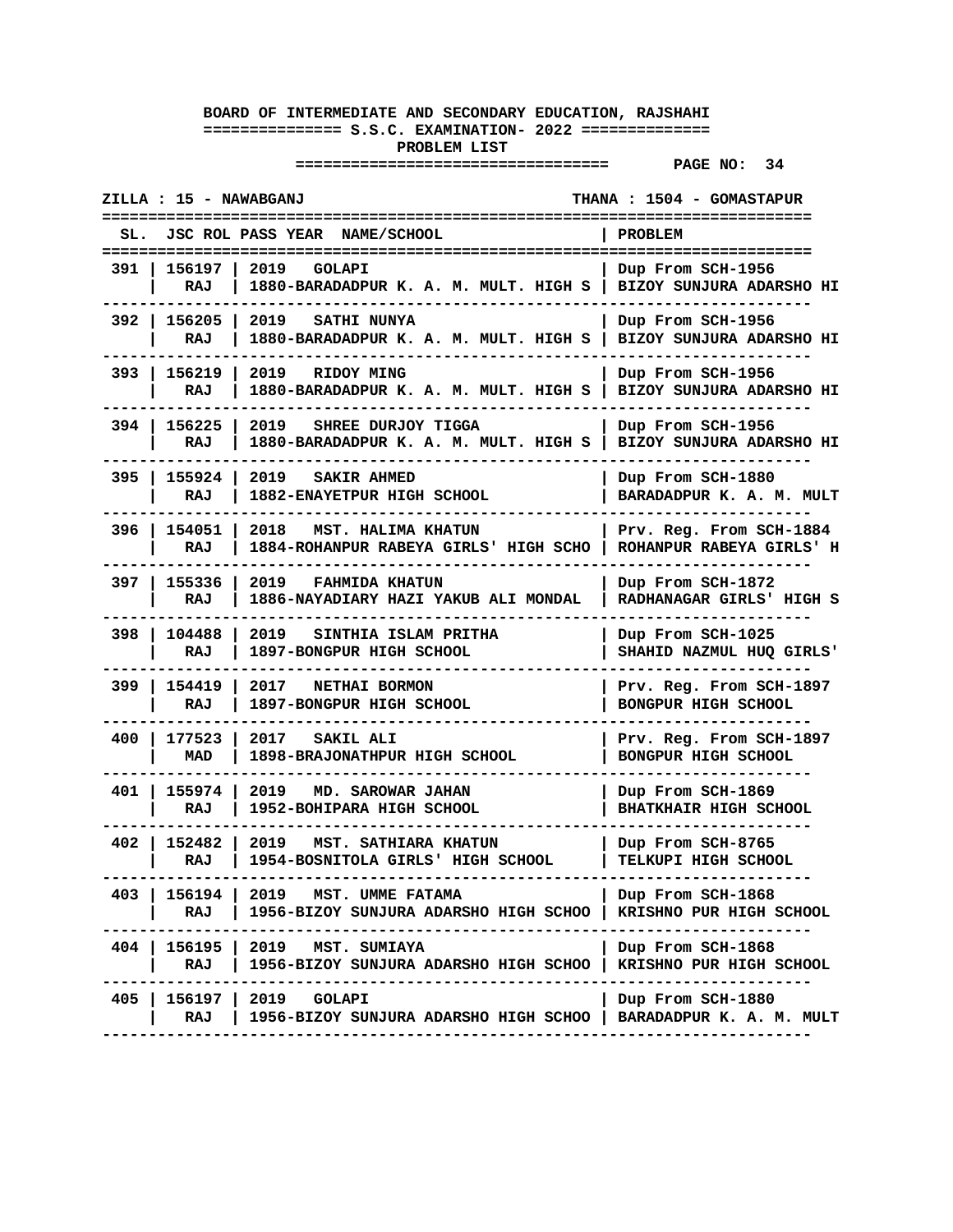| ZILLA : 15 - NAWABGANJ<br>=============================                                                   | <b>THANA : 1504 - GOMASTAPUR</b>                    |
|-----------------------------------------------------------------------------------------------------------|-----------------------------------------------------|
| <b>JSC ROL PASS YEAR</b><br><b>NAME/SCHOOL</b><br>SL.<br>======================                           | PROBLEM<br>===============                          |
| 2019<br>156199<br>406<br>MST. MEHNAJ KHATUN<br>RAJ<br>1956-BIZOY SUNJURA ADARSHO HIGH SCHOO               | Dup From SCH-1868<br>KRISHNO PUR HIGH SCHOOL        |
| 407<br>156200<br>2019<br>SHREE MOTI UNNOTI TOPPO<br><b>RAJ</b><br>1956-BIZOY SUNJURA ADARSHO HIGH SCHOO   | Dup From SCH-1868<br>KRISHNO PUR HIGH SCHOOL        |
| 408<br>156203<br>2019<br><b>MST. MIM KHATUN</b><br>RAJ<br>1956-BIZOY SUNJURA ADARSHO HIGH SCHOO           | Dup From SCH-1868<br>KRISHNO PUR HIGH SCHOOL        |
| 409<br>156205<br>2019<br>SATHI NUNYA<br>RAJ<br>1956-BIZOY SUNJURA ADARSHO HIGH SCHOO                      | Dup From SCH-1880<br>BARADADPUR K. A. M. MULT       |
| 156211<br>410<br>2019<br>SHREE MOTI PURNIMA TOPPO<br><b>RAJ</b><br>1956-BIZOY SUNJURA ADARSHO HIGH SCHOO  | Dup From SCH-1868<br>KRISHNO PUR HIGH SCHOOL        |
| 411 l<br>156213<br>2019<br>KUMARY BICHITRAY TIRKY<br>RAJ<br>1956-BIZOY SUNJURA ADARSHO HIGH SCHOO         | Dup From SCH-1868<br>KRISHNO PUR HIGH SCHOOL        |
| 412<br>156219<br>2019<br>RIDOY MING<br>RAJ<br>1956-BIZOY SUNJURA ADARSHO HIGH SCHOO                       | Dup From SCH-1880<br>BARADADPUR K. A. M. MULT       |
| 156223<br>413<br>2019<br><b>RAJIB MINJ</b><br>RAJ<br><b>1956-BIZOY SUNJURA ADARSHO HIGH SCHOO</b>         | Dup From SCH-2717<br>MOHADANGA SECONDARY SCHO       |
| 156225<br>2019<br>414<br>SHREE DURJOY TIGGA<br>RAJ<br><b>1956-BIZOY SUNJURA ADARSHO HIGH SCHOO</b>        | Dup From SCH-1880<br>BARADADPUR K. A. M. MULT       |
| 415<br>452244<br>2019<br><b>MOST. ABEDA KHATUN</b><br><b>RAJ</b><br>1956-BIZOY SUNJURA ADARSHO HIGH SCHOO | Dup From SCH-1868<br>KRISHNO PUR HIGH SCHOOL        |
| 155644<br>2019<br>416 l<br>MD. IBRAHIM ALI<br><b>RAJ</b><br>1958-SONTOSHPUR BOYS' HIGH SCHOOL             | Dup From SCH-2451<br>PIRPUR HIGH SCHOOL             |
| 417 l<br>155368<br>2018<br>MD. ASHRAFUL ISLAM<br>RAJ<br>8762-ROHANPUR JANATA HIGH SCHOOL                  | Prv. Reg. From SCH-8762<br>ROHANPUR JANATA HIGH SCH |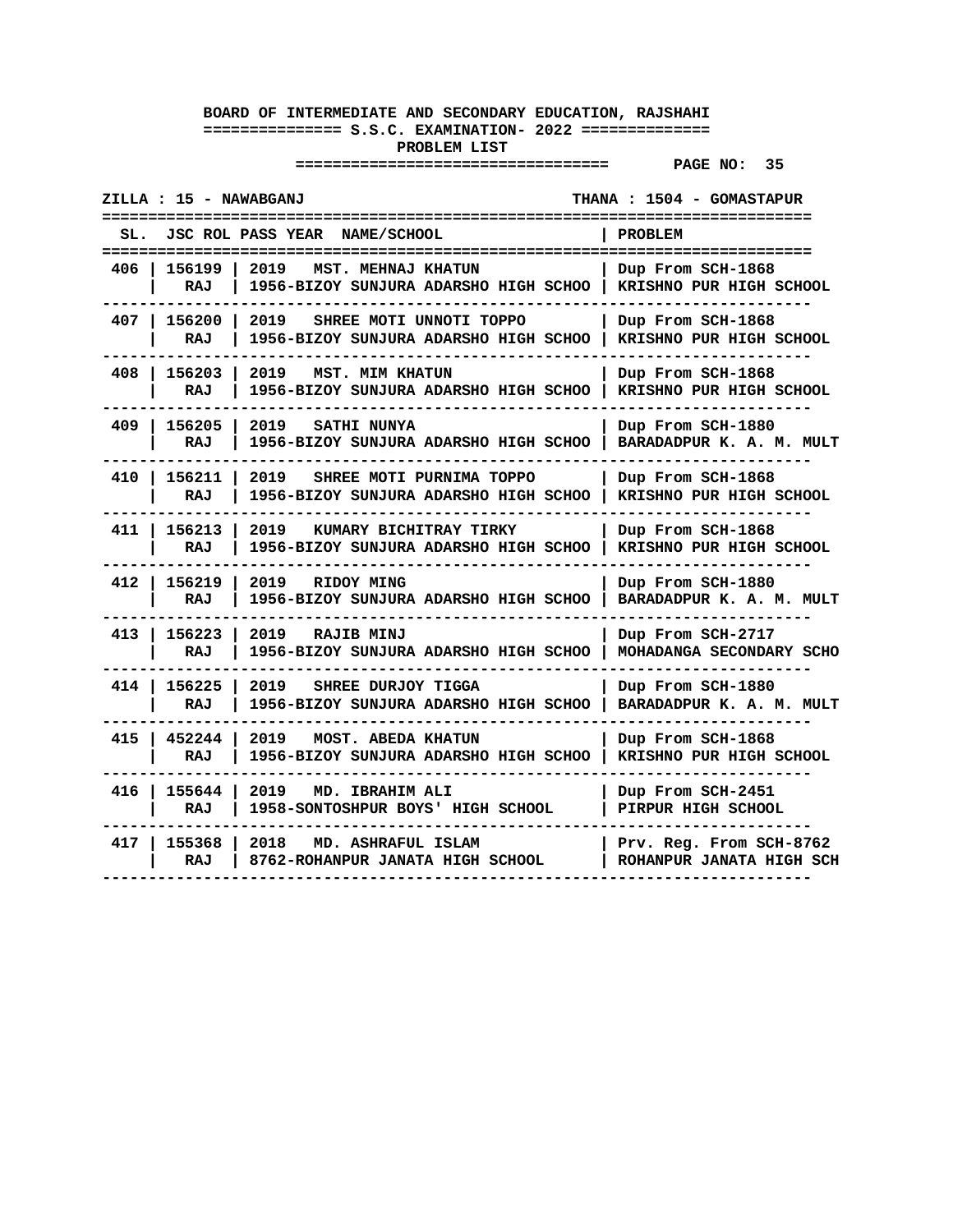| ZILLA : 15 - NAWABGANJ |                                                                                                       | THANA : 1505 - BHOLAHAT                             |
|------------------------|-------------------------------------------------------------------------------------------------------|-----------------------------------------------------|
|                        |                                                                                                       |                                                     |
|                        | SL. JSC ROL PASS YEAR NAME/SCHOOL                                                                     | PROBLEM                                             |
| 418   157490   2018    | <b>MOST. FARHANA KHATUN</b><br>RAJ   1900-BHOLAHAT RAMESHWAR PILOT MODEL I   BHOLAHAT RAMESHWAR PILOT | Prv. Reg. From SCH-1900                             |
| 419<br>RAJ             | 156739   2019 MOST. MAHFUJA KHATUN<br>1902-POLLADANGA DIN MOHAMMAD HIGH SCH                           | CORRECTION B.DATE 17/10/05                          |
| 420<br>RAJ             | 158131   2019 MD. SHAHRIAR HOSSAIN<br>1903-MUSHRIBHUJA YUSUF ALI SCHOOL AND   BAROY PARA HIGH SCHOOL  | Dup From SCH-1917                                   |
| 421<br>RAJ             | 156060   2017 MOST. RAJIA SULTANA<br>1905-NEKJAN GIRLS' HIGH SCHOOL                                   | Prv. Reg. From SCH-1906<br>MANJUR AHMED HIGH SCHOOL |
| 422<br>RAJ             | 157057   2018 MOST. EKATIS JAHAN SHAPLA<br>1906-MANJUR AHMED HIGH SCHOOL                              | Prv. Reg. From SCH-1906<br>MANJUR AHMED HIGH SCHOOL |
| 400359<br>423<br>RAJ   | $\vert$ 2019 MD. ATIQUR RAHMAN<br>1911-FOTEPUR HIGH SCHOOL                                            | CORRECTION B.DATE 29/08/01                          |
| 424<br>RAJ             | 158131   2019 MD. SHAHRIAR HOSSAIN<br>1917-BAROY PARA HIGH SCHOOL                                     | Dup From SCH-1903<br>MUSHRIBHUJA YUSUF ALI SC       |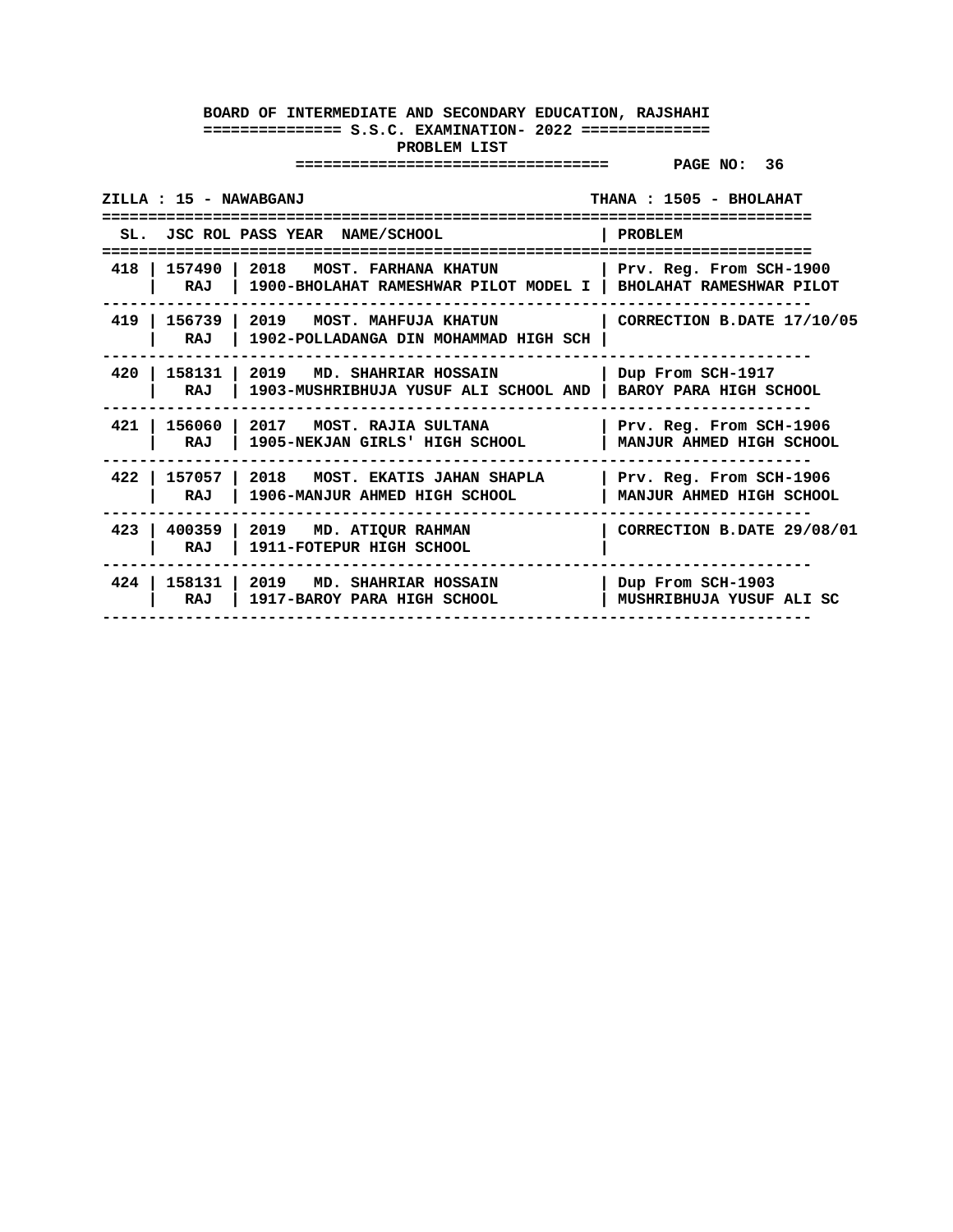| JSC ROL PASS YEAR NAME/SCHOOL<br>SL.<br>PROBLEM<br>=======================<br>2019 MD. SOWROV ISLAM<br>425<br>160399 l<br>Dup From SCH-2019<br>2002-DIGHAPATIA P. N. HIGH SCHOOL<br>TEBARIA HIGH SCHOOL<br>RAJ<br>426   162876  <br>2018<br><b>MIMI KHATUN</b><br>Prv. Reg. From SCH-2003<br>2003-DHARAIL I. M. HIGH SCHOOL<br>DHARAIL I. M. HIGH SCHOO<br>RAJ<br>427<br>2000<br><b>SHAHRIAR NAFIZ</b><br>INVALID JSC INFORMATION<br>2005-KAFURIA HOSSAIN SHAHID SOHRAWARD<br>428<br>159971<br>2017<br><b>MAHBUB SHEKH</b><br>Prv. Reg. From SCH-2059<br>HAYBOTPUR ML.HIGH SCHOOL<br>RAJ<br>2010-SHER-E-BANGLA HIGH SCHOOL<br>429<br>163087<br>2019 MST. SURAIYA KHATUN<br>2010-SHER-E-BANGLA HIGH SCHOOL<br>RAJ<br>430<br>2001<br>INVALID JSC INFORMATION<br>MARZIA SABAKUN NAHAR<br>2011-NATORE GOVT. GIRLS' HIGH SCHOOL<br>431   160399<br>2019<br>MD. SOWROV ISLAM<br>Dup From SCH-2002<br>2019-TEBARIA HIGH SCHOOL<br>DIGHAPATIA P. N. HIGH SC<br>RAJ<br>432 I<br>158615<br>2017 MD. HASAN ALI<br>Prv. Reg. From SCH-2041<br>2041-MATICOPA HIGH SCHOOL<br>MATICOPA HIGH SCHOOL<br>RAJ<br>433   163034<br>2019 MST. RUBINA KHATUN<br>Dup From SCH-1226<br>2045-PARVIN PUBLIC HIGH SCHOOL<br>BIRALDAHA SAYED KARAM AL<br>RAJ<br>434<br>176779<br>2019<br>FARJANA AKTAR POLI<br>Dup From SCH-2161<br>2063-JALALABAD (HATPARA) HIGH SCHOOL<br>PIRGANJ HIGH SCHOOL<br>RAJ<br>435 I<br>452414<br>2019<br>MD. TOHIDUL ISLAM<br>RAJ<br>2064-M. RUHUL KUDDUS TALOKDER (DULU)<br>161192 l<br>MST. NAHAR SULTANA<br>436 I<br>2019<br>Dup From SCH-2161<br>2069-EKDALA MODEL HIGH SCHOOL<br>PIRGANJ HIGH SCHOOL<br>RAJ<br>161198   2019 MST. KARIMA KHATUN<br>437 I<br>Dup From SCH-2161<br>RAJ<br>2069-EKDALA MODEL HIGH SCHOOL<br>PIRGANJ HIGH SCHOOL | <b>ZILLA : 20 - NATORE</b> | <b>THANA : 2001 - NATORE SADAR</b> |
|--------------------------------------------------------------------------------------------------------------------------------------------------------------------------------------------------------------------------------------------------------------------------------------------------------------------------------------------------------------------------------------------------------------------------------------------------------------------------------------------------------------------------------------------------------------------------------------------------------------------------------------------------------------------------------------------------------------------------------------------------------------------------------------------------------------------------------------------------------------------------------------------------------------------------------------------------------------------------------------------------------------------------------------------------------------------------------------------------------------------------------------------------------------------------------------------------------------------------------------------------------------------------------------------------------------------------------------------------------------------------------------------------------------------------------------------------------------------------------------------------------------------------------------------------------------------------------------------------------------------------------------------------------------------------------------------------------------------------------------------------|----------------------------|------------------------------------|
|                                                                                                                                                                                                                                                                                                                                                                                                                                                                                                                                                                                                                                                                                                                                                                                                                                                                                                                                                                                                                                                                                                                                                                                                                                                                                                                                                                                                                                                                                                                                                                                                                                                                                                                                                  |                            |                                    |
|                                                                                                                                                                                                                                                                                                                                                                                                                                                                                                                                                                                                                                                                                                                                                                                                                                                                                                                                                                                                                                                                                                                                                                                                                                                                                                                                                                                                                                                                                                                                                                                                                                                                                                                                                  |                            |                                    |
|                                                                                                                                                                                                                                                                                                                                                                                                                                                                                                                                                                                                                                                                                                                                                                                                                                                                                                                                                                                                                                                                                                                                                                                                                                                                                                                                                                                                                                                                                                                                                                                                                                                                                                                                                  |                            |                                    |
|                                                                                                                                                                                                                                                                                                                                                                                                                                                                                                                                                                                                                                                                                                                                                                                                                                                                                                                                                                                                                                                                                                                                                                                                                                                                                                                                                                                                                                                                                                                                                                                                                                                                                                                                                  |                            |                                    |
|                                                                                                                                                                                                                                                                                                                                                                                                                                                                                                                                                                                                                                                                                                                                                                                                                                                                                                                                                                                                                                                                                                                                                                                                                                                                                                                                                                                                                                                                                                                                                                                                                                                                                                                                                  |                            |                                    |
|                                                                                                                                                                                                                                                                                                                                                                                                                                                                                                                                                                                                                                                                                                                                                                                                                                                                                                                                                                                                                                                                                                                                                                                                                                                                                                                                                                                                                                                                                                                                                                                                                                                                                                                                                  |                            | CORRECTION B.DATE 21/01/04         |
|                                                                                                                                                                                                                                                                                                                                                                                                                                                                                                                                                                                                                                                                                                                                                                                                                                                                                                                                                                                                                                                                                                                                                                                                                                                                                                                                                                                                                                                                                                                                                                                                                                                                                                                                                  |                            |                                    |
|                                                                                                                                                                                                                                                                                                                                                                                                                                                                                                                                                                                                                                                                                                                                                                                                                                                                                                                                                                                                                                                                                                                                                                                                                                                                                                                                                                                                                                                                                                                                                                                                                                                                                                                                                  |                            |                                    |
|                                                                                                                                                                                                                                                                                                                                                                                                                                                                                                                                                                                                                                                                                                                                                                                                                                                                                                                                                                                                                                                                                                                                                                                                                                                                                                                                                                                                                                                                                                                                                                                                                                                                                                                                                  |                            |                                    |
|                                                                                                                                                                                                                                                                                                                                                                                                                                                                                                                                                                                                                                                                                                                                                                                                                                                                                                                                                                                                                                                                                                                                                                                                                                                                                                                                                                                                                                                                                                                                                                                                                                                                                                                                                  |                            |                                    |
|                                                                                                                                                                                                                                                                                                                                                                                                                                                                                                                                                                                                                                                                                                                                                                                                                                                                                                                                                                                                                                                                                                                                                                                                                                                                                                                                                                                                                                                                                                                                                                                                                                                                                                                                                  |                            |                                    |
|                                                                                                                                                                                                                                                                                                                                                                                                                                                                                                                                                                                                                                                                                                                                                                                                                                                                                                                                                                                                                                                                                                                                                                                                                                                                                                                                                                                                                                                                                                                                                                                                                                                                                                                                                  |                            | CORRECTION B.DATE 20/08/01         |
|                                                                                                                                                                                                                                                                                                                                                                                                                                                                                                                                                                                                                                                                                                                                                                                                                                                                                                                                                                                                                                                                                                                                                                                                                                                                                                                                                                                                                                                                                                                                                                                                                                                                                                                                                  |                            |                                    |
|                                                                                                                                                                                                                                                                                                                                                                                                                                                                                                                                                                                                                                                                                                                                                                                                                                                                                                                                                                                                                                                                                                                                                                                                                                                                                                                                                                                                                                                                                                                                                                                                                                                                                                                                                  |                            |                                    |
| 438  <br>161192 2019 MST. NAHAR SULTANA<br>RAJ<br>2161-PIRGANJ HIGH SCHOOL<br>EKDALA MODEL HIGH SCHOOL                                                                                                                                                                                                                                                                                                                                                                                                                                                                                                                                                                                                                                                                                                                                                                                                                                                                                                                                                                                                                                                                                                                                                                                                                                                                                                                                                                                                                                                                                                                                                                                                                                           |                            | Dup From SCH-2069                  |
| 439 I<br>161198   2019 MST. KARIMA KHATUN<br>Dup From SCH-2069<br>RAJ<br>2161-PIRGANJ HIGH SCHOOL<br>EKDALA MODEL HIGH SCHOOL                                                                                                                                                                                                                                                                                                                                                                                                                                                                                                                                                                                                                                                                                                                                                                                                                                                                                                                                                                                                                                                                                                                                                                                                                                                                                                                                                                                                                                                                                                                                                                                                                    |                            |                                    |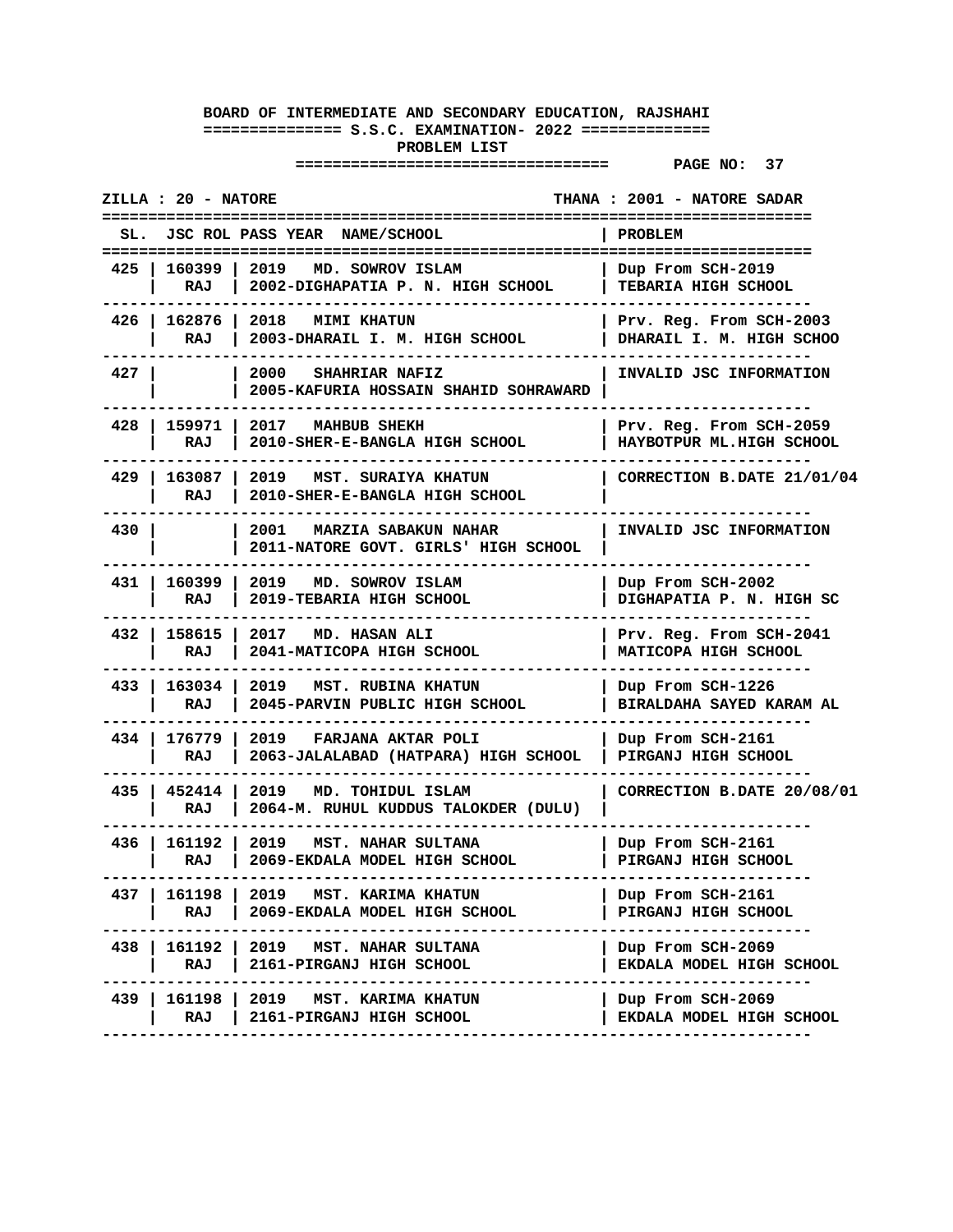| ZILLA : 20 - NATORE    |                                                                                                        | THANA: 2001 - NATORE SADAR                      |
|------------------------|--------------------------------------------------------------------------------------------------------|-------------------------------------------------|
|                        | SL. JSC ROL PASS YEAR NAME/SCHOOL                                                                      | PROBLEM                                         |
| 440 l<br>176779<br>RAJ | 12019<br>FARJANA AKTAR POLI<br>2161-PIRGANJ HIGH SCHOOL                                                | Dup From SCH-2063<br>JALALABAD (HATPARA) HIGH   |
| 441  <br>RAJ           | 176811   2019 MST. FARIA AKTER<br>2161-PIRGANJ HIGH SCHOOL                                             | Dup From SCH-2377<br>JONGLY ADARSHA GIRLS' HI   |
| RAJ                    | 442   176811   2019   MST. FARIA AKTER<br>2377-JONGLY ADARSHA GIRLS' HIGH SCHOO                        | Dup From SCH-2161<br>PIRGANJ HIGH SCHOOL        |
| 443<br>RAJ             | 174113   2017 MST. FATEMA KHATUN<br>2382-BURI BOTTOLA GIRLS' HIGH SCHOOL                               | Prv. Reg. From SCH-2009<br>YASINPUR HIGH SCHOOL |
| 444  <br>158879<br>RAJ | $\vert$ 2017 $\vert$ MD. RAJ AHMAD<br>2475-COLLECTORATE PUBLIC SCHOOL AND C   COLLECTORATE PUBLIC SCHO | Prv. Reg. From SCH-2475                         |
| 158886<br>445<br>RAJ   | 2017 MD. ALAUDDIN<br>2475-COLLECTORATE PUBLIC SCHOOL AND C   COLLECTORATE PUBLIC SCHO                  | Prv. Reg. From SCH-2475                         |
| 446                    | 2002<br><b>MIR MD YEAKIN ISLAM</b><br>8985-NATORE GREEN ACADEMY HIGH SCHOOL                            | INVALID JSC INFORMATION                         |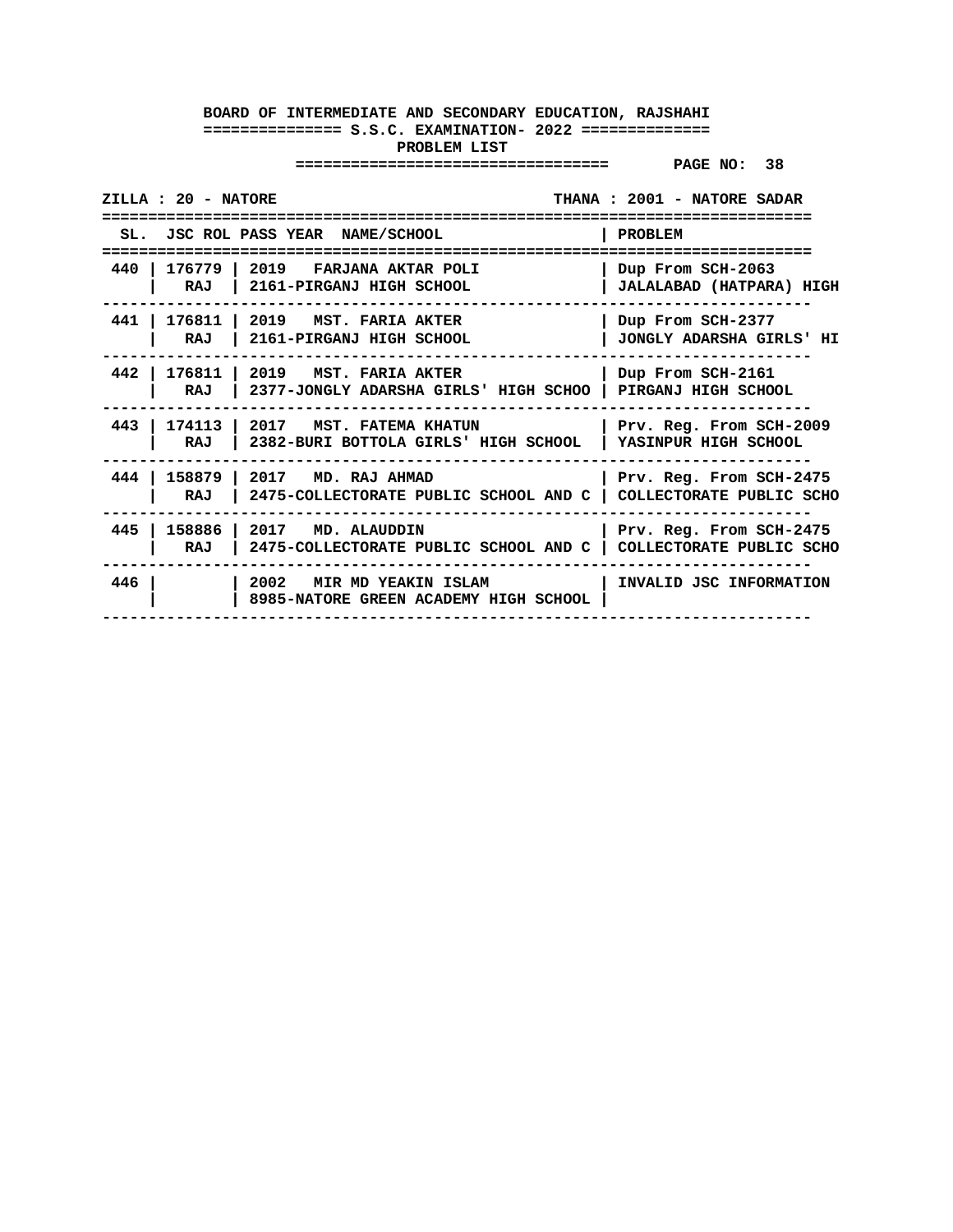|       | ZILLA : 20 - NATORE<br>THANA: 2002 - SINGRA |                                                                                                      |                                                                         |
|-------|---------------------------------------------|------------------------------------------------------------------------------------------------------|-------------------------------------------------------------------------|
|       |                                             | SL. JSC ROL PASS YEAR NAME/SCHOOL                                                                    | PROBLEM                                                                 |
| 447 I | RAJ                                         | .====================================<br>160857   2017 MST. SHARMIN AKTHER<br>2202-KALAM HIGH SCHOOL | -----------------------<br>Prv. Reg. From SCH-2202<br>KALAM HIGH SCHOOL |
| 448   | RAJ                                         | 164466 2019 MD. RIPON HOSSEN<br>2206-BIASH BILATERAL HIGH SCHOOL                                     | Dup From SCH-1278<br>HAMIR KUTSA H. M. ERSHAD                           |
| 449   | RAJ                                         | 163735   2019 MST. JUTHI KHATUN<br>2216-SINGRA DAMDAMA GOVT. GIRLS' HIGH   KAZI ABDUL WAZED GIRLS'   | Dup From SCH-4587                                                       |
| 450   | RAJ                                         | 171511   2019 MD. SABBIR ALI<br>2251-MOHISHMARI HIGH SCHOOL                                          | Dup From SCH-2251<br>MOHISHMARI HIGH SCHOOL                             |
| 451   | RAJ                                         | 171511   2019 MD. SABBIR ALI<br>2251-MOHISHMARI HIGH SCHOOL                                          | Dup From SCH-2251<br>MOHISHMARI HIGH SCHOOL                             |
| 452   | RAJ                                         | $\vert$ 452599 $\vert$ 2019 MD. ABDUL HAKIM<br>2258-THAOIL CHOWPUKURIA HIGH SCHOOL                   | CORRECTION B.DATE 13/09/01                                              |
| 453   | RAJ                                         | 165810 2019 MD. ASIK HOSSEN<br>2259-AGPARA SHERKOL BONDOR SCHOOL & C   RAJSHAHI MUSLIM HIGH SCH      | Dup From SCH-1004                                                       |
| 454 l | RAJ                                         | 166960 2018 MST. RUNA ISLAM<br>8769-PAKURIA KALAIKURI HIGH SCHOOL                                    | Prv. Reg. From SCH-2267<br>SABIRON GULJAN SCHOOL &                      |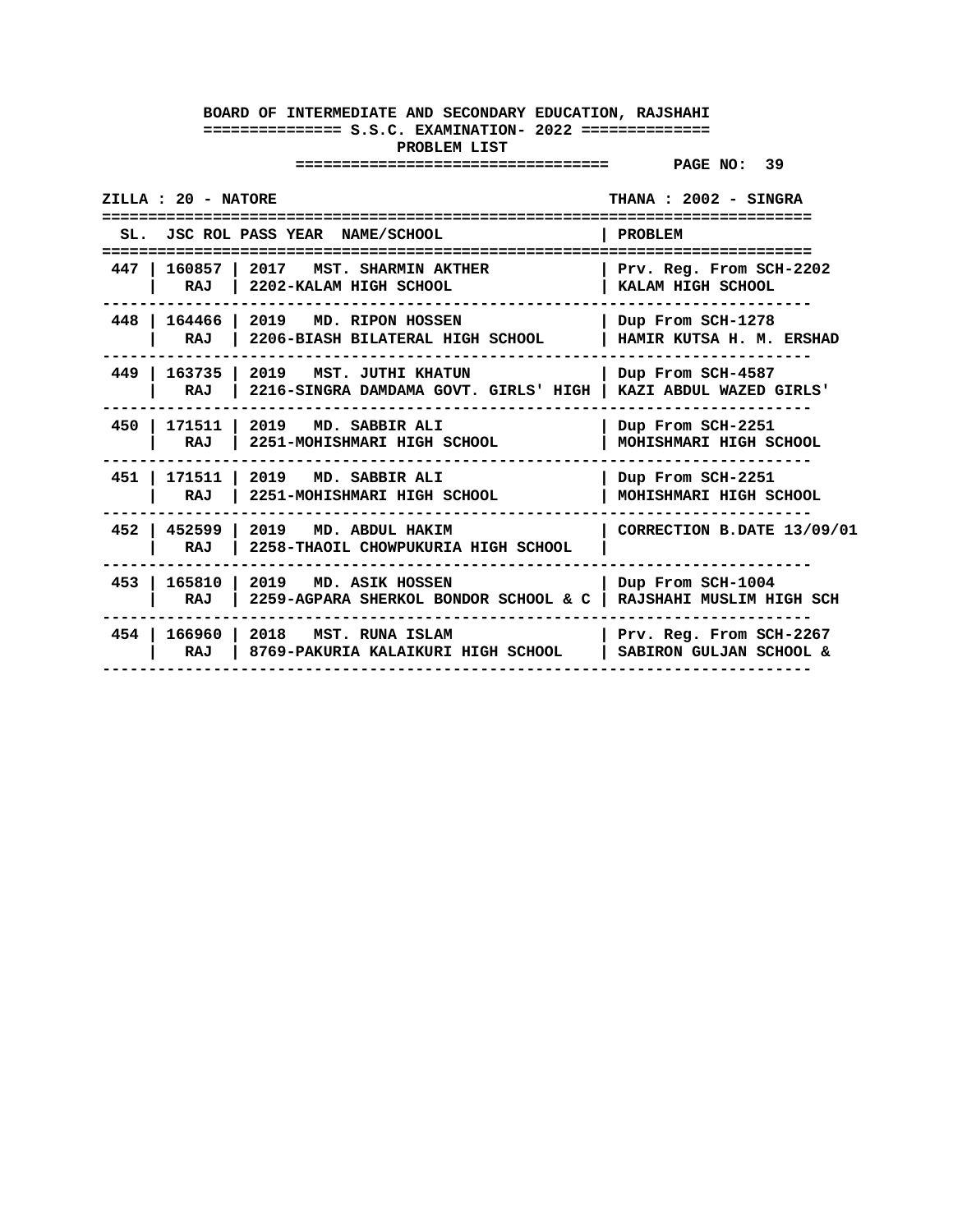|       | <b>ZILLA : 20 - NATORE</b> |                                                                                                   | THANA : 2003 - BARAIGRAM                            |
|-------|----------------------------|---------------------------------------------------------------------------------------------------|-----------------------------------------------------|
|       |                            | JSC ROL PASS YEAR NAME/SCHOOL                                                                     | <b>PROBLEM</b>                                      |
| 455 I | 169782<br>RAJ              | 2019<br>MST. SURIYA AKTER EVA<br>2050-BARAIGRAM PILOT HIGH SCHOOL                                 | Dup From SCH-2147<br>MOKIMPUR HIGH SHCOOL           |
|       | RAJ                        | 456   180766   2018   RUDRA ANTHONY RODRIGUES<br>2051-ST. LOUIS HIGH SCHOOL                       | Prv. Reg. From SCH-2051<br>ST. LOUIS HIGH SCHOOL    |
|       | 457   224411<br>RAJ        | 2018<br>AYSHEE D COSTA<br>2051-ST. LOUIS HIGH SCHOOL                                              | Prv. Reg. From SCH-1099<br>SAINT RITA'S HIGH SCHOOL |
|       | 458   178831<br>RAJ        | 2018<br>MST. SHUILY PARVIN<br>2052-JONAIL M.L. HIGH SCHOOL                                        | Prv. Reg. From SCH-2052<br>JONAIL M.L. HIGH SCHOOL  |
|       | 459   181379  <br>RAJ      | 2019<br>MST. SUMAYA KHATUN<br>2053-BARAIGRAM GIRLS' HIGH SCHOOL                                   | Dup From SCH-2056<br>NISHCHINTAPUR BL. HIGH S       |
|       | 460   181373<br>RAJ        | 2019 MST. JANNATUL KHATUN<br>2056-NISHCHINTAPUR BL. HIGH SCHOOL                                   | Dup From SCH-2048<br>SONABAZU HIGH SCHOOL           |
|       | 461   181379<br>RAJ        | 2019<br>MST. SUMAYA KHATUN<br>2056-NISHCHINTAPUR BL. HIGH SCHOOL                                  | Dup From SCH-2053<br>BARAIGRAM GIRLS' HIGH SC       |
|       | 462   185537  <br>RAJ      | 2019 MD. ZONI ISLAM<br>2073-BHANDAR DAHA HIGH SCHOOL                                              | Dup From SCH-2091<br>BAHIMALI HIGH SCHOOL           |
| 463   |                            | 2000 -<br>SAMIRA SHAHRIN ANNEY<br>2075-ST. JOSEPH'S SCHOOL & COLLEGE, B                           | INVALID JSC INFORMATION                             |
| 464 I | 181848  <br>RAJ            | 2018<br><b>MST. MIM KATUN</b><br>2075-ST. JOSEPH'S SCHOOL & COLLEGE, B   ST. JOSEPH'S SCHOOL & CO | Prv. Reg. From SCH-2075                             |
| 465 l | 185913<br>RAJ              | 2019 ASHRAT RAHAMAN EMA<br>2075-ST. JOSEPH'S SCHOOL & COLLEGE, B   NAOGAON P. M. GIRLS' HIG       | Dup From SCH-2523                                   |
|       | 466   180883  <br>RAJ      | 2019<br>MD. RONJU PK<br>2080-MERIGACHHA BL. HIGH SCHOOL                                           | Dup From SCH-2083<br>CHANDAI HIGH SCHOOL            |
| 467 I | 182185  <br>RAJ            | 2018 MD. NAEEM HOSSAIN<br>2081-JOARI HIGH SCHOOL                                                  | Prv. Reg. From SCH-2085<br>AHMEDPUR M. H. HIGH SCHO |
|       | RAJ                        | 468   179249   2017 MST. ANUPOMA EYESMIN BONNA<br>2082-TIRAIL HIGH SCHOOL                         | Prv. Reg. From SCH-8767<br>CHAPILA HIGH SCHOOL      |
|       | RAJ                        | 469   184717   2019 MD. RIDOY PRAMANIK<br>2082-TIRAIL HIGH SCHOOL                                 | Dup From SCH-2509  <br>PAHARPUR G. M. HIGH SCHO     |
|       |                            |                                                                                                   |                                                     |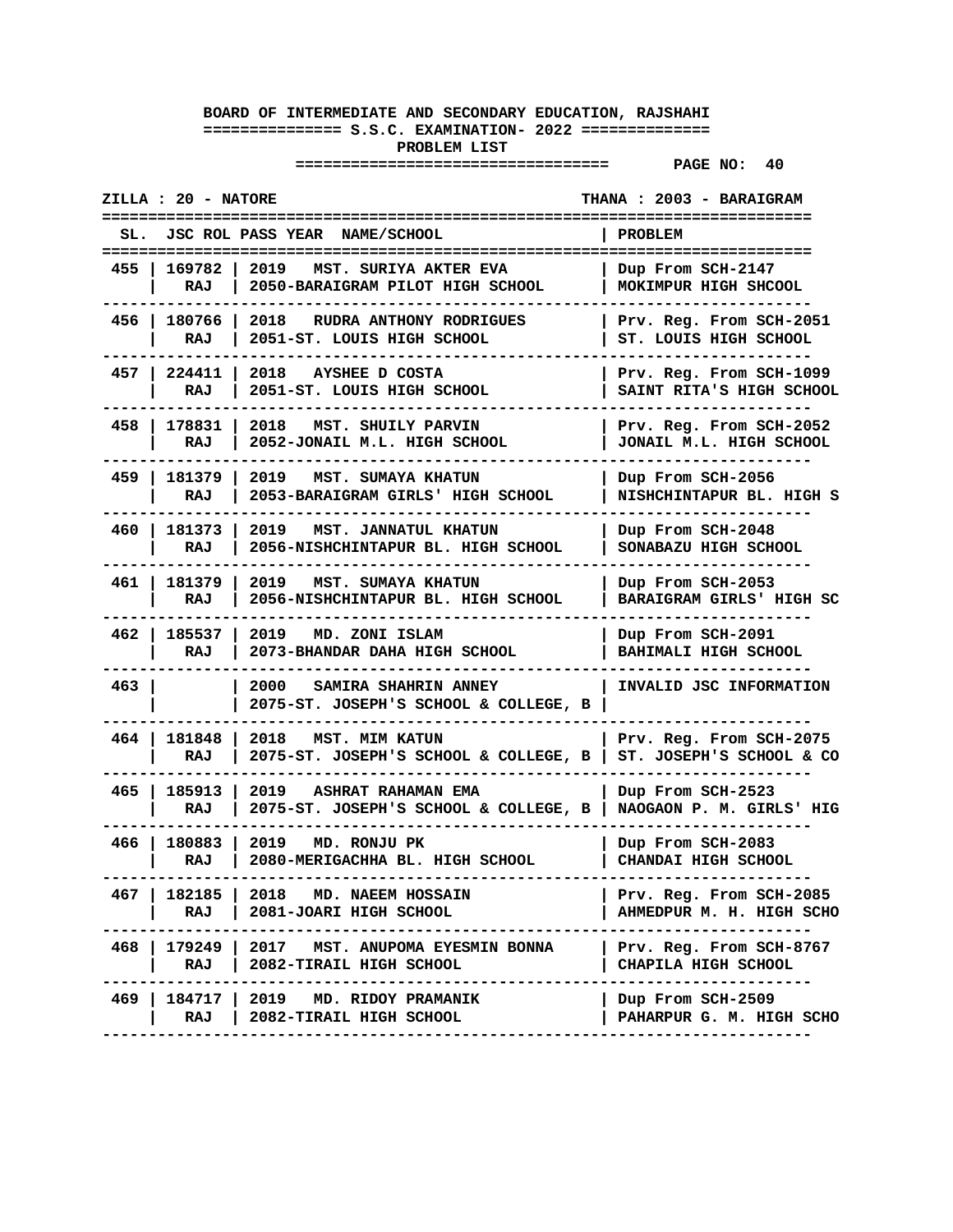|       | <b>ZILLA : 20 - NATORE</b> |                                                                                                      | THANA : 2003 - BARAIGRAM                             |
|-------|----------------------------|------------------------------------------------------------------------------------------------------|------------------------------------------------------|
|       |                            | SL. JSC ROL PASS YEAR NAME/SCHOOL                                                                    | PROBLEM                                              |
| 470 I |                            | 2001 MST. PRIYA KHATUN<br>2083-CHANDAI HIGH SCHOOL                                                   | INVALID JSC INFORMATION                              |
|       | 471   180883  <br>RAJ      | 2019<br>MD. RONJU PK<br>2083-CHANDAI HIGH SCHOOL                                                     | Dup From SCH-2080<br>MERIGACHHA BL. HIGH SCHO        |
|       | 472   453116<br>RAJ        | 2019 MD. MAHFUJ RAHMAN<br>2083-CHANDAI HIGH SCHOOL                                                   | CORRECTION B.DATE 03/01/01                           |
|       | 473   453112<br>RAJ        | 2019 MST. TAMANNA AKTER<br>2084-RAJAPUR HIGH SCHOOL                                                  | CORRECTION B.DATE 15/03/01                           |
|       | 474   185537<br>RAJ        | 2019 MD. ZONI ISLAM<br>2091-BAHIMALI HIGH SCHOOL                                                     | Dup From SCH-2073<br>BHANDAR DAHA HIGH SCHOOL        |
|       | 475   181036  <br>RAJ      | 2018<br><b>MD. EMON AHMED</b><br>2093-RAMESHWARPUR HIGH SCHOOL                                       | Prv. Reg. From SCH-2429<br>BAGDOB HIGH SCHOOL        |
|       | 476   178828<br>RAJ        | MST. SHINTHIA PARVIN<br>2018<br>2094-UPAL SHAHAR HIGH SCHOOL                                         | Prv. Reg. From SCH-2052<br>JONAIL M.L. HIGH SCHOOL   |
|       | 477   182281<br>RAJ        | 2019 MST. SADIA KHATUN<br>2096-DEWSHIN HIGH SCHOOL                                                   | CORRECTION B.DATE 11/05/05                           |
|       | 478   215504  <br>RAJ      | 2018 HALIMATUSSADIA<br>2096-DEWSHIN HIGH SCHOOL                                                      | Prv. Reg. From SCH-3016<br>SHAHID AHMED RAFIQUE GIR  |
|       | 479   400484<br>RAJ        | 2019 MD. MAJEDUL ISLAM<br>2096-DEWSHIN HIGH SCHOOL                                                   | CORRECTION B.DATE 15/03/02                           |
| 480 I | 178706 l<br>RAJ            | 2018<br><b>MD. CHANCAL HOSEN</b><br>2099-DWARIKUSHI PROTAPPUR HIGH SCHOOL   DWARIKUSHI PROTAPPUR HIG | Prv. Reg. From SCH-2099                              |
| 481 I | 178801 l<br>RAJ            | 2018<br>MST. MOUSIMI KHATUN<br>2099-DWARIKUSHI PROTAPPUR HIGH SCHOOL                                 | Prv. Reg. From SCH-2052<br>  JONAIL M.L. HIGH SCHOOL |
| 482   |                            | 2002 MST. ISHRAT JAHAN MIMI<br>2429-BAGDOB HIGH SCHOOL                                               | INVALID JSC INFORMATION                              |
|       | RAJ                        | 483   177214   2017 AKHI AKTER<br>2430-GARMATI GIRLS' HIGH SCHOOL                                    | Prv. Reg. From SCH-2088<br>GOPALPUR HIGH SCHOOL      |
|       |                            | 484   453132   2019 MST.KAKOLI KHATUN<br>RAJ   2432-KRISHNAPUR ML HIGH SCHOOL                        | CORRECTION B.DATE 09/08/01                           |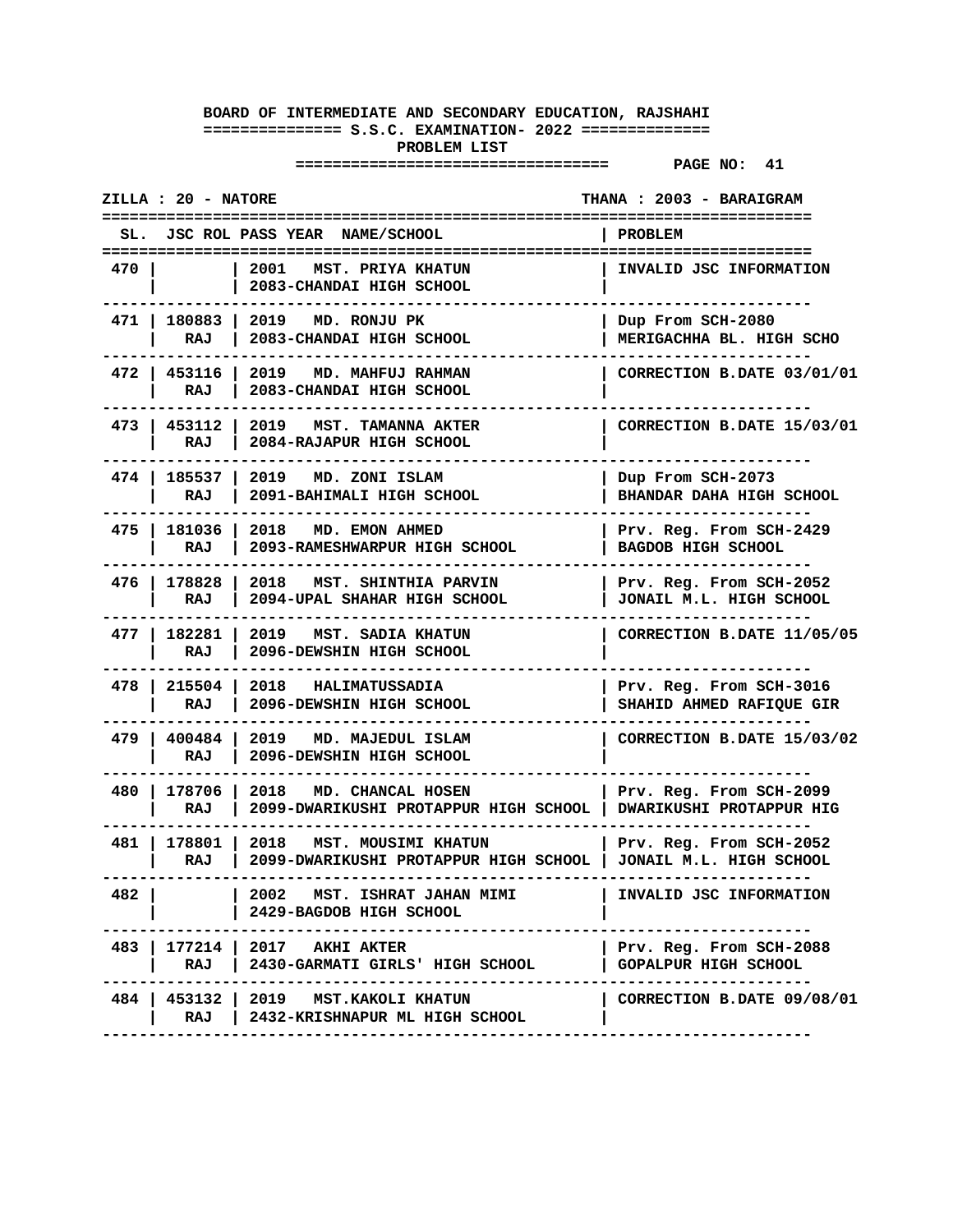|     | ZILLA : 20 - NATORE      |                    | THANA: 2003 - BARAIGRAM |
|-----|--------------------------|--------------------|-------------------------|
|     |                          |                    |                         |
| SL. | <b>JSC ROL PASS YEAR</b> | <b>NAME/SCHOOL</b> | <b>PROBLEM</b>          |
|     |                          |                    |                         |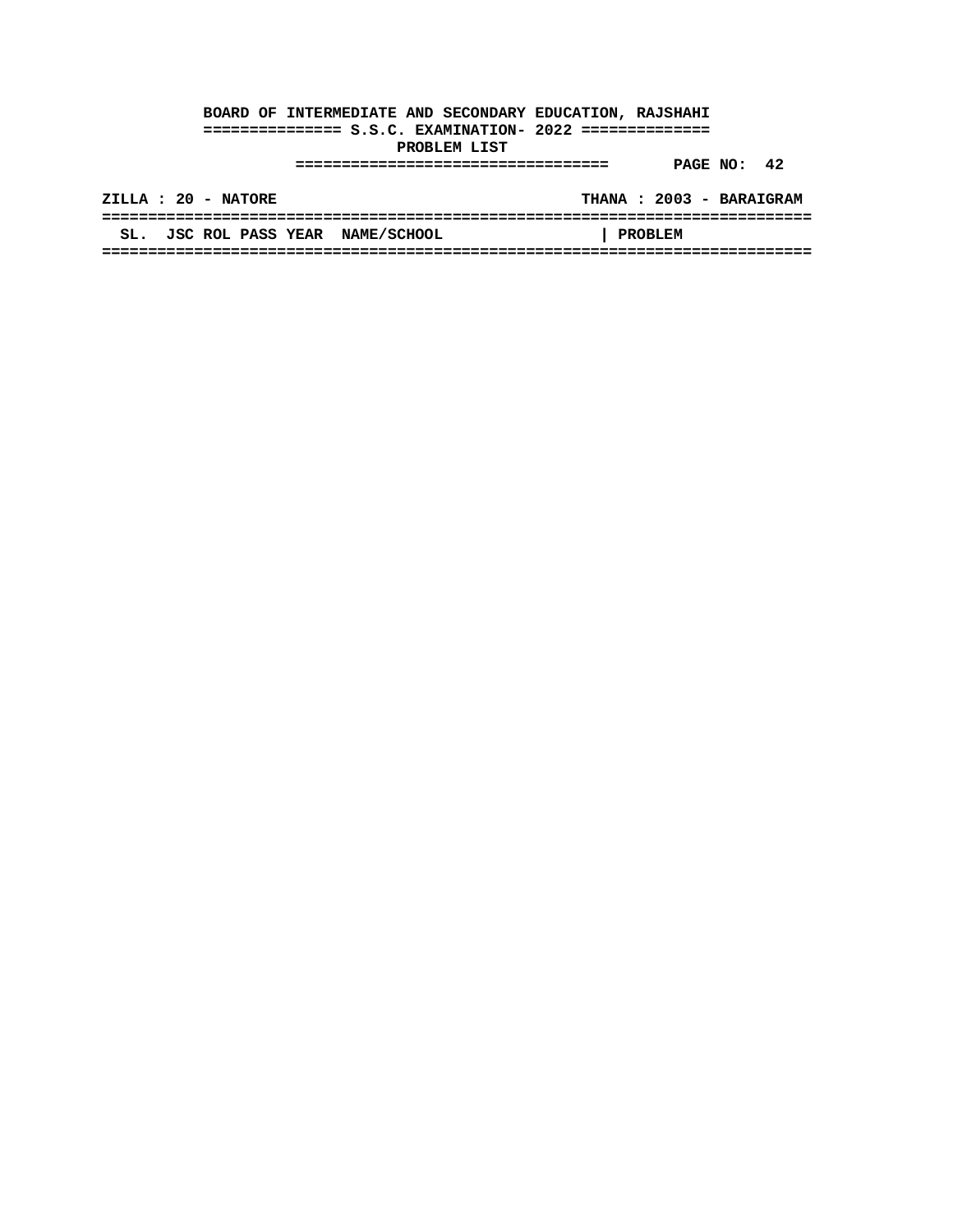|       | <b>ZILLA : 20 - NATORE</b> |                                                                                    | THANA: 2004 - GURUDASPUR                            |
|-------|----------------------------|------------------------------------------------------------------------------------|-----------------------------------------------------|
| SL.   |                            | JSC ROL PASS YEAR NAME/SCHOOL                                                      | <b>PROBLEM</b>                                      |
| 485 I | 167862   2018<br>RAJ       | FATEMA JANNAT NURA<br>2048-SONABAZU HIGH SCHOOL                                    | Prv. Reg. From SCH-2048<br>SONABAZU HIGH SCHOOL     |
|       | 486   167863   2018<br>RAJ | SADIA ISLAM SHIMU<br>2048-SONABAZU HIGH SCHOOL                                     | Prv. Reg. From SCH-2048<br>SONABAZU HIGH SCHOOL     |
|       | 487   181373  <br>RAJ      | 2019 MST. JANNATUL KHATUN<br>2048-SONABAZU HIGH SCHOOL                             | Dup From SCH-2056<br>NISHCHINTAPUR BL. HIGH S       |
|       | 488   165112  <br>RAJ      | 2017 MD. SOHAN ALI<br>2127-KRISHI KARIGARI M. L. HIGH SCHOO                        | Prv. Reg. From SCH-2143<br>MASHINDA SECONDARY SCHOO |
| 489   | 296573 l<br>CTG            | 2018 MST SALMA AKTER<br>2128-KACHHIKATA HIGH SCHOOL                                | Fail                                                |
| 490 I | RAJ                        | 167843   2019 MD. RIFAT ALI<br>2129-KHUBJIPUR M.L.HIGH SCHOOL                      | CORRECTION B.DATE 10/03/05                          |
|       | 491   452716  <br>RAJ      | 2019<br>MD. MILON MOLLA<br>2130-NAZIRPUR HIGH SCHOOL                               | CORRECTION B.DATE 17/07/01                          |
|       | 492   169791  <br>RAJ      | 2019<br>MST. SADIA ARVIN TULI<br>2134-NAWPARA B.L. HIGH SCHOOL                     | Dup From SCH-2147<br>MOKIMPUR HIGH SHCOOL           |
|       | 493   169802  <br>RAJ      | 2019 MD. RASHIDUL ISLAM<br>2134-NAWPARA B.L. HIGH SCHOOL                           | Dup From SCH-2147<br>MOKIMPUR HIGH SHCOOL           |
| 494 I | 169811<br>RAJ              | 2019 MD. BILTU HOSSEN<br>2134-NAWPARA B.L. HIGH SCHOOL                             | Dup From SCH-2147<br>MOKIMPUR HIGH SHCOOL           |
| 495 I | RAJ                        | 177964   2019 MD. JIBON ALI<br>2135-DHARABARISHA B/L HIGH SCHOOL                   | Dup From SCH-2152<br>NURPUR MALANCHI HIGH SCH       |
|       | 496   452719  <br>RAJ      | 2019<br>MST. ANNI KHATUN<br>2142-DHANURA GIRLS' HIGH SCHOOL                        | CORRECTION B.DATE 10/09/01                          |
| 497 I | RAJ                        | 169031   2018 MST. SHORIFA KHATUN<br>2143-MASHINDA SECONDARY SCHOOL                | Prv. Reg. From SCH-2127<br>KRISHI KARIGARI M. L. HI |
|       | RAJ I                      | 498   452611   2019 MD. RAKIBUL HASAN RAJU<br>2145-HANSMARY MOFIZ UDDIN MODEL HIGH | CORRECTION B.DATE 14/02/01                          |
|       | RAJ                        | 499   169782   2019 MST. SURIYA AKTER EVA<br>2147-MOKIMPUR HIGH SHCOOL             | Dup From SCH-2050<br>BARAIGRAM PILOT HIGH SCH       |
|       |                            |                                                                                    |                                                     |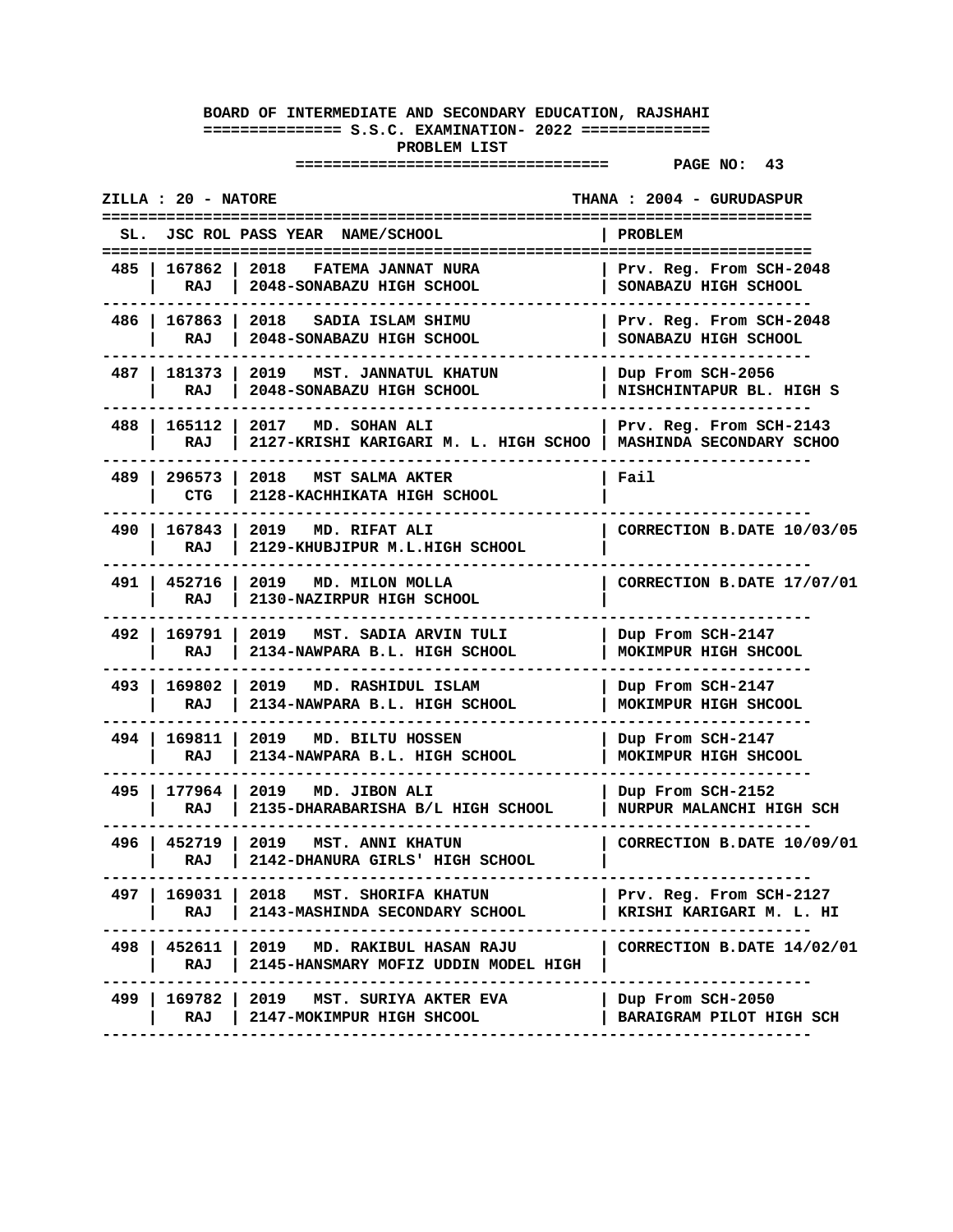| ZILLA : 20 - NATORE | =========================                                                    | THANA: 2004 - GURUDASPUR                      |
|---------------------|------------------------------------------------------------------------------|-----------------------------------------------|
|                     | SL. JSC ROL PASS YEAR NAME/SCHOOL                                            | PROBLEM                                       |
|                     | 500   169791   2019 MST. SADIA ARVIN TULI<br>RAJ   2147-MOKIMPUR HIGH SHCOOL | Dup From SCH-2134<br>NAWPARA B.L. HIGH SCHOOL |
|                     | 501   169802   2019 MD. RASHIDUL ISLAM<br>RAJ   2147-MOKIMPUR HIGH SHCOOL    | Dup From SCH-2134<br>NAWPARA B.L. HIGH SCHOOL |
|                     | 502   169811   2019 MD. BILTU HOSSEN<br>RAJ   2147-MOKIMPUR HIGH SHCOOL      | Dup From SCH-2134<br>NAWPARA B.L. HIGH SCHOOL |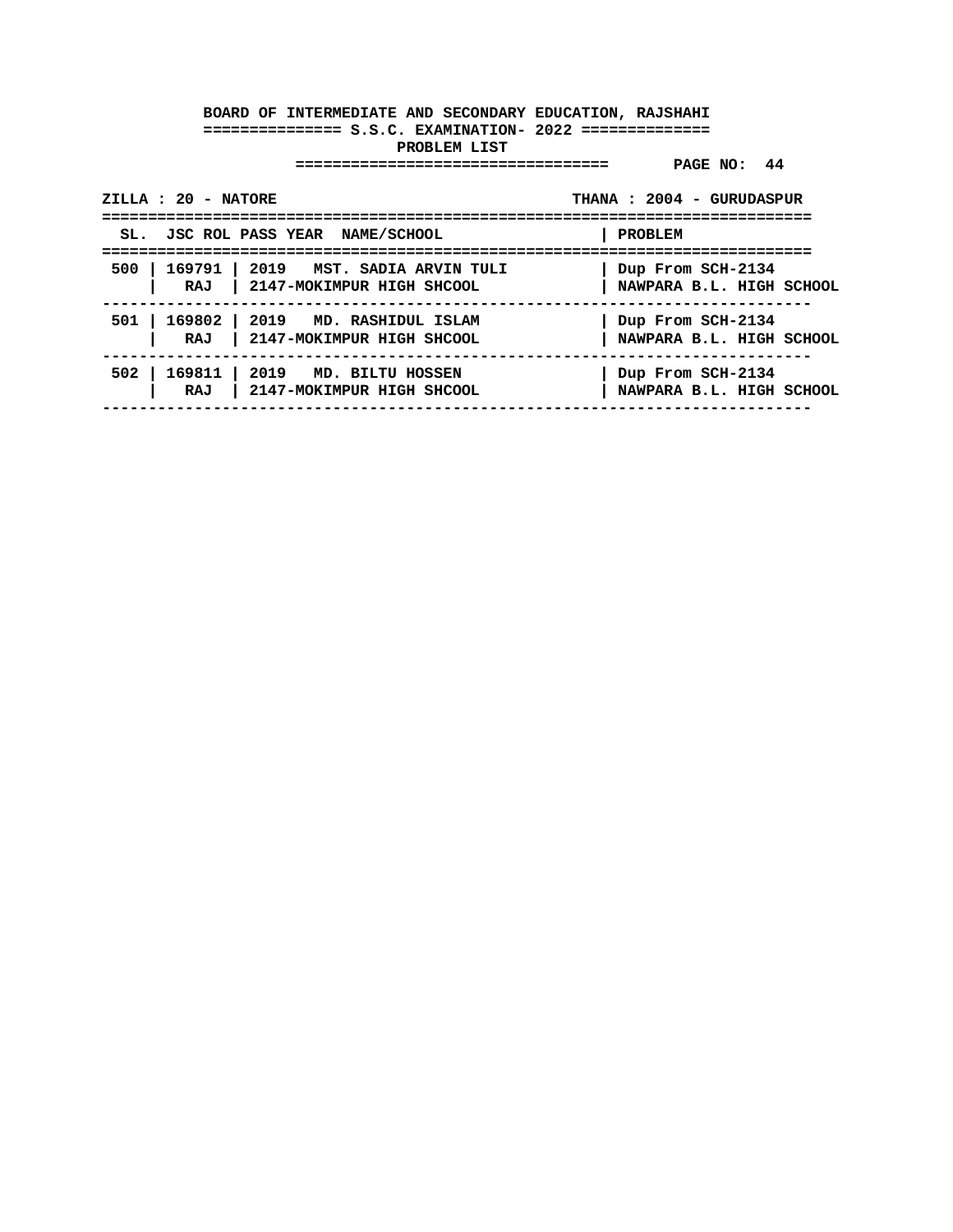|       | <b>ZILLA : 20 - NATORE</b> |                                                                      | THANA : 2005 - LALPUR<br>=====================                            |
|-------|----------------------------|----------------------------------------------------------------------|---------------------------------------------------------------------------|
| SL.   |                            | JSC ROL PASS YEAR NAME/SCHOOL                                        | PROBLEM                                                                   |
| 503   | 175295<br>RAJ              | 2019<br><b>MIMUNA MINU</b><br>2086-CHANDPUR 1 HIGH SCHOOL            | =======================<br>Dup From SCH-2234<br><b>DUARIA HIGH SCHOOL</b> |
| 504 l | 171138  <br>RAJ            | 2018<br>MD. TARIK ISLAM<br>2101-LALPUR SREE SUNDORY PILOT HIGH S     | Prv. Reg. From SCH-2101<br>LALPUR SREE SUNDORY PILO                       |
| 505   | 175018<br>RAJ              | 2019<br>MOST. SHOPNA KHATUN<br>2103-KALASHNAGAR HIGH SCHOOL          | Dup From SCH-2234<br><b>DUARIA HIGH SCHOOL</b>                            |
| 506 l | 171847<br><b>RAJ</b>       | 2019<br>MD. ALAMIN ISLAM<br>2114-BOALIAPARA M. S. HIGH SCHOOL        | Dup From SCH-1471<br>AUMORPUR DHANDO HIGH SCH                             |
| 507   | 172730<br>RAJ              | 2018<br>MD. KAUSAR AHMED<br>2172-RADHAKANTAPUR HIGH SCHOOL           | Prv. Reg. From SCH-2124<br>RAMPARA SCHOOL AND COLLE                       |
| 508 l | 174417<br>RAJ              | 2019<br>ISHITA YESMIN IVA<br>2172-RADHAKANTAPUR HIGH SCHOOL          | Dup From SCH-1464<br>FATEPUR BAWSHA HIGH SCHO                             |
| 509   | 171230<br>RAJ              | 2018<br><b>MD. MEHEDI HASAN</b><br>2231-BALITITA ADARSHA HIGH SCHOOL | Prv. Reg. From SCH-2101<br>LALPUR SREE SUNDORY PILO                       |
| 510 l | 170204<br>RAJ              | 2017<br>MD. SHOHAN ALI<br>2232-UDHANPARA ADARSHA HIGH SCHOOL         | Prv. Reg. From SCH-2124<br>RAMPARA SCHOOL AND COLLE                       |
| 511 l | 169286<br>RAJ              | 2017 MD. SHADIN ALI<br>2233-ARBAB HIGH SCHOOL                        | Prv. Reg. From SCH-2171<br>FULBARI MODEL HIGH SCHOO                       |
| 512   | 169289<br>RAJ              | 2017<br>MD. BIPUL ALI<br>2233-ARBAB HIGH SCHOOL                      | Prv. Reg. From SCH-2171<br>FULBARI MODEL HIGH SCHOO                       |
| 513 l | 173541<br>RAJ              | 2019<br>MST. RUPA KHATUN<br>2233-ARBAB HIGH SCHOOL                   | Dup From SCH-1432<br>RAHMATULLA GIRLS' HIGH S                             |
| 514   | 175018<br>RAJ              | 2019<br>MOST. SHOPNA KHATUN<br>2234-DUARIA HIGH SCHOOL               | Dup From SCH-2103<br>KALASHNAGAR HIGH SCHOOL                              |
| 515   | 175295<br>RAJ              | 2019<br><b>MIMUNA MINU</b><br>2234-DUARIA HIGH SCHOOL                | Dup From SCH-2086<br>CHANDPUR 1 HIGH SCHOOL                               |
| 516   | 171531<br>RAJ              | 2018<br>MD. ABDULLAH AFIF<br>2237-BARBARIA HIGH SCHOOL               | Prv. Reg. From SCH-2112<br>KARIMPUR GOVT. HIGH SCHO                       |
|       |                            |                                                                      |                                                                           |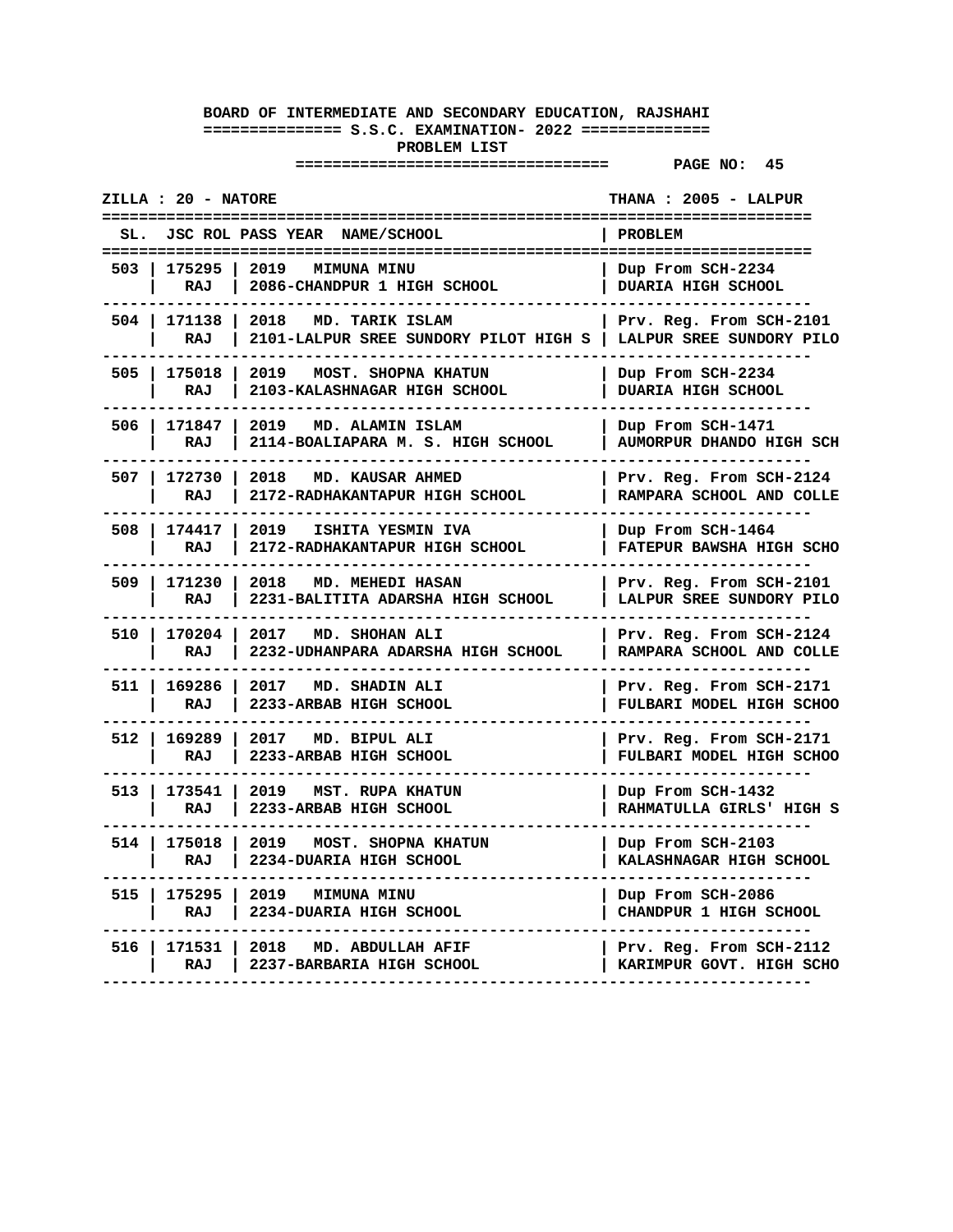|             | ZILLA : 20 - NATORE | --------                                                            | <b>THANA : 2006 - BAGATIPARA</b><br>---------------  |
|-------------|---------------------|---------------------------------------------------------------------|------------------------------------------------------|
| SL.<br>---- |                     | JSC ROL PASS YEAR NAME/SCHOOL                                       | PROBLEM<br>=====================                     |
| 517         | 170148<br>RAJ       | 2019<br>MD. NABIL MAHMUD<br>2150-BAGATIPARA GOVERNMENT PILOT MODE   | Dup From SCH-3884<br>G. S. K. L. HIGH SCHOOL         |
|             | 518   177964<br>RAJ | 2019<br>MD. JIBON ALI<br>2152-NURPUR MALANCHI HIGH SCHOOL           | Dup From SCH-2135<br>DHARABARISHA B/L HIGH SC        |
| 519         | 176586<br>RAJ       | 2019<br>MD. WASIM ALI<br>2153-LOKMANPUR HIGH SCHOOL                 | MISMATCH JSC INFORMATION                             |
| 520         | 174844<br>RAJ       | 2018<br>ABDULLAH AL MAMUN<br>2154-FAGUAR DIAR HIGH SCHOOL           | Prv. Reg. From SCH-2180<br>MISREPARA ADARSHA HIGH S  |
| 521         | 178182<br>RAJ       | 2019<br>MD. MOUDUD AHMED<br>2154-FAGUAR DIAR HIGH SCHOOL            | Dup From SCH-8774<br>SAILKONA HIGH SCHOOL            |
|             | 522   452898<br>RAJ | 2019<br>MST. SHIMLA KHATUN<br>2160-HIZLI SONAPUR HIGH SCHOOL        | CORRECTION B.DATE 11/10/01                           |
| 523         | 176937<br>RAJ       | 2019<br>MST. MOLY KHATUN<br>2162-CHANDPUR RAFATULLAH SONAR HIGH S   | CORRECTION B.DATE 20/01/04                           |
| $524$       | 176173<br>RAJ       | 2019<br>MST. SHILA KHATUN<br>2163-EKDALA HIGH SCHOOL                | Dup From SCH-2185<br>TAKINAGAR IDEAL HIGH SCH        |
| 525 l       | 177043<br>RAJ       | 2019<br>MST. MAHFUZA KHATUN<br>2167-MADHAB BARIA HIGH SCHOOL        | Dup From SCH-1044<br><b>BALIA PUKUR VIDYA NIKETO</b> |
| 526         | 177073<br>RAJ       | 2019<br>MD. SHAHABUDDIN ALI<br>2167-MADHAB BARIA HIGH SCHOOL        | Dup From SCH-1281<br>TEBILA HIGH SCHOOL              |
| 527 I       | 178420<br>RAJ       | 2019<br>MD. AHESAN EJAJ ASIF<br>2180-MISREPARA ADARSHA HIGH SCHOOL  | Dup From SCH-2188<br>CHOK GOASH BEGUNIA HIGH         |
| 528         | 176173<br>RAJ       | 2019<br>MST. SHILA KHATUN<br>2185-TAKINAGAR IDEAL HIGH SCHOOL       | Dup From SCH-2163<br>EKDALA HIGH SCHOOL              |
| 529         | 178420<br>RAJ       | 2019<br>MD. AHESAN EJAJ ASIF<br>2188-CHOK GOASH BEGUNIA HIGH SCHOOL | Dup From SCH-2180<br><b>MISREPARA ADARSHA HIGH S</b> |
| 530         | 178182<br>RAJ       | 2019<br>MD. MOUDUD AHMED<br>8774-SAILKONA HIGH SCHOOL               | Dup From SCH-2154<br>FAGUAR DIAR HIGH SCHOOL         |
|             |                     |                                                                     |                                                      |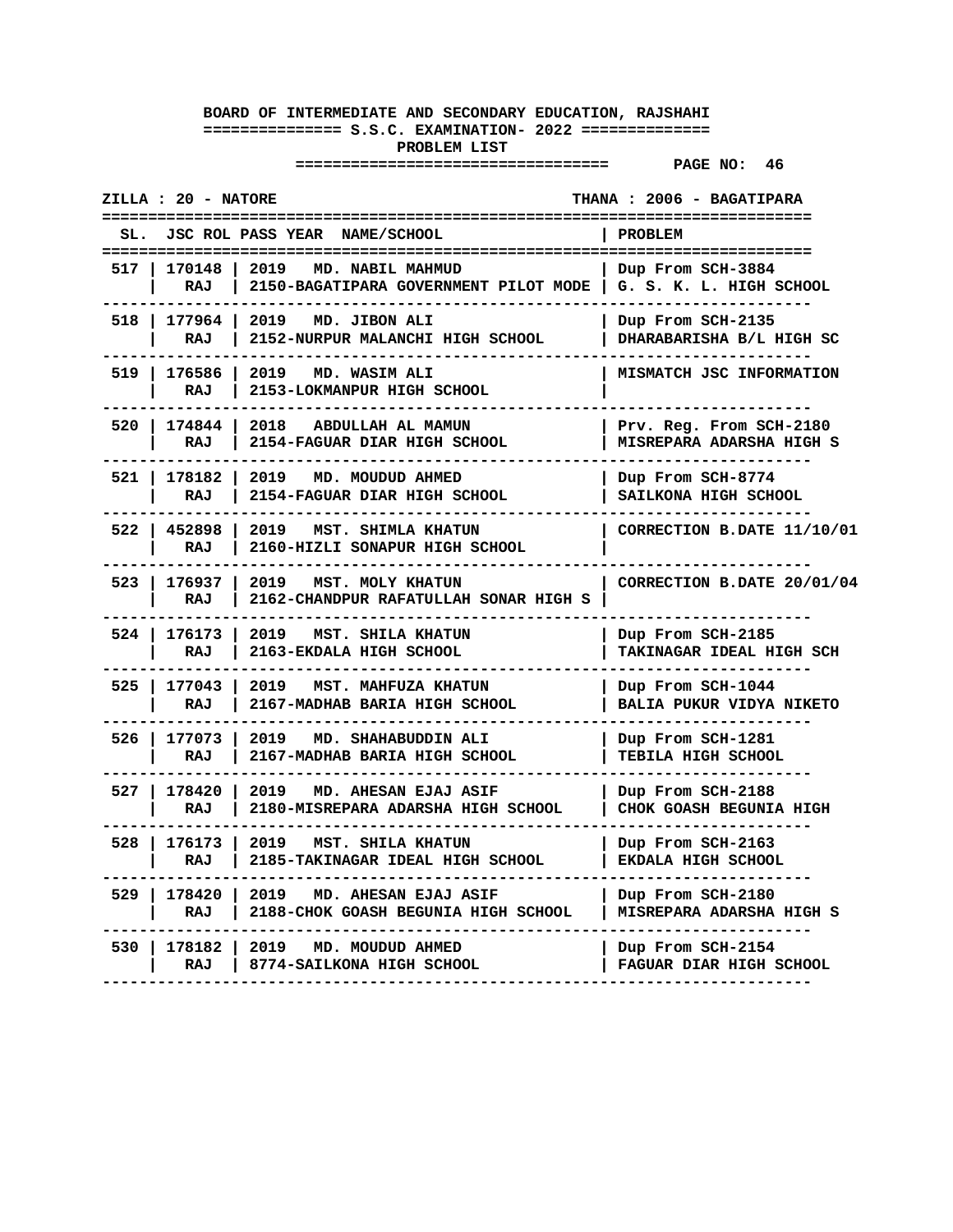| ZILLA : 20 - NATORE                                                                                                         | THANA: 2008 - NALDANGA                            |
|-----------------------------------------------------------------------------------------------------------------------------|---------------------------------------------------|
| SL. JSC ROL PASS YEAR NAME/SCHOOL                                                                                           | PROBLEM                                           |
| 531   180231   2019<br>MD. ROBIUL ISLAM<br>RAJ   2028-MADHNAGAR S.I.HIGH SCHOOL                                             | Dup From SCH-8770<br>PURUSHUTTAM BATI HIGH SC     |
| 532<br>247586   2017 TAJRINA JANNAT ASTHA<br><b>CTG</b><br>2030-SHAMASH KHALOSHI HIGH SCHOOL                                | Fail                                              |
| 533  <br>179500<br>  2019 MST, ALIGA KHATUN<br>RAJ<br>2038-BURIRBAG HIGH SCHOOL                                             | Dup From SCH-1179<br>SATBARIA HIGH SCHOOL         |
| 534<br>2001<br>MST. SHIMLA<br>2042-NALDANGA GIRLS' HIGH SCHOOL                                                              | INVALID JSC INFORMATION                           |
| 535   $\alpha^{\circ}$ $\alpha^{\circ}$ $\alpha^{\circ}$<br>1 2019 MOST. KOHINUR KHATUN<br>2068-MOMINPUR HIGH SCHOOL<br>RAJ | INVALID JSC INFORMATION                           |
| 179962<br>536<br>2019 MD. NADIM MOSTAFA<br>2796-KHAJURA B.L. HIGH SCHOOL<br>RAJ                                             | Dup From SCH-3769<br><b>JAHAN-ARA HIGH SCHOOL</b> |
| 537 I<br>180231   2019 MD. ROBIUL ISLAM<br>RAJ<br>8770-PURUSHUTTAM BATI HIGH SCHOOL                                         | Dup From SCH-2028<br>MADHNAGAR S.I.HIGH SCHOO     |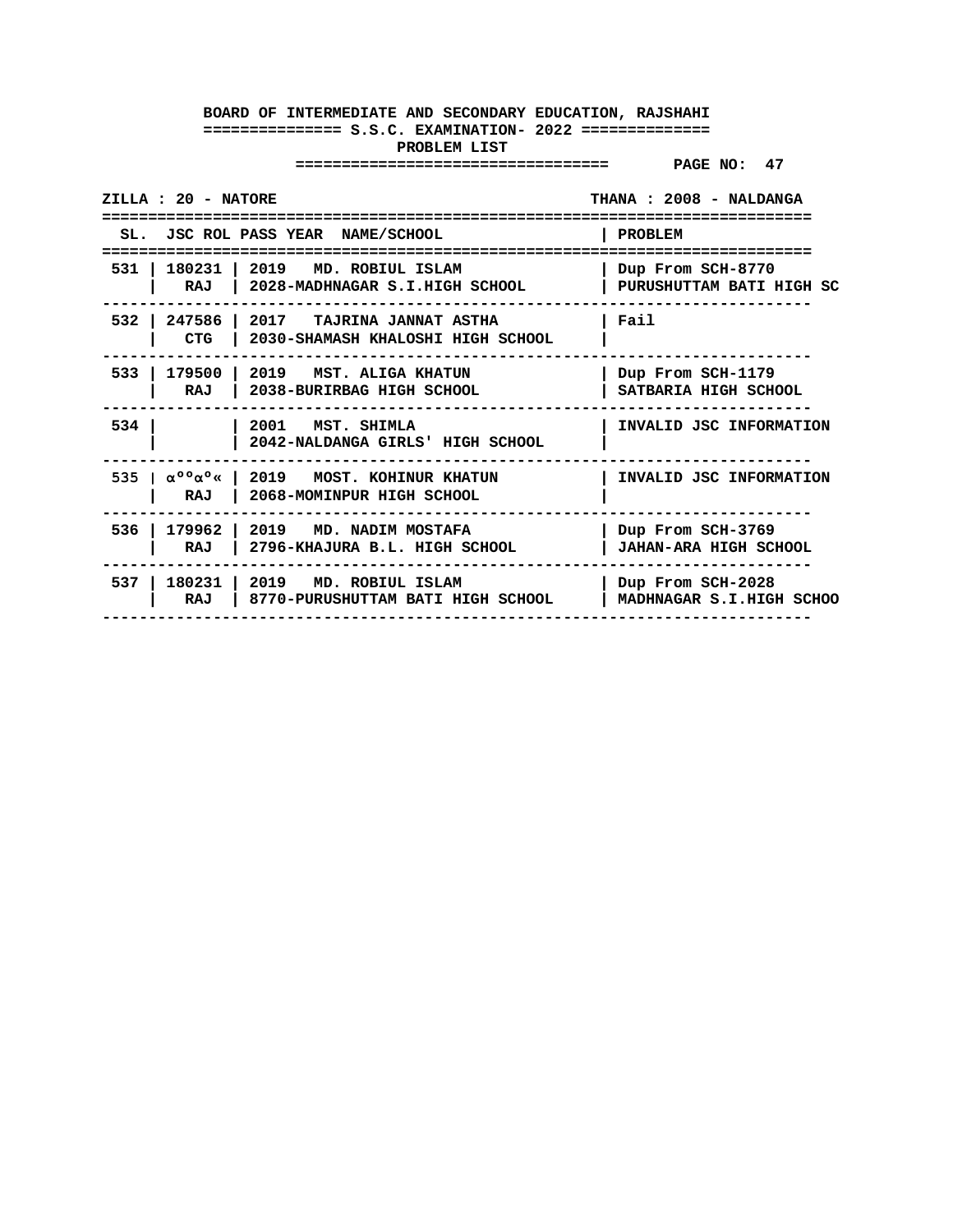|       | ZILLA : 25 - NAOGAON |                                                                                                               | THANA : 2501 - NAOGAON SADAR                                          |
|-------|----------------------|---------------------------------------------------------------------------------------------------------------|-----------------------------------------------------------------------|
| SL.   |                      | JSC ROL PASS YEAR NAME/SCHOOL                                                                                 | <b>PROBLEM</b>                                                        |
| 538.  | 312535<br>RAJ        | 2019<br>MD. SHAINE<br>1091-BOALIA HIGH SCHOOL                                                                 | =====================<br>Dup From SCH-4429<br>CHHATINGRAM HIGH SCHOOL |
| 539 I | 187866<br>RAJ        | 2019 S. M. SABID JAHIN<br>2500-NAOGAON GOVT. K. D. HIGH SCHOOL                                                | Dup From SCH-2600<br>NAZIPUR GOVT. MODEL HIGH                         |
| 540 I | 187569<br>MAD        | 2018<br>MD. SHAMIM HOSSAIN<br>2502-CHAK-ATITHA HIGH SCHOOL                                                    | CORRECTION B.DATE 16/06/01                                            |
| 541   | 184046<br>RAJ        | 2018<br><b>MD. JAKARIA HOSSEN</b><br>2503-DUBALHATI RAJA HARANATH HIGH SCH                                    | Prv. Reg. From SCH-2503<br>DUBALHATI RAJA HARANATH                    |
| 542   | 212229<br>RAJ        | 2019<br>PRANTO KUMAR<br>2504-HAT NAOGAON HIGH SCHOOL                                                          | Dup From SCH-2759<br>P.K.A. HIGH SCHOOL                               |
| 543 I | 312472<br>RAJ        | 2019 SHARNA MUNI<br>2506-FATEPUR (1ST) HIGH SCHOOL                                                            | Dup From SCH-4429<br>CHHATINGRAM HIGH SCHOOL                          |
| 544 I | 184717<br>RAJ        | 2019 MD. RIDOY PRAMANIK<br>2509-PAHARPUR G. M. HIGH SCHOOL                                                    | Dup From SCH-2082<br><b>TIRAIL HIGH SCHOOL</b>                        |
| 545 I | 193882<br>RAJ        | 2019<br><b>MD. SABBIR HOSSEN</b><br>2512-SARAIL HIGH SCHOOL                                                   | Dup From SCH-2541<br>KHIDIRPUR HIGH SCHOOL                            |
| 546 I | 186473<br>RAJ        | 2019<br><b>MD. MINHAZ RASHID</b><br>2514-BACHARIGRAM HIGH SCHOOL                                              | CORRECTION B.DATE 31/03/07                                            |
| 547 I | 193482<br>RAJ        | 2019<br>MD. NISHAD RAHMAN<br>2518-KIRTIPUR HIGH SCHOOL                                                        | Dup From SCH-2650<br>RANINAGAR GOVERNMENT PIL                         |
| 548 I | 353419<br>RAJ        | 2019<br>MD. MOYNUL ISLAM<br>2520-TILAKPUR MUSLIM HIGH SCHOOL                                                  | Dup From SCH-5080<br>TILAKPUR HIGH SCHOOL                             |
|       | 549   185946<br>RAJ  | 2019 FARJANA AKTER PUSPO<br>2522-NAOGAON CENTRAL GIRLS' HIGH SCHO   NAOGAON P. M. GIRLS' HIG                  | Dup From SCH-2523<br>----------------                                 |
| 550   | 185913  <br>RAJ I    | 2019 ASHRAT RAHAMAN EMA<br>2523-NAOGAON P. M. GIRLS' HIGH SCHOOL                                              | Dup From SCH-2075<br>ST. JOSEPH'S SCHOOL & CO                         |
|       | RAJ I                | 551   185946   2019   FARJANA AKTER PUSPO<br>2523-NAOGAON P. M. GIRLS' HIGH SCHOOL   NAOGAON CENTRAL GIRLS' H | Dup From SCH-2522                                                     |
| 552   |                      | 2002   MD. SOJEEB HOSSAIN RAFIUL          INVALID JSC INFORMATION<br>2524-CHAKENAYET HIGH SCHOOL              |                                                                       |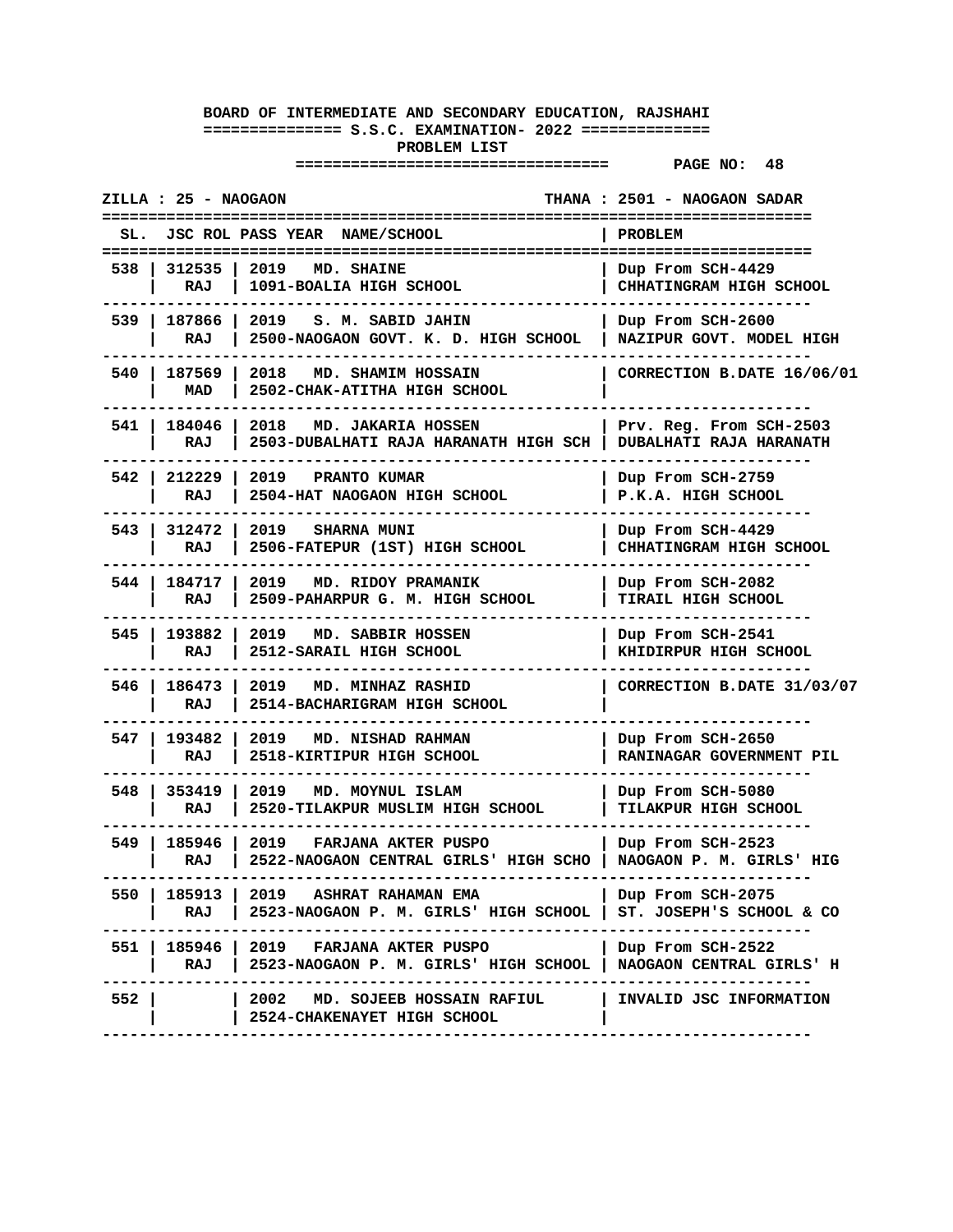| ZILLA : 25 - NAOGAON |                                                                                                     | THANA : 2501 - NAOGAON SADAR                  |
|----------------------|-----------------------------------------------------------------------------------------------------|-----------------------------------------------|
|                      | SL. JSC ROL PASS YEAR NAME/SCHOOL                                                                   | PROBLEM                                       |
| 553<br>RAJ           | 193578   2019 MST. TUFIZA AKHTAR KAMINI   CORRECTION B.DATE 23/10/05<br>2527-CHUNIAGARI HIGH SCHOOL |                                               |
| 554 l                | 183112   2018 MUNIRA KHATUN                                                                         | Prv. Reg. From SCH-2528                       |
| RAJ                  | 2528-TAPOBAN GIRLS' HIGH SCHOOL                                                                     | TAPOBAN GIRLS' HIGH SCHO                      |
| 555                  | 189546   2019 SURAIYA                                                                               | Dup From SCH-2539                             |
| RAJ                  | 2529-MORSULA GIRLS' HIGH SCHOOL                                                                     | SULTANPUR GIRLS' HIGH SC                      |
| 556                  | $\vert$ 186224 $\vert$ 2018 MD. RABBI HOSSAIN                                                       | Prv. Reg. From SCH-2530                       |
| RAJ                  | 2530-JANAKALYAN MODEL HIGH SCHOOL                                                                   | JANAKALYAN MODEL HIGH SC                      |
| 557 l                | 189546   2019 SURAIYA                                                                               | Dup From SCH-2529                             |
| RAJ                  | 2539-SULTANPUR GIRLS' HIGH SCHOOL                                                                   | MORSULA GIRLS' HIGH SCHO                      |
| 558                  | 193882 2019 MD. SABBIR HOSSEN                                                                       | Dup From SCH-2512                             |
| RAJ                  | 2541-KHIDIRPUR HIGH SCHOOL                                                                          | SARAIL HIGH SCHOOL                            |
| 212444<br>559<br>RAJ | 2019 MST. MUKTA KANOM<br>2546-BHIMPUR GIRLS' HIGH SCHOOL                                            | Dup From SCH-2735<br>SATIHAT K. T. HIGH SCHOO |
| RAJ                  | 560   453228   2019 AKASH KUMAR ROY<br>2548-LASKARPUR HIGH SCHOOL                                   | CORRECTION B.DATE 10/06/01                    |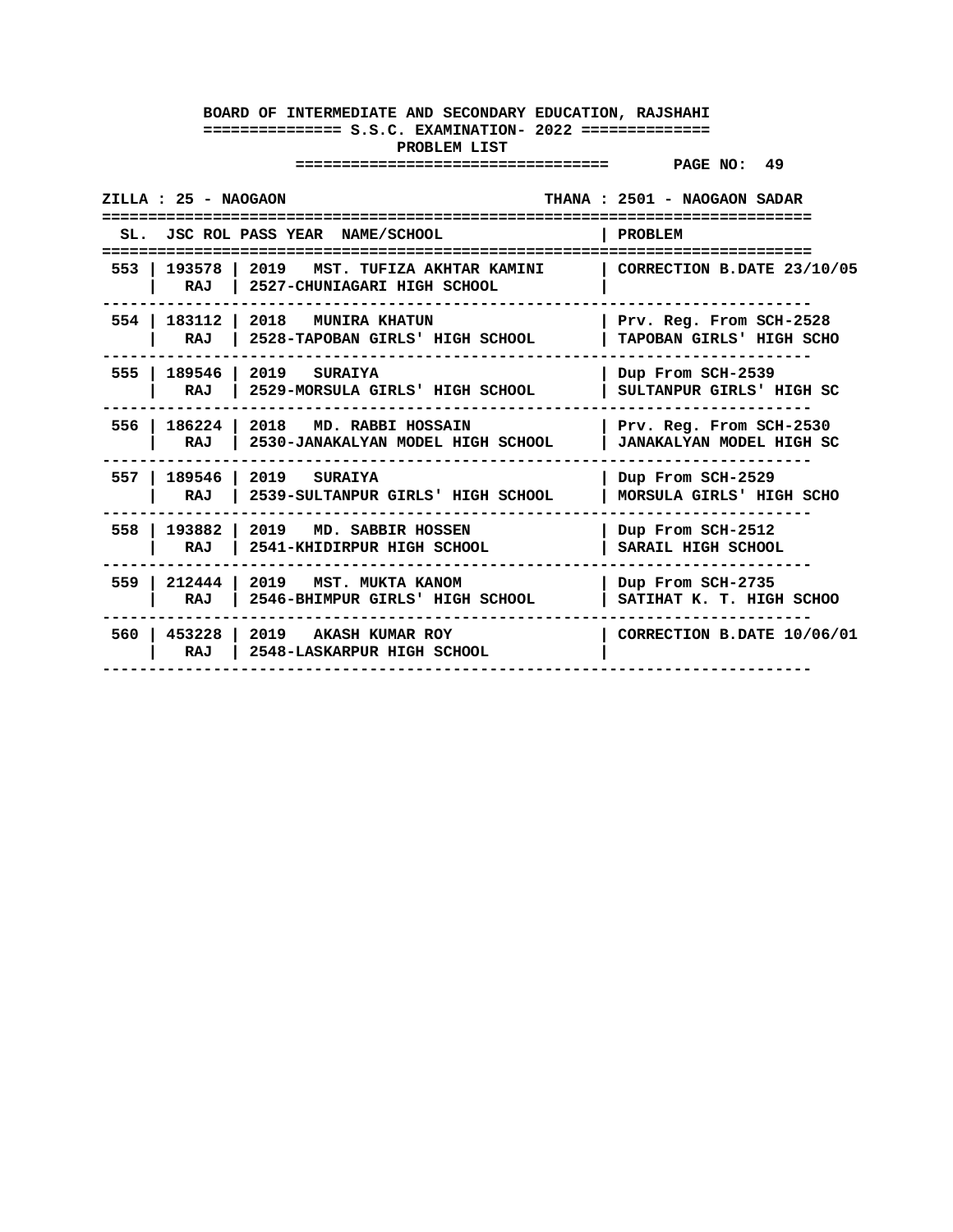|       | ZILLA : 25 - NAOGAON |                                                                                 | THANA: 2502 - MOHADEVPUR                               |
|-------|----------------------|---------------------------------------------------------------------------------|--------------------------------------------------------|
| SL.   |                      | <b>JSC ROL PASS YEAR NAME/SCHOOL</b>                                            | PROBLEM                                                |
| 561   |                      | 2001<br><b>MEGHNA AKTHER</b><br>1089-BAKAPUR HIGH SCHOOL                        | INVALID JSC INFORMATION                                |
| 562 I | 213912<br>RAJ        | 2019<br>MD. SHAFAEAT SIDDIQUE<br>2550-MOHADEVPUR SARBA MONGALA (PILOT)          | Dup From SCH-2573  <br><b>JAHANGIRPUR MODEL HIGH S</b> |
| 563 I | 214201<br>RAJ        | 2019<br>MD. AL RAFI<br>2550-MOHADEVPUR SARBA MONGALA (PILOT)                    | Dup From SCH-2551<br>SHIBGANJ HIGH SCHOOL              |
| 564 I | 214201<br>RAJ        | 2019<br>MD. AL RAFI<br>2551-SHIBGANJ HIGH SCHOOL                                | Dup From SCH-2550<br>MOHADEVPUR SARBA MONGALA          |
| 565   | 212254<br>RAJ        | 2018 SANZIDA KHATUN<br>2554-CHANDASH M. S. HIGH SCHOOL                          | Prv. Reg. From SCH-2575<br>MARTUZAPUR HIGH SCHOOL      |
|       | 566   214273<br>RAJ  | 2019 MST. NUSRAT JAHAN<br>2554-CHANDASH M. S. HIGH SCHOOL                       | Dup From SCH-2575<br>MARTUZAPUR HIGH SCHOOL            |
| 567 I | 215069<br>RAJ        | 2019<br><b>CHANDRA DEBI</b><br>2554-CHANDASH M. S. HIGH SCHOOL                  | Dup From SCH-2587<br>CHANDASH GIRLS' HIGH SCH          |
| 568 I | 215071<br>RAJ        | 2019<br><b>SUSMITA RANI</b><br>2554-CHANDASH M. S. HIGH SCHOOL                  | Dup From SCH-2587<br>CHANDASH GIRLS' HIGH SCH          |
| 569 I | 215073<br>RAJ        | 2019<br>HAPPY RANI<br>2554-CHANDASH M. S. HIGH SCHOOL                           | Dup From SCH-2587<br>CHANDASH GIRLS' HIGH SCH          |
| 570   | 215119<br>RAJ        | 2019<br>MST. SANZIDA AKTER<br>2555-SARASWATIPUR HIGH SCHOOL                     | Dup From SCH-2583<br><b>BHARADUBA AKTER HAMID SE</b>   |
|       | 571   214573<br>RAJ  | 2019 MD. MOHABBAT ALI<br>2561-JOYPUR DANGAPARA HIGH SCHOOL                      | Dup From SCH-2575<br>MARTUZAPUR HIGH SCHOOL            |
| 572 I | 214587<br>RAJ        | 2019<br>MD. NAZIMUL<br>2561-JOYPUR DANGAPARA HIGH SCHOOL                        | Dup From SCH-3003<br>RADHANAGAR MAJUMDER ACAD          |
| 573 I | RAJ                  | 215277   2019 MST. JERIEN<br>2562-DAUL BARBAKPUR HIGH SCHOOL                    | CORRECTION B.DATE 16/05/05                             |
|       | RAJ                  | 574   214914   2019 MOUMITA PAHAN<br>2566-KHAJUR U. P. HIGH SCHOOL              | CORRECTION B.DATE 08/09/06                             |
|       | RAJ                  | 575   213912   2019 MD. SHAFAEAT SIDDIQUE<br>2573-JAHANGIRPUR MODEL HIGH SCHOOL | Dup From SCH-2550<br>MOHADEVPUR SARBA MONGALA          |
|       |                      |                                                                                 |                                                        |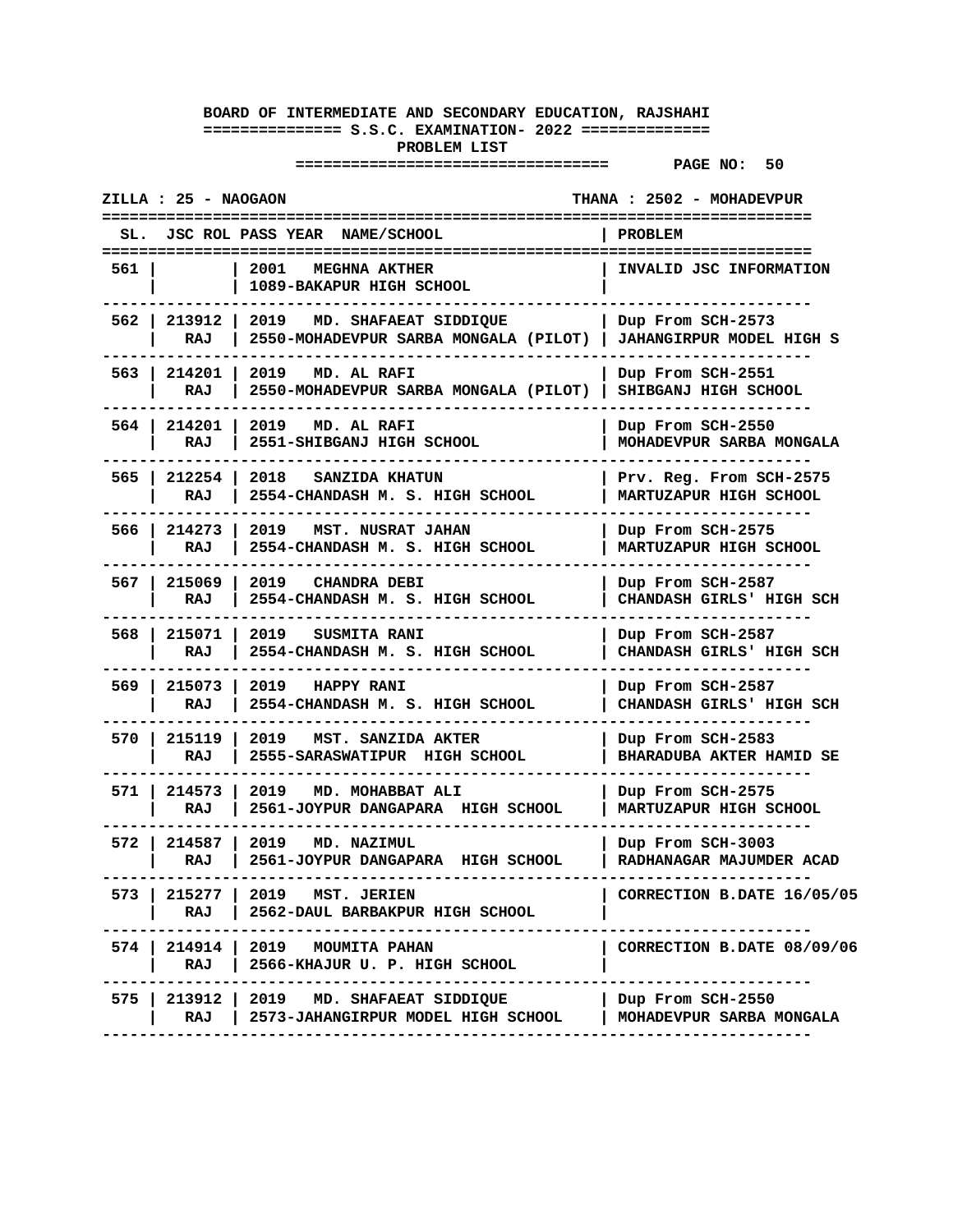|       | ZILLA : 25 - NAOGAON |                                                                                               | THANA: 2502 - MOHADEVPUR                      |
|-------|----------------------|-----------------------------------------------------------------------------------------------|-----------------------------------------------|
|       |                      | SL. JSC ROL PASS YEAR NAME/SCHOOL                                                             | PROBLEM                                       |
|       |                      |                                                                                               |                                               |
| 576 I | 214273<br>RAJ        | 2019<br>MST. NUSRAT JAHAN<br>2575-MARTUZAPUR HIGH SCHOOL                                      | Dup From SCH-2554<br>CHANDASH M. S. HIGH SCHO |
| 577 I | 214573<br>RAJ        | 2019<br>MD. MOHABBAT ALI<br>2575-MARTUZAPUR HIGH SCHOOL                                       | Dup From SCH-2561<br>JOYPUR DANGAPARA HIGH S  |
|       |                      |                                                                                               |                                               |
| 578   | 215119<br>RAJ        | 2019<br>MST. SANZIDA AKTER<br>2583-BHARADUBA AKTER HAMID SEDDIQUE H   SARASWATIPUR HIGH SCHOO | Dup From SCH-2555                             |
| 579   |                      | 2000<br>SHAHINUR HOSSAIN FAHIM<br>2586-BAMONSATA ADARSHA HIGH SCHOOL                          | INVALID JSC INFORMATION                       |
|       |                      |                                                                                               |                                               |
| 580   | 215069               | 2019 CHANDRA DEBI                                                                             | Dup From SCH-2554                             |
|       | RAJ                  | 2587-CHANDASH GIRLS' HIGH SCHOOL                                                              | CHANDASH M. S. HIGH SCHO                      |
| 581   | 215071               | 2019 SUSMITA RANI                                                                             | Dup From SCH-2554                             |
|       | RAJ                  | 2587-CHANDASH GIRLS' HIGH SCHOOL                                                              | CHANDASH M. S. HIGH SCHO                      |
| 582   | 215073               | 2019 HAPPY RANI                                                                               | Dup From SCH-2554                             |
|       | RAJ                  | 2587-CHANDASH GIRLS' HIGH SCHOOL                                                              | CHANDASH M. S. HIGH SCHO                      |
| 583 l | 190423   2019        | MD. SAROYAR HOSEN                                                                             | Dup From SCH-2951                             |
|       | RAJ                  | 2820-RAYGAON HIGH SCHOOL                                                                      | GHOSHNAGAR HIGH SCHOOL                        |
|       |                      |                                                                                               |                                               |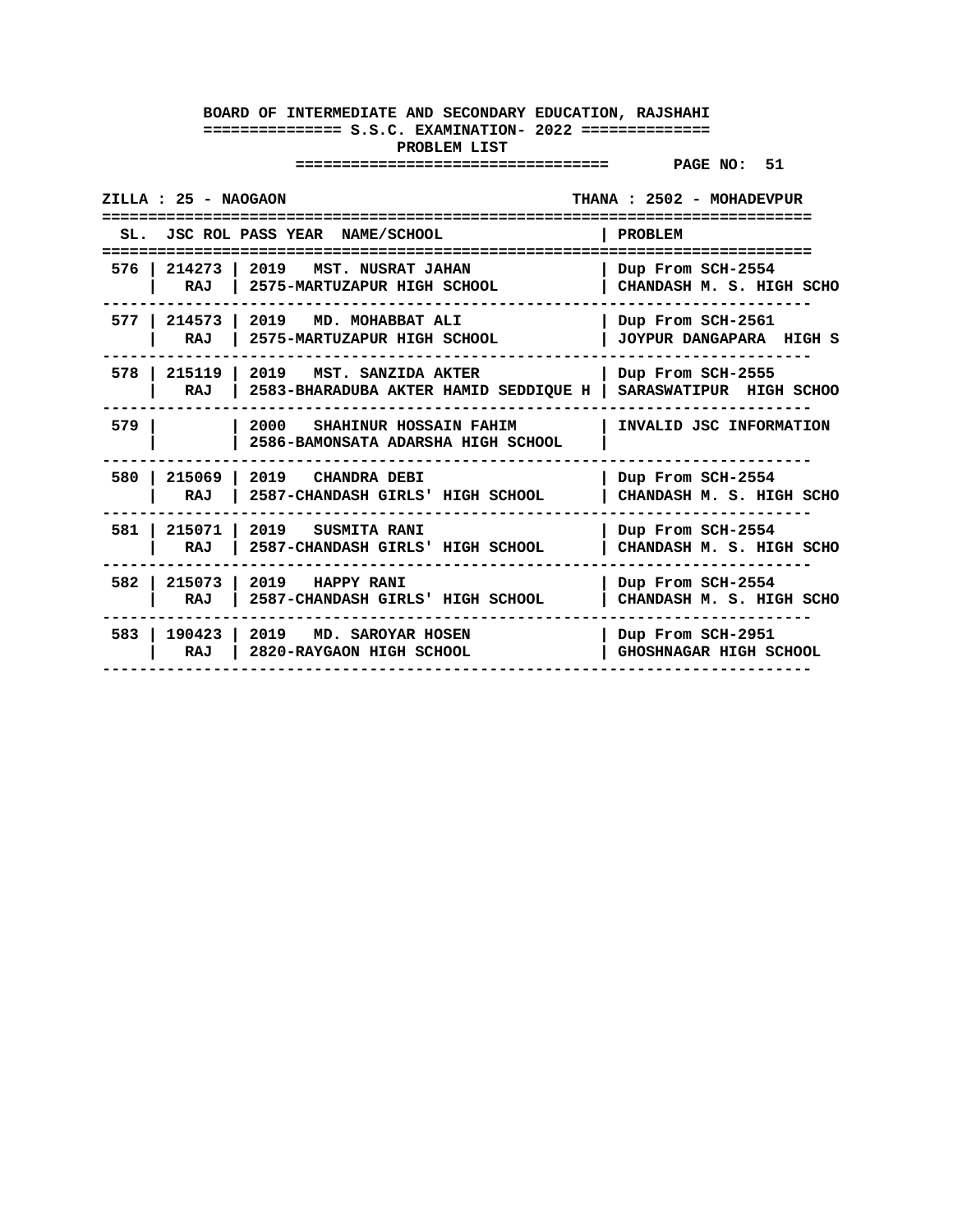|                    | ZILLA : 25 - NAOGAON       |                                                                                                              |              | THANA: 2503 - PATNITALA                           |  |
|--------------------|----------------------------|--------------------------------------------------------------------------------------------------------------|--------------|---------------------------------------------------|--|
| SL.                |                            | JSC ROL PASS YEAR NAME/SCHOOL                                                                                | PROBLEM      |                                                   |  |
| <b>INFORMATION</b> | 584   176139   2014        | MST. SATHI AKTAR                                                                                             |              | REG PROB MISMATCH JSC                             |  |
|                    | RAJ                        | 1096-SHIHARA HIGH SCHOOL                                                                                     |              |                                                   |  |
|                    | 585   187866  <br>RAJ      | 2019 S. M. SABID JAHIN<br>2600-NAZIPUR GOVT. MODEL HIGH SCHOOL                                               |              | Dup From SCH-2500<br>NAOGAON GOVT. K. D. HIGH     |  |
|                    | 586   191291  <br>RAJ      | 2019 SABRINA AFRIN AFI<br>2600-NAZIPUR GOVT. MODEL HIGH SCHOOL                                               |              | Dup From SCH-2620<br>NAZIPUR GIRLS' HIGH SCHO     |  |
| <b>INFORMATION</b> | 587   187285               | 2016<br>MST. SURAIYA AKTER                                                                                   |              | REG PROB MISMATCH JSC                             |  |
|                    | RAJ                        | 2602-USTI B. S. HIGH SCHOOL                                                                                  |              |                                                   |  |
| 588 I              | 189833<br>RAJ              | 2019<br>MD. REFAT BABU<br>2612-GAGANPUR HIGH SCHOOL                                                          |              | Dup From SCH-2951<br>GHOSHNAGAR HIGH SCHOOL       |  |
| 589 I              |                            | 2001 MD. MOBAROK<br>2613-CHAK SREEPUR A. M. HIGH SCHOOL                                                      |              | INVALID JSC INFORMATION                           |  |
| 590 I              | 190214  <br>RAJ            | 2019 MD. NOUSAD HOSSEN<br>2613-CHAK SREEPUR A. M. HIGH SCHOOL                                                |              | Dup From SCH-2801<br><b>BHATSHAIL HIGH SCHOOL</b> |  |
| 591 I              | 191377<br>RAJ              | 2019<br>MST. TASNIM NAHAR TUHIN<br>2616-MADHAIL B.L. HIGH SCHOOL                                             |              | Dup From SCH-2847<br>DEBIPUR HIGH SCHOOL          |  |
| 592 I              | 200407<br>RAJ              | 2017 MD. UMOR FARUK<br>2616-MADHAIL B.L. HIGH SCHOOL                                                         |              | Prv. Reg. From SCH-2863<br>BHIOIL HIGH SCHOOL     |  |
| 593                |                            | 2001<br><b>KUMARY RUMI RANI</b><br>2618-MANDAIN ABEDIA HIGH MADRASHA CUM                                     |              | INVALID JSC INFORMATION                           |  |
| 594 I              | 191291  <br>RAJ            | 2019<br><b>SABRINA AFRIN AFI</b><br>2620-NAZIPUR GIRLS' HIGH SCHOOL                                          |              | Dup From SCH-2600<br>NAZIPUR GOVT. MODEL HIGH     |  |
|                    | 595   300524   2019<br>RAJ | KUMAREE AROTI RANI<br>2620-NAZIPUR GIRLS' HIGH SCHOOL                                                        |              | Dup From SCH-4273<br>  BADURTOLA GIRLS' HIGH SC   |  |
|                    | RAJ                        | 596   189833   2019 MD. REFAT BABU<br>2951-GHOSHNAGAR HIGH SCHOOL                                            |              | Dup From SCH-2612<br>GAGANPUR HIGH SCHOOL         |  |
|                    | RAJ                        | 597   190423   2019 MD. SAROYAR HOSEN<br><b>2951-GHOSHNAGAR HIGH SCHOOL</b>                                  |              | Dup From SCH-2820<br>RAYGAON HIGH SCHOOL          |  |
| 598 I              | RAJ                        | -----------------------<br>202321 2019 MD. ASHIQUR RAHMAN TONOY Dup From SCH-2813<br>2952-BARAIL HIGH SCHOOL | ------------ | MITHAPUR B.L. HIGH SCHOO                          |  |
|                    |                            |                                                                                                              |              |                                                   |  |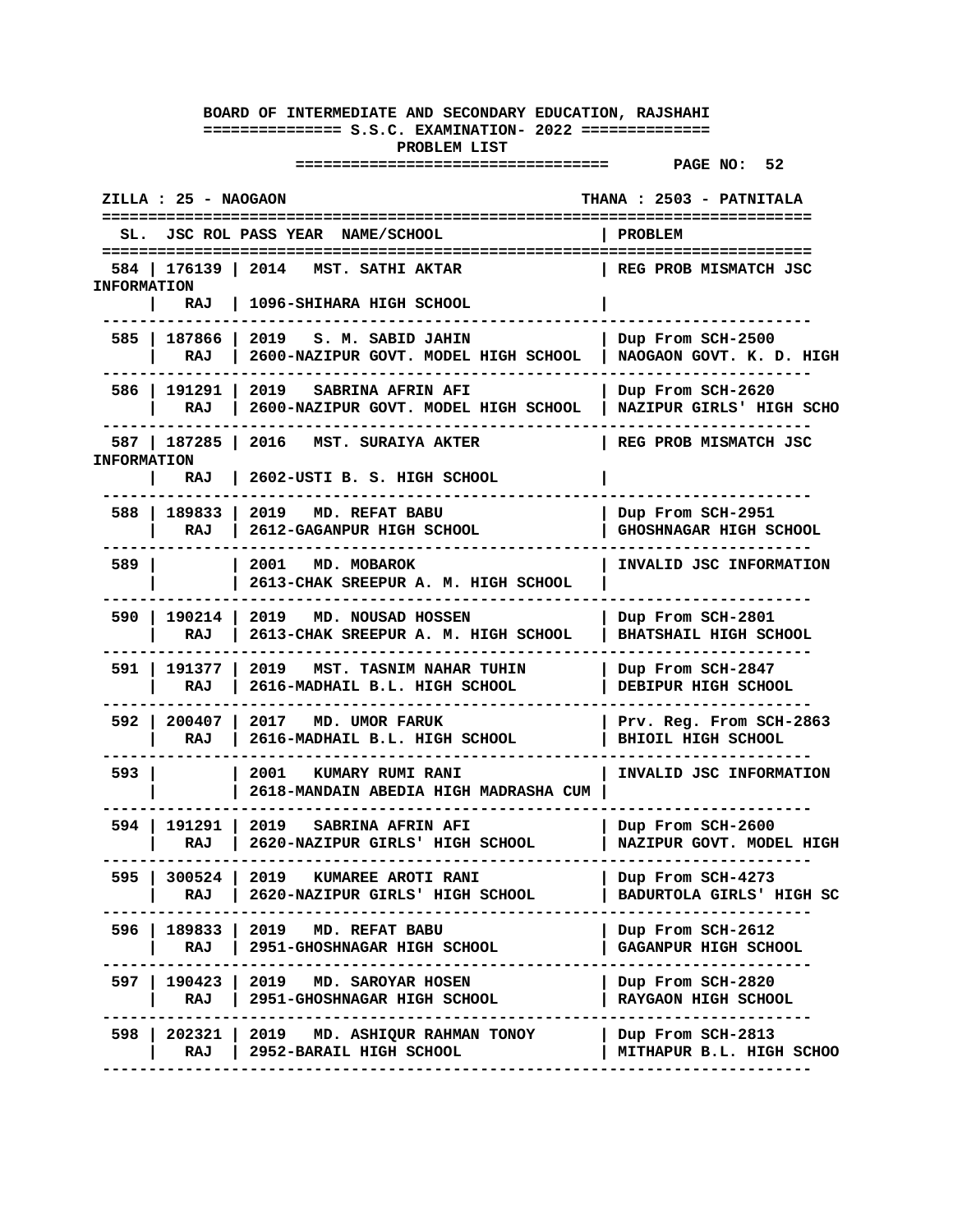|       | ZILLA : 25 - NAOGAON |                                                                 | THANA: 2503 - PATNITALA                             |
|-------|----------------------|-----------------------------------------------------------------|-----------------------------------------------------|
|       |                      | SL. JSC ROL PASS YEAR NAME/SCHOOL                               | PROBLEM                                             |
| 599 I | 152707<br>DHK        | $\vert$ 2018 NICE NAHER<br>  2954-SHASAIL GIRLS' HIGH SCHOOL    | Prv. Reg. From SCH-2700<br>NITHPUR GOVT. MODEL HIGH |
| 600 l | 188790<br>RAJ        | 2018 MD. NAEM HOSSAIN<br>  2956-KHARAIL HIGH SCHOOL             | Prv. Reg. From SCH-2863<br>BHIOIL HIGH SCHOOL       |
| 601   | RAJ                  | 207754   2019 MST. MESHKATUN ZANNAT<br>2956-KHARAIL HIGH SCHOOL | Dup From SCH-2877<br>PARASHOIL GIRLS' HIGH SC       |
| 602   |                      | 2001 MST. ZANNATUN NESA<br>8775-AKBARPUR HIGH SCHOOL            | INVALID JSC INFORMATION                             |
|       |                      |                                                                 |                                                     |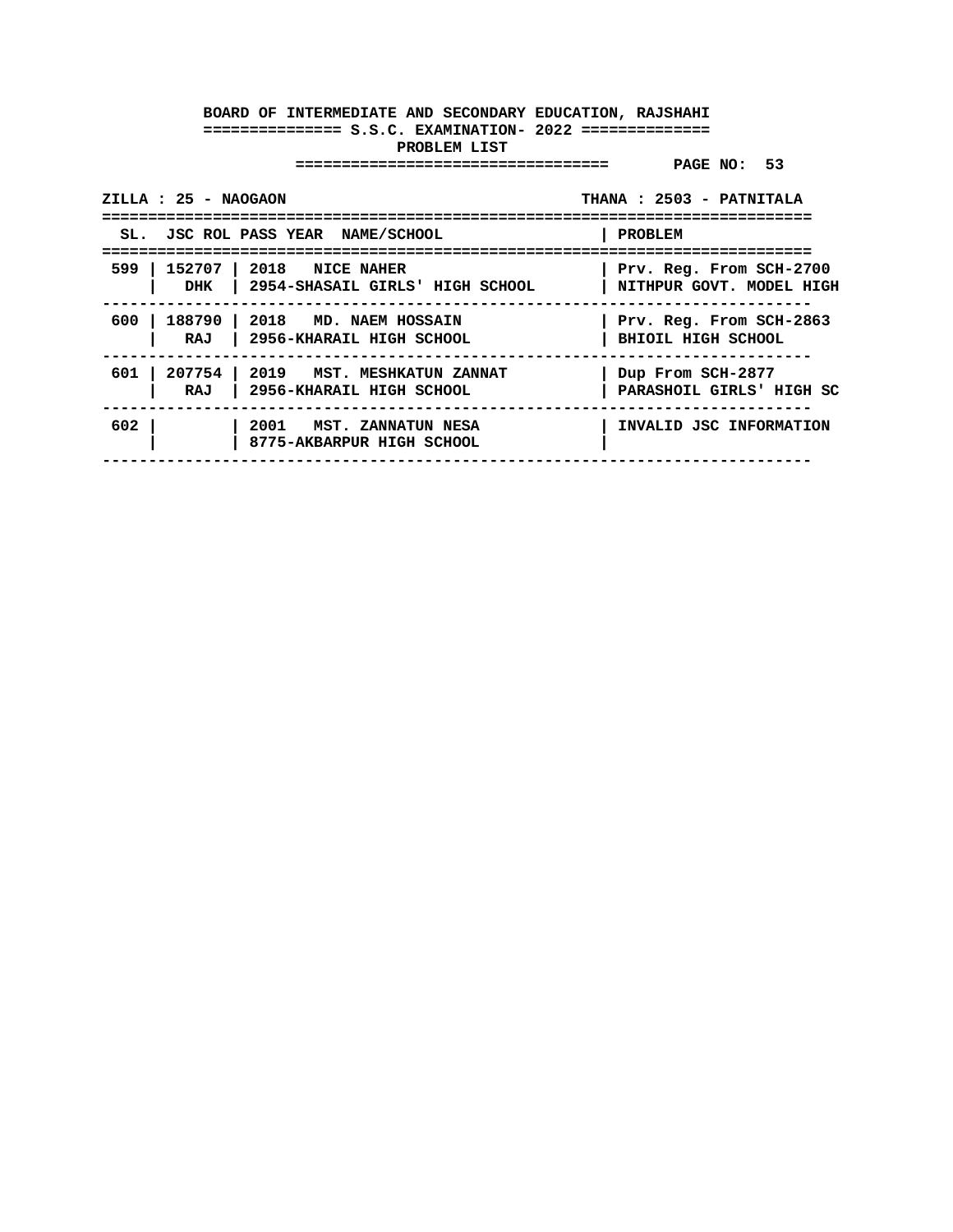| ZILLA : 25 - NAOGAON<br>THANA: 2504 - RANINAGAR |                                                                                                             |                            |  |  |
|-------------------------------------------------|-------------------------------------------------------------------------------------------------------------|----------------------------|--|--|
|                                                 | SL. JSC ROL PASS YEAR NAME/SCHOOL                                                                           | PROBLEM                    |  |  |
|                                                 | 603   193482   2019 MD. NISHAD RAHMAN<br>RAJ   2650-RANINAGAR GOVERNMENT PILOT MODEL   KIRTIPUR HIGH SCHOOL | Dup From SCH-2518          |  |  |
| 604                                             | 311417   2019   KUMARAY PUSPO RANI                                                                          | Dup From SCH-4407          |  |  |
| RAJ                                             | 2657-KAMTA S. N. HIGH SCHOOL                                                                                | KARAI MD. KABEL HIGH SCH   |  |  |
| 605                                             | 312099   2019   TAMIM AHMED                                                                                 | Dup From SCH-4426          |  |  |
| RAJ                                             | 2658-GUATA HIGH SCHOOL                                                                                      | SANTAHAR B. P. HIGH SCHO   |  |  |
| 606                                             | 299584 2017 MD. ABU SAID                                                                                    | Prv. Reg. From SCH-2661    |  |  |
| RAJ                                             | 2661-PAROIL HIGH SCHOOL                                                                                     | PAROIL HIGH SCHOOL         |  |  |
| 607                                             | 193140   2019   TRISHNA RANI MOJOMDAR                                                                       | Dup From SCH-2790          |  |  |
| RAJ                                             | 2669-DEULA MANIKHAR HIGH SCHOOL                                                                             | <b>BHOPARA HIGH SCHOOL</b> |  |  |
| 608<br>RAJ                                      | 191902   2018 MST. TAHMINA AKTER<br>2673-BISHIA HIGH SCHOOL                                                 | CORRECTION B.DATE 08/04/01 |  |  |
| 609                                             | 457532   2019   MST. TANIA KHATUN                                                                           | Dup From SCH-4594          |  |  |
| RAJ                                             | 2673-BISHIA HIGH SCHOOL                                                                                     | DAMDAMA BI-LATERAL HIGH    |  |  |
|                                                 |                                                                                                             |                            |  |  |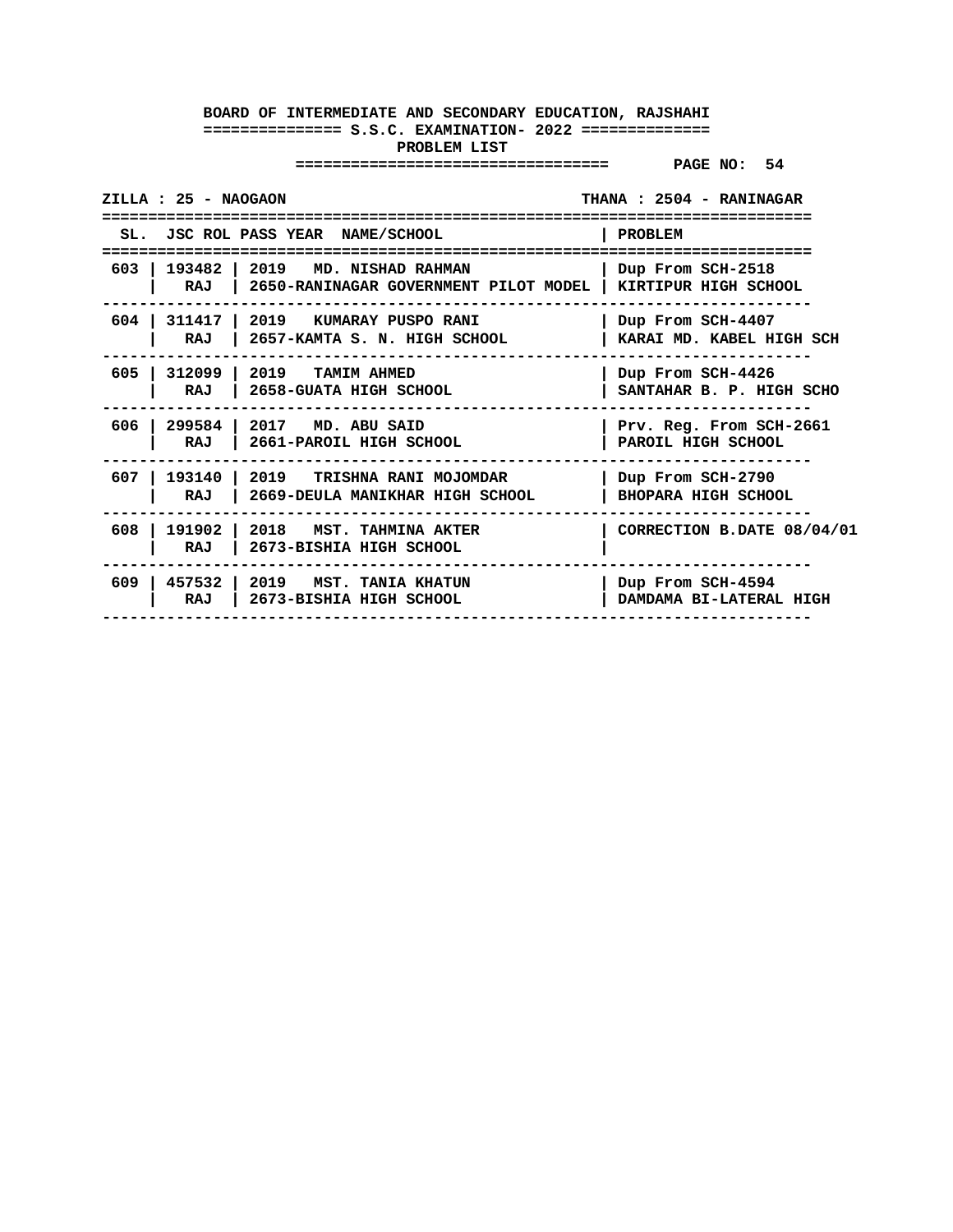| ZILLA : 25 - NAOGAON       |                                                                                                                | <b>THANA : 2505 - NIAMATPUR</b>                     |
|----------------------------|----------------------------------------------------------------------------------------------------------------|-----------------------------------------------------|
| SL.                        | JSC ROL PASS YEAR NAME/SCHOOL                                                                                  | PROBLEM                                             |
| 610   453481   2019<br>RAJ | SREEMOTI MYORI<br>2632-BENIPUR IDEAL HIGH SCHOOL                                                               | CORRECTION B.DATE 06/03/01                          |
| RAJ                        | 611   196960   2019 APPLE MAHAMOD<br>2634-SANGOIL BORENDRO SECONDARY SCHOO   AMOIL A. M. HIGH SCHOOL           | Dup From SCH-2679                                   |
| 612   192075  <br>RAJ      | 2018<br>SUVAS CHANDRA SHIL<br>2635-B.F.C. HIGH SCHOOL                                                          | Prv. Reg. From SCH-2680<br>SHALBARI HIGH SCHOOL     |
| 613   453425  <br>RAJ      | 2019<br><b>BONITA ROBIDAS</b><br>2636-SHANGSOIL ADIBASHI SCHOOL AND CO                                         | Dup From SCH-2688<br>NIAMATPUR GIRLS' HIGH SC       |
| 614   196095  <br>RAJ      | 2019<br><b>MIMI KHATUM</b><br>2638-BHATCONDU HIGH SCHOOL                                                       | Dup From SCH-2697<br>SADAPUR KHARIBARI GIRLS'       |
| <b>INFORMATION</b><br>DHK  | 615   136088   2019 MST. MASRUFA AKTER<br>2640-BARENDRA ACADEMY HIGH SCHOOL                                    | REG PROB MISMATCH JSC                               |
| 616   197856  <br>RAJ      | 2019 MST. KHATIJA KHATUN<br>2640-BARENDRA ACADEMY HIGH SCHOOL                                                  | Dup From SCH-2797<br><b>BISHA HIGH SCHOOL</b>       |
| 617 l<br>191870 l<br>MAD   | 2018 MD. ARIF HOSHEN<br>2675-NIAMATPUR GOVT. BOHUMUKHI MODEL                                                   | Prv. Reg. From SCH-2694<br>MAYAMARI T. L. B. HIGH S |
| 618 I<br>195611  <br>RAJ   | 2019<br>SUKDEB ROBIDAS<br>2675-NIAMATPUR GOVT. BOHUMUKHI MODEL                                                 | Dup From SCH-2687<br>SADAPUR KHARIBARI HIGH S       |
| 619 I<br>197460 l<br>RAJ   | 2019<br>MD. RAKIBUL HASAN SHUVO<br>2675-NIAMATPUR GOVT. BOHUMUKHI MODEL                                        | Dup From SCH-2683<br>PIRPUR LAXMITARA BHADRAN       |
| 620 I<br>196960<br>RAJ     | 2019 APPLE MAHAMOD<br>2679-AMOIL A. M. HIGH SCHOOL                                                             | Dup From SCH-2634<br>SANGOIL BORENDRO SECONDA       |
| 621 l                      | 192022   2018 MST. ABEDA SULTANA<br>RAJ   2681-GUJISAHAR HIGH SCHOOL                                           | Prv. Reg. From SCH-2688<br>NIAMATPUR GIRLS' HIGH SC |
| RAJ I                      | 622   197460   2019 MD. RAKIBUL HASAN SHUVO<br>2683-PIRPUR LAXMITARA BHADRANDA HIGH   NIAMATPUR GOVT. BOHUMUKH | Dup From SCH-2675                                   |
| 623<br>RAJ                 | 195511   2019 GHAHRIYAR SIJAN<br>2685-GANGORE HIGH SCHOOL                                                      | Dup From SCH-2687<br>SADAPUR KHARIBARI HIGH S       |
| RAJ                        | 624   158512   2019 BADHON BASAK<br>2687-SADAPUR KHARIBARI HIGH SCHOOL                                         | Dup From SCH-2694<br>MAYAMARI T. L. B. HIGH S       |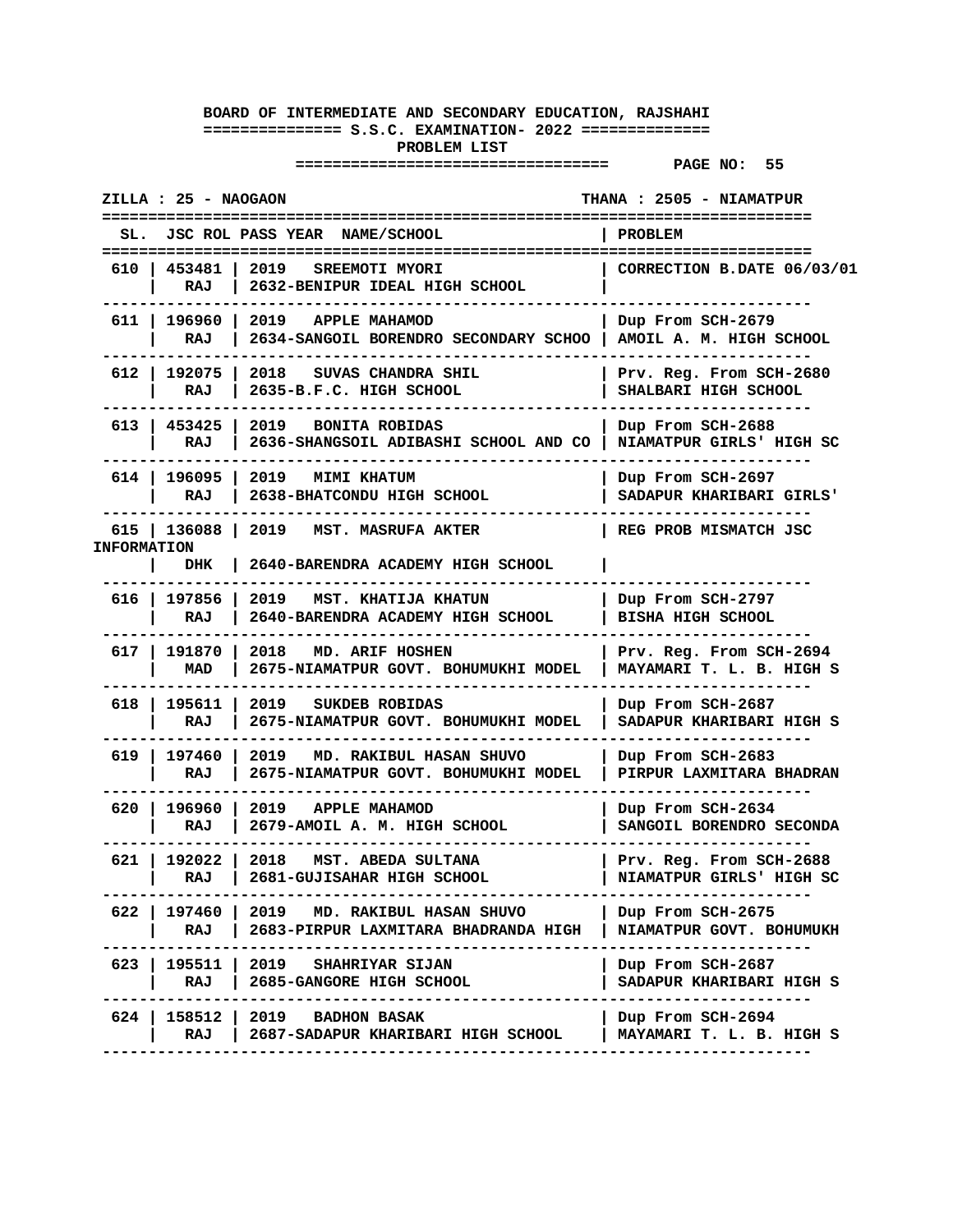| ZILLA : 25 - NAOGAON<br>================ | ===================================                                                                       | THANA: 2505 - NIAMATPUR<br>====================== |
|------------------------------------------|-----------------------------------------------------------------------------------------------------------|---------------------------------------------------|
| SL.                                      | JSC ROL PASS YEAR NAME/SCHOOL                                                                             | <b>PROBLEM</b>                                    |
| 625 I<br>195511<br>RAJ                   | 2019<br>SHAHRIYAR SIJAN<br>2687-SADAPUR KHARIBARI HIGH SCHOOL                                             | Dup From SCH-2685<br><b>GANGORE HIGH SCHOOL</b>   |
| 626   195611  <br>RAJ                    | 2019 SUKDEB ROBIDAS<br>2687-SADAPUR KHARIBARI HIGH SCHOOL                                                 | Dup From SCH-2675<br>NIAMATPUR GOVT. BOHUMUKH     |
| RAJ                                      | 627   155821   2019 ROMAN BINTE RAFIQ<br>2688-NIAMATPUR GIRLS' HIGH SCHOOL AND   BARADADPUR K. A. M. MULT | Dup From SCH-1880                                 |
| 628   453425<br>RAJ                      | 2019 BONITA ROBIDAS<br>2688-NIAMATPUR GIRLS' HIGH SCHOOL AND                                              | Dup From SCH-2636<br>SHANGSOIL ADIBASHI SCHOO     |
| $206273$  <br>629 I<br>RAJ               | 2019 PROSENZIT KUMAR PAUL<br>2693-DAMPURA HIGH SCHOOL                                                     | Dup From SCH-2860<br>TILNA M.L. HIGH SCHOOL       |
| 630 I<br>RAJ                             | 158512 2019 BADHON BASAK<br>2694-MAYAMARI T. L. B. HIGH SCHOOL                                            | Dup From SCH-2687<br>SADAPUR KHARIBARI HIGH S     |
| 631 453452<br>RAJ                        | 2019 SAKIL ROBIDUS<br>2694-MAYAMARI T. L. B. HIGH SCHOOL                                                  | CORRECTION B.DATE 06/07/01                        |
| 632   196095  <br>RAJ                    | 2019<br><b>MIMI KHATUM</b><br>2697-SADAPUR KHARIBARI GIRLS' HIGH SC                                       | Dup From SCH-2638<br><b>BHATCONDU HIGH SCHOOL</b> |
| 633 l                                    | 2002 ASHA RANI PAHAN<br>2699-RAMNAGAR HIGH SCHOOL                                                         | INVALID JSC INFORMATION                           |
| 634                                      | 2001 MD. SIYAM MONDOL<br>8792-RAJAPUR DARGAHPARA HIGH SCHOOL                                              | INVALID JSC INFORMATION                           |
|                                          |                                                                                                           |                                                   |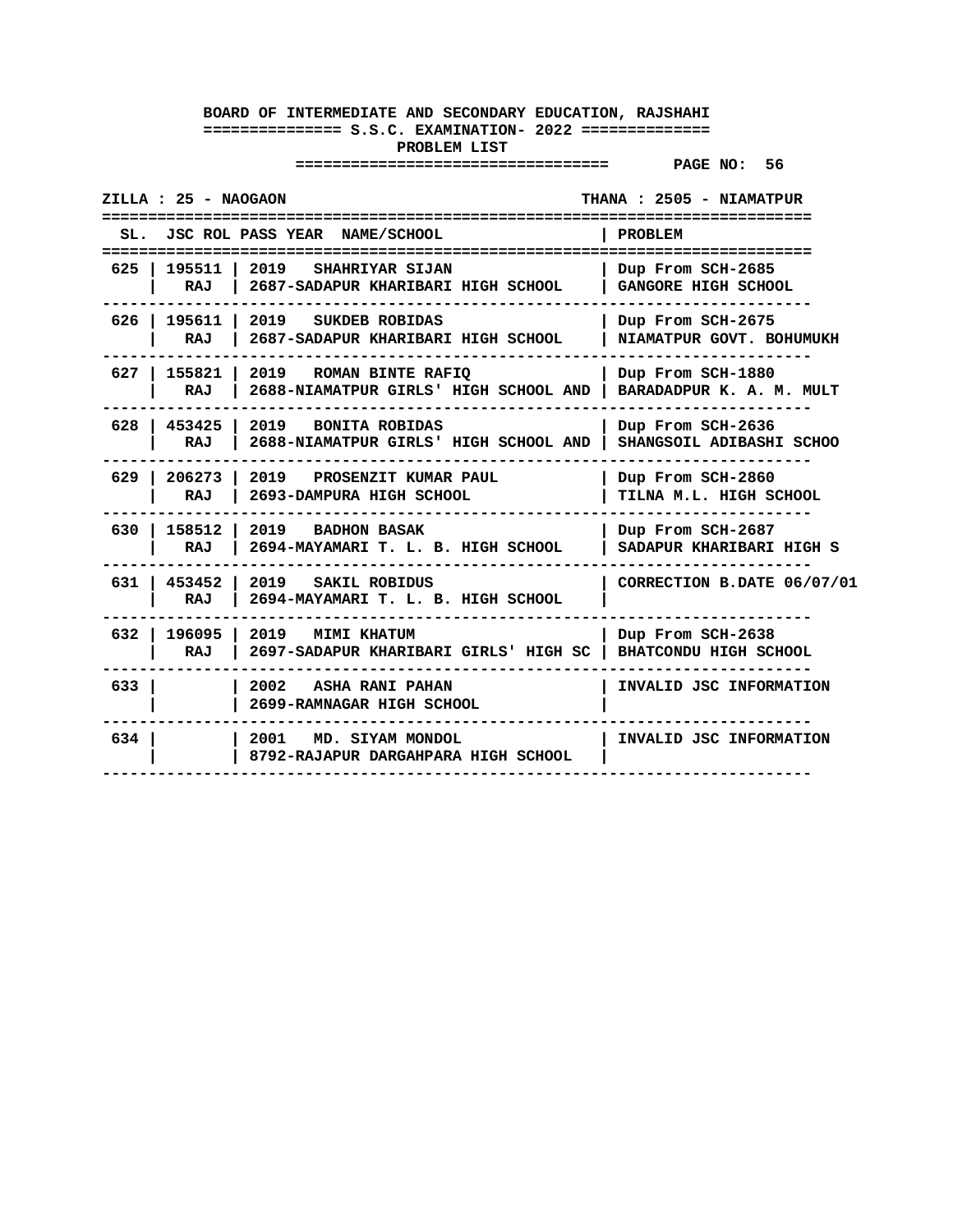| ZILLA : 25 - NAOGAON                                                 |                                                                                                                                            | THANA : 2506 - PORSHA   |
|----------------------------------------------------------------------|--------------------------------------------------------------------------------------------------------------------------------------------|-------------------------|
|                                                                      | SL. JSC ROL PASS YEAR NAME/SCHOOL                                                                                                          | PROBLEM                 |
|                                                                      | 635   $\alpha$ <sup>00</sup> $\alpha$ <sup>0</sup> >   2019   MST. ANIKA ZANNAT<br>RAJ   2702-MASHIDPUR BL. HIGH SCHOOL                    | INVALID JSC INFORMATION |
| RAJ                                                                  | 636 $\alpha$ °° $\alpha$ °»   2019 UMME FATEMA<br>2702-MASHIDPUR BL. HIGH SCHOOL                                                           | INVALID JSC INFORMATION |
| RAJ                                                                  | 637   $\alpha$ °° $\alpha$ °»   2019   MST. SADIA KHANOM<br>2702-MASHIDPUR BL. HIGH SCHOOL                                                 | INVALID JSC INFORMATION |
| 638   $\alpha$ <sup>o</sup> $\alpha$ <sup>o</sup> »<br>RAJ           | 2019 MD. ABDULLAH<br>2702-MASHIDPUR BL. HIGH SCHOOL                                                                                        | INVALID JSC INFORMATION |
| 639   $\alpha$ <sup>oo</sup> $\alpha$ <sup>o</sup> »  <br><b>RAJ</b> | 2019 MD. OMOR FARUK<br>2702-MASHIDPUR BL. HIGH SCHOOL                                                                                      | INVALID JSC INFORMATION |
| RAJ                                                                  | 640 $\alpha$ <sup>0</sup> $\alpha$ <sup>0</sup> $\infty$   2019 MST. SHAMIMA PARVIN<br>2702-MASHIDPUR BL. HIGH SCHOOL                      | INVALID JSC INFORMATION |
| 641   $\alpha$ <sup>00</sup> $\alpha$ <sup>0</sup> $\gg$  <br>RAJ    | 2019 SOURAV SATIAR<br>2702-MASHIDPUR BL. HIGH SCHOOL                                                                                       | INVALID JSC INFORMATION |
| 642   $\alpha$ <sup>o</sup> $\alpha$ <sup>o</sup> $\infty$  <br>RAJ  | 2019 MST. MOSTARIFA KHATUN<br>2702-MASHIDPUR BL. HIGH SCHOOL                                                                               | INVALID JSC INFORMATION |
| 643   $\alpha$ <sup>o</sup> $\alpha$ <sup>o</sup> »<br>RAJ           | 2019 MD. OMOR FARUK<br>2702-MASHIDPUR BL. HIGH SCHOOL                                                                                      | INVALID JSC INFORMATION |
| 644   $\alpha$ <sup>o</sup> $\alpha$ <sup>o</sup> »  <br>RAJ         | 2019 MST. NUSHAIBA AKTER<br>2702-MASHIDPUR BL. HIGH SCHOOL                                                                                 | INVALID JSC INFORMATION |
| 645   $\alpha$ <sup>00</sup> $\alpha$ <sup>0</sup> $\gg$  <br>RAJ    | 2019 MD. RASHEDUL ISLAM<br>2702-MASHIDPUR BL. HIGH SCHOOL                                                                                  | INVALID JSC INFORMATION |
| RAJ                                                                  | 646 $\alpha$ °° $\alpha$ °»   2019 MD. MONOWAR HOSSAN<br>2702-MASHIDPUR BL. HIGH SCHOOL                                                    | INVALID JSC INFORMATION |
|                                                                      | $647$   $\alpha^{\circ}$ ° $\alpha^{\circ}$   2019 MD. SHAKHAWAT HOSSEN<br>RAJ   2702-MASHIDPUR BL. HIGH SCHOOL                            | INVALID JSC INFORMATION |
|                                                                      | 648   $\alpha^{\circ}$ %   2019 MST. MASUMA KHATUN<br>RAJ   2702-MASHIDPUR BL. HIGH SCHOOL                                                 | INVALID JSC INFORMATION |
|                                                                      | 649   $\alpha^0 \circ \alpha^0 \times$   2019   MST. RAKIBA ZANNAT KANUN   INVALID JSC INFORMATION<br>RAJ   2702-MASHIDPUR BL. HIGH SCHOOL |                         |
|                                                                      |                                                                                                                                            |                         |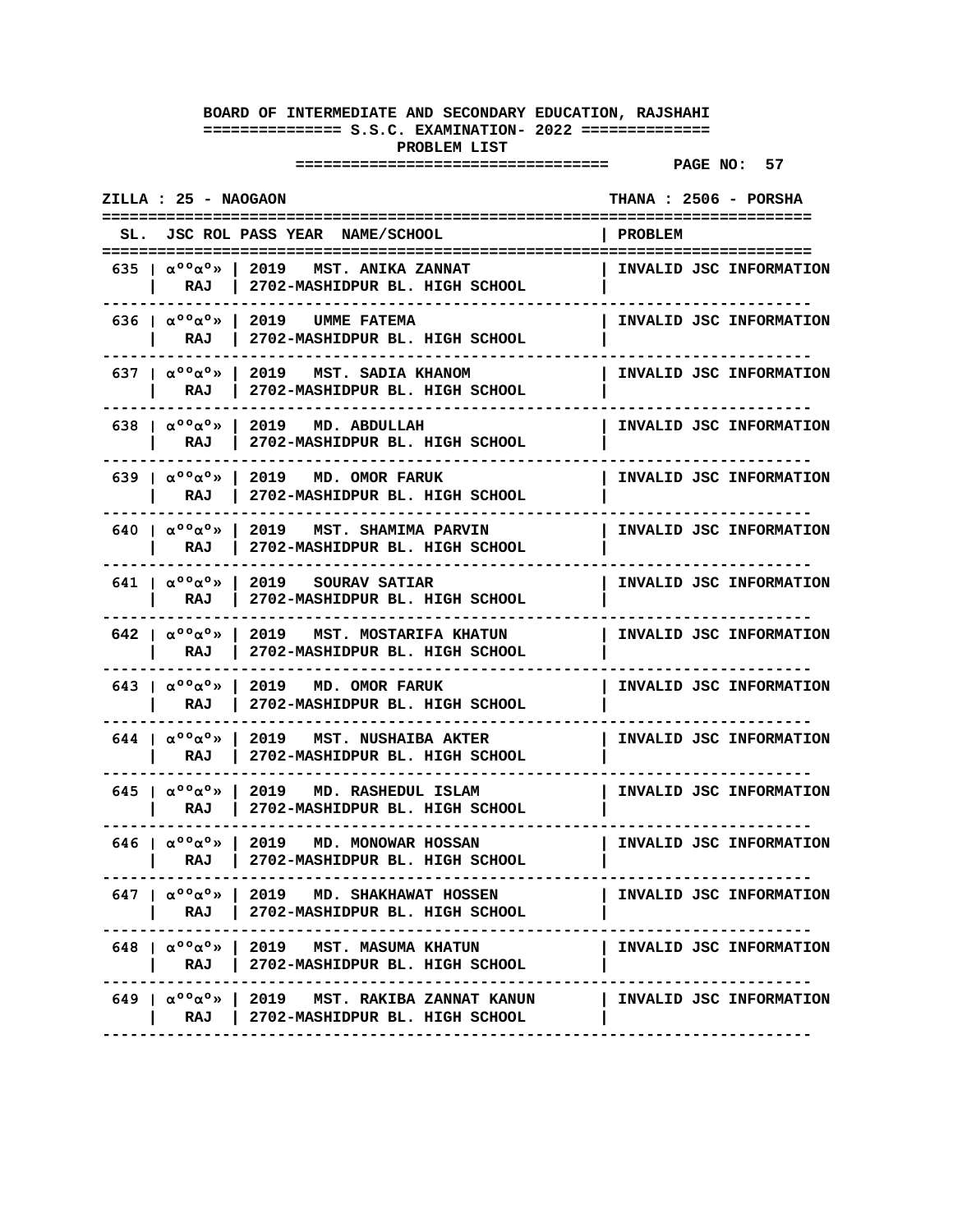| ZILLA : 25 - NAOGAON                                                                                                         |                | THANA: 2506 - PORSHA    |
|------------------------------------------------------------------------------------------------------------------------------|----------------|-------------------------|
| SL. JSC ROL PASS YEAR NAME/SCHOOL                                                                                            | <b>PROBLEM</b> |                         |
| 650 $\vert$ $\alpha$ °° $\alpha$ °»   2019 MST. SABERIN SULTANA<br>2702-MASHIDPUR BL. HIGH SCHOOL<br>RAJ                     |                | INVALID JSC INFORMATION |
| 2019 SONGIT EKKA<br>651   $\alpha^{\circ}$ $\alpha^{\circ}$ $\infty$<br>2702-MASHIDPUR BL. HIGH SCHOOL<br>RAJ                |                | INVALID JSC INFORMATION |
| 652   $\alpha$ <sup>o</sup> $\alpha$ <sup>o</sup> »<br>2019 RIPON DAS<br>2702-MASHIDPUR BL. HIGH SCHOOL<br>RAJ               |                | INVALID JSC INFORMATION |
| 653   $\alpha$ <sup>oo</sup> $\alpha$ <sup>o</sup> »  <br>2019 MD. NASIRULLAH<br>2702-MASHIDPUR BL. HIGH SCHOOL<br>RAJ       |                | INVALID JSC INFORMATION |
| 654   $\alpha$ <sup>oo</sup> $\alpha$ <sup>o</sup> »  <br>2019 MST. MASUMA KHATUN<br>2702-MASHIDPUR BL. HIGH SCHOOL<br>RAJ   |                | INVALID JSC INFORMATION |
| 655 $\alpha$ °° $\alpha$ °»<br>2019 MST. SAZIA AFRIN<br>2702-MASHIDPUR BL. HIGH SCHOOL<br>RAJ                                |                | INVALID JSC INFORMATION |
| 656 $1 \alpha$ °° $\alpha$ °»<br>2019 MST. SADIYA KHATUN<br>2702-MASHIDPUR BL. HIGH SCHOOL<br>RAJ                            |                | INVALID JSC INFORMATION |
| 657   $\alpha^{\circ}$ $\alpha^{\circ}$ $\infty$<br>2019<br>MST. RABEYA KHATUN<br>2702-MASHIDPUR BL. HIGH SCHOOL<br>RAJ      |                | INVALID JSC INFORMATION |
| 658   $\alpha$ <sup>o</sup> $\alpha$ <sup>o</sup> »<br>2019 SUMON ROBIDAS<br>2702-MASHIDPUR BL. HIGH SCHOOL<br>RAJ           |                | INVALID JSC INFORMATION |
| 659   $\alpha$ <sup>00</sup> $\alpha$ <sup>0</sup> »<br>2019 MEHEDI HASAN<br>RAJ<br>2702-MASHIDPUR BL. HIGH SCHOOL           |                | INVALID JSC INFORMATION |
| 660 $\alpha$ °° $\alpha$ °»  <br>2019 MD. ROBIUL AWAL<br>2702-MASHIDPUR BL. HIGH SCHOOL<br>RAJ                               |                | INVALID JSC INFORMATION |
| 661   $\alpha$ <sup>oo</sup> $\alpha$ <sup>o</sup> »  <br>2019<br><b>JOY BORMON</b><br>2702-MASHIDPUR BL. HIGH SCHOOL<br>RAJ |                | INVALID JSC INFORMATION |
| 662   $\alpha^{\circ\circ}\alpha^{\circ}$   2019 MD. AHATESHAMUL HAQUE SHAH<br>RAJ   2702-MASHIDPUR BL. HIGH SCHOOL          |                | INVALID JSC INFORMATION |
| 663   $\alpha^{\circ}$ %   2019 MD. SHAKHAOYAT HOSSEN<br>RAJ   2702-MASHIDPUR BL. HIGH SCHOOL<br>-----------------           |                | INVALID JSC INFORMATION |
| $664$   $\alpha^{\circ}$ $\alpha^{\circ}$ >   2019 SWAPON TAPPO<br>RAJ   2702-MASHIDPUR BL. HIGH SCHOOL                      |                | INVALID JSC INFORMATION |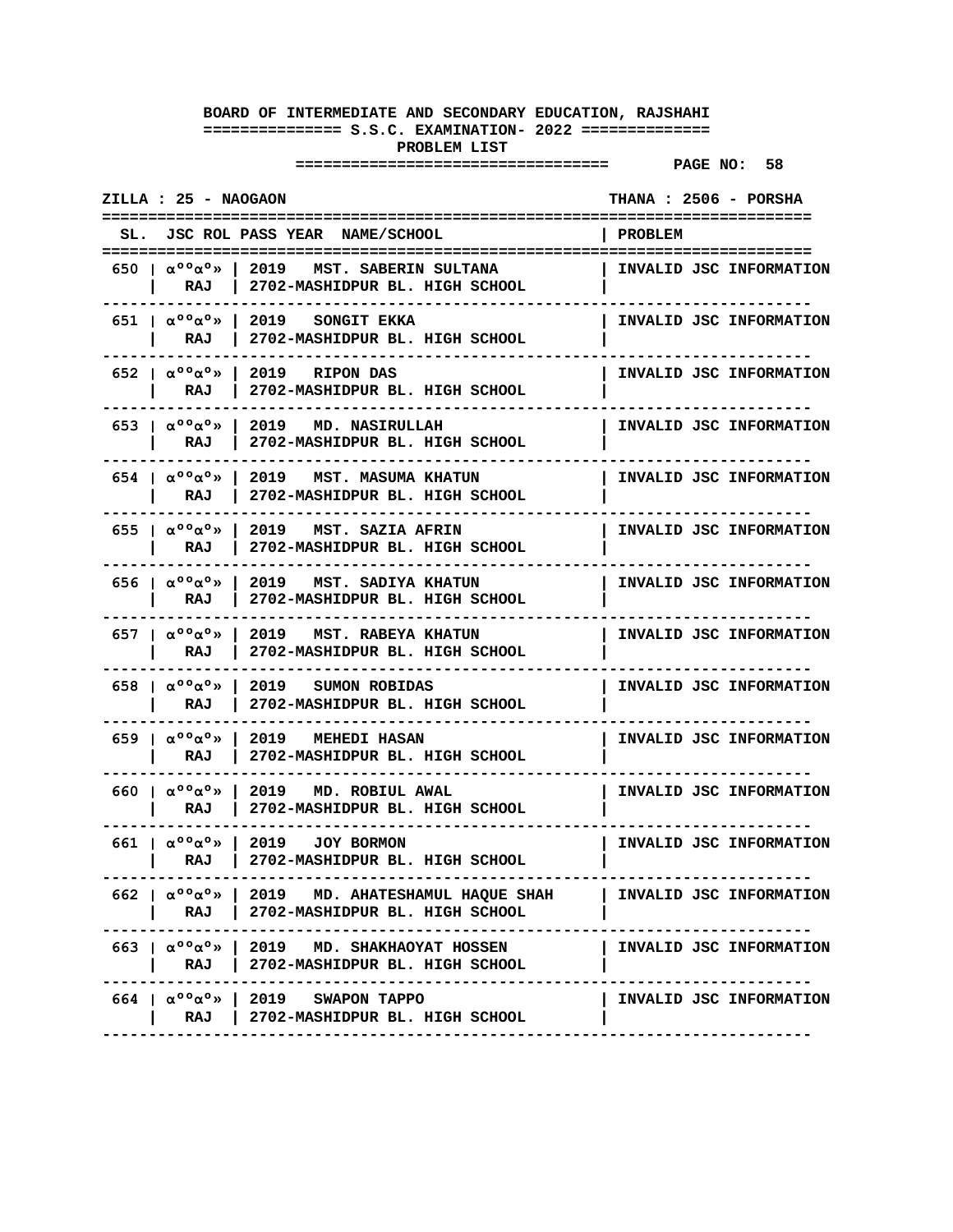| ZILLA : 25 - NAOGAON                                                    |                                                                                                                       | THANA : 2506 - PORSHA   |
|-------------------------------------------------------------------------|-----------------------------------------------------------------------------------------------------------------------|-------------------------|
|                                                                         | SL. JSC ROL PASS YEAR NAME/SCHOOL                                                                                     | PROBLEM                 |
|                                                                         | 665   $\alpha$ °° $\alpha$ °»   2019   LITON TIRKI<br>RAJ   2702-MASHIDPUR BL. HIGH SCHOOL                            | INVALID JSC INFORMATION |
| RAJ                                                                     | 666 $\alpha$ <sup>0</sup> $\alpha$ <sup>0</sup> $\rightarrow$ 1 2019 MD. HOSSEN ALI<br>2702-MASHIDPUR BL. HIGH SCHOOL | INVALID JSC INFORMATION |
| RAJ                                                                     | 667   $\alpha$ <sup>0</sup> $\alpha$ <sup>0</sup> »   2019 MD. ARIF HOSEN<br>2702-MASHIDPUR BL. HIGH SCHOOL           | INVALID JSC INFORMATION |
| 668 $\alpha$ °° $\alpha$ °»<br>RAJ                                      | 2019 SUMON MURMO<br>2702-MASHIDPUR BL. HIGH SCHOOL                                                                    | INVALID JSC INFORMATION |
| 669 Ια <sup>ορ</sup> α <sup>ο</sup> » Ι<br>RAJ                          | 2019 MST. SURAIYA KHATUN<br>2702-MASHIDPUR BL. HIGH SCHOOL                                                            | INVALID JSC INFORMATION |
| RAJ                                                                     | 670   $\alpha$ <sup>0</sup> $\alpha$ <sup>0</sup> »   2019 MD. AMINUL HAQUE<br>2702-MASHIDPUR BL. HIGH SCHOOL         | INVALID JSC INFORMATION |
| 671   $\alpha$ <sup>00</sup> $\alpha$ <sup>0</sup> $\gg$  <br>RAJ       | 2019   MST. RUBINA KHATUN<br>2702-MASHIDPUR BL. HIGH SCHOOL                                                           | INVALID JSC INFORMATION |
| 672   $\alpha^{\circ}$ $\alpha^{\circ}$ $\alpha$ $\rightarrow$  <br>RAJ | 2019 MD. ABDULLA<br>2702-MASHIDPUR BL. HIGH SCHOOL                                                                    | INVALID JSC INFORMATION |
| 673   $\alpha$ <sup>o</sup> $\alpha$ <sup>o</sup> »<br>RAJ              | 2019 MD. RABIUL ISLAM<br>2702-MASHIDPUR BL. HIGH SCHOOL                                                               | INVALID JSC INFORMATION |
| 674   $\alpha$ <sup>o</sup> $\alpha$ <sup>o</sup> »  <br>RAJ            | 2019 MST. SALMA KHATUN<br>2702-MASHIDPUR BL. HIGH SCHOOL                                                              | INVALID JSC INFORMATION |
| 675   $\alpha$ <sup>00</sup> $\alpha$ <sup>0</sup> $\gg$  <br>RAJ       | 2019 ADORI RAJPOT<br>2702-MASHIDPUR BL. HIGH SCHOOL                                                                   | INVALID JSC INFORMATION |
| RAJ                                                                     | 676   $\alpha$ <sup>00</sup> $\alpha$ <sup>0</sup> >   2019 RIPON MURMU<br>2702-MASHIDPUR BL. HIGH SCHOOL             | INVALID JSC INFORMATION |
|                                                                         | 677   $\alpha^{\circ}$ $\circ$ $\alpha^{\circ}$ >   2019 MST. UMME KULSUM<br>RAJ   2702-MASHIDPUR BL. HIGH SCHOOL     | INVALID JSC INFORMATION |
|                                                                         | 678   $\alpha^{\circ}$ $\circ \alpha^{\circ}$   2019 SHIRINA<br>RAJ   2702-MASHIDPUR BL. HIGH SCHOOL                  | INVALID JSC INFORMATION |
|                                                                         | 679   $\alpha^{\circ}$ %   2019 MST. FATEMA KHATUN<br>RAJ   2702-MASHIDPUR BL. HIGH SCHOOL                            | INVALID JSC INFORMATION |
|                                                                         |                                                                                                                       |                         |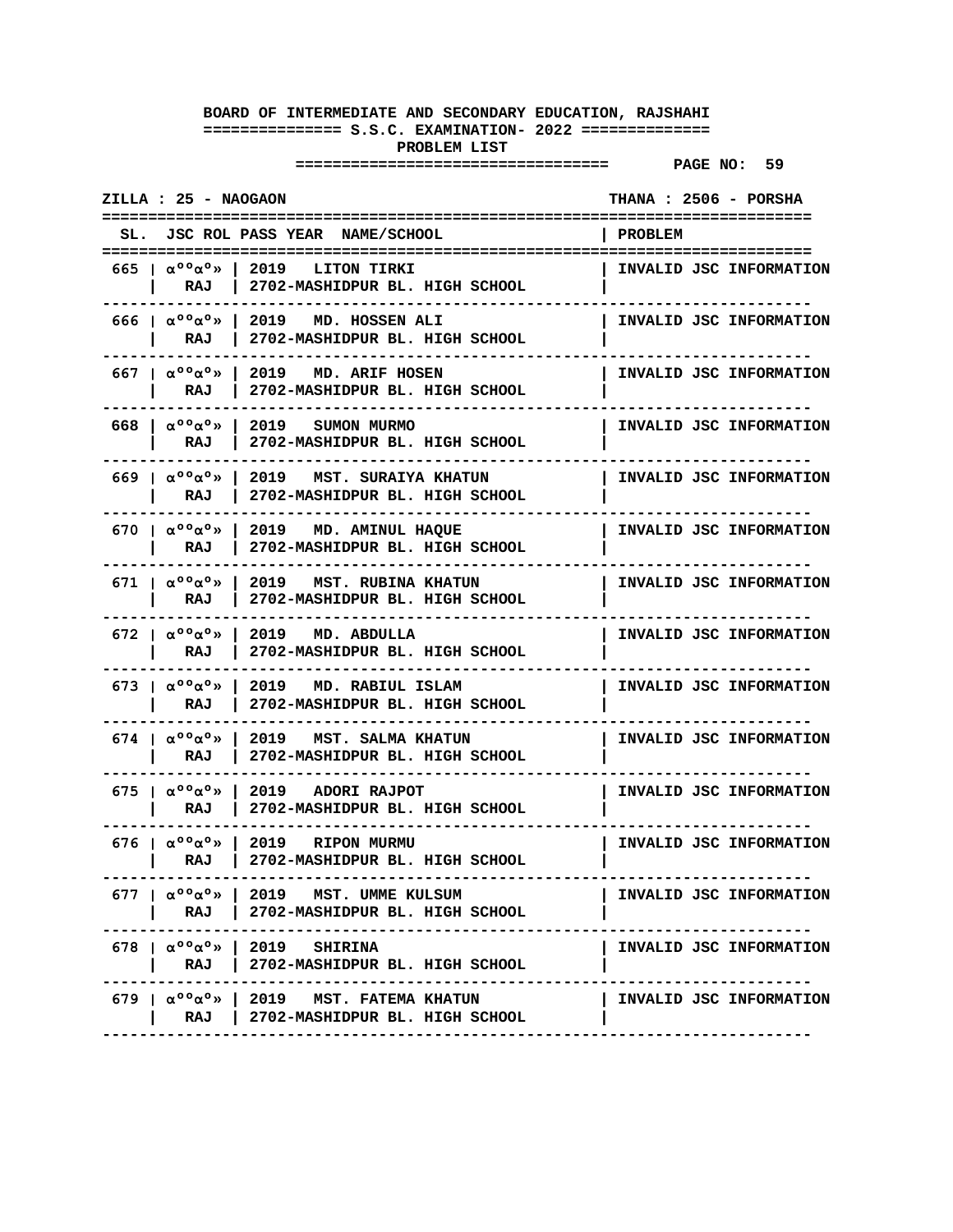|     | ZILLA : 25 - NAOGAON                                                 |                                                                                                                   |                | THANA: 2506 - PORSHA    |
|-----|----------------------------------------------------------------------|-------------------------------------------------------------------------------------------------------------------|----------------|-------------------------|
| SL. |                                                                      | JSC ROL PASS YEAR NAME/SCHOOL                                                                                     | <b>PROBLEM</b> |                         |
|     | 680 Ια <sup>ο ο</sup> α <sup>ο</sup> » Ι<br>RAJ                      | 2019<br>MST. SHAHINUR KHATUN<br>2702-MASHIDPUR BL. HIGH SCHOOL                                                    |                | INVALID JSC INFORMATION |
|     | 681   $\alpha$ <sup>oo</sup> $\alpha$ <sup>o</sup> »  <br>RAJ        | 2019 NISHANTO KUZUR<br>2702-MASHIDPUR BL. HIGH SCHOOL                                                             |                | INVALID JSC INFORMATION |
|     | 682 $\alpha$ °° $\alpha$ °»<br>RAJ                                   | 2019 MALOTI<br>2702-MASHIDPUR BL. HIGH SCHOOL                                                                     |                | INVALID JSC INFORMATION |
|     | 683   $\alpha$ <sup>00</sup> $\alpha$ <sup>0</sup> $\gg$<br>RAJ      | 2019 RUPALI<br>2702-MASHIDPUR BL. HIGH SCHOOL                                                                     |                | INVALID JSC INFORMATION |
|     | 684   $\alpha$ <sup>oo</sup> $\alpha$ <sup>o</sup> »  <br>RAJ        | 2019 MST. TANIYA<br>2702-MASHIDPUR BL. HIGH SCHOOL                                                                |                | INVALID JSC INFORMATION |
|     | 685   $\alpha$ <sup>00</sup> $\alpha$ <sup>0</sup> $\gg$  <br>RAJ    | 2019 SONAMONI RANI<br>2702-MASHIDPUR BL. HIGH SCHOOL                                                              |                | INVALID JSC INFORMATION |
|     | 686   $\alpha$ <sup>o</sup> $\alpha$ <sup>o</sup> »<br>RAJ           | 2019 MST. SUMAIYA ZANNAT<br>2702-MASHIDPUR BL. HIGH SCHOOL                                                        |                | INVALID JSC INFORMATION |
|     | 687   $\alpha$ <sup>o</sup> $\alpha$ <sup>o</sup> »<br>RAJ           | 2019 MD. MESBAUL HAQUE<br>2702-MASHIDPUR BL. HIGH SCHOOL                                                          |                | INVALID JSC INFORMATION |
|     | 688   $\alpha$ <sup>o</sup> $\alpha$ <sup>o</sup> $\lambda$  <br>RAJ | 2019 MST. JAYNUR KHATUN<br>2702-MASHIDPUR BL. HIGH SCHOOL                                                         |                | INVALID JSC INFORMATION |
|     | 689   $\alpha^{\circ}$ $\alpha^{\circ}$ $\cdots$<br>RAJ              | 2019 SONGITA<br>2702-MASHIDPUR BL. HIGH SCHOOL                                                                    |                | INVALID JSC INFORMATION |
|     | 690 $\alpha$ °° $\alpha$ °» l<br>RAJ                                 | 2019 MOMITA NUNIYA<br>2702-MASHIDPUR BL. HIGH SCHOOL                                                              |                | INVALID JSC INFORMATION |
|     | 691   $\alpha$ <sup>00</sup> $\alpha$ <sup>0</sup> $\gg$  <br>RAJ    | 2019 CHERONJIT BARMON<br>2702-MASHIDPUR BL. HIGH SCHOOL                                                           |                | INVALID JSC INFORMATION |
|     | RAJ                                                                  | 692   $\alpha^{\circ}$ $\circ$ $\alpha^{\circ}$   2019 MST. TANJILA AKTER<br>  2702-MASHIDPUR BL. HIGH SCHOOL     |                | INVALID JSC INFORMATION |
|     |                                                                      | 693   $\alpha$ <sup>00</sup> $\alpha$ <sup>0</sup> >   2019 SUJITA RAJPOT<br>RAJ   2702-MASHIDPUR BL. HIGH SCHOOL |                | INVALID JSC INFORMATION |
|     |                                                                      | 694   $\alpha^{\circ}$ $\circ$ $\alpha^{\circ}$   2019 MST. MARINA KHATUN<br>RAJ   2702-MASHIDPUR BL. HIGH SCHOOL |                | INVALID JSC INFORMATION |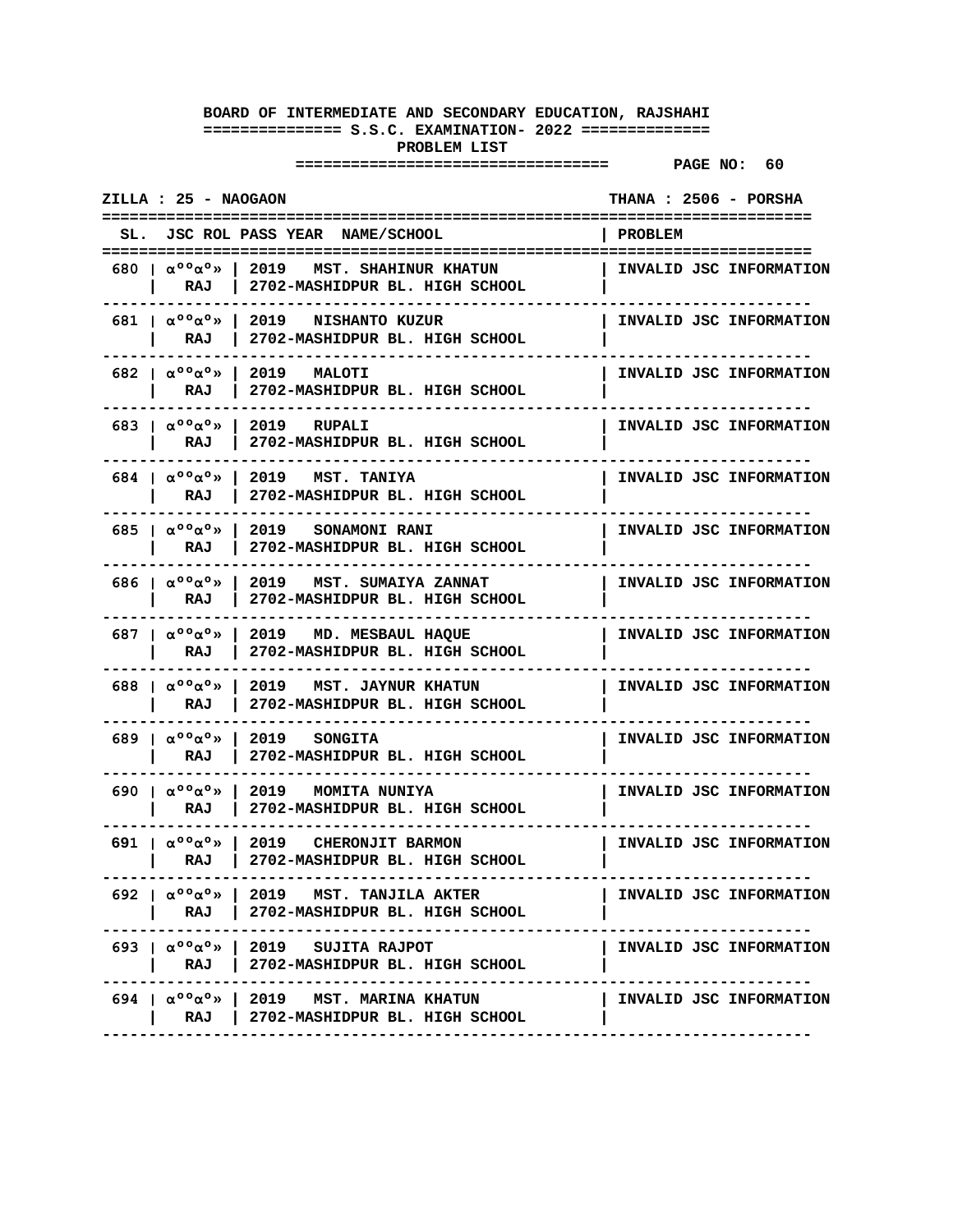| ZILLA : 25 - NAOGAON                                          |                                                                                                                            |                | THANA : 2506 - PORSHA   |
|---------------------------------------------------------------|----------------------------------------------------------------------------------------------------------------------------|----------------|-------------------------|
|                                                               | SL. JSC ROL PASS YEAR NAME/SCHOOL                                                                                          | <b>PROBLEM</b> |                         |
| RAJ                                                           | 695   $\alpha$ <sup>00</sup> $\alpha$ <sup>0</sup> »   2019   CHANCHALA BIHO<br>2702-MASHIDPUR BL. HIGH SCHOOL             |                | INVALID JSC INFORMATION |
| 696   $\alpha$ <sup>o</sup> $\alpha$ <sup>o</sup> »<br>RAJ    | 2019 ADARI BALA<br>$\mathbf{I}$<br>2702-MASHIDPUR BL. HIGH SCHOOL                                                          |                | INVALID JSC INFORMATION |
| 697   $\alpha$ <sup>oo</sup> $\alpha$ <sup>o</sup> »<br>RAJ   | 2019 RUBEL MURMU<br>2702-MASHIDPUR BL. HIGH SCHOOL                                                                         |                | INVALID JSC INFORMATION |
| 698   $\alpha$ <sup>o</sup> $\alpha$ <sup>o</sup> »  <br>RAJ  | 2019 RAJU TOPPO<br>2702-MASHIDPUR BL. HIGH SCHOOL                                                                          |                | INVALID JSC INFORMATION |
| 699   $\alpha$ <sup>oo</sup> $\alpha$ <sup>o</sup> »  <br>RAJ | 2019 SWAPNA<br>2702-MASHIDPUR BL. HIGH SCHOOL                                                                              |                | INVALID JSC INFORMATION |
| 700 $\alpha$ °° $\alpha$ °» l<br>RAJ                          | 2019 SHRABON HEMROM<br>2702-MASHIDPUR BL. HIGH SCHOOL                                                                      |                | INVALID JSC INFORMATION |
| $701$   $\alpha^{\circ}$ $\alpha^{\circ}$ »<br>RAJ            | 2019 OLITA RANI<br>2702-MASHIDPUR BL. HIGH SCHOOL                                                                          |                | INVALID JSC INFORMATION |
| 702   $\alpha^{\circ}$ $\alpha^{\circ}$ $\infty$<br>RAJ       | 2019 PROSENJIT PAHAN<br>2702-MASHIDPUR BL. HIGH SCHOOL                                                                     |                | INVALID JSC INFORMATION |
| 703   $\alpha$ <sup>oo</sup> $\alpha$ <sup>o</sup> »  <br>RAJ | 2019 MST. MOUSUMI KHATUN<br>2702-MASHIDPUR BL. HIGH SCHOOL                                                                 |                | INVALID JSC INFORMATION |
| 704 Ια <sup>ο ο</sup> α <sup>ο</sup> »<br>RAJ                 | 2019 RUBEL PAHAN<br>2702-MASHIDPUR BL. HIGH SCHOOL                                                                         |                | INVALID JSC INFORMATION |
| 705 Ια <sup>ο ο</sup> α <sup>ο</sup> » Ι<br>RAJ               | 2019 GITA<br>2702-MASHIDPUR BL. HIGH SCHOOL                                                                                |                | INVALID JSC INFORMATION |
| 706 Ια <sup>ο ο</sup> α <sup>ο</sup> » Ι<br>RAJ               | 2019 POPI<br>2702-MASHIDPUR BL. HIGH SCHOOL                                                                                |                | INVALID JSC INFORMATION |
|                                                               | 707   $\alpha^{\circ}$ $\circ$ $\alpha^{\circ}$   2019 SUKHOBOTI AKKA<br>RAJ   2702-MASHIDPUR BL. HIGH SCHOOL              |                | INVALID JSC INFORMATION |
|                                                               | 708   $\alpha^{\circ}$ $\circ \alpha^{\circ}$   2019 SHAHID AKKA<br>RAJ   2702-MASHIDPUR BL. HIGH SCHOOL<br>-------------- |                | INVALID JSC INFORMATION |
|                                                               | 709   $\alpha^{\circ}$ $\circ \alpha^{\circ}$   2019 ROTON RAJPUT<br>RAJ   2702-MASHIDPUR BL. HIGH SCHOOL                  |                | INVALID JSC INFORMATION |
|                                                               |                                                                                                                            |                |                         |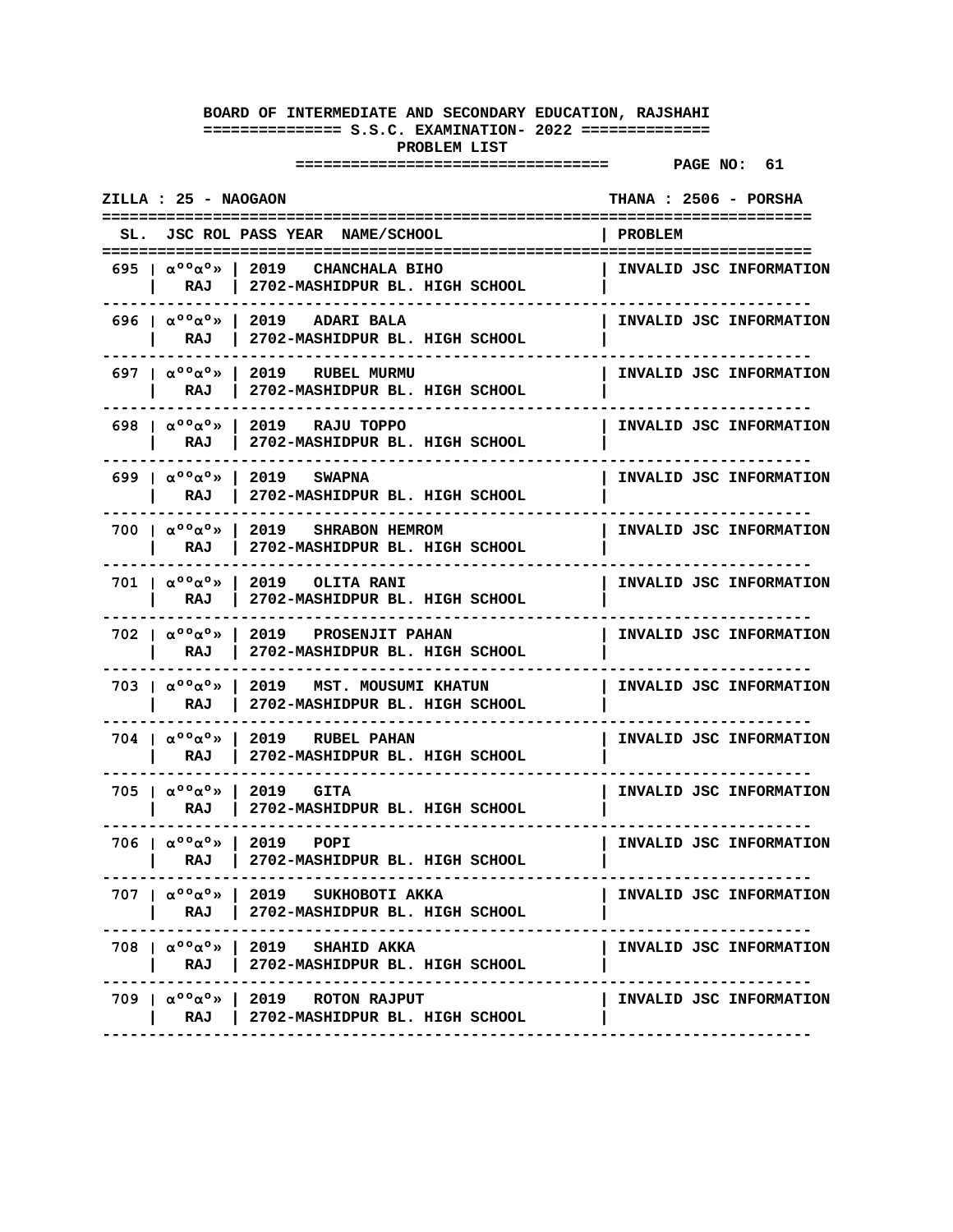| ZILLA : 25 - NAOGAON |                                                                                                                                | THANA: 2506 - PORSHA<br>================            |
|----------------------|--------------------------------------------------------------------------------------------------------------------------------|-----------------------------------------------------|
|                      | SL. JSC ROL PASS YEAR NAME/SCHOOL                                                                                              | <b>PROBLEM</b>                                      |
| ==================   | 710 $\alpha$ <sup>00</sup> $\alpha$ <sup>0</sup> $\rightarrow$ 1 2019 MD. NASIM HOSSEN<br>RAJ   2702-MASHIDPUR BL. HIGH SCHOOL | INVALID JSC INFORMATION                             |
| RAJ                  | 711   $\alpha^{\circ}$ $\circ$ $\alpha^{\circ}$ >   2019 MD. MORSALIM<br>  2702-MASHIDPUR BL. HIGH SCHOOL                      | INVALID JSC INFORMATION                             |
| RAJ                  | 712   $\alpha$ °: $\alpha$ °°   2019 SUMAYA KHATUN<br>2702-MASHIDPUR BL. HIGH SCHOOL                                           | INVALID JSC INFORMATION                             |
| DHK                  | 713   $\alpha$ ° $\neg$ $\alpha$ °«   2018 MD. IRFAN AHAMED FARDIN<br>2702-MASHIDPUR BL. HIGH SCHOOL                           | INVALID JSC INFORMATION                             |
| RAJ                  | 714   192513   2017 MD. MAMUNUR RASHID<br>2710-KALAIBARI HIGH SCHOOL                                                           | Prv. Reg. From SCH-2700<br>NITHPUR GOVT. MODEL HIGH |
| RAJ                  | 715   155829   2018 LUIZINA LAKRA<br>2717-MOHADANGA SECONDARY SCHOOL                                                           | Prv. Reg. From SCH-1880<br>BARADADPUR K. A. M. MULT |
| RAJ                  | 716   156223   2019 RAJIB MINJ<br>2717-MOHADANGA SECONDARY SCHOOL                                                              | Dup From SCH-1956<br>BIZOY SUNJURA ADARSHO HI       |
| RAJ                  | 717   206278   2019 SOROJ KUMAR SHIL<br>  8790-MOLLAH PARA HIGH SCHOOL                                                         | Dup From SCH-2860<br>TILNA M.L. HIGH SCHOOL         |
|                      |                                                                                                                                |                                                     |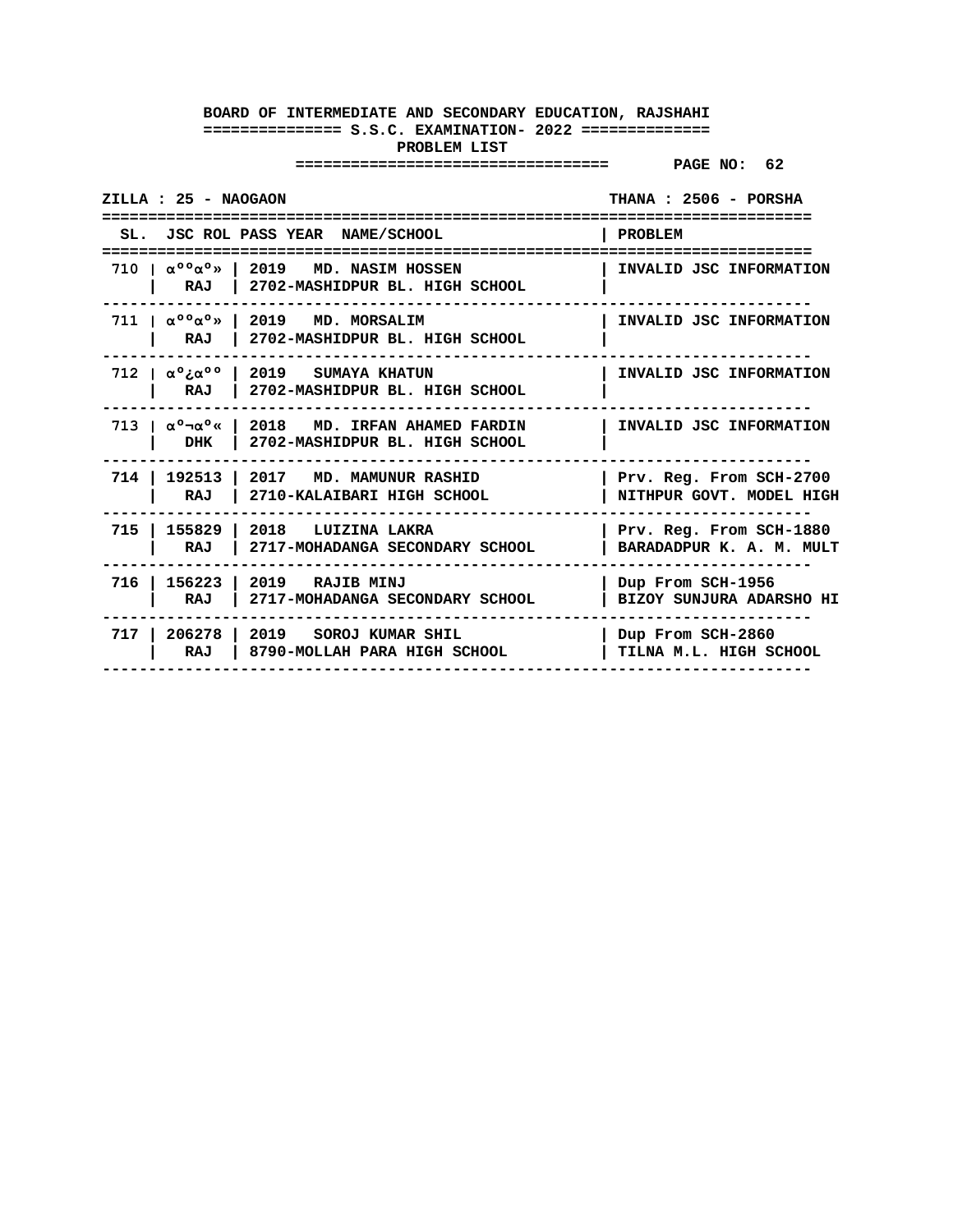| ZILLA : 25 - NAOGAON |                       |                                                                                                 | THANA : 2507 - MANDA                                 |
|----------------------|-----------------------|-------------------------------------------------------------------------------------------------|------------------------------------------------------|
|                      |                       | JSC ROL PASS YEAR NAME/SCHOOL                                                                   | PROBLEM                                              |
| 718 I                | 199548<br>RAJ         | 2019<br>MST. MOHUYA AKTER<br>1095-KORNABHAG HIGH SCHOOL                                         | Dup From SCH-2780<br><b>BANDAI KHARA HIGH SCHOOL</b> |
|                      | RAJ                   | 719   209925   2019 MST. CHADNI KHATUN<br>1095-KORNABHAG HIGH SCHOOL                            | Dup From SCH-2762<br>KASHAB HIGH SCHOOL              |
|                      | 720   212444  <br>RAJ | 2019<br>MST. MUKTA KANOM<br>2735-SATIHAT K. T. HIGH SCHOOL AND CO   BHIMPUR GIRLS' HIGH SCHO    | Dup From SCH-2546                                    |
|                      | 721 209214<br>RAJ     | 2018 MD. SOZIBUR RAHMAN<br>2740-DASPARA HIGH SCHOOL                                             | Prv. Reg. From SCH-1095<br>KORNABHAG HIGH SCHOOL     |
|                      | 722   101859<br>RAJ   | 2018<br>MST. MOUMITA<br>2741-FATEPUR 2ND B. L. HIGH SCHOOL                                      | Prv. Reg. From SCH-1032<br>SHIROIL COLONY HIGH SCHO  |
|                      | 723   212231<br>RAJ   | 2019<br>TANMOY PROKASH SAHA<br>2741-FATEPUR 2ND B. L. HIGH SCHOOL                               | Dup From SCH-2759<br>P.K.A. HIGH SCHOOL              |
| 724 I                | 212399<br>RAJ         | 2019 MST. AFRIN MOU ASA<br>2742-NURULLABAD M.L. HIGH SCHOOL                                     | Dup From SCH-2913<br>CHAKCHAMPOK CHHOTO GIRLS        |
|                      | 725   210971  <br>RAJ | 2019<br>MST. AYESHA SIDDIKA<br>2746-ALALPUR HAZI SHAIKH ALAM HIGH SC   MANDA THANA ADARSHA GIRL | Dup From SCH-2748                                    |
|                      | 726   210971<br>RAJ   | 2019 MST. AYESHA SIDDIKA<br>2748-MANDA THANA ADARSHA GIRLS' HIGH                                | Dup From SCH-2746<br>ALALPUR HAZI SHAIKH ALAM        |
| 727 I                |                       | MD. SHOHAG RAHMAN<br>2002<br>2751-BHALAIN S. F. HIGH SCHOOL                                     | INVALID JSC INFORMATION                              |
| 728 I                | 212229<br>RAJ         | 2019 PRANTO KUMAR<br>2759-P.K.A. HIGH SCHOOL                                                    | Dup From SCH-2504<br>HAT NAOGAON HIGH SCHOOL         |
|                      | 729   212231  <br>RAJ | 2019<br>TANMOY PROKASH SAHA<br>2759-P.K.A. HIGH SCHOOL                                          | Dup From SCH-2741<br>FATEPUR 2ND B. L. HIGH S        |
| 730                  | 199552<br>RAJ         | 2019 MD. MURAD HOSSEN<br>2761-KHORD BANDAIKHARA HIGH SCHOOL                                     | Dup From SCH-2977<br>SANNASBARI JUNIOR HIGH S        |
|                      | RAJ                   | 731   209925   2019 MST. CHADNI KHATUN<br>2762-KASHAB HIGH SCHOOL                               | Dup From SCH-1095<br>KORNABHAG HIGH SCHOOL           |
| 732 I                |                       | 2000 MD. MAYNUL ISLAM MASUM<br>2901-SHISHOIL HIGH SCHOOL                                        | INVALID JSC INFORMATION                              |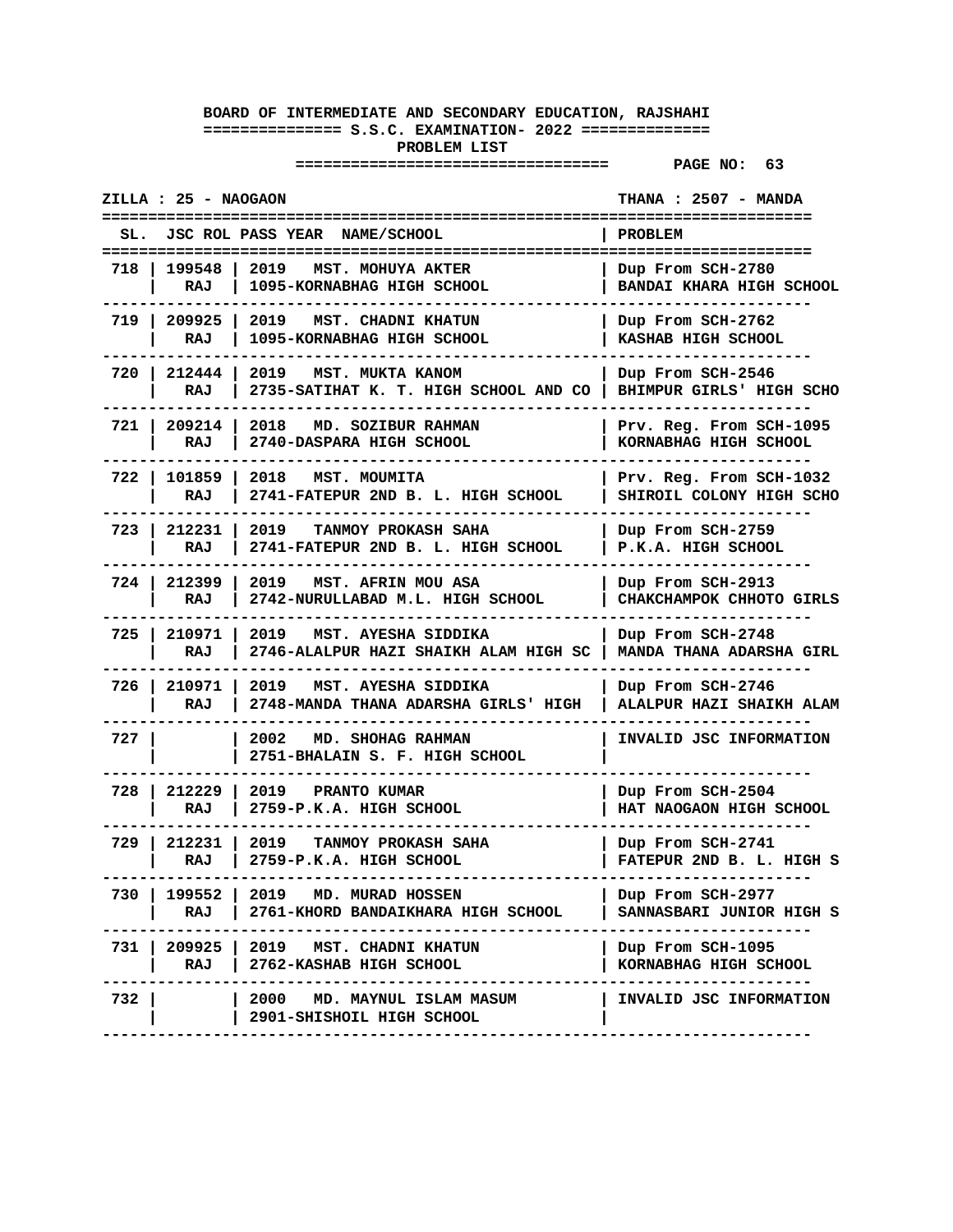| ZILLA : 25 - NAOGAON | --------------------------------                                                                                 | THANA: 2507 - MANDA<br>===============================   |
|----------------------|------------------------------------------------------------------------------------------------------------------|----------------------------------------------------------|
|                      | SL. JSC ROL PASS YEAR NAME/SCHOOL                                                                                | <b>PROBLEM</b>                                           |
|                      | 733   212376   2019 MD. ABU RAIHAN SHUVO<br>RAJ   2909-KANSHOPARA HIGH SCHOOL                                    | Dup From SCH-4404<br>KUNDAGRAM BL HIGH SCHOOL            |
|                      | 734   203064   2017 MD. NUR ISLAM BULBUL<br>RAJ   2911-ENAYETPUR IDEAL HIGH SCHOOL                               | Prv. Reg. From SCH-2738<br><b>GOBINDAPUR HIGH SCHOOL</b> |
|                      | 735   212399   2019 MST. AFRIN MOU ASA<br>RAJ   2913-CHAKCHAMPOK CHHOTO GIRLS' HIGH S   NURULLABAD M.L. HIGH SCH | Dup From SCH-2742                                        |
|                      |                                                                                                                  |                                                          |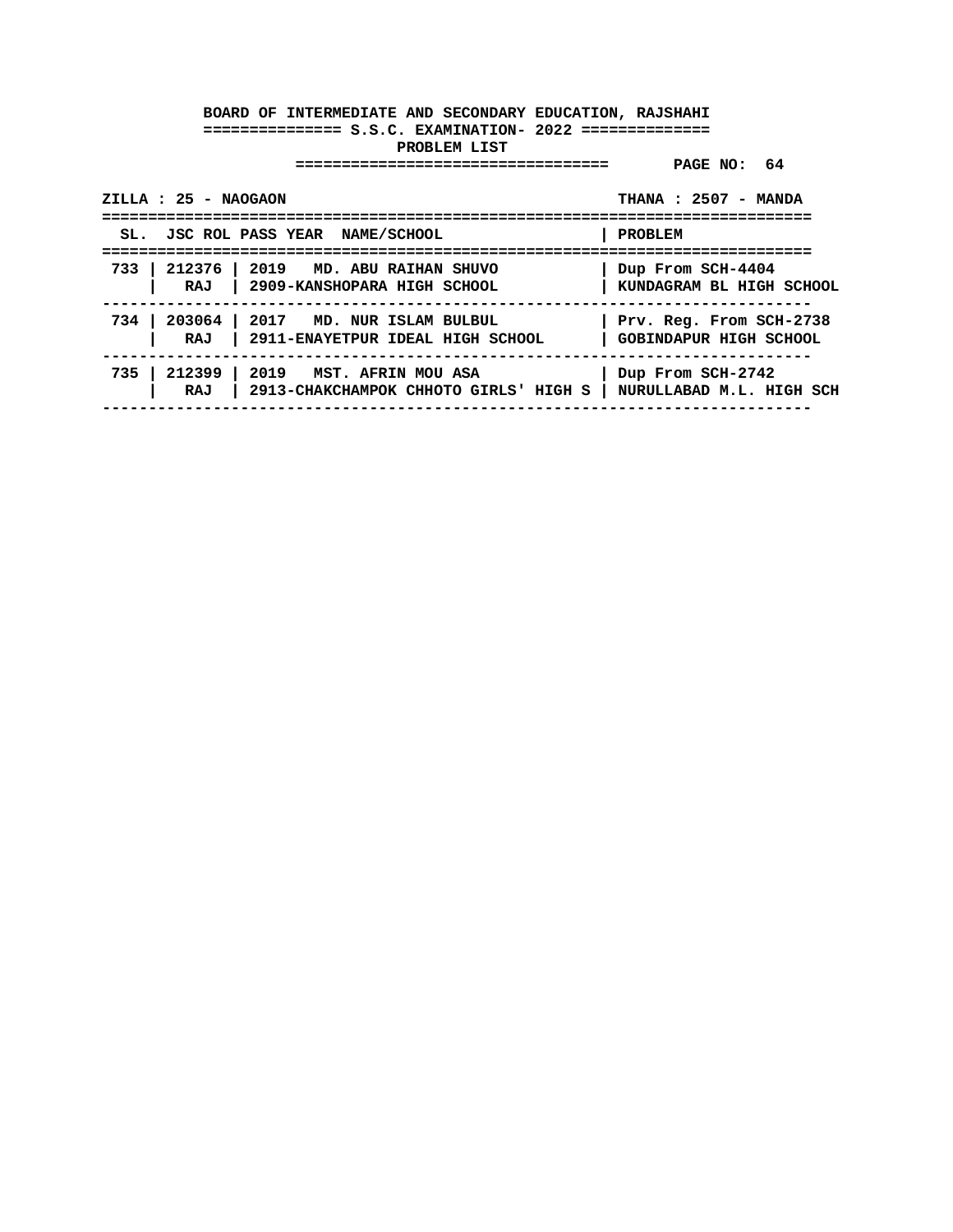|       | ZILLA : 25 - NAOGAON                 |                                                                               | <b>THANA : 2508 - ATRAI</b>                          |
|-------|--------------------------------------|-------------------------------------------------------------------------------|------------------------------------------------------|
| SL.   |                                      | JSC ROL PASS YEAR NAME/SCHOOL                                                 | <b>PROBLEM</b>                                       |
| 736   | 900369<br>RAJ                        | 2019<br>MST. MAHAFUJA<br>2773-GOALBARI HIGH SCHOOL                            | CORRECTION B.DATE 27/09/01                           |
| 737 I | 199511<br>RAJ                        | 2019<br>MD. JUBORAJ PK.<br>2774-JAGADAS HIGH SCHOOL                           | Dup From SCH-2798<br>NAWABER TAMBU HIGH SCHOO        |
| 738   | 199515<br>RAJ                        | 2019<br><b>UDOY KARMAKAR</b><br>2774-JAGADAS HIGH SCHOOL                      | Dup From SCH-2798<br>NAWABER TAMBU HIGH SCHOO        |
|       | 739   $\alpha$ °z $\alpha$ °a<br>RAJ | 2019<br>MD. RAFIUL BARI RAJ<br>2778-SAMASPARA HIGH SCHOOL                     | INVALID JSC INFORMATION                              |
| 740   | 199548<br>RAJ                        | 2019<br>MST. MOHUYA AKTER<br>2780-BANDAI KHARA HIGH SCHOOL                    | Dup From SCH-1095<br>KORNABHAG HIGH SCHOOL           |
| 741   | 199377<br>RAJ                        | 2019<br>SUMAIYA KABASSUM SINHA<br>2788-ATRAI PILOT GIRLS' HIGH SCHOOL         | Dup From SCH-2799<br>KHANJOR JOYSARA HIGH SCH        |
| 742   | 199378<br>RAJ                        | 2019<br><b>FOUZIA SULTANA</b><br>2788-ATRAI PILOT GIRLS' HIGH SCHOOL          | Dup From SCH-2799<br>KHANJOR JOYSARA HIGH SCH        |
| 743   | 199379<br>RAJ                        | 2019<br>SANJANA TABUSSUM ANANNA<br>2788-ATRAI PILOT GIRLS' HIGH SCHOOL        | Dup From SCH-2799<br><b>KHANJOR JOYSARA HIGH SCH</b> |
| 744   | 199380<br>RAJ                        | 2019<br><b>TASNIM TABASSUM</b><br>2788-ATRAI PILOT GIRLS' HIGH SCHOOL         | Dup From SCH-2799<br>KHANJOR JOYSARA HIGH SCH        |
| 745   | 199381<br>RAJ                        | 2019<br>MST. KARIMA ZAHAN URMI<br>2788-ATRAI PILOT GIRLS' HIGH SCHOOL         | Dup From SCH-2799<br>KHANJOR JOYSARA HIGH SCH        |
| 746   | 199382<br>RAJ                        | 2019<br>MST. TASFIA JIM<br>2788-ATRAI PILOT GIRLS' HIGH SCHOOL                | Dup From SCH-2799<br>KHANJOR JOYSARA HIGH SCH        |
| 747 I | 199383<br>RAJ                        | 2019<br>MST. TABASSUM FERDAUS<br>2788-ATRAI PILOT GIRLS' HIGH SCHOOL          | Dup From SCH-2799<br>KHANJOR JOYSARA HIGH SCH        |
| 748   | 199384<br>RAJ                        | 2019<br>MST. TANIA SULTANA RITU<br>2788-ATRAI PILOT GIRLS' HIGH SCHOOL        | Dup From SCH-2799<br><b>KHANJOR JOYSARA HIGH SCH</b> |
| 749   | 199385<br>RAJ                        | 2019 MST. MARIA SULTANA MITU<br>2788-ATRAI PILOT GIRLS' HIGH SCHOOL           | Dup From SCH-2799<br>KHANJOR JOYSARA HIGH SCH        |
| 750   | 199386  <br>RAJ                      | 2019<br><b>TAHOMINA TABASSUM TETHI</b><br>2788-ATRAI PILOT GIRLS' HIGH SCHOOL | Dup From SCH-2799<br>KHANJOR JOYSARA HIGH SCH        |
|       |                                      |                                                                               |                                                      |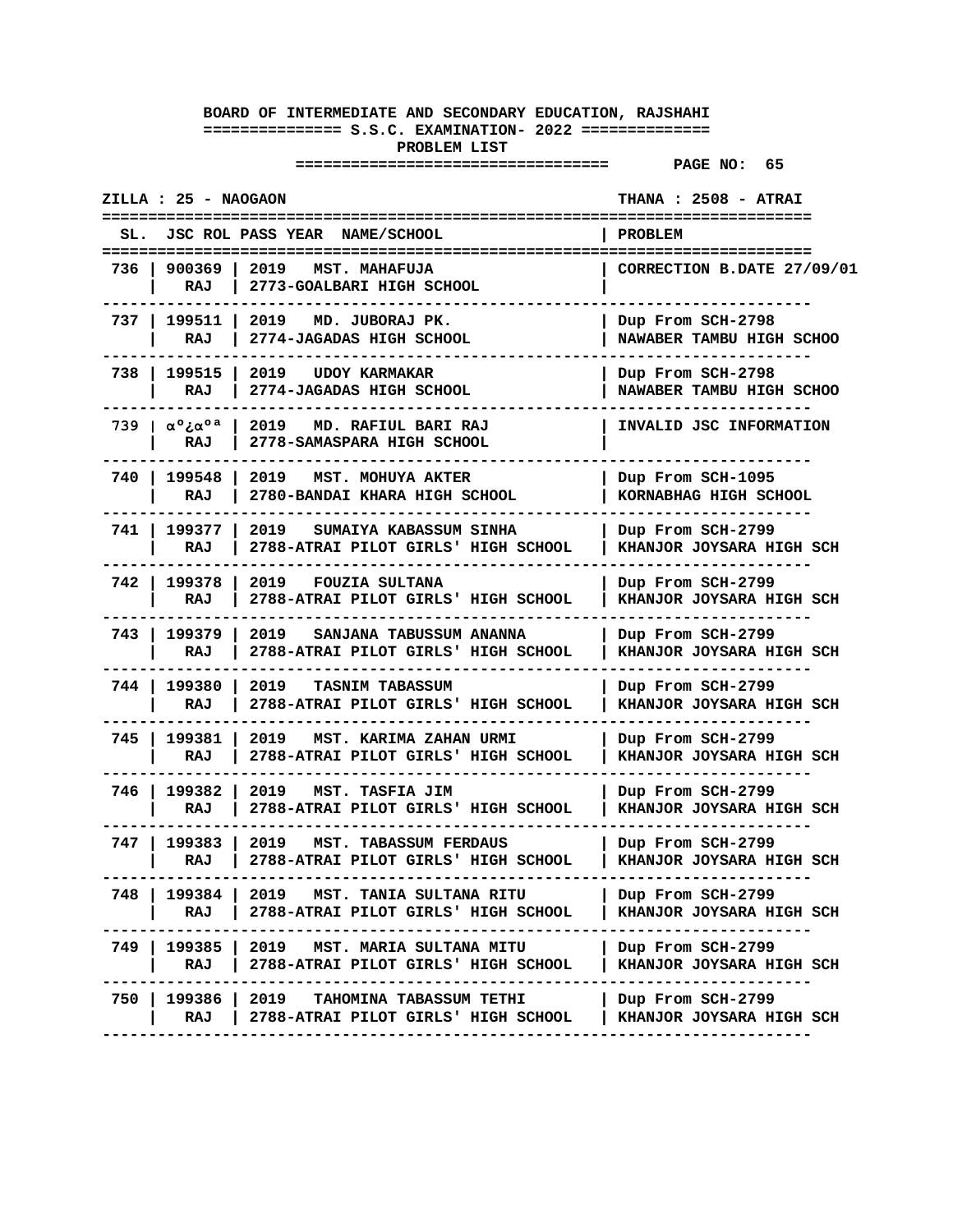| ZILLA : 25 - NAOGAON<br><b>THANA: 2508 - ATRAI</b>                                                |                                                                        |  |  |
|---------------------------------------------------------------------------------------------------|------------------------------------------------------------------------|--|--|
| <b>JSC ROL PASS YEAR</b><br>NAME/SCHOOL<br>SL.                                                    | <b>PROBLEM</b>                                                         |  |  |
| 199387<br>2019<br>751<br>MST. SUMAIYA TASNIN<br>2788-ATRAI PILOT GIRLS' HIGH SCHOOL<br>RAJ        | =====================<br>Dup From SCH-2799<br>KHANJOR JOYSARA HIGH SCH |  |  |
| 752 I<br>199388<br>2019<br>MST. RUBAIYA TASNIM MOON<br>RAJ<br>2788-ATRAI PILOT GIRLS' HIGH SCHOOL | Dup From SCH-2799<br>KHANJOR JOYSARA HIGH SCH                          |  |  |
| 753<br>199389<br>2019<br>NISHITA MONDOL<br>RAJ<br>2788-ATRAI PILOT GIRLS' HIGH SCHOOL             | Dup From SCH-2799<br>KHANJOR JOYSARA HIGH SCH                          |  |  |
| 199390<br>754<br>2019<br><b>ZERIN AKTER</b><br>RAJ<br>2788-ATRAI PILOT GIRLS' HIGH SCHOOL         | Dup From SCH-2799<br>KHANJOR JOYSARA HIGH SCH                          |  |  |
| 755<br>199391<br>2019<br>ARPITA BISWAS<br>2788-ATRAI PILOT GIRLS' HIGH SCHOOL<br>RAJ              | Dup From SCH-2799<br>KHANJOR JOYSARA HIGH SCH                          |  |  |
| 199393<br>756<br>2019<br>PRIYA SARKER<br>RAJ<br>2788-ATRAI PILOT GIRLS' HIGH SCHOOL               | Dup From SCH-2799<br><b>KHANJOR JOYSARA HIGH SCH</b>                   |  |  |
| 757<br>199395<br>2019<br>MST. SADIA AKTER FENCY<br>RAJ<br>2788-ATRAI PILOT GIRLS' HIGH SCHOOL     | Dup From SCH-2799<br>KHANJOR JOYSARA HIGH SCH                          |  |  |
| 758<br>199396<br>2019<br>SOWYA PRAMANIK<br>2788-ATRAI PILOT GIRLS' HIGH SCHOOL<br>RAJ             | Dup From SCH-2799<br>KHANJOR JOYSARA HIGH SCH                          |  |  |
| 759 I<br>199397<br>2019<br>MST. KAJOL REKHA<br>RAJ<br>2788-ATRAI PILOT GIRLS' HIGH SCHOOL         | Dup From SCH-2799<br><b>KHANJOR JOYSARA HIGH SCH</b>                   |  |  |
| 760<br>199398<br>2019<br><b>PREMA RANI</b><br>RAJ<br>2788-ATRAI PILOT GIRLS' HIGH SCHOOL          | Dup From SCH-2799<br><b>KHANJOR JOYSARA HIGH SCH</b>                   |  |  |
| 761<br>199399<br>2019<br>MST. SUMAIYA SAHRIN ARPITA<br>RAJ<br>2788-ATRAI PILOT GIRLS' HIGH SCHOOL | Dup From SCH-2799<br>KHANJOR JOYSARA HIGH SCH                          |  |  |
| 762 I<br>199400<br>2019<br>MST. ISRAT JAHAN EVA<br>RAJ<br>2788-ATRAI PILOT GIRLS' HIGH SCHOOL     | Dup From SCH-2799<br>KHANJOR JOYSARA HIGH SCH                          |  |  |
| 763<br>199401<br>2019 MST. BRISTI MUNI<br>2788-ATRAI PILOT GIRLS' HIGH SCHOOL<br>RAJ              | Dup From SCH-2799<br>KHANJOR JOYSARA HIGH SCH                          |  |  |
| 199403   2019 MST. HAFSA HOSSAIN<br>764 I<br>RAJ<br>2788-ATRAI PILOT GIRLS' HIGH SCHOOL           | Dup From SCH-2799<br>KHANJOR JOYSARA HIGH SCH                          |  |  |
| 765   199405  <br>2019 MST. SAMIRA AFRIN SUCHI<br>RAJ<br>2788-ATRAI PILOT GIRLS' HIGH SCHOOL      | Dup From SCH-2799<br>KHANJOR JOYSARA HIGH SCH                          |  |  |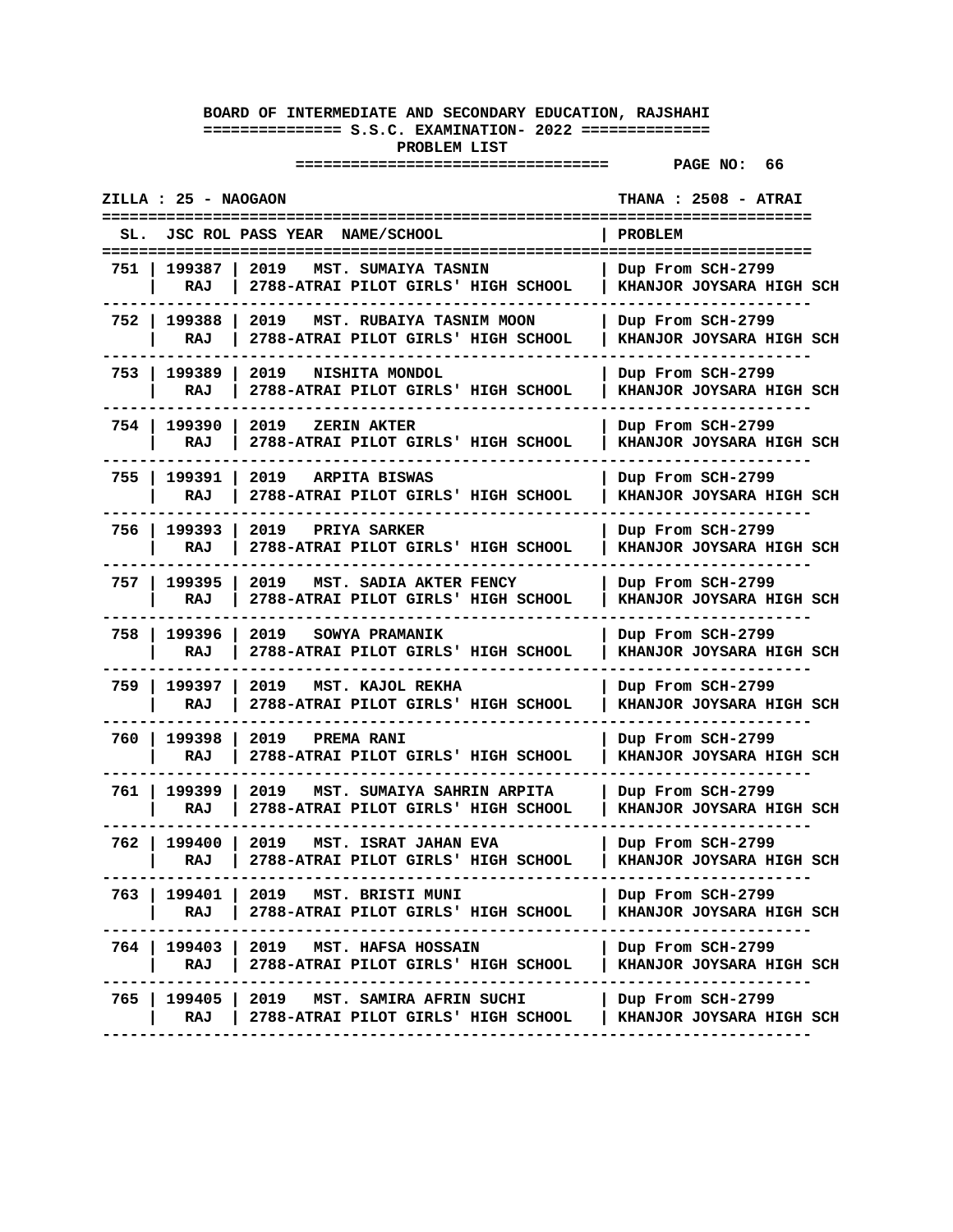| ZILLA : 25 - NAOGAON   |                                                                             | <b>THANA : 2508 - ATRAI</b>                     |
|------------------------|-----------------------------------------------------------------------------|-------------------------------------------------|
| SL.                    | <b>JSC ROL PASS YEAR</b><br><b>NAME/SCHOOL</b>                              | ====================<br><b>PROBLEM</b>          |
| 199406<br>766<br>RAJ   | 2019<br>SAGORIKA FERDOUS<br>2788-ATRAI PILOT GIRLS' HIGH SCHOOL             | Dup From SCH-2799<br>KHANJOR JOYSARA HIGH SCH   |
| 767 I<br>199407<br>RAJ | 2019<br>MST. ZARIN TASNIM SAFIA<br>2788-ATRAI PILOT GIRLS' HIGH SCHOOL      | Dup From SCH-2799<br>KHANJOR JOYSARA HIGH SCH   |
| 199408<br>768 I<br>RAJ | 2019<br>MST. AFRIN SIDDIKI JOYA<br>2788-ATRAI PILOT GIRLS' HIGH SCHOOL      | Dup From SCH-2799<br>KHANJOR JOYSARA HIGH SCH   |
| 769<br>199409<br>RAJ   | 2019<br>MST. ZAKIA SULTANA ABNE<br>2788-ATRAI PILOT GIRLS' HIGH SCHOOL      | Dup From SCH-2799<br>KHANJOR JOYSARA HIGH SCH   |
| 770 I<br>199410<br>RAJ | 2019<br>MST. NAZMA NAHAR TRISHA<br>2788-ATRAI PILOT GIRLS' HIGH SCHOOL      | Dup From SCH-2799<br>KHANJOR JOYSARA HIGH SCH   |
| 199411<br>771 I<br>RAJ | 2019<br>MST. AFIA ANTARA MAISHA<br>2788-ATRAI PILOT GIRLS' HIGH SCHOOL      | Dup From SCH-2799<br>KHANJOR JOYSARA HIGH SCH   |
| 772 I<br>199412<br>RAJ | 2019<br>MST. SAMIA AKTER NISHAT<br>2788-ATRAI PILOT GIRLS' HIGH SCHOOL      | Dup From SCH-2799<br>KHANJOR JOYSARA HIGH SCH   |
| 773 I<br>199413<br>RAJ | 2019<br>MST. SURIA SULTANA QUEEN<br>2788-ATRAI PILOT GIRLS' HIGH SCHOOL     | Dup From SCH-2799<br>KHANJOR JOYSARA HIGH SCH   |
| 774 I<br>199414<br>RAJ | 2019<br>MST. RABEYA SULTANA<br>2788-ATRAI PILOT GIRLS' HIGH SCHOOL          | Dup From SCH-2799<br>KHANJOR JOYSARA HIGH SCH   |
| 775<br>193140<br>RAJ   | 2019<br><b>TRISHNA RANI MOJOMDAR</b><br>2790-BHOPARA HIGH SCHOOL            | Dup From SCH-2669<br>DEULA MANIKHAR HIGH SCHO   |
| 199091<br>776<br>RAJ   | 2019<br>MST. RUBIYA YESMIN<br>2793-KASHIABARI HIGH SCHOOL                   | Dup From SCH-3778<br>QAUMI JUTE MILLS HIGH SC   |
| 197856<br>777<br>RAJ   | 2019<br>MST. KHATIJA KHATUN<br>2797-BISHA HIGH SCHOOL                       | Dup From SCH-2640<br>BARENDRA ACADEMY HIGH SC   |
| 199511  <br>778<br>RAJ | 2019 MD. JUBORAJ PK.<br>2798-NAWABER TAMBU HIGH SCHOOL                      | Dup From SCH-2774<br><b>JAGADAS HIGH SCHOOL</b> |
| RAJ                    | 779   199515   2019 UDOY KARMAKAR<br>2798-NAWABER TAMBU HIGH SCHOOL<br>---- | Dup From SCH-2774<br><b>JAGADAS HIGH SCHOOL</b> |
| RAJ                    | 780   201271   2019 MD. SABBIR HOSEN<br>2798-NAWABER TAMBU HIGH SCHOOL      | Dup From SCH-2983<br>BIAM LABORATORY SCHOOL A   |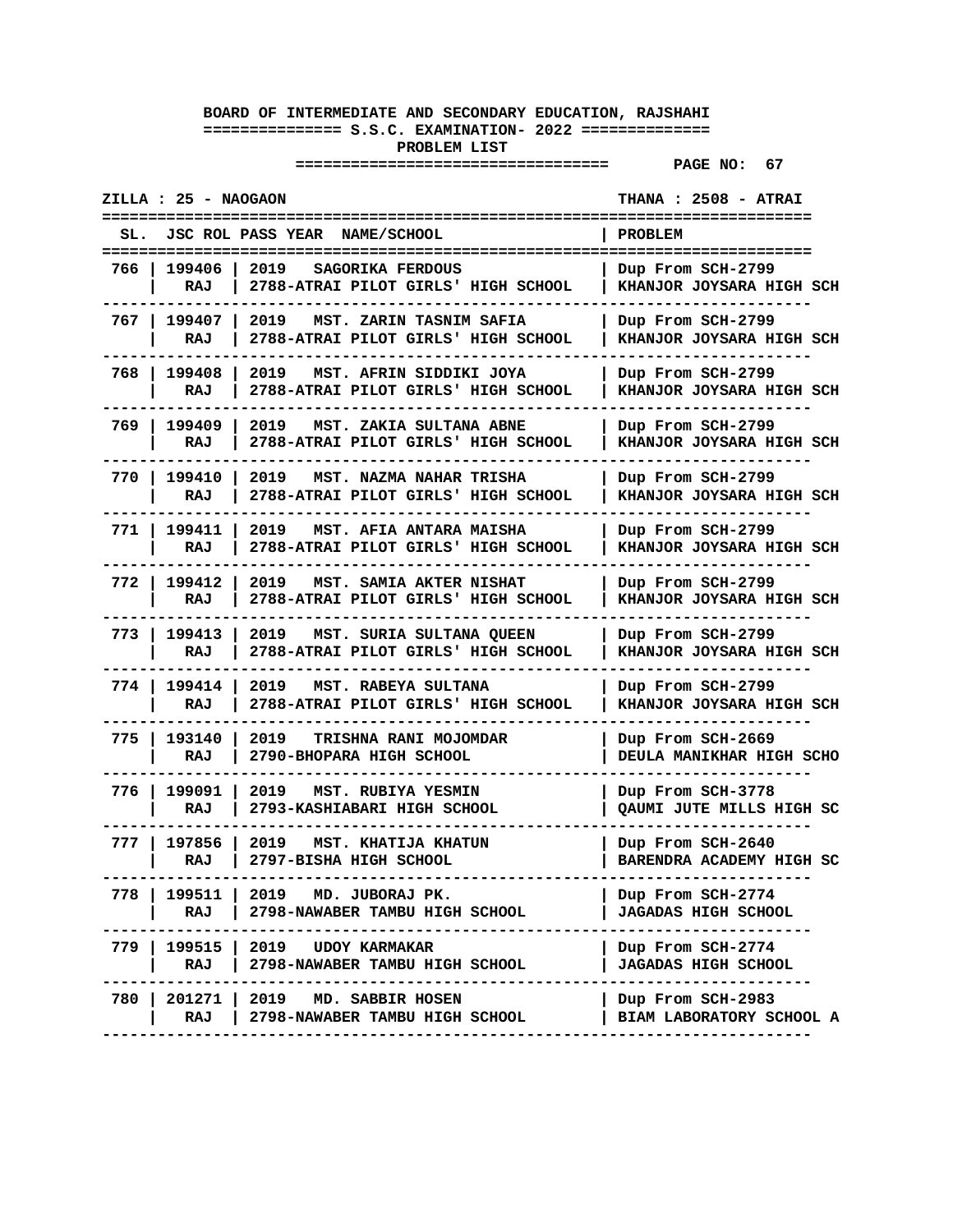|       | ZILLA : 25 - NAOGAON |                                                                          | <b>THANA : 2508 - ATRAI</b>                   |
|-------|----------------------|--------------------------------------------------------------------------|-----------------------------------------------|
| SL.   |                      | <b>JSC ROL PASS YEAR</b><br><b>NAME/SCHOOL</b>                           | <b>PROBLEM</b>                                |
| 781   | 201273<br>RAJ        | 2019<br>MD. SHAJIB SHAH<br>2798-NAWABER TAMBU HIGH SCHOOL                | Dup From SCH-2983<br>BIAM LABORATORY SCHOOL A |
| 782 I | 199377  <br>RAJ      | 2019<br>SUMAIYA KABASSUM SINHA<br>2799-KHANJOR JOYSARA HIGH SCHOOL       | Dup From SCH-2788<br>ATRAI PILOT GIRLS' HIGH  |
| 783 I | 199378<br>RAJ        | 2019<br><b>FOUZIA SULTANA</b><br>2799-KHANJOR JOYSARA HIGH SCHOOL        | Dup From SCH-2788<br>ATRAI PILOT GIRLS' HIGH  |
| 784 I | 199379<br>RAJ        | 2019<br>SANJANA TABUSSUM ANANNA<br>2799-KHANJOR JOYSARA HIGH SCHOOL      | Dup From SCH-2788<br>ATRAI PILOT GIRLS' HIGH  |
| 785   | 199380<br>RAJ        | 2019<br><b>TASNIM TABASSUM</b><br>2799-KHANJOR JOYSARA HIGH SCHOOL       | Dup From SCH-2788<br>ATRAI PILOT GIRLS' HIGH  |
| 786 I | 199381<br>RAJ        | 2019<br>MST. KARIMA ZAHAN URMI<br>2799-KHANJOR JOYSARA HIGH SCHOOL       | Dup From SCH-2788<br>ATRAI PILOT GIRLS' HIGH  |
| 787 I | 199382<br>RAJ        | 2019<br>MST. TASFIA JIM<br>2799-KHANJOR JOYSARA HIGH SCHOOL              | Dup From SCH-2788<br>ATRAI PILOT GIRLS' HIGH  |
| 788 I | 199383<br>RAJ        | 2019<br><b>MST. TABASSUM FERDAUS</b><br>2799-KHANJOR JOYSARA HIGH SCHOOL | Dup From SCH-2788<br>ATRAI PILOT GIRLS' HIGH  |
| 789 I | 199384<br>RAJ        | 2019<br>MST. TANIA SULTANA RITU<br>2799-KHANJOR JOYSARA HIGH SCHOOL      | Dup From SCH-2788<br>ATRAI PILOT GIRLS' HIGH  |
| 790   | 199385<br>RAJ        | 2019<br>MST. MARIA SULTANA MITU<br>2799-KHANJOR JOYSARA HIGH SCHOOL      | Dup From SCH-2788<br>ATRAI PILOT GIRLS' HIGH  |
| 791 I | 199386<br>RAJ        | 2019<br>TAHOMINA TABASSUM TETHI<br>2799-KHANJOR JOYSARA HIGH SCHOOL      | Dup From SCH-2788<br>ATRAI PILOT GIRLS' HIGH  |
| 792 I | 199387<br>RAJ        | 2019<br>MST. SUMAIYA TASNIN<br>2799-KHANJOR JOYSARA HIGH SCHOOL          | Dup From SCH-2788<br>ATRAI PILOT GIRLS' HIGH  |
| 793   | 199388<br>RAJ        | 2019<br>MST. RUBAIYA TASNIM MOON<br>2799-KHANJOR JOYSARA HIGH SCHOOL     | Dup From SCH-2788<br>ATRAI PILOT GIRLS' HIGH  |
|       | RAJ                  | 794   199389   2019 NISHITA MONDOL<br>2799-KHANJOR JOYSARA HIGH SCHOOL   | Dup From SCH-2788<br>ATRAI PILOT GIRLS' HIGH  |
| 795 I | 199390  <br>RAJ      | 2019<br><b>ZERIN AKTER</b><br>2799-KHANJOR JOYSARA HIGH SCHOOL           | Dup From SCH-2788<br>ATRAI PILOT GIRLS' HIGH  |
|       |                      |                                                                          |                                               |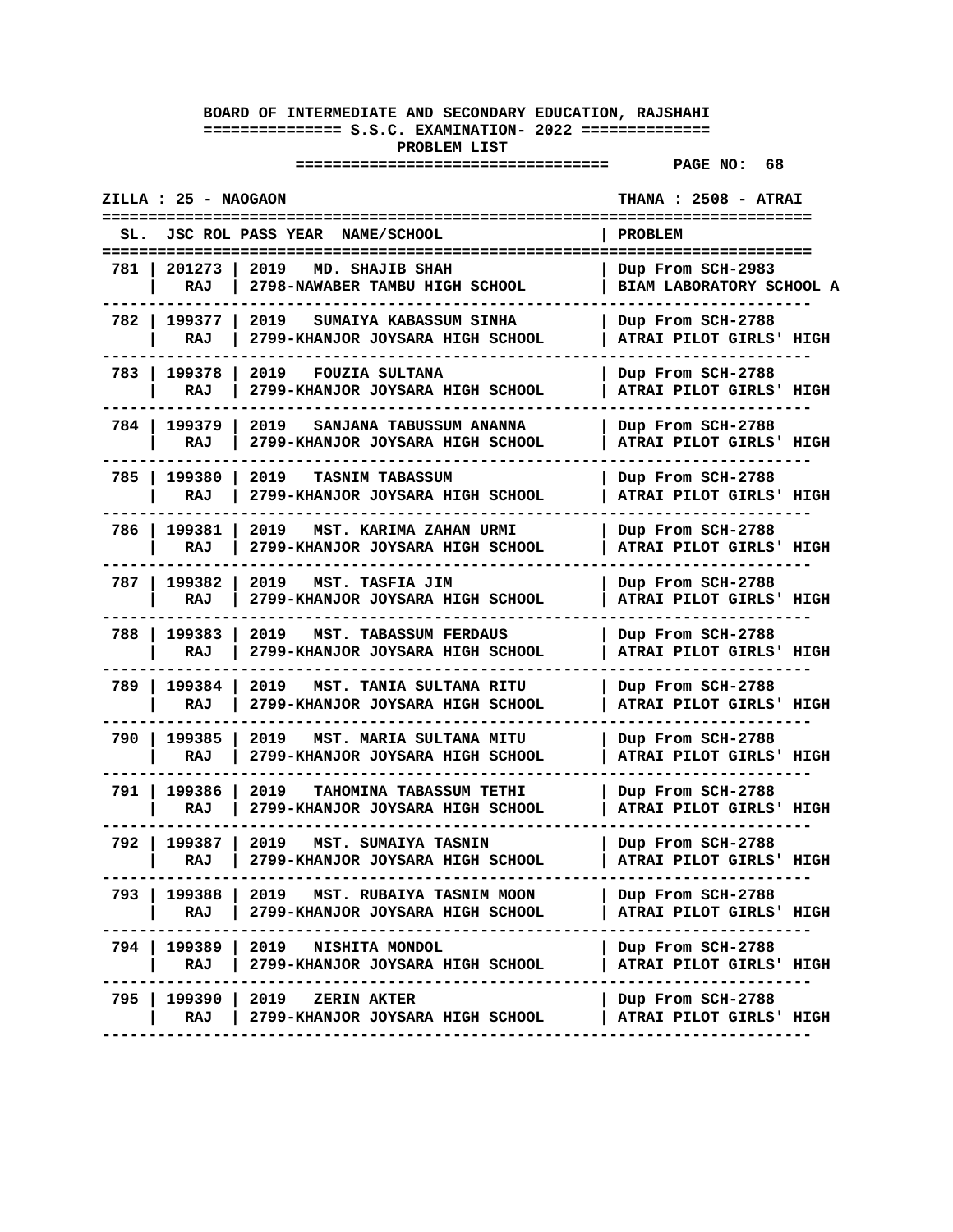| ZILLA : 25 - NAOGAON<br><b>THANA : 2508 - ATRAI</b>                                              |                                                     |  |  |
|--------------------------------------------------------------------------------------------------|-----------------------------------------------------|--|--|
| <b>JSC ROL PASS YEAR</b><br>SL.<br><b>NAME/SCHOOL</b>                                            | <b>PROBLEM</b>                                      |  |  |
| 199391<br>2019<br>796<br>ARPITA BISWAS<br>2799-KHANJOR JOYSARA HIGH SCHOOL<br>RAJ                | Dup From SCH-2788<br>ATRAI PILOT GIRLS' HIGH        |  |  |
| 199393  <br>2019<br>797 I<br>PRIYA SARKER<br>RAJ<br>2799-KHANJOR JOYSARA HIGH SCHOOL             | Dup From SCH-2788<br>ATRAI PILOT GIRLS' HIGH        |  |  |
| 798<br>199395<br>2019<br>MST. SADIA AKTER FENCY<br>2799-KHANJOR JOYSARA HIGH SCHOOL<br>RAJ       | Dup From SCH-2788<br>ATRAI PILOT GIRLS' HIGH        |  |  |
| 799.<br>199396<br>2019<br>SOWYA PRAMANIK<br>RAJ<br>2799-KHANJOR JOYSARA HIGH SCHOOL              | Dup From SCH-2788<br>ATRAI PILOT GIRLS' HIGH        |  |  |
| 800<br>199397<br>2019<br>MST. KAJOL REKHA<br>2799-KHANJOR JOYSARA HIGH SCHOOL<br>RAJ             | Dup From SCH-2788<br>ATRAI PILOT GIRLS' HIGH        |  |  |
| 199398<br>801<br>2019<br><b>PREMA RANI</b><br>RAJ<br>2799-KHANJOR JOYSARA HIGH SCHOOL            | Dup From SCH-2788<br>ATRAI PILOT GIRLS' HIGH        |  |  |
| 802 l<br>199399<br>2019<br>MST. SUMAIYA SAHRIN ARPITA<br>RAJ<br>2799-KHANJOR JOYSARA HIGH SCHOOL | Dup From SCH-2788<br>ATRAI PILOT GIRLS' HIGH        |  |  |
| 803 I<br>199400<br>2019<br>MST. ISRAT JAHAN EVA<br>2799-KHANJOR JOYSARA HIGH SCHOOL<br>RAJ       | Dup From SCH-2788<br>ATRAI PILOT GIRLS' HIGH        |  |  |
| 804<br>199401<br>2019<br>MST. BRISTI MUNI<br>RAJ<br>2799-KHANJOR JOYSARA HIGH SCHOOL             | Dup From SCH-2788<br>ATRAI PILOT GIRLS' HIGH        |  |  |
| 805<br>199403<br>2019<br>MST. HAFSA HOSSAIN<br>2799-KHANJOR JOYSARA HIGH SCHOOL<br>RAJ           | Dup From SCH-2788<br>ATRAI PILOT GIRLS' HIGH        |  |  |
| 199405<br>806<br>2019<br>MST. SAMIRA AFRIN SUCHI<br>RAJ<br>2799-KHANJOR JOYSARA HIGH SCHOOL      | Dup From SCH-2788<br>ATRAI PILOT GIRLS' HIGH        |  |  |
| 199406<br>807 I<br>2019<br>SAGORIKA FERDOUS<br>2799-KHANJOR JOYSARA HIGH SCHOOL<br>RAJ           | Dup From SCH-2788<br>ATRAI PILOT GIRLS' HIGH        |  |  |
| 2019 MST. ZARIN TASNIM SAFIA<br>808<br>199407  <br>RAJ<br>2799-KHANJOR JOYSARA HIGH SCHOOL       | Dup From SCH-2788<br><b>ATRAI PILOT GIRLS' HIGH</b> |  |  |
| 809   199408   2019   MST. AFRIN SIDDIKI JOYA<br>RAJ<br>2799-KHANJOR JOYSARA HIGH SCHOOL         | Dup From SCH-2788<br>ATRAI PILOT GIRLS' HIGH        |  |  |
| 810   199409  <br>2019 MST. ZAKIA SULTANA ABNE<br>2799-KHANJOR JOYSARA HIGH SCHOOL<br>RAJ        | Dup From SCH-2788<br>ATRAI PILOT GIRLS' HIGH        |  |  |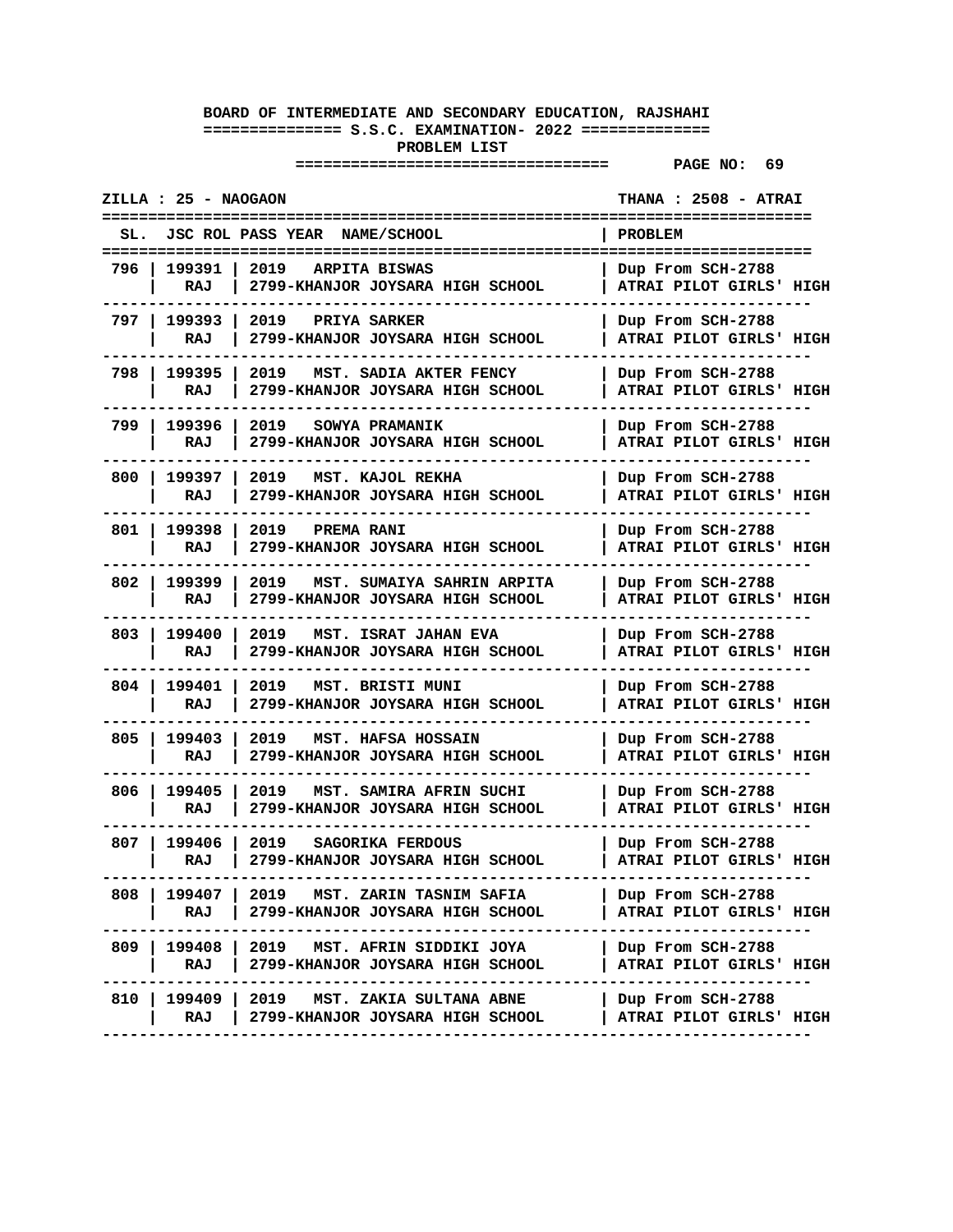|       | ZILLA : 25 - NAOGAON |                                                                                               | <b>THANA : 2508 - ATRAI</b>                                    |
|-------|----------------------|-----------------------------------------------------------------------------------------------|----------------------------------------------------------------|
| SL.   | ================     | <b>JSC ROL PASS YEAR</b><br>NAME/SCHOOL<br>========================<br>---------------------- | ==================<br><b>PROBLEM</b><br>---------------------- |
| 811   | 199410<br>RAJ        | 2019<br>MST. NAZMA NAHAR TRISHA<br>2799-KHANJOR JOYSARA HIGH SCHOOL                           | Dup From SCH-2788<br>ATRAI PILOT GIRLS' HIGH                   |
| 812 l | 199411 1<br>RAJ      | 2019<br>MST. AFIA ANTARA MAISHA<br>2799-KHANJOR JOYSARA HIGH SCHOOL                           | Dup From SCH-2788<br>ATRAI PILOT GIRLS' HIGH                   |
| 813 l | 199412<br>RAJ        | 2019<br>MST. SAMIA AKTER NISHAT<br>2799-KHANJOR JOYSARA HIGH SCHOOL                           | Dup From SCH-2788<br>ATRAI PILOT GIRLS' HIGH                   |
| 814 I | 199413<br>RAJ        | 2019<br>MST. SURIA SULTANA QUEEN<br>2799-KHANJOR JOYSARA HIGH SCHOOL                          | Dup From SCH-2788<br>ATRAI PILOT GIRLS' HIGH                   |
| 815 I | 199414  <br>RAJ      | 2019<br>MST. RABEYA SULTANA<br>2799-KHANJOR JOYSARA HIGH SCHOOL                               | Dup From SCH-2788<br>ATRAI PILOT GIRLS' HIGH                   |
| 816 l | 453679<br>RAJ        | 2019<br>MST. NUSRAT JAHAN PROVA<br>2799-KHANJOR JOYSARA HIGH SCHOOL                           | Dup From SCH-2979<br>KASUNDA HIGH SCHOOL                       |
| 817 I | 199552<br>RAJ        | 2019<br>MD. MURAD HOSSEN<br>2977-SANNASBARI JUNIOR HIGH SCHOOL                                | Dup From SCH-2761<br>KHORD BANDAIKHARA HIGH S                  |
| 818   | 193625<br>RAJ        | 2017<br>MD. RAKIB HOSSEN<br>2978-SHUKTIGACHHA K.D. HIGH SCHOOL                                | Prv. Reg. From SCH-2978<br>SHUKTIGACHHA K.D. HIGH S            |
| 819   | 453679<br>RAJ        | 2019<br>MST. NUSRAT JAHAN PROVA<br>2979-KASUNDA HIGH SCHOOL                                   | Dup From SCH-2799<br>KHANJOR JOYSARA HIGH SCH                  |
| 820   | 201271<br>RAJ        | 2019<br>MD. SABBIR HOSEN<br>2983-BIAM LABORATORY SCHOOL AND COLLE                             | Dup From SCH-2798<br>NAWABER TAMBU HIGH SCHOO                  |
| 821 l | 201273  <br>RAJ      | 2019<br>MD. SHAJIB SHAH<br>2983-BIAM LABORATORY SCHOOL AND COLLE                              | Dup From SCH-2798<br>NAWABER TAMBU HIGH SCHOO                  |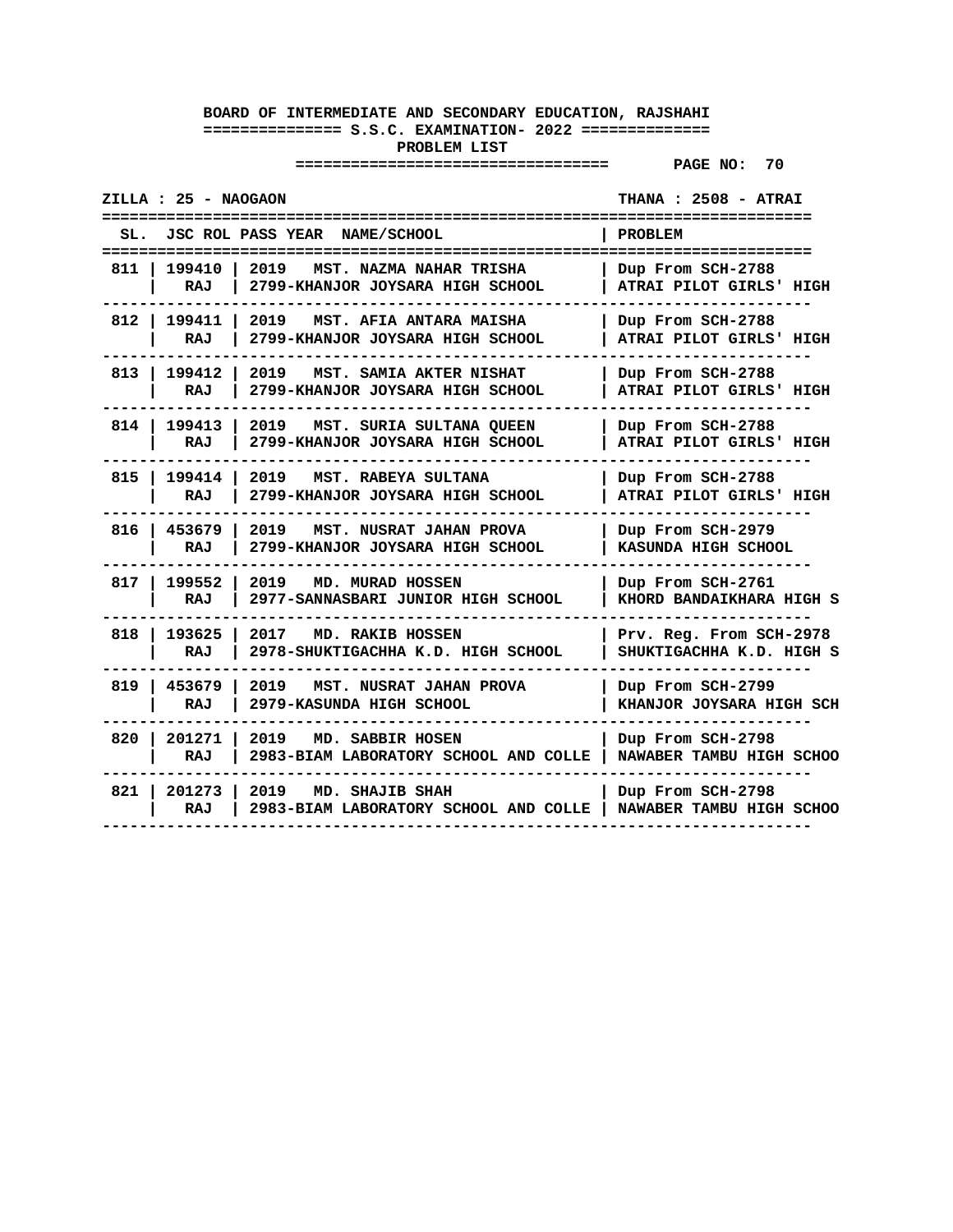|       | ZILLA : 25 - NAOGAON  |                                                                 | THANA : 2509 - BADALGACHHI                           |
|-------|-----------------------|-----------------------------------------------------------------|------------------------------------------------------|
|       |                       | SL. JSC ROL PASS YEAR NAME/SCHOOL                               | PROBLEM                                              |
| 822   | 203974<br><b>RAJ</b>  | 2019 HIRA AKTER<br>1094-KADAMGACHHI HIGH SCHOOL                 | ====================<br>CORRECTION B.DATE 15/12/05   |
| 823   | 203201<br>RAJ         | 2019<br>I V AKTER MAYA<br>2800-BADALGACHHI GOVT. MODEL PILOT HI | Dup From SCH-2814<br>NUNUJ KALIMIA HIGH SCHOO        |
| 824 I | 190214<br><b>RAJ</b>  | 2019 MD. NOUSAD HOSSEN<br>2801-BHATSHAIL HIGH SCHOOL            | Dup From SCH-2613<br>CHAK SREEPUR A. M. HIGH         |
| 825   | 204224<br>RAJ         | 2019<br>MD. SAGOR<br>2801-BHATSHAIL HIGH SCHOOL                 | Dup From SCH-2824<br><b>GABNA HIGH SCHOOL</b>        |
|       | 826   186520<br>RAJ   | 2018<br>MST. SINTHIYA AKTER<br>2806-BHANDERPUR B.L. HIGH SCHOOL | Prv. Reg. From SCH-2806<br>BHANDERPUR B.L. HIGH SCH  |
|       | 827   202142<br>RAJ   | 2019<br>MD. MAHFUZ AHMMED<br>2807-KOLA BIZLEE HIGH SCHOOL       | Dup From SCH-3809<br><b>RATAN KANDI ADARSHA HIGH</b> |
| 828   |                       | 2000<br><b>MST. MIMMA AKTER</b><br>2808-SHIBPUR HIGH SCHOOL     | INVALID JSC INFORMATION                              |
|       | 829   202321<br>RAJ   | 2019 MD. ASHIQUR RAHMAN TONOY<br>2813-MITHAPUR B.L. HIGH SCHOOL | Dup From SCH-2952<br><b>BARAIL HIGH SCHOOL</b>       |
|       | 830   203201  <br>RAJ | 2019<br>I V AKTER MAYA<br>2814-NUNUJ KALIMIA HIGH SCHOOL        | Dup From SCH-2800<br>BADALGACHHI GOVT. MODEL         |
| 831 I | 199894<br>RAJ         | 2018 MD. AL-AMIN<br>2824-GABNA HIGH SCHOOL                      | Prv. Reg. From SCH-2800<br>BADALGACHHI GOVT. MODEL   |
| 832   | 204224<br>RAJ         | 2019 MD. SAGOR<br>2824-GABNA HIGH SCHOOL                        | Dup From SCH-2801<br><b>BHATSHAIL HIGH SCHOOL</b>    |
| 833   | 345147<br>RAJ         | 2018<br>MST. SHAHANAZ KHATUN<br>2824-GABNA HIGH SCHOOL          | Prv. Reg. From SCH-5076<br>SONAMUKHI HIGH SCHOOL     |
| 834 I | 204145<br>RAJ         | 2019<br>SANJIDA AKTER<br>2928-B.T.M. MULTILATERAL HIGH SCHOOL   | CORRECTION B.DATE 09/12/05                           |
|       |                       |                                                                 |                                                      |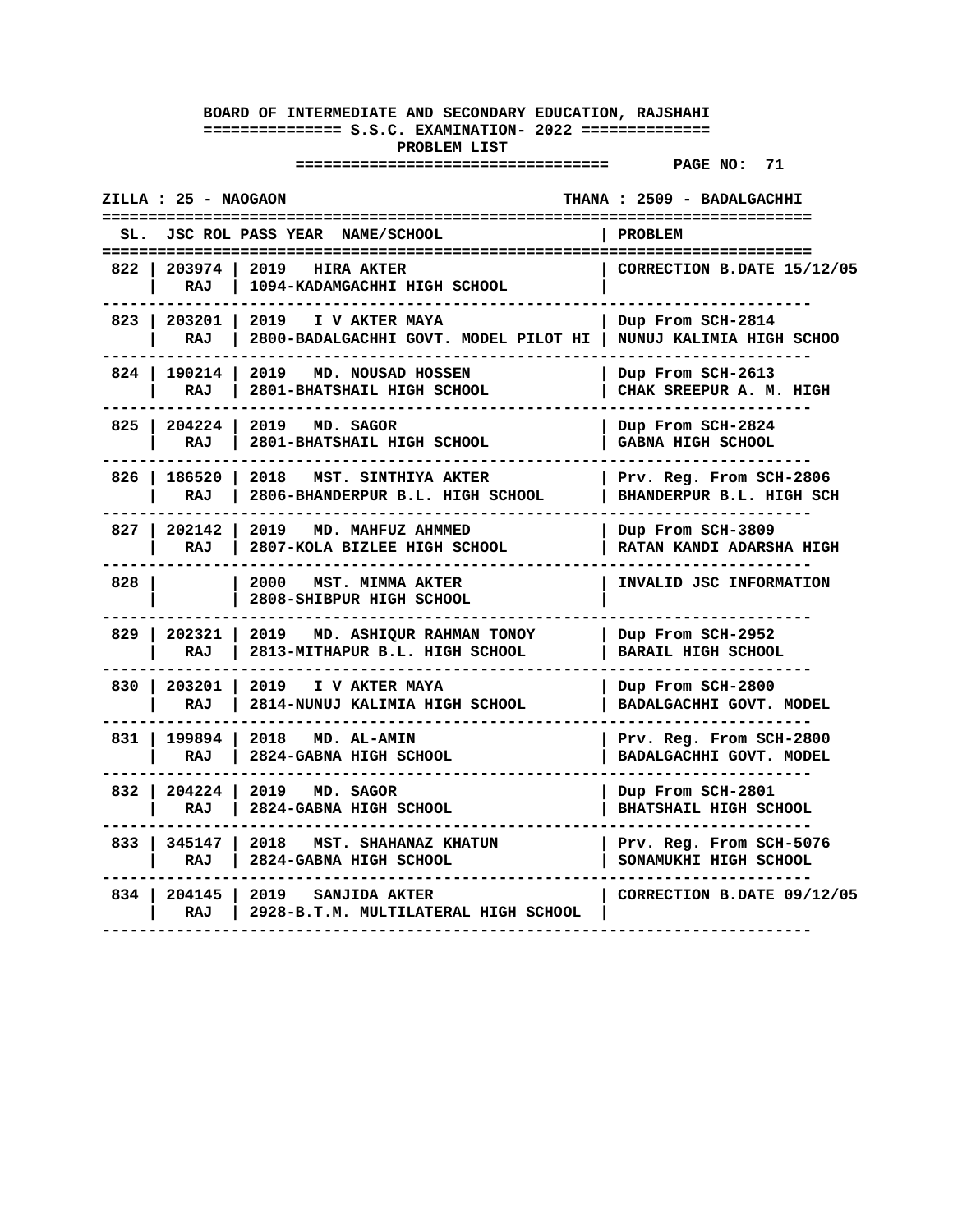| ZILLA : 25 - NAOGAON  |                                                                                                 | THANA : 2510 - DHAMOIRHAT<br>=================      |
|-----------------------|-------------------------------------------------------------------------------------------------|-----------------------------------------------------|
| SL.                   | JSC ROL PASS YEAR NAME/SCHOOL                                                                   | PROBLEM                                             |
| RAJ I                 | 835   201529   2018 MD. DABLU<br>2825-DHAMOIR HAT SOFIA HIGH SCHOOL                             | Prv. Reg. From SCH-8783<br>KULFOTPUR HIGH SCHOOL    |
| RAJ                   | 836   198706   2017 BIPOTI ORAWN<br>2828-BERITOLA ACADEMY                                       | Prv. Reg. From SCH-2828<br>BERITOLA ACADEMY         |
| RAJ                   | 837   198712   2017 GITA RANI ORAWN<br>2828-BERITOLA ACADEMY                                    | Prv. Reg. From SCH-2828<br>BERITOLA ACADEMY         |
| RAJ                   | 838   204732   2019   MST. KAIUM HOSSAIN<br>2829-RANGAMATI HIGH SCHOOL                          | SEX PROB & JSC INFORMATION                          |
| 839 I                 | 2000 MD. KORBAN<br>2838-MONGALBARI SIRAJIA HIGH SCHOOL                                          | INVALID JSC INFORMATION                             |
| RAJ                   | 840   205094   2019 MST. MITU AKTER<br>2838-MONGALBARI SIRAJIA HIGH SCHOOL                      | Dup From SCH-2841<br>JAHANPUR S. C. HIGH SCHO       |
| 841 205094 1<br>RAJ   | 2019 MST. MITU AKTER<br>2841-JAHANPUR S. C. HIGH SCHOOL                                         | Dup From SCH-2838<br>MONGALBARI SIRAJIA HIGH        |
| 842   198230  <br>RAJ | 2017 MST. KHATIZA TUL KOBRA<br>2846-SHAHID ABDUL JABBER MANGALBARI S   CHAKMOIRAM GOVT. MODEL H | Prv. Reg. From SCH-2836                             |
| 843   187802  <br>RAJ | 2018 MST. MESKATUN ZANNAT MIM<br>2847-DEBIPUR HIGH SCHOOL                                       | Prv. Reg. From SCH-2620<br>NAZIPUR GIRLS' HIGH SCHO |
| 844   191377  <br>RAJ | 2019 MST. TASNIM NAHAR TUHIN<br>2847-DEBIPUR HIGH SCHOOL                                        | Dup From SCH-2616<br>MADHAIL B.L. HIGH SCHOOL       |
| 845                   | 2000 LUXMI RANI<br>8785-ISABPUR HIGH SCHOOL                                                     | INVALID JSC INFORMATION                             |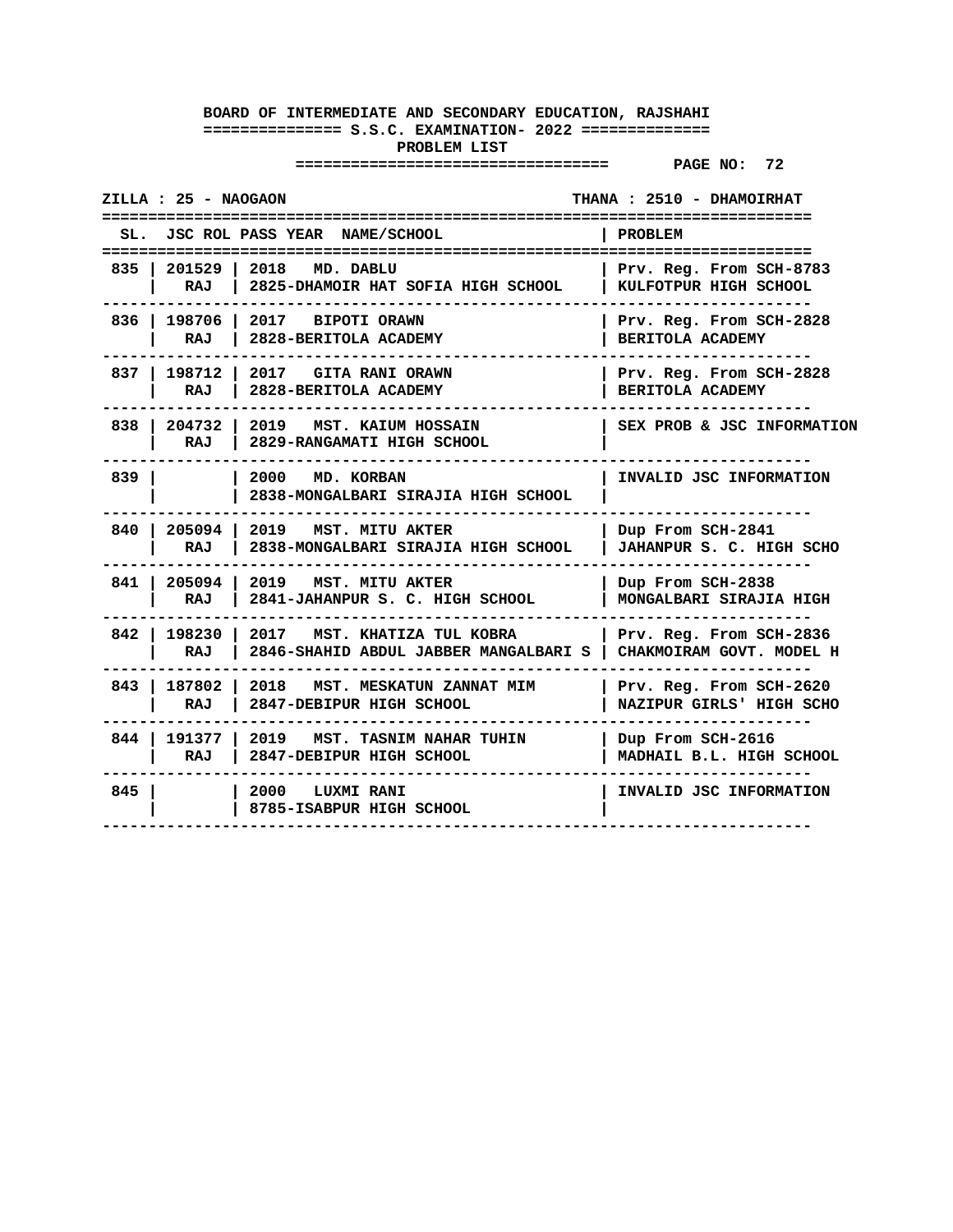|       | ZILLA : 25 - NAOGAON |                                                                          | THANA : 2511 - SAPAHAR                                                      |
|-------|----------------------|--------------------------------------------------------------------------|-----------------------------------------------------------------------------|
| SL.   |                      | JSC ROL PASS YEAR NAME/SCHOOL                                            | PROBLEM                                                                     |
| 846   | 188787<br>RAJ        | 2018<br>MD. ABID HASAN<br>2850-SAPAHAR PILOT HIGH SCHOOL                 | ====================<br>Prv. Reg. From SCH-2850<br>SAPAHAR PILOT HIGH SCHOO |
| 847   | 203714<br><b>RAJ</b> | 2018<br>MAHDIN AHMED SHAD<br>2850-SAPAHAR PILOT HIGH SCHOOL              | Prv. Reg. From SCH-2850<br>SAPAHAR PILOT HIGH SCHOO                         |
| 848   | 210461<br>RAJ        | 2018<br>PROTYAY DAS<br>2850-SAPAHAR PILOT HIGH SCHOOL                    | Prv. Reg. From SCH-2573<br><b>JAHANGIRPUR MODEL HIGH S</b>                  |
| 849   | 206978<br>RAJ        | 2019<br>MD. SIHAB PARVEZ<br>2852-TEGHORIA B.L. HIGH SCHOOL               | Dup From SCH-2879<br>BINNAKURI SECONDARY SCHO                               |
| 850   | 206407<br>RAJ        | 2019<br><b>MD. MAHAMUD HASAN</b><br>2854-NISHCHINTAPUR HIGH SCHOOL       | Dup From SCH-2871<br>SAPAHAR DANGGA PARA HIGH                               |
| 851   | 200421<br>RAJ        | 2017<br><b>HAMIDA KHATUN</b><br>2857-GOALA B. L. HIGH SCHOOL             | CORRECTION B.DATE 20/05/01                                                  |
| 852   | 206273<br>RAJ        | 2019<br>PROSENZIT KUMAR PAUL<br>2860-TILNA M.L. HIGH SCHOOL              | Dup From SCH-2693<br>DAMPURA HIGH SCHOOL                                    |
| 853   | 206278<br>RAJ        | 2019<br>SOROJ KUMAR SHIL<br>2860-TILNA M.L. HIGH SCHOOL                  | Dup From SCH-8790<br>MOLLAH PARA HIGH SCHOOL                                |
| 854 I | 453823<br>RAJ        | 2019<br><b>MIMMATUN</b><br>2865-KOCH KURALIA HIGH SCHOOL                 | CORRECTION B.DATE 30/11/01                                                  |
| 855   | 206442<br>RAJ        | 2019<br>MD. SAKIB AHMMED<br>2868-TATAIR BAKHARPUR HIGH SCHOOL            | Dup From SCH-2871<br>SAPAHAR DANGGA PARA HIGH                               |
| 856   | 206407<br>RAJ        | 2019<br><b>MD. MAHAMUD HASAN</b><br>2871-SAPAHAR DANGGA PARA HIGH SCHOOL | Dup From SCH-2854<br>NISHCHINTAPUR HIGH SCHOO                               |
| 857   | 206442<br>RAJ        | 2019<br>MD. SAKIB AHMMED<br>2871-SAPAHAR DANGGA PARA HIGH SCHOOL         | Dup From SCH-2868<br><b>TATAIR BAKHARPUR HIGH SC</b>                        |
| 858   | 207754<br>RAJ        | 2019<br>MST. MESHKATUN ZANNAT<br>2877-PARASHOIL GIRLS' HIGH SCHOOL       | Dup From SCH-2956<br>KHARAIL HIGH SCHOOL                                    |
| 859   | 206978<br>RAJ        | 2019<br>MD. SIHAB PARVEZ<br>2879-BINNAKURI SECONDARY SCHOOL              | Dup From SCH-2852<br>TEGHORIA B.L. HIGH SCHOO                               |
|       |                      |                                                                          |                                                                             |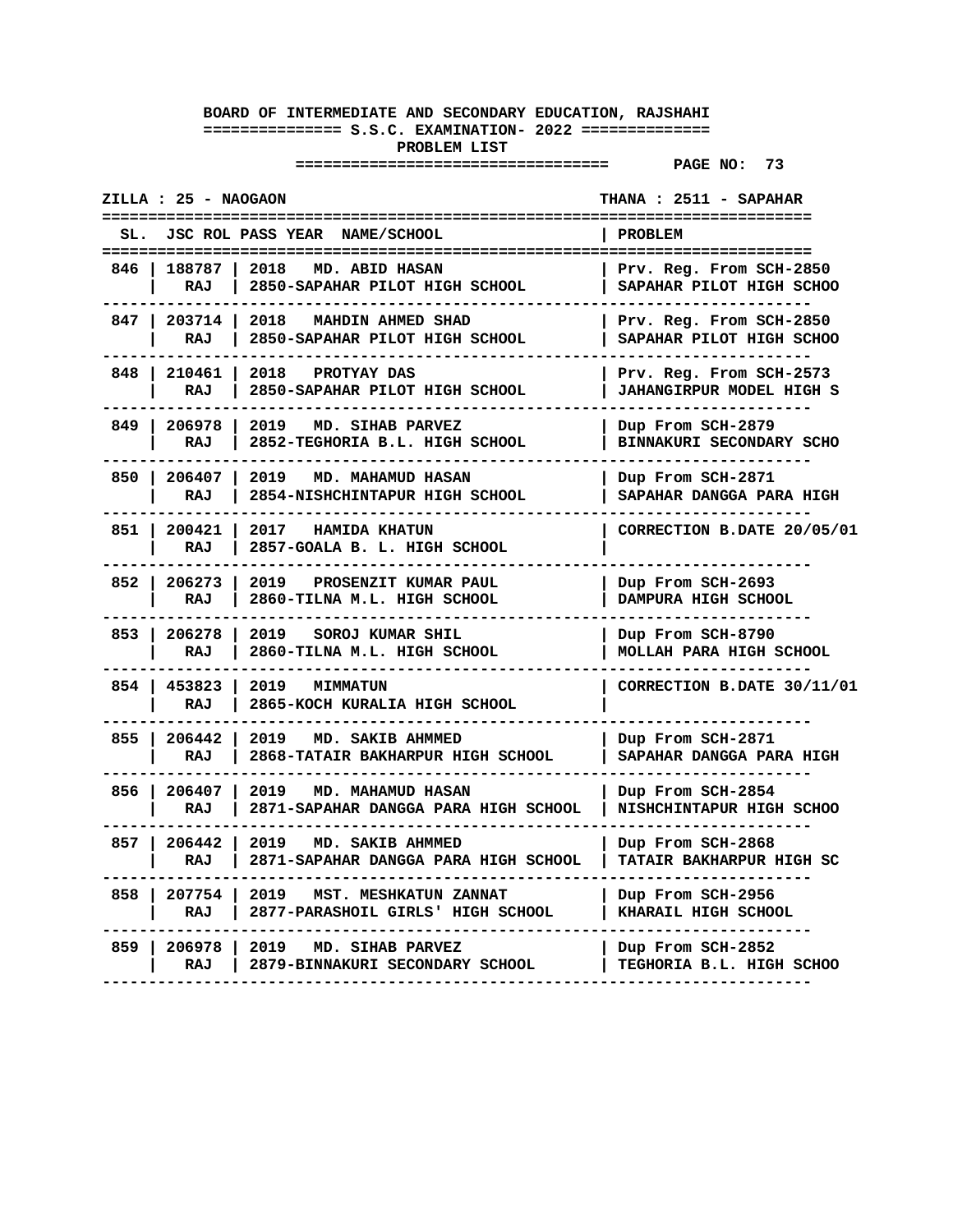|       | ZILLA : 30 - PABNA  |                                                                                               | THANA : 3001 - PABNA SADAR                          |
|-------|---------------------|-----------------------------------------------------------------------------------------------|-----------------------------------------------------|
|       |                     | <b>JSC ROL PASS YEAR</b><br><b>NAME/SCHOOL</b>                                                | PROBLEM                                             |
| 860 I |                     | 2002<br>MD. SHIHAB UDDIN<br>3001-PABNA GOPAL CHANDRA INSTITUTION                              | INVALID JSC INFORMATION                             |
|       | 861   222164<br>RAJ | 2019<br>MD. ABIR HASSAN TUFAN<br>3001-PABNA GOPAL CHANDRA INSTITUTION                         | Dup From SCH-3002<br>MOHIM CHANDRA JUBILEE HI       |
| 862 I | 215317<br>RAJ       | 2017<br>MD. MIR SHAHRIAR<br>3002-MOHIM CHANDRA JUBILEE HIGH SCHOO                             | Prv. Reg. From SCH-3002<br>MOHIM CHANDRA JUBILEE HI |
| 863 I | 222164<br>RAJ       | 2019<br>MD. ABIR HASSAN TUFAN<br>3002-MOHIM CHANDRA JUBILEE HIGH SCHOO                        | Dup From SCH-3001<br>PABNA GOPAL CHANDRA INST       |
| 864   | 222173<br>RAJ       | 2019<br>MD. MAHMUDUN RAHMAN<br>3002-MOHIM CHANDRA JUBILEE HIGH SCHOO                          | Dup From SCH-3003<br>RADHANAGAR MAJUMDER ACAD       |
| 865 I | 222212<br>RAJ       | 2019 SABBIR HOSSAIN<br>3002-MOHIM CHANDRA JUBILEE HIGH SCHOO                                  | Dup From SCH-3037<br>SHAHID M. MONSUR ALI HIG       |
| 866 I | 193918<br>MAD       | 2019<br>MD. FAYEM SHEIKH<br>3003-RADHANAGAR MAJUMDER ACADEMY (SCH                             | CORRECTION B.DATE 03/12/01                          |
| 867 I | 214587<br>RAJ       | 2019<br>MD. NAZIMUL<br>3003-RADHANAGAR MAJUMDER ACADEMY (SCH                                  | Dup From SCH-2561<br>JOYPUR DANGAPARA HIGH S        |
| 868 I | 217965<br>RAJ       | 2019<br>MD. SOMRAT HOSSAIN<br>3003-RADHANAGAR MAJUMDER ACADEMY (SCH                           | Dup From SCH-3040<br>CHAK CHHATIANI HIGH SCHO       |
| 869   | 218020<br>RAJ       | 2019<br>AVIJIT KUMAR DAS<br>3003-RADHANAGAR MAJUMDER ACADEMY (SCH                             | Dup From SCH-3004<br>SELIM NAZIR HIGH SCHOOL        |
| 870 I | 222173<br>RAJ       | 2019 MD. MAHMUDUN RAHMAN<br>3003-RADHANAGAR MAJUMDER ACADEMY (SCH   MOHIM CHANDRA JUBILEE HI  | Dup From SCH-3002                                   |
| 871 I | 234944<br>RAJ       | 2019<br>REDWAN BEEN MIZAN<br>3003-RADHANAGAR MAJUMDER ACADEMY (SCH   SANTHIA UPAZILA PARISHAD | Dup From SCH-3237                                   |
| 872   | 212835  <br>RAJ     | 2018 MONIRUL ISLAM<br>3004-SELIM NAZIR HIGH SCHOOL                                            | Dup From SCH-3036<br><b>BHARARA HIGH SCHOOL</b>     |
|       | RAJ                 | 873   218020   2019 AVIJIT KUMAR DAS<br>3004-SELIM NAZIR HIGH SCHOOL                          | Dup From SCH-3003<br>RADHANAGAR MAJUMDER ACAD       |
| 874 I | 221413<br>RAJ       | 2019<br><b>AHMOD</b><br>3005-AMZAD HOSSAIN HIGH SCHOOL                                        | Dup From SCH-3062<br>NANDANPUR HIGH SCHOOL          |
|       |                     |                                                                                               |                                                     |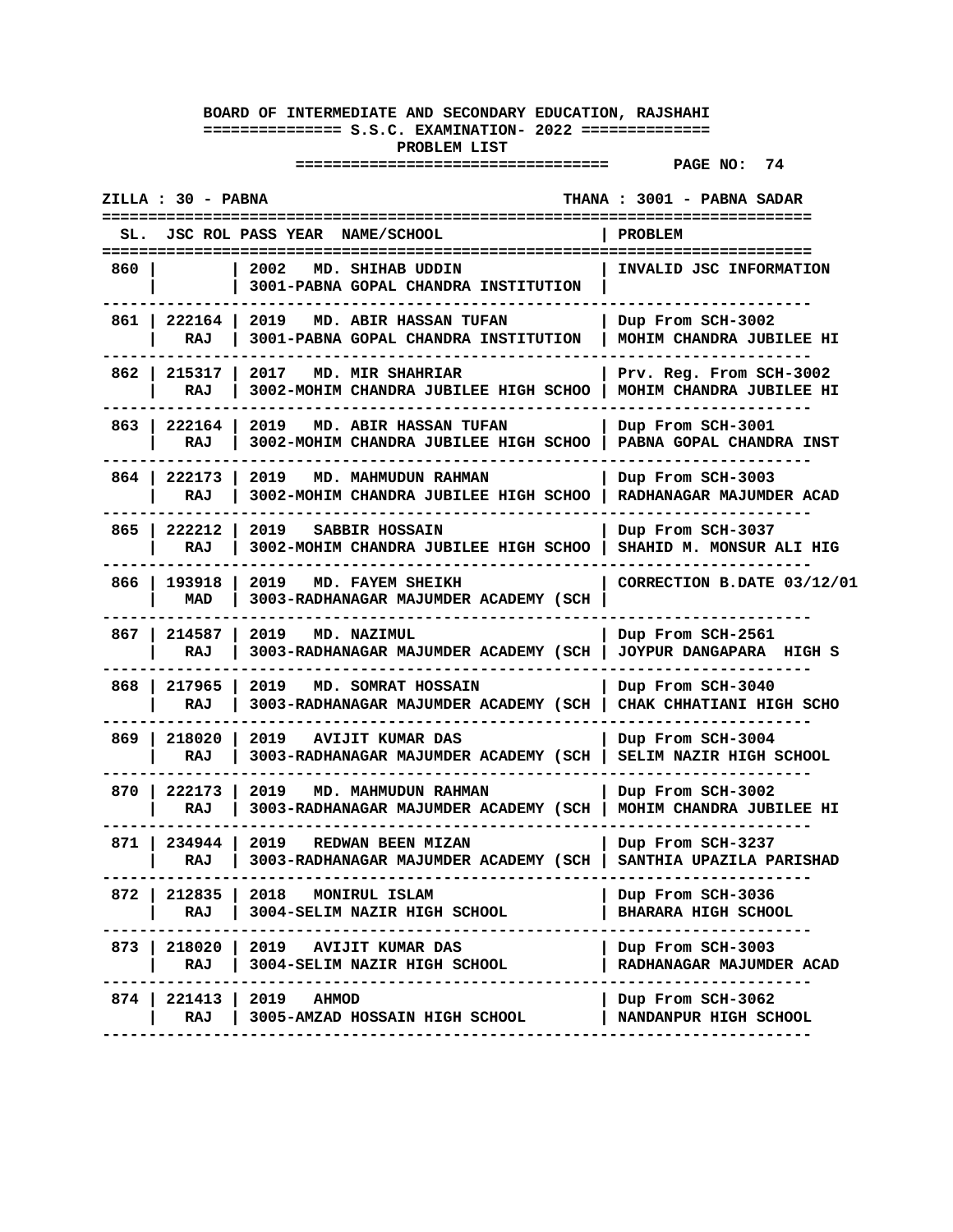|       | ZILLA : 30 - PABNA  |                                                                                                                                                     | THANA : 3001 - PABNA SADAR                          |
|-------|---------------------|-----------------------------------------------------------------------------------------------------------------------------------------------------|-----------------------------------------------------|
|       |                     | JSC ROL PASS YEAR NAME/SCHOOL                                                                                                                       | <b>PROBLEM</b><br>======================            |
| 875 I | 213186<br>RAJ       | 2018<br>MD. NASIR UDDIN BISWAS<br>3006-SHAHEED FAZLUL HAQ MUNICIPAL HIG   ALHAJ ASIR UDDIN SARDER                                                   | Prv. Reg. From SCH-3029                             |
|       | 876   214250<br>RAJ | 2018<br>MST. SHAMMI AKTER<br>3006-SHAHEED FAZLUL HAQ MUNICIPAL HIG                                                                                  | Prv. Reg. From SCH-3006<br>SHAHEED FAZLUL HAO MUNIC |
|       | 877   217560<br>RAJ | 2019<br>SURAIYA ISLAM RITTIKA<br>3006-SHAHEED FAZLUL HAQ MUNICIPAL HIG                                                                              | Dup From SCH-3014<br>PABNA TOWN GIRLS' HIGH S       |
| 878 I | 217611<br>RAJ       | 2019<br>MD. ZOBAYEL AHMMED RIFAN<br>3006-SHAHEED FAZLUL HAQ MUNICIPAL HIG                                                                           | Dup From SCH-3061<br>POLICE LINES SCHOOL, PAB       |
| 879   | 217643<br>RAJ       | 2019<br><b>MST. SURAIYA KHATUN</b><br>3006-SHAHEED FAZLUL HAQ MUNICIPAL HIG                                                                         | Dup From SCH-3015<br>ZANNAT BIBI JUBILEE GIRL       |
| 880 I | 220407<br>RAJ       | 2019<br>MD. ASIFUZZAMAN RIDOY<br>3007-DOGACHI HIGH SCHOOL AND COLLEGE                                                                               | Dup From SCH-3042<br>KHATIB ABDUL ZAHID HIGH        |
| 881   | 218226<br>RAJ       | 2019<br>NUR A ZAHAN DIA<br>3011-CENTRAL GIRLS' HIGH SCHOOL                                                                                          | Dup From SCH-3012<br>PABNA ADARSHA GIRLS' HIG       |
|       | 882 218849<br>RAJ   | 2019<br>MST. AFSANA MIM<br>3011-CENTRAL GIRLS' HIGH SCHOOL                                                                                          | Dup From SCH-3038<br>ALHAJ ELIAS HIGH SCHOOL        |
| 883   | 221059<br>RAJ       | 2019<br>MST. MIM<br>3011-CENTRAL GIRLS' HIGH SCHOOL                                                                                                 | Dup From SCH-3014<br>PABNA TOWN GIRLS' HIGH S       |
| 884   | 218223<br>RAJ       | 2019<br>MST. FATEMA TUGG JOHURA TISHA<br>3012-PABNA ADARSHA GIRLS' HIGH SCHOOL                                                                      | Dup From SCH-3016<br>SHAHID AHMED RAFIQUE GIR       |
| 885 l | 218226<br>RAJ       | 2019<br>NUR A ZAHAN DIA<br>3012-PABNA ADARSHA GIRLS' HIGH SCHOOL                                                                                    | Dup From SCH-3011<br>CENTRAL GIRLS' HIGH SCHO       |
| 886 I | 220645<br>RAJ       | 2019<br><b>NOWSHIN SHAIARA</b><br>3012-PABNA ADARSHA GIRLS' HIGH SCHOOL                                                                             | Dup From SCH-3038<br>ALHAJ ELIAS HIGH SCHOOL        |
|       |                     | 887   239434   2019 JABARUNNAHAR IVE<br>RAJ   3012-PABNA ADARSHA GIRLS' HIGH SCHOOL   PABNA COLLECTRATE PUBLIC<br>----------------                  | Dup From SCH-3060                                   |
|       |                     | 888   255297   2019 MST. RITHU BORNA<br>RAJ   3012-PABNA ADARSHA GIRLS' HIGH SCHOOL   DR. I. H. MEMORIAL GIRLS                                      | Dup From SCH-3051                                   |
|       | RAJ                 | 889   255332   2019 MST. JEM AKTER POPY<br>  3012-PABNA ADARSHA GIRLS' HIGH SCHOOL   DR. I. H. MEMORIAL GIRLS<br>---------------------------------- | Dup From SCH-3051                                   |
|       |                     |                                                                                                                                                     |                                                     |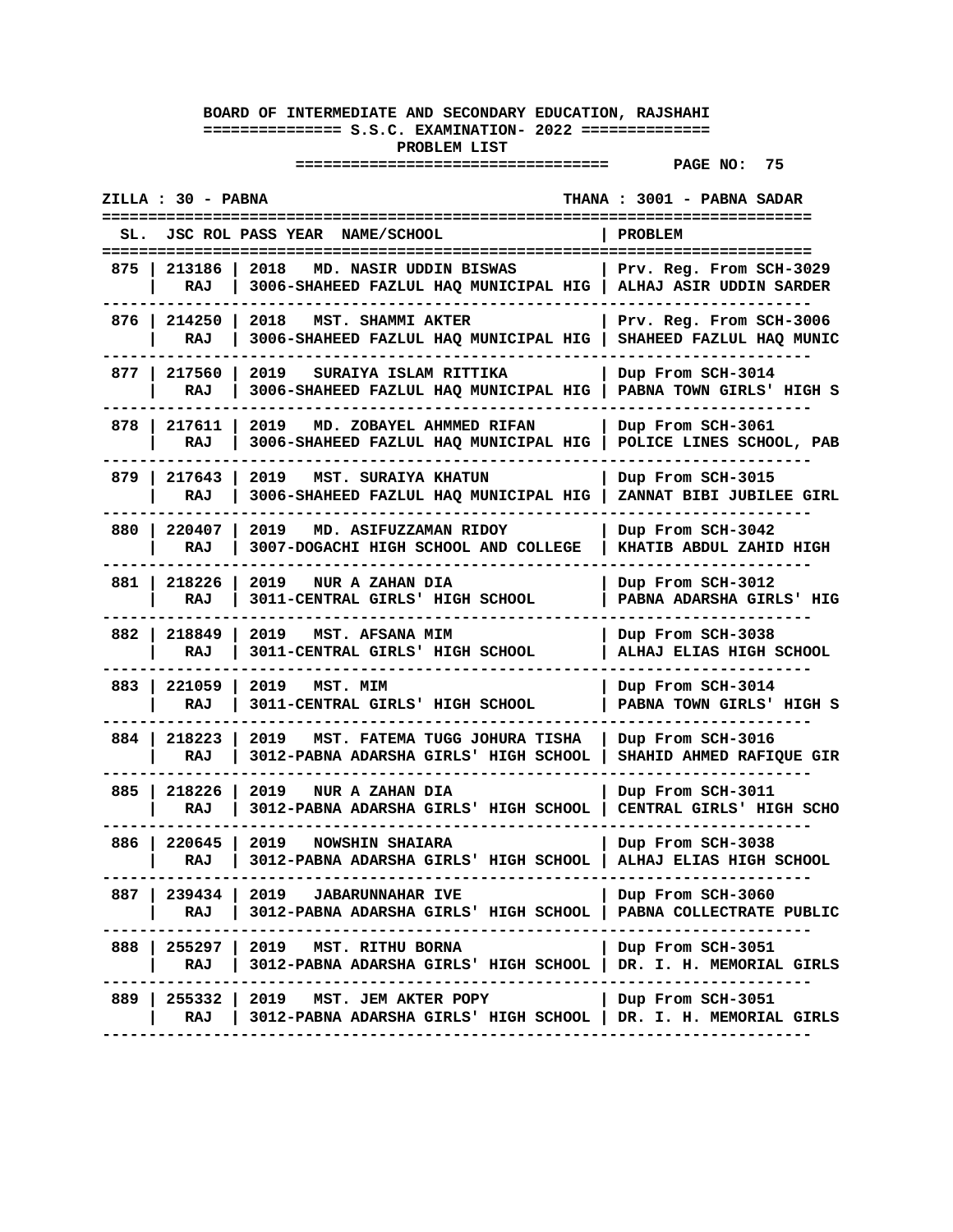| ZILLA : 30 - PABNA<br>THANA : 3001 - PABNA SADAR |               |                                                                                                        |                                                     |
|--------------------------------------------------|---------------|--------------------------------------------------------------------------------------------------------|-----------------------------------------------------|
| SL.                                              |               | JSC ROL PASS YEAR NAME/SCHOOL<br>=============================                                         | PROBLEM<br>===============                          |
| 890 I                                            | 255343<br>RAJ | =========================<br>2019<br>MST. ANTU AKTER BAISHAKI<br>3012-PABNA ADARSHA GIRLS' HIGH SCHOOL | Dup From SCH-3051<br>DR. I. H. MEMORIAL GIRLS       |
| 891 I                                            | 217560<br>RAJ | 2019<br>SURAIYA ISLAM RITTIKA<br>3014-PABNA TOWN GIRLS' HIGH SCHOOL                                    | Dup From SCH-3006<br>SHAHEED FAZLUL HAQ MUNIC       |
| 892 I                                            | 221059<br>RAJ | 2019<br>MST. MIM<br>3014-PABNA TOWN GIRLS' HIGH SCHOOL                                                 | Dup From SCH-3011<br>CENTRAL GIRLS' HIGH SCHO       |
| 893                                              | 161486<br>RAJ | 2018<br>MST. LUCKY AKTER MAYA<br>3015-ZANNAT BIBI JUBILEE GIRLS' HIGH                                  | Prv. Reg. From SCH-3015<br>ZANNAT BIBI JUBILEE GIRL |
| 894                                              | 217643<br>RAJ | 2019<br>MST. SURAIYA KHATUN<br>3015-ZANNAT BIBI JUBILEE GIRLS' HIGH                                    | Dup From SCH-3006<br>SHAHEED FAZLUL HAQ MUNIC       |
| 895 I                                            | 900272<br>RAJ | 2018<br>MST. SUME AKTER JHINUK<br>3015-ZANNAT BIBI JUBILEE GIRLS' HIGH                                 | Prv. Reg. From SCH-3015<br>ZANNAT BIBI JUBILEE GIRL |
| 896 I                                            | 900287<br>RAJ | 2018<br><b>MST. RUKAIYA KHATUN</b><br>3015-ZANNAT BIBI JUBILEE GIRLS' HIGH                             | Prv. Reg. From SCH-3015<br>ZANNAT BIBI JUBILEE GIRL |
| 897 I                                            | 218223<br>RAJ | MST. FATEMA TUGG JOHURA TISHA<br>2019<br>3016-SHAHID AHMED RAFIQUE GIRLS' HIGH                         | Dup From SCH-3012<br>PABNA ADARSHA GIRLS' HIG       |
| 898                                              | 215041<br>RAJ | 2018<br><b>MST. TASKIA KHATUN</b><br>3017-SHAHEED SMARANIKA HIGH SCHOOL, GA                            | Prv. Reg. From SCH-3017<br>SHAHEED SMARANIKA HIGH S |
| 899                                              | 209719<br>RAJ | 2017<br>MST. JINNATARA JOYA<br>3020-MOULANA KASIMUDDIN SMRITEE HIGH                                    | Prv. Reg. From SCH-3055<br>PABNA CADET COLLEGIATE S |
| 900 I                                            | 432952<br>MAD | 2018<br>AKHI KHATUN MIRA<br>3020-MOULANA KASIMUDDIN SMRITEE HIGH                                       | Fail                                                |
| 901 l                                            | 248779<br>RAJ | 2019<br>MD. ROBIUL ISLAM<br>3022-DUBLIA HIGH SCHOOL                                                    | Dup From SCH-3049<br>NAWSHER MONDOL HIGH SCHO       |
| 902 I                                            | RAJ           | 213609   2018 MST. SOMPA KHATUN<br>3023-NAZRUL ISLAM (HABU) HIGH SCHOOL                                | Prv. Reg. From SCH-3023<br>NAZRUL ISLAM (HABU) HIGH |
| 903 l                                            |               | 2001 MST. MITHILA KHATUN<br>3027-HAZERA KHATUN GIRLS' HIGH SCHOOL                                      | INVALID JSC INFORMATION                             |
| 904 I                                            | RAJ           | 212835   2018 MONIRUL ISLAM<br>3036-BHARARA HIGH SCHOOL                                                | Dup From SCH-3004<br>SELIM NAZIR HIGH SCHOOL        |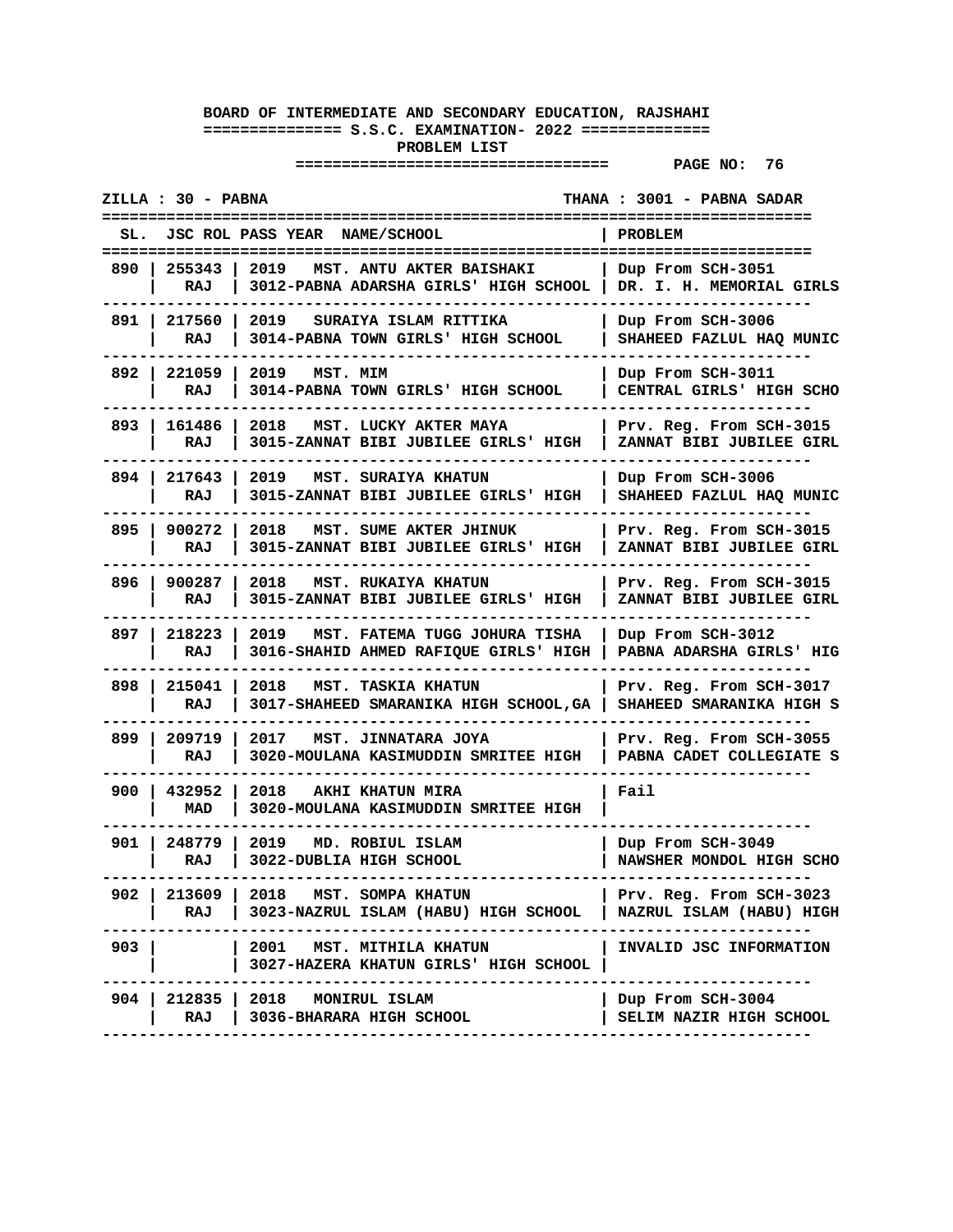| ZILLA : 30 - PABNA                                                                                    | THANA : 3001 - PABNA SADAR<br>======================  |
|-------------------------------------------------------------------------------------------------------|-------------------------------------------------------|
| JSC ROL PASS YEAR<br><b>NAME/SCHOOL</b><br>SL.                                                        | PROBLEM                                               |
| 2018<br>905 I<br>216301<br>MST. JUTHI KHATUN<br>RAJ<br>3036-BHARARA HIGH SCHOOL                       | Prv. Reg. From SCH-3020<br>MOULANA KASIMUDDIN SMRIT   |
| 906   216308<br>2018<br><b>MST. RETU KHATUN</b><br>RAJ<br>3036-BHARARA HIGH SCHOOL                    | Prv. Reg. From SCH-3021<br>DARI VAODANGA HIGH SCHOO   |
| 907   216367<br>2018<br>MD. HAMIDUL SHEIKH<br>3036-BHARARA HIGH SCHOOL<br>RAJ                         | Prv. Reg. From SCH-3036<br><b>BHARARA HIGH SCHOOL</b> |
| 908 I<br>220331<br>2019<br>MOST. SURAIYA YEASMIN<br>RAJ<br>3036-BHARARA HIGH SCHOOL                   | Dup From SCH-3262<br><b>FAZILATUN NESSA GIRLS' H</b>  |
| 909 I<br>220790<br>2019<br>MOHINI MEHZABIN<br>3036-BHARARA HIGH SCHOOL<br>RAJ                         | Dup From SCH-3037<br>SHAHID M. MONSUR ALI HIG         |
| 220790<br>910 <sub>1</sub><br>2019<br>MOHINI MEHZABIN<br>RAJ<br>3037-SHAHID M. MONSUR ALI HIGH SCHOOL | Dup From SCH-3036<br><b>BHARARA HIGH SCHOOL</b>       |
| 911 222212<br>2019 SABBIR HOSSAIN<br>3037-SHAHID M. MONSUR ALI HIGH SCHOOL<br>RAJ                     | Dup From SCH-3002<br>MOHIM CHANDRA JUBILEE HI         |
| 912 218849<br>2019<br>MST. AFSANA MIM<br>RAJ<br>3038-ALHAJ ELIAS HIGH SCHOOL                          | Dup From SCH-3011<br>CENTRAL GIRLS' HIGH SCHO         |
| 913 I<br>220645<br>2019<br><b>NOWSHIN SHAIARA</b><br>3038-ALHAJ ELIAS HIGH SCHOOL<br>RAJ              | Dup From SCH-3012<br>PABNA ADARSHA GIRLS' HIG         |
| 914 I<br>221751<br>2019<br><b>MST. ASHRAFUN NAHAR</b><br>3038-ALHAJ ELIAS HIGH SCHOOL<br>RAJ          | Dup From SCH-3044<br>MALANCHI HIGH SCHOOL             |
| 915 l<br>221752<br>2019 MST. SADIA KHATUN<br>3038-ALHAJ ELIAS HIGH SCHOOL<br>RAJ                      | Dup From SCH-3044<br>MALANCHI HIGH SCHOOL             |
| 916   221753<br>2019<br>MST. ANTORA AKTER MIM<br>3038-ALHAJ ELIAS HIGH SCHOOL<br>RAJ                  | Dup From SCH-3044<br>MALANCHI HIGH SCHOOL             |
| 221754<br>2019 MST. SATHI AKTER<br>917 I<br>RAJ<br>3038-ALHAJ ELIAS HIGH SCHOOL                       | Dup From SCH-3044<br>MALANCHI HIGH SCHOOL             |
| 918   221755   2019   MST. MASURA AKTER MIM<br>RAJ<br>3038-ALHAJ ELIAS HIGH SCHOOL                    | Dup From SCH-3044<br>MALANCHI HIGH SCHOOL             |
| 919   221756  <br>2019 MST. HAMIA AKTER DULI<br>RAJ<br>3038-ALHAJ ELIAS HIGH SCHOOL                   | Dup From SCH-3044<br>MALANCHI HIGH SCHOOL             |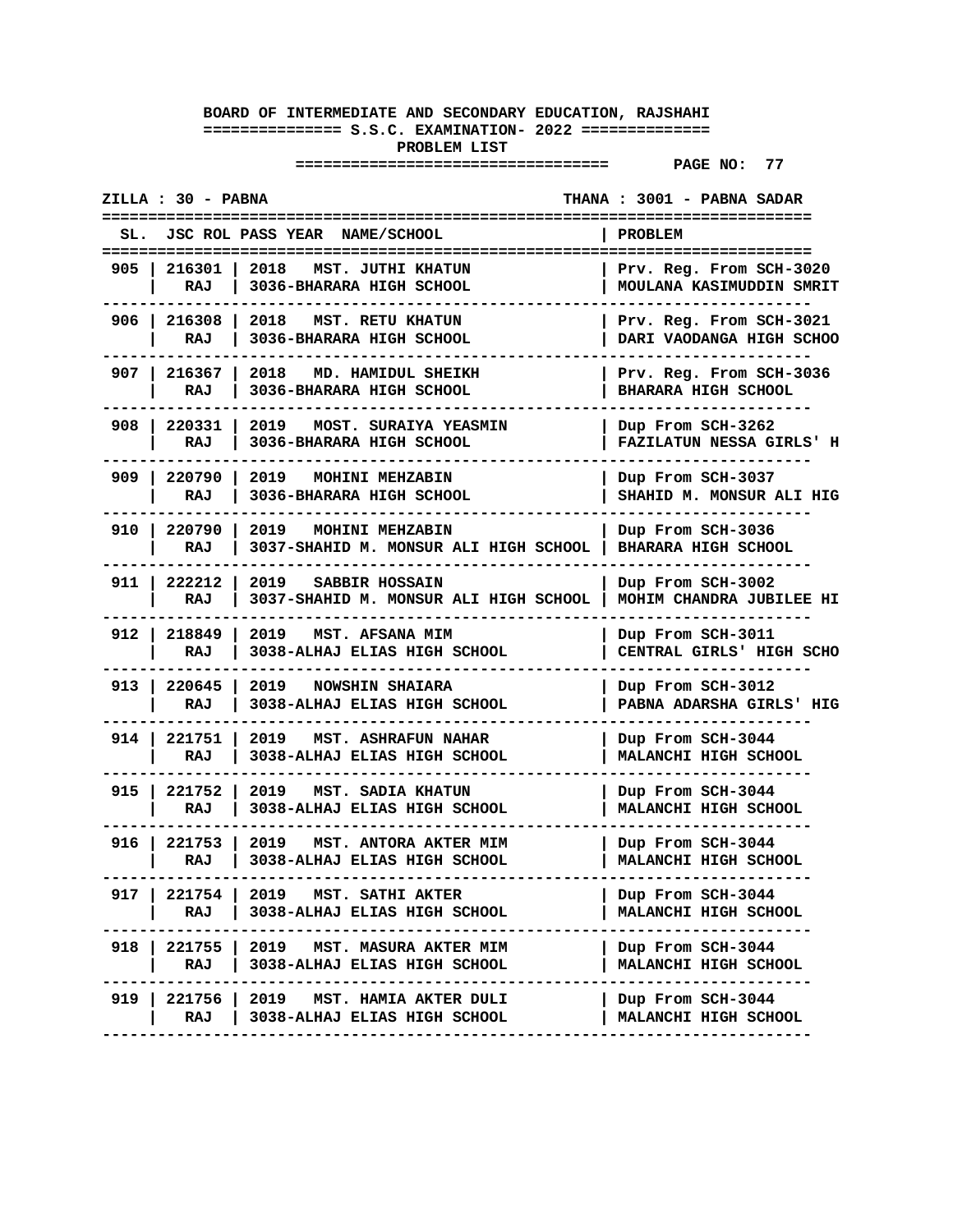| THANA : 3001 - PABNA SADAR                                                                     |
|------------------------------------------------------------------------------------------------|
| <b>PROBLEM</b>                                                                                 |
| Dup From SCH-3044<br>MALANCHI HIGH SCHOOL                                                      |
| Dup From SCH-3044<br>MALANCHI HIGH SCHOOL                                                      |
| Dup From SCH-3044<br>MALANCHI HIGH SCHOOL                                                      |
| Dup From SCH-3044<br>MALANCHI HIGH SCHOOL                                                      |
| Dup From SCH-3044<br>MALANCHI HIGH SCHOOL                                                      |
| Dup From SCH-3044<br>MALANCHI HIGH SCHOOL                                                      |
| Dup From SCH-3044<br>MALANCHI HIGH SCHOOL                                                      |
| Dup From SCH-3044<br>MALANCHI HIGH SCHOOL                                                      |
| Dup From SCH-3044<br>MALANCHI HIGH SCHOOL                                                      |
| Dup From SCH-3044<br>MALANCHI HIGH SCHOOL                                                      |
| Dup From SCH-3044<br>MALANCHI HIGH SCHOOL                                                      |
| Dup From SCH-3044<br>MALANCHI HIGH SCHOOL                                                      |
| Dup From SCH-3044<br>MALANCHI HIGH SCHOOL                                                      |
| 933   221844   2019   MD. SHADHIN HOSSAIN SARTHOK<br>Dup From SCH-3044<br>MALANCHI HIGH SCHOOL |
| Dup From SCH-3221<br>  DHULAURI GIRLS' HIGH SCH                                                |
|                                                                                                |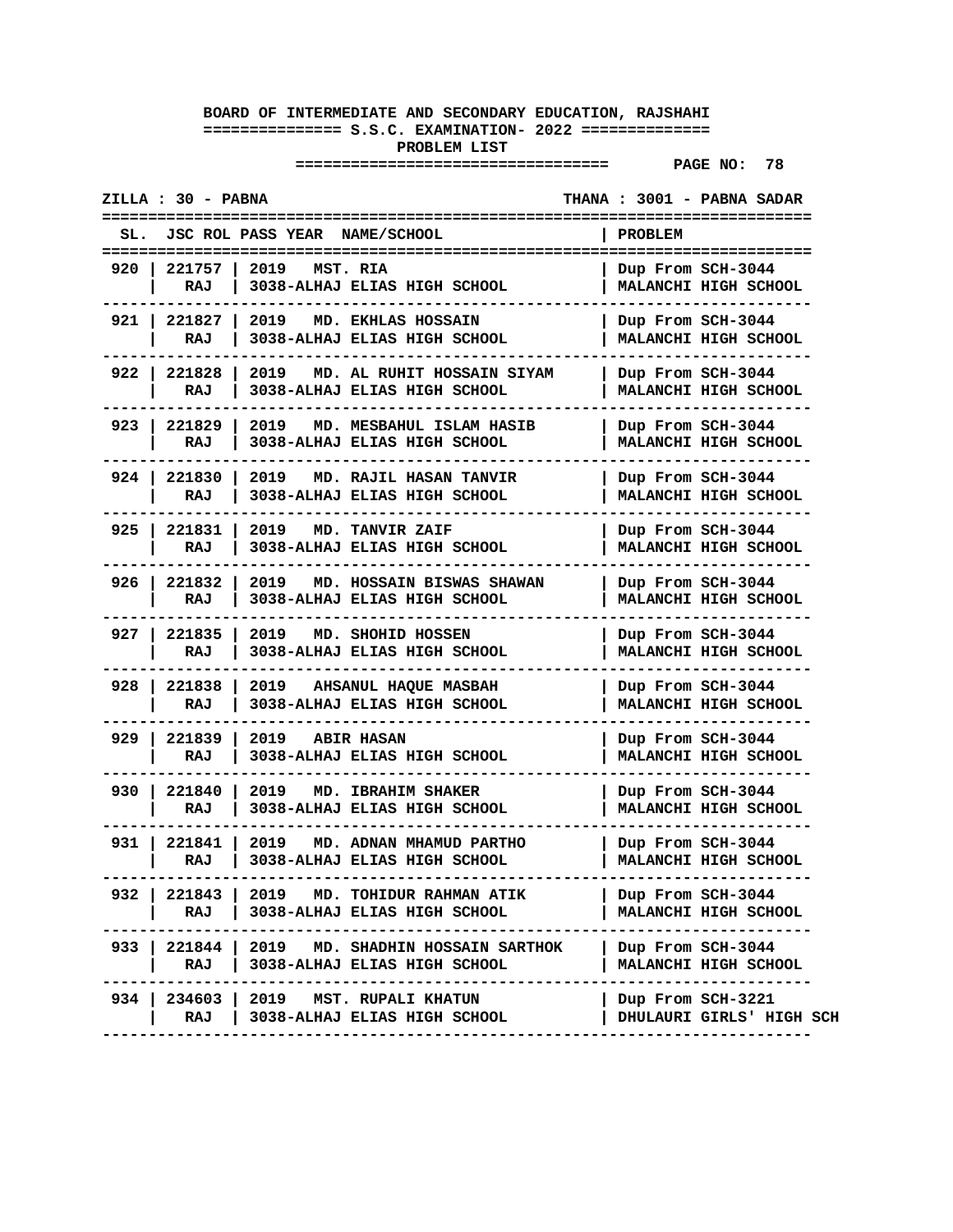|       | ZILLA : 30 - PABNA  |                                                                             | THANA : 3001 - PABNA SADAR                          |
|-------|---------------------|-----------------------------------------------------------------------------|-----------------------------------------------------|
| SL.   |                     | <b>JSC ROL PASS YEAR</b><br><b>NAME/SCHOOL</b>                              | <b>PROBLEM</b><br>:======================           |
| 935   | 217965<br>RAJ       | 2019<br>MD. SOMRAT HOSSAIN<br>3040-CHAK CHHATIANI HIGH SCHOOL               | Dup From SCH-3003<br>RADHANAGAR MAJUMDER ACAD       |
|       | 936   233186<br>RAJ | 2019<br>MST. NAIMA AKTER<br>3041-IMAM GAZZALI GIRLS' HIGH SCHOOL            | Dup From SCH-3220<br>DARAMUDHA KHOAJ UDDIN SC       |
| 937 I | 220407<br>RAJ       | 2019<br>MD. ASIFUZZAMAN RIDOY<br>3042-KHATIB ABDUL ZAHID HIGH SCHOOL        | Dup From SCH-3007<br>DOGACHI HIGH SCHOOL AND        |
| 938 I | 221751<br>RAJ       | 2019<br><b>MST. ASHRAFUN NAHAR</b><br>3044-MALANCHI HIGH SCHOOL             | Dup From SCH-3038<br>ALHAJ ELIAS HIGH SCHOOL        |
| 939   | 221752<br>RAJ       | 2019<br>MST. SADIA KHATUN<br>3044-MALANCHI HIGH SCHOOL                      | Dup From SCH-3038<br><b>ALHAJ ELIAS HIGH SCHOOL</b> |
| 940 l | 221753<br>RAJ       | 2019<br>MST. ANTORA AKTER MIM<br>3044-MALANCHI HIGH SCHOOL                  | Dup From SCH-3038<br>ALHAJ ELIAS HIGH SCHOOL        |
|       | 941 221754<br>RAJ   | 2019<br>MST. SATHI AKTER<br>3044-MALANCHI HIGH SCHOOL                       | Dup From SCH-3038<br>ALHAJ ELIAS HIGH SCHOOL        |
| 942 I | 221755<br>RAJ       | 2019<br>MST. MASURA AKTER MIM<br>3044-MALANCHI HIGH SCHOOL                  | Dup From SCH-3038<br>ALHAJ ELIAS HIGH SCHOOL        |
| 943 I | 221756<br>RAJ       | 2019<br>MST. HAMIA AKTER DULI<br>3044-MALANCHI HIGH SCHOOL                  | Dup From SCH-3038<br>ALHAJ ELIAS HIGH SCHOOL        |
| 944   | 221757<br>RAJ       | 2019<br>MST. RIA<br>3044-MALANCHI HIGH SCHOOL                               | Dup From SCH-3038<br><b>ALHAJ ELIAS HIGH SCHOOL</b> |
| 945 I | 221827<br>RAJ       | 2019<br><b>MD. EKHLAS HOSSAIN</b><br>3044-MALANCHI HIGH SCHOOL              | Dup From SCH-3038<br>ALHAJ ELIAS HIGH SCHOOL        |
| 946 I | 221828<br>RAJ       | 2019<br>MD. AL RUHIT HOSSAIN SIYAM<br>3044-MALANCHI HIGH SCHOOL             | Dup From SCH-3038<br>ALHAJ ELIAS HIGH SCHOOL        |
|       | RAJ                 | 947   221829   2019 MD. MESBAHUL ISLAM HASIB<br>  3044-MALANCHI HIGH SCHOOL | Dup From SCH-3038<br>ALHAJ ELIAS HIGH SCHOOL        |
|       | RAJ                 | 948   221830   2019 MD. RAJIL HASAN TANVIR<br>3044-MALANCHI HIGH SCHOOL     | Dup From SCH-3038<br>ALHAJ ELIAS HIGH SCHOOL        |
| 949 I | RAJ                 | 221831   2019 MD. TANVIR ZAIF<br>  3044-MALANCHI HIGH SCHOOL                | Dup From SCH-3038<br>ALHAJ ELIAS HIGH SCHOOL        |
|       |                     |                                                                             |                                                     |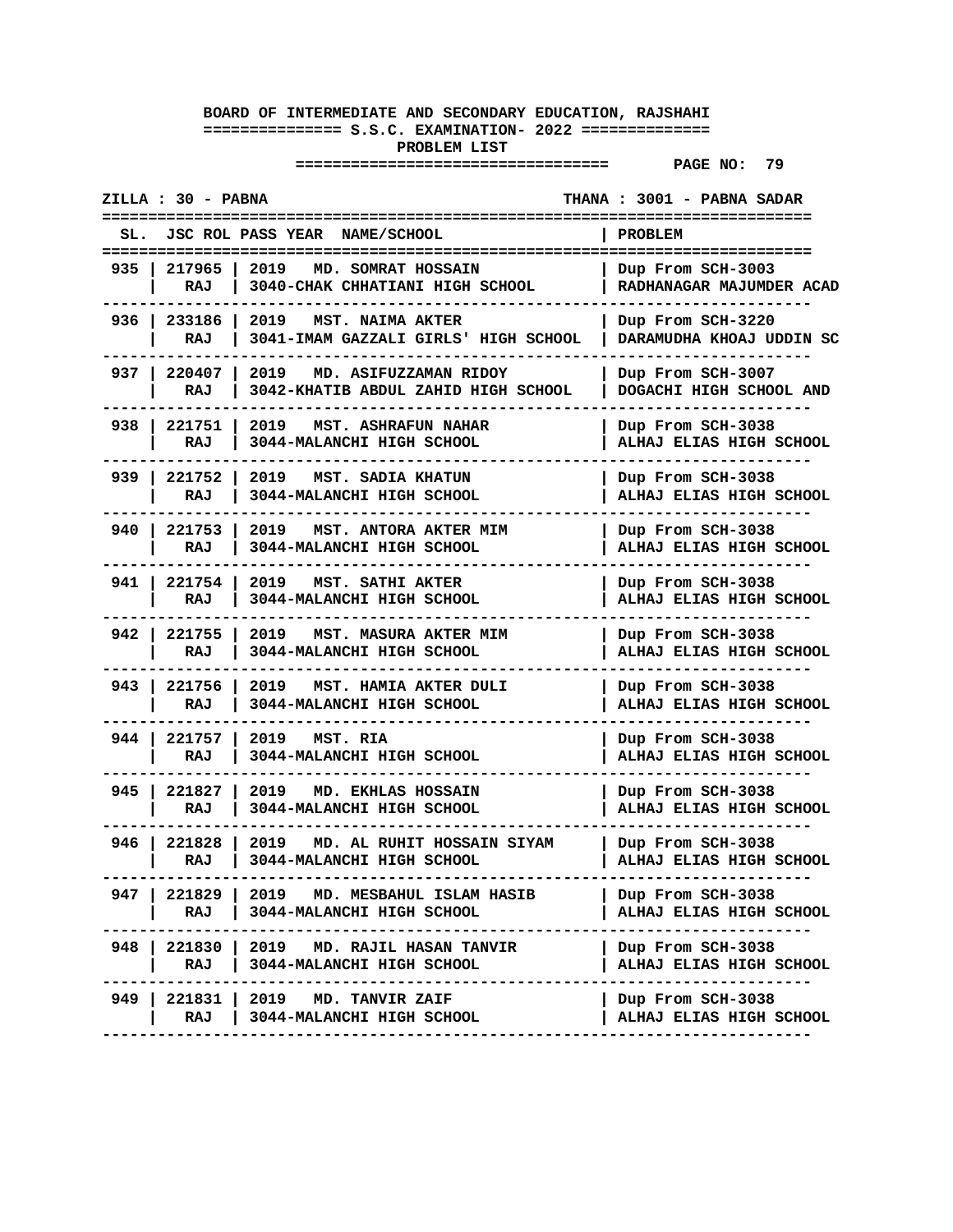|       | ZILLA : 30 - PABNA         |                                                                                                   | THANA : 3001 - PABNA SADAR                           |
|-------|----------------------------|---------------------------------------------------------------------------------------------------|------------------------------------------------------|
| SL.   |                            | JSC ROL PASS YEAR NAME/SCHOOL                                                                     | <b>PROBLEM</b>                                       |
| 950   | 221832<br>RAJ              | 2019<br>MD. HOSSAIN BISWAS SHAWAN<br>3044-MALANCHI HIGH SCHOOL                                    | Dup From SCH-3038<br>ALHAJ ELIAS HIGH SCHOOL         |
|       | 951 221835<br>RAJ          | 2019<br>MD. SHOHID HOSSEN<br>3044-MALANCHI HIGH SCHOOL                                            | Dup From SCH-3038<br><b>ALHAJ ELIAS HIGH SCHOOL</b>  |
| 952 I | 221838<br>RAJ              | 2019 AHSANUL HAQUE MASBAH<br>3044-MALANCHI HIGH SCHOOL                                            | Dup From SCH-3038<br><b>ALHAJ ELIAS HIGH SCHOOL</b>  |
| 953 I | 221839<br>RAJ              | 2019<br><b>ABIR HASAN</b><br>3044-MALANCHI HIGH SCHOOL                                            | Dup From SCH-3038<br><b>ALHAJ ELIAS HIGH SCHOOL</b>  |
| 954   | 221840<br>RAJ              | 2019<br>MD. IBRAHIM SHAKER<br>3044-MALANCHI HIGH SCHOOL                                           | Dup From SCH-3038<br><b>ALHAJ ELIAS HIGH SCHOOL</b>  |
|       | 955   221841  <br>RAJ      | 2019 MD. ADNAN MHAMUD PARTHO<br>3044-MALANCHI HIGH SCHOOL                                         | Dup From SCH-3038<br>ALHAJ ELIAS HIGH SCHOOL         |
|       | 956   221843<br>RAJ        | 2019<br>MD. TOHIDUR RAHMAN ATIK<br>3044-MALANCHI HIGH SCHOOL                                      | Dup From SCH-3038<br>ALHAJ ELIAS HIGH SCHOOL         |
|       | 957   221844<br>RAJ        | 2019<br>MD. SHADHIN HOSSAIN SARTHOK<br>3044-MALANCHI HIGH SCHOOL                                  | Dup From SCH-3038<br><b>ALHAJ ELIAS HIGH SCHOOL</b>  |
| 958 I | 248779<br>RAJ              | 2019<br>MD. ROBIUL ISLAM<br>3049-NAWSHER MONDOL HIGH SCHOOL                                       | Dup From SCH-3022<br>DUBLIA HIGH SCHOOL              |
| 959   | 248803<br>RAJ              | 2019<br>MD. SHARIFUL ISLAM<br>3049-NAWSHER MONDOL HIGH SCHOOL                                     | Dup From SCH-3271<br>GOPALPUR AZGAR ALI HIGH         |
| 960 I | 255297  <br>RAJ            | 2019 MST. RITHU BORNA<br>3051-DR. I. H. MEMORIAL GIRLS' HIGH S   PABNA ADARSHA GIRLS' HIG         | Dup From SCH-3012                                    |
| 961 l | 255332<br>RAJ              | 2019<br>MST. JEM AKTER POPY<br>3051-DR. I. H. MEMORIAL GIRLS' HIGH S                              | Dup From SCH-3012<br>PABNA ADARSHA GIRLS' HIG        |
| 962 I | 255343<br>RAJ              | 2019 MST. ANTU AKTER BAISHAKI<br>3051-DR. I. H. MEMORIAL GIRLS' HIGH S   PABNA ADARSHA GIRLS' HIG | Dup From SCH-3012                                    |
|       | 963   225882   2018<br>RAJ | TUSAR<br>3052-RUPPUR HIGH SCHOOL                                                                  | Prv. Reg. From SCH-3052<br>RUPPUR HIGH SCHOOL        |
| 964 I | 225888<br>RAJ              | 2018<br>MD. EMON MRIDHA<br>3052-RUPPUR HIGH SCHOOL                                                | Prv. Reg. From SCH-3052<br><b>RUPPUR HIGH SCHOOL</b> |
|       |                            |                                                                                                   |                                                      |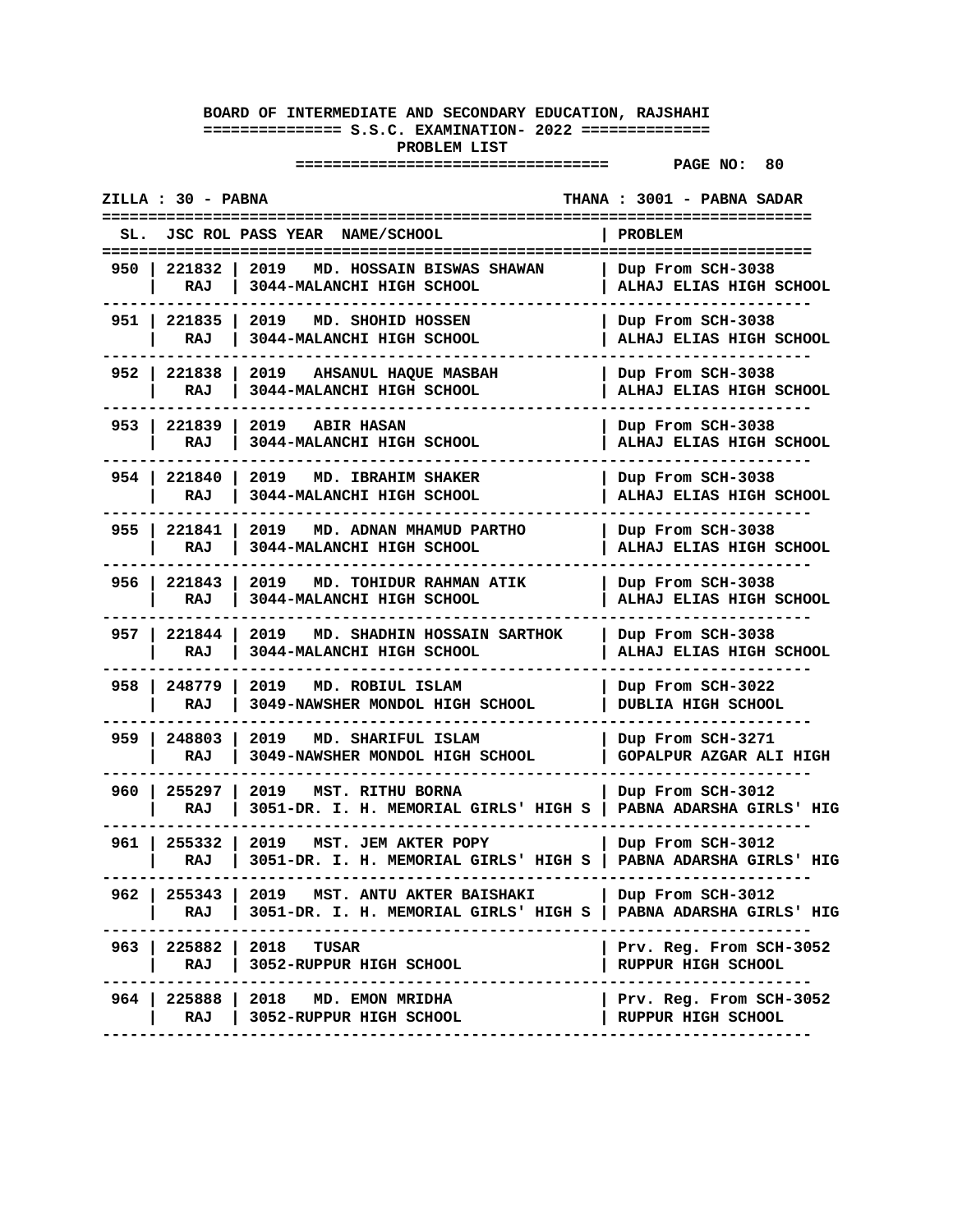| ZILLA : 30 - PABNA<br>THANA: 3001 - PABNA SADAR<br>=================== |                                                                          |                                                     |  |
|------------------------------------------------------------------------|--------------------------------------------------------------------------|-----------------------------------------------------|--|
| SL.                                                                    | JSC ROL PASS YEAR NAME/SCHOOL                                            | PROBLEM                                             |  |
| 965<br>215541  <br>RAJ                                                 | 2018<br>MST. RAHIMA KHATUN<br>3054-ALHAJ AHED ALI BISWAS COLLEGIATE      | Prv. Reg. From SCH-3054<br>ALHAJ AHED ALI BISWAS CO |  |
| 966 l<br>221903<br><b>RAJ</b>                                          | 2019<br><b>MST. MAYA KHATUN</b><br>3054-ALHAJ AHED ALI BISWAS COLLEGIATE | Dup From SCH-3091<br>CHAR KURULIA HIGH SCHOOL       |  |
| 967 l<br>239434<br>RAJ                                                 | 2019<br><b>JABARUNNAHAR IVE</b><br>3060-PABNA COLLECTRATE PUBLIC SCHOOL  | Dup From SCH-3012<br>PABNA ADARSHA GIRLS' HIG       |  |
| 968 l<br>217611<br>RAJ                                                 | 2019<br>MD. ZOBAYEL AHMMED RIFAN<br>3061-POLICE LINES SCHOOL, PABNA      | Dup From SCH-3006<br>SHAHEED FAZLUL HAQ MUNIC       |  |
| $969$  <br>221413<br>RAJ                                               | 2019<br><b>AHMOD</b><br>3062-NANDANPUR HIGH SCHOOL                       | Dup From SCH-3005<br>AMZAD HOSSAIN HIGH SCHOO       |  |
| 970 I<br>222140<br>RAJ                                                 | 2019 NAZIL PRAMANIK<br>3062-NANDANPUR HIGH SCHOOL                        | Dup From SCH-3819<br><b>BAGHABARI HIGH SCHOOL</b>   |  |
| 971 l<br>229472<br>RAJ                                                 | 2019<br>MD. RABBI HOSSAIN<br>3185-TEBUNIA WASHIM PATHSHALA               | Dup From SCH-8798<br>DEBUTTOR KABI BANDE ALI        |  |
| 972<br>220307<br>RAJ                                                   | 2019 MOST. SADIA AKTER TITHI<br>3262-FAZILATUN NESSA GIRLS' HIGH SCHO    | Dup From SCH-3211<br>MIAPUR HAZI JASIMUDDIN H       |  |
| 973 l<br>220331<br>RAJ                                                 | 2019<br>MOST. SURAIYA YEASMIN<br>3262-FAZILATUN NESSA GIRLS' HIGH SCHO   | Dup From SCH-3036<br><b>BHARARA HIGH SCHOOL</b>     |  |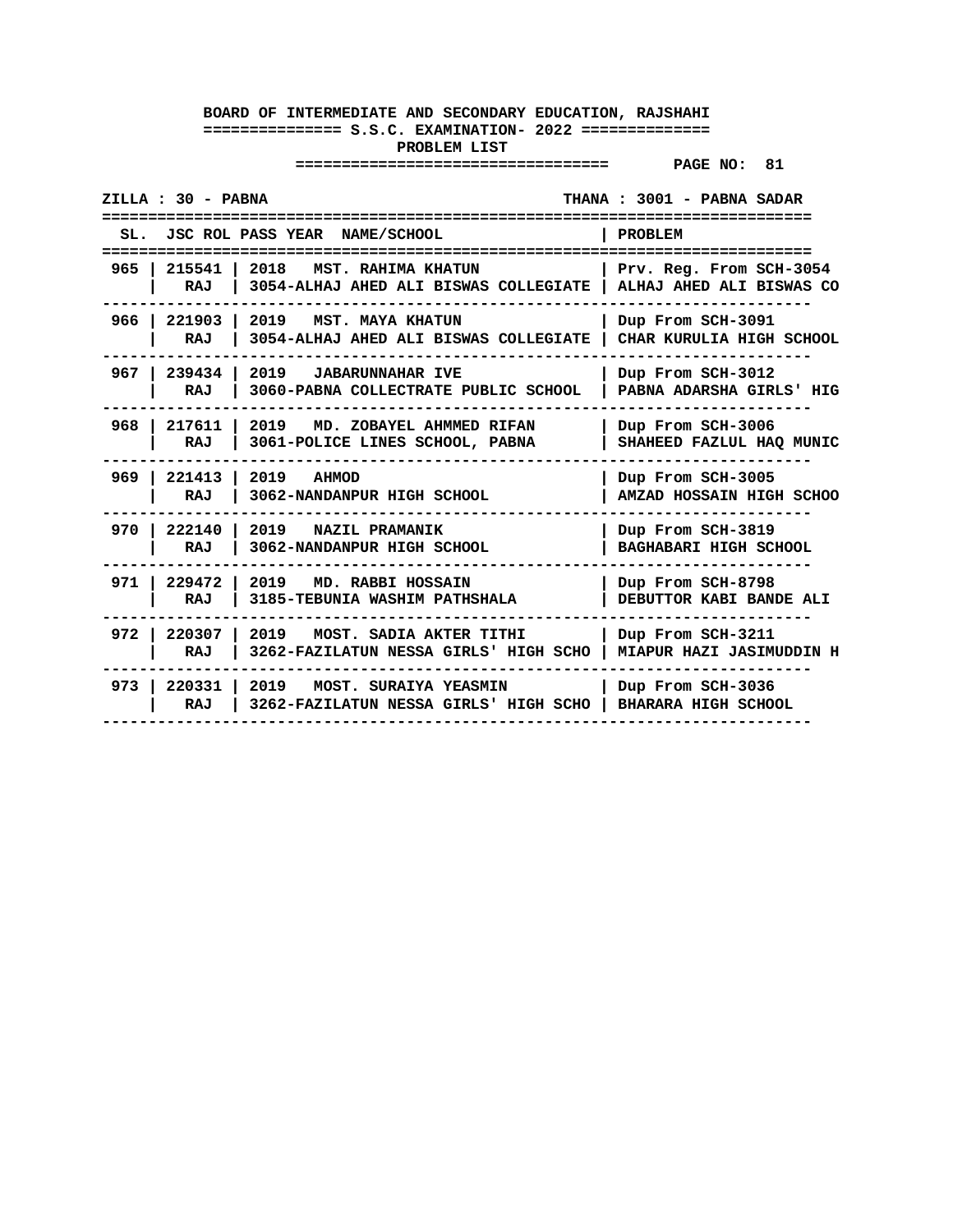#### **================================== PAGE NO: 82**

**ZILLA : 30 - PABNA THANA : 3002 - ISHURDI ============================================================================= SL. JSC ROL PASS YEAR NAME/SCHOOL | PROBLEM ============================================================================= 974 | 252093 | 2019 MST. RUBAIYA KHATUN | CORRECTION B.DATE 03/02/06 | RAJ | 3076-BANSHERBADA HIGH SCHOOL | ----------------------------------------------------------------------------- 975 | 252187 | 2019 MD. NAHID ANSARI | CORRECTION B.DATE 02/07/06 | RAJ | 3076-BANSHERBADA HIGH SCHOOL | ----------------------------------------------------------------------------- 976 | 252223 | 2019 MD. ROHANUR RAHMAN ROHAN | CORRECTION B.DATE 03/02/07 | RAJ | 3076-BANSHERBADA HIGH SCHOOL | ----------------------------------------------------------------------------- 977 | | 2000 MD. SHIHAB MRIDHA | INVALID JSC INFORMATION | | 3078-AIR PORT ACADEMY | ----------------------------------------------------------------------------- 978 | 455020 | 2019 JIHAD HOSSEN | Dup From SCH-3132 | RAJ | 3082-ALHAJ TEXTILE MILLS HIGH SCHOOL, | MULGRAM UNION HIGH SCHOO ----------------------------------------------------------------------------- 979 | 250837 | 2019 KANIZ FATEMA LIHA | Dup From SCH-3106 | RAJ | 3083-ISHURDI GIRLS' HIGH SCHOOL | M. A. GAFUR MEMORIAL HIG ----------------------------------------------------------------------------- 980 | 221903 | 2019 MST. MAYA KHATUN | Dup From SCH-3054 | RAJ | 3091-CHAR KURULIA HIGH SCHOOL | ALHAJ AHED ALI BISWAS CO ----------------------------------------------------------------------------- 981 | 253690 | 2019 MD. SHAHINUR ALAM | Dup From SCH-3113 | RAJ | 3103-ABUL HOSSAIN HIGH SCHOOL | SARA GOPALPUR HIGH SCHOO ----------------------------------------------------------------------------- 982 | 244484 | 2017 MD. RAKIBUL HAQUE RAKIB | Prv. Reg. From SCH-3114 | RAJ | 3106-M. A. GAFUR MEMORIAL HIGH SCHOOL | R.A.R.S HIGH SCHOOL ----------------------------------------------------------------------------- 983 | 250837 | 2019 KANIZ FATEMA LIHA | Dup From SCH-3083 | RAJ | 3106-M. A. GAFUR MEMORIAL HIGH SCHOOL | ISHURDI GIRLS' HIGH SCHO ----------------------------------------------------------------------------- 984 | 173107 | 2018 MD. MRIDUL ALI | Prv. Reg. From SCH-2095 | RAJ | 3107-DARGA BAZAR HIGH SCHOOL | KACHUA HIGH SCHOOL ----------------------------------------------------------------------------- 985 | 241628 | 2017 MST. KHADIZA KHATUN | Prv. Reg. From SCH-3084 | RAJ | 3107-DARGA BAZAR HIGH SCHOOL | MULADULI HIGH SCHOOL ----------------------------------------------------------------------------- 986 | 248029 | 2018 MD. JOY HOSSEN | Prv. Reg. From SCH-3107 | RAJ | 3107-DARGA BAZAR HIGH SCHOOL | DARGA BAZAR HIGH SCHOOL ----------------------------------------------------------------------------- 987 | 253642 | 2019 MD. MOHIDUL ISLAM | Dup From SCH-3186 | RAJ | 3107-DARGA BAZAR HIGH SCHOOL | AJHAR ALI HIGH SCHOOL ----------------------------------------------------------------------------- 988 | 197148 | 2019 NASREN KHATUN | CORRECTION B.DATE 30/09/01 | MAD | 3111-MANIKNAGAR HIGH SCHOOL | -----------------------------------------------------------------------------**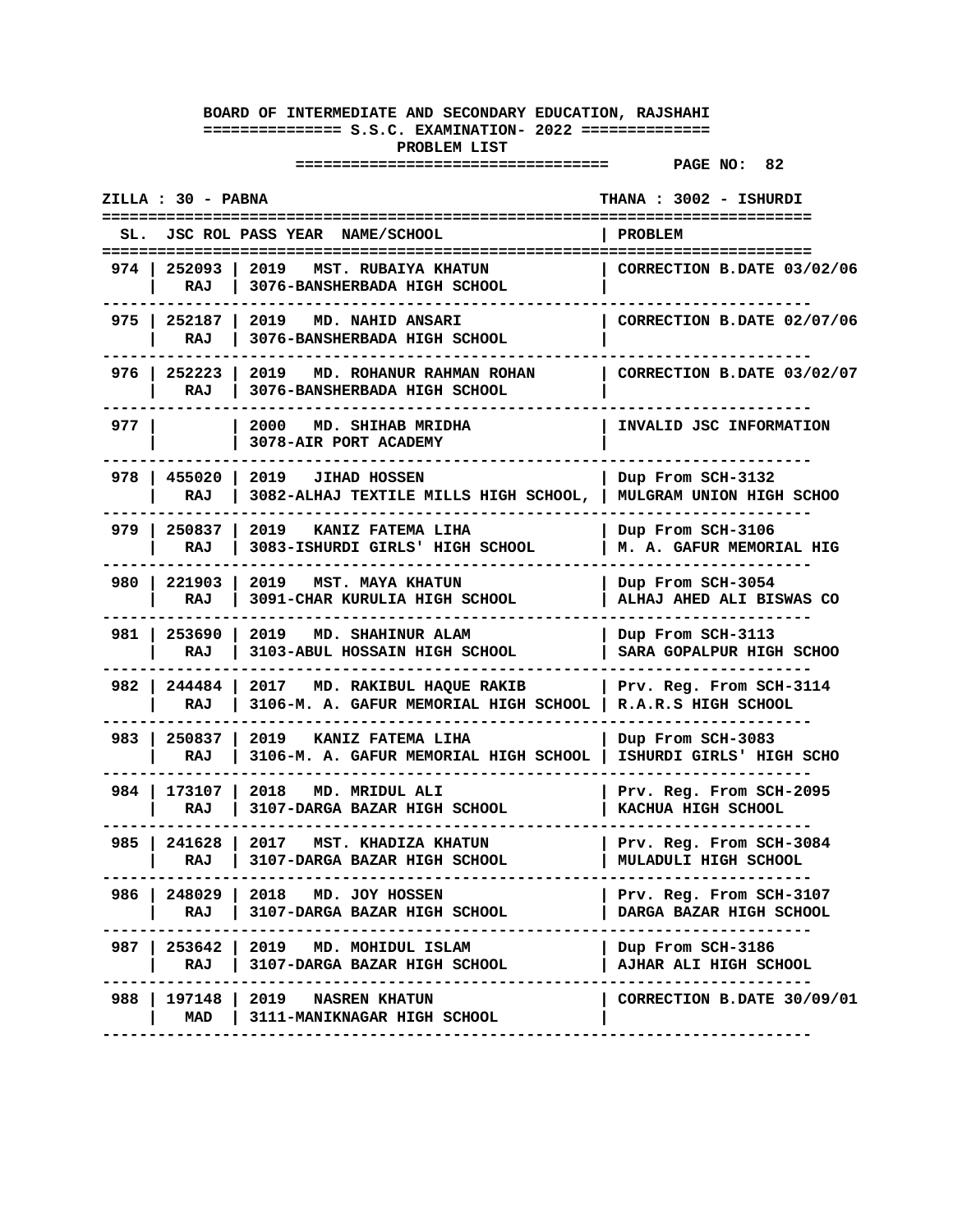| ZILLA : 30 - PABNA                                                                                | THANA: 3002 - ISHURDI                         |
|---------------------------------------------------------------------------------------------------|-----------------------------------------------|
| SL. JSC ROL PASS YEAR NAME/SCHOOL                                                                 | PROBLEM                                       |
| 989   $\alpha^\circ$ : $\alpha^\circ$ /   2019   KARIA JAMAN<br>RAJ   3111-MANIKNAGAR HIGH SCHOOL | INVALID JSC INFORMATION                       |
| 990   $\alpha^0$ : $\alpha^0$ /2   2019 MST. PRIYA KHATUN<br>RAJ   3111-MANIKNAGAR HIGH SCHOOL    | INVALID JSC INFORMATION                       |
| 991   253690   2019 MD. SHAHINUR ALAM<br>  3113-SARA GOPALPUR HIGH SCHOOL<br>RAJ                  | Dup From SCH-3103<br>ABUL HOSSAIN HIGH SCHOOL |
| $992$ l<br>253697   2019 MD. MAJEDUL ISLAM<br>  3113-SARA GOPALPUR HIGH SCHOOL<br>RAJ             | Dup From SCH-3774<br>ABDULLA AL-MAHMUD MEMORI |
|                                                                                                   |                                               |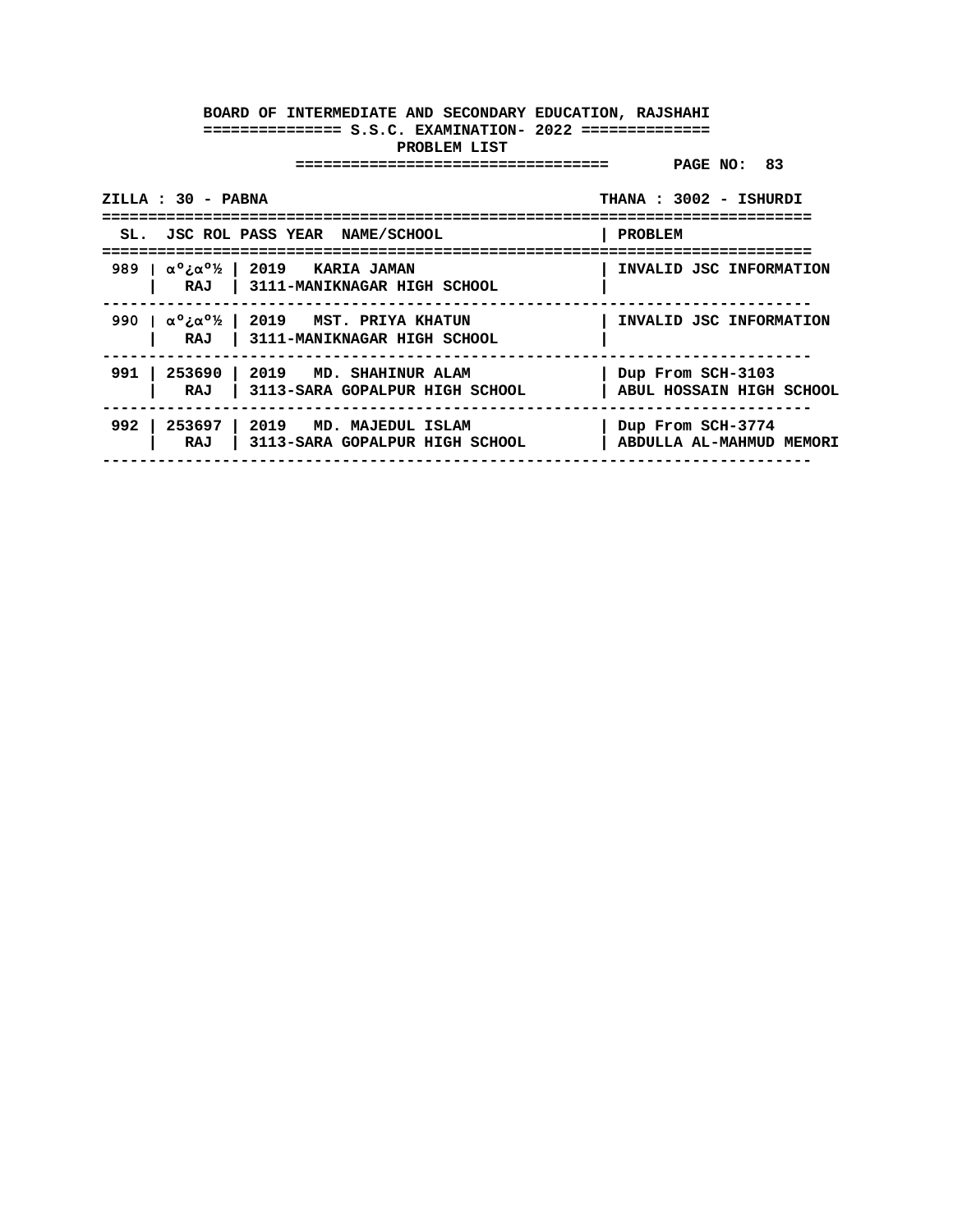|       | ZILLA : 30 - PABNA |                                                                                                                             | THANA: 3003 - BHANGURA                              |
|-------|--------------------|-----------------------------------------------------------------------------------------------------------------------------|-----------------------------------------------------|
|       |                    | SL. JSC ROL PASS YEAR NAME/SCHOOL                                                                                           | PROBLEM                                             |
|       |                    | 993   $\alpha^{\circ}$ <i>i</i> $\alpha^{\circ}$ <i>i</i>   2019 MST. KAMONA PARVEEN<br>RAJ   3327-MOYDAN DIGHI HIGH SCHOOL | INVALID JSC INFORMATION                             |
|       | RAJ                | 994   223769   2019   TAMANNA ISLAM SORNA<br>3328-BHANGOORA JARINA RAHIM GIRLS' HI                                          | Dup From SCH-3356<br>MOMTAZ MUSTOFA IDEAL SCH       |
| 995 l | RAJ                | 220424   2018 NAIM<br>  3333-BETUAN BRILAHIRIBARI HIGH SCHOOL                                                               | Prv. Reg. From SCH-3333<br>BETUAN BRILAHIRIBARI HIG |
| 996   | RAJ                | 220632   2018 MD. SHABBIR MAHMUD<br>  3350-RUPSHI HIGH SCHOOL                                                               | Prv. Reg. From SCH-3325<br>GOVT. BHANGOORA UNION HI |
| 997   | RAJ                | 223769   2019   TAMANNA ISLAM SORNA<br>3356-MOMTAZ MUSTOFA IDEAL SCHOOL                                                     | Dup From SCH-3328<br>BHANGOORA JARINA RAHIM G       |
|       |                    |                                                                                                                             |                                                     |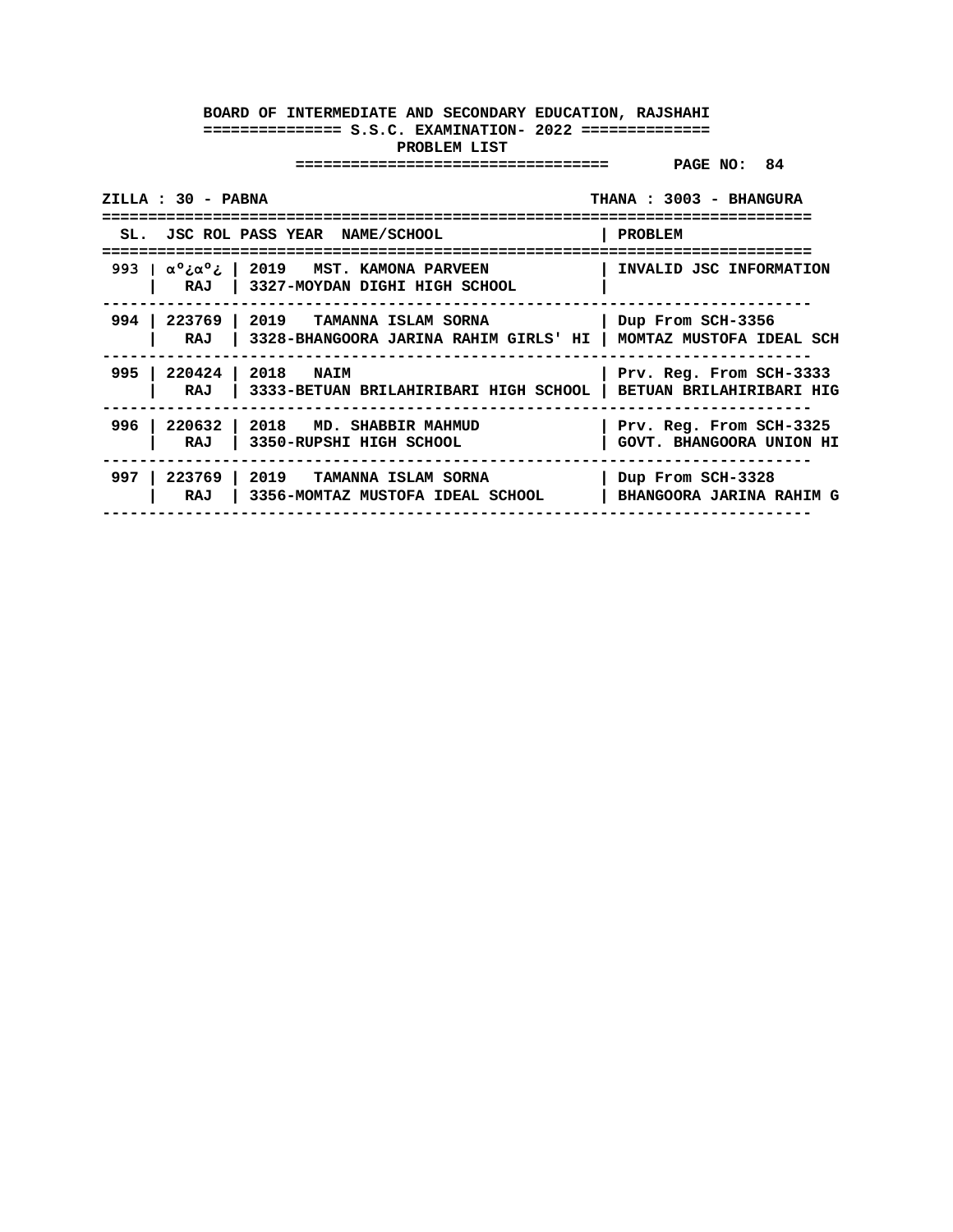| ZILLA : 30 - PABNA<br>THANA: 3004 - FARIDPUR |                                                                                                     |                                                            |  |
|----------------------------------------------|-----------------------------------------------------------------------------------------------------|------------------------------------------------------------|--|
|                                              | SL. JSC ROL PASS YEAR NAME/SCHOOL                                                                   | PROBLEM<br>-------------------                             |  |
| 998 222669 1<br>RAJ                          | 2018<br>MST. MOHOUA AKTER MILA<br>3300-BANWARINAGAR GOVT. C. B. PILOT H   BANWARINAGAR GOVT. C. B.  | Prv. Reg. From SCH-3300                                    |  |
| 999<br>225341<br>RAJ                         | 2019 MST. RITU PARVIN<br>3302-ALLAH ABAD BILATERAL HIGH SCHOOL                                      | CORRECTION B.DATE 07/07/06                                 |  |
| 1000<br>RAJ                                  | 225376   2019 MST. SHIMA KHATUN<br>3302-ALLAH ABAD BILATERAL HIGH SCHOOL   BANWARINAGAR PILOT GIRLS | Dup From SCH-3308                                          |  |
| 1001<br>222973<br>RAJ                        | 2018 ZIM KHATUN<br>3303-DEMRA HAZI ZOYEN ULLA HIGH SCHOO                                            | Prv. Reg. From SCH-3303<br><b>DEMRA HAZI ZOYEN ULLA HI</b> |  |
| 1002<br>222833<br>RAJ                        | 2018 MD. HIMAYETULLAH<br>3306-BRILAHIRI BARI UNION A. A. H. HI                                      | Prv. Reg. From SCH-3300<br>BANWARINAGAR GOVT. C. B.        |  |
| 1003<br>225376<br>RAJ                        | 2019 MST. SHIMA KHATUN<br>3308-BANWARINAGAR PILOT GIRLS' HIGH S                                     | Dup From SCH-3302<br>ALLAH ABAD BILATERAL HIG              |  |
| 1004<br>222651<br>RAJ                        | 2018 MST. SUMMA KHATUN<br>3311-HAROWADANGA ACOTA HIGH SCHOOL                                        | Prv. Reg. From SCH-3300<br>BANWARINAGAR GOVT. C. B.        |  |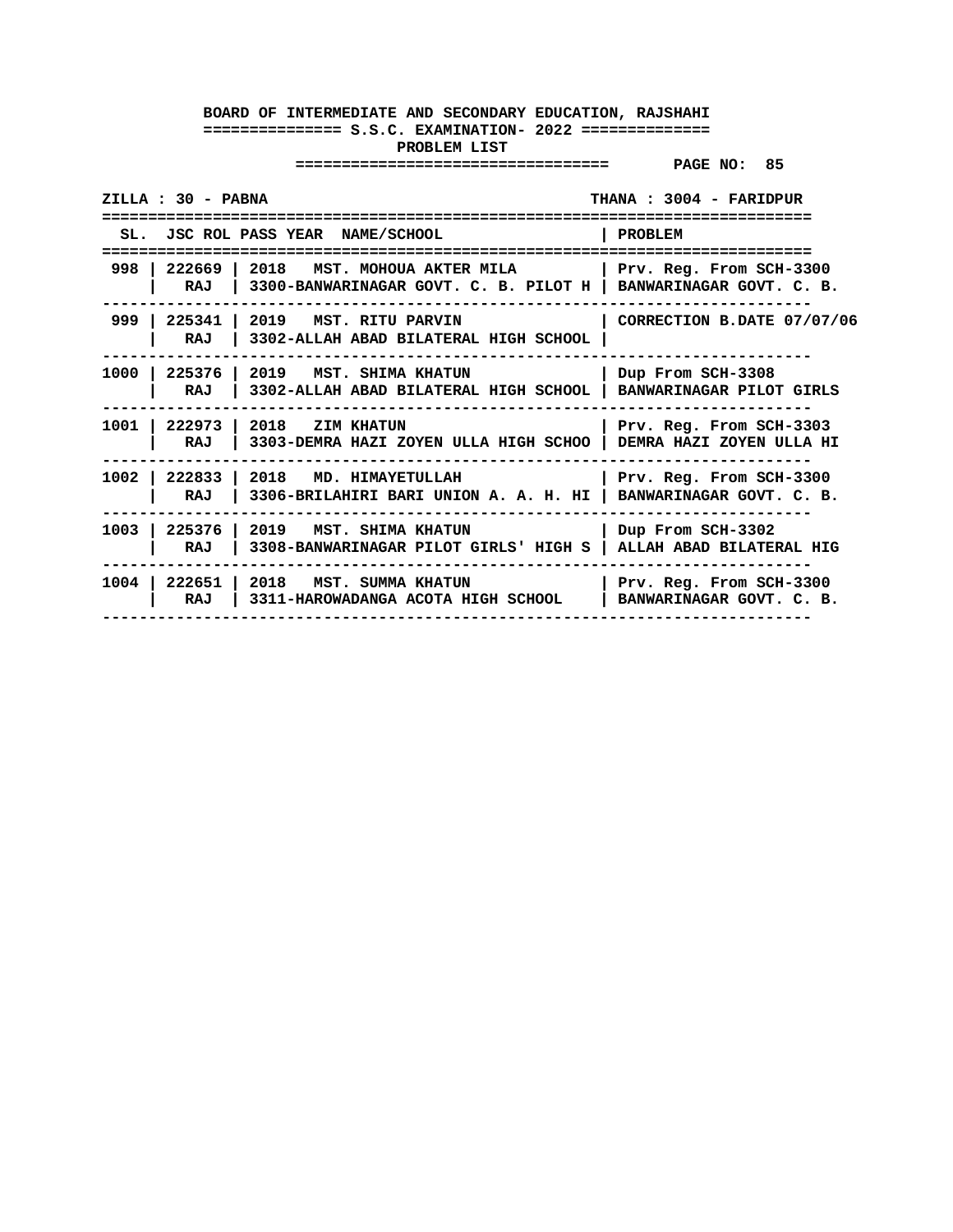| ZILLA : 30 - PABNA            |                                                                                 | THANA : 3005 - ATGHARIA<br>=====================    |
|-------------------------------|---------------------------------------------------------------------------------|-----------------------------------------------------|
| SL.                           | JSC ROL PASS YEAR NAME/SCHOOL                                                   | <b>PROBLEM</b><br>=====================             |
| 1005   225965<br>RAJ          | 2018<br>MD. MASUM MIA<br>3177-EKDANTA HIGH SCHOOL                               | Prv. Reg. From SCH-3177<br>EKDANTA HIGH SCHOOL      |
| 1006   220599  <br>RAJ        | 2017<br><b>MD. REYAD HASAN</b><br>3180-KAIRA BARI HIGH SCHOOL                   | Prv. Reg. From SCH-3192<br>ISHAROT ALI HIGH SCHOOL  |
| 1007   220977  <br><b>RAJ</b> | 2017 MD. ROBIUL ISLAM<br>3184-MOTIJHEEL HIGH SCHOOL                             | Prv. Reg. From SCH-3175<br>ATGHORIA GOVT. HIGH SCHO |
| 253642<br>1008 I<br>RAJ       | 2019<br>MD. MOHIDUL ISLAM<br>3186-AJHAR ALI HIGH SCHOOL                         | Dup From SCH-3107<br>DARGA BAZAR HIGH SCHOOL        |
| 1009 I<br>233343<br>RAJ       | l 2018<br>MD. LITON HOSSAIN<br>3189-RAMCHANDRAPUR HIGH SCHOOL                   | Prv. Reg. From SCH-1099<br>SAINT RITA'S HIGH SCHOOL |
| 1010 l                        | 2002<br>MD. SAGOR BISHWAS<br>3190-RAMESHWORPUR HIGH SCHOOL                      | INVALID JSC INFORMATION                             |
| 1011                          | 2001<br>MD. NAHID HOSSAIN<br>3192-ISHAROT ALI HIGH SCHOOL                       | INVALID JSC INFORMATION                             |
| 1012 l<br><b>RAJ</b>          | 224998 2018<br>MD. JISAN AHMED<br>3193-SARUTIA B. S. HIGH SCHOOL                | Prv. Reg. From SCH-3187<br>SARABARIA HIGH SCHOOL    |
| 1013                          | 2002 NUSRAT JAHAN SAMMI<br>3198-GOPALPUR-CHAWKIBARI HIGH SCHOOL                 | INVALID JSC INFORMATION                             |
| 223486<br>1014 l<br>RAJ       | 2018 MD. JONY ISLAM<br>3198-GOPALPUR-CHAWKIBARI HIGH SCHOOL                     | Prv. Reg. From SCH-3177<br>EKDANTA HIGH SCHOOL      |
| <b>RAJ</b>                    | 1015   229472   2019 MD. RABBI HOSSAIN<br>8798-DEBUTTOR KABI BANDE ALI MIAH HIG | Dup From SCH-3185<br>TEBUNIA WASHIM PATHSHALA       |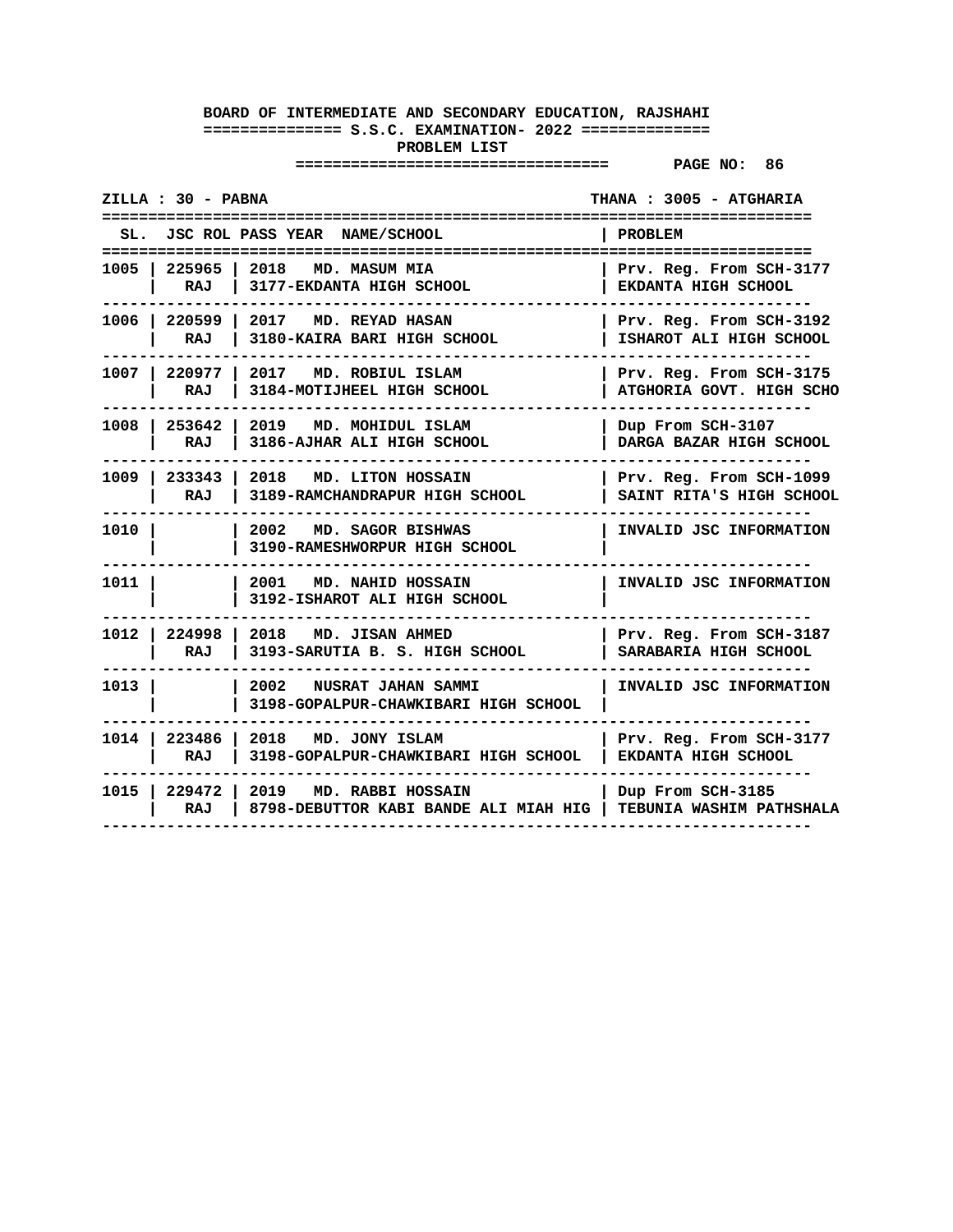| ZILLA : 30 - PABNA      |                                                                                                                                           | THANA : 3006 - SUJANAGAR                             |
|-------------------------|-------------------------------------------------------------------------------------------------------------------------------------------|------------------------------------------------------|
| SL.                     | JSC ROL PASS YEAR NAME/SCHOOL                                                                                                             | PROBLEM                                              |
| 1016   241158  <br>RAJ  | 2018 MD. SABBIR SIKDER<br>3031-BAZLUR RAHMAN HIGH SCHOOL                                                                                  | Prv. Reg. From SCH-3031<br>BAZLUR RAHMAN HIGH SCHOO  |
| 1017   243185<br>RAJ    | 2018<br>MD. ALIMUL NUR MAMUR<br>3250-SUJANAGAR GOVERNMENT PILOT MODEL                                                                     | Prv. Reg. From SCH-3250<br>SUJANAGAR GOVERNMENT PIL  |
| 1018 I<br>240129<br>RAJ | 2018<br>MST. LIZA KHATUN<br>3251-SHAHID DULAL PILOT GIRLS' HIGH S                                                                         | Prv. Reg. From SCH-3251<br>SHAHID DULAL PILOT GIRLS  |
| 1019   400895<br>RAJ    | 2019<br>MST. BANNA KHATUN<br>3253-UDAYPUR HIGH SCHOOL                                                                                     | CORRECTION B.DATE 05/10/01                           |
| 1020 l<br>237276<br>RAJ | <b>MD. HABIB KHAN</b><br>2019<br>3256-NAZIRGONJ HIGH SCHOOL & COLLEGE                                                                     | Dup From SCH-3133<br>DANTHIA BAMON GRAM UNION        |
| 1021   239675<br>RAJ    | 2019<br>MST. HALEMA KHATUN<br>3256-NAZIRGONJ HIGH SCHOOL & COLLEGE                                                                        | Dup From SCH-3152<br><b>NAKALIA SARASIA BANIK HI</b> |
| 1022 l<br>238561<br>RAJ | 2018<br>ROJINA KHATUN<br>3258-SAGARKANDI REAZ UDDIN HIGH SCHOO                                                                            | Prv. Reg. From SCH-3258<br>SAGARKANDI REAZ UDDIN HI  |
| 1023 l<br>199382<br>MAD | 2018<br><b>MD. IMRAN HOSSAIN</b><br>3265-SAYEDPUR HIGH SCHOOL AND COLLEGE                                                                 | Prv. Reg. From SCH-3265<br>SAYEDPUR HIGH SCHOOL AND  |
| 1024   247696<br>RAJ    | 2019<br>TANJINAAKTHER MITU<br>3265-SAYEDPUR HIGH SCHOOL AND COLLEGE                                                                       | Dup From SCH-3276<br>RANINAGAR BEEL GAZNA SCH        |
| 1025<br>249520<br>RAJ   | 2019<br><b>MST. RAHIMA KHATUN</b><br>3268-HAJI WAZEL ALI HIGH SCHOOL                                                                      | CORRECTION B.DATE 24/05/06                           |
| 1026 I<br>244723<br>RAJ | 2019<br>MST. SAILA KHATUN<br>3270-BONKOLA GIRLS' HIGH SCHOOL                                                                              | Dup From SCH-3277<br>CHINA KHARA HIGH SCHOOL         |
| 1027 l<br>248803<br>RAJ | 2019<br>MD. SHARIFUL ISLAM<br>3271-GOPALPUR AZGAR ALI HIGH SCHOOL                                                                         | Dup From SCH-3049<br>NAWSHER MONDOL HIGH SCHO        |
| RAJ                     | 1028   454880   2019   MOST. MUKTI KHATUN<br>3273-KADIM MALONCHI HIGH SCHOOL<br>------------------------------                            | CORRECTION B.DATE 16/07/01                           |
| RAJ I                   | 1029   244987   2018 MD. SIMANTO HOSEN PERVEG   Prv. Reg. From SCH-3266<br>3274-BAMUNDI HGIH SCHOOL                                       | <b>JAHANARA KANCHON SMRITI</b>                       |
| RAJ                     | 1030   241434   2018 MD. SHEMUL SARDER<br>  3276-RANINAGAR BEEL GAZNA SCHOOL AND   RANINAGAR HIGH SCHOOL<br>----------------------------- | Prv. Reg. From SCH-3278                              |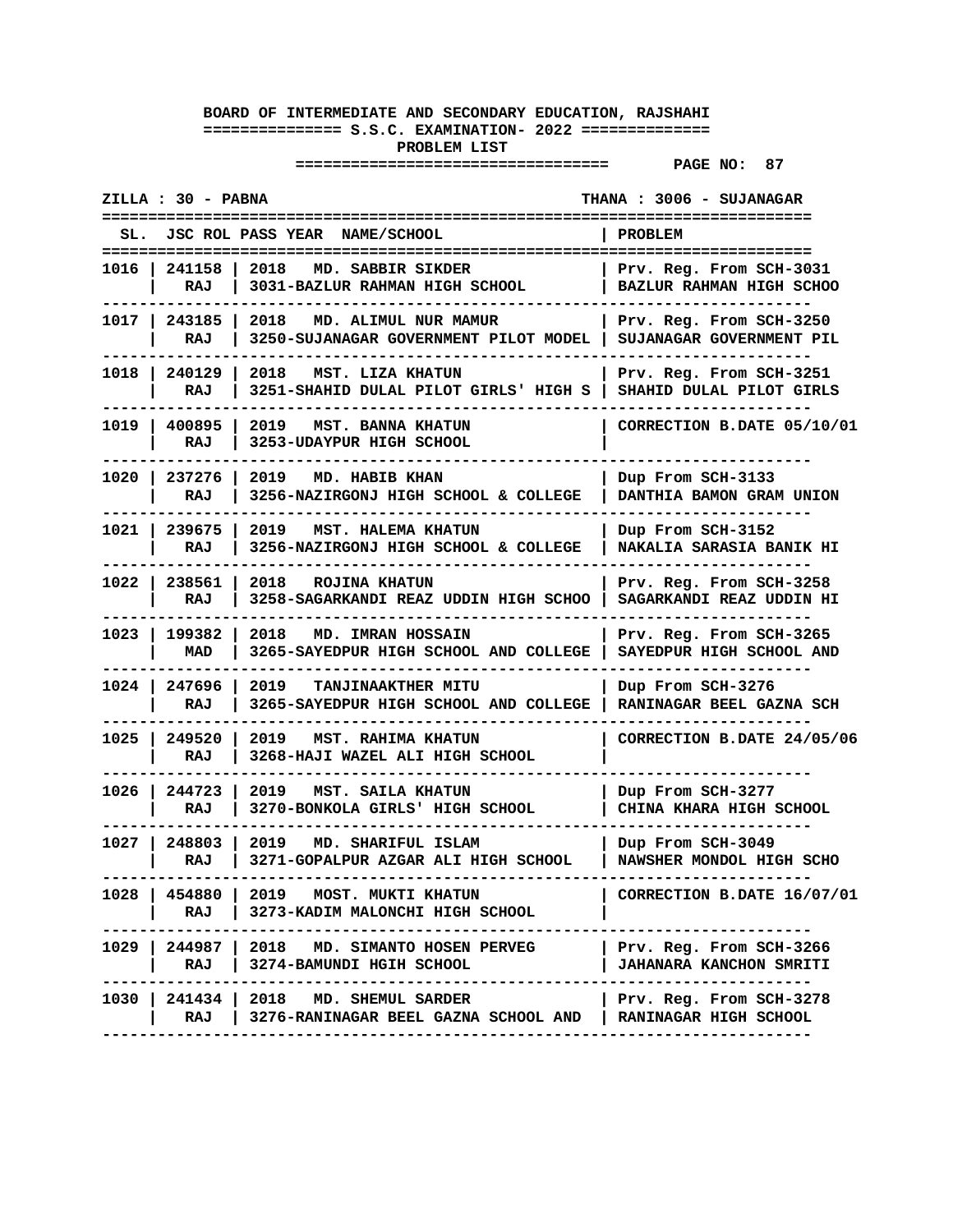| ZILLA : 30 - PABNA    |                                                                                             | THANA: 3006 - SUJANAGAR                         |
|-----------------------|---------------------------------------------------------------------------------------------|-------------------------------------------------|
|                       | SL. JSC ROL PASS YEAR NAME/SCHOOL                                                           | PROBLEM                                         |
| 1031   247696   2019  | TANJINAAKTHER MITU<br>RAJ   3276-RANINAGAR BEEL GAZNA SCHOOL AND   SAYEDPUR HIGH SCHOOL AND | Dup From SCH-3265                               |
| 1032<br>RAJ           | 227766   2018   MST. NAYEIMA ISLAM<br>3277-CHINA KHARA HIGH SCHOOL                          | Prv. Reg. From SCH-3280<br>DULAI HIGH SCHOOL    |
| RAJ                   | 1033   244723   2019   MST. SAILA KHATUN<br>3277-CHINA KHARA HIGH SCHOOL                    | Dup From SCH-3270<br>BONKOLA GIRLS' HIGH SCHO   |
| 1034<br>RAJ           | 246936   2019 ACHIA<br>3277-CHINA KHARA HIGH SCHOOL                                         | CORRECTION B.DATE 20/09/06                      |
| 1035                  | 2002<br>MST. SADIYA AFRIN BRISTI<br>3279-DURGAPUR NESARA KHATUN GIRLS' HI                   | INVALID JSC INFORMATION                         |
| 900118<br>1036<br>RAJ | 2019 MD. SHAGOR SHEIKH<br>3280-DULAI HIGH SCHOOL                                            | CORRECTION B.DATE 01/01/09                      |
| RAJ                   | 1037   246511   2019   MST. SUNJIDA KHATUN<br>3281-SHAHEED SMRONIKA BOHUMUKHY HIGH          | Dup From SCH-3230<br>  KASHINATHPUR ABDUL LATIF |
|                       |                                                                                             |                                                 |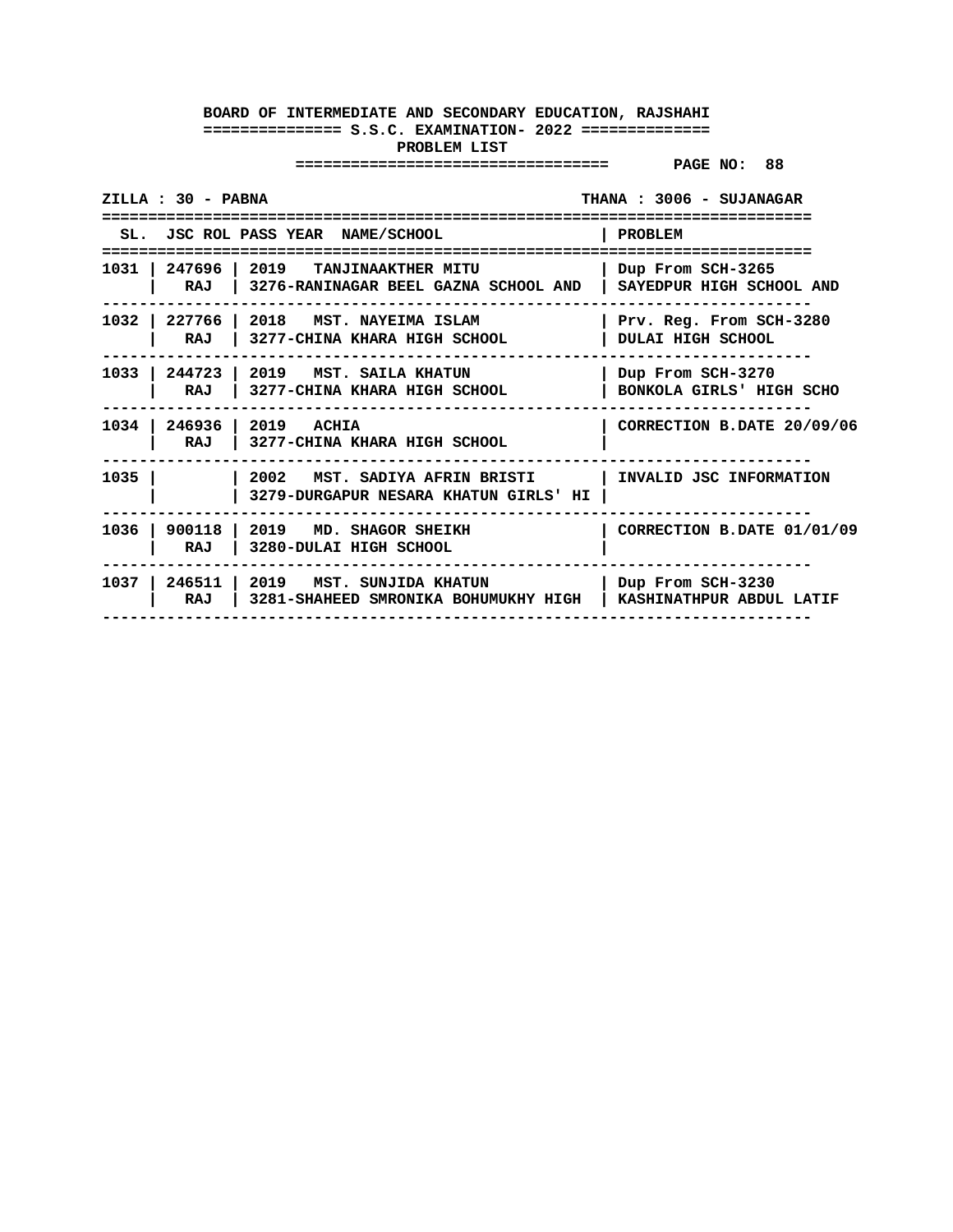| ZILLA : 30 - PABNA                               |                                                                     | THANA : 3007 - SANTHIA                                   |
|--------------------------------------------------|---------------------------------------------------------------------|----------------------------------------------------------|
| JSC ROL PASS YEAR NAME/SCHOOL<br>SL.             |                                                                     | PROBLEM                                                  |
| 2019<br>1038 I<br>232255<br>RAJ                  | MST. SONIA PARVIN<br>3165-KARAMJA MONZUR KADER GIRLS' HIGH          | Dup From SCH-3167<br><b>BANGA BANDHU ADARSHA HIG</b>     |
| 1039   220307<br>2019<br>RAJ                     | MOST. SADIA AKTER TITHI<br>3211-MIAPUR HAZI JASIMUDDIN HIGH SCHO    | Dup From SCH-3262<br>FAZILATUN NESSA GIRLS' H            |
| 230536<br>1040<br>2019<br>RAJ                    | MD. ANAMUL HAQUE<br>3211-MIAPUR HAZI JASIMUDDIN HIGH SCHO           | Dup From SCH-3226<br>ATAIKULA HIGH SCHOOL                |
| 1041<br>2019<br>231117<br>RAJ                    | MOST. TAMANNA KHATUN<br>3214-BOAILMARI HIGH SCHOOL                  | Dup From SCH-3232<br><b>ARIADANGI HIGH SCHOOL</b>        |
| 1042<br>231173<br>2019<br>RAJ                    | MD. NAZMUL PRAMANIK<br>3214-BOAILMARI HIGH SCHOOL                   | Dup From SCH-3334<br><b>DEBIPUR TEBARIA HIGH SCH</b>     |
| 231204<br>1043 l<br>2019<br>RAJ                  | MD. SOJIB HOSSAIN<br>3216-SANTHIA GOVT. PILOT MODEL HIGH S          | Dup From SCH-3227<br>HUIKHALI BANGLA HIGH SCH            |
| 1044 I<br>234850<br>2019<br>RAJ                  | MD. JAKAREYA HOSSAIN TAMIM<br>3216-SANTHIA GOVT. PILOT MODEL HIGH S | Dup From SCH-3220<br>DARAMUDHA KHOAJ UDDIN SC            |
| $1045$ $\vert$<br>227145<br>2018<br>RAJ          | <b>MST. ASURA KHATUN</b><br>3219-GOURIGRAM U. K. GIRLS' HIGH SCHO   | Prv. Reg. From SCH-3219<br>GOURIGRAM U. K. GIRLS' H      |
| 1046 l<br>233186<br>2019<br>RAJ                  | <b>MST. NAIMA AKTER</b><br>3220-DARAMUDHA KHOAJ UDDIN SCHOOL & C    | Dup From SCH-3041<br>IMAM GAZZALI GIRLS' HIGH            |
| 1047<br>233229<br>2019<br>RAJ                    | MD. ABIR HOSSEN<br>3220-DARAMUDHA KHOAJ UDDIN SCHOOL & C            | Dup From SCH-3226<br>ATAIKULA HIGH SCHOOL                |
| 234850<br>2019<br>1048 l<br>RAJ                  | MD. JAKAREYA HOSSAIN TAMIM<br>3220-DARAMUDHA KHOAJ UDDIN SCHOOL & C | Dup From SCH-3216<br>SANTHIA GOVT. PILOT MODE            |
| 1049 l<br>234603<br>2019<br>RAJ                  | <b>MST. RUPALI KHATUN</b><br>3221-DHULAURI GIRLS' HIGH SCHOOL       | Dup From SCH-3038<br>ALHAJ ELIAS HIGH SCHOOL             |
| 213997   2017 PAPIA KHATUN<br>1050 l<br>RAJ      | 3222-GOURI GRAM HIGH SCHOOL                                         | Prv. Reg. From SCH-3222<br><b>GOURI GRAM HIGH SCHOOL</b> |
| 1051   227441   2018 MD. SHEHAB HOSSAIN<br>RAJ I | 3223-MANGOLGRAM HIGH SCHOOL                                         | Prv. Reg. From SCH-3223<br>MANGOLGRAM HIGH SCHOOL        |
| 240479   2019 MST. SUKTI KHATUN<br>1052 l<br>RAJ | 3224-AFRA IDEAL ACADEMY                                             | Dup From SCH-3236<br>B.H.C.S HIGH SHCOOL                 |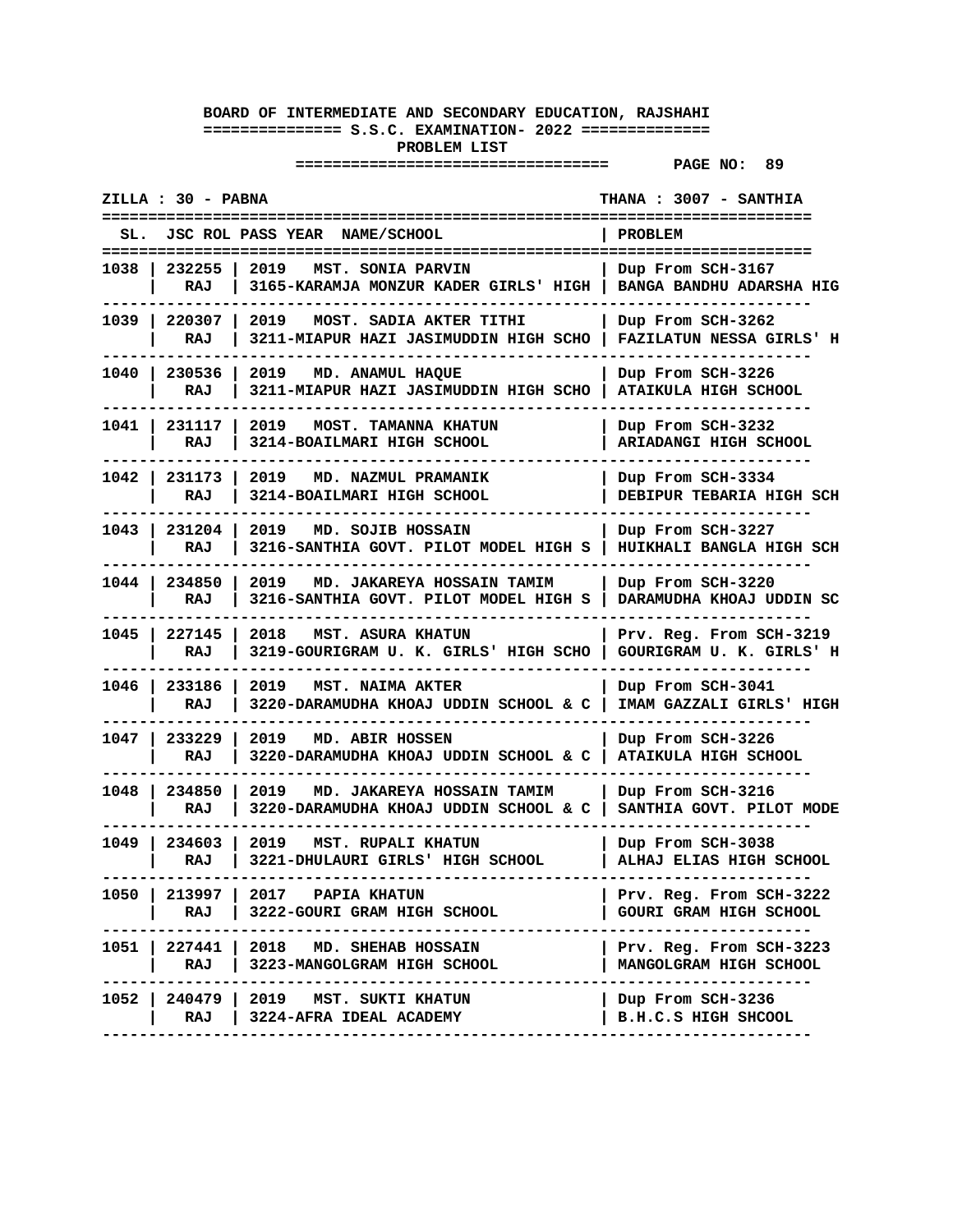|        | ZILLA : 30 - PABNA     |                                                                                  | <b>THANA : 3007 - SANTHIA</b><br>==================== |
|--------|------------------------|----------------------------------------------------------------------------------|-------------------------------------------------------|
| SL.    |                        | JSC ROL PASS YEAR NAME/SCHOOL                                                    | <b>PROBLEM</b>                                        |
|        | 1053   230536  <br>RAJ | 2019<br>MD. ANAMUL HAOUE<br>3226-ATAIKULA HIGH SCHOOL                            | Dup From SCH-3211<br><b>MIAPUR HAZI JASIMUDDIN H</b>  |
|        | 1054   233229  <br>RAJ | 2019 MD. ABIR HOSSEN<br>3226-ATAIKULA HIGH SCHOOL                                | Dup From SCH-3220<br>DARAMUDHA KHOAJ UDDIN SC         |
|        | 1055   454312  <br>RAJ | 2019<br>MST. TOHEDA KHATUN<br>3226-ATAIKULA HIGH SCHOOL                          | CORRECTION B.DATE 01/03/01                            |
|        | 1056   454315<br>RAJ   | 2019<br>MST. SHATHE KHATUN<br>3226-ATAIKULA HIGH SCHOOL                          | CORRECTION B.DATE 01/03/01                            |
|        | 1057   231204<br>RAJ   | 2019<br>MD. SOJIB HOSSAIN<br>3227-HUIKHALI BANGLA HIGH SCHOOL                    | Dup From SCH-3216<br>SANTHIA GOVT. PILOT MODE         |
| 1058 l | 294227<br>RAJ          | 2019<br>MST. SORNA KHATUN<br>3229-PUNDURIA HIGH SCHOOL                           | Dup From SCH-3855<br>DADPUR HIGH SCHOOL               |
| 1059 l | 246511<br>RAJ          | 2019<br>MST. SUNJIDA KHATUN<br>3230-KASHINATHPUR ABDUL LATIF HIGH SC             | Dup From SCH-3281<br>SHAHEED SMRONIKA BOHUMUK         |
|        | 1060   246533  <br>RAJ | 2019<br><b>ARUP SAHA</b><br>3230-KASHINATHPUR ABDUL LATIF HIGH SC                | Dup From SCH-3155<br>DHOBAKHOLA CORONATION HI         |
|        | 1061   246565<br>RAJ   | 2019 RAFID HASSAN OVI<br>3230-KASHINATHPUR ABDUL LATIF HIGH SC                   | Dup From SCH-3155<br>DHOBAKHOLA CORONATION HI         |
|        | 1062   454867  <br>RAJ | 2019 MST. ALO AKTER<br>3230-KASHINATHPUR ABDUL LATIF HIGH SC                     | CORRECTION B.DATE 20/04/01                            |
| 1063   | 231117<br>RAJ          | 2019<br><b>MOST. TAMANNA KHATUN</b><br>3232-ARIADANGI HIGH SCHOOL                | Dup From SCH-3214<br>BOAILMARI HIGH SCHOOL            |
|        | 1064 240479<br>RAJ     | 2019<br>MST. SUKTI KHATUN<br>3236-B.H.C.S HIGH SHCOOL                            | Dup From SCH-3224<br>AFRA IDEAL ACADEMY               |
| 1065   | 234944  <br>RAJ        | 2019 REDWAN BEEN MIZAN<br>3237-SANTHIA UPAZILA PARISHAD HIGH SC                  | Dup From SCH-3003<br>RADHANAGAR MAJUMDER ACAD         |
|        | RAJ                    | 1066   231173   2019 MD. NAZMUL PRAMANIK<br>3334-DEBIPUR TEBARIA HIGH SCHOOL AND | Dup From SCH-3214<br>BOAILMARI HIGH SCHOOL            |
| 1067 l |                        | 2000 MD. SHAKIB HOSSEN<br>8799-IMAM HOSSAIN ACADEMY                              | INVALID JSC INFORMATION                               |
|        |                        |                                                                                  |                                                       |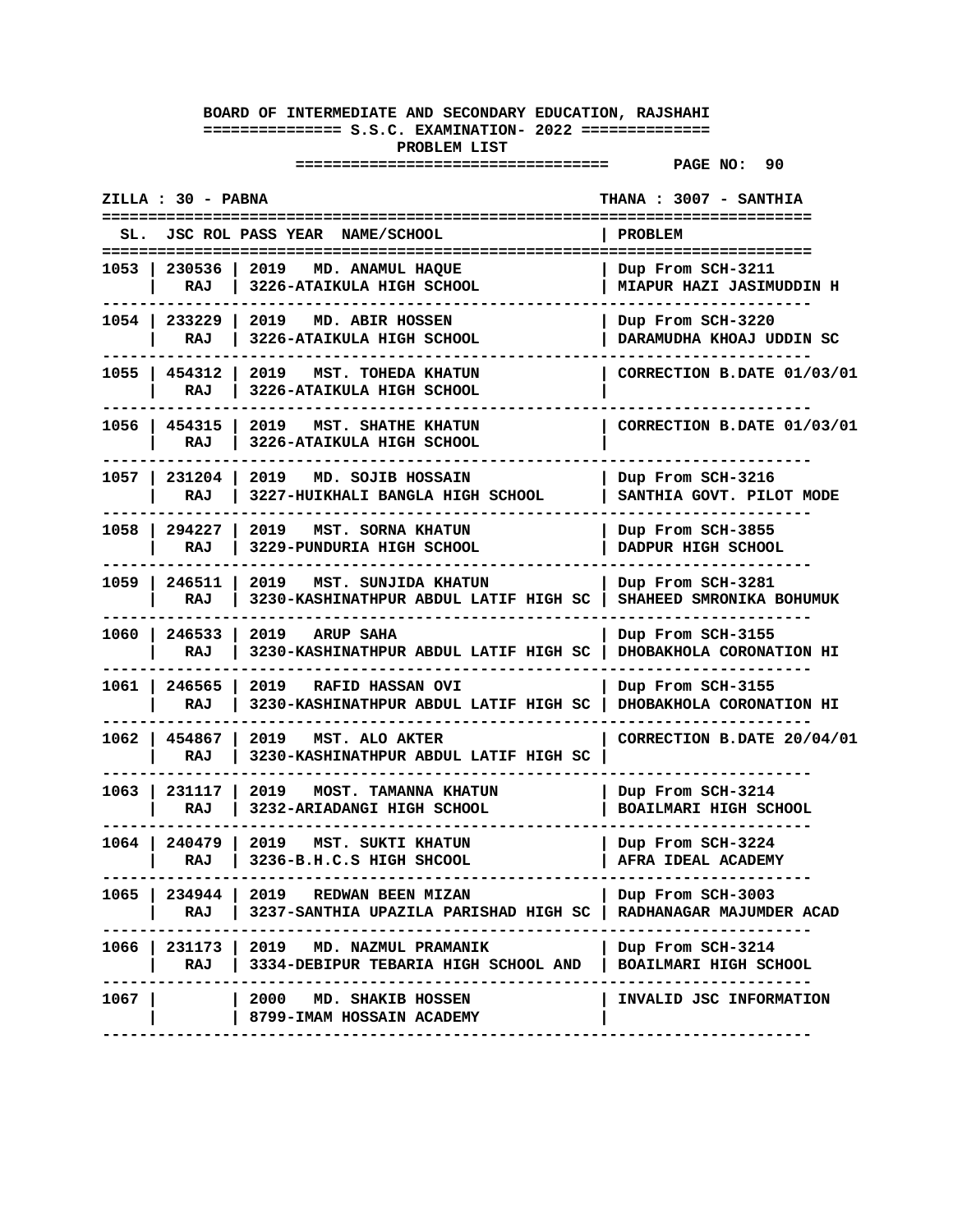| $ZILLA : 30 - PABNA$                                                 | THANA: 3007 - SANTHIA                              |
|----------------------------------------------------------------------|----------------------------------------------------|
| SL. JSC ROL PASS YEAR NAME/SCHOOL                                    | PROBLEM                                            |
| 1068   194755   2018 ANIKA KHATUN<br>DHK   8799-IMAM HOSSAIN ACADEMY | Prv. Reg. From SCH-3201<br>NARIA GADAI HIGH SCHOOL |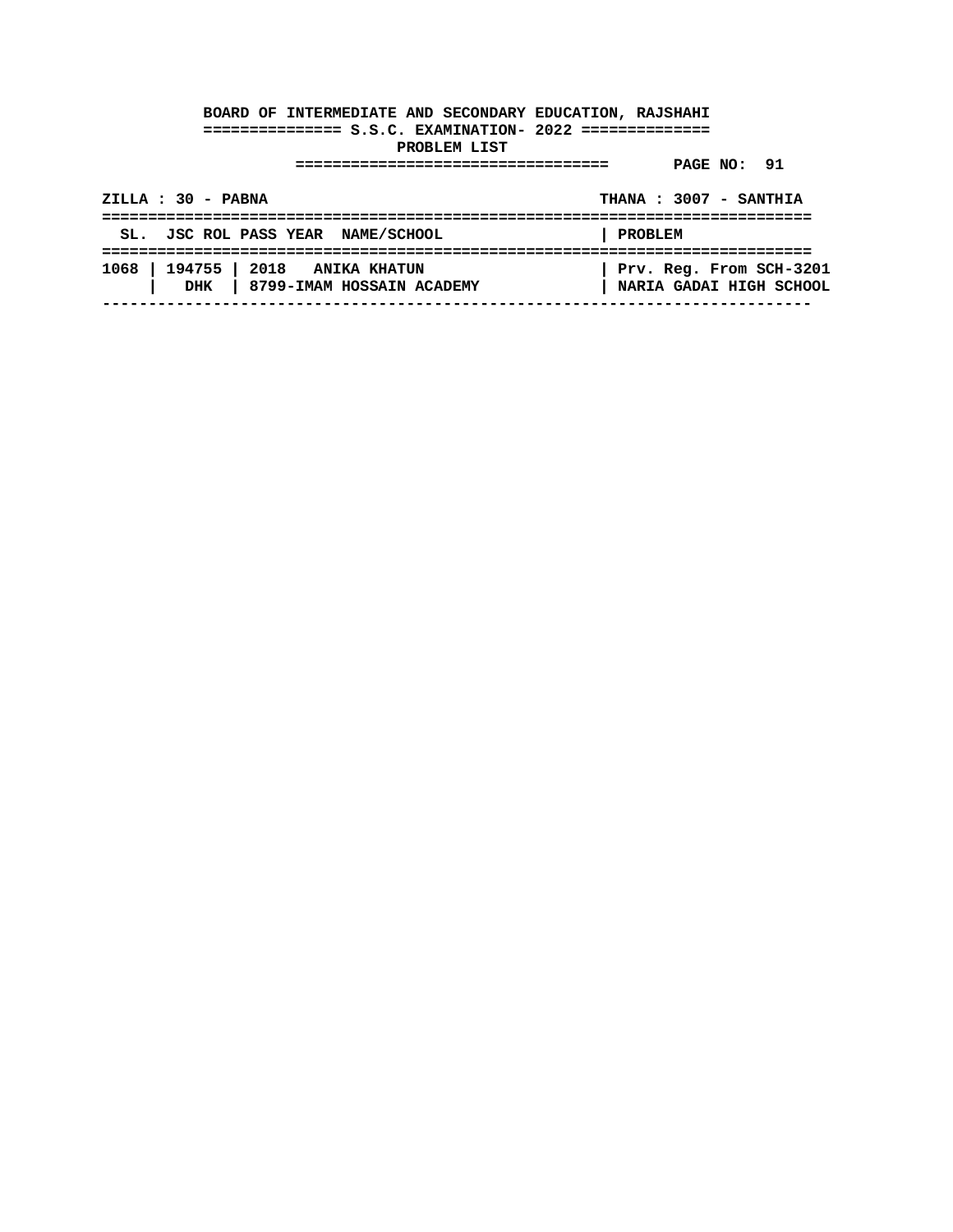| ZILLA : 30 - PABNA |                        |                                                                        | THANA: 3008 - CHATMOHAR                             |
|--------------------|------------------------|------------------------------------------------------------------------|-----------------------------------------------------|
|                    |                        | SL. JSC ROL PASS YEAR NAME/SCHOOL                                      | PROBLEM                                             |
| 1069               |                        | 2002<br>MD. BORHAN UDDIN<br>1099-SAINT RITA'S HIGH SCHOOL, MOTHURA     | INVALID JSC INFORMATION                             |
|                    | 1070   232384  <br>RAJ | 2017 MD. ASHIKUR RAHMAN<br>1099-SAINT RITA'S HIGH SCHOOL, MOTHURA      | Prv. Reg. From SCH-3167<br>BANGA BANDHU ADARSHA HIG |
| 1071               |                        | 2001<br>MST. HOSNA KHATUN<br>3126-PARSWADANGA UNION HIGH SCHOOL        | INVALID JSC INFORMATION                             |
|                    | 1072   231617  <br>RAJ | 2017 MD. ARIF HOSSAIN<br>3130-BOAILMARI HIGH SCHOOL                    | Prv. Reg. From SCH-3125<br>CHATMOHAR GOVT. RCN & BS |
| 1073 l             | 454510<br>RAJ          | 2019<br>MD. LADEN HOSSAIN<br>3130-BOAILMARI HIGH SCHOOL                | CORRECTION B.DATE 12/11/01                          |
| 1074 l             |                        | 2002<br>MST. NILIMA PARVIN<br>3131-MOHELA BI-LATERAL HIGH SCHOOL       | INVALID JSC INFORMATION                             |
|                    | 1075   230941<br>RAJ   | 2017 MD. JIBON HOSSAIN<br>3132-MULGRAM UNION HIGH SCHOOL               | Prv. Reg. From SCH-1099<br>SAINT RITA'S HIGH SCHOOL |
|                    | 1076   455020<br>RAJ   | 2019<br><b>JIHAD HOSSEN</b><br>3132-MULGRAM UNION HIGH SCHOOL          | Dup From SCH-3082<br>ALHAJ TEXTILE MILLS HIGH       |
|                    | 1077   237276  <br>RAJ | 2019<br><b>MD. HABIB KHAN</b><br>3133-DANTHIA BAMON GRAM UNION HIGH SC | Dup From SCH-3256<br>NAZIRGONJ HIGH SCHOOL &        |
| 1078               | 231176<br>RAJ          | 2018<br>MD. SHIPON HOSSAIN<br>3134-SARATGONJ T. A. HIGH SCHOOL         | Prv. Reg. From SCH-3134<br>SARATGONJ T. A. HIGH SCH |
|                    | 1079   235795  <br>RAJ | 2019<br>MD. ZIHAD HASAN<br>3134-SARATGONJ T. A. HIGH SCHOOL            | Dup From SCH-3143<br>J.M.R. DHI-MUKHI HIGH SC       |
|                    | 1080   235795<br>RAJ   | 2019<br>MD. ZIHAD HASAN<br>3143-J.M.R. DHI-MUKHI HIGH SCHOOL           | Dup From SCH-3134<br>SARATGONJ T. A. HIGH SCH       |
|                    | 1081   236676  <br>RAJ | 2019<br><b>HUJAIFA</b><br>3143-J.M.R. DHI-MUKHI HIGH SCHOOL            | SEX PROB & JSC INFORMATION                          |
|                    | 1082   454442<br>RAJ   | 2019<br><b>MST. AKHI KHATUN</b><br>3379-UTTAR SENGRAM HIGH SCHOOL      | CORRECTION B.DATE 07/06/01                          |
|                    |                        |                                                                        |                                                     |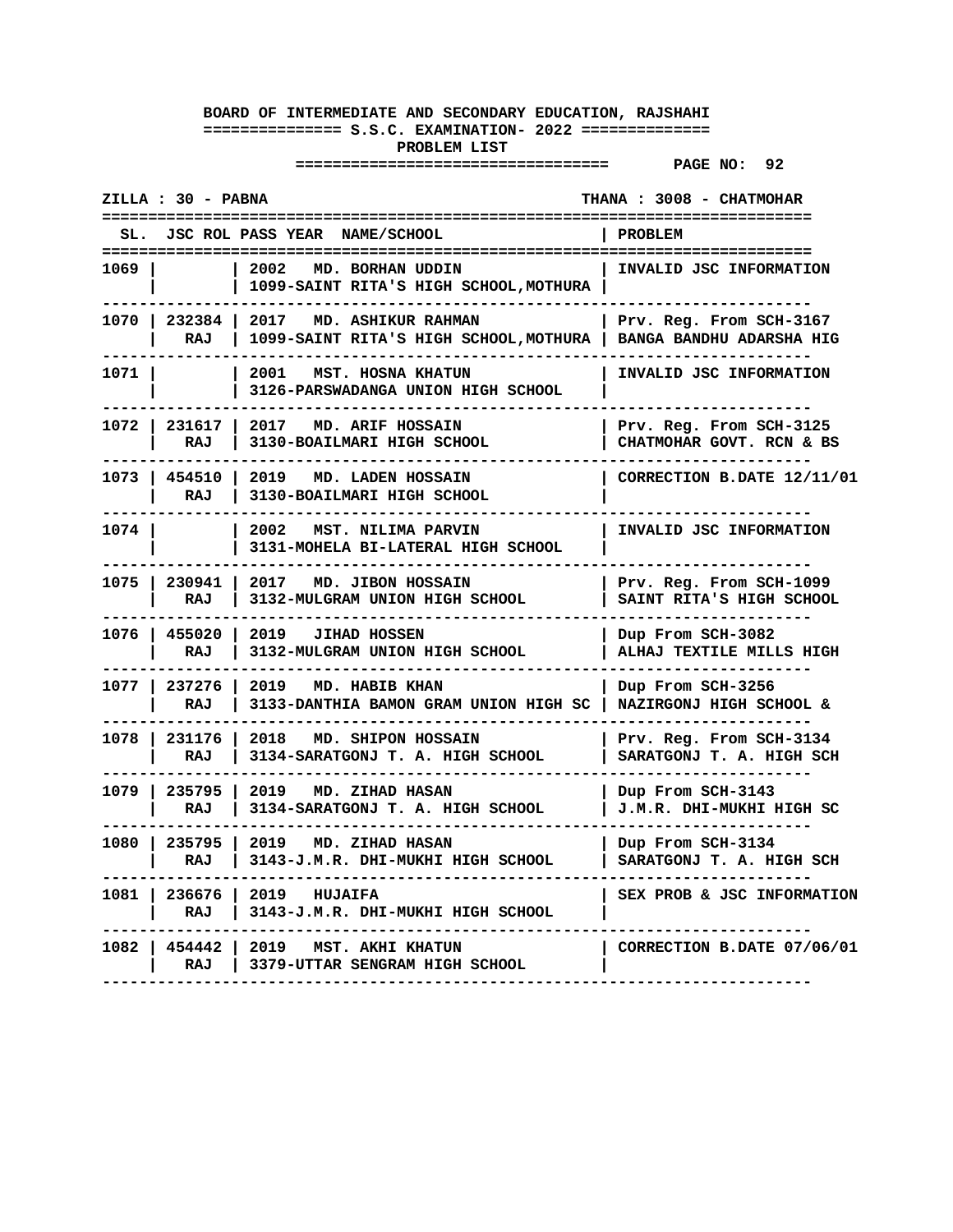| <b>THANA : 3009 - BERA</b><br>ZILLA : 30 - PABNA |                                                                                  |                                                     |
|--------------------------------------------------|----------------------------------------------------------------------------------|-----------------------------------------------------|
|                                                  | SL. JSC ROL PASS YEAR NAME/SCHOOL                                                | <b>PROBLEM</b>                                      |
| 1083   131883<br>RAJ                             | 2019<br>MST. SUMIYA KHATUN<br>3152-NAKALIA SARASIA BANIK HIGH SCHOO              | CORRECTION B.DATE 15/10/08                          |
| 1084 l<br>RAJ                                    | 239675 2019 MST. HALEMA KHATUN<br>3152-NAKALIA SARASIA BANIK HIGH SCHOO          | Dup From SCH-3256<br>NAZIRGONJ HIGH SCHOOL &        |
| 1085 246533<br>RAJ                               | 2019 ARUP SAHA<br>3155-DHOBAKHOLA CORONATION HIGH SCHOO                          | Dup From SCH-3230<br>KASHINATHPUR ABDUL LATIF       |
| RAJ                                              | 1086   246565   2019   RAFID HASSAN OVI<br>3155-DHOBAKHOLA CORONATION HIGH SCHOO | Dup From SCH-3230<br>KASHINATHPUR ABDUL LATIF       |
| 1087   234430<br>RAJ                             | 2017 AKASH HALDER<br>3156-RATANGONJ MULTILATERAL HIGH SCHO                       | Prv. Reg. From SCH-3156<br>RATANGONJ MULTILATERAL H |
| 1088 237167<br>RAJ                               | 2018 MD. SALMAN RUMI<br>3157-KAZIR HAT HIGH SCHOOL                               | Prv. Reg. From SCH-3155<br>DHOBAKHOLA CORONATION HI |
| 1089 I<br>240344<br>RAJ                          | 2019 MST. AYESHA ATIKA<br>3164-AL-HERA ACADEMY                                   | CORRECTION B.DATE 01/01/07                          |
| 1090 l<br>RAJ                                    | 232255   2019 MST. SONIA PARVIN<br>3167-BANGA BANDHU ADARSHA HIGH SCHOOL         | Dup From SCH-3165<br>KARAMJA MONZUR KADER GIR       |
| 1091                                             | 2002 MST. JUTHI AKTHER<br>3168-FOKIR KANDI GIRLS' HIGH SCHOOL                    | INVALID JSC INFORMATION                             |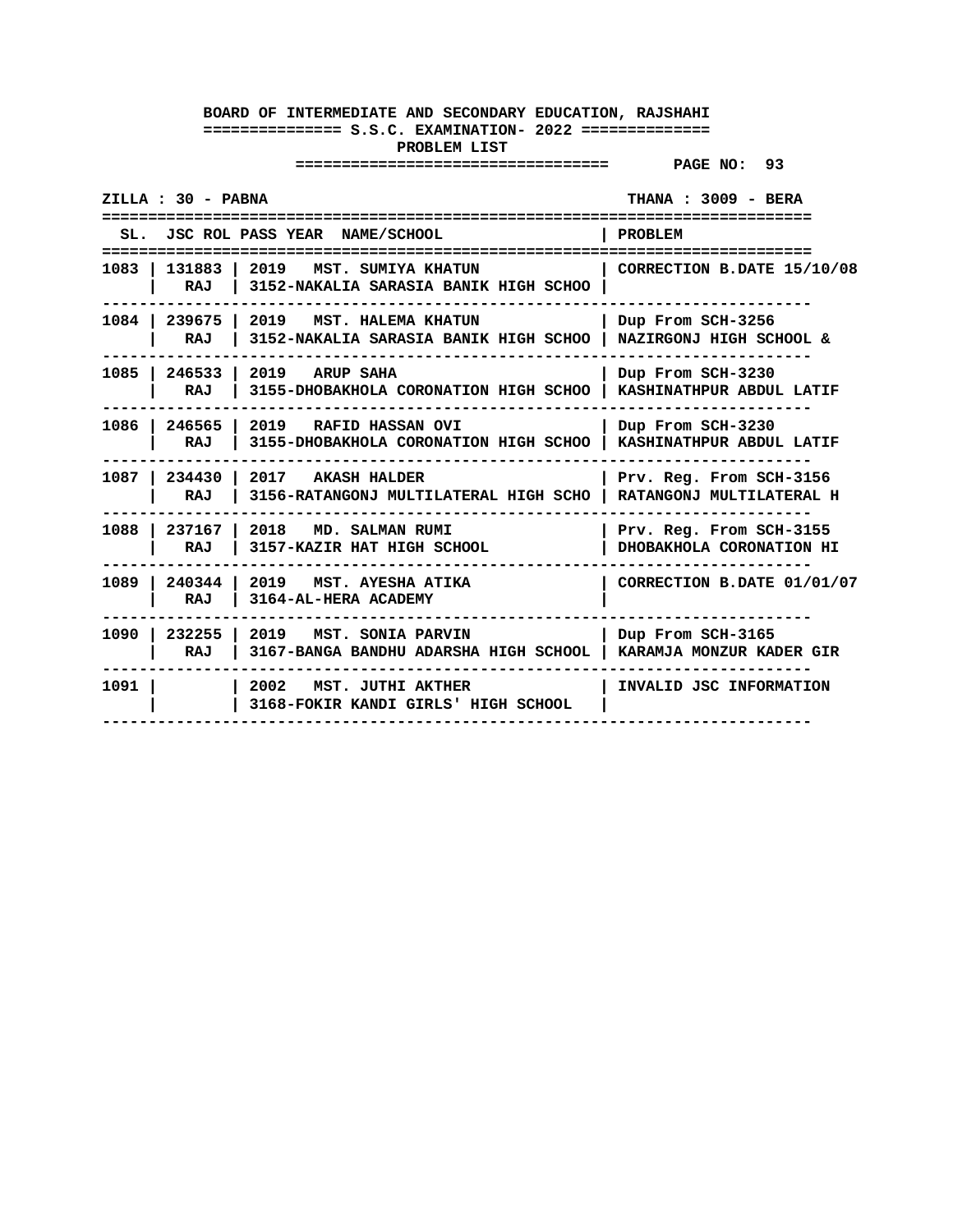|        | ZILLA : 35 - SIRAJGANJ |                                                                                | THANA : 3501 - SIRAJGANJ SADAR                       |
|--------|------------------------|--------------------------------------------------------------------------------|------------------------------------------------------|
| SL.    |                        | JSC ROL PASS YEAR NAME/SCHOOL                                                  | PROBLEM                                              |
| 1092 I |                        | 2000 MD. SAMIUL HAQUE SAFIN<br>3752-JNANADAYINI HIGH SCHOOL                    | INVALID JSC INFORMATION                              |
|        | 1093   259074  <br>RAJ | 2019 MST. SADIA KHATUN<br>3753-HAZEE AHMED ALI HIGH SCHOOL                     | Dup From SCH-3773<br>DR. NAWSHER ALI MEMORIAL        |
|        | 1094   259075<br>RAJ   | 2019<br><b>MST. SHARMIN AKTER</b><br>3753-HAZEE AHMED ALI HIGH SCHOOL          | Dup From SCH-3773<br>DR. NAWSHER ALI MEMORIAL        |
|        | 1095   280148<br>RAJ   | 2019 MD. NAEEM ISLAM PARAG<br>3753-HAZEE AHMED ALI HIGH SCHOOL                 | Dup From SCH-3755<br>S. B. RAILWAY COLONY SCH        |
|        | 1096   280148<br>RAJ   | 2019 MD. NAEEM ISLAM PARAG<br>3755-S. B. RAILWAY COLONY SCHOOL AND             | Dup From SCH-3753<br>HAZEE AHMED ALI HIGH SCH        |
|        | 1097   282019<br>RAJ   | 2019 MST. SUBORNA KHATUN<br>3755-S. B. RAILWAY COLONY SCHOOL AND               | Dup From SCH-4041<br><b>JVCS FLYOVER HIGH SCHOOL</b> |
|        | 1098 257489<br>RAJ     | 2019 MOST. MOLE KHATUN<br>3757-KALIA KANDA PARA HIGH SCHOOL                    | Dup From SCH-4080<br><b>TATULIA CHUNIA HATI HIGH</b> |
|        | 1099   261719<br>RAJ   | 2019<br>MD. TARIKUL ISLAM MISTI<br>3758-SAYED AKBAR ALI MEMORIAL HIGH SC       | Dup From SCH-3782<br>KHAGA HIGH SCHOOL               |
| 1100 l |                        | 2001<br>MST. AFROJA KHANAM RIFA<br>3759-HAIMABALA GIRLS' HIGH SCHOOL           | INVALID JSC INFORMATION                              |
| 1101 I | 293906<br>RAJ          | 2019<br>MST. NAZIA NUSRAT IASMIN<br>3759-HAIMABALA GIRLS' HIGH SCHOOL          | Dup From SCH-3830<br>SARATOIL MUSLIM HIGH SCH        |
| 1102 l | 143594 1<br>DHK        | 2019 RUMANA KHATUN RUMA<br>3768-ALAMPUR HIGH SCHOOL                            | CORRECTION B.DATE 09/11/06                           |
| 1103 l | 179962 l<br>RAJ        | 2019<br>MD. NADIM MOSTAFA<br>3769-JAHAN-ARA HIGH SCHOOL                        | Dup From SCH-2796<br>KHAJURA B.L. HIGH SCHOOL        |
| 1104 I | 256032 l<br>RAJ        | 2019 S.M. ARMAN UDDIN RAIAN<br>3769-JAHAN-ARA HIGH SCHOOL                      | Dup From SCH-4082<br>MALLIKA SANAULLAH ANSARY        |
|        | RAJ                    | 1105   259074   2019 MST. SADIA KHATUN<br>3773-DR. NAWSHER ALI MEMORIAL GIRLS' | Dup From SCH-3753<br>HAZEE AHMED ALI HIGH SCH        |
|        | 1106   259075  <br>RAJ | 2019 MST. SHARMIN AKTER<br>3773-DR. NAWSHER ALI MEMORIAL GIRLS'                | Dup From SCH-3753<br>HAZEE AHMED ALI HIGH SCH        |
|        |                        |                                                                                |                                                      |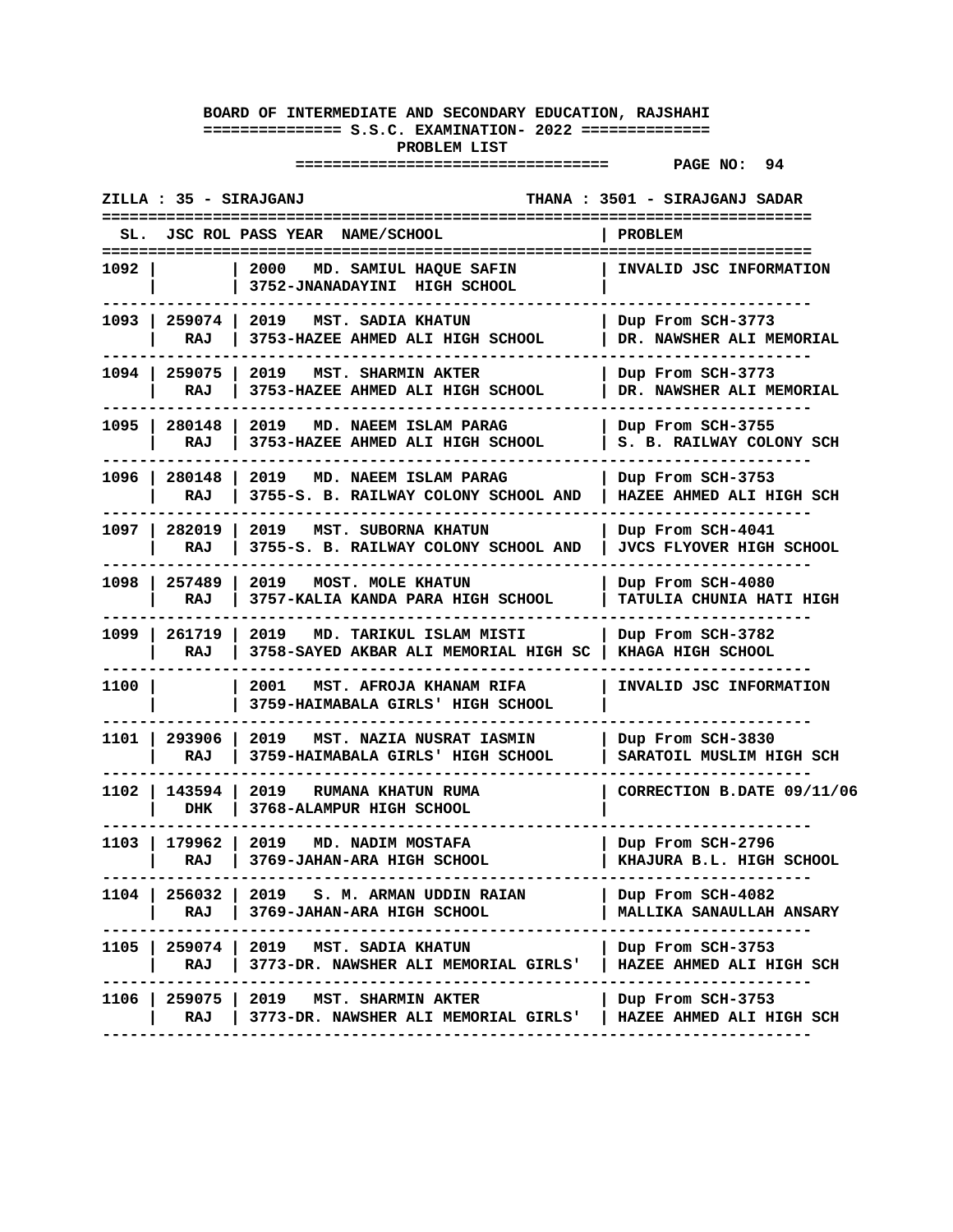| ZILLA : 35 - SIRAJGANJ  |                                                                                                                         | THANA : 3501 - SIRAJGANJ SADAR                      |
|-------------------------|-------------------------------------------------------------------------------------------------------------------------|-----------------------------------------------------|
| SL.                     | JSC ROL PASS YEAR NAME/SCHOOL                                                                                           | <b>PROBLEM</b>                                      |
| 1107<br>253697<br>RAJ   | 2019<br>MD. MAJEDUL ISLAM<br>3774-ABDULLA AL-MAHMUD MEMORIAL HIGH                                                       | Dup From SCH-3113<br>SARA GOPALPUR HIGH SCHOO       |
| 199091<br>1108 l<br>RAJ | 2019<br>MST. RUBIYA YESMIN<br>3778-QAUMI JUTE MILLS HIGH SCHOOL                                                         | Dup From SCH-2793<br>KASHIABARI HIGH SCHOOL         |
| 1109 I<br>260028<br>RAJ | 2019<br>SADIA ISLAM<br>3778-QAUMI JUTE MILLS HIGH SCHOOL                                                                | Dup From SCH-3794<br>BEGUM AMENA MONSUR SHORO       |
| 1110 I<br>260062<br>RAJ | 2019<br><b>MST. MARIUM AKTER</b><br>3778-QAUMI JUTE MILLS HIGH SCHOOL                                                   | Dup From SCH-3794<br>BEGUM AMENA MONSUR SHORO       |
| 1111 I<br>260199<br>RAJ | 2019<br>MD. SHISHIR SHEIKH<br>3778-QAUMI JUTE MILLS HIGH SCHOOL                                                         | Dup From SCH-3794<br>BEGUM AMENA MONSUR SHORO       |
| 1112 I<br>261719<br>RAJ | 2019 MD. TARIKUL ISLAM MISTI<br>3782-KHAGA HIGH SCHOOL                                                                  | Dup From SCH-3758<br>SAYED AKBAR ALI MEMORIAL       |
| 1113 l<br>256319<br>RAJ | 2019 MST. NAIMA MIM<br>3784-SABUJ KANAN HIGH SCHOOL                                                                     | Dup From SCH-3852<br>RAJMAN HIGH SCHOOL             |
| 1114 I<br>257943<br>RAJ | 2019<br>MD. JUBAYER HASAN JONI<br>3784-SABUJ KANAN HIGH SCHOOL                                                          | Dup From SCH-3796<br>RANGALIAGANTI HIGH SCHOO       |
| 1115 I<br>284962<br>RAJ | 2017<br><b>MST. SHARMIN KHATUN</b><br>3786-HARINA BAGBATI GIRLS' HIGH SCHOO                                             | Prv. Reg. From SCH-3849<br>ULLAHPARA ADARSHA HIGH S |
| 260028<br>1116<br>RAJ   | 2019<br>SADIA ISLAM<br>3794-BEGUM AMENA MONSUR SHORONIO HIGH                                                            | Dup From SCH-3778<br>QAUMI JUTE MILLS HIGH SC       |
| 260062  <br>1117<br>RAJ | 2019<br>MST. MARIUM AKTER<br>3794-BEGUM AMENA MONSUR SHORONIO HIGH                                                      | Dup From SCH-3778<br>QAUMI JUTE MILLS HIGH SC       |
| 1118<br>260199<br>RAJ   | 2019<br>MD. SHISHIR SHEIKH<br>3794-BEGUM AMENA MONSUR SHORONIO HIGH                                                     | Dup From SCH-3778<br>  QAUMI JUTE MILLS HIGH SC     |
| 1119 I<br>RAJ           | 280700   2019 MD. MUBIN RAHMAN TALUKDAR<br>3794-BEGUM AMENA MONSUR SHORONIO HIGH   JHATIBELAI S. A. HIGH SC<br>-------- | Dup From SCH-4029                                   |
| RAJ I                   | 1120   249408   2017 MOST. AKHI KHATUN<br>3796-RANGALIAGANTI HIGH SCHOOL                                                | Prv. Reg. From SCH-3796<br>RANGALIAGANTI HIGH SCHOO |
| 1121 l<br>RAJ           | 257943 2019 MD. JUBAYER HASAN JONI<br>3796-RANGALIAGANTI HIGH SCHOOL                                                    | Dup From SCH-3784<br>SABUJ KANAN HIGH SCHOOL        |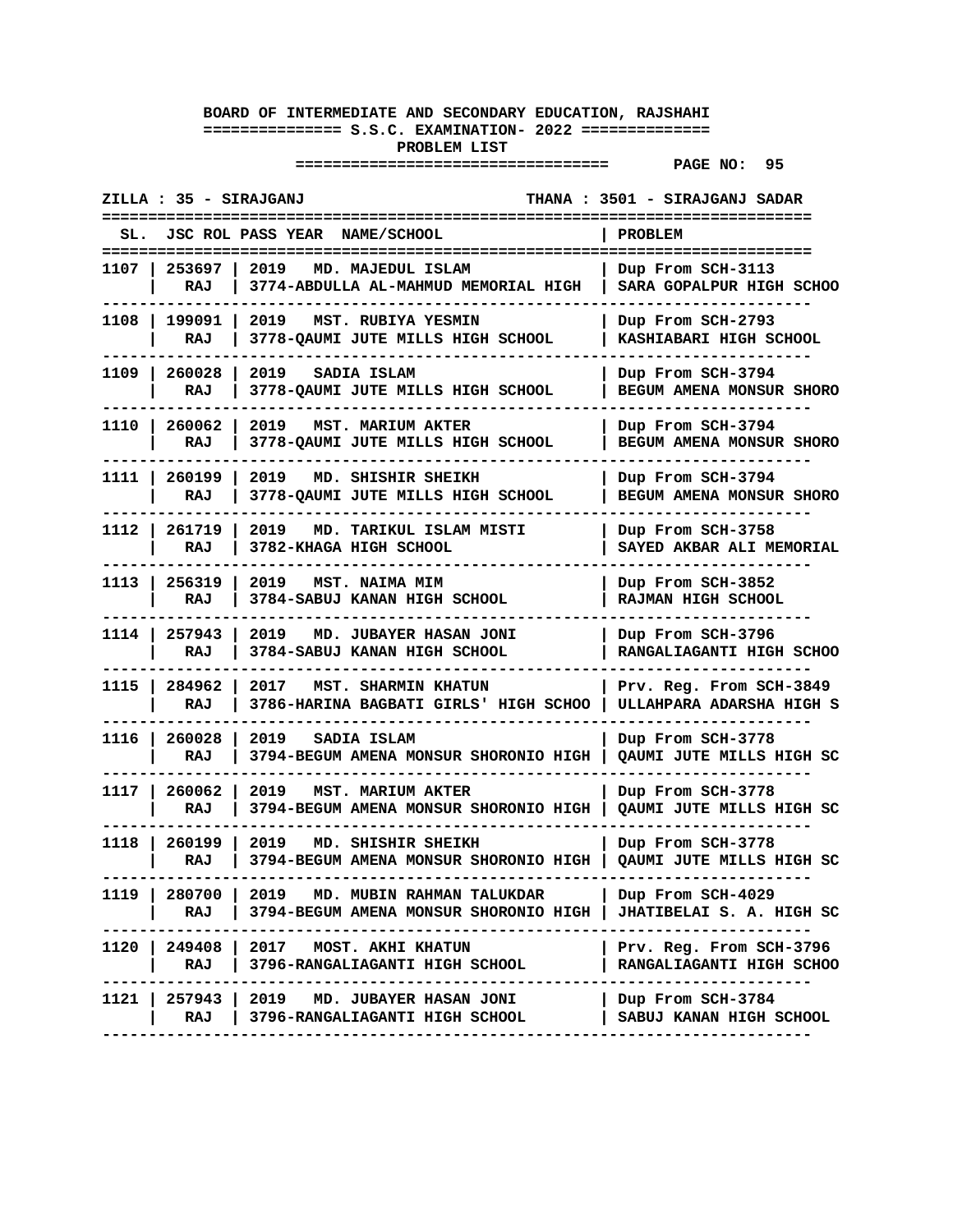|        | ZILLA : 35 - SIRAJGANJ |                                                                                 | THANA: 3501 - SIRAJGANJ SADAR                              |
|--------|------------------------|---------------------------------------------------------------------------------|------------------------------------------------------------|
|        |                        | SL. JSC ROL PASS YEAR NAME/SCHOOL                                               | <b>PROBLEM</b>                                             |
|        |                        |                                                                                 |                                                            |
|        | RAJ                    | 1122   291120   2019 MD. YEASIR RAHMAN RABBI<br>4077-K.C.R. ADARSHA HIGH SCHOOL | Dup From SCH-3901<br>MEGHAI E. U. ISLAMIA HIG              |
|        | 1123 272810<br>RAJ     | 2018<br>MD. SAKIB HASAN<br>4079-GARUDAHA SHISHU SADAN HIGH SCHOO                | Prv. Reg. From SCH-3984<br><b>HATEM HASHIL VATHARIA HI</b> |
|        | 1124 257489<br>RAJ     | 2019 MOST. MOLE KHATUN<br>4080-TATULIA CHUNIA HATI HIGH SCHOOL                  | Dup From SCH-3757<br>KALIA KANDA PARA HIGH SC              |
|        | 1125   261894<br>RAJ   | 2019 MST. KULSUM<br>4080-TATULIA CHUNIA HATI HIGH SCHOOL                        | Dup From SCH-8807<br>PAIKPARA MODEL HIGH SCHO              |
| 1126 l | 256032<br>RAJ          | 2019 S.M. ARMAN UDDIN RAIAN<br>4082-MALLIKA SANAULLAH ANSARY HIGH SC            | Dup From SCH-3769<br><b>JAHAN-ARA HIGH SCHOOL</b>          |
|        | 1127   102545<br>RAJ   | 2018 MD. SHEIKH ZIAUDDIN<br>4084-SIRAJGANJ POLICE LINES SCHOOL AN               | Prv. Reg. From SCH-2400<br>RAJSHAHI SHIKKHA BOARD G        |
|        | RAJ                    | 1128   251161   2017   MST. AMINA KHATUN<br>4085-C.K.R HIGH SCHOOL              | Prv. Reg. From SCH-3786<br>HARINA BAGBATI GIRLS' HI        |
| 1129 l | RAJ                    | 256766 2018 MST. TAMANNA KHATUN<br>4085-C.K.R HIGH SCHOOL                       | Prv. Reg. From SCH-3782<br>KHAGA HIGH SCHOOL               |
|        | RAJ                    | 1130   261894   2019 MST. KULSUM<br>8807-PAIKPARA MODEL HIGH SCHOOL             | Dup From SCH-4080<br>TATULIA CHUNIA HATI HIGH              |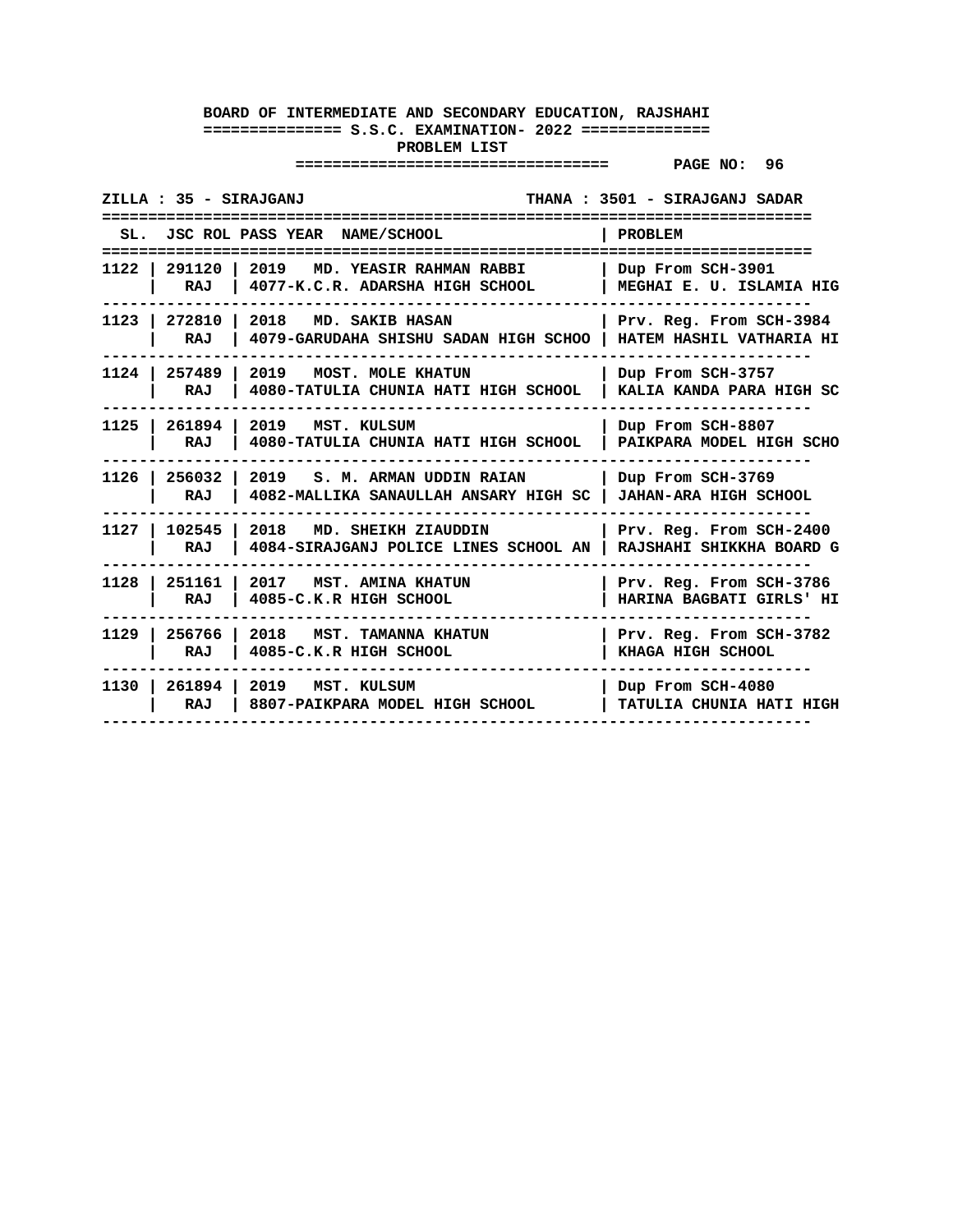| JSC ROL PASS YEAR NAME/SCHOOL<br>SL.                                                                              | PROBLEM                                              |
|-------------------------------------------------------------------------------------------------------------------|------------------------------------------------------|
| 2019<br>1131 I<br>241925<br><b>MST. MIM KHATUN</b><br>RAJ<br>3785-DHUNAIL HIGH SCHOOL                             | Dup From SCH-3817<br>BHERAKHOLA AMINA KHATUN         |
| 1132   264669<br>2019<br>MST. RATNA PARVIN<br>3797-JUGNIDAHA HAJI MAHTAB ALI HIGH S<br>RAJ                        | Dup From SCH-3810<br>SHAHZADPUR IBRAHIM PILOT        |
| 266892<br>1133 I<br>2019<br>MD. MASUD RAHMAN<br>3797-JUGNIDAHA HAJI MAHTAB ALI HIGH S<br>RAJ                      | Dup From SCH-4158<br>KAYEMPUR MASTER ASGAR AL        |
| 1134 l<br>267468<br>2019<br><b>RAKIBUL HASAN</b><br>3800-SHAHZADPUR GOVT. MODEL PILOT HIG<br>RAJ                  | Dup From SCH-3819<br><b>BAGHABARI HIGH SCHOOL</b>    |
| 1135<br>267469<br>2019<br>MD. IMAM MEHEDI SIYAM<br>3800-SHAHZADPUR GOVT. MODEL PILOT HIG<br>RAJ                   | Dup From SCH-3819<br>BAGHABARI HIGH SCHOOL           |
| 1136 l<br>282194<br>2018<br>MST. AYSHA KHATUN TINNI<br>RAJ<br>3801-POTAZIA MULTILATERAL HIGH SCHOOL               | Prv. Reg. From SCH-3889<br>MEHER-UN-NESSA GIRLS' HI  |
| 2019<br>1137 I<br>263558<br>MD. SELIM HOSSAIN<br>3803-KHAS SAT BARIA HIGH SCHOOL<br>RAJ                           | Dup From SCH-4178<br>ALHAJ MOJIRUL HAQUE HIGH        |
| 1138 I<br>264407<br>2018<br>MST. MOYNA KHATUN<br>RAJ<br>3804-KHUKNI MULTILATERAL HIGH SCHOOL                      | Prv. Reg. From SCH-3859<br>HAZI AMINUL ISLAM HIGH S  |
| 1139 I<br>286328<br>2019<br><b>MST. AFRIN KHATUN</b><br>RAJ<br>3804-KHUKNI MULTILATERAL HIGH SCHOOL               | Dup From SCH-3886<br>ENAYETPUR ISLAMIA HIGH S        |
| 286342<br>1140<br>2019<br>MST. RABEYA KHATUN JIBU<br>RAJ<br>3804-KHUKNI MULTILATERAL HIGH SCHOOL                  | Dup From SCH-3886<br><b>ENAYETPUR ISLAMIA HIGH S</b> |
| 1141 I<br>286454<br>2019<br>MD. JIHAD HASAN<br>RAJ<br>3804-KHUKNI MULTILATERAL HIGH SCHOOL                        | Dup From SCH-3885<br><b>BETIL HIGH SCHOOL</b>        |
| 1142 l<br>456573<br>MOST. JANNATI KHATUN<br>2019<br>3804-KHUKNI MULTILATERAL HIGH SCHOOL<br>RAJ                   | Dup From SCH-3886<br>ENAYETPUR ISLAMIA HIGH S        |
| 1143 l<br>264461   2019 MD. BIPUL HOSSEN<br>RAJ<br>3807-BANAGRAM DR. RAMJAN ALI HIGH SCH  <br>------------------- | Dup From SCH-4161<br>SHORISHAKOL HIGH SCHOOL         |
| 1144   255299   2017 MD. RASEL MIA<br>3808-MALTIDANGA PUR BAPARA HIGH SCHOO<br>RAJ                                | Prv. Reg. From SCH-3800<br>SHAHZADPUR GOVT. MODEL P  |
| 265792   2019 MD. SAKIBUL HASAN<br>1145 I<br>3808-MALTIDANGA PUR BAPARA HIGH SCHOO   BAGHABARI HIGH SCHOOL<br>RAJ | Dup From SCH-3819                                    |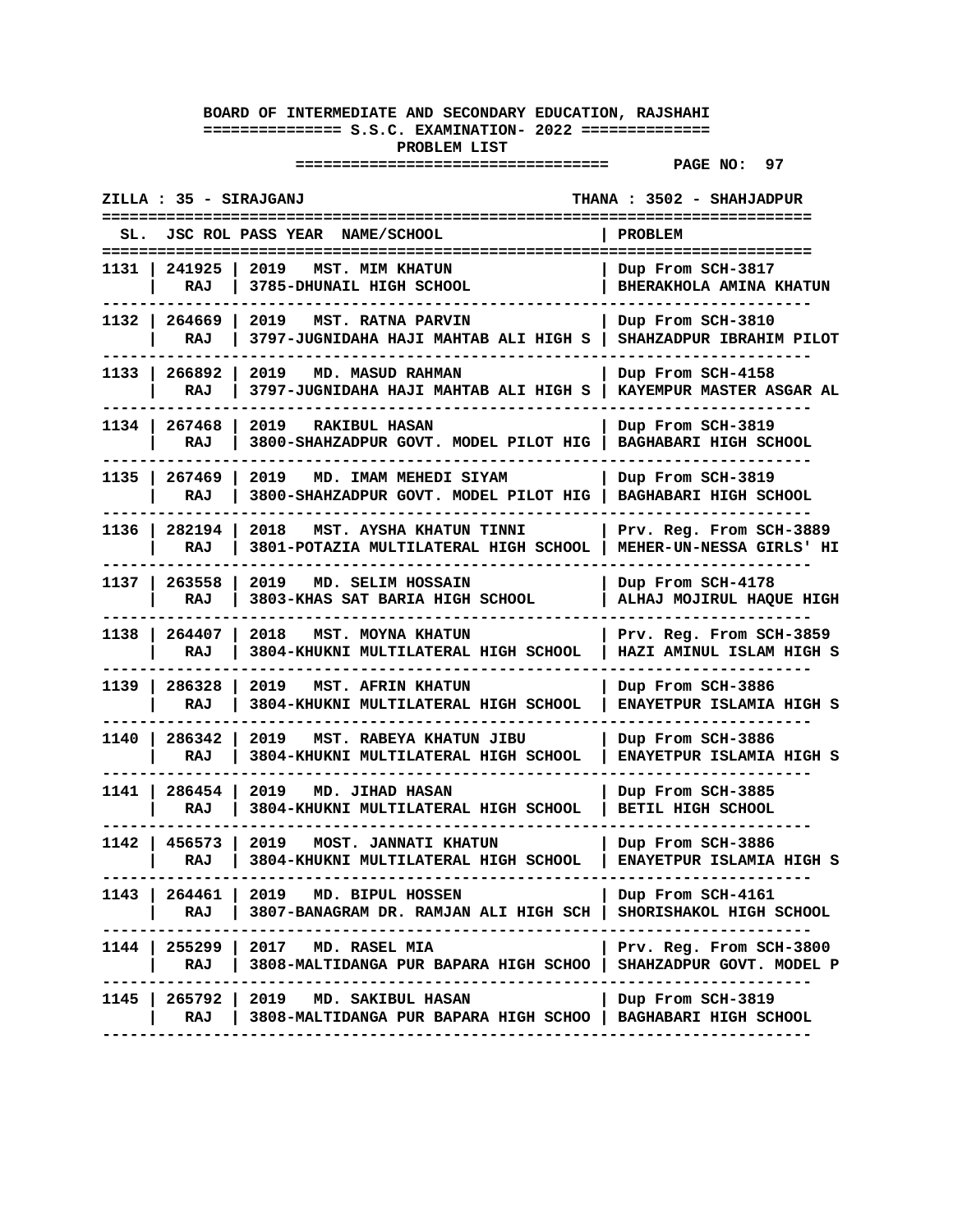| ZILLA : 35 - SIRAJGANJ<br>THANA: 3502 - SHAHJADPUR |                      |                                                                              |                                                      |
|----------------------------------------------------|----------------------|------------------------------------------------------------------------------|------------------------------------------------------|
| SL.                                                |                      | JSC ROL PASS YEAR NAME/SCHOOL                                                | PROBLEM<br>======================                    |
| 1146 I                                             | 202142<br>RAJ        | 2019<br>MD. MAHFUZ AHMMED<br>3809-RATAN KANDI ADARSHA HIGH SCHOOL            | Dup From SCH-2807<br>KOLA BIZLEE HIGH SCHOOL         |
|                                                    | 1147   264669<br>RAJ | 2019<br>MST. RATNA PARVIN<br>3810-SHAHZADPUR IBRAHIM PILOT GIRLS'            | Dup From SCH-3797<br><b>JUGNIDAHA HAJI MAHTAB AL</b> |
| 1148 I                                             | 347087<br>RAJ        | 2018 MD. SAFIQUL ISLAM<br>3811-KAIZURI HIGH SCHOOL AND COLLEGE               | Prv. Reg. From SCH-3811<br>KAIZURI HIGH SCHOOL AND   |
| 1149                                               |                      | 2000<br>MD. BAIOZID<br>3813-STHAL PAKRASHI INSTITUTION SCHOO                 | <b>INVALID JSC INFORMATION</b>                       |
| 1150 I                                             | 286144<br>RAJ        | 2019<br>SHWLY KHATUN<br>3813-STHAL PAKRASHI INSTITUTION SCHOO                | Dup From SCH-3886<br>ENAYETPUR ISLAMIA HIGH S        |
| 1151 I                                             | 286180<br>RAJ        | 2019 MD. SABBIR HOSSAIN<br>3813-STHAL PAKRASHI INSTITUTION SCHOO             | Dup From SCH-3885<br>BETIL HIGH SCHOOL               |
| 1152                                               | 241925<br>RAJ        | 2019<br><b>MST. MIM KHATUN</b><br>3817-BHERAKHOLA AMINA KHATUN HIGH SCH      | Dup From SCH-3785<br>DHUNAIL HIGH SCHOOL             |
| 1153 l                                             | 242099<br>RAJ        | 2019<br>MD. ASHIKUR RAHMAN<br>3817-BHERAKHOLA AMINA KHATUN HIGH SCH          | Dup From SCH-4150<br>ANDHAR MANIK HIGH SCHOOL        |
| 1154 I                                             | 265433<br>RAJ        | 2019<br>MD. RAKIBUL ISLAM<br>3818-JAMIRTA HIGH SCHOOL                        | Dup From SCH-3855<br>DADPUR HIGH SCHOOL              |
| 1155                                               | 222140<br>RAJ        | 2019<br><b>NAZIL PRAMANIK</b><br>3819-BAGHABARI HIGH SCHOOL                  | Dup From SCH-3062<br>NANDANPUR HIGH SCHOOL           |
| 1156 l                                             | 265669<br>RAJ        | 2019 MD. RANA HOSSEN<br>3819-BAGHABARI HIGH SCHOOL                           | Dup From SCH-3823<br>PUTHIA HIGH SCHOOL              |
| 1157 I                                             | 265792<br>RAJ        | 2019<br>MD. SAKIBUL HASAN<br>3819-BAGHABARI HIGH SCHOOL                      | Dup From SCH-3808<br>MALTIDANGA PUR BAPARA HI        |
| 1158                                               | RAJ                  | 267468 2019 RAKIBUL HASAN<br>3819-BAGHABARI HIGH SCHOOL                      | Dup From SCH-3800<br>SHAHZADPUR GOVT. MODEL P        |
|                                                    | RAJ                  | 1159   267469   2019   MD. IMAM MEHEDI SIYAM<br>3819-BAGHABARI HIGH SCHOOL   | Dup From SCH-3800<br>SHAHZADPUR GOVT. MODEL P        |
| 1160 l                                             | RAJ                  | 242123   2019 MD. SAMIUL ISLAM JIBON<br>3821-NUKALI MULTILATERAL HIGH SCHOOL | Dup From SCH-4151<br>  KHAMAR SHANILA HIGH SCHO      |
|                                                    |                      |                                                                              |                                                      |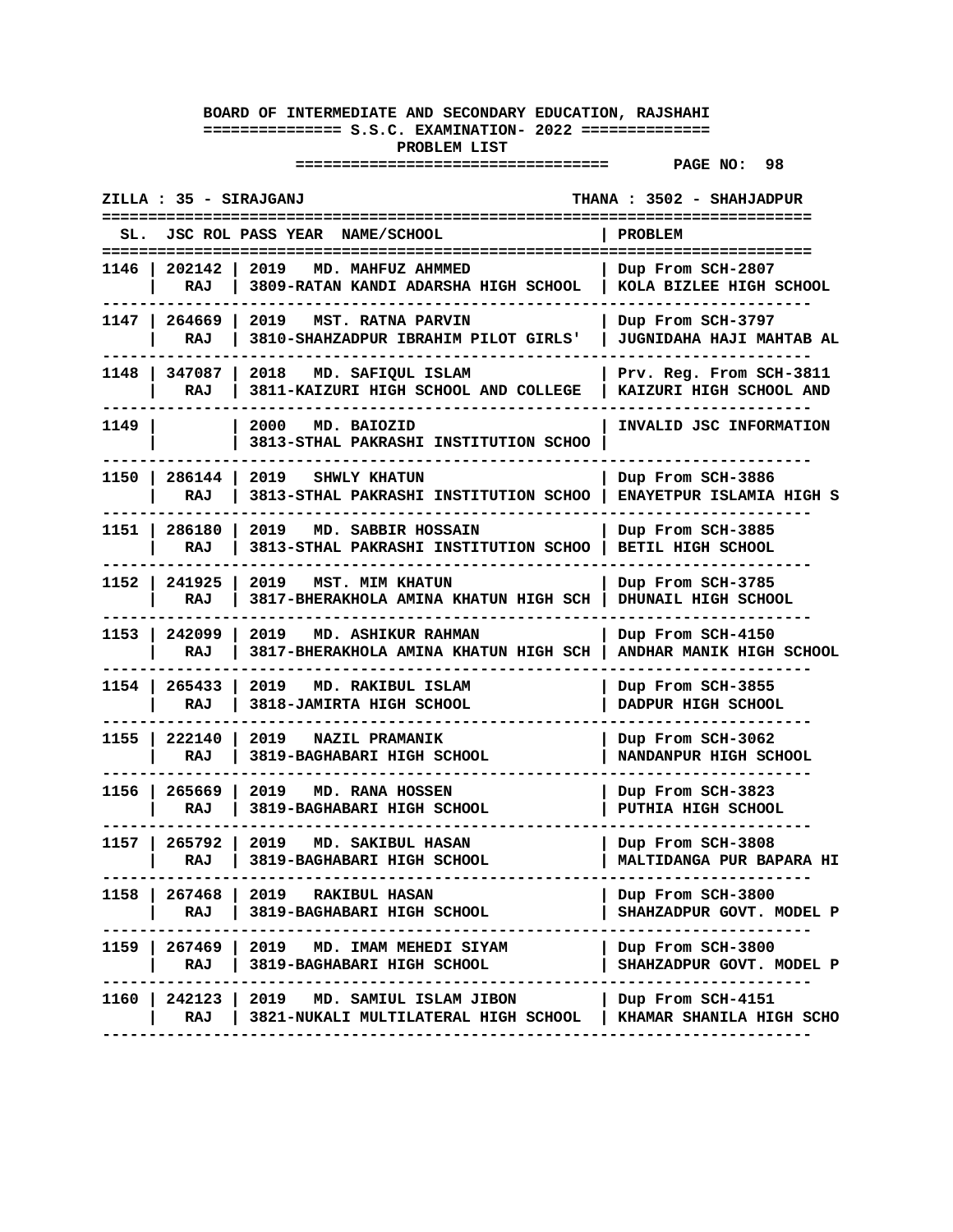| ZILLA : 35 - SIRAJGANJ<br>THANA: 3502 - SHAHJADPUR |                                          |                                                                           |                                                                            |  |  |
|----------------------------------------------------|------------------------------------------|---------------------------------------------------------------------------|----------------------------------------------------------------------------|--|--|
| SL.                                                | JSC ROL PASS YEAR NAME/SCHOOL<br>PROBLEM |                                                                           |                                                                            |  |  |
| 1161                                               | 262753<br>RAJ                            | 2018<br><b>MST. MITU KHATUN</b><br>3821-NUKALI MULTILATERAL HIGH SCHOOL   | ===================<br>Prv. Reg. From SCH-3821<br>NUKALI MULTILATERAL HIGH |  |  |
| 1162 l                                             | 259265<br>RAJ                            | 2017<br>MD. ABDUL ALIM<br>3822-CHAR NOBIPUR NURZAHAN MOJHAR HIG           | Prv. Reg. From SCH-4158<br>KAYEMPUR MASTER ASGAR AL                        |  |  |
| 1163                                               | 265669<br>RAJ                            | 2019<br>MD. RANA HOSSEN<br>3823-PUTHIA HIGH SCHOOL                        | Dup From SCH-3819<br><b>BAGHABARI HIGH SCHOOL</b>                          |  |  |
| 1164 l                                             | 242099<br>RAJ                            | 2019<br><b>MD. ASHIKUR RAHMAN</b><br>4150-ANDHAR MANIK HIGH SCHOOL        | Dup From SCH-3817<br>BHERAKHOLA AMINA KHATUN                               |  |  |
| 1165                                               | 242123<br>RAJ                            | 2019<br>MD. SAMIUL ISLAM JIBON<br>4151-KHAMAR SHANILA HIGH SCHOOL         | Dup From SCH-3821<br>NUKALI MULTILATERAL HIGH                              |  |  |
| 1166 l                                             | 264458<br>RAJ                            | 2019<br>MD. ABUL BASAR<br>4156-CHITHULIA RABEYA NOZIBOR HIGH SC           | Dup From SCH-4161<br>SHORISHAKOL HIGH SCHOOL                               |  |  |
| 1167 I                                             | 264459<br>RAJ                            | 2019<br><b>MD. MUNSUR RAHMAN</b><br>4156-CHITHULIA RABEYA NOZIBOR HIGH SC | Dup From SCH-4161<br>SHORISHAKOL HIGH SCHOOL                               |  |  |
| 1168 l                                             | 266892<br>RAJ                            | 2019<br>MD. MASUD RAHMAN<br>4158-KAYEMPUR MASTER ASGAR ALI HIGH S         | Dup From SCH-3797<br><b>JUGNIDAHA HAJI MAHTAB AL</b>                       |  |  |
|                                                    | 1169   296409<br>RAJ                     | 2019<br>MD. RAKIBUL ISLAM<br>4158-KAYEMPUR MASTER ASGAR ALI HIGH S        | Dup From SCH-4225<br>GHATINA MULTILATERAL HIG                              |  |  |
| 1170                                               | 264458<br>RAJ                            | 2019<br>MD. ABUL BASAR<br>4161-SHORISHAKOL HIGH SCHOOL                    | Dup From SCH-4156<br>CHITHULIA RABEYA NOZIBOR                              |  |  |
| 1171 l                                             | 264459<br>RAJ                            | 2019<br><b>MD. MUNSUR RAHMAN</b><br>4161-SHORISHAKOL HIGH SCHOOL          | Dup From SCH-4156<br>CHITHULIA RABEYA NOZIBOR                              |  |  |
| 1172 I                                             | 264461<br>RAJ                            | 2019<br>MD. BIPUL HOSSEN<br>4161-SHORISHAKOL HIGH SCHOOL                  | Dup From SCH-3807<br>BANAGRAM DR. RAMJAN ALI                               |  |  |
| 1173 l                                             | 263484<br>RAJ                            | 2018<br>MD. SOJIB AHMED<br>4163-MUKTIJODDHA IDEAL HIGH SCHOOL             | Prv. Reg. From SCH-3807<br>BANAGRAM DR. RAMJAN ALI                         |  |  |
| 1174                                               | 287774<br>RAJ                            | MST. JANNATI KHATUN<br>2019<br>4164-SHIBPUR GIRLS' HIGH SCHOOL            | Dup From SCH-3878<br>DAULATPUR ML. HIGH SCHOO                              |  |  |
|                                                    |                                          |                                                                           |                                                                            |  |  |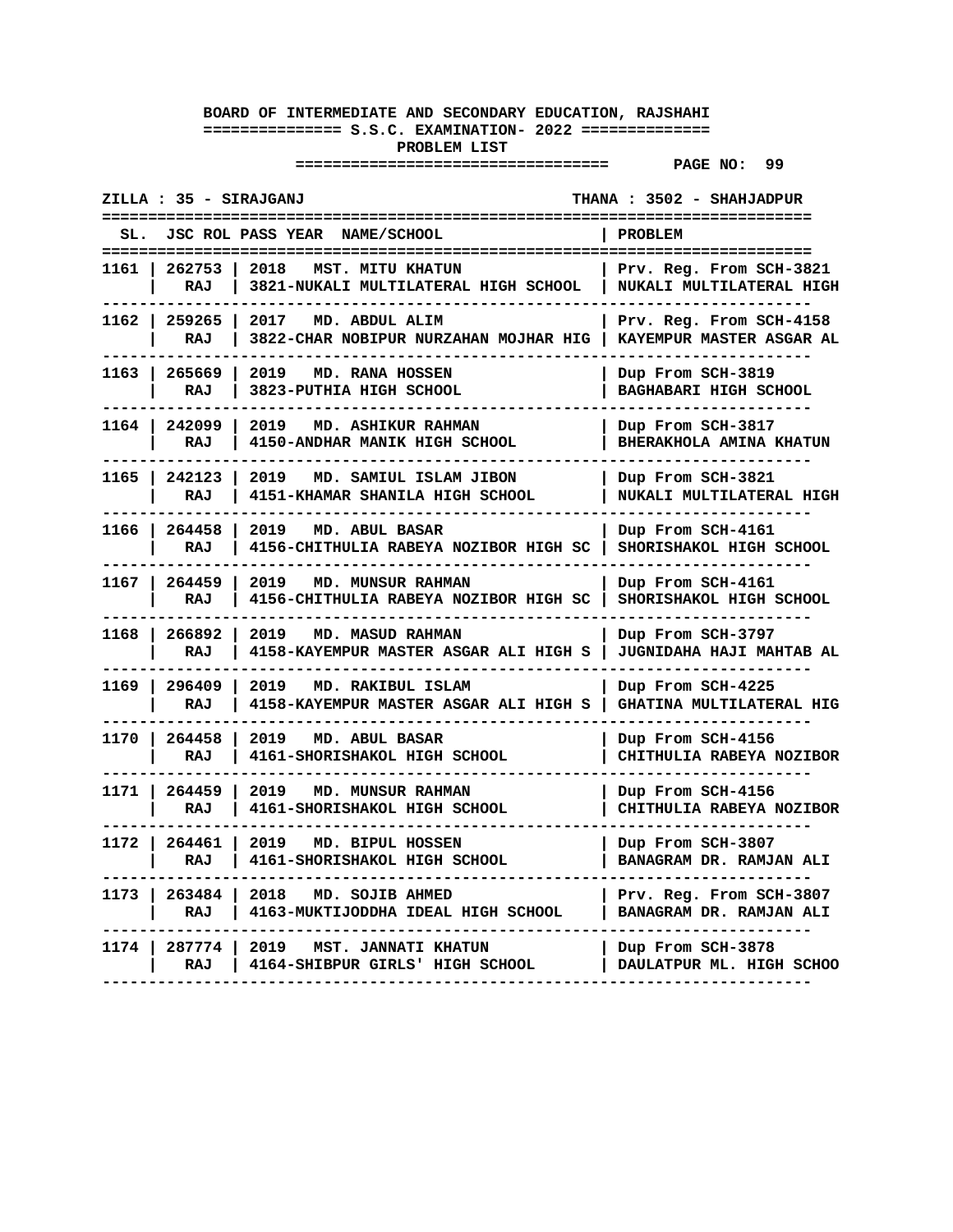| ZILLA : 35 - SIRAJGANJ<br>THANA : 3503 - ULLAHPARA |                                                                                                  |                                                     |  |  |
|----------------------------------------------------|--------------------------------------------------------------------------------------------------|-----------------------------------------------------|--|--|
| SL.                                                | JSC ROL PASS YEAR NAME/SCHOOL                                                                    | PROBLEM                                             |  |  |
| RAJ                                                | 1175   456797   2019 MD. RAKIB HOSSAIN<br>3825-ULLAHPARA MERCHANTS' PILOT GOVER                  | CORRECTION B.DATE 11/01/01                          |  |  |
| 1176   294212  <br>RAJ                             | 2019 MST. BANI KHATUN<br>3828-PANCHAKROSHI UNION ALI AHAMMED H                                   | Dup From SCH-3863<br>PATHARPARA GIRLS' HIGH S       |  |  |
| 1177   293903<br>RAJ                               | 2019<br>KOLPONA KHATUN<br>3830-SARATOIL MUSLIM HIGH SCHOOL                                       | Dup From SCH-3866<br>DHAMAIL KANDI KEFAYET AL       |  |  |
| 1178   293906<br>RAJ                               | 2019<br>MST. NAZIA NUSRAT IASMIN<br>3830-SARATOIL MUSLIM HIGH SCHOOL                             | Dup From SCH-3759<br>HAIMABALA GIRLS' HIGH SC       |  |  |
| 1179   293917<br>RAJ                               | 2019 MST. SUMAIYA SHIMU<br>3830-SARATOIL MUSLIM HIGH SCHOOL                                      | Dup From SCH-3850<br>ALIPUR AMDANGA HIGH SCHO       |  |  |
| RAJ                                                | 1180   293984   2019   SUJON AHMED<br>3830-SARATOIL MUSLIM HIGH SCHOOL                           | Dup From SCH-3861<br>SHOLI BANANI HIGH SCHOOL       |  |  |
| 1181   224462<br>RAJ                               | 2018 PROSANJIT SUTTRODHOR<br>3834-DHAROIL HIGH SCHOOL                                            | Prv. Reg. From SCH-3988<br>GHURKA ADARSHA HIGH SCHO |  |  |
| 1182   456891  <br>RAJ                             | 2019 MD. ALOM HOSSAN<br>3834-DHAROIL HIGH SCHOOL                                                 | CORRECTION B.DATE 01/03/01                          |  |  |
| 1183   279976<br>RAJ                               | 2018 MST. HAFIJA KHATUN<br>3835-NAIMURI KISHAN HIGH SCHOOL                                       | Prv. Reg. From SCH-4009<br>SALONGA PILOT GIRLS' HIG |  |  |
| 1184   294554<br>RAJ                               | 2018<br><b>MD. MEHEDI HASAN</b><br>3839-MOHANPUR K. M. INSTITUTION                               | Prv. Reg. From SCH-3839<br>MOHANPUR K. M. INSTITUTI |  |  |
| 1185   298235<br>RAJ                               | 2019 MD. ROBIN HOSSAIN<br>3839-MOHANPUR K. M. INSTITUTION                                        | Dup From SCH-3855<br>DADPUR HIGH SCHOOL             |  |  |
| 1186                                               | MD. CHAYON ISLAM<br>2001<br>3842-KALIAKOIR ADARSHA HIGH SCHOOL                                   | INVALID JSC INFORMATION                             |  |  |
| RAJ                                                | 1187   298908   2019   MST. TANIA SULTANA<br>3842-KALIAKOIR ADARSHA HIGH SCHOOL                  | Dup From SCH-4107<br>ELONGJANI GIRLS' HIGH SC       |  |  |
| DHK                                                | 1188   189170   2018 MD. AMIRUL ISLAM<br>3846-BANNYAKANDI N. M. HIGH SCHOOL                      | Prv. Reg. From SCH-4039<br>D.K.S.K. IDEAL SCHOOL &  |  |  |
| 1189   294835   2019<br>RAJ                        | <b>MD. YAMIN HASAN TUHIN</b><br>3848-PROTAP MOHIUDDIN MEMORIAL HIGH S   MOMENA ALI BIGGAN SCHOOL | Dup From SCH-3874                                   |  |  |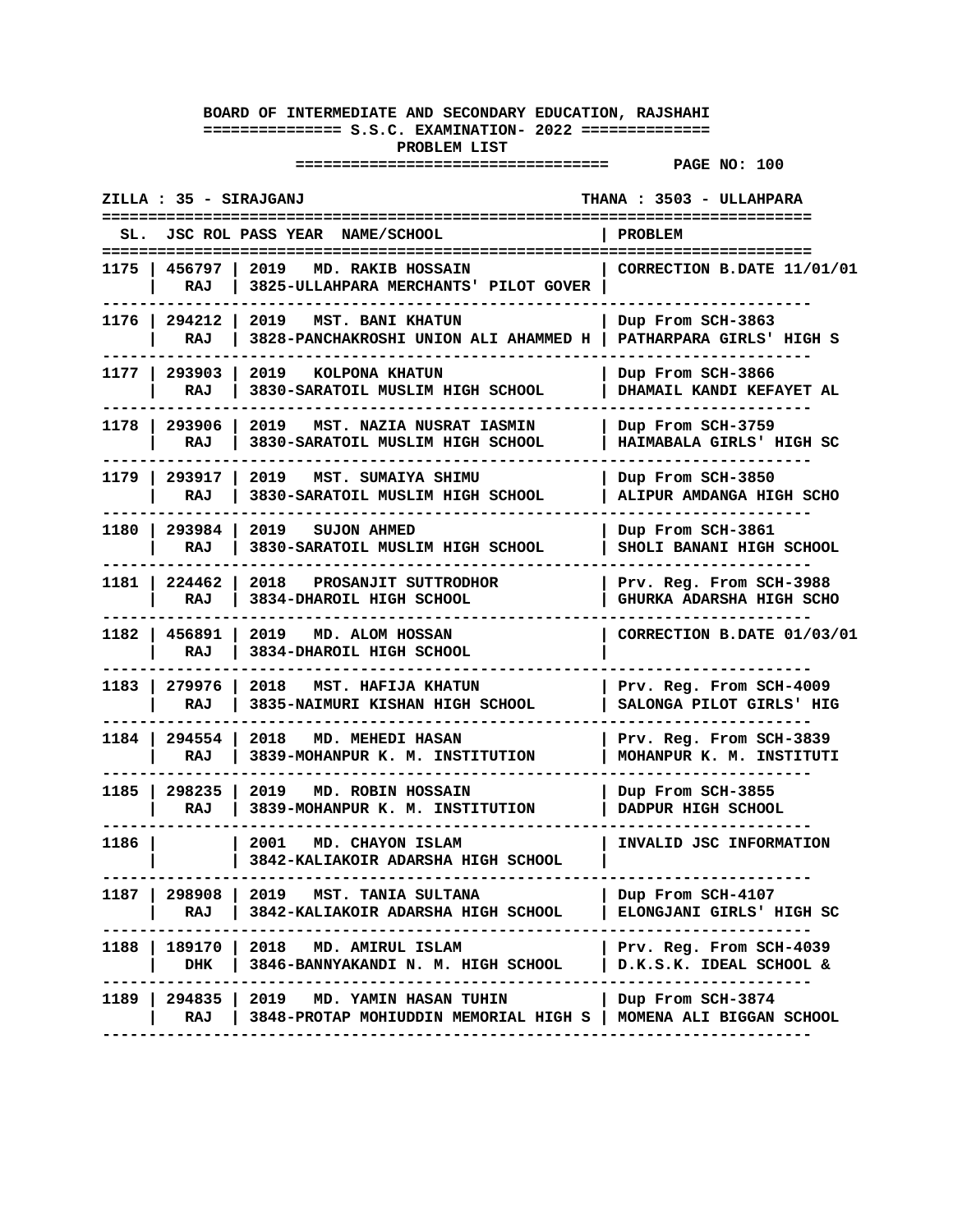| ZILLA : 35 - SIRAJGANJ<br>THANA: 3503 - ULLAHPARA |                        |                                                                                |                                                     |  |
|---------------------------------------------------|------------------------|--------------------------------------------------------------------------------|-----------------------------------------------------|--|
|                                                   |                        | SL. JSC ROL PASS YEAR NAME/SCHOOL                                              | <b>PROBLEM</b>                                      |  |
|                                                   | RAJ                    | 1190   292350   2018 MD. JAKARIA HOSSAIN<br>3849-ULLAHPARA ADARSHA HIGH SCHOOL | Prv. Reg. From SCH-3849<br>ULLAHPARA ADARSHA HIGH S |  |
|                                                   | 1191   293917  <br>RAJ | 2019<br>MST. SUMAIYA SHIMU<br>3850-ALIPUR AMDANGA HIGH SCHOOL                  | Dup From SCH-3830<br>SARATOIL MUSLIM HIGH SCH       |  |
|                                                   | 1192   256319<br>RAJ   | 2019 MST. NAIMA MIM<br>3852-RAJMAN HIGH SCHOOL                                 | Dup From SCH-3784<br>SABUJ KANAN HIGH SCHOOL        |  |
|                                                   | 1193   269046<br>RAJ   | 2019 MST. JEASMIN AKTER JOYA<br>3852-RAJMAN HIGH SCHOOL                        | Dup From SCH-4031<br>JAMTOIL DHOPAKANDI PILOT       |  |
|                                                   | 1194   456958<br>RAJ   | 2019 MST. MOYNA KHATUN<br>3853-UDHUNIA MANIKJAN HIGH SCHOOL                    | CORRECTION B.DATE 27/03/01                          |  |
|                                                   | 1195   265433<br>RAJ   | 2019<br>MD. RAKIBUL ISLAM<br>3855-DADPUR HIGH SCHOOL                           | Dup From SCH-3818<br><b>JAMIRTA HIGH SCHOOL</b>     |  |
|                                                   | 1196   294227<br>RAJ   | MST. SORNA KHATUN<br>2019<br>3855-DADPUR HIGH SCHOOL                           | Dup From SCH-3229<br>PUNDURIA HIGH SCHOOL           |  |
|                                                   | 1197   298235<br>RAJ   | 2019 MD. ROBIN HOSSAIN<br>3855-DADPUR HIGH SCHOOL                              | Dup From SCH-3839<br>MOHANPUR K. M. INSTITUTI       |  |
| 1198 l                                            |                        | 2000 MD. JISAN AHMED<br><b>3857-BINAYEKPUR HIGH SCHOOL</b>                     | INVALID JSC INFORMATION                             |  |
| 1199 I                                            | 900301<br>RAJ          | 2018<br><b>MST. RUMA AKTER</b><br>3859-HAZI AMINUL ISLAM HIGH SCHOOL           | Prv. Reg. From SCH-3859<br>HAZI AMINUL ISLAM HIGH S |  |
| 1200 l                                            |                        | 2000<br><b>MD. TANVIR ARAFAT</b><br>3861-SHOLI BANANI HIGH SCHOOL              | INVALID JSC INFORMATION                             |  |
| 1201 l                                            | 293984 2019<br>RAJ     | <b>SUJON AHMED</b><br>3861-SHOLI BANANI HIGH SCHOOL                            | Dup From SCH-3830<br>SARATOIL MUSLIM HIGH SCH       |  |
| 1202                                              | RAJ                    | 294212   2019 MST. BANI KHATUN<br>3863-PATHARPARA GIRLS' HIGH SCHOOL           | Dup From SCH-3828<br>PANCHAKROSHI UNION ALI A       |  |
|                                                   | RAJ                    | $1203$   284649   2019   SUBROTO KUMAR SHUTARDER<br>3864-ROWHADAH HIGH SCHOOL  | Dup From SCH-3869<br>SIRAJGONJ ROAD CHOWRASTA       |  |
| 1204                                              |                        | 2002 MD. MARUF HOSSAIN<br>3865-BANGALA KAZI SYDUR RAHMAN SMRITY                | INVALID JSC INFORMATION                             |  |
|                                                   |                        |                                                                                |                                                     |  |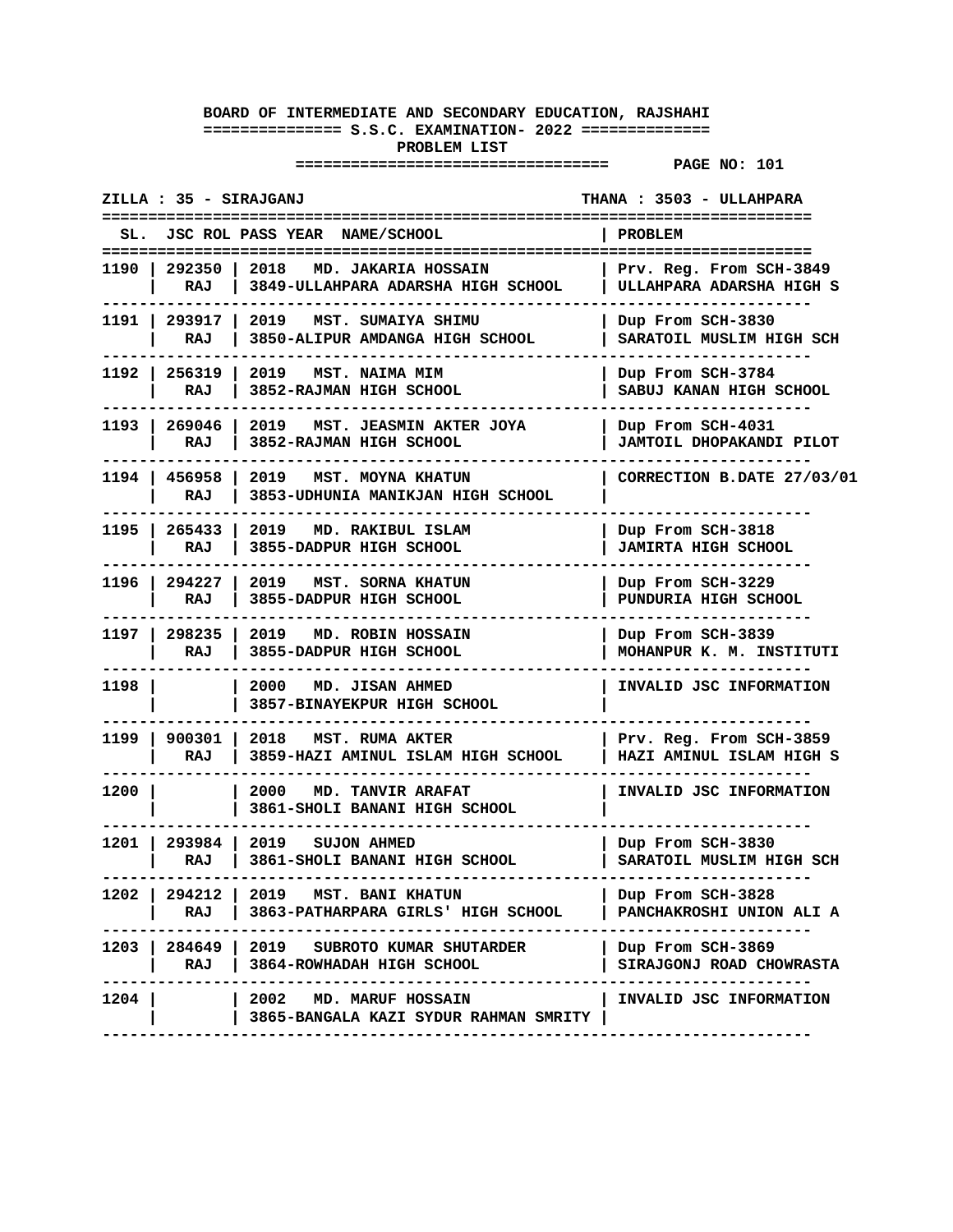| ZILLA : 35 - SIRAJGANJ<br>THANA : 3503 - ULLAHPARA |                                                                          |                                                     |  |
|----------------------------------------------------|--------------------------------------------------------------------------|-----------------------------------------------------|--|
|                                                    | SL. JSC ROL PASS YEAR NAME/SCHOOL                                        | <b>PROBLEM</b><br>======================            |  |
| 1205 I<br>293903 l<br>RAJ                          | 2019<br>KOLPONA KHATUN<br>3866-DHAMAIL KANDI KEFAYET ALI MODEL           | Dup From SCH-3830<br>SARATOIL MUSLIM HIGH SCH       |  |
| 1206   297951<br>RAJ                               | 2019 MD. SOGIB ALI<br>3866-DHAMAIL KANDI KEFAYET ALI MODEL               | Dup From SCH-4102<br>KOYRA KHADIJA SAYED HIGH       |  |
| 284649<br>1207 I<br>RAJ                            | 2019<br>SUBROTO KUMAR SHUTARDER<br>3869-SIRAJGONJ ROAD CHOWRASTA HIGH SC | Dup From SCH-3864<br>ROWHADAH HIGH SCHOOL           |  |
| 1208                                               | 2001<br><b>BONDONA SUTRADHAR</b><br>3871-DHAROIL GIRLS' HIGH SCHOOL      | INVALID JSC INFORMATION                             |  |
| 401131<br>1209 I<br>RAJ                            | 2019<br><b>MST. ASMA KHATUN</b><br>3871-DHAROIL GIRLS' HIGH SCHOOL       | CORRECTION B.DATE 07/01/01                          |  |
| 1210   294835<br>RAJ                               | 2019<br>MD. YAMIN HASAN TUHIN<br>3874-MOMENA ALI BIGGAN SCHOOL           | Dup From SCH-3848<br>PROTAP MOHIUDDIN MEMORIA       |  |
| 1211 l                                             | 2001<br>MST. RESHMI KHATUN<br>4000-PANCHLIA BADRUL ALAM HIGH SCHOOL      | INVALID JSC INFORMATION                             |  |
| 1212 l<br>297951  <br>RAJ                          | 2019<br>MD. SOGIB ALI<br>4102-KOYRA KHADIJA SAYED HIGH SCHOOL            | Dup From SCH-3866<br>DHAMAIL KANDI KEFAYET AL       |  |
| 1213 l<br>209390<br>MAD                            | 2018<br><b>JANNATUL FERDOUSI</b><br>4107-ELONGJANI GIRLS' HIGH SCHOOL    | Prv. Reg. From SCH-3849<br>ULLAHPARA ADARSHA HIGH S |  |
| 294839<br>1214 I<br>RAJ                            | 2018<br>FRAONA FIROZ SUROVI<br>4107-ELONGJANI GIRLS' HIGH SCHOOL         | Prv. Reg. From SCH-4100<br>BARA PANGASHI GIRLS' HIG |  |
| 1215 I<br>298908<br>RAJ                            | 2019 MST. TANIA SULTANA<br>4107-ELONGJANI GIRLS' HIGH SCHOOL             | Dup From SCH-3842<br>KALIAKOIR ADARSHA HIGH S       |  |
| 1216 l<br>296409<br>RAJ                            | 2019<br>MD. RAKIBUL ISLAM<br>4225-GHATINA MULTILATERAL HIGH SCHOOL       | Dup From SCH-4158<br>KAYEMPUR MASTER ASGAR AL       |  |
|                                                    |                                                                          |                                                     |  |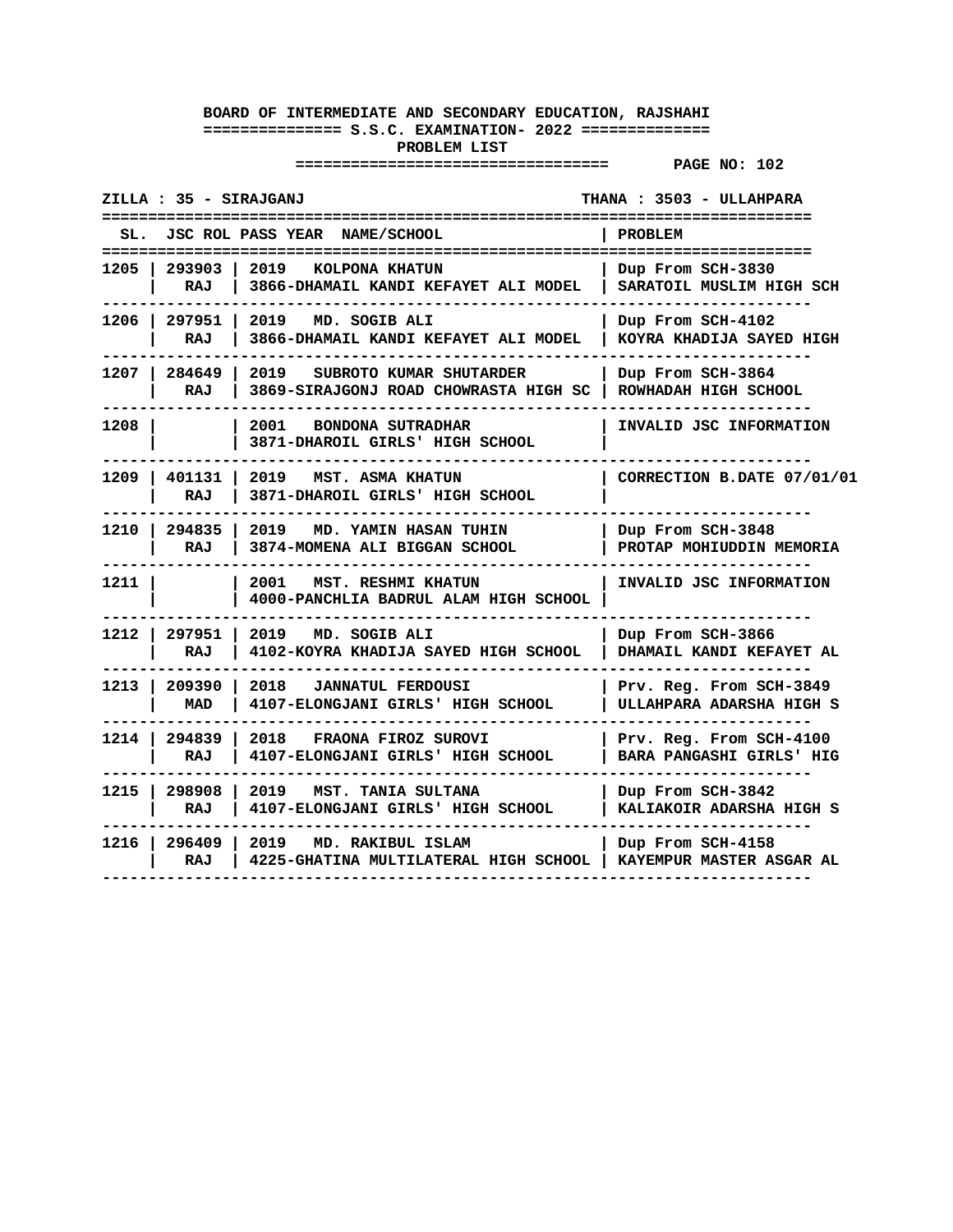| ZILLA : 35 - SIRAJGANJ<br>THANA: 3504 - BELKUCHI |                                                                                             |                                                 |  |
|--------------------------------------------------|---------------------------------------------------------------------------------------------|-------------------------------------------------|--|
| JSC ROL PASS YEAR NAME/SCHOOL                    |                                                                                             | <b>PROBLEM</b>                                  |  |
| 271008<br>l 2019<br>1217 I<br>RAJ                | MD. YEAMIN HOSSEN TUSAR<br>3875-SHOHAGPUR NUTANPARA A. S. HIGH S   SHOHAGPUR PILOT GIRLS' H | Dup From SCH-3887                               |  |
| 1218   273193  <br>2019<br>RAJ                   | MD. SOHEL PRAMANIK<br>3875-SHOHAGPUR NUTANPARA A. S. HIGH S   KARATOA HIGH SCHOOL           | Dup From SCH-4012                               |  |
| 276195  <br>1219 I<br>RAJ                        | 2017 SABIKUNNNAHER BONNA<br>3878-DAULATPUR ML. HIGH SCHOOL                                  | Prv. Reg. From SCH-3892<br>AJGARA HIGH SCHOOL   |  |
| 1220   287774<br>2019<br>RAJ                     | <b>MST. JANNATI KHATUN</b><br>3878-DAULATPUR ML. HIGH SCHOOL                                | Dup From SCH-4164<br>SHIBPUR GIRLS' HIGH SCHO   |  |
| 1221 I<br>270060 l<br>2019<br>RAJ                | MST. KULSUM KHATUN<br>3879-RAJAPUR HIGH SCHOOL                                              | Dup From SCH-3887<br>SHOHAGPUR PILOT GIRLS' H   |  |
| 1222   282126   2019 MD. JUBAYER AHMED<br>RAJ    | 3880-TAMAI HIGH SCHOOL                                                                      | Dup From SCH-4040<br>KAZI PURA HIGH SCHOOL      |  |
| 1223   282128  <br>RAJ                           | 2019 MD. HASAN<br>3880-TAMAI HIGH SCHOOL                                                    | Dup From SCH-4040<br>KAZI PURA HIGH SCHOOL      |  |
| 1224 I<br>273909 1<br>2019<br>RAJ                | MD. FAYSAL KHAN<br>3883-DHUKURIA BERA HIGH SCHOOL                                           | Dup From SCH-4063<br>KHWAJA YUNUS ALI LABORAT   |  |
| 1225  <br>170148<br>2019<br>RAJ                  | MD. NABIL MAHMUD<br>3884-G. S. K. L. HIGH SCHOOL                                            | Dup From SCH-2150<br>BAGATIPARA GOVERNMENT PI   |  |
| 1226<br>270060<br>2019<br>RAJ                    | MST. KULSUM KHATUN<br>3887-SHOHAGPUR PILOT GIRLS' HIGH SCHO                                 | Dup From SCH-3879<br>RAJAPUR HIGH SCHOOL        |  |
| 1227 I<br>271008 1<br>2019<br>RAJ                | MD. YEAMIN HOSSEN TUSAR<br>3887-SHOHAGPUR PILOT GIRLS' HIGH SCHO   SHOHAGPUR NUTANPARA A. S | Dup From SCH-3875                               |  |
| 1228 l<br>282087  <br>2019<br>RAJ                | MOST. KHADIZA KHATUN<br>3888-TAMAI GIRLS' HIGH SCHOOL                                       | Dup From SCH-4040<br>KAZI PURA HIGH SCHOOL      |  |
| 1229                                             | <b>2000 MARIA KHATUN</b><br>3891-ALIM UDDIN OSMAN GANI HIGH SCHOO                           | INVALID JSC INFORMATION                         |  |
| 1230   286686   2019   MST. FAHIMA KHATUN<br>RAJ | 3892-AJGARA HIGH SCHOOL                                                                     | Dup From SCH-3885<br>BETIL HIGH SCHOOL          |  |
| 1231   263558   2019 MD. SELIM HOSSAIN<br>RAJ    | 4178-ALHAJ MOJIRUL HAQUE HIGH SCHOOL                                                        | Dup From SCH-3803<br>  KHAS SAT BARIA HIGH SCHO |  |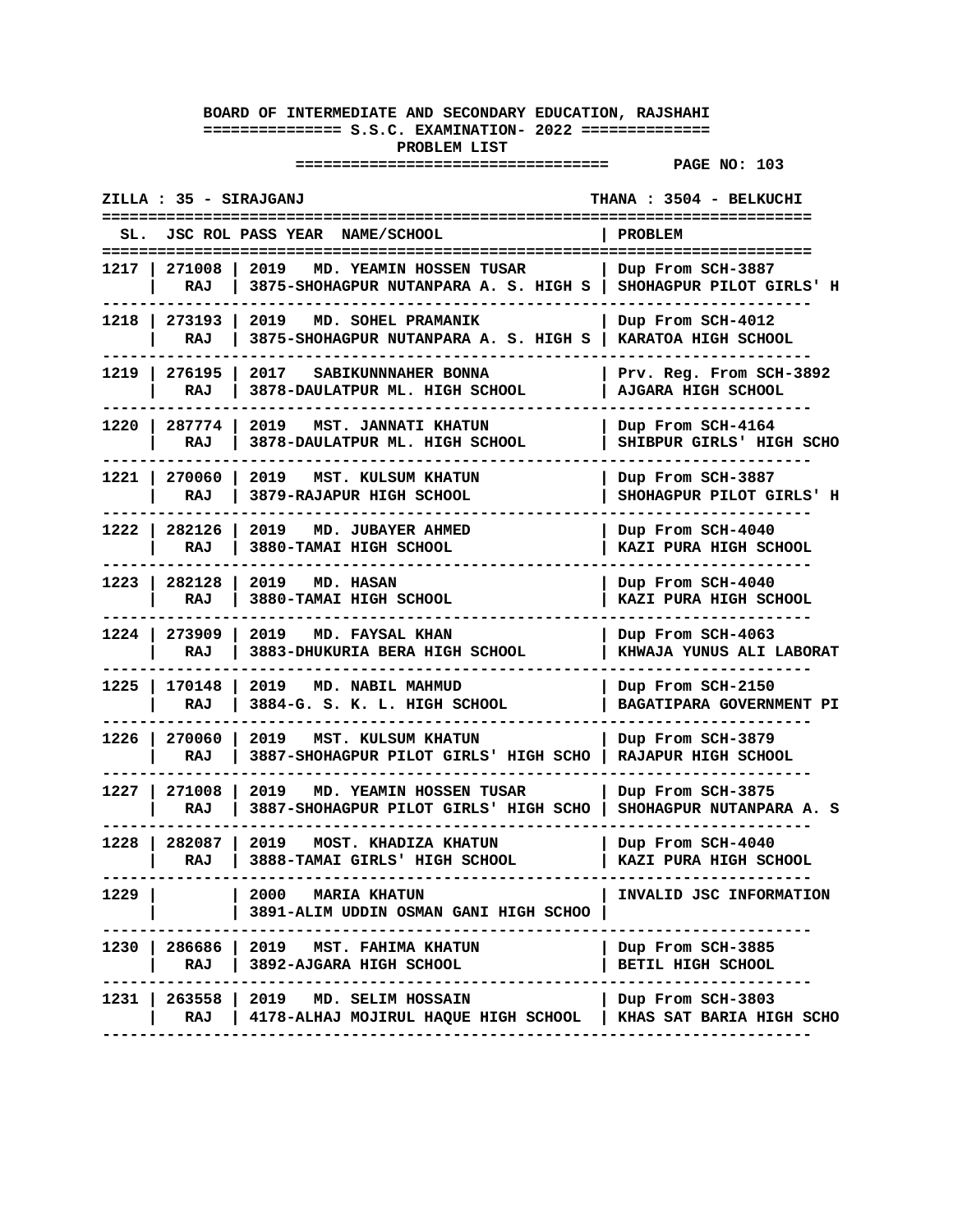| ZILLA : 35 - SIRAJGANJ                 |                                  | THANA: 3504 - BELKUCHI                              |
|----------------------------------------|----------------------------------|-----------------------------------------------------|
| SL. JSC ROL PASS YEAR NAME/SCHOOL      |                                  | PROBLEM                                             |
| 1232   263530   2017 MD. SABBIR RAHMAN | RAJ   8811-TENGASHIA HIGH SCHOOL | Prv. Reg. From SCH-3876<br>SOHAGPUR GOVT. S. K. PIL |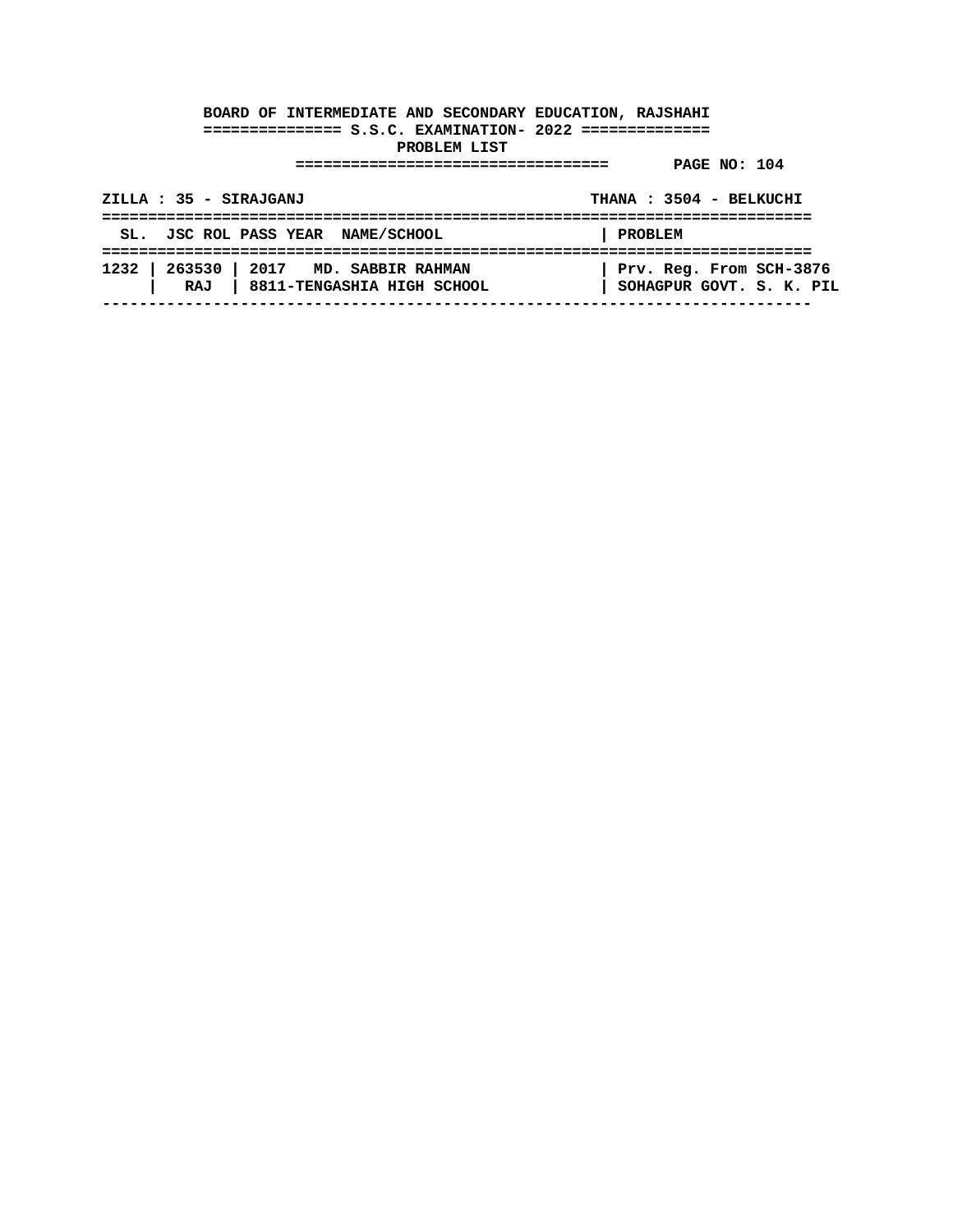**================================== PAGE NO: 105** 

**ZILLA : 35 - SIRAJGANJ THANA : 3505 - KAZIPUR ============================================================================= SL. JSC ROL PASS YEAR NAME/SCHOOL | PROBLEM ============================================================================= 1233 | 286243 | 2018 MOST. RITU KHATUN | Prv. Reg. From SCH-3900 | RAJ | 3900-KAZIPUR R. D. ML. HIGH SCHOOL | KAZIPUR R. D. ML. HIGH S ----------------------------------------------------------------------------- 1234 | 286255 | 2018 MOST. SADIA AFRIN | Prv. Reg. From SCH-3900 | RAJ | 3900-KAZIPUR R. D. ML. HIGH SCHOOL | KAZIPUR R. D. ML. HIGH S ----------------------------------------------------------------------------- 1235 | 291120 | 2019 MD. YEASIR RAHMAN RABBI | Dup From SCH-4077 | RAJ | 3901-MEGHAI E. U. ISLAMIA HIGH SCHOOL | K.C.R. ADARSHA HIGH SCHO ----------------------------------------------------------------------------- 1236 | 133727 | 2019 MD. SHORIF MIA | REG PROB MISMATCH JSC INFORMATION | DHK | 3910-CHAR GIRISH UNION M. MUNSUR ALI | ----------------------------------------------------------------------------- 1237 | 133728 | 2019 MD. SHOBUJ | REG PROB MISMATCH JSC INFORMATION | DHK | 3910-CHAR GIRISH UNION M. MUNSUR ALI | ----------------------------------------------------------------------------- 1238 | 135335 | 2019 MD. YOUSUF HOSEN | Fail | DHK | 3910-CHAR GIRISH UNION M. MUNSUR ALI | ----------------------------------------------------------------------------- 1239 | | 2000 MST. RUMA KHATUN | INVALID JSC INFORMATION | | 3911-ALAMPUR N. M. HIGH SCHOOL | ----------------------------------------------------------------------------- 1240 | 284273 | 2018 MOST. SUMAIYA SULTANA | Prv. Reg. From SCH-3918 | RAJ | 3918-SHIMUL DAIR M.L. HIGH SCHOOL | SHIMUL DAIR M.L. HIGH SC ----------------------------------------------------------------------------- 1241 | 288186 | 2019 MOST. SHARMIN SHAHAB SHAMME | Dup From SCH-3922 | RAJ | 3918-SHIMUL DAIR M.L. HIGH SCHOOL | MAIZBARI HIGH SCHOOL ----------------------------------------------------------------------------- 1242 | 289184 | 2019 MD. SHORIFUL ISLAM | Dup From SCH-3929 | RAJ | 3918-SHIMUL DAIR M.L. HIGH SCHOOL | BELTOIL ALAHI BAKSA-RIAJ ----------------------------------------------------------------------------- 1243 | 289497 | 2019 MD. ARIFUL ISLAM | Dup From SCH-3922 | RAJ | 3918-SHIMUL DAIR M.L. HIGH SCHOOL | MAIZBARI HIGH SCHOOL ----------------------------------------------------------------------------- 1244 | 289508 | 2019 MD. SHAHIN ISLAM | Dup From SCH-3922 | RAJ | 3918-SHIMUL DAIR M.L. HIGH SCHOOL | MAIZBARI HIGH SCHOOL ----------------------------------------------------------------------------- 1245 | 289761 | 2019 MST. RABEYA KHATUN ASHA | Dup From SCH-3924 | RAJ | 3918-SHIMUL DAIR M.L. HIGH SCHOOL | PARANPUR HIGH SCHOOL ----------------------------------------------------------------------------- 1246 | 289900 | 2019 MOST. SWEETY KHATUN | Dup From SCH-3930 | RAJ | 3918-SHIMUL DAIR M.L. HIGH SCHOOL | G.C.G HIGH SCHOOL ----------------------------------------------------------------------------- 1247 | 289910 | 2019 MOST. NASIMA KHATUN | Dup From SCH-3930 | RAJ | 3918-SHIMUL DAIR M.L. HIGH SCHOOL | G.C.G HIGH SCHOOL -----------------------------------------------------------------------------**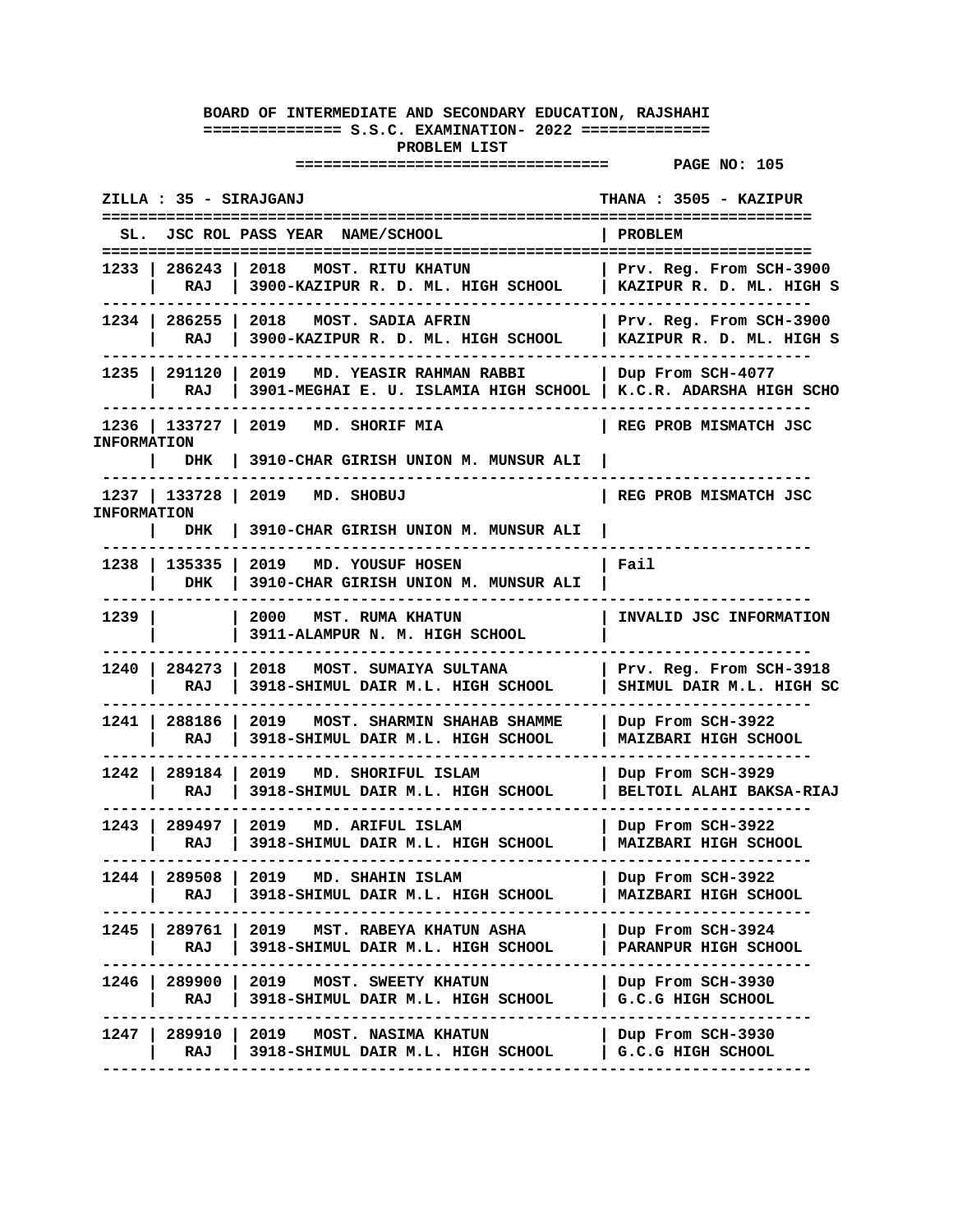| ZILLA : 35 - SIRAJGANJ<br>THANA : 3505 - KAZIPUR |                        |                                                                                                             |                                               |  |
|--------------------------------------------------|------------------------|-------------------------------------------------------------------------------------------------------------|-----------------------------------------------|--|
| SL.                                              |                        | JSC ROL PASS YEAR NAME/SCHOOL                                                                               | PROBLEM                                       |  |
| 1248 I                                           | 304686<br>DHK          | 2019<br>MD. FAYSAL AHMED<br>3918-SHIMUL DAIR M.L. HIGH SCHOOL                                               | Dup From SCH-3930<br>G.C.G HIGH SCHOOL        |  |
|                                                  | 1249   291466  <br>RAJ | 2019 MST. SHATHI KHATUN<br>3919-NISCHINTAPUR UNION HIGH SCHOOL                                              | Dup From SCH-8805<br>KHASSURIBER HIGH SCHOOL  |  |
|                                                  | 1250   288186  <br>RAJ | 2019<br>MOST. SHARMIN SHAHAB SHAMME<br>3922-MAIZBARI HIGH SCHOOL                                            | Dup From SCH-3918<br>SHIMUL DAIR M.L. HIGH SC |  |
|                                                  | 1251   289497<br>RAJ   | 2019 MD. ARIFUL ISLAM<br>3922-MAIZBARI HIGH SCHOOL                                                          | Dup From SCH-3918<br>SHIMUL DAIR M.L. HIGH SC |  |
| 1252                                             | 289508<br>RAJ          | 2019 MD. SHAHIN ISLAM<br>3922-MAIZBARI HIGH SCHOOL                                                          | Dup From SCH-3918<br>SHIMUL DAIR M.L. HIGH SC |  |
| 1253 I                                           | 135333<br>DHK          | 2019 MD. SELIM REZA<br>3923-RAGHUNATHPUR HIGH SCHOOL                                                        | Fail                                          |  |
|                                                  | 1254   258871          | 2019 TASIN TAJMIR OMI<br>3923-RAGHUNATHPUR HIGH SCHOOL                                                      | CORRECTION B.DATE 14/02/08                    |  |
| 1255 I                                           | 289761 l<br>RAJ        | 2019<br>MST. RABEYA KHATUN ASHA<br>3924-PARANPUR HIGH SCHOOL                                                | Dup From SCH-3918<br>SHIMUL DAIR M.L. HIGH SC |  |
|                                                  | 1256   287873<br>RAJ   | 2019 MD. IMRAN HASSAN<br>3925-PURBO KHUKSHIA HIGH SCHOOL                                                    | Dup From SCH-8935<br>BARSHIBHANGA B.A.B.M. HI |  |
| 1257 I                                           | 291059<br>RAJ          | 2019<br>MD. NAZMUL HUDA<br>3926-BERI PATAL PALASHBARI HIGH SCHOO                                            | Dup From SCH-8935<br>BARSHIBHANGA B.A.B.M. HI |  |
| 1258 I                                           | 334467<br>RAJ          | 2019 JERIN JAHANGIR MOHONA<br>3927-CHAR VANUDANGA ISAMOTI HIGH SCHO                                         | Dup From SCH-4284<br>ARIA RAHIMABAD HIGH SCHO |  |
|                                                  | 1259   281947<br>RAJ   | 2019<br>MD. ASHIKUR ISLAM<br>3928-MAJNABARI HIGH SCHOOL                                                     | Dup From SCH-4035<br>RASULPUR ADARSHA HIGH SC |  |
| 1260 l                                           | 289151  <br>RAJ        | 2019 MST. MARUFA KHATUN<br>3929-BELTOIL ALAHI BAKSA-RIAJ UDDIN(E                                            | CORRECTION B.DATE 05/12/06                    |  |
|                                                  | RAJ                    | 1261   289184   2019 MD. SHORIFUL ISLAM<br>3929-BELTOIL ALAHI BAKSA-RIAJ UDDIN(E   SHIMUL DAIR M.L. HIGH SC | Dup From SCH-3918                             |  |
|                                                  | RAJ                    | 1262   456655   2019 MST. LAIZU KHATUN<br>3929-BELTOIL ALAHI BAKSA-RIAJ UDDIN(E   G.C.G HIGH SCHOOL         | Dup From SCH-3930                             |  |
|                                                  |                        |                                                                                                             |                                               |  |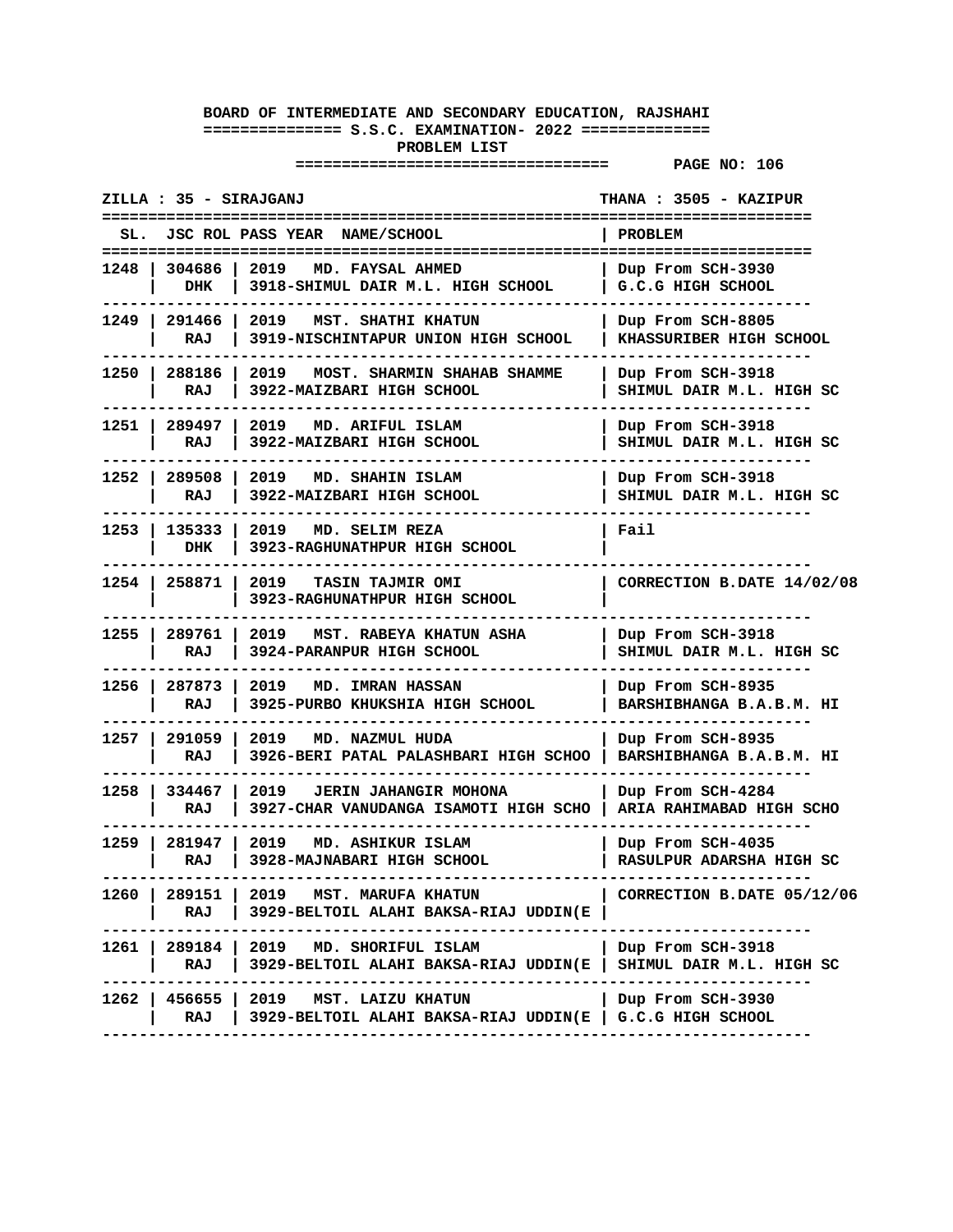| JSC ROL PASS YEAR NAME/SCHOOL<br>PROBLEM<br>SL.<br>1263   900176   2019   AKAS MAHMUD<br>CORRECTION B.DATE 07/04/07<br>RAJ<br>3929-BELTOIL ALAHI BAKSA-RIAJ UDDIN(E<br>1264   285917   2018   KUMARI BETHY RANI<br>Prv. Reg. From SCH-3930<br>RAJ<br>3930-G.C.G HIGH SCHOOL<br>G.C.G HIGH SCHOOL<br>1265   285931  <br>2018 MD. IMRAN ISLAM<br>Prv. Reg. From SCH-3930<br>3930-G.C.G HIGH SCHOOL<br>G.C.G HIGH SCHOOL<br>RAJ<br>1266   289900  <br>2019<br>Dup From SCH-3918<br>MOST. SWEETY KHATUN<br>RAJ<br>3930-G.C.G HIGH SCHOOL<br>SHIMUL DAIR M.L. HIGH SC<br>1267   289910<br>2019 MOST. NASIMA KHATUN<br>Dup From SCH-3918<br>3930-G.C.G HIGH SCHOOL<br>SHIMUL DAIR M.L. HIGH SC<br>RAJ<br>1268   289911   2019   MOST. HABIBA KHATUN<br>Dup From SCH-8935<br>3930-G.C.G HIGH SCHOOL<br>BARSHIBHANGA B.A.B.M. HI<br>RAJ<br>1269   304686  <br>2019 MD. FAYSAL AHMED<br>Dup From SCH-3918<br>3930-G.C.G HIGH SCHOOL<br>SHIMUL DAIR M.L. HIGH SC<br>DHK<br>1270   456655  <br>2019 MST. LAIZU KHATUN<br>Dup From SCH-3929<br>RAJ<br>3930-G.C.G HIGH SCHOOL<br>BELTOIL ALAHI BAKSA-RIAJ<br>1271   288438  <br>2018 MOST. SHAFALI AKTER<br>Prv. Reg. From SCH-5875<br>RAJ<br>3932-GHORAGACA MULTILATERAL HIGH SCHO<br>SHALGRAM HIGH SCHOOL<br>1272   291506<br>2019 MD. ROBIUL HASAN<br>Dup From SCH-8805<br>3932-GHORAGACA MULTILATERAL HIGH SCHO<br>KHASSURIBER HIGH SCHOOL<br>RAJ<br>1273 l<br>2001<br>MST. BIJLI KHATUN<br>INVALID JSC INFORMATION<br>3933-MATHAIL CHAPOR IDEAL VERSATILE H<br>1274   290069   2019<br>MD. ABDUL MOTTALIB<br>CORRECTION B.DATE 28/02/06<br>3935-PANCHGACHI HIGH SCHOOL<br>RAJ<br>291466   2019 MST. SHATHI KHATUN<br>1275 I<br>Dup From SCH-3919<br>RAJ<br>  8805-KHASSURIBER HIGH SCHOOL<br>NISCHINTAPUR UNION HIGH<br>1276   291506   2019 MD. ROBIUL HASAN<br>Dup From SCH-3932<br>RAJ<br>8805-KHASSURIBER HIGH SCHOOL<br>GHORAGACA MULTILATERAL H<br>1277   278593   2017<br>MST. SABINA KHATUN<br>  Prv. Reg. From SCH-3905<br>8935-BARSHIBHANGA B.A.B.M. HIGH SCHOO   HARINATHPUR A. M. MULTIL<br>RAJ | ZILLA : 35 - SIRAJGANJ | THANA: 3505 - KAZIPUR |
|-----------------------------------------------------------------------------------------------------------------------------------------------------------------------------------------------------------------------------------------------------------------------------------------------------------------------------------------------------------------------------------------------------------------------------------------------------------------------------------------------------------------------------------------------------------------------------------------------------------------------------------------------------------------------------------------------------------------------------------------------------------------------------------------------------------------------------------------------------------------------------------------------------------------------------------------------------------------------------------------------------------------------------------------------------------------------------------------------------------------------------------------------------------------------------------------------------------------------------------------------------------------------------------------------------------------------------------------------------------------------------------------------------------------------------------------------------------------------------------------------------------------------------------------------------------------------------------------------------------------------------------------------------------------------------------------------------------------------------------------------------------------------------------------------------------------------------------------------------------------------------------------------------------------------------------------------------------------------------------------------------------------------------------------------------|------------------------|-----------------------|
|                                                                                                                                                                                                                                                                                                                                                                                                                                                                                                                                                                                                                                                                                                                                                                                                                                                                                                                                                                                                                                                                                                                                                                                                                                                                                                                                                                                                                                                                                                                                                                                                                                                                                                                                                                                                                                                                                                                                                                                                                                                     |                        |                       |
|                                                                                                                                                                                                                                                                                                                                                                                                                                                                                                                                                                                                                                                                                                                                                                                                                                                                                                                                                                                                                                                                                                                                                                                                                                                                                                                                                                                                                                                                                                                                                                                                                                                                                                                                                                                                                                                                                                                                                                                                                                                     |                        |                       |
|                                                                                                                                                                                                                                                                                                                                                                                                                                                                                                                                                                                                                                                                                                                                                                                                                                                                                                                                                                                                                                                                                                                                                                                                                                                                                                                                                                                                                                                                                                                                                                                                                                                                                                                                                                                                                                                                                                                                                                                                                                                     |                        |                       |
|                                                                                                                                                                                                                                                                                                                                                                                                                                                                                                                                                                                                                                                                                                                                                                                                                                                                                                                                                                                                                                                                                                                                                                                                                                                                                                                                                                                                                                                                                                                                                                                                                                                                                                                                                                                                                                                                                                                                                                                                                                                     |                        |                       |
|                                                                                                                                                                                                                                                                                                                                                                                                                                                                                                                                                                                                                                                                                                                                                                                                                                                                                                                                                                                                                                                                                                                                                                                                                                                                                                                                                                                                                                                                                                                                                                                                                                                                                                                                                                                                                                                                                                                                                                                                                                                     |                        |                       |
|                                                                                                                                                                                                                                                                                                                                                                                                                                                                                                                                                                                                                                                                                                                                                                                                                                                                                                                                                                                                                                                                                                                                                                                                                                                                                                                                                                                                                                                                                                                                                                                                                                                                                                                                                                                                                                                                                                                                                                                                                                                     |                        |                       |
|                                                                                                                                                                                                                                                                                                                                                                                                                                                                                                                                                                                                                                                                                                                                                                                                                                                                                                                                                                                                                                                                                                                                                                                                                                                                                                                                                                                                                                                                                                                                                                                                                                                                                                                                                                                                                                                                                                                                                                                                                                                     |                        |                       |
|                                                                                                                                                                                                                                                                                                                                                                                                                                                                                                                                                                                                                                                                                                                                                                                                                                                                                                                                                                                                                                                                                                                                                                                                                                                                                                                                                                                                                                                                                                                                                                                                                                                                                                                                                                                                                                                                                                                                                                                                                                                     |                        |                       |
|                                                                                                                                                                                                                                                                                                                                                                                                                                                                                                                                                                                                                                                                                                                                                                                                                                                                                                                                                                                                                                                                                                                                                                                                                                                                                                                                                                                                                                                                                                                                                                                                                                                                                                                                                                                                                                                                                                                                                                                                                                                     |                        |                       |
|                                                                                                                                                                                                                                                                                                                                                                                                                                                                                                                                                                                                                                                                                                                                                                                                                                                                                                                                                                                                                                                                                                                                                                                                                                                                                                                                                                                                                                                                                                                                                                                                                                                                                                                                                                                                                                                                                                                                                                                                                                                     |                        |                       |
|                                                                                                                                                                                                                                                                                                                                                                                                                                                                                                                                                                                                                                                                                                                                                                                                                                                                                                                                                                                                                                                                                                                                                                                                                                                                                                                                                                                                                                                                                                                                                                                                                                                                                                                                                                                                                                                                                                                                                                                                                                                     |                        |                       |
|                                                                                                                                                                                                                                                                                                                                                                                                                                                                                                                                                                                                                                                                                                                                                                                                                                                                                                                                                                                                                                                                                                                                                                                                                                                                                                                                                                                                                                                                                                                                                                                                                                                                                                                                                                                                                                                                                                                                                                                                                                                     |                        |                       |
|                                                                                                                                                                                                                                                                                                                                                                                                                                                                                                                                                                                                                                                                                                                                                                                                                                                                                                                                                                                                                                                                                                                                                                                                                                                                                                                                                                                                                                                                                                                                                                                                                                                                                                                                                                                                                                                                                                                                                                                                                                                     |                        |                       |
|                                                                                                                                                                                                                                                                                                                                                                                                                                                                                                                                                                                                                                                                                                                                                                                                                                                                                                                                                                                                                                                                                                                                                                                                                                                                                                                                                                                                                                                                                                                                                                                                                                                                                                                                                                                                                                                                                                                                                                                                                                                     |                        |                       |
|                                                                                                                                                                                                                                                                                                                                                                                                                                                                                                                                                                                                                                                                                                                                                                                                                                                                                                                                                                                                                                                                                                                                                                                                                                                                                                                                                                                                                                                                                                                                                                                                                                                                                                                                                                                                                                                                                                                                                                                                                                                     |                        |                       |
|                                                                                                                                                                                                                                                                                                                                                                                                                                                                                                                                                                                                                                                                                                                                                                                                                                                                                                                                                                                                                                                                                                                                                                                                                                                                                                                                                                                                                                                                                                                                                                                                                                                                                                                                                                                                                                                                                                                                                                                                                                                     |                        |                       |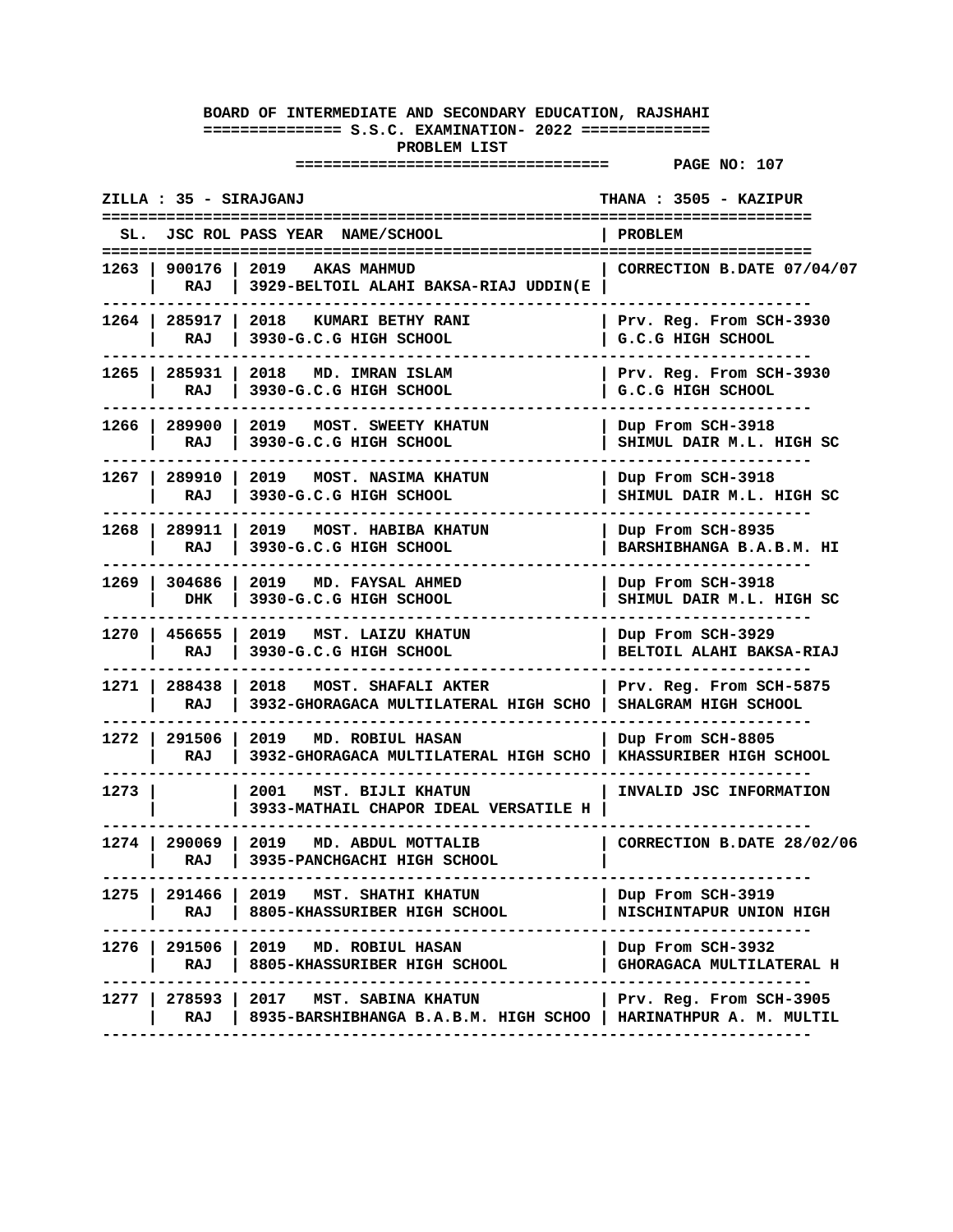| THANA: 3505 - KAZIPUR<br>ZILLA : 35 - SIRAJGANJ |                                                                                                       |                                               |  |  |
|-------------------------------------------------|-------------------------------------------------------------------------------------------------------|-----------------------------------------------|--|--|
| ---------                                       | SL. JSC ROL PASS YEAR NAME/SCHOOL                                                                     | PROBLEM<br>=====================              |  |  |
| RAJ                                             | 1278   285715   2018 MD. MITHUN<br>  8935-BARSHIBHANGA B.A.B.M. HIGH SCHOO   HARINATHPUR A. M. MULTIL | Prv. Reg. From SCH-3905                       |  |  |
| 1279 I<br>RAJ                                   | 287873   2019 MD. IMRAN HASSAN<br>8935-BARSHIBHANGA B.A.B.M. HIGH SCHOO                               | Dup From SCH-3925<br>PURBO KHUKSHIA HIGH SCHO |  |  |
| 1280 l<br>RAJ                                   | 289911   2019   MOST. HABIBA KHATUN<br>8935-BARSHIBHANGA B.A.B.M. HIGH SCHOO                          | Dup From SCH-3930<br>G.C.G HIGH SCHOOL        |  |  |
| RAJ                                             | 1281   291059   2019 MD. NAZMUL HUDA<br>8935-BARSHIBHANGA B.A.B.M. HIGH SCHOO                         | Dup From SCH-3926<br>BERI PATAL PALASHBARI HI |  |  |
| RAJ                                             | 1282   316846   2019 MD. MERAZ BABU TALHA<br>8935-BARSHIBHANGA B.A.B.M. HIGH SCHOO                    | Dup From SCH-8828<br>SHERUA ADARSHA HIGH SCHO |  |  |
|                                                 |                                                                                                       |                                               |  |  |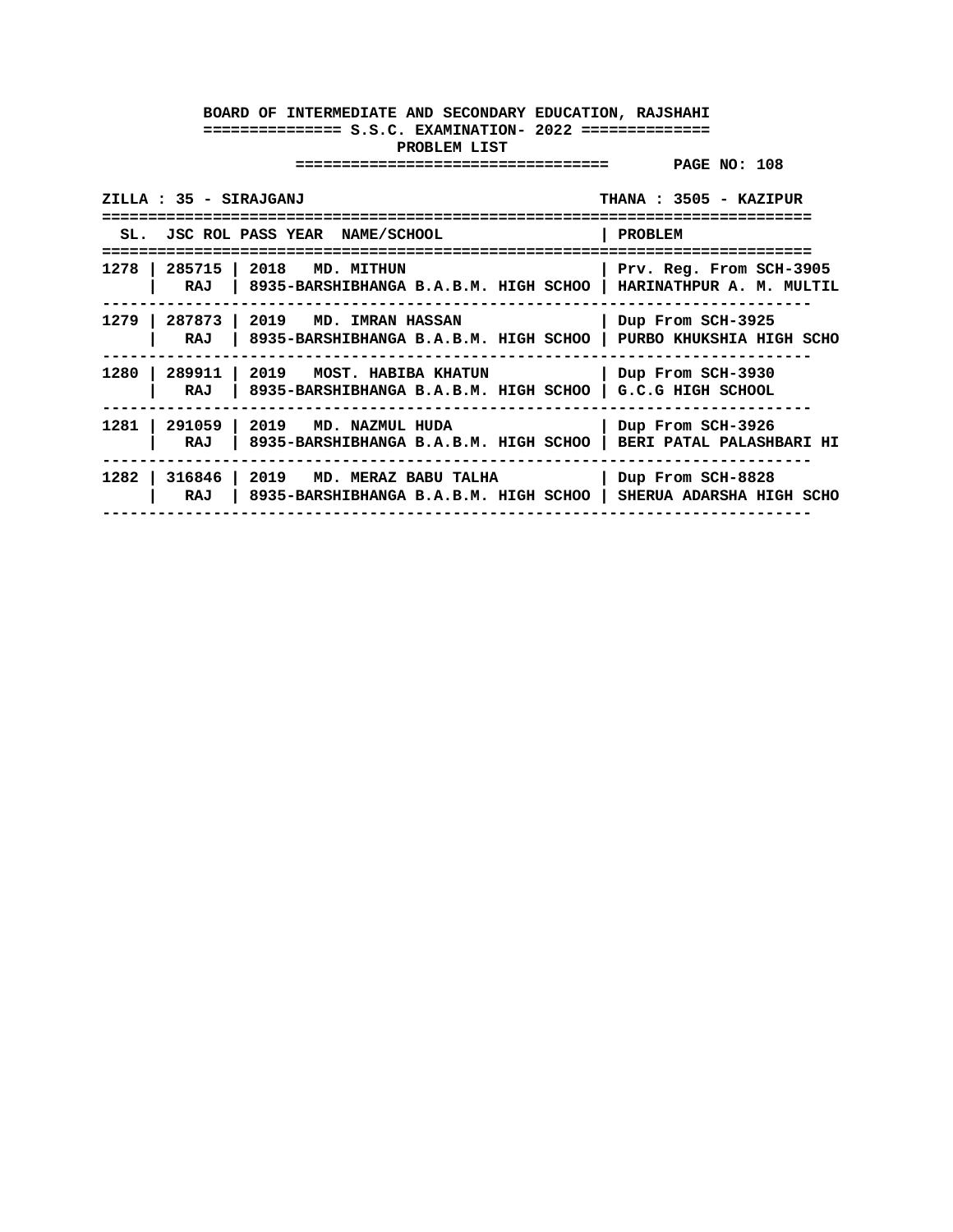| ZILLA : 35 - SIRAJGANJ            | THANA: 3506 - TARASH                                                                                     |                                                       |
|-----------------------------------|----------------------------------------------------------------------------------------------------------|-------------------------------------------------------|
| SL. JSC ROL PASS YEAR NAME/SCHOOL |                                                                                                          | PROBLEM                                               |
| 1283 l<br>265532   2017<br>RAJ    | MD. MASUD RANA<br>  3955-JAHANGIR GANTI CHAK SARAPPUR BOA   JAHANGIR GANTI CHAK SARA                     | Prv. Reg. From SCH-3955                               |
| 1284                              | 2002 MST. JOBA KHATUN<br>3956-TARASH GOVERNMENT GIRLS' HIGH SC                                           | INVALID JSC INFORMATION                               |
| 1285 l<br>RAJ                     | 274401   2019   MST. SHYAMOLY KHATUN<br>3957-NADO SAYEDPUR JANAKALYAN HIGH SC   BAIKUNTHAPUR BAHUMUKHI H | Dup From SCH-3989                                     |
| 1286<br>RAJ                       | 276104   2019   ROBIUL ISLAM RIDOY<br>3960-KUNDASHON HIGH SCHOOL                                         | Dup From SCH-4682<br>MOHIPUR COLONY HIGH SCHO         |
| 1287<br>205711<br>RAJ             | 2018 SUKRITI BALA<br>3962-BISHAM DANGA GIRLS' SCHOOL AND C                                               | Prv. Reg. From SCH-2727<br>  BALU BAZAR S. M. HIGH SC |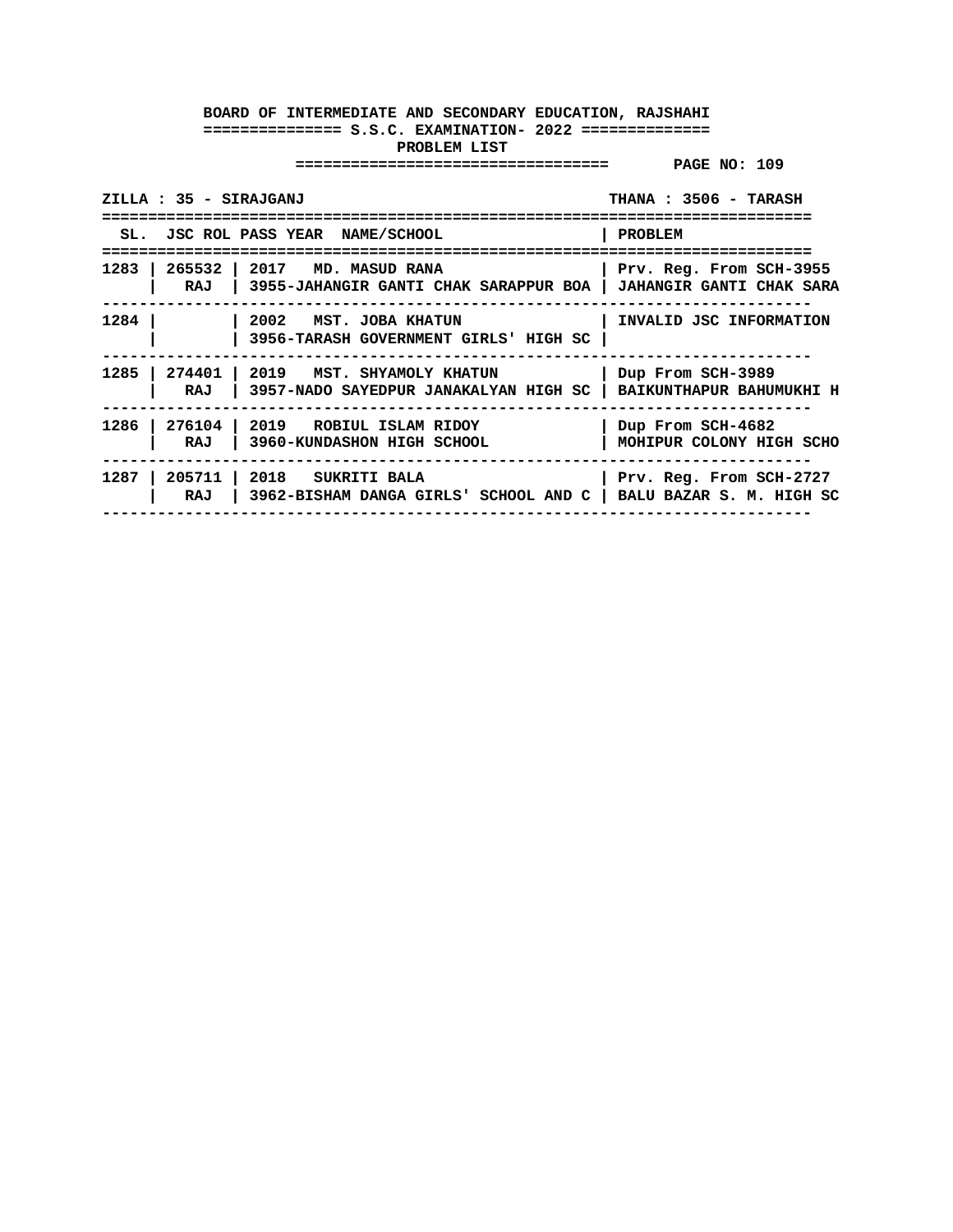|        | ZILLA : 35 - SIRAJGANJ |                                                                                     | THANA : 3507 - RAIGANJ<br>======================          |
|--------|------------------------|-------------------------------------------------------------------------------------|-----------------------------------------------------------|
|        |                        | JSC ROL PASS YEAR NAME/SCHOOL                                                       | PROBLEM                                                   |
| 1288 - |                        | 2001<br>MST. SAHIDA KHATUN<br>1130-DHUBIL AYESHA FAZLER HIGH SCHOOL                 | INVALID JSC INFORMATION                                   |
|        | 1289   284039  <br>RAJ | 2019<br>MST. JESMIN KHATUN<br>1130-DHUBIL AYESHA FAZLER HIGH SCHOOL                 | Dup From SCH-3985<br>MEHMAN SHAHI HIGH SCHOOL             |
| 1290 l | 277631<br>RAJ          | 2019<br>MD. MAHIN MONDOL<br>3975-DHANGHARA HIGH SCHOOL                              | Dup From SCH-4125<br>BHUIAGANTI HIGH SCHOOL               |
| 1291 l | 274047<br>RAJ          | 2018<br>MD. JINNAH<br>3976-RAIGONJ PILOT HIGH SCHOOL                                | Prv. Reg. From SCH-3976<br>RAIGONJ PILOT HIGH SCHOO       |
|        | 1292   278087<br>RAJ   | 2019<br>MD. RIDUAN HOSEN<br>3976-RAIGONJ PILOT HIGH SCHOOL                          | Dup From SCH-4125<br>BHUIAGANTI HIGH SCHOOL               |
| 1293 l | 278585<br>RAJ          | 2019 MST. MASUDA KHATUN<br>3976-RAIGONJ PILOT HIGH SCHOOL                           | Dup From SCH-3989<br>BAIKUNTHAPUR BAHUMUKHI H             |
|        | 1294   278724<br>RAJ   | 2019<br><b>ABIR HASAN</b><br>3976-RAIGONJ PILOT HIGH SCHOOL                         | Dup From SCH-3994<br>BEGNAI TEGHURI GOVT. HIG             |
| 1295 l | 278726<br>RAJ          | 2019<br>MD. KAWSAR HOSSEN<br>3976-RAIGONJ PILOT HIGH SCHOOL                         | Dup From SCH-3994<br>BEGNAI TEGHURI GOVT. HIG             |
| 1296 l | 278727<br>RAJ          | 2019<br>MD. SOBUJ ALI<br>3976-RAIGONJ PILOT HIGH SCHOOL                             | Dup From SCH-3994<br>BEGNAI TEGHURI GOVT. HIG             |
| 1297 I | 303132<br>RAJ          | 2017<br>MST. RUKAIYA KHATUN<br>3976-RAIGONJ PILOT HIGH SCHOOL                       | Prv. Reg. From SCH-4125<br>BHUIAGANTI HIGH SCHOOL         |
| 1298 l | 276663<br>RAJ          | 2019 LAMIYA KHATUN<br>3980-CHANDAIKONA ML. HIGH SCHOOL                              | Dup From SCH-4381<br>GOPALNAGAR U. A. K. HIGH             |
| 1299 l | 276735<br>RAJ          | 2019<br><b>MD. MAHEDY HASAN</b><br>3980-CHANDAIKONA ML. HIGH SCHOOL                 | Dup From SCH-4471<br>BET KHOIR HIGH SCHOOL                |
| 1300 l | RAJ                    | 276846   2019   ISRAT JAMILA OISHI<br>3982-RAIGANJ SADAR UPAZILA GIRLS' HIG         | Dup From SCH-4684<br>SHERWOOD INTERNATIONAL (             |
|        | RAJ                    | 1301   284039   2019 MST. JESMIN KHATUN<br>3985-MEHMAN SHAHI HIGH SCHOOL<br>------- | Dup From SCH-1130<br>DHUBIL AYESHA FAZLER HIG             |
|        | RAJ                    | 1302   280403   2018   MST. TAMANNA KHATUN<br>3987-DADPUR G.R. GIRLS' HIGH SCHOOL   | $ $ Prv. Reg. From SCH-3869<br>  SIRAJGONJ ROAD CHOWRASTA |
|        |                        |                                                                                     |                                                           |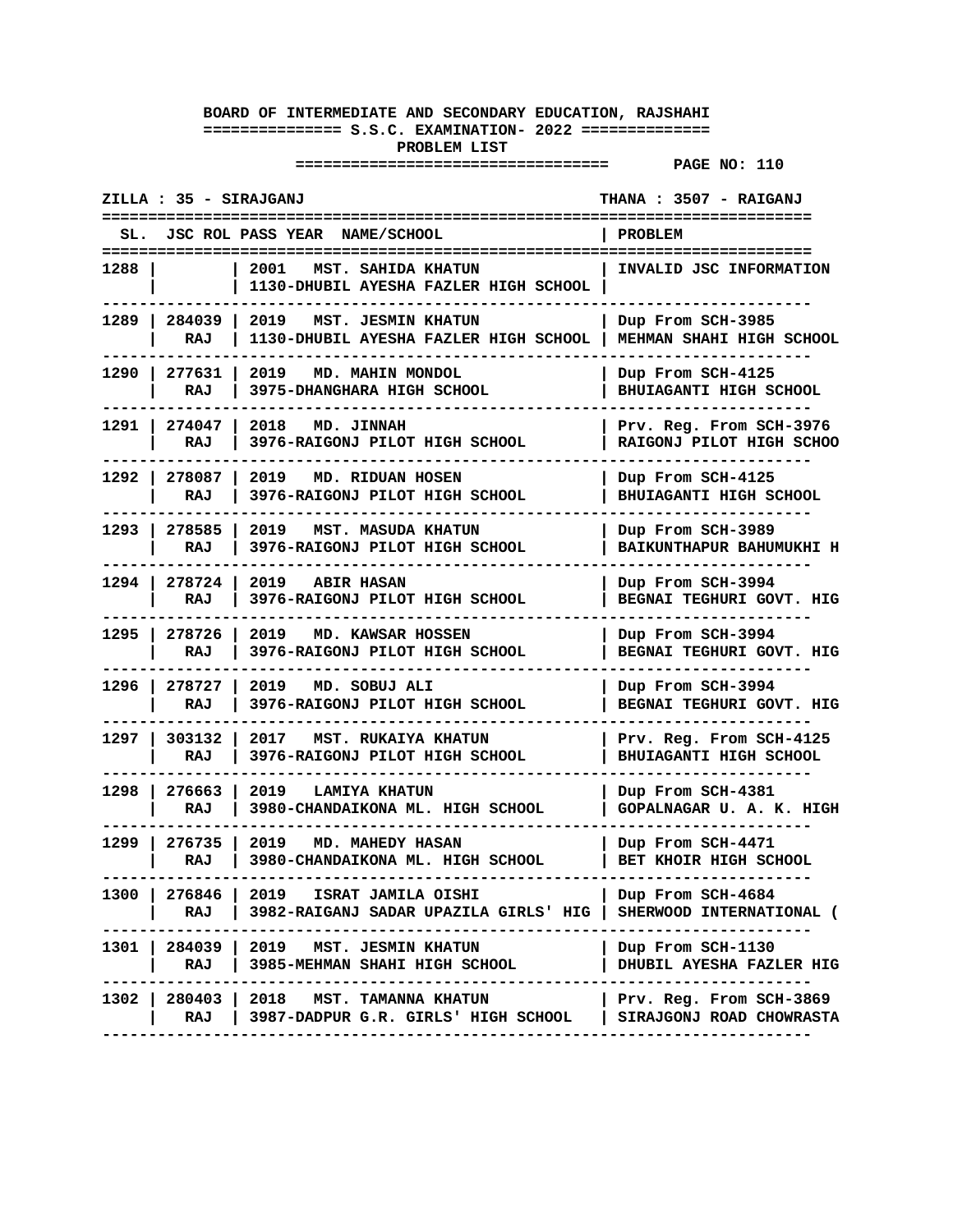| ZILLA : 35 - SIRAJGANJ<br>THANA: 3507 - RAIGANJ |                      |                                                                               |                                                       |
|-------------------------------------------------|----------------------|-------------------------------------------------------------------------------|-------------------------------------------------------|
| SL.                                             |                      | JSC ROL PASS YEAR NAME/SCHOOL                                                 | PROBLEM                                               |
| 1303 I                                          | 274401<br>RAJ        | 2019<br>MST. SHYAMOLY KHATUN<br>3989-BAIKUNTHAPUR BAHUMUKHI HIGH SCHO         | Dup From SCH-3957<br>NADO SAYEDPUR JANAKALYAN         |
|                                                 | 1304   278585<br>RAJ | 2019 MST. MASUDA KHATUN<br>3989-BAIKUNTHAPUR BAHUMUKHI HIGH SCHO              | Dup From SCH-3976<br>RAIGONJ PILOT HIGH SCHOO         |
| 1305 l                                          | 278610<br>RAJ        | 2019<br>MST. FULERA KHATUN<br>3989-BAIKUNTHAPUR BAHUMUKHI HIGH SCHO           | Dup From SCH-3990<br>H.G.B.L. ROUHA HIGH SCHO         |
| 1306 l                                          | 278638<br>RAJ        | 2019<br>MD. TOFAJJAL HOSSAIN<br>3989-BAIKUNTHAPUR BAHUMUKHI HIGH SCHO         | Dup From SCH-3990<br>H.G.B.L. ROUHA HIGH SCHO         |
| 1307 I                                          | 278610<br>RAJ        | 2019<br><b>MST. FULERA KHATUN</b><br>3990-H.G.B.L. ROUHA HIGH SCHOOL          | Dup From SCH-3989<br>BAIKUNTHAPUR BAHUMUKHI H         |
| 1308 l                                          | 278638<br>RAJ        | 2019 MD. TOFAJJAL HOSSAIN<br>3990-H.G.B.L. ROUHA HIGH SCHOOL                  | Dup From SCH-3989<br>BAIKUNTHAPUR BAHUMUKHI H         |
| 1309 I                                          | 267180<br>RAJ        | 2017<br>MD. HASHEM ALI<br>3992-SUBARNAGATI HIGH SCHOOL                        | Prv. Reg. From SCH-3992<br>SUBARNAGATI HIGH SCHOOL    |
| 1310                                            |                      | 2002<br>MD. ABUL BASAR<br>3994-BEGNAI TEGHURI GOVT. HIGH SCHOOL               | INVALID JSC INFORMATION                               |
| 1311 I                                          | 278724<br>RAJ        | 2019<br><b>ABIR HASAN</b><br>3994-BEGNAI TEGHURI GOVT. HIGH SCHOOL            | Dup From SCH-3976<br>RAIGONJ PILOT HIGH SCHOO         |
| 1312                                            | 278726<br>RAJ        | 2019<br>MD. KAWSAR HOSSEN<br>3994-BEGNAI TEGHURI GOVT. HIGH SCHOOL            | Dup From SCH-3976<br>RAIGONJ PILOT HIGH SCHOO         |
| 1313 l                                          | 278727<br>RAJ        | 2019 MD. SOBUJ ALI<br>3994-BEGNAI TEGHURI GOVT. HIGH SCHOOL                   | Dup From SCH-3976<br>RAIGONJ PILOT HIGH SCHOO         |
| 1314                                            | 283922<br>RAJ        | 2019<br>MST. SADIA KHATUN<br>4004-K. C. FARIDPUR HIGH SCHOOL                  | CORRECTION B.DATE 27/02/05                            |
| 1315 I                                          | 284027  <br>RAJ      | 2019 AKASH KUMAR SHILL<br>4004-K. C. FARIDPUR HIGH SCHOOL                     | CORRECTION B.DATE 01/01/06                            |
|                                                 | RAJ                  | 1316   283908   2019 MD. SOJIB HASAN<br>4005-DADPUR SAHEBGONJ BL. LATERAL HIG | Dup From SCH-4006<br>SALANGA ISLAMIA HIGH SCH         |
|                                                 | RAJ                  | 1317   281388   2018 MD. JIM HOSEN<br>4006-SALANGA ISLAMIA HIGH SCHOOL        | Prv. Reg. From SCH-4006  <br>SALANGA ISLAMIA HIGH SCH |
|                                                 |                      |                                                                               |                                                       |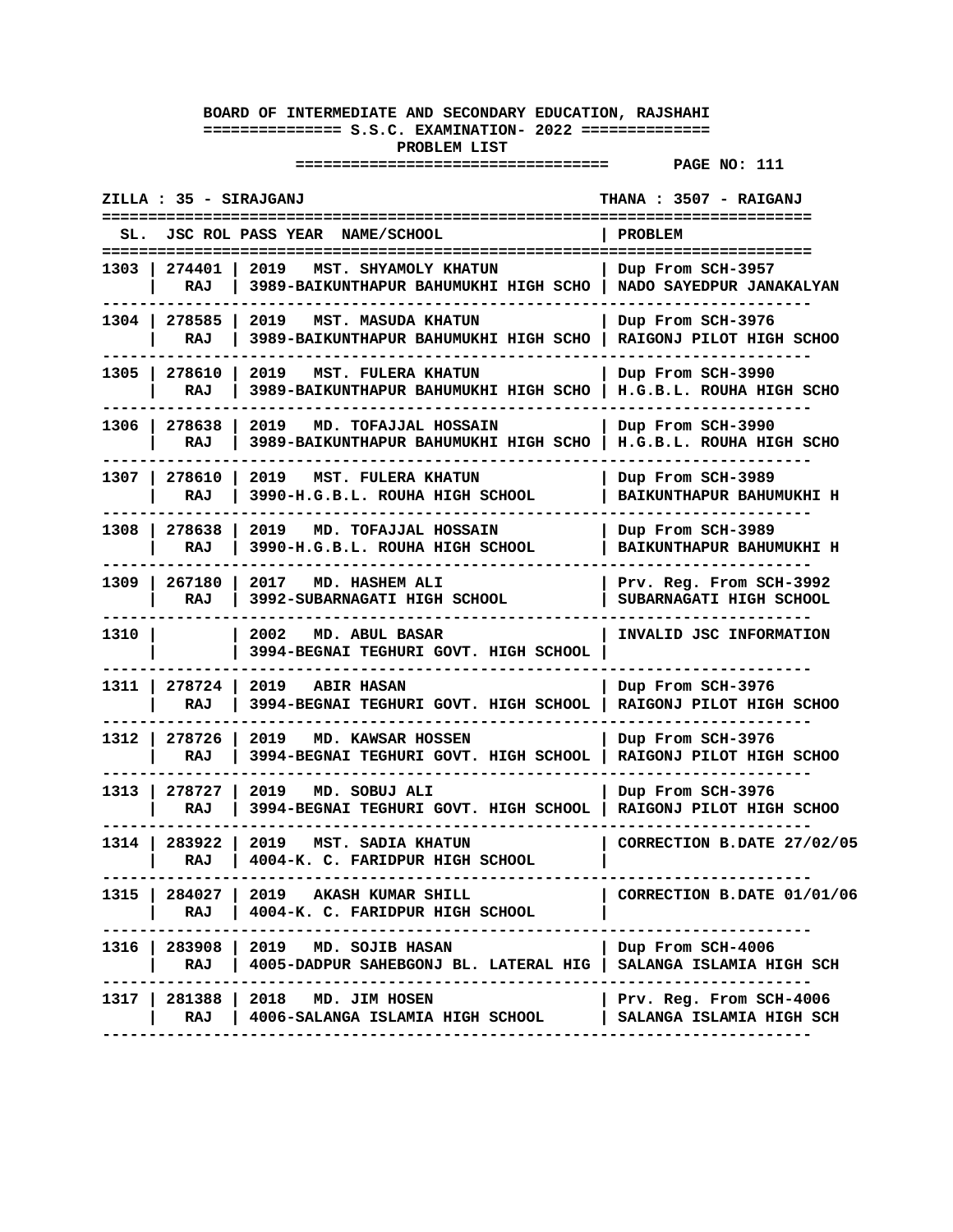| ZILLA : 35 - SIRAJGANJ |                                                                                                       | THANA: 3507 - RAIGANJ                             |
|------------------------|-------------------------------------------------------------------------------------------------------|---------------------------------------------------|
|                        | SL. JSC ROL PASS YEAR NAME/SCHOOL                                                                     | PROBLEM                                           |
| RAJ                    | 1318   283908   2019 MD. SOJIB HASAN<br>  4006-SALANGA ISLAMIA HIGH SCHOOL   DADPUR SAHEBGONJ BL. LAT | Dup From SCH-4005                                 |
| RAJ                    | 1319   273193   2019 MD. SOHEL PRAMANIK<br>4012-KARATOA HIGH SCHOOL                                   | Dup From SCH-3875<br>SHOHAGPUR NUTANPARA A. S     |
| 1320  <br>RAJ          | 269109   2017 MST. SHORIFA KHATUN<br>  4125-BHUIAGANTI HIGH SCHOOL                                    | Prv. Reg. From SCH-4125<br>BHUIAGANTI HIGH SCHOOL |
| RAJ                    | 1321   277631   2019 MD. MAHIN MONDOL<br>4125-BHUIAGANTI HIGH SCHOOL                                  | Dup From SCH-3975<br>DHANGHARA HIGH SCHOOL        |
| 1322 l<br>RAJ          | 278087   2019 MD. RIDUAN HOSEN<br>4125-BHUIAGANTI HIGH SCHOOL                                         | Dup From SCH-3976<br>RAIGONJ PILOT HIGH SCHOO     |
|                        |                                                                                                       |                                                   |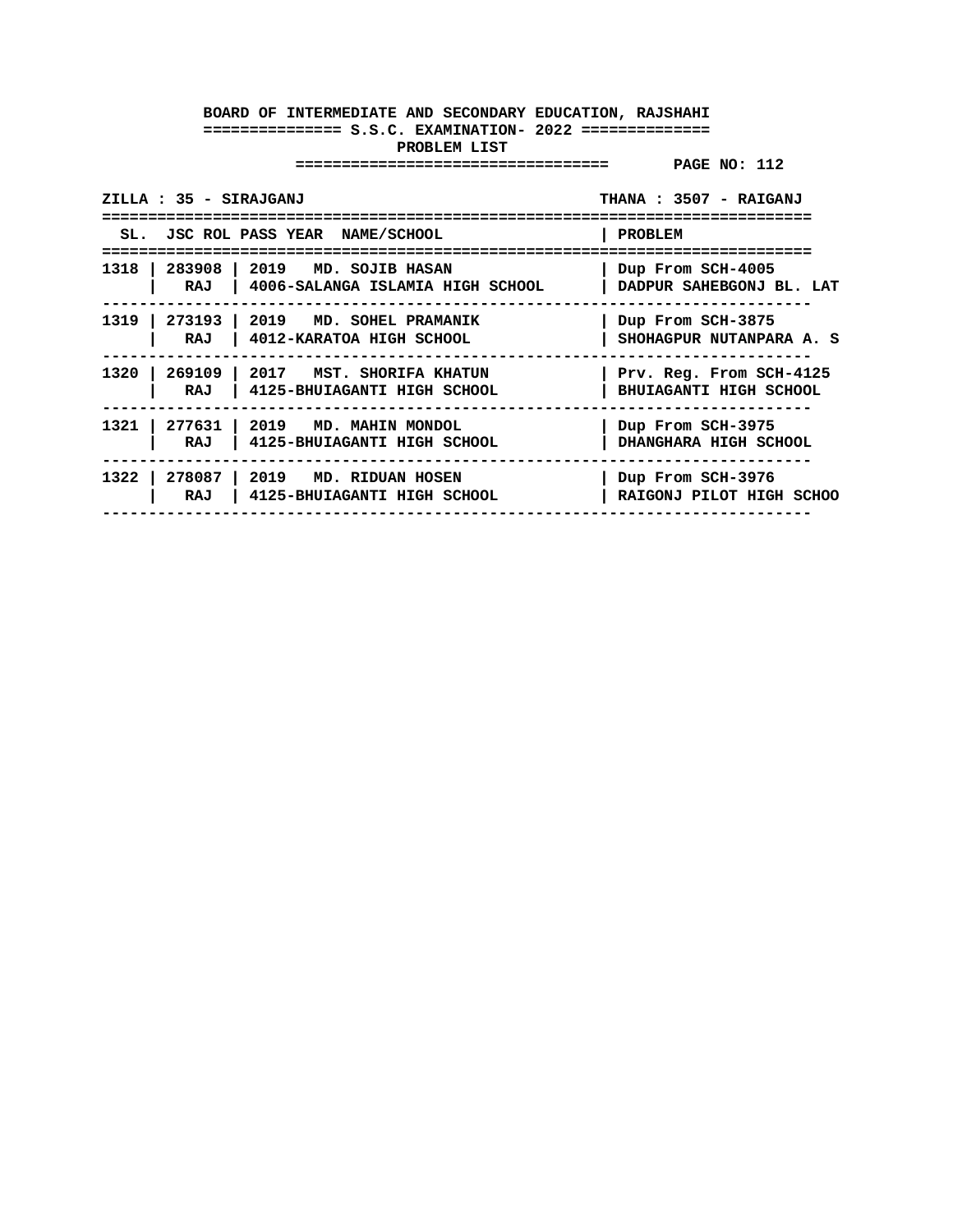| ZILLA : 35 - SIRAJGANJ           |                                                                                                           | THANA: 3508 - KAMARKHANDA                                         |
|----------------------------------|-----------------------------------------------------------------------------------------------------------|-------------------------------------------------------------------|
| SL.<br>------------------------- | JSC ROL PASS YEAR NAME/SCHOOL<br>----------------------------                                             | <b>PROBLEM</b><br>=====================                           |
| 1323   275847  <br>RAJ           | 2018 MD. KAWSAR ALI<br>4027-KONABARI ISHAQUE HIGH SCHOOL                                                  | Prv. Reg. From SCH-4027<br>KONABARI ISHAQUE HIGH SC<br>---------- |
| RAJ                              | 1324   280700   2019   MD. MUBIN RAHMAN TALUKDAR<br>4029-JHATIBELAI S. A. HIGH SCHOOL                     | Dup From SCH-3794<br><b>BEGUM AMENA MONSUR SHORO</b>              |
| RAJ                              | 1325   269046   2019   MST. JEASMIN AKTER JOYA<br>4031-JAMTOIL DHOPAKANDI PILOT GIRLS'                    | Dup From SCH-3852<br><b>RAJMAN HIGH SCHOOL</b>                    |
| $1326$ $\vert$<br>281023<br>RAJ  | 2019 RUBAIAT JAHAN SAWDA<br>4034-ABDUL JALIL SMRITI HIGH SCHOOL                                           | CORRECTION B.DATE 22/09/06                                        |
| 1327   281947<br>RAJ             | 2019 MD. ASHIKUR ISLAM<br>4035-RASULPUR ADARSHA HIGH SCHOOL                                               | Dup From SCH-3928<br>MAJNABARI HIGH SCHOOL                        |
| 1328 282087 1<br>RAJ             | 2019   MOST. KHADIZA KHATUN<br>4040-KAZI PURA HIGH SCHOOL                                                 | Dup From SCH-3888<br>TAMAI GIRLS' HIGH SCHOOL                     |
| 1329 282126<br>RAJ               | 2019 MD. JUBAYER AHMED<br>4040-KAZI PURA HIGH SCHOOL                                                      | Dup From SCH-3880<br>TAMAI HIGH SCHOOL                            |
| 1330   282128<br>RAJ             | 2019 MD. HASAN<br>4040-KAZI PURA HIGH SCHOOL                                                              | Dup From SCH-3880<br>TAMAI HIGH SCHOOL                            |
| RAJ                              | 1331   282019   2019   MST. SUBORNA KHATUN<br>4041-JVCS FLYOVER HIGH SCHOOL                               | Dup From SCH-3755<br>S. B. RAILWAY COLONY SCH                     |
| RAJ                              | 1332   128098   2019 MD. JAHERUL ISLAM SOJOL<br>4042-CHOIRGHANTI BHADRAGHAT HIGH SCHO   PADMA HIGH SCHOOL | Dup From SCH-1653                                                 |
|                                  |                                                                                                           |                                                                   |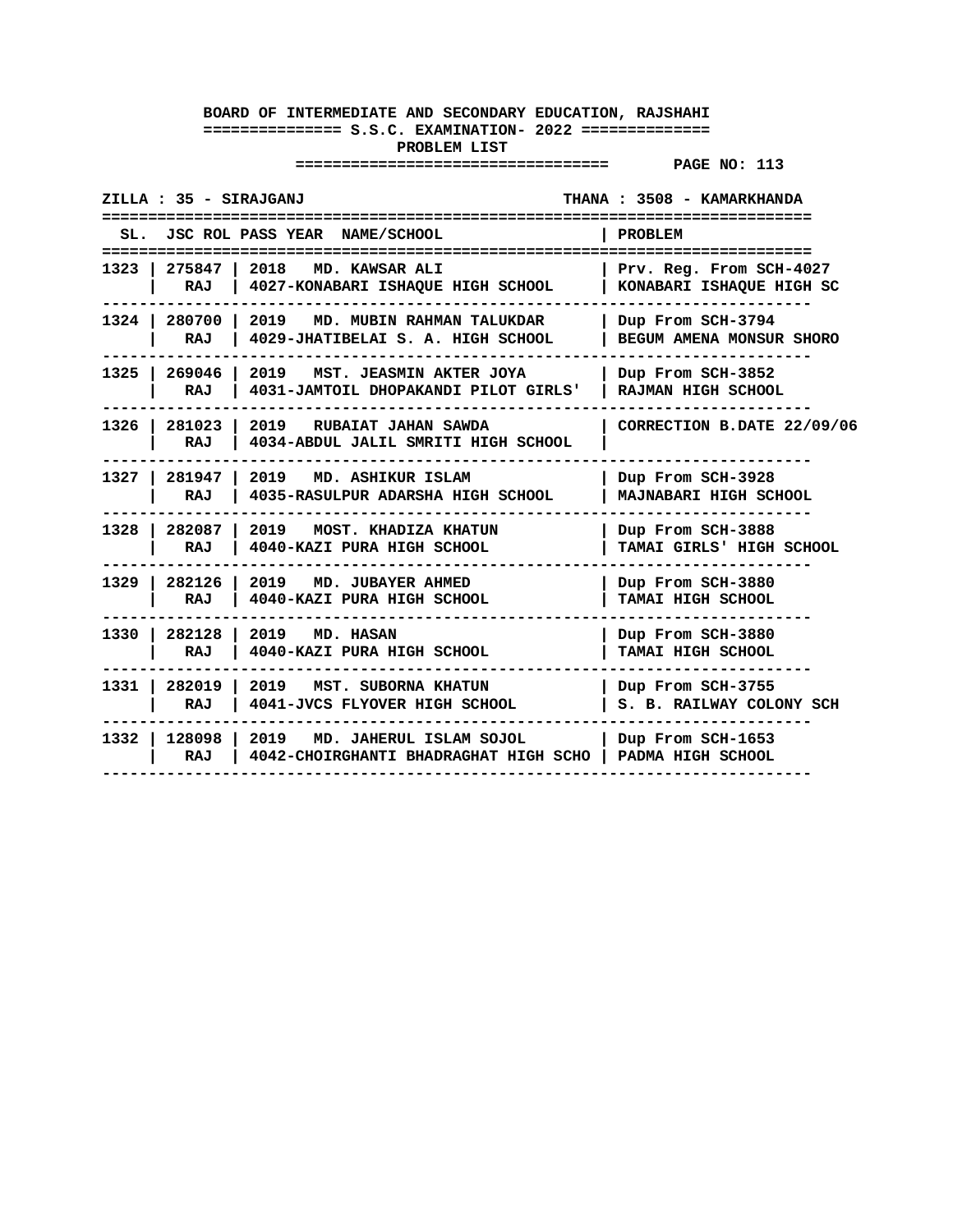| ZILLA : 35 - SIRAJGANJ |                      |                                                                    | THANA: 3509 - CHOUHALI                        |
|------------------------|----------------------|--------------------------------------------------------------------|-----------------------------------------------|
|                        |                      | SL. JSC ROL PASS YEAR NAME/SCHOOL                                  | <b>PROBLEM</b>                                |
|                        | 1333   201483   2017 | JUWEL RANA                                                         | Prv. Reg. From SCH-3886                       |
|                        | MAD                  | 3885-BETIL HIGH SCHOOL                                             | ENAYETPUR ISLAMIA HIGH S                      |
|                        | 1334   268779        | 2018 ABDUR RAHMAN                                                  | Prv. Reg. From SCH-3876                       |
|                        | RAJ                  | 3885-BETIL HIGH SCHOOL                                             | SOHAGPUR GOVT. S. K. PIL                      |
|                        | 1335   286180        | 2019 MD. SABBIR HOSSAIN                                            | Dup From SCH-3813                             |
|                        | RAJ                  | 3885-BETIL HIGH SCHOOL                                             | STHAL PAKRASHI INSTITUTI                      |
| 1336 l                 | 286454<br>RAJ        | 2019<br>MD. JIHAD HASAN<br>3885-BETIL HIGH SCHOOL                  | Dup From SCH-3804<br>KHUKNI MULTILATERAL HIGH |
|                        | 1337   286686<br>RAJ | 2019<br><b>MST. FAHIMA KHATUN</b><br>3885-BETIL HIGH SCHOOL        | Dup From SCH-3892<br>AJGARA HIGH SCHOOL       |
|                        | 1338   286819        | 2019 MST. LAILA KHATUN                                             | Dup From SCH-3889                             |
|                        | RAJ                  | 3885-BETIL HIGH SCHOOL                                             | MEHER-UN-NESSA GIRLS' HI                      |
| 1339                   | 286846               | 2019 ANIKA KHATUN                                                  | Dup From SCH-3889                             |
|                        | RAJ                  | 3885-BETIL HIGH SCHOOL                                             | MEHER-UN-NESSA GIRLS' HI                      |
| 1340 I                 | 287571               | 2019 SAYEM HOSSAIN                                                 | Dup From SCH-3886                             |
|                        | RAJ                  | 3885-BETIL HIGH SCHOOL                                             | ENAYETPUR ISLAMIA HIGH S                      |
| 1341 I                 | 287596<br>RAJ        | 2019<br>MD. ASIF AMIN<br>3885-BETIL HIGH SCHOOL                    | Dup From SCH-3886<br>ENAYETPUR ISLAMIA HIGH S |
| 1342 l                 | 287597               | 2019 SUMON HOSSAIN                                                 | Dup From SCH-3886                             |
|                        | RAJ                  | 3885-BETIL HIGH SCHOOL                                             | <b>ENAYETPUR ISLAMIA HIGH S</b>               |
| 1343 I                 | 287604  <br>RAJ      | 2019<br>MD. SOHEL RANA<br>3885-BETIL HIGH SCHOOL                   | Dup From SCH-3886<br>ENAYETPUR ISLAMIA HIGH S |
| 1344 l                 | 286144               | 2019 SHWLY KHATUN                                                  | Dup From SCH-3813                             |
|                        | RAJ                  | 3886-ENAYETPUR ISLAMIA HIGH SCHOOL                                 | STHAL PAKRASHI INSTITUTI                      |
| 1345                   | 286328               | 2019 MST. AFRIN KHATUN                                             | Dup From SCH-3804                             |
|                        | RAJ                  | 3886-ENAYETPUR ISLAMIA HIGH SCHOOL                                 | KHUKNI MULTILATERAL HIGH                      |
| 1346 I                 | 286342               | 2019 MST. RABEYA KHATUN JIBU                                       | Dup From SCH-3804                             |
|                        | RAJ                  | 3886-ENAYETPUR ISLAMIA HIGH SCHOOL                                 | KHUKNI MULTILATERAL HIGH                      |
| 1347                   | 287571<br>RAJ        | 2019<br><b>SAYEM HOSSAIN</b><br>3886-ENAYETPUR ISLAMIA HIGH SCHOOL | Dup From SCH-3885<br>BETIL HIGH SCHOOL        |
|                        |                      |                                                                    |                                               |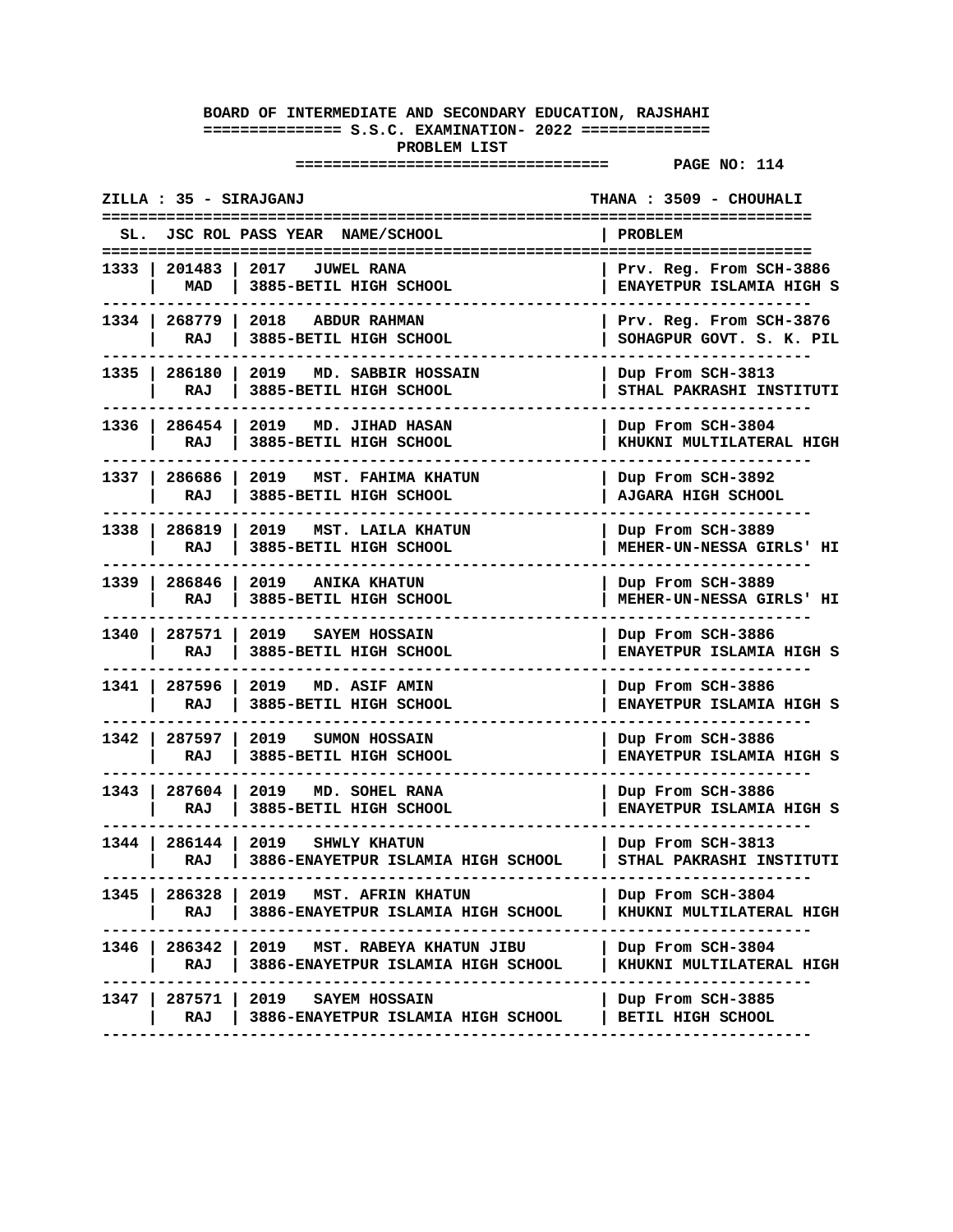| <b>JSC ROL PASS YEAR</b><br><b>NAME/SCHOOL</b><br>PROBLEM<br>SL.<br>287596<br>2019<br>1348<br>Dup From SCH-3885<br>MD. ASIF AMIN<br>RAJ<br>3886-ENAYETPUR ISLAMIA HIGH SCHOOL<br>BETIL HIGH SCHOOL<br>1349   287597<br>2019 SUMON HOSSAIN<br>Dup From SCH-3885 |
|----------------------------------------------------------------------------------------------------------------------------------------------------------------------------------------------------------------------------------------------------------------|
|                                                                                                                                                                                                                                                                |
|                                                                                                                                                                                                                                                                |
| RAJ<br>3886-ENAYETPUR ISLAMIA HIGH SCHOOL<br>BETIL HIGH SCHOOL                                                                                                                                                                                                 |
| 1350 l<br>287604<br>2019<br>MD. SOHEL RANA<br>Dup From SCH-3885<br>3886-ENAYETPUR ISLAMIA HIGH SCHOOL<br>RAJ<br>BETIL HIGH SCHOOL                                                                                                                              |
| 1351 l<br>456573<br>2019<br>MOST. JANNATI KHATUN<br>Dup From SCH-3804<br>RAJ<br>3886-ENAYETPUR ISLAMIA HIGH SCHOOL<br>KHUKNI MULTILATERAL HIGH                                                                                                                 |
| 276419<br>2017<br>1352 I<br>UMME HABIBA SADIA<br>Prv. Reg. From SCH-3885<br>3889-MEHER-UN-NESSA GIRLS' HIGH SCHOO<br>BETIL HIGH SCHOOL<br>RAJ                                                                                                                  |
| 285939<br>2019<br>1353 I<br><b>MUSFIKA JANNAT MARIA</b><br>Dup From SCH-1004<br>RAJSHAHI MUSLIM HIGH SCH<br>RAJ<br>3889-MEHER-UN-NESSA GIRLS' HIGH SCHOO                                                                                                       |
| 1354   286819<br>2019<br>MST. LAILA KHATUN<br>Dup From SCH-3885<br>3889-MEHER-UN-NESSA GIRLS' HIGH SCHOO<br>RAJ<br>BETIL HIGH SCHOOL                                                                                                                           |
| 1355 l<br>286846<br>2019 ANIKA KHATUN<br>Dup From SCH-3885<br>RAJ<br>3889-MEHER-UN-NESSA GIRLS' HIGH SCHOO<br>BETIL HIGH SCHOOL                                                                                                                                |
| 1356 l<br>283147<br>2019<br>MD. SHARIFUL ISLAM<br>Dup From SCH-4055<br>RAJ<br>4052-DATTAKANDI K. M. HIGH SCHOOL<br>CHAR PACHURIA HIGH SCHOO                                                                                                                    |
| 1357 I<br>283297<br>2019<br>Dup From SCH-4055<br>MD. SORIFUL ISLAM<br>4052-DATTAKANDI K. M. HIGH SCHOOL<br><b>CHAR PACHURIA HIGH SCHOO</b><br>RAJ                                                                                                              |
| 1358 l<br>283338<br>2019 MD. MOSAROF HOSSAIN<br>Dup From SCH-4055<br>4052-DATTAKANDI K. M. HIGH SCHOOL<br>CHAR PACHURIA HIGH SCHOO<br>RAJ                                                                                                                      |
| 1359<br>282902<br>2019<br>MD. RUBEL MIAH<br>Dup From SCH-4060<br>4053-R. P. N. SHAHID SHAHJAHAN KABIR<br>MITUANI B.C.S. ADARSHA G<br>RAJ                                                                                                                       |
| 2019 MST. MORIUM<br>1360 I<br>282586<br>Dup From SCH-4056<br>RAJ<br>4054-KHASH KAWALIA GIRLS' HIGH SCHOOL<br><b>JANATA HIGH SCHOOL</b><br>------------                                                                                                         |
| 1361   283147   2019 MD. SHARIFUL ISLAM<br>Dup From SCH-4052<br>RAJ<br>4055-CHAR PACHURIA HIGH SCHOOL<br>DATTAKANDI K. M. HIGH SC                                                                                                                              |
| 1362   283297  <br>2019 MD. SORIFUL ISLAM<br>Dup From SCH-4052<br>4055-CHAR PACHURIA HIGH SCHOOL<br>DATTAKANDI K. M. HIGH SC<br>RAJ                                                                                                                            |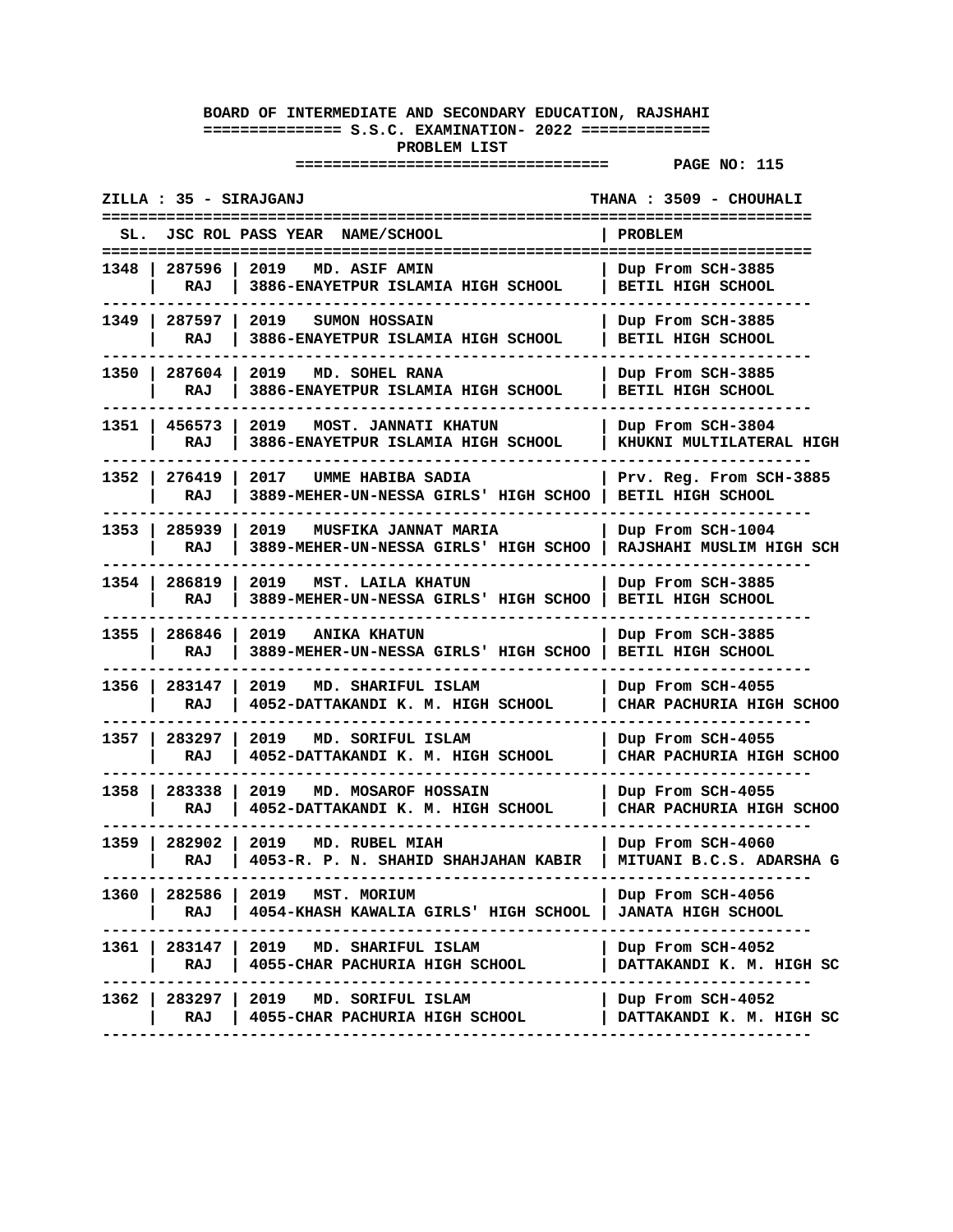| ZILLA : 35 - SIRAJGANJ                                                                                                   | THANA : 3509 - CHOUHALI                       |
|--------------------------------------------------------------------------------------------------------------------------|-----------------------------------------------|
| JSC ROL PASS YEAR NAME/SCHOOL<br>SL.                                                                                     | PROBLEM                                       |
| 283338<br>2019<br>MD. MOSAROF HOSSAIN<br>1363<br>RAJ<br>4055-CHAR PACHURIA HIGH SCHOOL                                   | Dup From SCH-4052<br>DATTAKANDI K. M. HIGH SC |
| 1364   282586<br>2019 MST. MORIUM<br>4056-JANATA HIGH SCHOOL<br>RAJ                                                      | Dup From SCH-4054<br>KHASH KAWALIA GIRLS' HIG |
| 1365 I<br>282867<br>2019 MST. UMME HABIBA<br>4058-KHAS PUKHURIA B.M. HIGH SCHOOL<br>RAJ                                  | Dup From SCH-4060<br>MITUANI B.C.S. ADARSHA G |
| 1366 l<br>282873<br>2019<br>MST. MORIUM<br>4058-KHAS PUKHURIA B.M. HIGH SCHOOL<br>RAJ                                    | Dup From SCH-4060<br>MITUANI B.C.S. ADARSHA G |
| 1367 l<br>282874<br>2019<br>MST. BRISTY KHATUN<br>RAJ<br>4058-KHAS PUKHURIA B.M. HIGH SCHOOL                             | Dup From SCH-4060<br>MITUANI B.C.S. ADARSHA G |
| 1368 l<br>282881<br><b>MST. ANIKA KHATUN</b><br>2019<br>RAJ<br>4058-KHAS PUKHURIA B.M. HIGH SCHOOL                       | Dup From SCH-4060<br>MITUANI B.C.S. ADARSHA G |
| 282883<br>2019<br>1369  <br>MST. SANJIDA AKTER<br>4058-KHAS PUKHURIA B.M. HIGH SCHOOL<br>RAJ                             | Dup From SCH-4060<br>MITUANI B.C.S. ADARSHA G |
| 1370 I<br>282888<br>2019<br>MST. YASMIN AKTER<br>4058-KHAS PUKHURIA B.M. HIGH SCHOOL<br>RAJ                              | Dup From SCH-4060<br>MITUANI B.C.S. ADARSHA G |
| 1371 l<br>588053<br>2019<br>MD. ASHIK<br><b>DHK</b><br>4059-POYLA HIGH SCHOOL                                            | CORRECTION B.DATE 15/09/01                    |
| 1372<br>282867<br>2019<br>MST. UMME HABIBA<br>4060-MITUANI B.C.S. ADARSHA GIRLS' HI<br>RAJ                               | Dup From SCH-4058<br>KHAS PUKHURIA B.M. HIGH  |
| 282873<br>2019<br>1373<br>MST. MORIUM<br>RAJ<br>4060-MITUANI B.C.S. ADARSHA GIRLS' HI   KHAS PUKHURIA B.M. HIGH          | Dup From SCH-4058                             |
| 1374 I<br>282874<br>2019<br>MST. BRISTY KHATUN<br>4060-MITUANI B.C.S. ADARSHA GIRLS' HI   KHAS PUKHURIA B.M. HIGH<br>RAJ | Dup From SCH-4058                             |
| 282881<br>2019 MST. ANIKA KHATUN<br>1375 I<br>RAJ<br>4060-MITUANI B.C.S. ADARSHA GIRLS' HI                               | Dup From SCH-4058<br>KHAS PUKHURIA B.M. HIGH  |
| 1376   282883   2019   MST. SANJIDA AKTER<br>4060-MITUANI B.C.S. ADARSHA GIRLS' HI<br>RAJ                                | Dup From SCH-4058<br>KHAS PUKHURIA B.M. HIGH  |
| 1377   282888   2019   MST. YASMIN AKTER<br>4060-MITUANI B.C.S. ADARSHA GIRLS' HI   KHAS PUKHURIA B.M. HIGH<br>RAJ       | Dup From SCH-4058                             |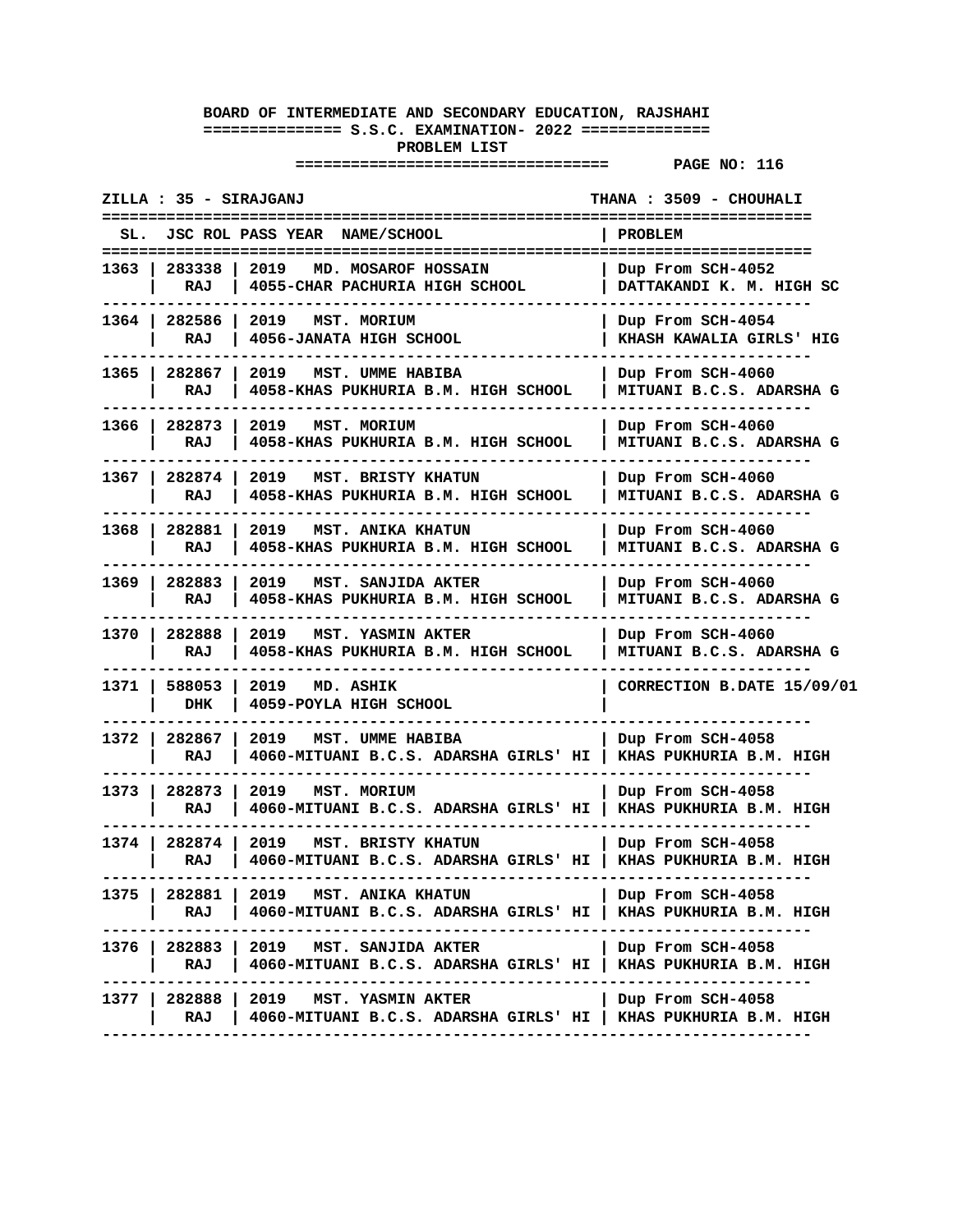| ZILLA : 35 - SIRAJGANJ                 |                                                                        | THANA: 3509 - CHOUHALI  |
|----------------------------------------|------------------------------------------------------------------------|-------------------------|
| SL. JSC ROL PASS YEAR NAME/SCHOOL      |                                                                        | <b>PROBLEM</b>          |
| 1378   282902   2019 MD. RUBEL MIAH    | RAJ   4060-MITUANI B.C.S. ADARSHA GIRLS' HI   R. P. N. SHAHID SHAHJAHA | Dup From SCH-4053       |
| 1379   273909   2019 MD. FAYSAL KHAN   | RAJ   4063-KHWAJA YUNUS ALI LABORATORY SCHO   DHUKURIA BERA HIGH SCHOO | Dup From SCH-3883       |
| 1380   824746   2018 MD. HOSSAIN JAMIL | DHK   4063-KHWAJA YUNUS ALI LABORATORY SCHO   BAGHABARI HIGH SCHOOL    | Prv. Reg. From SCH-3819 |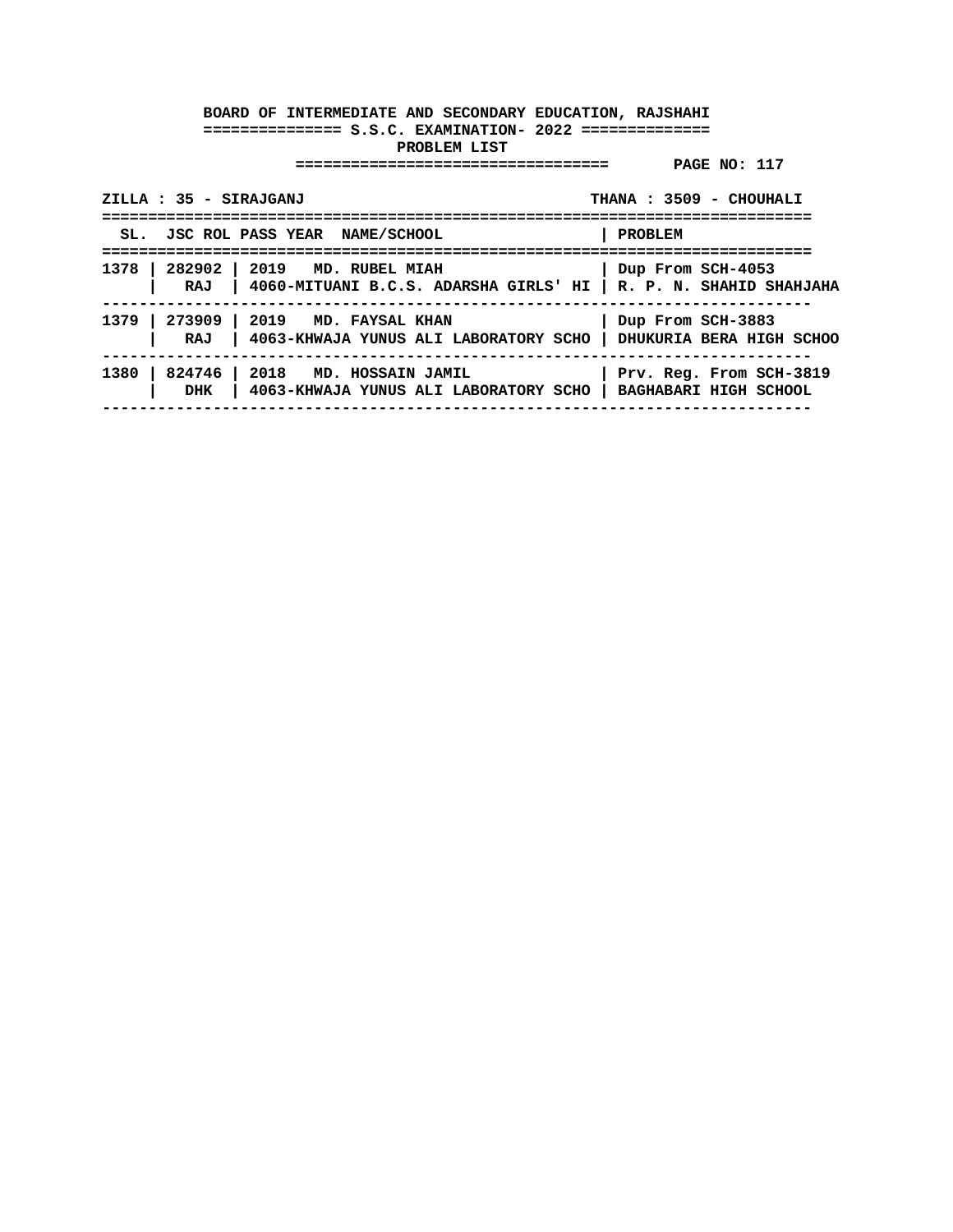|        | ZILLA : 40 - BOGURA    |                                                                           | THANA : 4001 - BOGURA SADAR                           |
|--------|------------------------|---------------------------------------------------------------------------|-------------------------------------------------------|
|        |                        | SL. JSC ROL PASS YEAR NAME/SCHOOL                                         | PROBLEM                                               |
|        | RAJ                    | 1381   297571   2018 SHUVO CHANDRA MAJUMDAR<br>4250-BOGURA ZILLA SCHOOL   | Prv. Reg. From SCH-4250<br>BOGURA ZILLA SCHOOL        |
|        | RAJ                    | 1382   297574   2018   MD. NADIM MOSTAFA<br>4250-BOGURA ZILLA SCHOOL      | Prv. Reg. From SCH-4250<br>BOGURA ZILLA SCHOOL        |
|        | 1383   297577<br>RAJ   | 2018 MD. AHAD ISLAM<br>4250-BOGURA ZILLA SCHOOL                           | Prv. Reg. From SCH-4250<br>BOGURA ZILLA SCHOOL        |
|        | 1384   297642<br>RAJ   | 2018<br>SHIHAB ISRAK ROAN<br>4250-BOGURA ZILLA SCHOOL                     | Prv. Reg. From SCH-4250<br>BOGURA ZILLA SCHOOL        |
|        | 1385   297670  <br>RAJ | 2018 MD. TAMJID HASAN<br>4250-BOGURA ZILLA SCHOOL                         | Prv. Reg. From SCH-4250<br>BOGURA ZILLA SCHOOL        |
|        | 1386   297684  <br>RAJ | 2018 MD. MUSFIOUE - US- SALEHIN<br>4250-BOGURA ZILLA SCHOOL               | Prv. Reg. From SCH-4250<br>BOGURA ZILLA SCHOOL        |
|        | 1387   297698  <br>RAJ | 2018<br>RAFIUZZAMAN MD. EDRIS<br>4250-BOGURA ZILLA SCHOOL                 | Prv. Reg. From SCH-4250<br><b>BOGURA ZILLA SCHOOL</b> |
|        | 1388   301604  <br>RAJ | 2018 MD. RAFIUL ISLAM<br>4251-BOGURA CORONATION INSTITUTION               | Prv. Reg. From SCH-4489<br>HAZRA DIGHI SCHOOL & COL   |
|        | 1389   297412  <br>RAJ | 2018<br>MD. TAUSIF KARIM<br>4253-BOGURA POURA HIGH SCHOOL                 | Prv. Reg. From SCH-4253<br>BOGURA POURA HIGH SCHOOL   |
|        | 1390   301037  <br>RAJ | 2019<br>ROKSHANA AKTHER BOBY<br>4259-MALOTINAGAR HIGH SCHOOL              | CORRECTION B.DATE 02/02/06                            |
|        | RAJ                    | 1391   327117   2019   MST. RUMANA KHATUN<br>4259-MALOTINAGAR HIGH SCHOOL | Dup From SCH-4657<br>JAMIRBARIA K. H. HIGH SC         |
|        | 1392   332615  <br>RAJ | 2019<br><b>BORSHA RANI DAS</b><br>4259-MALOTINAGAR HIGH SCHOOL            | Dup From SCH-4724<br>BAKHRA GIRLS' HIGH SCHOO         |
| 1393 l | 301551<br>RAJ          | 2019 MST. MAYA AFRIN<br>4260-SUBGRAM KUDRATIA HIGH SCHOOL                 | Dup From SCH-4338<br>CHANDMOHA SHARALPUR HIGH         |
| 1394 l | 301599 L<br>RAJ        | 2019 MST. SABNUR KHATUN<br>4260-SUBGRAM KUDRATIA HIGH SCHOOL              | Dup From SCH-4340<br>A. K. AZAD SCHOOL & COLL         |
| 1395   | 325109<br>RAJ          | 2019 MD. ABDULLA BIN FARHAD<br>4261-SUBIL HIGH SCHOOL                     | Dup From SCH-8942<br><b>THALTA MAJGRAM ADARSHA B</b>  |
|        |                        |                                                                           |                                                       |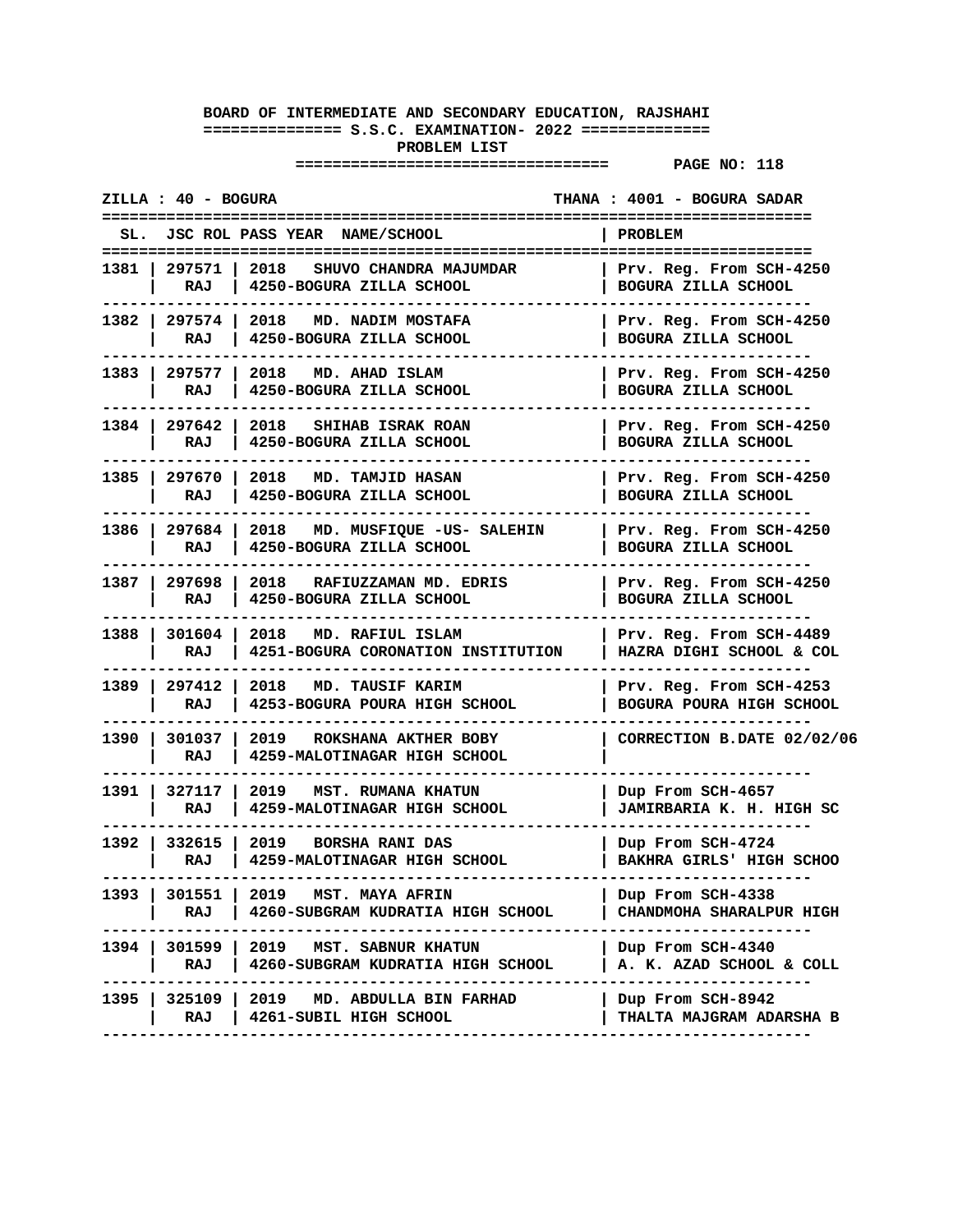|                                         | ZILLA : 40 - BOGURA    |                                                                                  | THANA: 4001 - BOGURA SADAR                          |
|-----------------------------------------|------------------------|----------------------------------------------------------------------------------|-----------------------------------------------------|
|                                         |                        | JSC ROL PASS YEAR NAME/SCHOOL                                                    | <b>PROBLEM</b>                                      |
| 1396 I                                  | 325111<br>RAJ          | 2019<br>MD. BIPLAB MIYA<br>4261-SUBIL HIGH SCHOOL                                | Dup From SCH-8942<br>THALTA MAJGRAM ADARSHA B       |
| 1397   α <sup>ο</sup> ξα <sup>ο</sup> » | RAJ                    | 2019<br>$\mathbf{1}$<br>TOHURA AKTER MIM<br>4267-BOGURA GOVT. GIRLS' HIGH SCHOOL | INVALID JSC INFORMATION                             |
| 1398   $\alpha^\circ \lambda^\circ$     | RAJ                    | 2019 HALIMA AKTER MIM<br>4267-BOGURA GOVT. GIRLS' HIGH SCHOOL                    | INVALID JSC INFORMATION                             |
| 1399   α°¿α°»                           | RAJ                    | 2019<br><b>AFIA ADIBA</b><br>4267-BOGURA GOVT. GIRLS' HIGH SCHOOL                | INVALID JSC INFORMATION                             |
|                                         | 1400   301157  <br>RAJ | 2019<br>MST. JONAKI YEASMIN ETI<br>4269-YAQUBIA GIRLS' HIGH SCHOOL               | Dup From SCH-4683<br>SUMMIT SCHOOL AND COLLEG       |
| 1401   295684                           | RAJ                    | 2018<br>MST. SUMAYA AKTER AFIFA<br>4270-BHANDARI GIRLS' HIGH SCHOOL              | Prv. Reg. From SCH-4270<br>BHANDARI GIRLS' HIGH SCH |
| 1402   301293                           | RAJ                    | 2019<br>KUMARI UPOMA RANI<br>4271-THE BOGURA CITY GIRLS' HIGH SCHO               | Dup From SCH-4484<br>UTHALI HIGH SCHOOL             |
| 1403 l                                  | 323043<br>RAJ          | 2019<br>MST. FAHOMEDA AKTER<br>4271-THE BOGURA CITY GIRLS' HIGH SCHO             | Dup From SCH-4298<br>FAIZULLAH HIGH SCHOOL          |
|                                         | 1404   336635  <br>RAJ | 2019<br><b>SAKIBA RAHMAN</b><br>4271-THE BOGURA CITY GIRLS' HIGH SCHO            | Dup From SCH-4281<br>NOGAR GIRLS' HIGH SCHOOL       |
| 1405                                    | 300524<br>RAJ          | 2019<br>KUMAREE AROTI RANI<br>4273-BADURTOLA GIRLS' HIGH SCHOOL                  | Dup From SCH-2620<br>NAZIPUR GIRLS' HIGH SCHO       |
|                                         | RAJ                    | 1406   300034   2019   MD. JONI MIYA<br>4288-MANIKCHAK HIGH SCHOOL               | Dup From SCH-4294<br>ALORMELA K. G. AND HIGH        |
| 1407 I                                  | 301531 L<br>RAJ        | 2019<br>MD. OMAR FARUK MAHIN<br>4288-MANIKCHAK HIGH SCHOOL                       | Dup From SCH-4299<br>UTTARAN HIGH SCHOOL            |
| 1408                                    | 305232<br>RAJ          | 2019 F.M. RUSABUR RAHMAN REYAD<br>4288-MANIKCHAK HIGH SCHOOL                     | Dup From SCH-4506<br><b>BAMONPARA HIGH SCHOOL</b>   |
|                                         | RAJ                    | 1409   319062   2019 MD. BISHAL MONDOL<br>  4288-MANIKCHAK HIGH SCHOOL           | Dup From SCH-4574<br>SONPOCHA HIGH SCHOOL           |
|                                         | 1410   319063  <br>RAJ | 2019 MD. TORIQUL ISLAM<br>4288-MANIKCHAK HIGH SCHOOL                             | Dup From SCH-4574<br>SONPOCHA HIGH SCHOOL           |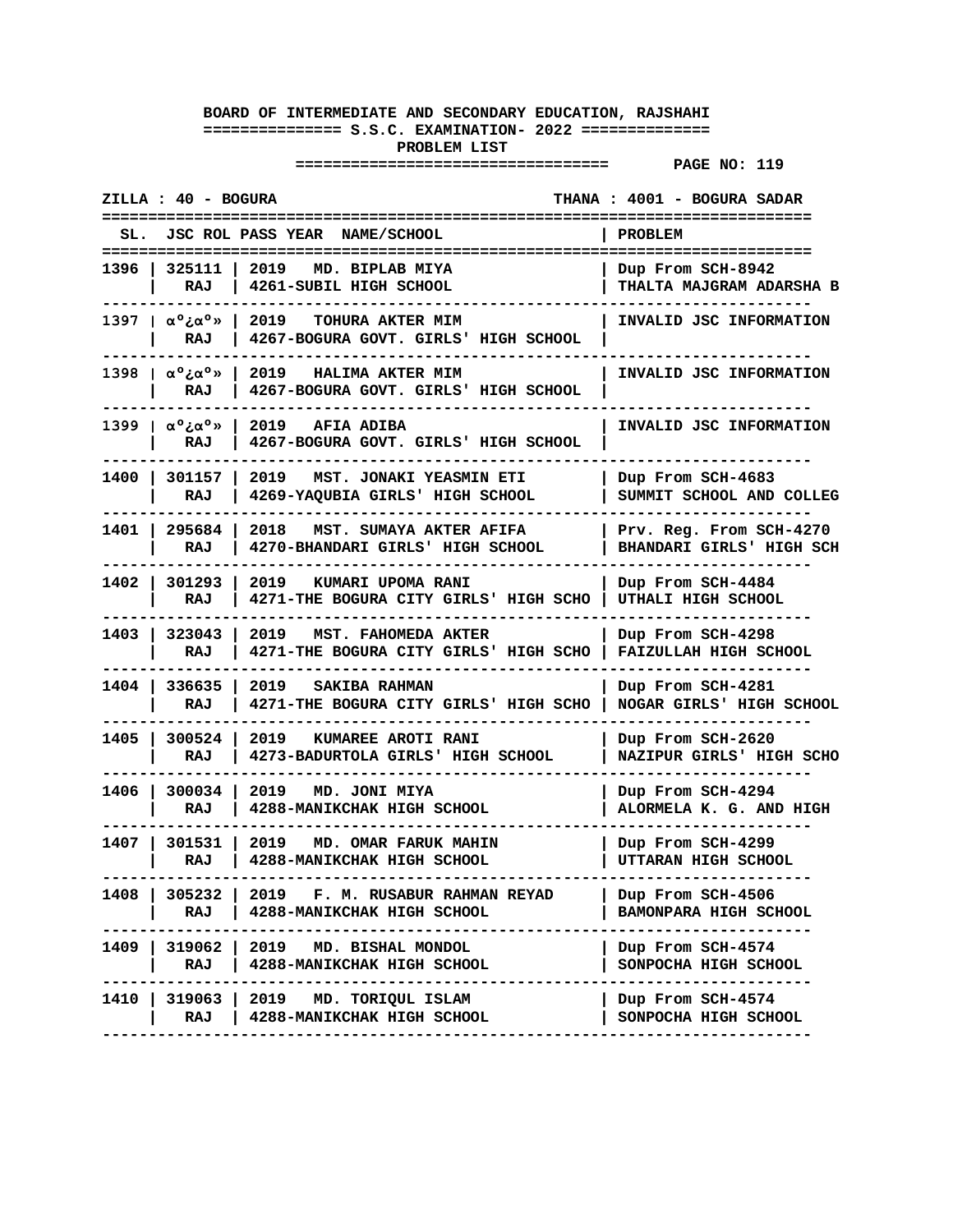| JSC ROL PASS YEAR NAME/SCHOOL<br>PROBLEM<br>1411   300365   2018   RAFI MAHMUD<br>Prv. Reg. From SCH-4289<br>4289-ARMED POLICE BATTALION PUBLIC SC   ARMED POLICE BATTALION P<br>RAJ<br>1412   308316   2019<br><b>MD. TUHIN HASAN</b><br>  Dup From SCH-4301<br>4289-ARMED POLICE BATTALION PUBLIC SC   PANCHBARIA ELAM UDDIN HI<br>RAJ<br>INVALID JSC INFORMATION<br>1413 I<br>2001 -<br>TASNIM AKTER DINA<br>4290-NISHINDHARA FAKIR UDDIN HIGH SCH<br>1414   162721  <br>2018<br>MST. SHAKINA AKTER<br>Prv. Reg. From SCH-2378<br>RAJ<br>4290-NISHINDHARA FAKIR UDDIN HIGH SCH  <br>GANGAIL HIGH SCHOOL<br>1415   302030<br>2019<br>MST. SHAMIMA AKTER SHARMIN<br>Dup From SCH-4636<br>RAJ<br>4290-NISHINDHARA FAKIR UDDIN HIGH SCH  <br>SUKHAN PUKUR GIRLS' HIGH<br>1416   301845<br>2019 PROTIK TOPNO<br>MISMATCH JSC INFORMATION<br>RAJ<br>4291-PRE-CADET HIGH SCHOOL<br>2018<br>1417   298772<br><b>SUMI KHATUN</b><br>Prv. Reg. From SCH-4293<br>RAJ<br>4293-TAPASI RABEYA GIRLS' HIGH SCHOOL<br>TAPASI RABEYA GIRLS' HIG<br>1418   300018<br>2019 MD. ALIF JARIN<br>Dup From SCH-4319<br>4294-ALORMELA K. G. AND HIGH SCHOOL<br>RAJ<br>BOGURA YMCA PUBLIC SCHOO<br>1419   300034<br>2019 MD. JONI MIYA<br>Dup From SCH-4288<br>RAJ<br>4294-ALORMELA K. G. AND HIGH SCHOOL<br>MANIKCHAK HIGH SCHOOL<br>1420 l<br>297109<br>2018<br><b>MST. ASHA KHATUN</b><br>Prv. Reg. From SCH-4298<br>4298-FAIZULLAH HIGH SCHOOL<br>RAJ<br>FAIZULLAH HIGH SCHOOL<br>1421   306765  <br>2019<br>MST. JANNATUL FERDOWSI<br>Dup From SCH-4565<br>RAJ<br>4298-FAIZULLAH HIGH SCHOOL<br>KUTUBPUR HIGH SCHOOL<br>1422   306768  <br>2019<br>RIYAZUL JANNAT HUMAIRA<br>Dup From SCH-4750<br>4298-FAIZULLAH HIGH SCHOOL<br>SHAJAPUR BALPUKUR HIGH S<br>RAJ<br>1423   318484   2019 MD. SHOHANUR RAHMAN SHOHAN<br>Dup From SCH-4565<br>RAJ   4298-FAIZULLAH HIGH SCHOOL<br>KUTUBPUR HIGH SCHOOL<br>.<br>1424   323043   2019 MST. FAHOMEDA AKTER<br>Dup From SCH-4271<br>RAJ   4298-FAIZULLAH HIGH SCHOOL<br>THE BOGURA CITY GIRLS' H<br>-----------------------<br>1425   405028   2018 MST. RAWNAK JAHAN SUVO   Prv. Reg. From SCH-4298<br>FAIZULLAH HIGH SCHOOL<br>RAJ   4298-FAIZULLAH HIGH SCHOOL | ZILLA : 40 - BOGURA | THANA : 4001 - BOGURA SADAR |
|------------------------------------------------------------------------------------------------------------------------------------------------------------------------------------------------------------------------------------------------------------------------------------------------------------------------------------------------------------------------------------------------------------------------------------------------------------------------------------------------------------------------------------------------------------------------------------------------------------------------------------------------------------------------------------------------------------------------------------------------------------------------------------------------------------------------------------------------------------------------------------------------------------------------------------------------------------------------------------------------------------------------------------------------------------------------------------------------------------------------------------------------------------------------------------------------------------------------------------------------------------------------------------------------------------------------------------------------------------------------------------------------------------------------------------------------------------------------------------------------------------------------------------------------------------------------------------------------------------------------------------------------------------------------------------------------------------------------------------------------------------------------------------------------------------------------------------------------------------------------------------------------------------------------------------------------------------------------------------------------------------------------------------------------------------------------------------------------------------------------------------------------------------------------------------------|---------------------|-----------------------------|
|                                                                                                                                                                                                                                                                                                                                                                                                                                                                                                                                                                                                                                                                                                                                                                                                                                                                                                                                                                                                                                                                                                                                                                                                                                                                                                                                                                                                                                                                                                                                                                                                                                                                                                                                                                                                                                                                                                                                                                                                                                                                                                                                                                                          |                     |                             |
|                                                                                                                                                                                                                                                                                                                                                                                                                                                                                                                                                                                                                                                                                                                                                                                                                                                                                                                                                                                                                                                                                                                                                                                                                                                                                                                                                                                                                                                                                                                                                                                                                                                                                                                                                                                                                                                                                                                                                                                                                                                                                                                                                                                          |                     |                             |
|                                                                                                                                                                                                                                                                                                                                                                                                                                                                                                                                                                                                                                                                                                                                                                                                                                                                                                                                                                                                                                                                                                                                                                                                                                                                                                                                                                                                                                                                                                                                                                                                                                                                                                                                                                                                                                                                                                                                                                                                                                                                                                                                                                                          |                     |                             |
|                                                                                                                                                                                                                                                                                                                                                                                                                                                                                                                                                                                                                                                                                                                                                                                                                                                                                                                                                                                                                                                                                                                                                                                                                                                                                                                                                                                                                                                                                                                                                                                                                                                                                                                                                                                                                                                                                                                                                                                                                                                                                                                                                                                          |                     |                             |
|                                                                                                                                                                                                                                                                                                                                                                                                                                                                                                                                                                                                                                                                                                                                                                                                                                                                                                                                                                                                                                                                                                                                                                                                                                                                                                                                                                                                                                                                                                                                                                                                                                                                                                                                                                                                                                                                                                                                                                                                                                                                                                                                                                                          |                     |                             |
|                                                                                                                                                                                                                                                                                                                                                                                                                                                                                                                                                                                                                                                                                                                                                                                                                                                                                                                                                                                                                                                                                                                                                                                                                                                                                                                                                                                                                                                                                                                                                                                                                                                                                                                                                                                                                                                                                                                                                                                                                                                                                                                                                                                          |                     |                             |
|                                                                                                                                                                                                                                                                                                                                                                                                                                                                                                                                                                                                                                                                                                                                                                                                                                                                                                                                                                                                                                                                                                                                                                                                                                                                                                                                                                                                                                                                                                                                                                                                                                                                                                                                                                                                                                                                                                                                                                                                                                                                                                                                                                                          |                     |                             |
|                                                                                                                                                                                                                                                                                                                                                                                                                                                                                                                                                                                                                                                                                                                                                                                                                                                                                                                                                                                                                                                                                                                                                                                                                                                                                                                                                                                                                                                                                                                                                                                                                                                                                                                                                                                                                                                                                                                                                                                                                                                                                                                                                                                          |                     |                             |
|                                                                                                                                                                                                                                                                                                                                                                                                                                                                                                                                                                                                                                                                                                                                                                                                                                                                                                                                                                                                                                                                                                                                                                                                                                                                                                                                                                                                                                                                                                                                                                                                                                                                                                                                                                                                                                                                                                                                                                                                                                                                                                                                                                                          |                     |                             |
|                                                                                                                                                                                                                                                                                                                                                                                                                                                                                                                                                                                                                                                                                                                                                                                                                                                                                                                                                                                                                                                                                                                                                                                                                                                                                                                                                                                                                                                                                                                                                                                                                                                                                                                                                                                                                                                                                                                                                                                                                                                                                                                                                                                          |                     |                             |
|                                                                                                                                                                                                                                                                                                                                                                                                                                                                                                                                                                                                                                                                                                                                                                                                                                                                                                                                                                                                                                                                                                                                                                                                                                                                                                                                                                                                                                                                                                                                                                                                                                                                                                                                                                                                                                                                                                                                                                                                                                                                                                                                                                                          |                     |                             |
|                                                                                                                                                                                                                                                                                                                                                                                                                                                                                                                                                                                                                                                                                                                                                                                                                                                                                                                                                                                                                                                                                                                                                                                                                                                                                                                                                                                                                                                                                                                                                                                                                                                                                                                                                                                                                                                                                                                                                                                                                                                                                                                                                                                          |                     |                             |
|                                                                                                                                                                                                                                                                                                                                                                                                                                                                                                                                                                                                                                                                                                                                                                                                                                                                                                                                                                                                                                                                                                                                                                                                                                                                                                                                                                                                                                                                                                                                                                                                                                                                                                                                                                                                                                                                                                                                                                                                                                                                                                                                                                                          |                     |                             |
|                                                                                                                                                                                                                                                                                                                                                                                                                                                                                                                                                                                                                                                                                                                                                                                                                                                                                                                                                                                                                                                                                                                                                                                                                                                                                                                                                                                                                                                                                                                                                                                                                                                                                                                                                                                                                                                                                                                                                                                                                                                                                                                                                                                          |                     |                             |
|                                                                                                                                                                                                                                                                                                                                                                                                                                                                                                                                                                                                                                                                                                                                                                                                                                                                                                                                                                                                                                                                                                                                                                                                                                                                                                                                                                                                                                                                                                                                                                                                                                                                                                                                                                                                                                                                                                                                                                                                                                                                                                                                                                                          |                     |                             |
|                                                                                                                                                                                                                                                                                                                                                                                                                                                                                                                                                                                                                                                                                                                                                                                                                                                                                                                                                                                                                                                                                                                                                                                                                                                                                                                                                                                                                                                                                                                                                                                                                                                                                                                                                                                                                                                                                                                                                                                                                                                                                                                                                                                          |                     |                             |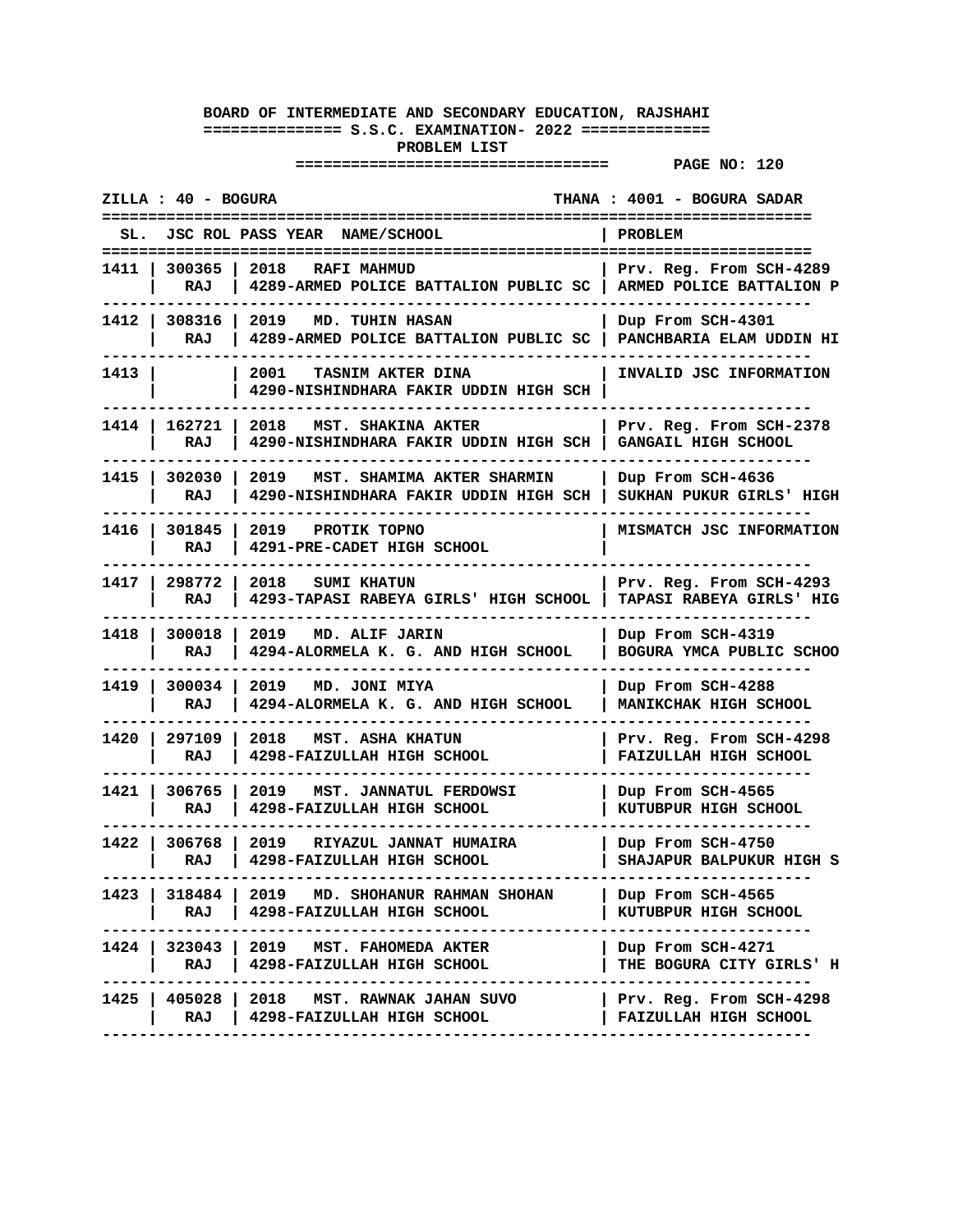| ZILLA : 40 - BOGURA                                                                                                                               | THANA: 4001 - BOGURA SADAR                          |
|---------------------------------------------------------------------------------------------------------------------------------------------------|-----------------------------------------------------|
| JSC ROL PASS YEAR NAME/SCHOOL                                                                                                                     | <b>PROBLEM</b>                                      |
| 2019<br>1426   301531<br>MD. OMAR FARUK MAHIN<br>RAJ<br>4299-UTTARAN HIGH SCHOOL                                                                  | Dup From SCH-4288<br>MANIKCHAK HIGH SCHOOL          |
| 1427   308316  <br>2019<br><b>MD. TUHIN HASAN</b><br>RAJ<br>4301-PANCHBARIA ELAM UDDIN HIGH SCHOO   ARMED POLICE BATTALION P                      | Dup From SCH-4289                                   |
| 1428   346945<br>2019<br>MD. MOHTASIM BILLAH RAHAT<br>4307-SOS HERMANN GMEINER COLLEGE<br>RAJ                                                     | Dup From SCH-5109<br>PIARA CHHATINALI HIGH SC       |
| 1429   304959<br>2019<br>MST. LATIFA AKTER<br>4309-ASHOKOLA SECONDARY GIRLS' SCHOOL  <br>RAJ                                                      | Dup From SCH-4339<br>KHATEMON ADARSHA HIGH SC       |
| 1430   306538<br>2019<br>DIPANJON MOHONTO<br>RAJ<br>4312-RAYMAGHIRA HIGH SCHOOL                                                                   | Dup From SCH-4319<br>BOGURA YMCA PUBLIC SCHOO       |
| 1431   335031<br>2019 MD. MUNNA HOSSAIN<br>RAJ<br>4317-DARIGACHHA ISLAMIA HIGH SCHOOL                                                             | Dup From SCH-4750<br>SHAJAPUR BALPUKUR HIGH S       |
| 1432   336844<br>2019<br>MST. SHARMIN<br>RAJ<br>4317-DARIGACHHA ISLAMIA HIGH SCHOOL                                                               | Dup From SCH-4297<br>MANIK DIPA B.L. HIGH SCH       |
| 1433 l<br>300603<br>2018<br>MST. ANIKA SHORMILA SHOVA<br>RAJ<br>4318-BIAM MODEL SCHOOL AND COLLEGE, B                                             | Prv. Reg. From SCH-4318<br>BIAM MODEL SCHOOL AND CO |
| 1434   300018<br>2019<br>MD. ALIF JARIN<br>RAJ<br>4319-BOGURA YMCA PUBLIC SCHOOL & COLL                                                           | Dup From SCH-4294<br>ALORMELA K. G. AND HIGH        |
| 1435<br>300182<br>2019<br>MD. ABU SAHAB NAHID<br>RAJ<br>4319-BOGURA YMCA PUBLIC SCHOOL & COLL                                                     | Dup From SCH-4341<br>MOHISHBATHAN S.M HIGH SC       |
| 1436 l<br>300367<br>2019<br>T. M. TAMIM IKBAL<br>4319-BOGURA YMCA PUBLIC SCHOOL & COLL   BET KHOIR HIGH SCHOOL<br>RAJ                             | Dup From SCH-4471                                   |
| 1437 l<br>300422<br>2019<br>MD. TURAG MAHMUD<br>4319-BOGURA YMCA PUBLIC SCHOOL & COLL   DEULY HIGH SCHOOL<br>RAJ                                  | Dup From SCH-4490                                   |
| 1438   300693   2018 MD. ALL NAHIAN<br>RAJ<br>  4319-BOGURA YMCA PUBLIC SCHOOL & COLL   BIAM MODEL SCHOOL AND CO<br>----------------------------- | Prv. Reg. From SCH-4318                             |
| 1439   306538   2019 DIPANJON MOHONTO<br>RAJ   4319-BOGURA YMCA PUBLIC SCHOOL & COLL   RAYMAGHIRA HIGH SCHOOL<br>----------------------           | Dup From SCH-4312                                   |
| 1440   335066   2019 SHAIYED ASHIK ZAMAN<br>RAJ<br>  4319-BOGURA YMCA PUBLIC SCHOOL & COLL   SHAJAPUR BALPUKUR HIGH S                             | Dup From SCH-4750                                   |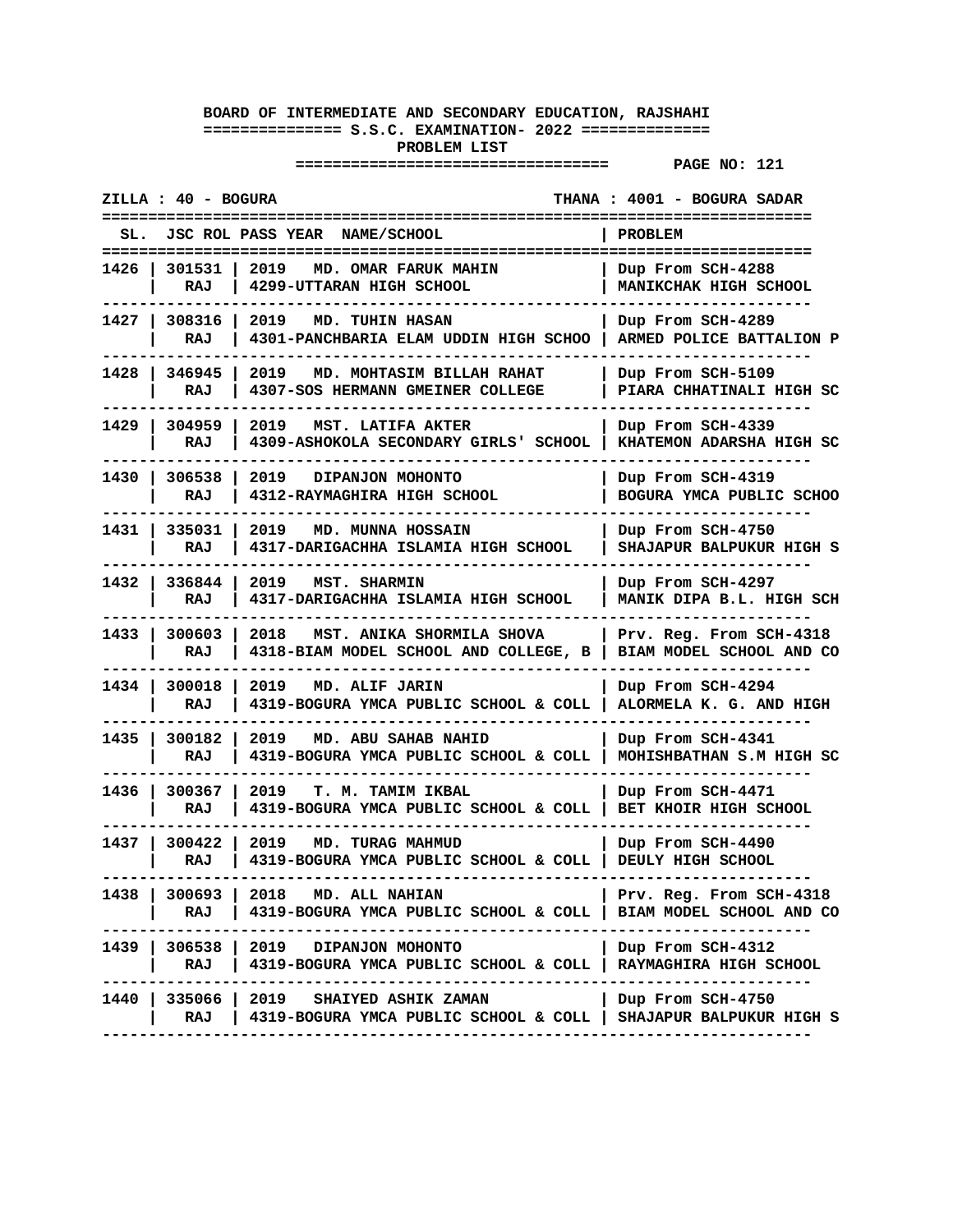|        | ZILLA : 40 - BOGURA               |                                                                                                                | THANA: 4001 - BOGURA SADAR                          |
|--------|-----------------------------------|----------------------------------------------------------------------------------------------------------------|-----------------------------------------------------|
|        |                                   | JSC ROL PASS YEAR NAME/SCHOOL                                                                                  | PROBLEM                                             |
|        | 1441   336095   2019<br>RAJ       | MST. RABEYA AKTER RINA<br>4319-BOGURA YMCA PUBLIC SCHOOL & COLL   RANIR HAT HIGH SCHOOL                        | Dup From SCH-4306                                   |
|        | 1442   103528  <br>MAD            | 2019<br>MD. SAMIUL ISLAM ALIF<br>4323-TMSS PUBLIC SCHOOL AND COLLEGE                                           | Dup From SCH-4625<br>GOVT. SONATOLA MODLE HIG       |
|        | 1443   299652<br>RAJ              | 2018<br>MD. MASHRAFI REZA<br>4323-TMSS PUBLIC SCHOOL AND COLLEGE                                               | Prv. Reg. From SCH-4261<br>SUBIL HIGH SCHOOL        |
|        | 1444   291183<br>RAJ              | 2017<br>MD. NAHIN HASSAN<br>4324-COLLECTORATE PUBLIC SCHOOL & COL   PRE-CADET HIGH SCHOOL                      | Prv. Reg. From SCH-4291                             |
|        | 1445   295137  <br>RAJ            | 2017<br>MD. MONIRUZZAMAN<br>4329-SAT SHIMULIA HIGH SCHOOL                                                      | Prv. Reg. From SCH-4329<br>SAT SHIMULIA HIGH SCHOOL |
|        | 1446   331584  <br>RAJ            | 2018 MD. SHOUROV HOSEN<br>4329-SAT SHIMULIA HIGH SCHOOL                                                        | Prv. Reg. From SCH-4531<br>MOHASTHAN HIGH SCHOOL    |
|        | 1447   304322<br>RAJ              | 2019<br>NOYON CHANDRA DAS<br>4330-VANDAR PAIKA S. M. HIGH SCHOOL                                               | Dup From SCH-4338<br>CHANDMOHA SHARALPUR HIGH       |
|        | 1448   401152<br>RAJ              | 2019 MST. MIM KHATUN<br>4332-GOKUL TAMIRUN NESSA GIRLS' HIGH                                                   | Dup From SCH-4337<br>PIRGACHHA A. F. GIRLS' H       |
|        | 1449   α° <del>r</del> α°ª<br>RAJ | 2019<br>MST. MONY AKTHER<br>4335-ERULIA HIGH SCHOOL                                                            | INVALID JSC INFORMATION                             |
| 1450 l | 302556<br>RAJ                     | 2018<br>MST. SHELA KHATUN<br>4337-PIRGACHHA A. F. GIRLS' HIGH SCHO                                             | Prv. Reg. From SCH-4329<br>SAT SHIMULIA HIGH SCHOOL |
|        | 1451   332988<br>RAJ              | 2019<br><b>BRISTI ODHIKARI</b><br>4337-PIRGACHHA A. F. GIRLS' HIGH SCHO   KALIPARA ISMAIL HOSSAIN              | Dup From SCH-4702                                   |
|        | 1452   332990<br>RAJ              | 2019<br>MST. SUMAIYA KHATUN<br>4337-PIRGACHHA A. F. GIRLS' HIGH SCHO   KALIPARA ISMAIL HOSSAIN                 | Dup From SCH-4702                                   |
|        | RAJ                               | 1453   401152   2019 MST. MIM KHATUN<br>4337-PIRGACHHA A. F. GIRLS' HIGH SCHO<br>---------------<br>---------- | Dup From SCH-4332<br>  GOKUL TAMIRUN NESSA GIRL     |
|        |                                   | 1454   301551   2019 MST. MAYA AFRIN<br>RAJ   4338-CHANDMOHA SHARALPUR HIGH SCHOOL                             | Dup From SCH-4260<br>SUBGRAM KUDRATIA HIGH SC       |
|        | RAJ                               | 1455   304322   2019 NOYON CHANDRA DAS<br>  4338-CHANDMOHA SHARALPUR HIGH SCHOOL<br>------------------         | Dup From SCH-4330<br>  VANDAR PAIKA S. M. HIGH      |
|        |                                   |                                                                                                                |                                                     |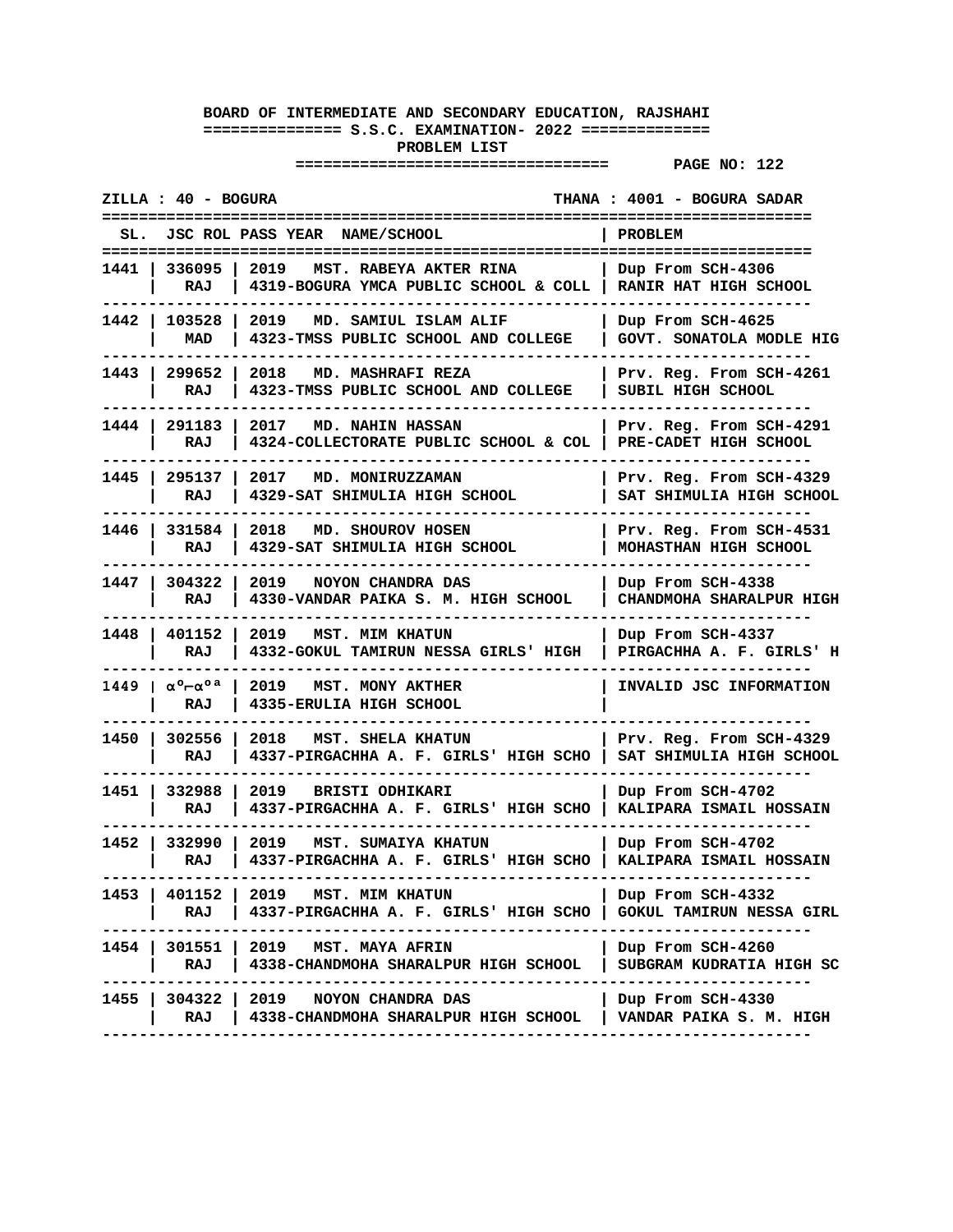| ZILLA : 40 - BOGURA                                                                           | THANA : 4001 - BOGURA SADAR                   |
|-----------------------------------------------------------------------------------------------|-----------------------------------------------|
| JSC ROL PASS YEAR NAME/SCHOOL                                                                 | PROBLEM                                       |
| 1456   334481   2019<br>UMMA HABIBA<br>RAJ<br>4338-CHANDMOHA SHARALPUR HIGH SCHOOL            | Dup From SCH-4284<br>ARIA RAHIMABAD HIGH SCHO |
| 1457   304959  <br>2019<br>MST. LATIFA AKTER<br>RAJ<br>4339-KHATEMON ADARSHA HIGH SCHOOL      | Dup From SCH-4309<br>ASHOKOLA SECONDARY GIRLS |
| 1458   301599<br>2019 MST. SABNUR KHATUN<br>4340-A. K. AZAD SCHOOL & COLLEGE<br>RAJ           | Dup From SCH-4260<br>SUBGRAM KUDRATIA HIGH SC |
| 1459   300182<br>2019<br>MD. ABU SAHAB NAHID<br>4341-MOHISHBATHAN S.M HIGH SCHOOL<br>RAJ      | Dup From SCH-4319<br>BOGURA YMCA PUBLIC SCHOO |
| 1460   332854  <br>2019<br>MD. PIASH MONDOL<br>4352-CANTONMENT BOARD HIGH SCHOOL, JA  <br>RAJ | Dup From SCH-4700<br>KAHALOO GOVT. MODEL HIGH |
| 1461   332636<br>  2019 MD. FARHAD HOSSAIN<br>RAJ<br>4489-HAZRA DIGHI SCHOOL & COLLEGE        | Dup From SCH-4722<br>ZIAKHUR HIGH SCHOOL      |
| 1462   332607<br>2019<br>MST. JESMIN AKTER<br>4505-NAMUJA HIGH SCHOOL<br>RAJ                  | Dup From SCH-4724<br>BAKHRA GIRLS' HIGH SCHOO |
| 1463   332609<br>MST. SHEMO AKTER<br>2019<br>RAJ<br>4505-NAMUJA HIGH SCHOOL                   | Dup From SCH-4724<br>BAKHRA GIRLS' HIGH SCHOO |
| 1464 332610<br>2019<br><b>NODY SORKER</b><br>RAJ<br>4505-NAMUJA HIGH SCHOOL                   | Dup From SCH-4724<br>BAKHRA GIRLS' HIGH SCHOO |
| 1465 l<br>332611<br>MST. SADIYA AKTER<br>2019<br>RAJ<br>4505-NAMUJA HIGH SCHOOL               | Dup From SCH-4724<br>BAKHRA GIRLS' HIGH SCHOO |
| 1466   332612<br>2019 MST. ATIA KHATUN<br>RAJ<br>4505-NAMUJA HIGH SCHOOL                      | Dup From SCH-4724<br>BAKHRA GIRLS' HIGH SCHOO |
| 1467   332614  <br>2019<br>MST. RIPA MONI<br>4505-NAMUJA HIGH SCHOOL<br>RAJ                   | Dup From SCH-4724<br>BAKHRA GIRLS' HIGH SCHOO |
| 1468   332616   2019   MST. MONIRA KHATUN<br>RAJ<br>  4505-NAMUJA HIGH SCHOOL                 | Dup From SCH-4724<br>BAKHRA GIRLS' HIGH SCHOO |
| 1469   332617   2019 BONNA RANI DASS<br>RAJ<br>  4505-NAMUJA HIGH SCHOOL                      | Dup From SCH-4724<br>BAKHRA GIRLS' HIGH SCHOO |
| 1470   332630   2019   PARTHO PROTIM DASS<br>RAJ<br>  4505-NAMUJA HIGH SCHOOL                 | Dup From SCH-4722<br>ZIAKHUR HIGH SCHOOL      |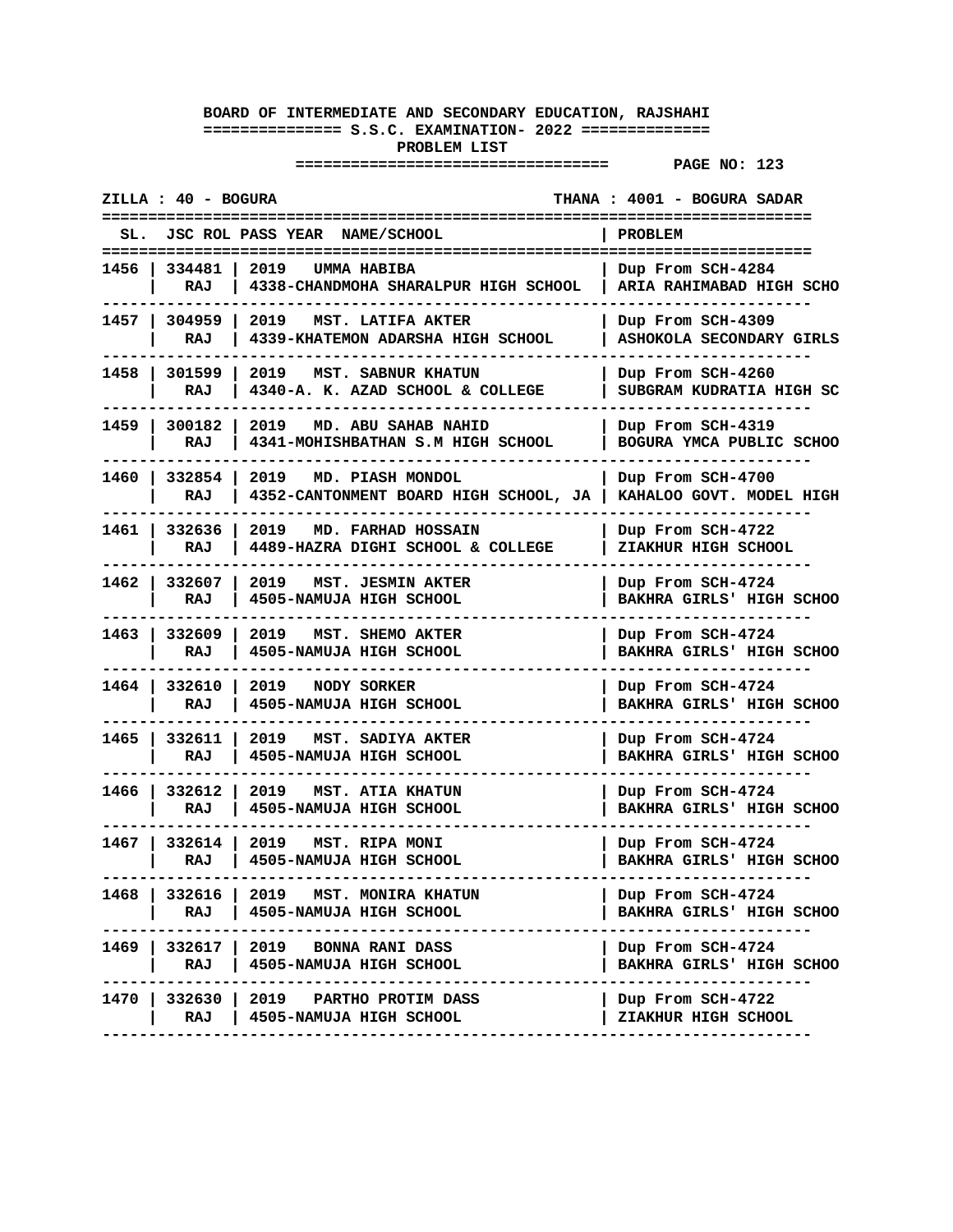| ZILLA : 40 - BOGURA       |                                                                                   | THANA: 4001 - BOGURA SADAR                                 |
|---------------------------|-----------------------------------------------------------------------------------|------------------------------------------------------------|
|                           | SL. JSC ROL PASS YEAR NAME/SCHOOL                                                 | PROBLEM                                                    |
| 1471   332631  <br>RAJ    | 2019 SHIMON DIPRAJ<br>4505-NAMUJA HIGH SCHOOL                                     | Dup From SCH-4722<br>ZIAKHUR HIGH SCHOOL                   |
| RAJ                       | 1472   332632   2019 MD. JAKARIA SAKHIDAR<br>4505-NAMUJA HIGH SCHOOL              | Dup From SCH-4722<br>ZIAKHUR HIGH SCHOOL                   |
| 1473   332633  <br>RAJ    | 2019 MD. SALIM REZA<br>4505-NAMUJA HIGH SCHOOL                                    | Dup From SCH-4722<br>ZIAKHUR HIGH SCHOOL                   |
| RAJ                       | 1474   332634   2019 MD. SHAKIL HOSSAIN<br>4505-NAMUJA HIGH SCHOOL                | Dup From SCH-4722<br>ZIAKHUR HIGH SCHOOL                   |
| 1475   305232<br>RAJ      | 2019 F.M. RUSABUR RAHMAN REYAD<br>4506-BAMONPARA HIGH SCHOOL                      | Dup From SCH-4288<br>MANIKCHAK HIGH SCHOOL                 |
| 1476 l<br>163531  <br>RAJ | 2018 MST. RIKTA AKTER BORSHA<br>8821-KATNER CENTRAL GIRLS' HIGH SCHOO             | Prv. Reg. From SCH-2216<br>SINGRA DAMDAMA GOVT. GIR        |
| 1477   289798  <br>RAJ    | 2017<br>MST. SHIMLA KHATUN<br>8821-KATNER CENTRAL GIRLS' HIGH SCHOO               | Prv. Reg. From SCH-8821<br>KATNER CENTRAL GIRLS' HI        |
| 1478   299445  <br>RAJ    | 2018 MST. ESHA AKTER<br>8821-KATNER CENTRAL GIRLS' HIGH SCHOO                     | Prv. Reg. From SCH-4322<br><b>UPASHAHAR ADARSHA GIRLS'</b> |
| RAJ                       | 1479   302337   2018   MST. MEHERUN NESA NADIA<br>8937-KAICHOR GIRLS' HIGH SCHOOL | Prv. Reg. From SCH-4336<br>CHHOYPUKURIA GIRLS' SCHO        |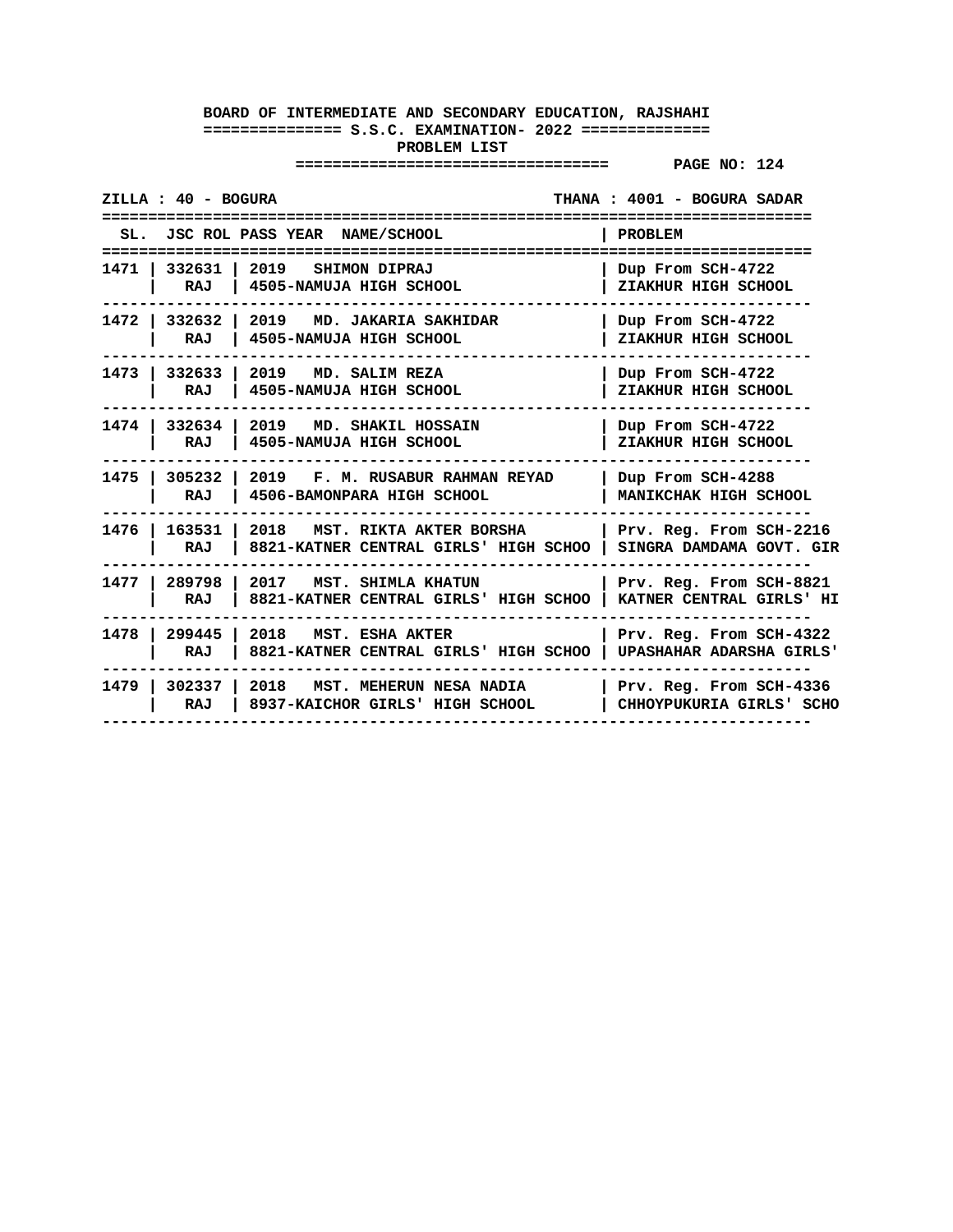|        | ZILLA : 40 - BOGURA    |                                                                             | THANA : 4002 - DHUNAT                                |
|--------|------------------------|-----------------------------------------------------------------------------|------------------------------------------------------|
|        |                        | SL. JSC ROL PASS YEAR NAME/SCHOOL                                           | PROBLEM                                              |
|        | 1480   315338  <br>RAJ | 2019<br>S. M. BENZIR AHAMED<br>4126-MULTANI PERVIN SHAHJAHAN TALUKDE        | Dup From SCH-4136<br>  HIZULI SHAGATIA HIGH SCH      |
| 1481   |                        | 2001<br>MST. MAHMUDA KHATUN<br>4129-PIRHATI HIGH SCHOOL                     | INVALID JSC INFORMATION                              |
| 1482 I | 311066<br>RAJ          | 2019 MST. KONIKA KHATUN<br>4135-KANTANAGOR HIGH SCHOOL                      | CORRECTION B.DATE 17/06/06                           |
| 1483 l | 315335<br>RAJ          | 2019<br>MD. AYUB ALI<br>4136-HIZULI SHAGATIA HIGH SCHOOL                    | Dup From SCH-4388<br>PANCH THUPI NASRATPUR JA        |
| 1484 I | 315338<br>RAJ          | 2019 S. M. BENZIR AHAMED<br>4136-HIZULI SHAGATIA HIGH SCHOOL                | Dup From SCH-4126<br><b>MULTANI PERVIN SHAHJAHAN</b> |
|        | 1485   315525<br>RAJ   | 2019 MARUF HOSSAN<br>4136-HIZULI SHAGATIA HIGH SCHOOL                       | Dup From SCH-4471<br>BET KHOIR HIGH SCHOOL           |
| 1486 l |                        | 2001<br>MST. SRABONI KHATUN<br>4376-KALER PARA B. L. HIGH SCHOOL            | INVALID JSC INFORMATION                              |
| 1487 I | 276663<br>RAJ          | 2019 LAMIYA KHATUN<br>4381-GOPALNAGAR U. A. K. HIGH SCHOOL                  | Dup From SCH-3980<br>CHANDAIKONA ML. HIGH SCH        |
| 1488 l |                        | 2000<br>MST. ZANNATI KHATUN<br>4384-BHANDERBARI S. Z. HIGH SCHOOL           | INVALID JSC INFORMATION                              |
| 1489   | 309666<br>RAJ          | 2019<br>MD. AMIRUL ISLAM<br>4384-BHANDERBARI S. Z. HIGH SCHOOL              | Dup From SCH-4553<br>NIZAM UDDIN KANIBARI HIG        |
| 1490 I | 307367<br>RAJ          | 2019<br>MD. SHOHEL RANA ROKY<br>4386-GOSSAIN BARI A. A. HIGH SCHOOL         | Dup From SCH-8819<br>DHARMOKAM SCHOOL AND COL        |
| 1491 l | 321055<br>RAJ          | 2019<br>MD. RAKIB MIAH<br>4386-GOSSAIN BARI A. A. HIGH SCHOOL               | Dup From SCH-4571<br><b>GANAK PARA HIGH SCHOOL</b>   |
| 1492 I | 315335  <br>RAJ        | 2019 MD. AYUB ALI<br><b>4388-PANCH THUPI NASRATPUR JAHER ALI</b>            | Dup From SCH-4136<br>  HIZULI SHAGATIA HIGH SCH      |
|        | RAJ                    | 1493   305129   2018 MD. REYAL BABU<br>4392-CHIKASHI ANTA UNION HIGH SCHOOL | Prv. Reg. From SCH-4375<br>DHUNAT GOVT. N. U. PILOT  |
| 1494 I | 308101  <br>RAJ        | 2019 MD. RAHEL MIA<br>4393-BERER BARI (B.L.) HIGH SCHOOL                    | Dup From SCH-4664<br>  BAGBARI K. M. HIGH SCHOO      |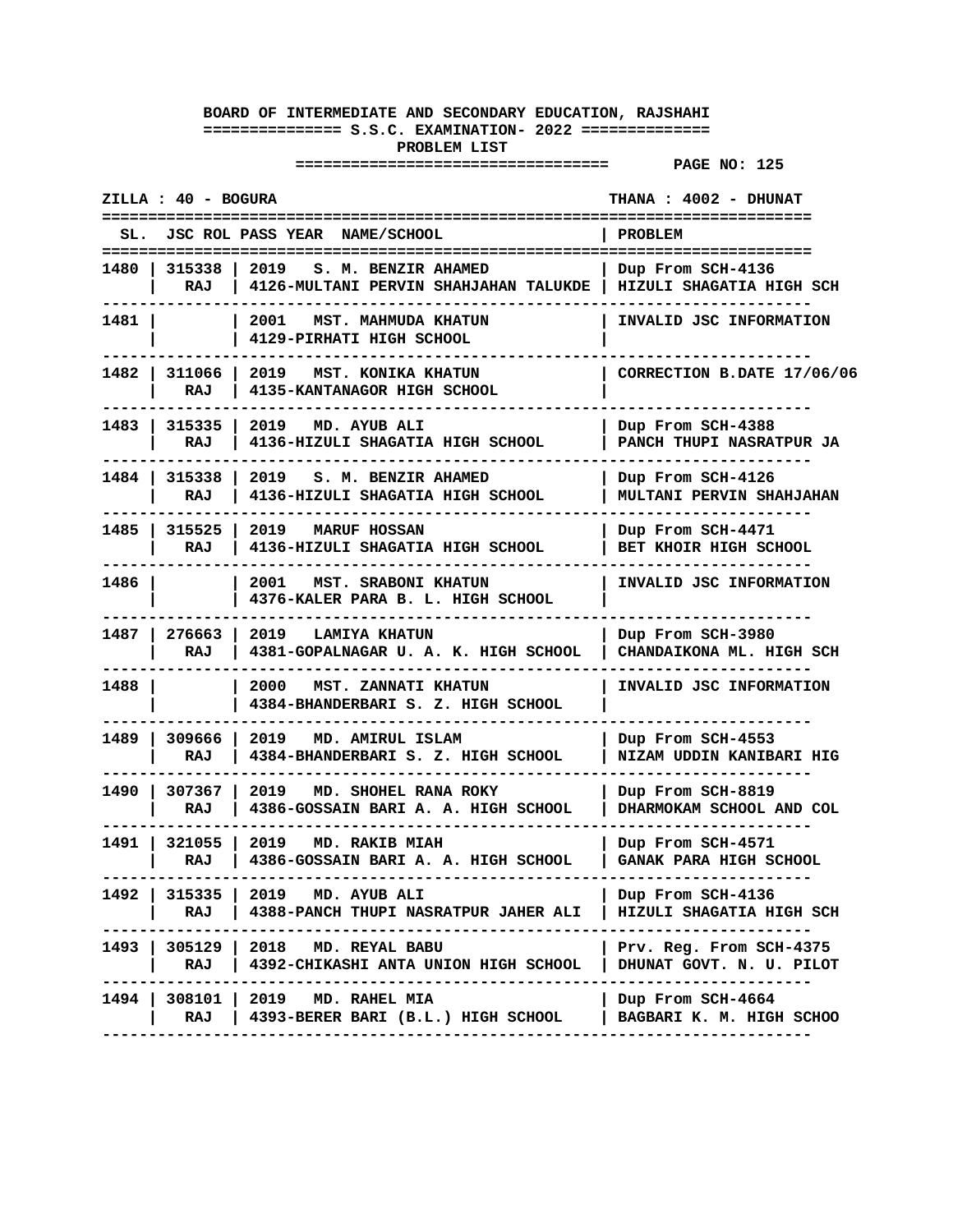| $ZILLA : 40 - BOGURA$                                                                                            | THANA: 4002 - DHUNAT |
|------------------------------------------------------------------------------------------------------------------|----------------------|
| SL. JSC ROL PASS YEAR NAME/SCHOOL                                                                                | PROBLEM              |
| 1495   308103   2019 MD. SAJIB BABU<br>RAJ   4393-BERER BARI (B.L.) HIGH SCHOOL   BAGBARI K. M. HIGH SCHOO       | Dup From SCH-4664    |
| 1496   310529   2019 MST. AMENA KHATUN<br>RAJ   4395-GOSHAIBARI K. O. GIRLS' HIGH SCH   SHERPUR GOVT. D. J. MODE | Dup From SCH-4450    |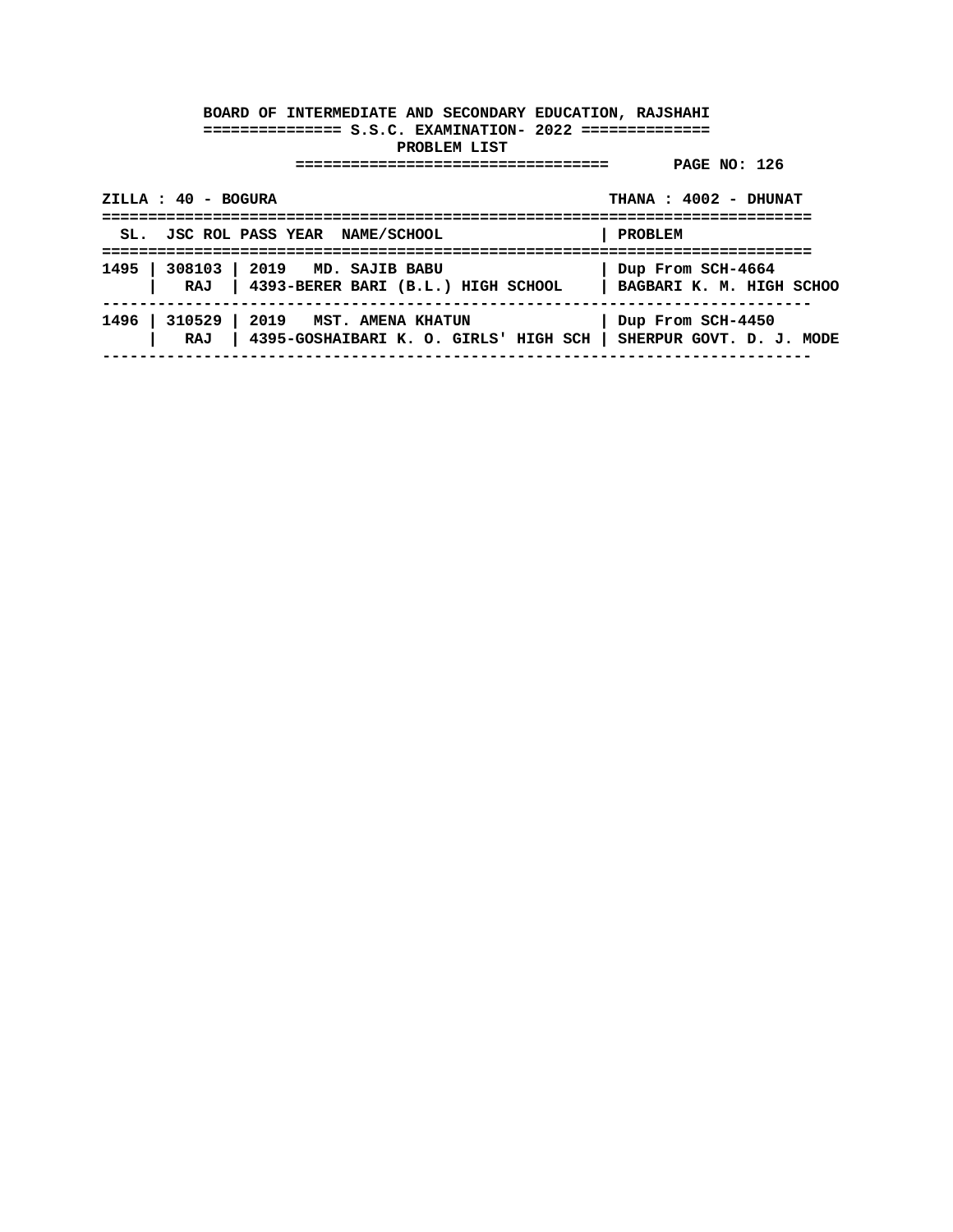| ZILLA : 40 - BOGURA<br>THANA: 4003 - ADAMDIGHI |                        |                                                                                 |                                                            |
|------------------------------------------------|------------------------|---------------------------------------------------------------------------------|------------------------------------------------------------|
|                                                |                        | SL. JSC ROL PASS YEAR NAME/SCHOOL                                               | <b>PROBLEM</b>                                             |
|                                                | RAJ                    | 1497   212376   2019   MD. ABU RAIHAN SHUVO<br>4404-KUNDAGRAM BL HIGH SCHOOL    | Dup From SCH-2909<br>KANSHOPARA HIGH SCHOOL                |
|                                                | RAJ                    | 1498   324435   2019   MD. YOULEUR RAHAMAN JIM<br>4404-KUNDAGRAM BL HIGH SCHOOL | Dup From SCH-4591<br>NIMAI DIGHI HIGH SCHOOL               |
|                                                | 1499   324457  <br>RAJ | 2019 MD. RAYHAN ISLAM<br>4404-KUNDAGRAM BL HIGH SCHOOL                          | Dup From SCH-4420<br>G M IDEAL SCHOOL                      |
| 1500 l                                         |                        | 2002<br><b>TITHY CHAKI</b><br>4405-KANCHANPUR MADHYAMIK VIDYALAYA               | INVALID JSC INFORMATION                                    |
| 1501 I                                         |                        | 2000 SUROVI YASMIN<br>4406-BIHIGRAM HIGH SCHOOL                                 | INVALID JSC INFORMATION                                    |
| 1502 l                                         |                        | 2000 RUBAYA RAHATIN MAYSHA<br>4407-KARAI MD. KABEL HIGH SCHOOL                  | INVALID JSC INFORMATION                                    |
|                                                | RAJ                    | 1503   311417   2019   KUMARAY PUSPO RANI<br>4407-KARAI MD. KABEL HIGH SCHOOL   | Dup From SCH-2657<br>KAMTA S. N. HIGH SCHOOL               |
| 1504 I                                         |                        | 2000<br>ROJONI AKONDO<br>4410-UTHRAIL HIGH SCHOOL                               | INVALID JSC INFORMATION                                    |
|                                                | 1505   457151  <br>RAJ | 2019 MD. NURE ALAM<br>4410-UTHRAIL HIGH SCHOOL                                  | CORRECTION B.DATE 01/12/01                                 |
|                                                | 1506   900197  <br>RAJ | 2019 MD. MEHEDI HASAN<br>4410-UTHRAIL HIGH SCHOOL                               | CORRECTION B.DATE 21/03/01                                 |
| 1507 I                                         |                        | 2001 MST. SUMAIYA AKHI<br>4411-KAIKURI R. M. HIGH SCHOOL                        | INVALID JSC INFORMATION                                    |
| 1508 I                                         | RAJ                    | 312332 2019<br>MD. SAJEDUL ISLAM<br>4417-SHAHID SIRAJ KHAN MEMORIAL ACADE       | CORRECTION B.DATE 20/02/04                                 |
|                                                | RAJ                    | 1509   457211   2019 MD. MIM<br>  4417-SHAHID SIRAJ KHAN MEMORIAL ACADE         | CORRECTION B.DATE 10/06/01                                 |
|                                                | RAJ I                  | 1510   453362   2019 MD. HABIB<br>4419-PRANNATHPUR BHOMOKHI HIGH SCHOOL         | CORRECTION B.DATE 06/07/01                                 |
|                                                | RAJ                    | 1511   306820   2018 MD. ROKI BABU<br>  4420-G M IDEAL SCHOOL                   | Prv. Reg. From SCH-4403<br><b>NASARATPUR MULTI-LATERAL</b> |
|                                                |                        |                                                                                 |                                                            |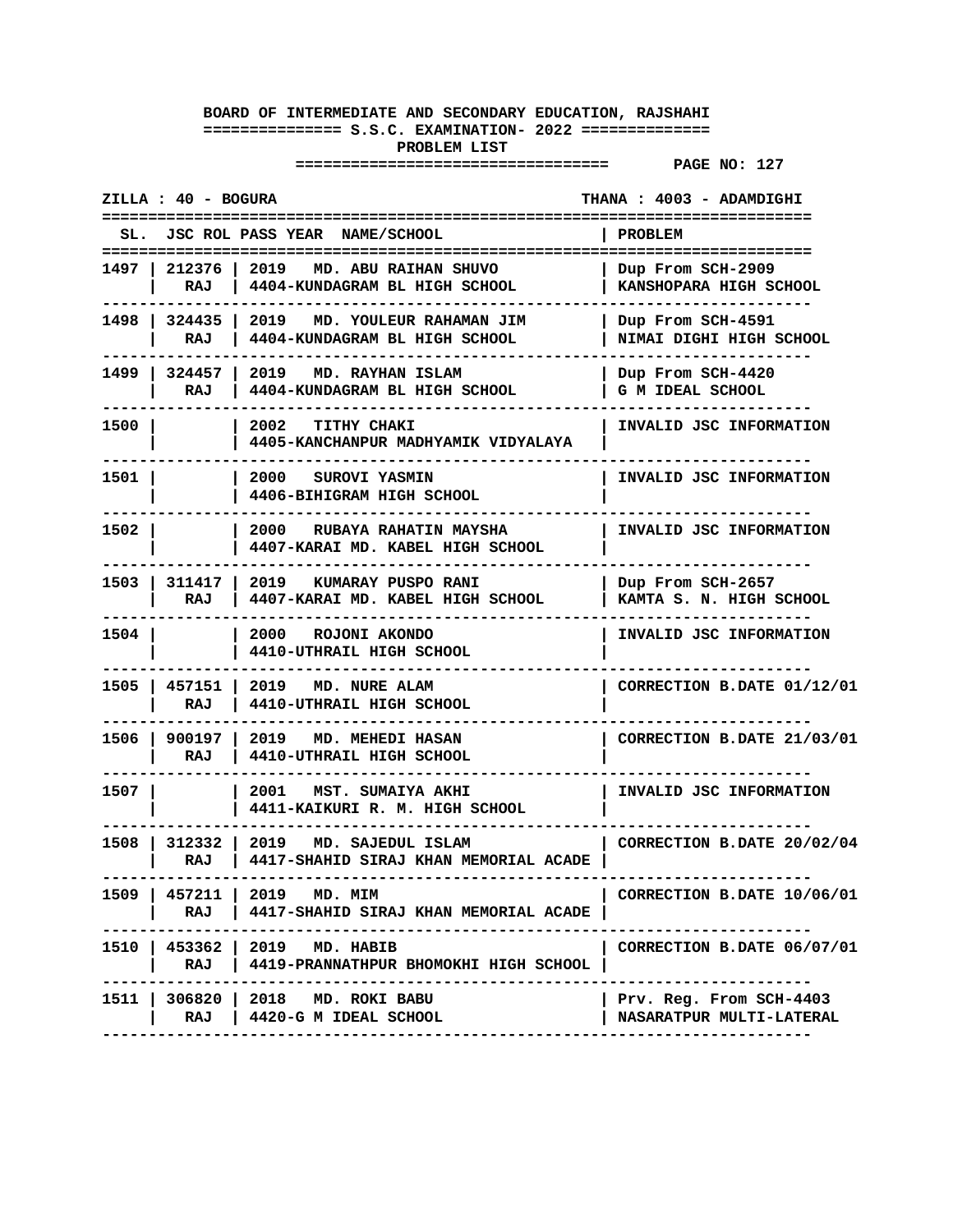| ZILLA : 40 - BOGURA            |                                                                          | THANA: 4003 - ADAMDIGHI<br>=============       |
|--------------------------------|--------------------------------------------------------------------------|------------------------------------------------|
|                                | SL. JSC ROL PASS YEAR NAME/SCHOOL                                        | PROBLEM                                        |
| RAJ                            | 1512   324457   2019   MD. RAYHAN ISLAM<br>$\vert$ 4420-G M IDEAL SCHOOL | Dup From SCH-4404<br>KUNDAGRAM BL HIGH SCHOOL  |
| 1513  <br>312377   2019<br>RAJ | SUMONA ISLAM SUCHI<br>4425-SANTAHAR HARVEY GOVT. GIRLS' HIG              | Dup From SCH-4430<br>CHHATNI DHEKRA HIGH SCHO  |
| 1514   312099   2019<br>RAJ    | <b>TAMIM AHMED</b><br>4426-SANTAHAR B. P. HIGH SCHOOL                    | Dup From SCH-2658<br><b>GUATA HIGH SCHOOL</b>  |
| RAJ                            | 1515   312472   2019   SHARNA MUNI<br>4429-CHHATINGRAM HIGH SCHOOL       | Dup From SCH-2506<br>FATEPUR (1ST) HIGH SCHOO  |
| RAJ                            | 1516   312535   2019 MD. SHAINE<br>4429-CHHATINGRAM HIGH SCHOOL          | Dup From SCH-1091<br><b>BOALIA HIGH SCHOOL</b> |
| 1517<br>312377 1<br>RAJ        | 2019<br>SUMONA ISLAM SUCHI<br>4430-CHHATNI DHEKRA HIGH SCHOOL            | Dup From SCH-4425<br>SANTAHAR HARVEY GOVT. GI  |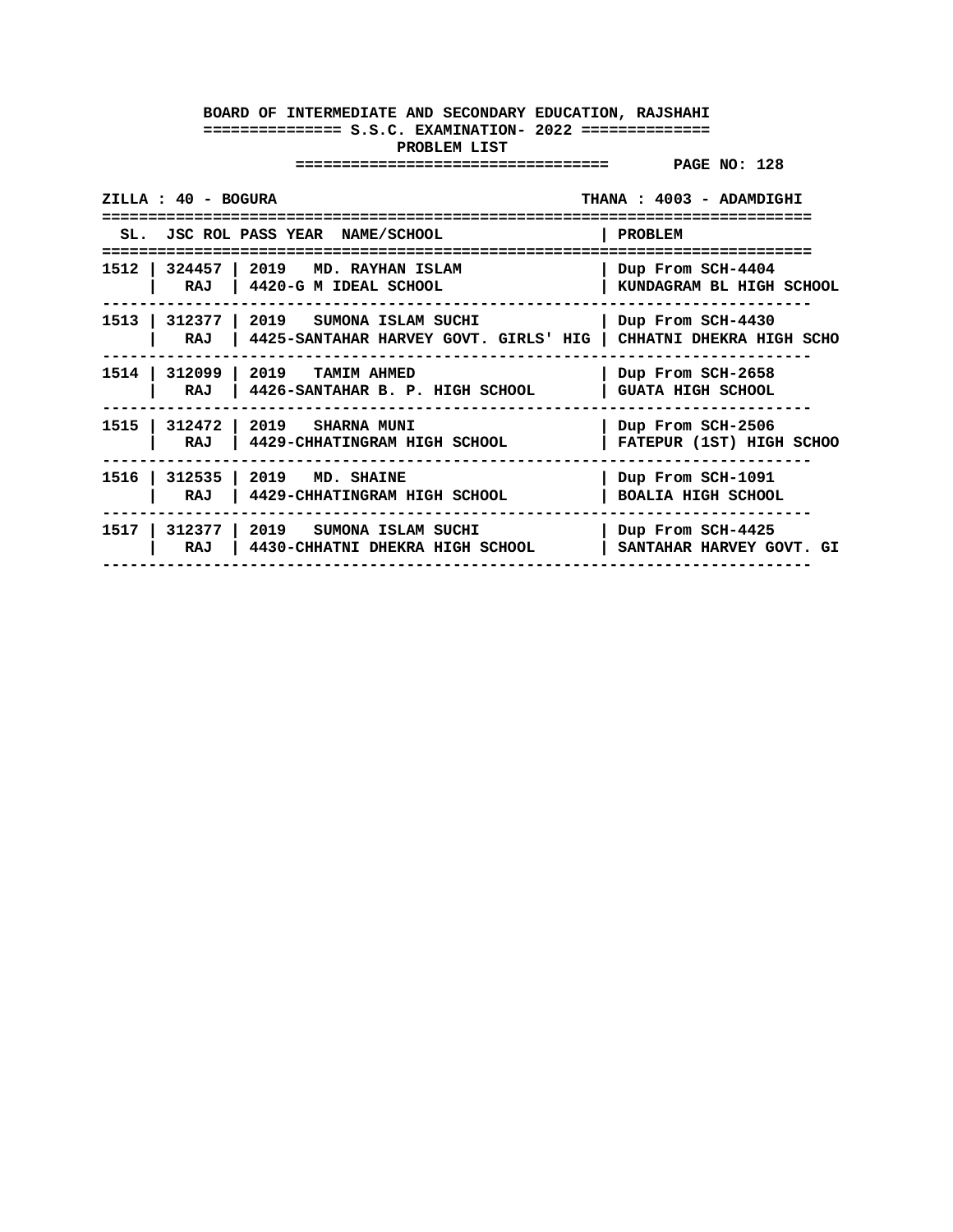| JSC ROL PASS YEAR NAME/SCHOOL<br>PROBLEM<br>SL.<br>=======================<br>174102<br>2018<br>MD. SOJIB HOSSIN<br>Prv. Reg. From SCH-4707<br>1518<br>DHK<br>4450-SHERPUR GOVT. D. J. MODEL HIGH S<br><b>BHALSHON HIGH SCHOOL</b><br>1519 I<br>310529<br>2019 MST. AMENA KHATUN<br>Dup From SCH-4395<br>GOSHAIBARI K. O. GIRLS'<br>RAJ<br>4450-SHERPUR GOVT. D. J. MODEL HIGH S<br>1520 l<br>317705<br>2019 MD. SAZIB<br>Dup From SCH-4470<br>4450-SHERPUR GOVT. D. J. MODEL HIGH S<br>HAPUNIA MOHABUG HIGH SCH<br>RAJ<br>314900<br>1521 I<br>2019<br>MD. NIME SHAKE<br>Dup From SCH-4685<br>4452-GUAGACHHI JOYLA HIGH SCHOOL<br>RAJ<br><b>JABAL-E-RAHMAT ADARSHA H</b><br>1522 l<br>219143<br>2018<br>MD. REDWAN AHMED SHOUROV<br>Prv. Reg. From SCH-3032<br>4453-TATRA HIGH SCHOOL<br>RAJ<br><b>JAGIR HOSSAIN ACADEMY</b><br>313671<br>MST. SUMAIYA JAHAN LIZA<br>Dup From SCH-8823<br>1523  <br>2019<br>4453-TATRA HIGH SCHOOL<br>MAJIBAR RAHMAN MAJNU GIR<br>RAJ<br>1524 I<br>314496<br>MST. TANIYA AKTER RABEYA<br>2019<br>Dup From SCH-8819<br>RAJ<br>DHARMOKAM SCHOOL AND COL<br>4454-UCHRANG BANDE ALI HIGH SCHOOL<br>1525 l<br>316355<br>2019<br>MD. ABU KHAYER<br>Dup From SCH-4675<br>4454-UCHRANG BANDE ALI HIGH SCHOOL<br>RAJ<br><b>TALTA HIGH SCHOOL</b><br>1526 l<br>315428<br>2019<br>MD. POLASH<br>Dup From SCH-4460<br>4458-BISHWA HIGH SCHOOL<br>RAJ<br>CHHONKA BI-LATERAL HIGH<br>1527 I<br>277373<br>2019<br>MST. FARIA KHATUN<br>Dup From SCH-4463<br>4459-FULJOR HIGH SCHOOL<br>SHIMABARI SETARA RABBANI<br>RAJ<br>1528 I<br>314896<br>MD. KABIR HASAN SHAON<br>2019<br>Dup From SCH-4306<br>4460-CHHONKA BI-LATERAL HIGH SCHOOL<br>RAJ<br>RANIR HAT HIGH SCHOOL<br>1529   315428<br>2019 MD. POLASH<br>Dup From SCH-4458<br>RAJ<br>4460-CHHONKA BI-LATERAL HIGH SCHOOL<br>BISHWA HIGH SCHOOL<br>-----------------<br>-------------<br>1530   316106   2019 MD. TAREK RAHAMAN<br>CORRECTION B.DATE 05/01/05<br>RAJ   4461-BHABANIPUR HIGH SCHOOL<br>1531   277373   2019 MST. FARIA KHATUN<br>Dup From SCH-4459<br>RAJ   4463-SHIMABARI SETARA RABBANI GIRLS'<br><b>FULJOR HIGH SCHOOL</b><br>1532  <br>$\vert$ 2002 $\vert$ MD. FAHIM HASAN<br>INVALID JSC INFORMATION<br>4464-RURAL DEVELOPMENT ACADEMY LABORA | ZILLA : 40 - BOGURA | THANA : 4004 - SHERPUR |
|------------------------------------------------------------------------------------------------------------------------------------------------------------------------------------------------------------------------------------------------------------------------------------------------------------------------------------------------------------------------------------------------------------------------------------------------------------------------------------------------------------------------------------------------------------------------------------------------------------------------------------------------------------------------------------------------------------------------------------------------------------------------------------------------------------------------------------------------------------------------------------------------------------------------------------------------------------------------------------------------------------------------------------------------------------------------------------------------------------------------------------------------------------------------------------------------------------------------------------------------------------------------------------------------------------------------------------------------------------------------------------------------------------------------------------------------------------------------------------------------------------------------------------------------------------------------------------------------------------------------------------------------------------------------------------------------------------------------------------------------------------------------------------------------------------------------------------------------------------------------------------------------------------------------------------------------------------------------------------------------------------------------------------------------------------------------------------------------------------------------------------------------------------------------------------------------------------------------------------------|---------------------|------------------------|
|                                                                                                                                                                                                                                                                                                                                                                                                                                                                                                                                                                                                                                                                                                                                                                                                                                                                                                                                                                                                                                                                                                                                                                                                                                                                                                                                                                                                                                                                                                                                                                                                                                                                                                                                                                                                                                                                                                                                                                                                                                                                                                                                                                                                                                          |                     |                        |
|                                                                                                                                                                                                                                                                                                                                                                                                                                                                                                                                                                                                                                                                                                                                                                                                                                                                                                                                                                                                                                                                                                                                                                                                                                                                                                                                                                                                                                                                                                                                                                                                                                                                                                                                                                                                                                                                                                                                                                                                                                                                                                                                                                                                                                          |                     |                        |
|                                                                                                                                                                                                                                                                                                                                                                                                                                                                                                                                                                                                                                                                                                                                                                                                                                                                                                                                                                                                                                                                                                                                                                                                                                                                                                                                                                                                                                                                                                                                                                                                                                                                                                                                                                                                                                                                                                                                                                                                                                                                                                                                                                                                                                          |                     |                        |
|                                                                                                                                                                                                                                                                                                                                                                                                                                                                                                                                                                                                                                                                                                                                                                                                                                                                                                                                                                                                                                                                                                                                                                                                                                                                                                                                                                                                                                                                                                                                                                                                                                                                                                                                                                                                                                                                                                                                                                                                                                                                                                                                                                                                                                          |                     |                        |
|                                                                                                                                                                                                                                                                                                                                                                                                                                                                                                                                                                                                                                                                                                                                                                                                                                                                                                                                                                                                                                                                                                                                                                                                                                                                                                                                                                                                                                                                                                                                                                                                                                                                                                                                                                                                                                                                                                                                                                                                                                                                                                                                                                                                                                          |                     |                        |
|                                                                                                                                                                                                                                                                                                                                                                                                                                                                                                                                                                                                                                                                                                                                                                                                                                                                                                                                                                                                                                                                                                                                                                                                                                                                                                                                                                                                                                                                                                                                                                                                                                                                                                                                                                                                                                                                                                                                                                                                                                                                                                                                                                                                                                          |                     |                        |
|                                                                                                                                                                                                                                                                                                                                                                                                                                                                                                                                                                                                                                                                                                                                                                                                                                                                                                                                                                                                                                                                                                                                                                                                                                                                                                                                                                                                                                                                                                                                                                                                                                                                                                                                                                                                                                                                                                                                                                                                                                                                                                                                                                                                                                          |                     |                        |
|                                                                                                                                                                                                                                                                                                                                                                                                                                                                                                                                                                                                                                                                                                                                                                                                                                                                                                                                                                                                                                                                                                                                                                                                                                                                                                                                                                                                                                                                                                                                                                                                                                                                                                                                                                                                                                                                                                                                                                                                                                                                                                                                                                                                                                          |                     |                        |
|                                                                                                                                                                                                                                                                                                                                                                                                                                                                                                                                                                                                                                                                                                                                                                                                                                                                                                                                                                                                                                                                                                                                                                                                                                                                                                                                                                                                                                                                                                                                                                                                                                                                                                                                                                                                                                                                                                                                                                                                                                                                                                                                                                                                                                          |                     |                        |
|                                                                                                                                                                                                                                                                                                                                                                                                                                                                                                                                                                                                                                                                                                                                                                                                                                                                                                                                                                                                                                                                                                                                                                                                                                                                                                                                                                                                                                                                                                                                                                                                                                                                                                                                                                                                                                                                                                                                                                                                                                                                                                                                                                                                                                          |                     |                        |
|                                                                                                                                                                                                                                                                                                                                                                                                                                                                                                                                                                                                                                                                                                                                                                                                                                                                                                                                                                                                                                                                                                                                                                                                                                                                                                                                                                                                                                                                                                                                                                                                                                                                                                                                                                                                                                                                                                                                                                                                                                                                                                                                                                                                                                          |                     |                        |
|                                                                                                                                                                                                                                                                                                                                                                                                                                                                                                                                                                                                                                                                                                                                                                                                                                                                                                                                                                                                                                                                                                                                                                                                                                                                                                                                                                                                                                                                                                                                                                                                                                                                                                                                                                                                                                                                                                                                                                                                                                                                                                                                                                                                                                          |                     |                        |
|                                                                                                                                                                                                                                                                                                                                                                                                                                                                                                                                                                                                                                                                                                                                                                                                                                                                                                                                                                                                                                                                                                                                                                                                                                                                                                                                                                                                                                                                                                                                                                                                                                                                                                                                                                                                                                                                                                                                                                                                                                                                                                                                                                                                                                          |                     |                        |
|                                                                                                                                                                                                                                                                                                                                                                                                                                                                                                                                                                                                                                                                                                                                                                                                                                                                                                                                                                                                                                                                                                                                                                                                                                                                                                                                                                                                                                                                                                                                                                                                                                                                                                                                                                                                                                                                                                                                                                                                                                                                                                                                                                                                                                          |                     |                        |
|                                                                                                                                                                                                                                                                                                                                                                                                                                                                                                                                                                                                                                                                                                                                                                                                                                                                                                                                                                                                                                                                                                                                                                                                                                                                                                                                                                                                                                                                                                                                                                                                                                                                                                                                                                                                                                                                                                                                                                                                                                                                                                                                                                                                                                          |                     |                        |
|                                                                                                                                                                                                                                                                                                                                                                                                                                                                                                                                                                                                                                                                                                                                                                                                                                                                                                                                                                                                                                                                                                                                                                                                                                                                                                                                                                                                                                                                                                                                                                                                                                                                                                                                                                                                                                                                                                                                                                                                                                                                                                                                                                                                                                          |                     |                        |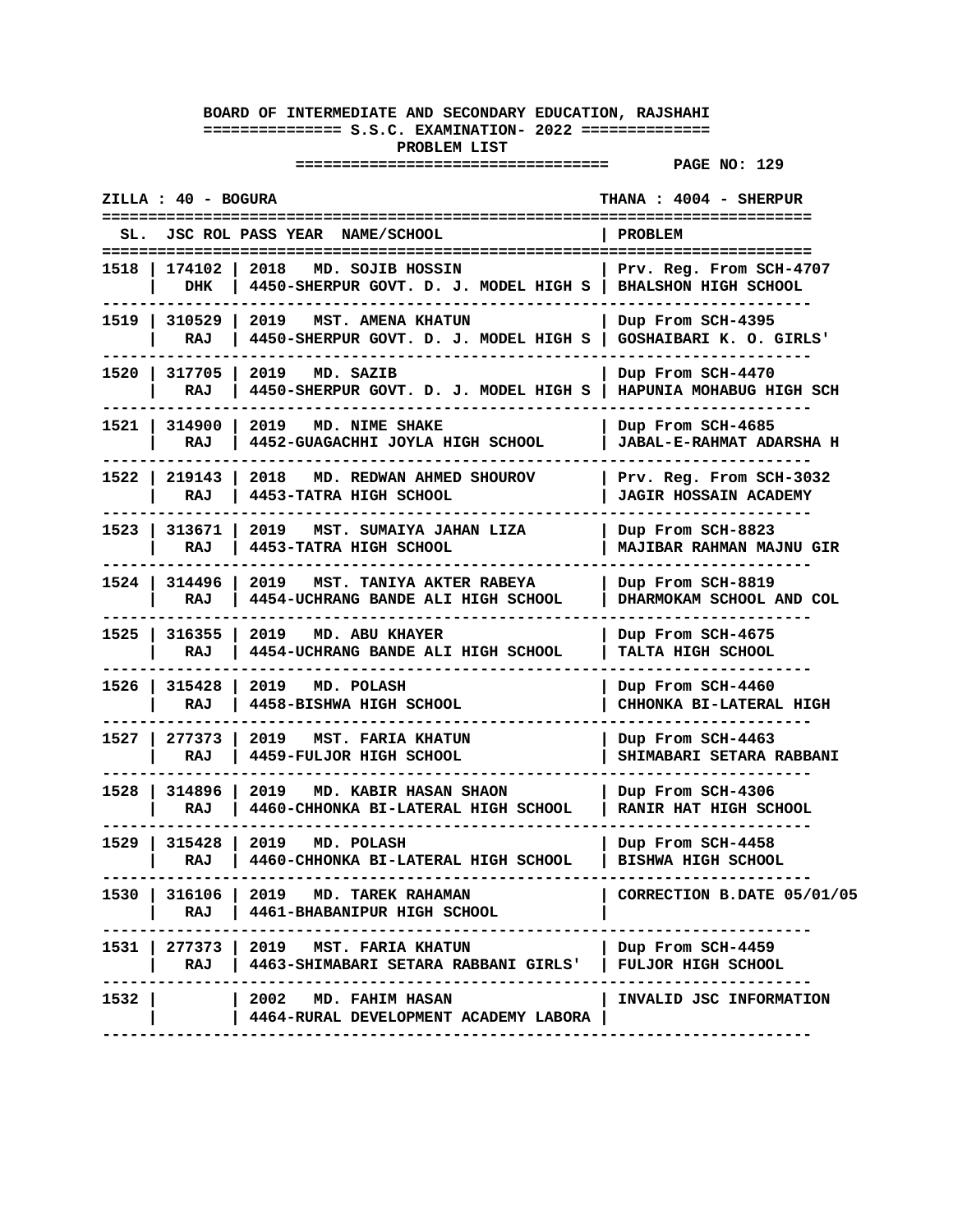|        | ZILLA : 40 - BOGURA    |                                                                                               | THANA: 4004 - SHERPUR                         |
|--------|------------------------|-----------------------------------------------------------------------------------------------|-----------------------------------------------|
| SL.    |                        | JSC ROL PASS YEAR NAME/SCHOOL                                                                 | PROBLEM                                       |
| 1533 I | 316842<br>RAJ          | 2019<br>MD. RIFAT HUSSAIN<br>4466-SHERPUR TOWN COLONY A.J. HIGH SC   SHERUA ADARSHA HIGH SCHO | Dup From SCH-8828                             |
|        | 1534   311061  <br>RAJ | 2018 MD. JAHAGNIR ALAM<br>4467-BISHALPUR HIGH SCHOOL                                          | CORRECTION B.DATE 13/01/01                    |
|        | 1535   314297<br>RAJ   | 2019<br>MST. ISRAT JAHAN TISHA<br>4468-JHAZOR PANCHA SHAKTI HIGH SCHOOL                       | Dup From SCH-8819<br>DHARMOKAM SCHOOL AND COL |
| 1536 l | 317189<br>RAJ          | 2019<br><b>RAFI UL HASAN</b><br>4470-HAPUNIA MOHABUG HIGH SCHOOL                              | Dup From SCH-8818<br>CHHATIANI HIGH SCHOOL    |
| 1537 l | 317236<br>RAJ          | 2019<br><b>MERAJUL HOSEN</b><br>4470-HAPUNIA MOHABUG HIGH SCHOOL                              | Dup From SCH-8818<br>CHHATIANI HIGH SCHOOL    |
| 1538 l | 317705<br>RAJ          | 2019 MD. SAZIB<br>4470-HAPUNIA MOHABUG HIGH SCHOOL                                            | Dup From SCH-4450<br>SHERPUR GOVT. D. J. MODE |
|        | 1539   319611<br>RAJ   | 2019 MD. BAPPY HASAN<br>4470-HAPUNIA MOHABUG HIGH SCHOOL                                      | Dup From SCH-4561<br>NAOKHILA P. N. HIGH SCHO |
| 1540 I | 276735<br>RAJ          | 2019<br><b>MD. MAHEDY HASAN</b><br>4471-BET KHOIR HIGH SCHOOL                                 | Dup From SCH-3980<br>CHANDAIKONA ML. HIGH SCH |
| 1541 I | 300367<br>RAJ          | 2019<br><b>T. M. TAMIM IKBAL</b><br>4471-BET KHOIR HIGH SCHOOL                                | Dup From SCH-4319<br>BOGURA YMCA PUBLIC SCHOO |
| 1542   | 315525<br>RAJ          | 2019<br>MARUF HOSSAN<br>4471-BET KHOIR HIGH SCHOOL                                            | Dup From SCH-4136<br>HIZULI SHAGATIA HIGH SCH |
| 1543 l | 317212<br>RAJ          | 2019 MD. ATIKUL ISLAM<br>4472-SUTRAPUR ADARSHA HIGH SCHOOL                                    | Dup From SCH-8818<br>CHHATIANI HIGH SCHOOL    |
| 1544 I | 316846 l<br>RAJ        | 2019<br>MD. MERAZ BABU TALHA<br>4473-JORGACHHA HIGH SCHOOL                                    | Dup From SCH-8828<br>SHERUA ADARSHA HIGH SCHO |
| 1545 I | 314394  <br>RAJ        | 2019 MD. SOJIB HOSSAIN<br>4675-TALTA HIGH SCHOOL                                              | Dup From SCH-8819<br>DHARMOKAM SCHOOL AND COL |
|        | RAJ                    | 1546   314408   2019 MD. SABBIR AHMMED JOY<br>  4675-TALTA HIGH SCHOOL                        | Dup From SCH-8819<br>DHARMOKAM SCHOOL AND COL |
|        | RAJ                    | 1547   316324   2019   SINTHIA AKTAR<br>4675-TALTA HIGH SCHOOL                                | Dup From SCH-8976<br>HUSNABAD ADARSHA HIGH SC |
|        |                        |                                                                                               |                                               |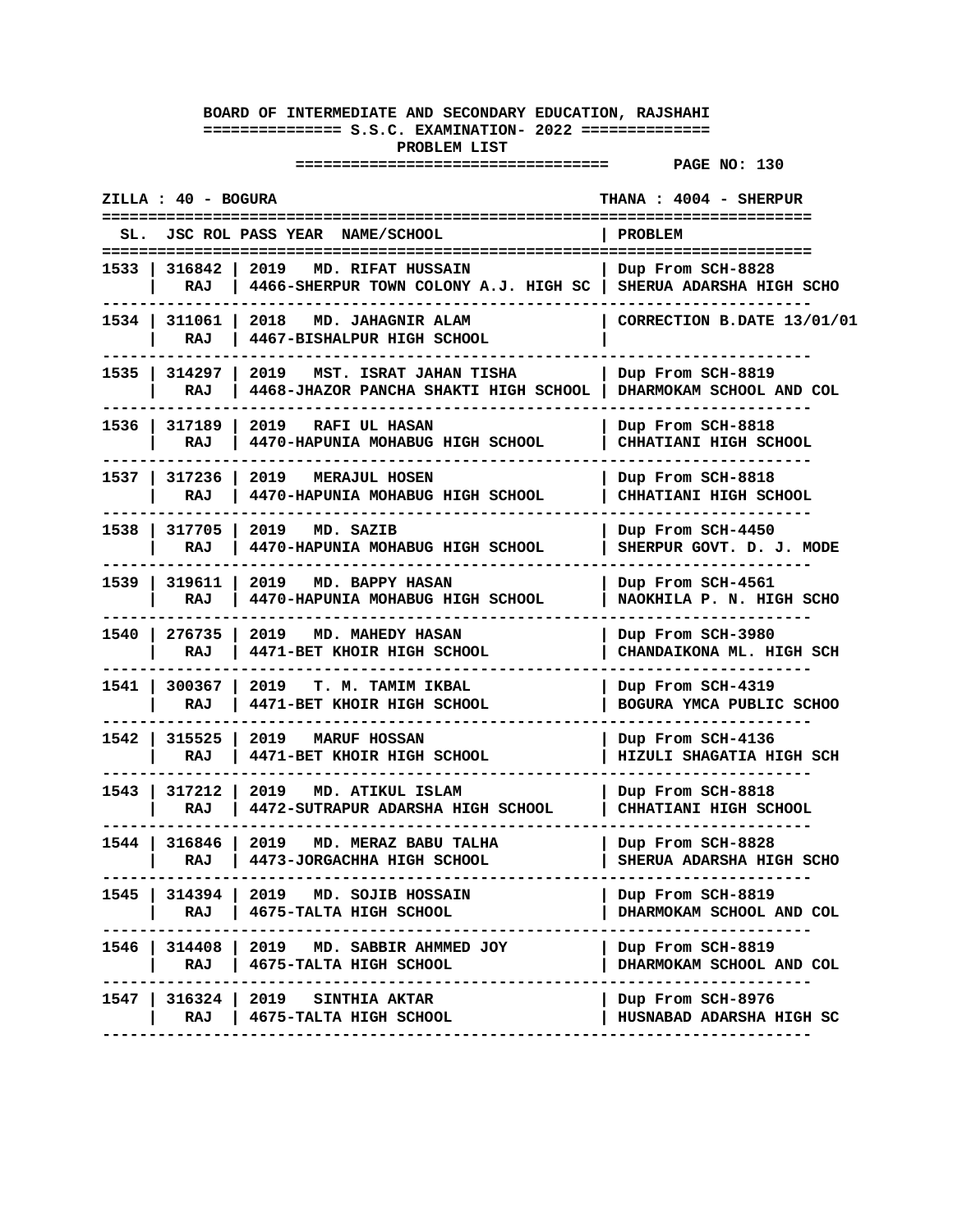| SL. JSC ROL PASS YEAR NAME/SCHOOL<br><b>PROBLEM</b><br>2019<br>1548   316355  <br>MD. ABU KHAYER<br>Dup From SCH-4454<br>RAJ<br>4675-TALTA HIGH SCHOOL<br>UCHRANG BANDE ALI HIGH S<br>1549 I<br>314505<br>2019<br>MST. SABINA AKTER<br>Dup From SCH-8976<br>RAJ<br>4678-PENCHUL HIGH SCHOOL<br>HUSNABAD ADARSHA HIGH SC<br>1550 l<br>213142<br>2017<br><b>MIM KHATUN</b><br>Prv. Reg. From SCH-4304<br>SHIKARPUR KRISHNAPUR HIG<br>MAD<br>4680-KHANPUR KAYERKHALY GIRLS' HIGH S<br>1551<br>301104<br>2017<br>MST. SHARMIN SULTANA<br>Prv. Reg. From SCH-8814<br>4680-KHANPUR KAYERKHALY GIRLS' HIGH S<br>BHIMJANI HIGH SCHOOL<br>RAJ<br>276104  <br>1552 l<br>2019 ROBIUL ISLAM RIDOY<br>Dup From SCH-3960<br>RAJ<br>4682-MOHIPUR COLONY HIGH SCHOOL<br>KUNDASHON HIGH SCHOOL<br>1553 l<br>305117<br>2018<br>MD. SIAM AHMED<br>Prv. Reg. From SCH-4375<br>RAJ<br>4682-MOHIPUR COLONY HIGH SCHOOL<br>DHUNAT GOVT. N. U. PILOT<br>1554 l<br>313936<br>2019<br>MD. MEHEDI HASAN<br>Dup From SCH-4683<br>RAJ<br>4682-MOHIPUR COLONY HIGH SCHOOL<br>SUMMIT SCHOOL AND COLLEG<br>1555 l<br>313942<br>2019<br>MD. SOHANUR RAHMAN<br>Dup From SCH-8976<br>RAJ<br>4682-MOHIPUR COLONY HIGH SCHOOL<br>HUSNABAD ADARSHA HIGH SC<br>1556<br>317183<br>2019<br>MST. GULSHANA<br>Dup From SCH-8818<br>RAJ<br>4682-MOHIPUR COLONY HIGH SCHOOL<br>CHHATIANI HIGH SCHOOL<br>1557<br>301157<br>2019 MST. JONAKI YEASMIN ETI<br>Dup From SCH-4269<br>RAJ<br>4683-SUMMIT SCHOOL AND COLLEGE<br>YAQUBIA GIRLS' HIGH SCHO<br>2019<br>1558 l<br>313936 l<br>MD. MEHEDI HASAN<br>Dup From SCH-4682<br>RAJ<br>4683-SUMMIT SCHOOL AND COLLEGE<br>MOHIPUR COLONY HIGH SCHO<br>1559 l<br>314533<br>2019<br>MD. SHOHAN KARIM<br>Dup From SCH-8976<br>4683-SUMMIT SCHOOL AND COLLEGE<br>HUSNABAD ADARSHA HIGH SC<br>RAJ<br>1560<br>316835  <br>2019<br>MD. SOHEL RANA<br>Dup From SCH-8828<br>4683-SUMMIT SCHOOL AND COLLEGE<br>RAJ<br>SHERUA ADARSHA HIGH SCHO<br>1561<br>317027 l<br>2019<br>NUR MOHAMMAD<br>Dup From SCH-4583<br>RAJ<br>4683-SUMMIT SCHOOL AND COLLEGE<br>DHUNDAR HIGH SCHOOL AND<br>1562  <br>276846  <br>2019<br>Dup From SCH-3982<br>ISRAT JAMILA OISHI<br>4684-SHERWOOD INTERNATIONAL (PVT.) SC   RAIGANJ SADAR UPAZILA GI<br>RAJ | ZILLA : 40 - BOGURA | ==========================<br>=========== | THANA: 4004 - SHERPUR |
|----------------------------------------------------------------------------------------------------------------------------------------------------------------------------------------------------------------------------------------------------------------------------------------------------------------------------------------------------------------------------------------------------------------------------------------------------------------------------------------------------------------------------------------------------------------------------------------------------------------------------------------------------------------------------------------------------------------------------------------------------------------------------------------------------------------------------------------------------------------------------------------------------------------------------------------------------------------------------------------------------------------------------------------------------------------------------------------------------------------------------------------------------------------------------------------------------------------------------------------------------------------------------------------------------------------------------------------------------------------------------------------------------------------------------------------------------------------------------------------------------------------------------------------------------------------------------------------------------------------------------------------------------------------------------------------------------------------------------------------------------------------------------------------------------------------------------------------------------------------------------------------------------------------------------------------------------------------------------------------------------------------------------------------------------------------------------------------------------------------------------------------------------------------------------------------------------------------------------|---------------------|-------------------------------------------|-----------------------|
|                                                                                                                                                                                                                                                                                                                                                                                                                                                                                                                                                                                                                                                                                                                                                                                                                                                                                                                                                                                                                                                                                                                                                                                                                                                                                                                                                                                                                                                                                                                                                                                                                                                                                                                                                                                                                                                                                                                                                                                                                                                                                                                                                                                                                            |                     |                                           |                       |
|                                                                                                                                                                                                                                                                                                                                                                                                                                                                                                                                                                                                                                                                                                                                                                                                                                                                                                                                                                                                                                                                                                                                                                                                                                                                                                                                                                                                                                                                                                                                                                                                                                                                                                                                                                                                                                                                                                                                                                                                                                                                                                                                                                                                                            |                     |                                           |                       |
|                                                                                                                                                                                                                                                                                                                                                                                                                                                                                                                                                                                                                                                                                                                                                                                                                                                                                                                                                                                                                                                                                                                                                                                                                                                                                                                                                                                                                                                                                                                                                                                                                                                                                                                                                                                                                                                                                                                                                                                                                                                                                                                                                                                                                            |                     |                                           |                       |
|                                                                                                                                                                                                                                                                                                                                                                                                                                                                                                                                                                                                                                                                                                                                                                                                                                                                                                                                                                                                                                                                                                                                                                                                                                                                                                                                                                                                                                                                                                                                                                                                                                                                                                                                                                                                                                                                                                                                                                                                                                                                                                                                                                                                                            |                     |                                           |                       |
|                                                                                                                                                                                                                                                                                                                                                                                                                                                                                                                                                                                                                                                                                                                                                                                                                                                                                                                                                                                                                                                                                                                                                                                                                                                                                                                                                                                                                                                                                                                                                                                                                                                                                                                                                                                                                                                                                                                                                                                                                                                                                                                                                                                                                            |                     |                                           |                       |
|                                                                                                                                                                                                                                                                                                                                                                                                                                                                                                                                                                                                                                                                                                                                                                                                                                                                                                                                                                                                                                                                                                                                                                                                                                                                                                                                                                                                                                                                                                                                                                                                                                                                                                                                                                                                                                                                                                                                                                                                                                                                                                                                                                                                                            |                     |                                           |                       |
|                                                                                                                                                                                                                                                                                                                                                                                                                                                                                                                                                                                                                                                                                                                                                                                                                                                                                                                                                                                                                                                                                                                                                                                                                                                                                                                                                                                                                                                                                                                                                                                                                                                                                                                                                                                                                                                                                                                                                                                                                                                                                                                                                                                                                            |                     |                                           |                       |
|                                                                                                                                                                                                                                                                                                                                                                                                                                                                                                                                                                                                                                                                                                                                                                                                                                                                                                                                                                                                                                                                                                                                                                                                                                                                                                                                                                                                                                                                                                                                                                                                                                                                                                                                                                                                                                                                                                                                                                                                                                                                                                                                                                                                                            |                     |                                           |                       |
|                                                                                                                                                                                                                                                                                                                                                                                                                                                                                                                                                                                                                                                                                                                                                                                                                                                                                                                                                                                                                                                                                                                                                                                                                                                                                                                                                                                                                                                                                                                                                                                                                                                                                                                                                                                                                                                                                                                                                                                                                                                                                                                                                                                                                            |                     |                                           |                       |
|                                                                                                                                                                                                                                                                                                                                                                                                                                                                                                                                                                                                                                                                                                                                                                                                                                                                                                                                                                                                                                                                                                                                                                                                                                                                                                                                                                                                                                                                                                                                                                                                                                                                                                                                                                                                                                                                                                                                                                                                                                                                                                                                                                                                                            |                     |                                           |                       |
|                                                                                                                                                                                                                                                                                                                                                                                                                                                                                                                                                                                                                                                                                                                                                                                                                                                                                                                                                                                                                                                                                                                                                                                                                                                                                                                                                                                                                                                                                                                                                                                                                                                                                                                                                                                                                                                                                                                                                                                                                                                                                                                                                                                                                            |                     |                                           |                       |
|                                                                                                                                                                                                                                                                                                                                                                                                                                                                                                                                                                                                                                                                                                                                                                                                                                                                                                                                                                                                                                                                                                                                                                                                                                                                                                                                                                                                                                                                                                                                                                                                                                                                                                                                                                                                                                                                                                                                                                                                                                                                                                                                                                                                                            |                     |                                           |                       |
|                                                                                                                                                                                                                                                                                                                                                                                                                                                                                                                                                                                                                                                                                                                                                                                                                                                                                                                                                                                                                                                                                                                                                                                                                                                                                                                                                                                                                                                                                                                                                                                                                                                                                                                                                                                                                                                                                                                                                                                                                                                                                                                                                                                                                            |                     |                                           |                       |
|                                                                                                                                                                                                                                                                                                                                                                                                                                                                                                                                                                                                                                                                                                                                                                                                                                                                                                                                                                                                                                                                                                                                                                                                                                                                                                                                                                                                                                                                                                                                                                                                                                                                                                                                                                                                                                                                                                                                                                                                                                                                                                                                                                                                                            |                     |                                           |                       |
|                                                                                                                                                                                                                                                                                                                                                                                                                                                                                                                                                                                                                                                                                                                                                                                                                                                                                                                                                                                                                                                                                                                                                                                                                                                                                                                                                                                                                                                                                                                                                                                                                                                                                                                                                                                                                                                                                                                                                                                                                                                                                                                                                                                                                            |                     |                                           |                       |
|                                                                                                                                                                                                                                                                                                                                                                                                                                                                                                                                                                                                                                                                                                                                                                                                                                                                                                                                                                                                                                                                                                                                                                                                                                                                                                                                                                                                                                                                                                                                                                                                                                                                                                                                                                                                                                                                                                                                                                                                                                                                                                                                                                                                                            |                     |                                           |                       |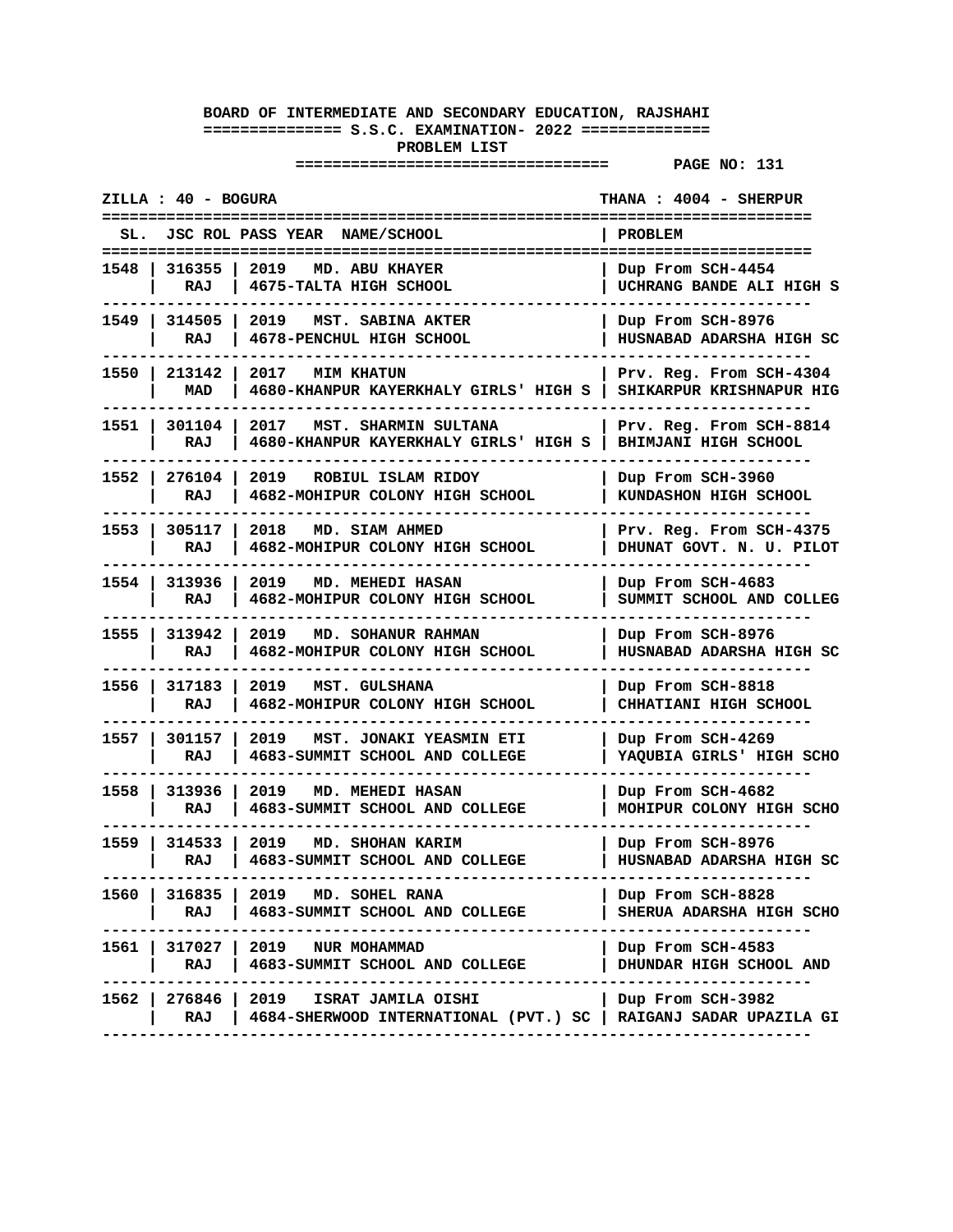|        | ZILLA : 40 - BOGURA    |                                                                                               | THANA: 4004 - SHERPUR                                |
|--------|------------------------|-----------------------------------------------------------------------------------------------|------------------------------------------------------|
|        |                        | SL. JSC ROL PASS YEAR NAME/SCHOOL                                                             | <b>PROBLEM</b>                                       |
|        | 1563   309990  <br>RAJ | 2018 MD. ROBIUL HASAN NAYEM<br>4684-SHERWOOD INTERNATIONAL (PVT.) SC   MASJID MISSION ACADEMY | Prv. Reg. From SCH-1035                              |
|        | 1564   318601  <br>RAJ | 2019 MD. LIYON AHMMED JOY<br>4684-SHERWOOD INTERNATIONAL (PVT.) SC   KUTUBPUR HIGH SCHOOL     | Dup From SCH-4565                                    |
|        | 1565   314899<br>RAJ   | 2019 RUHAN AHAMMED<br>4685-JABAL-E-RAHMAT ADARSHA HIGH SCHO                                   | Dup From SCH-8819<br>  DHARMOKAM SCHOOL AND COL      |
| 1566 l | 314900<br>RAJ          | 2019 MD. NIME SHAKE<br>4685-JABAL-E-RAHMAT ADARSHA HIGH SCHO   GUAGACHHI JOYLA HIGH SCH       | Dup From SCH-4452                                    |
|        | 1567   328687<br>RAJ   | 2018 MD. FAHIM FOYSAL<br>4685-JABAL-E-RAHMAT ADARSHA HIGH SCHO                                | Prv. Reg. From SCH-4298<br>FAIZULLAH HIGH SCHOOL     |
| 1568 l |                        | 2000<br>MD. SHOWKOT RAHMAN<br>8814-BHIMJANI HIGH SCHOOL                                       | INVALID JSC INFORMATION                              |
| 1569 l | 301120<br>RAJ          | 2017<br>MST. FATEMA AKTAR MAYA<br>8814-BHIMJANI HIGH SCHOOL                                   | Prv. Reg. From SCH-8814<br>BHIMJANI HIGH SCHOOL      |
|        | 1570   313482<br>RAJ   | 2019 MST. SULTANA<br>8814-BHIMJANI HIGH SCHOOL                                                | Dup From SCH-4565<br>KUTUBPUR HIGH SCHOOL            |
| 1571 l | 317183<br>RAJ          | 2019 MST. GULSHANA<br>8818-CHHATIANI HIGH SCHOOL                                              | Dup From SCH-4682<br>MOHIPUR COLONY HIGH SCHO        |
| 1572 l | 317189<br>RAJ          | 2019<br>RAFI UL HASAN<br>8818-CHHATIANI HIGH SCHOOL                                           | Dup From SCH-4470<br>HAPUNIA MOHABUG HIGH SCH        |
|        | 1573   317212<br>RAJ   | 2019 MD. ATIKUL ISLAM<br>8818-CHHATIANI HIGH SCHOOL                                           | Dup From SCH-4472<br>SUTRAPUR ADARSHA HIGH SC        |
| 1574 l | 317236<br>RAJ          | 2019 MERAJUL HOSEN<br>8818-CHHATIANI HIGH SCHOOL                                              | Dup From SCH-4470<br>HAPUNIA MOHABUG HIGH SCH        |
| 1575   | 209812  <br>MAD        | 2019 MARUFA AKTER<br>8819-DHARMOKAM SCHOOL AND COLLEGE                                        | SEX PROB & JSC INFORMATION                           |
| 1576 l | RAJ                    | $307367$   2019 MD. SHOHEL RANA ROKY<br>8819-DHARMOKAM SCHOOL AND COLLEGE                     | Dup From SCH-4386<br>GOSSAIN BARI A. A. HIGH         |
| 1577   | 314297  <br>RAJ        | 2019<br>MST. ISRAT JAHAN TISHA<br>8819-DHARMOKAM SCHOOL AND COLLEGE                           | Dup From SCH-4468<br><b>JHAZOR PANCHA SHAKTI HIG</b> |
|        |                        |                                                                                               |                                                      |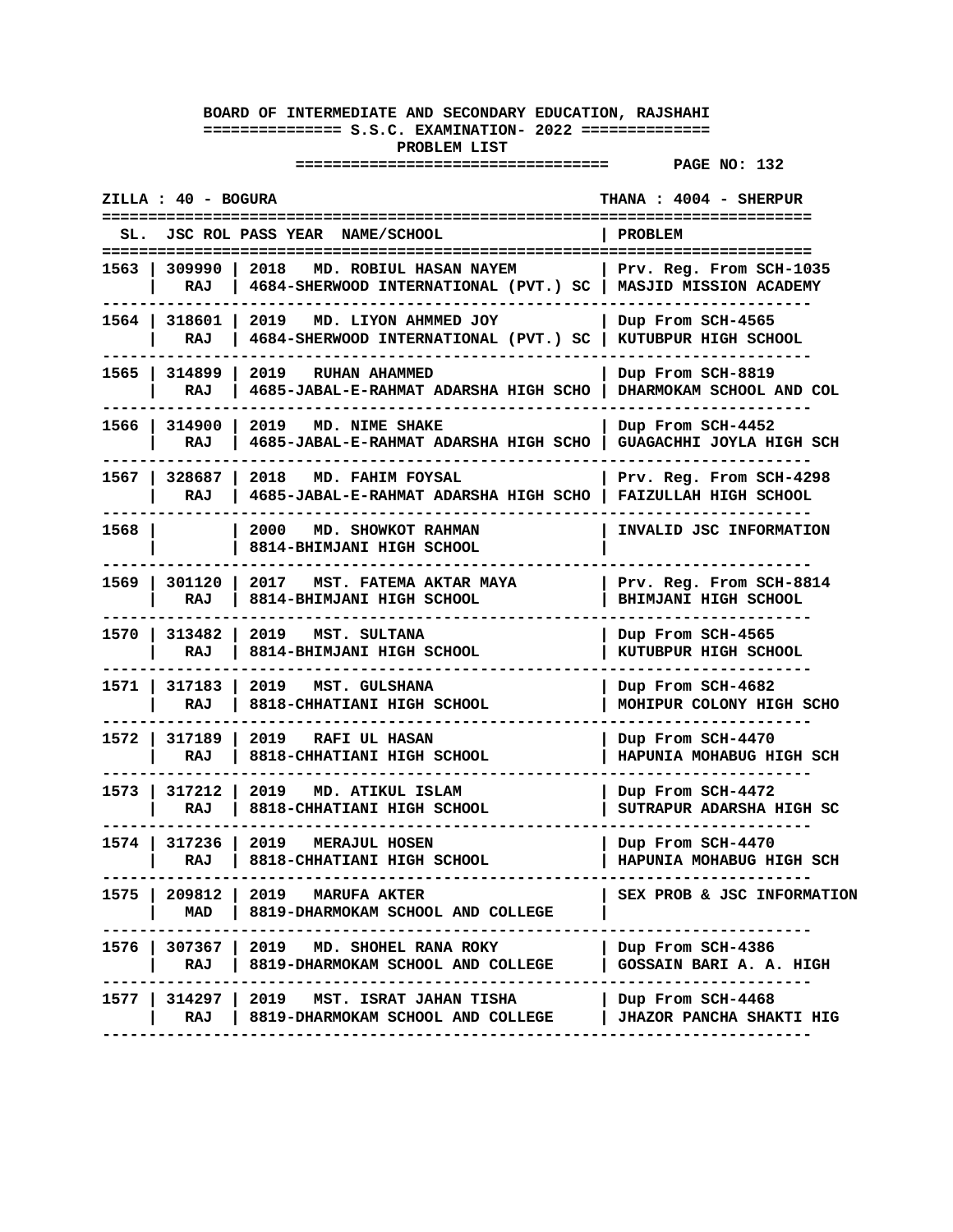| ZILLA : 40 - BOGURA                                                                                 | THANA : 4004 - SHERPUR                                     |
|-----------------------------------------------------------------------------------------------------|------------------------------------------------------------|
| JSC ROL PASS YEAR NAME/SCHOOL<br>SL.                                                                | PROBLEM                                                    |
| 1578 I<br>314394<br>2019<br>MD. SOJIB HOSSAIN<br>RAJ<br>8819-DHARMOKAM SCHOOL AND COLLEGE           | Dup From SCH-4675<br>TALTA HIGH SCHOOL                     |
| 1579   314408<br>2019 MD. SABBIR AHMMED JOY<br>RAJ<br>8819-DHARMOKAM SCHOOL AND COLLEGE             | Dup From SCH-4675<br>TALTA HIGH SCHOOL                     |
| 1580   314496<br>2019<br>MST. TANIYA AKTER RABEYA<br>RAJ<br>8819-DHARMOKAM SCHOOL AND COLLEGE       | Dup From SCH-4454<br>UCHRANG BANDE ALI HIGH S              |
| 1581 I<br>314899<br>2019<br>RUHAN AHAMMED<br>8819-DHARMOKAM SCHOOL AND COLLEGE<br>RAJ               | Dup From SCH-4685<br><b>JABAL-E-RAHMAT ADARSHA H</b>       |
| 1582 l<br>313671<br>2019<br>MST. SUMAIYA JAHAN LIZA<br>RAJ<br>8823-MAJIBAR RAHMAN MAJNU GIRLS' HIGH | Dup From SCH-4453<br>TATRA HIGH SCHOOL                     |
| 1583 l<br>316835<br>2019<br>MD. SOHEL RANA<br>8828-SHERUA ADARSHA HIGH SCHOOL<br>RAJ                | Dup From SCH-4683<br>SUMMIT SCHOOL AND COLLEG              |
| 1584 l<br>316842<br>2019 MD. RIFAT HUSSAIN<br>RAJ<br>8828-SHERUA ADARSHA HIGH SCHOOL                | Dup From SCH-4466<br>SHERPUR TOWN COLONY A.J.              |
| 1585 l<br>316846<br>2019<br>MD. MERAZ BABU TALHA<br>8828-SHERUA ADARSHA HIGH SCHOOL<br>RAJ          | Dup From SCH-8935<br>BARSHIBHANGA B.A.B.M. HI              |
| 1586 l<br>310379<br>2018<br>MD. MOMIN MIA<br>8941-DHANKUNDI SHAHNAJ SHERAJ HIGH SC<br>RAJ           | Prv. Reg. From SCH-8941<br>DHANKUNDI SHAHNAJ SHERAJ        |
| 1587 I<br>309745<br>2018<br>MD. FOYSAL<br>RAJ<br>8976-HUSNABAD ADARSHA HIGH SCHOOL                  | Prv. Reg. From SCH-4685<br><b>JABAL-E-RAHMAT ADARSHA H</b> |
| 1588 -<br>313942<br>2019<br>MD. SOHANUR RAHMAN<br>RAJ<br>8976-HUSNABAD ADARSHA HIGH SCHOOL          | Dup From SCH-4682<br>MOHIPUR COLONY HIGH SCHO              |
| 1589   314505<br>2019<br>MST. SABINA AKTER<br>8976-HUSNABAD ADARSHA HIGH SCHOOL<br>RAJ              | Dup From SCH-4678<br>PENCHUL HIGH SCHOOL                   |
| 2019 MD. SHOHAN KARIM<br>1590 I<br>314533 1<br>8976-HUSNABAD ADARSHA HIGH SCHOOL<br>RAJ I           | Dup From SCH-4683<br>SUMMIT SCHOOL AND COLLEG              |
| 1591   316324   2019 SINTHIA AKTAR<br>RAJ   8976-HUSNABAD ADARSHA HIGH SCHOOL                       | Dup From SCH-4675<br><b>TALTA HIGH SCHOOL</b>              |
| 1592   330796   2018 MD. LITON RAHMAN<br>RAJ<br>8976-HUSNABAD ADARSHA HIGH SCHOOL                   | Prv. Reg. From SCH-4280<br>  JAMUNNA PALLI BANDHU HIG      |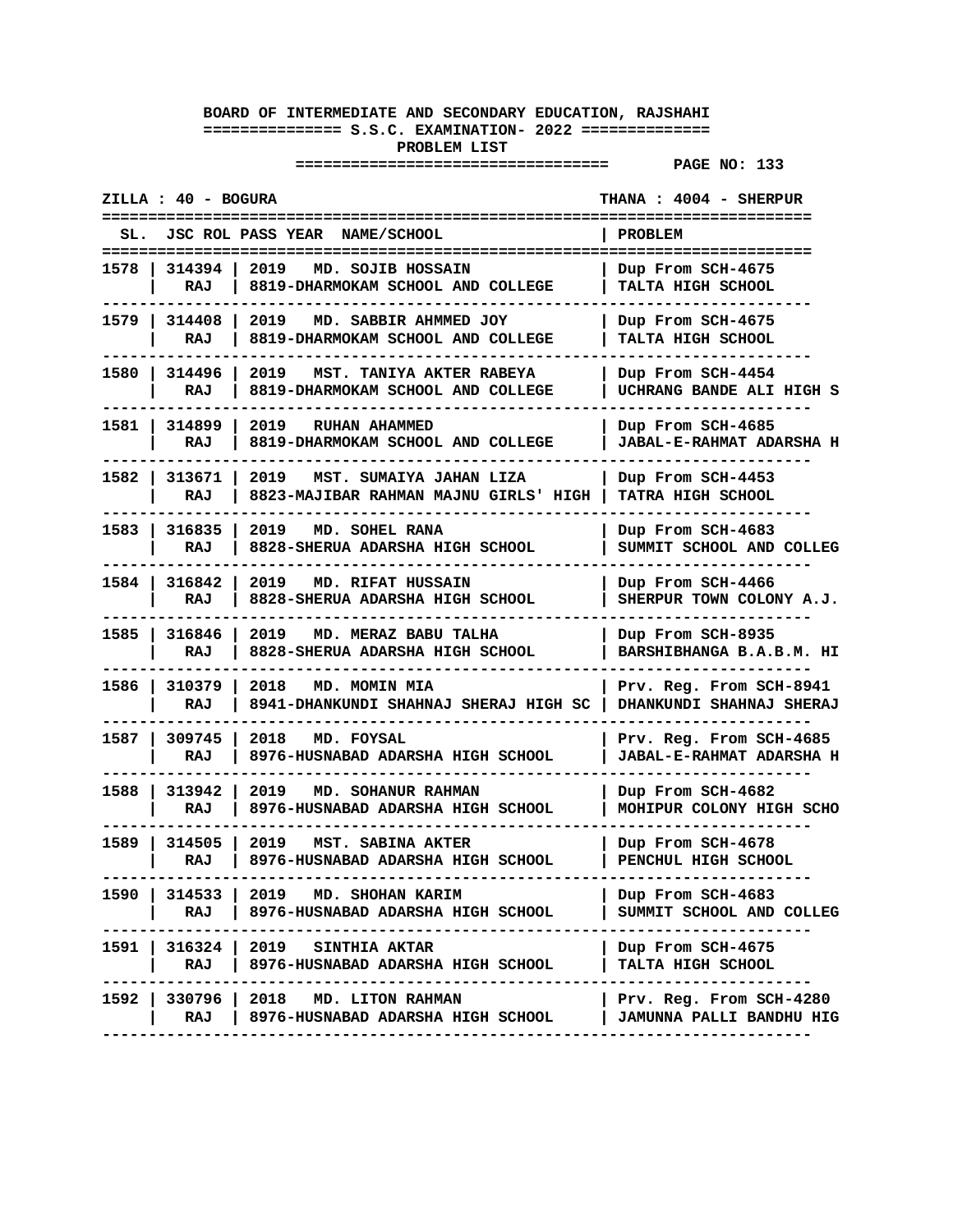|     | ZILLA : 40 - BOGURA           |  |                |  | THANA: 4004 - SHERPUR |
|-----|-------------------------------|--|----------------|--|-----------------------|
|     |                               |  |                |  |                       |
| SL. | JSC ROL PASS YEAR NAME/SCHOOL |  | <b>PROBLEM</b> |  |                       |
|     |                               |  |                |  |                       |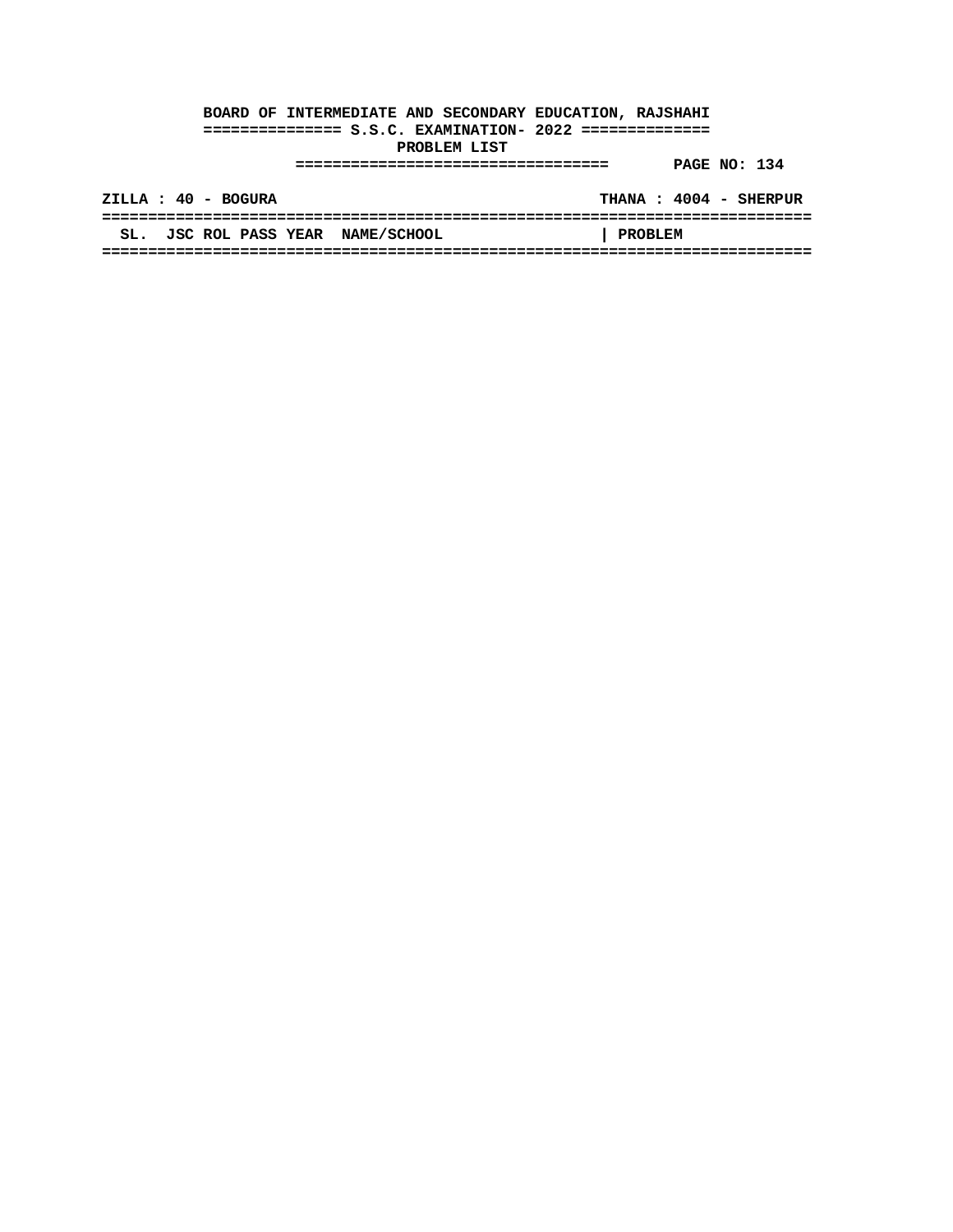| ZILLA : 40 - BOGURA                                                                                   | THANA : 4005 - SHIBGANJ                            |
|-------------------------------------------------------------------------------------------------------|----------------------------------------------------|
| JSC ROL PASS YEAR NAME/SCHOOL                                                                         | PROBLEM                                            |
| 1593   338291   2019<br>MD. BISHAL AHMMED<br>RAJ<br>4475-SHIBGANJ PILOT HIGH SCHOOL                   | Dup From SCH-4485<br>SHIBGANJ GIRLS' HIGH SCH      |
| 1594   341780<br>2019<br><b>OVISHEKH KUMAR</b><br>RAJ<br>4475-SHIBGANJ PILOT HIGH SCHOOL              | Dup From SCH-5175<br>DHAWAGIR HIGH SCHOOL          |
| 1595   341809<br>2019 MD. ASHIQUR RAHMAN<br>4477-ATMOOL B.L. HIGH SCHOOL<br>RAJ                       | Dup From SCH-5175<br>DHAWAGIR HIGH SCHOOL          |
| 1596   338062<br>2019<br>MD. SUMON<br>4479-GUZIA HIGH SCHOOL<br>RAJ                                   | Dup From SCH-4494<br>KHADOIL UNITED HIGH SCHO      |
| 1597   340842<br>2019 ALOK SARKAR<br>RAJ<br>4479-GUZIA HIGH SCHOOL                                    | Dup From SCH-4480<br>KICHOK BI-LATERAL HIGH S      |
| 1598   340842<br>2019 ALOK SARKAR<br>RAJ<br>4480-KICHOK BI-LATERAL HIGH SCHOOL                        | Dup From SCH-4479<br><b>GUZIA HIGH SCHOOL</b>      |
| 1599   331357<br>2018<br>MD. ZAHID HASAN<br>RAJ<br>4482-MOKAMTALA HIGH SCHOOL                         | Prv. Reg. From SCH-4482<br>MOKAMTALA HIGH SCHOOL   |
| 1600   337285<br>2019<br>MD. FAZLE RABBI NIROB<br>RAJ<br>4482-MOKAMTALA HIGH SCHOOL                   | Dup From SCH-4625<br>GOVT. SONATOLA MODLE HIG      |
| 1601   337299<br>2019<br><b>BIPLOB CHANDRA</b><br>RAJ<br>4482-MOKAMTALA HIGH SCHOOL                   | Dup From SCH-4529<br>GANGNAGAR A. M. HIGH SCH      |
| 1602 l<br>337302<br>2019<br>MD. LIMON MIA<br>RAJ<br>4482-MOKAMTALA HIGH SCHOOL                        | Dup From SCH-4496<br>MOHABBAT NANDIPUR HIGH S      |
| 1603 l<br>337309<br>2019 MD. JAHID HASAN<br>RAJ<br>4482-MOKAMTALA HIGH SCHOOL                         | Dup From SCH-4496<br>MOHABBAT NANDIPUR HIGH S      |
| 1604   337310  <br>2019<br>MD. LABIB PARNTO FAHAD<br>RAJ<br>4482-MOKAMTALA HIGH SCHOOL                | Dup From SCH-5175<br>DHAWAGIR HIGH SCHOOL          |
| 1605   337320   2019 MD. ATIKUR RAHMAN ATIK<br>RAJ   4482-MOKAMTALA HIGH SCHOOL                       | Dup From SCH-4488<br><b>BAKSON HIGH SCHOOL</b>     |
| 1606   337332   2019 MD. NAHIM RAHMAN SAGOR<br>RAJ   4482-MOKAMTALA HIGH SCHOOL<br>------------------ | Dup From SCH-4529<br>GANGNAGAR A. M. HIGH SCH      |
| 1607   321091   2018 MD. SAKIB HASSAN<br>RAJ<br>  4483-AVIRAMPUR HIGH SCHOOL                          | Prv. Reg. From SCH-4658<br>KRISHNA CHANDRAPUR HIGH |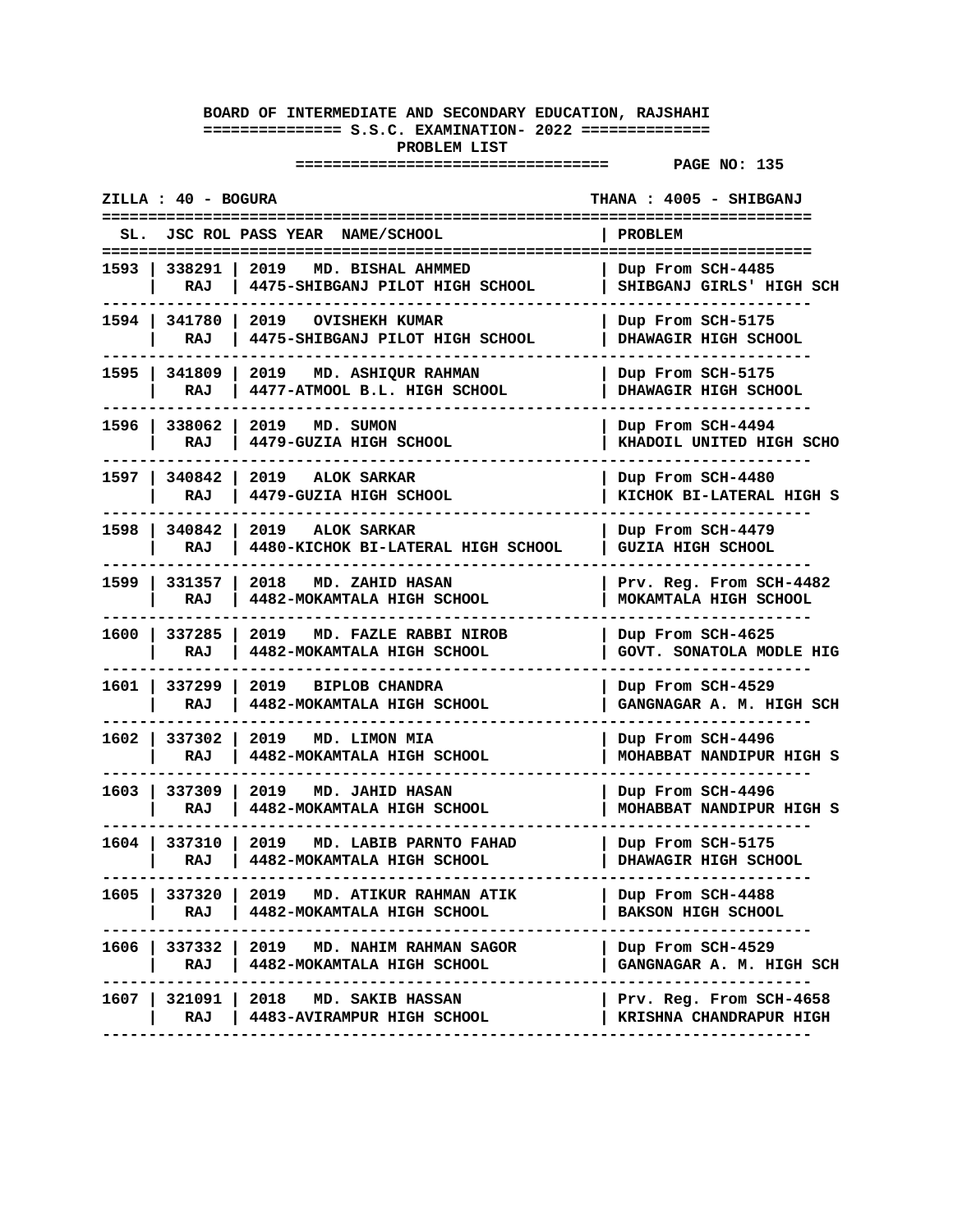| ZILLA : 40 - BOGURA       |                                                                                                                  | THANA : 4005 - SHIBGANJ                                                      |
|---------------------------|------------------------------------------------------------------------------------------------------------------|------------------------------------------------------------------------------|
| SL.                       | JSC ROL PASS YEAR NAME/SCHOOL                                                                                    | <b>PROBLEM</b>                                                               |
| 296831<br>1608<br>RAJ     | 2018<br>SANJIDA AKTER MAHARU<br>4484-UTHALI HIGH SCHOOL                                                          | =====================<br>Prv. Reg. From SCH-4321<br>BIAM LABORATORY SCHOOL A |
| 1609 l<br>301293<br>RAJ   | 2019 KUMARI UPOMA RANI<br>4484-UTHALI HIGH SCHOOL                                                                | Dup From SCH-4271<br>THE BOGURA CITY GIRLS' H                                |
| 1610   338291<br>RAJ      | 2019<br>MD. BISHAL AHMMED<br>4485-SHIBGANJ GIRLS' HIGH SCHOOL                                                    | Dup From SCH-4475<br>SHIBGANJ PILOT HIGH SCHO                                |
| 1611 l<br>338390<br>RAJ   | 2019 —<br>MST. SALMA AKTER<br>4485-SHIBGANJ GIRLS' HIGH SCHOOL                                                   | Dup From SCH-4501<br>PALIKANDA ASHRAFPUR DWI-                                |
| 1612 l<br>337320<br>RAJ   | 2019<br>MD. ATIKUR RAHMAN ATIK<br>4488-BAKSON HIGH SCHOOL                                                        | Dup From SCH-4482<br>MOKAMTALA HIGH SCHOOL                                   |
| 300422<br>1613 l<br>RAJ   | 2019<br>MD. TURAG MAHMUD<br>4490-DEULY HIGH SCHOOL                                                               | Dup From SCH-4319<br>BOGURA YMCA PUBLIC SCHOO                                |
| 1614 l<br>341821<br>RAJ   | 2019 MD. MUTTAQIM BILLAH<br>4490-DEULY HIGH SCHOOL                                                               | Dup From SCH-5175<br>DHAWAGIR HIGH SCHOOL                                    |
| 1615   296771<br>RAJ      | 2018<br><b>AFIF-AL-AHHTESAM</b><br>4493-JAGANNATHPUR HIGH SCHOOL                                                 | Prv. Reg. From SCH-4319<br>BOGURA YMCA PUBLIC SCHOO                          |
| 1616 l<br>338062<br>RAJ   | 2019<br>MD. SUMON<br>4494-KHADOIL UNITED HIGH SCHOOL                                                             | Dup From SCH-4479<br><b>GUZIA HIGH SCHOOL</b>                                |
| 1617 l<br>331747<br>RAJ   | 2019<br>MST. SAIMA AKTER<br>4495-PANCHADAS (JAMTOLI) HIGH SCHOOL                                                 | Dup From SCH-4704<br>NARHATTA BAHUMUKHI HIGH                                 |
| 1618  <br>337302<br>RAJ   | 2019<br>MD. LIMON MIA<br>4496-MOHABBAT NANDIPUR HIGH SCHOOL                                                      | Dup From SCH-4482<br>MOKAMTALA HIGH SCHOOL                                   |
| 1619   337309<br>RAJ      | 2019 MD. JAHID HASAN<br>4496-MOHABBAT NANDIPUR HIGH SCHOOL                                                       | Dup From SCH-4482<br>MOKAMTALA HIGH SCHOOL<br>------------                   |
| 1620 l<br>341810 I<br>RAJ | 2019 MD. MAHIR MUSLEH MURAD<br>  4496-MOHABBAT NANDIPUR HIGH SCHOOL                                              | Dup From SCH-5175<br>DHAWAGIR HIGH SCHOOL                                    |
| RAJ                       | 1621   339072   2019   MST. TASMIYA AKTHER<br>  4498-BETGARI MIR SHAHA ALAM GIRLS' HI   ROKEYA SATTAR HIGH SCHOO | Dup From SCH-4508                                                            |
| RAJ                       | 1622   338390   2019 MST. SALMA AKTER<br>4501-PALIKANDA ASHRAFPUR DWI-MUKHI HI   SHIBGANJ GIRLS' HIGH SCH        | Dup From SCH-4485                                                            |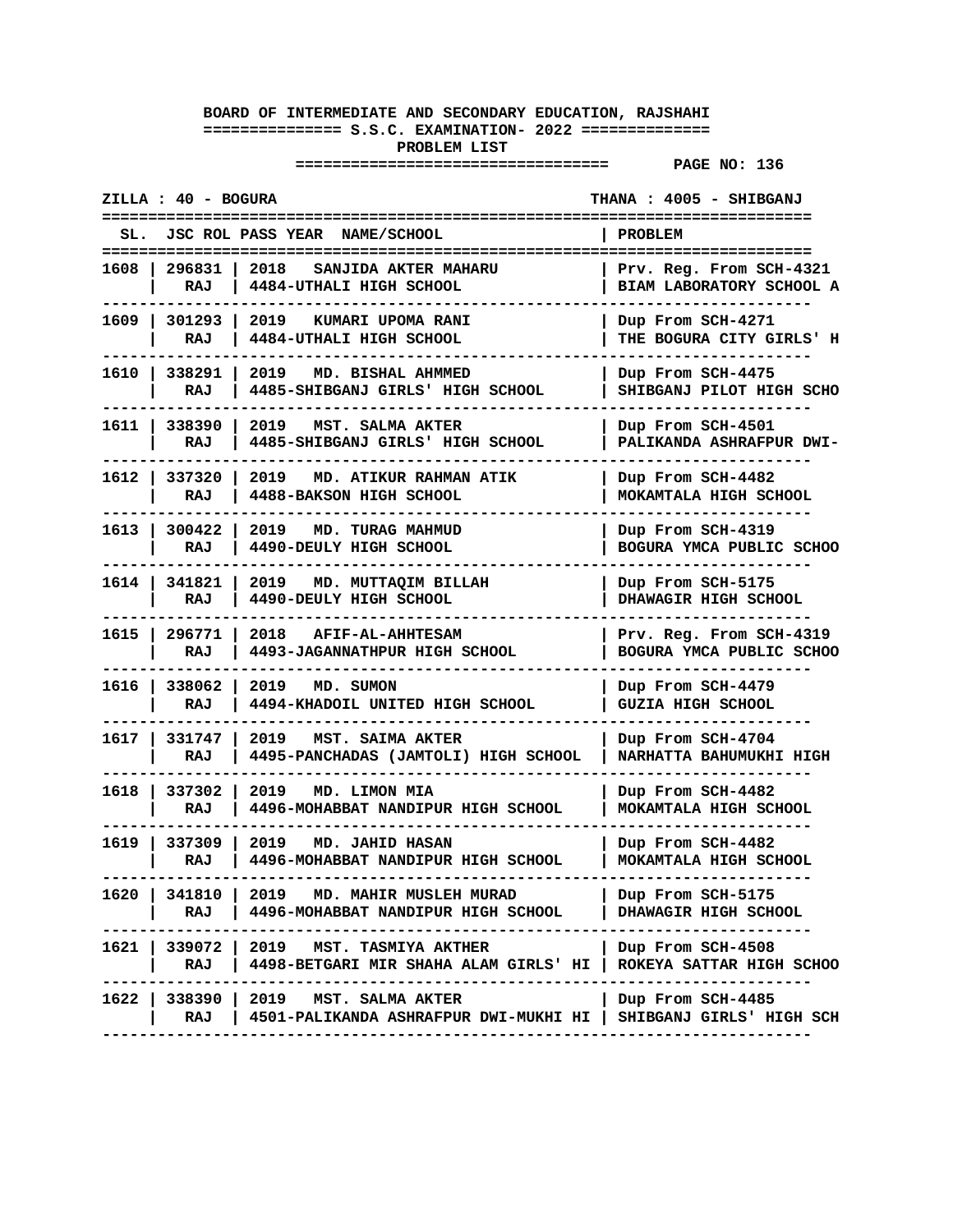|        | ZILLA : 40 - BOGURA  |                                                                      | THANA: 4005 - SHIBGANJ                              |
|--------|----------------------|----------------------------------------------------------------------|-----------------------------------------------------|
| SL.    |                      | JSC ROL PASS YEAR NAME/SCHOOL                                        | PROBLEM                                             |
|        | 1623   457821<br>RAJ | 2019<br>PRODIP CHANDRA<br>4501-PALIKANDA ASHRAFPUR DWI-MUKHI HI      | ====================<br>CORRECTION B.DATE 25/11/01  |
|        | 1624   208447<br>MAD | 2019<br><b>MOTIUR RAHMAN</b><br>4502-DAMGARA S. M. HIGH SCHOOL       | CORRECTION B.DATE 07/04/01                          |
|        | 1625   457827<br>RAJ | 2019<br>MST. SABINA AKTER<br>4502-DAMGARA S. M. HIGH SCHOOL          | CORRECTION B.DATE 14/05/01                          |
|        | 1626 339072<br>RAJ   | 2019<br><b>MST. TASMIYA AKTHER</b><br>4508-ROKEYA SATTAR HIGH SCHOOL | Dup From SCH-4498<br>BETGARI MIR SHAHA ALAM G       |
| 1627   | 341139<br>RAJ        | 2019<br><b>JANNATI AKTER</b><br>4509-RAHABAL GIRLS' HIGH SCHOOL      | Dup From SCH-4510<br>DEULY BEGUM ZAHURA GIRL        |
| 1628 l | 341139<br>RAJ        | 2019<br><b>JANNATI AKTER</b><br>4510-DEULY BEGUM ZAHURA GIRLS' HIGH  | Dup From SCH-4509<br>RAHABAL GIRLS' HIGH SCHO       |
| 1629 l | 302298<br>RAJ        | 2018<br><b>HUSNA BANU BARSHA</b><br>4511-AMTOLI MODEL SCHOOL         | Prv. Reg. From SCH-4322<br>UPASHAHAR ADARSHA GIRLS' |
| 1630 l | 337299<br>RAJ        | 2019<br><b>BIPLOB CHANDRA</b><br>4529-GANGNAGAR A. M. HIGH SCHOOL    | Dup From SCH-4482<br>MOKAMTALA HIGH SCHOOL          |
| 1631 l | 337332<br>RAJ        | 2019<br>MD. NAHIM RAHMAN SAGOR<br>4529-GANGNAGAR A. M. HIGH SCHOOL   | Dup From SCH-4482<br>MOKAMTALA HIGH SCHOOL          |
| 1632 l | 337310<br>RAJ        | 2019<br>MD. LABIB PARNTO FAHAD<br>5175-DHAWAGIR HIGH SCHOOL          | Dup From SCH-4482<br>MOKAMTALA HIGH SCHOOL          |
| 1633 l | 341780<br>RAJ        | 2019<br>OVISHEKH KUMAR<br>5175-DHAWAGIR HIGH SCHOOL                  | Dup From SCH-4475<br>SHIBGANJ PILOT HIGH SCHO       |
| 1634 l | 341809<br>RAJ        | 2019<br>MD. ASHIQUR RAHMAN<br>5175-DHAWAGIR HIGH SCHOOL              | Dup From SCH-4477<br>ATMOOL B.L. HIGH SCHOOL        |
|        | 1635   341810<br>RAJ | 2019<br>MD. MAHIR MUSLEH MURAD<br>5175-DHAWAGIR HIGH SCHOOL          | Dup From SCH-4496<br>MOHABBAT NANDIPUR HIGH S       |
| 1636   | 341821<br>RAJ        | 2019<br>MD. MUTTAQIM BILLAH<br>5175-DHAWAGIR HIGH SCHOOL             | Dup From SCH-4490<br>DEULY HIGH SCHOOL              |
|        |                      |                                                                      |                                                     |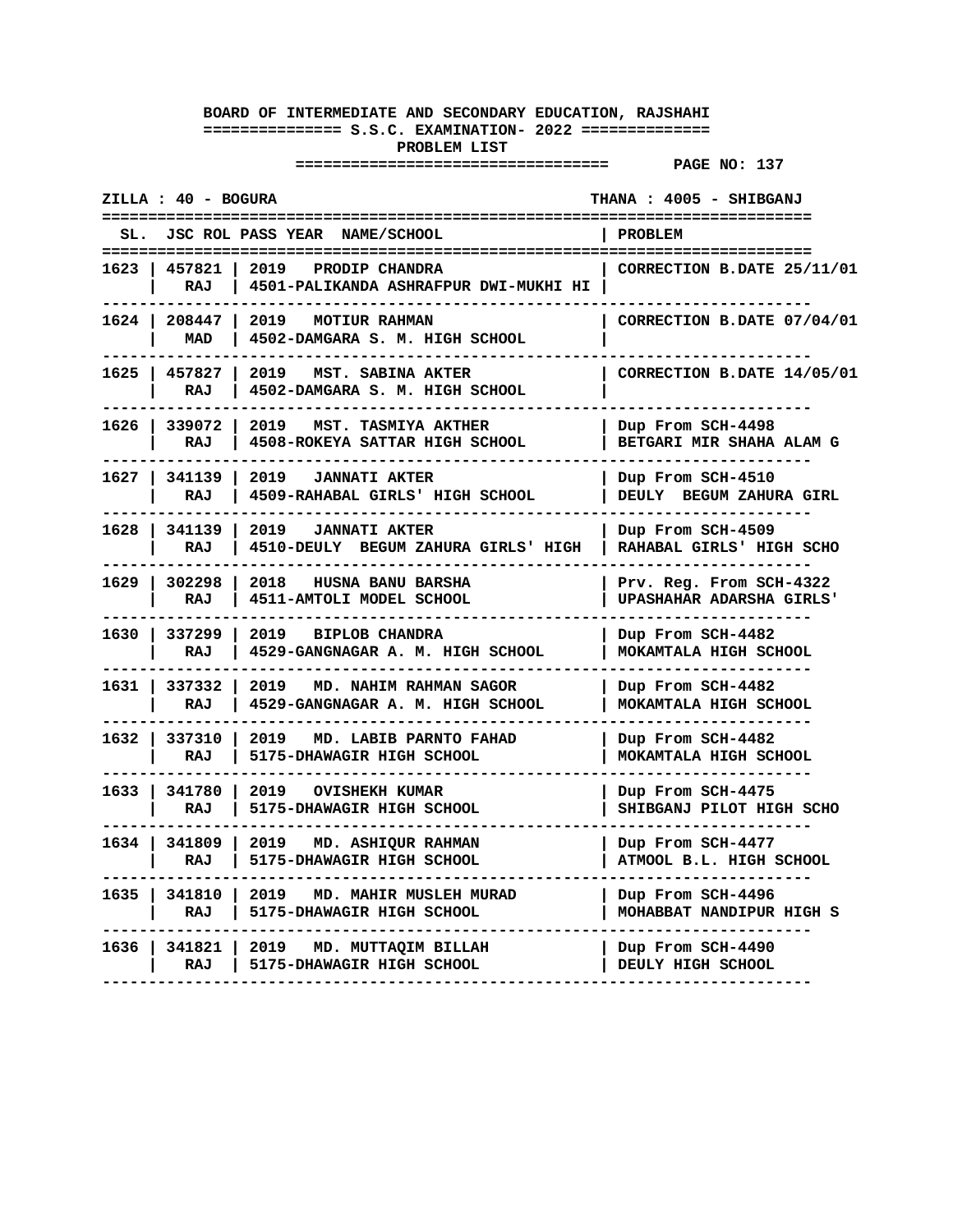| ZILLA : 40 - BOGURA       |                                                                                              | THANA: 4006 - SARIAKANDI                      |
|---------------------------|----------------------------------------------------------------------------------------------|-----------------------------------------------|
|                           | JSC ROL PASS YEAR NAME/SCHOOL                                                                | PROBLEM                                       |
| 1637   309666  <br>RAJ    | 2019<br>MD. AMIRUL ISLAM<br>4553-NIZAM UDDIN KANIBARI HIGH SCHOOL   BHANDERBARI S. Z. HIGH S | Dup From SCH-4384                             |
| 1638   318798<br>RAJ      | 2019<br>MD. SOMRAT HASAN<br>4553-NIZAM UDDIN KANIBARI HIGH SCHOOL                            | Dup From SCH-4563<br>KARITALA S. H. HIGH SCHO |
| 1639   401189<br>RAJ      | 2019<br>MST. BINA AKTER<br>4553-NIZAM UDDIN KANIBARI HIGH SCHOOL                             | CORRECTION B.DATE 03/09/01                    |
| 1640   558804<br>DHK      | 2019<br>MD. FORHAD MIA<br>4553-NIZAM UDDIN KANIBARI HIGH SCHOOL                              | Dup From SCH-4553<br>NIZAM UDDIN KANIBARI HIG |
| 1641   558804<br>DHK      | 2019<br>MD. FORHAD MIA<br>4553-NIZAM UDDIN KANIBARI HIGH SCHOOL                              | Dup From SCH-4553<br>NIZAM UDDIN KANIBARI HIG |
| 1642 l                    | 2001 MD. RAJOB ALI<br>4554-FULBARI GAMIR UDDIN BAHUMUKHI SC                                  | INVALID JSC INFORMATION                       |
| 1643   327340  <br>RAJ    | 2019<br><b>MANSURA AKTER</b><br>4554-FULBARI GAMIR UDDIN BAHUMUKHI SC                        | Dup From SCH-4729<br>BURUZ ADARSHA GRAM GIRLS |
| 1644 l                    | 2000<br>MD. RIFAT HOSEN<br>4557-HAT SHERPUR HIGH SCHOOL                                      | INVALID JSC INFORMATION                       |
| 1645   319932<br>RAJ      | 2019<br>MST. MARUFA AKTER MITHILA<br>4557-HAT SHERPUR HIGH SCHOOL                            | Dup From SCH-4635<br>SONATALA PILOT GIRLS' HI |
| 225622<br>1646 I<br>DHK   | 2018<br>MST. NAJIAT HOSSAIN CHAITY<br>4558-SHARIAKANDI PILOT GIRLS' HIGH SC                  | CORRECTION B.DATE 01/01/06                    |
| 1647   317966<br>RAJ      | 2019<br>MST. ANTORA AKATER<br>4558-SHARIAKANDI PILOT GIRLS' HIGH SC                          | Dup From SCH-4777<br>CHALAU BARI HIGH SCHOOL  |
| 1648 I<br>319611 l<br>RAJ | 2019<br>MD. BAPPY HASAN<br>4561-NAOKHILA P. N. HIGH SCHOOL                                   | Dup From SCH-4470<br>HAPUNIA MOHABUG HIGH SCH |
| RAJ                       | 1649   457421   2019 MD. SHOHAN<br>  4561-NAOKHILA P. N. HIGH SCHOOL                         | Dup From SCH-4563<br>KARITALA S. H. HIGH SCHO |
| RAJ I                     | 1650   318798   2019 MD. SOMRAT HASAN<br>4563-KARITALA S. H. HIGH SCHOOL                     | Dup From SCH-4553<br>NIZAM UDDIN KANIBARI HIG |
| RAJ                       | 1651   457421   2019 MD. SHOHAN<br>4563-KARITALA S. H. HIGH SCHOOL                           | Dup From SCH-4561<br>NAOKHILA P. N. HIGH SCHO |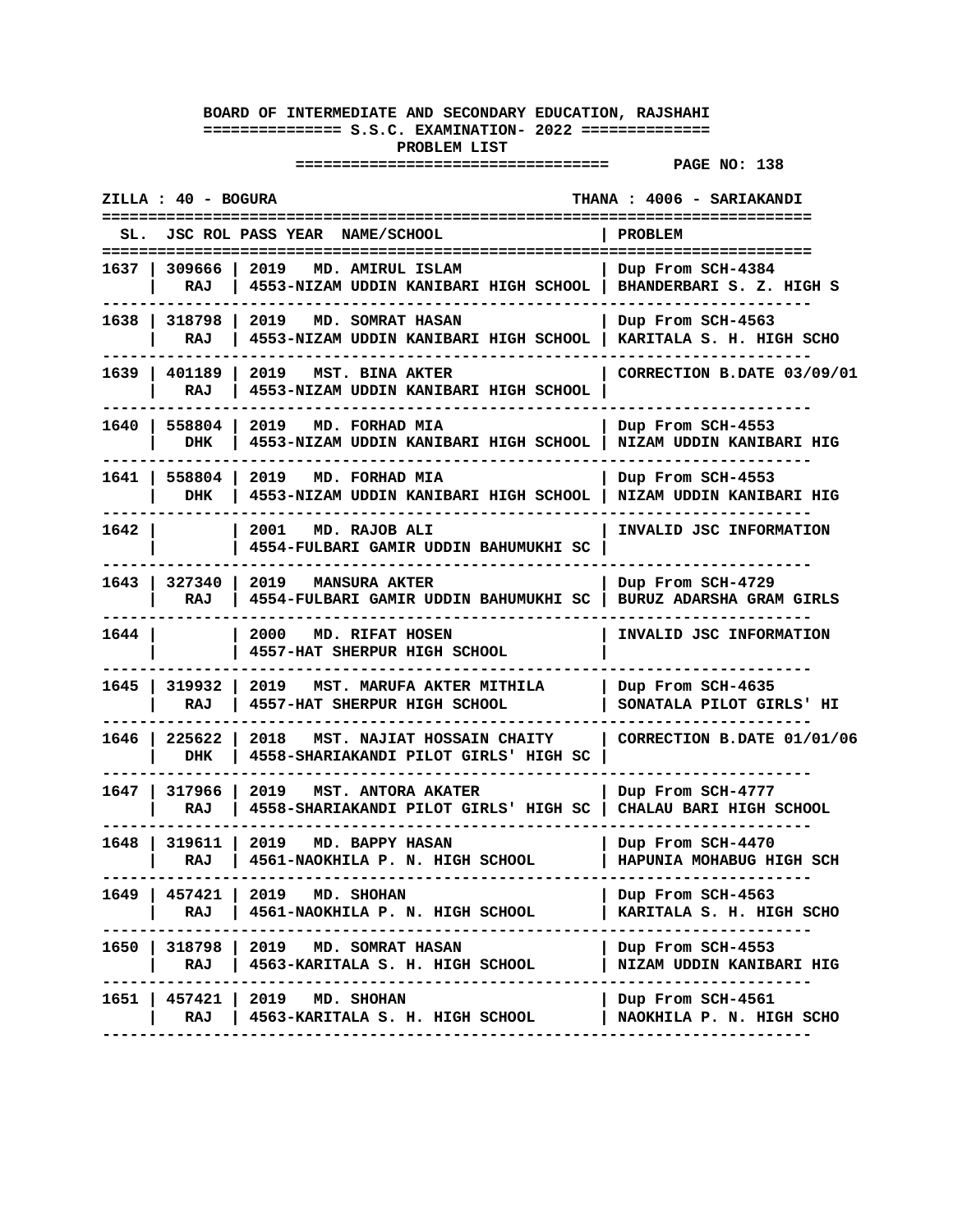|        | ZILLA : 40 - BOGURA         |                                                                   | THANA: 4006 - SARIAKANDI                            |
|--------|-----------------------------|-------------------------------------------------------------------|-----------------------------------------------------|
|        |                             | SL. JSC ROL PASS YEAR NAME/SCHOOL                                 | <b>PROBLEM</b>                                      |
|        | 1652   306765  <br>RAJ      | 2019<br>MST. JANNATUL FERDOWSI<br>4565-KUTUBPUR HIGH SCHOOL       | Dup From SCH-4298<br>FAIZULLAH HIGH SCHOOL          |
|        | 1653   313482<br>RAJ        | 2019<br>MST. SULTANA<br>4565-KUTUBPUR HIGH SCHOOL                 | Dup From SCH-8814<br><b>BHIMJANI HIGH SCHOOL</b>    |
|        | 1654   318484   2019<br>RAJ | MD. SHOHANUR RAHMAN SHOHAN<br>4565-KUTUBPUR HIGH SCHOOL           | Dup From SCH-4298<br><b>FAIZULLAH HIGH SCHOOL</b>   |
| 1655 l | 318601<br>RAJ               | 2019<br>MD. LIYON AHMMED JOY<br>4565-KUTUBPUR HIGH SCHOOL         | Dup From SCH-4684<br>SHERWOOD INTERNATIONAL (       |
| 1656 I | 314762<br>RAJ               | 2018<br>MD. TAREK IBNE SHIHAB<br>4570-KUPTALA ADARSHA HIGH SCHOOL | Prv. Reg. From SCH-4775<br>SHAHID MUKTIJODDHA MANTU |
|        | 1657   321055<br>RAJ        | 2019<br>MD. RAKIB MIAH<br>4571-GANAK PARA HIGH SCHOOL             | Dup From SCH-4386<br>GOSSAIN BARI A. A. HIGH        |
| 1658 l | 319062<br>RAJ               | 2019<br>MD. BISHAL MONDOL<br>4574-SONPOCHA HIGH SCHOOL            | Dup From SCH-4288<br><b>MANIKCHAK HIGH SCHOOL</b>   |
| 1659   | 319063<br>RAJ               | 2019 MD. TORIQUL ISLAM<br>4574-SONPOCHA HIGH SCHOOL               | Dup From SCH-4288<br>MANIKCHAK HIGH SCHOOL          |
|        | 1660   319070<br>RAJ        | 2019<br>MD. SOHEL RANA<br>4574-SONPOCHA HIGH SCHOOL               | Dup From SCH-4775<br>SHAHID MUKTIJODDHA MANTU       |
| 1661 l | 319070<br>RAJ               | 2019<br>MD. SOHEL RANA<br>4775-SHAHID MUKTIJODDHA MANTU BIDYALA   | Dup From SCH-4574<br>SONPOCHA HIGH SCHOOL           |
| 1662 l | 320853<br>RAJ               | MD. SHUVO ISLAM<br>2018<br>4776-AUCHER PARA HIGH SCHOOL           | Prv. Reg. From SCH-4644<br>SOBUJ SATHI HIGH SCHOOL  |
| 1663 l | 326128<br>RAJ               | 2019<br>MD. HASIBUL ISLAM<br>4776-AUCHER PARA HIGH SCHOOL         | Dup From SCH-4625<br>GOVT. SONATOLA MODLE HIG       |
|        | 1664 317966<br>RAJ          | 2019<br>MST. ANTORA AKATER<br>4777-CHALAU BARI HIGH SCHOOL        | Dup From SCH-4558<br>SHARIAKANDI PILOT GIRLS'       |
|        |                             |                                                                   |                                                     |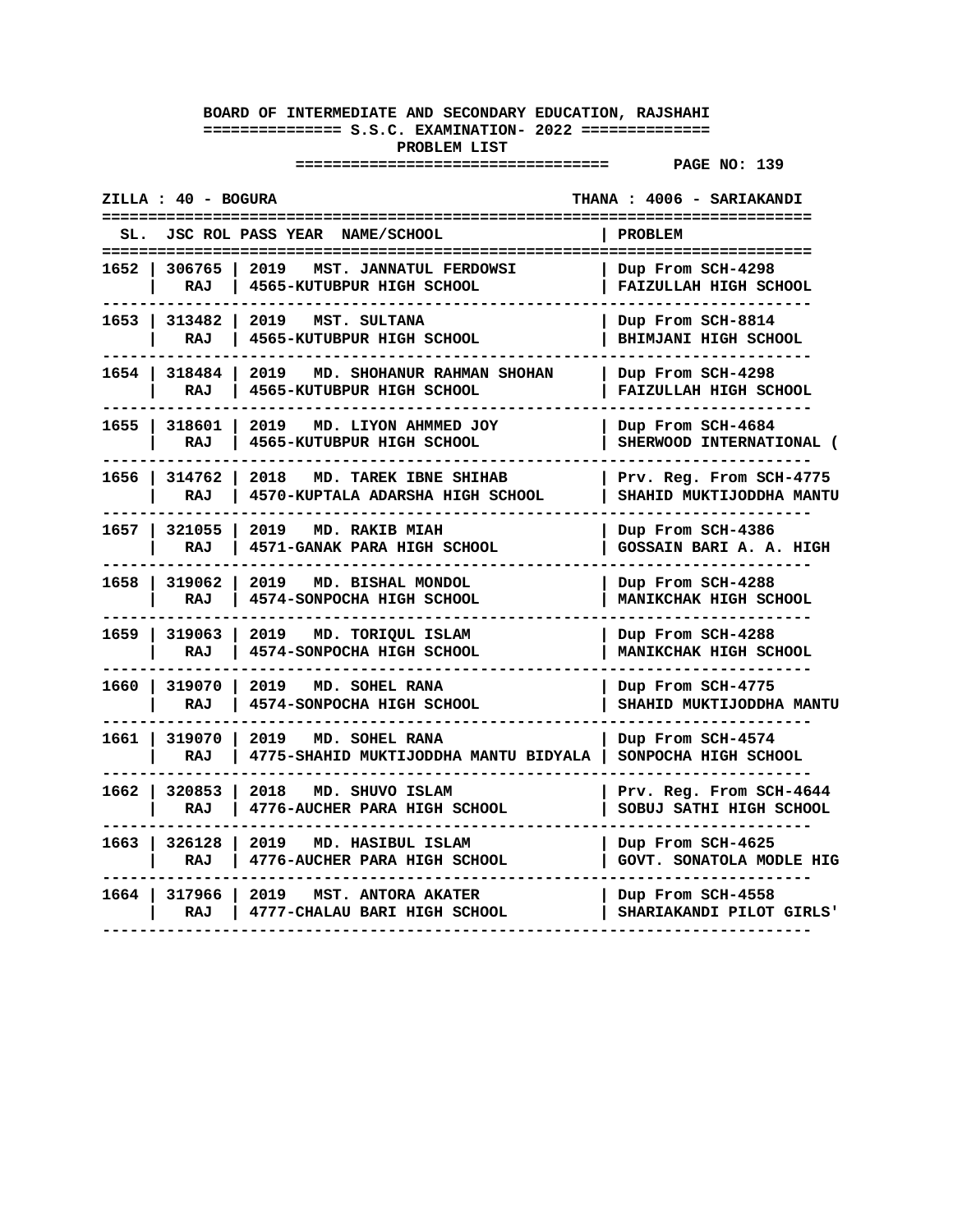| ZILLA : 40 - BOGURA<br>THANA : 4007 - NANDIGRAM |                                                                                                                    |                                                       |
|-------------------------------------------------|--------------------------------------------------------------------------------------------------------------------|-------------------------------------------------------|
|                                                 | SL. JSC ROL PASS YEAR NAME/SCHOOL                                                                                  | PROBLEM                                               |
| 1665   308267  <br>RAJ                          | 2017 MST. FARJANA AKTER<br>4580-BANSO MADHYAMIC VIDDALOYA HIGH S   KARAI HAT MULTILATERAL H                        | Prv. Reg. From SCH-4586                               |
| 1666   317027<br>RAJ                            | 2019 NUR MOHAMMAD<br>4583-DHUNDAR HIGH SCHOOL AND COLLEGE                                                          | Dup From SCH-4683<br>SUMMIT SCHOOL AND COLLEG         |
| 1667   315660<br>RAJ                            | 2018<br>MT. JANNATUL MAOYA<br>4586-KARAI HAT MULTILATERAL HIGH SCHO                                                | Prv. Reg. From SCH-4586<br>  KARAI HAT MULTILATERAL H |
| 1668   321270<br>RAJ                            | 2019<br>MD. JAHID HASAN<br>4586-KARAI HAT MULTILATERAL HIGH SCHO   CHAKALMA HIGH SCHOOL                            | Dup From SCH-4596                                     |
| 1669 l<br>163735<br>RAJ                         | 2019<br>MST. JUTHI KHATUN<br>4587-KAZI ABDUL WAZED GIRLS' HIGH SCH                                                 | Dup From SCH-2216<br>SINGRA DAMDAMA GOVT. GIR         |
| 1670   316166<br>RAJ                            | 2018 KUMARE PAPIYA RANI<br>4587-KAZI ABDUL WAZED GIRLS' HIGH SCH   KAZI ABDUL WAZED GIRLS'                         | Prv. Reg. From SCH-4587                               |
| 1671   321578<br>RAJ                            | 2019 MST. HABIBA AKTER<br>4587-KAZI ABDUL WAZED GIRLS' HIGH SCH                                                    | Dup From SCH-4596<br>CHAKALMA HIGH SCHOOL             |
| 1672   321821<br>RAJ                            | 2019<br><b>MT. SRABONI TANIM RAHI</b><br>4587-KAZI ABDUL WAZED GIRLS' HIGH SCH                                     | Dup From SCH-4596<br>CHAKALMA HIGH SCHOOL             |
| 1673   324435<br>RAJ                            | 2019 MD. YOULEUR RAHAMAN JIM<br>4591-NIMAI DIGHI HIGH SCHOOL                                                       | Dup From SCH-4404<br>KUNDAGRAM BL HIGH SCHOOL         |
| 1674 l<br>315912<br>RAJ                         | 2018<br>MD. SAKIBUL HASAN<br>4593-BUROIL HIGH SCHOOL                                                               | Prv. Reg. From SCH-4583<br>DHUNDAR HIGH SCHOOL AND    |
| 1675   457532<br>RAJ                            | 2019   MST. TANIA KHATUN<br>4594-DAMDAMA BI-LATERAL HIGH SCHOOL                                                    | Dup From SCH-2673<br><b>BISHIA HIGH SCHOOL</b>        |
| 1676   321270<br>RAJ                            | 2019<br><b>MD. JAHID HASAN</b><br>4596-CHAKALMA HIGH SCHOOL                                                        | Dup From SCH-4586<br>KARAI HAT MULTILATERAL H         |
| RAJ                                             | 1677   321578   2019   MST. HABIBA AKTER<br>4596-CHAKALMA HIGH SCHOOL                                              | Dup From SCH-4587<br>KAZI ABDUL WAZED GIRLS'          |
| RAJ I                                           | 1678   321821   2019 MT. SRABONI TANIM RAHI<br>4596-CHAKALMA HIGH SCHOOL                                           | Dup From SCH-4587<br>KAZI ABDUL WAZED GIRLS'          |
| RAJ                                             | 1679   325100   2019 MD. ABU HANIF ISLAM<br>8942-THALTA MAJGRAM ADARSHA BILATERAL<br>----------------------------- | CORRECTION B.DATE 12/10/04                            |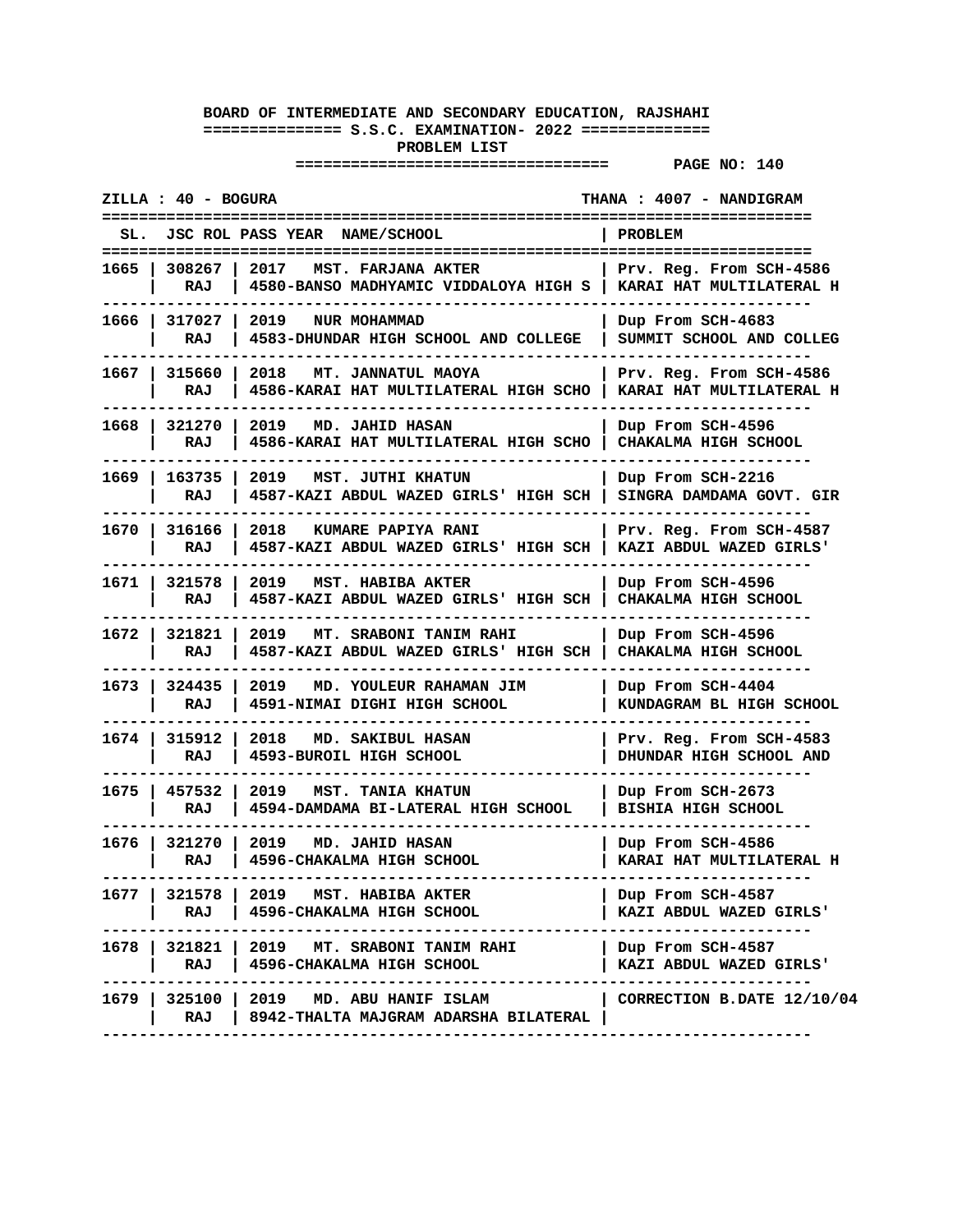| $ZILLA: 40 - BOGURA$<br>THANA: 4007 - NANDIGRAM<br>------------------------------------ |                                                                                                               |                            |  |
|-----------------------------------------------------------------------------------------|---------------------------------------------------------------------------------------------------------------|----------------------------|--|
|                                                                                         | SL. JSC ROL PASS YEAR NAME/SCHOOL                                                                             | PROBLEM                    |  |
| RAJ                                                                                     | 1680   325109   2019 MD. ABDULLA BIN FARHAD<br>  8942-THALTA MAJGRAM ADARSHA BILATERAL   SUBIL HIGH SCHOOL    | Dup From SCH-4261          |  |
| 1681  <br>RAJ                                                                           | 325111   2019 MD. BIPLAB MIYA<br>8942-THALTA MAJGRAM ADARSHA BILATERAL   SUBIL HIGH SCHOOL                    | Dup From SCH-4261          |  |
| RAJ                                                                                     | 1682   325113   2019   MD. MOSABBIR HOSSAIN<br>8942-THALTA MAJGRAM ADARSHA BILATERAL                          | CORRECTION B.DATE 08/02/05 |  |
| 1683<br>RAJ                                                                             | 308652 2017 MST. HOSNE ARA<br>  8943-RAMKRISHTAPUR CHOWDIGHI HIGH SCH   KAZI ABDUL WAZED GIRLS'               | Prv. Reg. From SCH-4587    |  |
| RAJ                                                                                     | 1684   317050   2018 MD. SAMSUR ZOHA ZITU<br>8943-RAMKRISHTAPUR CHOWDIGHI HIGH SCH   BHATRAKHAN CHOWDHURY HIG | Prv. Reg. From SCH-4576    |  |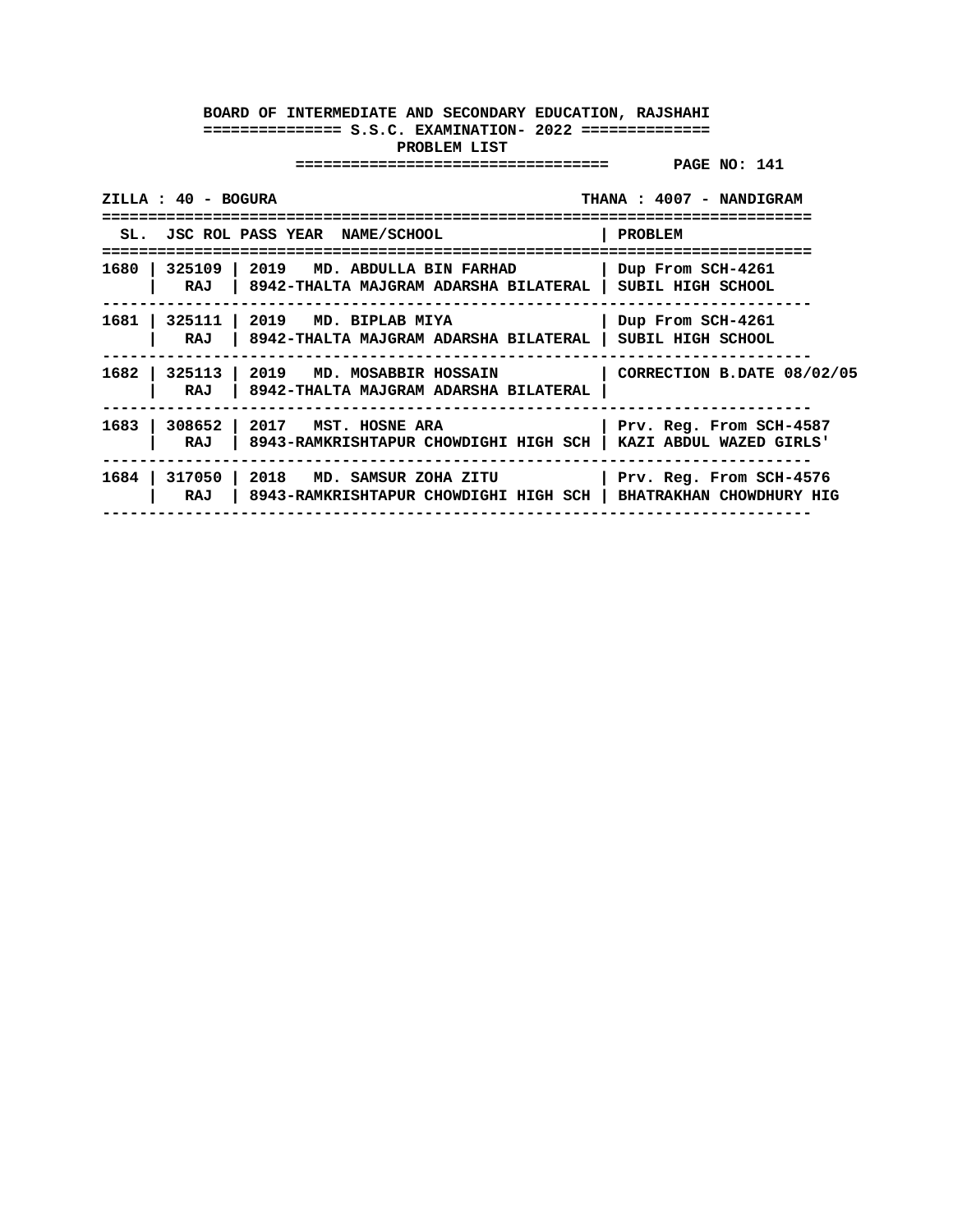| ZILLA : 40 - BOGURA                                                                           | THANA: 4008 - DHUPCHANCHIA<br>==================                                 |
|-----------------------------------------------------------------------------------------------|----------------------------------------------------------------------------------|
| JSC ROL PASS YEAR NAME/SCHOOL<br>SL.                                                          | <b>PROBLEM</b>                                                                   |
| 2001<br>1685 I<br>MD. HABIBUR BASHAR<br>4604-ASIR UDDIN CHISHTI MEMORIAL HIGH                 | INVALID JSC INFORMATION                                                          |
| 1686   457748  <br>2019 MD. BYZID<br>4606-TALORA ALTAF ALI HIGH SCHOOL<br>RAJ                 | CORRECTION B.DATE 30/01/01                                                       |
| 1687   331030  <br>2019 KUMARI NIPA RANI<br>4611-TALORA GIRLS' HIGH SCHOOL<br>RAJ             | Dup From SCH-4303<br>HATIBANDA HIGH SCHOOL                                       |
| 1688   346060<br>2018 MD. MASHARUL ISLAM MISHU<br>RAJ<br>4612-UNAHAT SINGRA HIGH SCHOOL       | Prv. Reg. From SCH-5078<br>RAIKALI HIGH SCHOOL                                   |
| 1689 324043<br>2019 MST. SUROVI<br>RAJ<br>4616-POTHATTI GIRLS' HIGH SCHOOL                    | CORRECTION B.DATE 06/10/06                                                       |
| 1690 324045<br>2019 MST. BITHY AKTER<br>RAJ<br>4616-POTHATTI GIRLS' HIGH SCHOOL               | CORRECTION B.DATE 26/12/06                                                       |
| 1691 324067<br>2019 MST. SUMONA AKTER<br>RAJ<br>4616-POTHATTI GIRLS' HIGH SCHOOL              | CORRECTION B.DATE 22/05/06                                                       |
| 1692   323966  <br>2019 MST. JESMIN KHATUN<br>4618-ATUIL GIRLS' HIGH SCHOOL<br>RAJ            | Dup From SCH-4664<br>BAGBARI K. M. HIGH SCHOO                                    |
| $1693$   324288<br>2019 SUKONNA SIDDIKY SUBHA<br>4624-BIAM LABORATORY SCHOOL & COLLEGE<br>RAJ | Dup From SCH-4713<br>KAHALU TAIRUNNESSA GIRLS                                    |
| 1694   324290  <br>2019 MST. MASUMA YESMIN<br>4624-BIAM LABORATORY SCHOOL & COLLEGE<br>RAJ    | Dup From SCH-4713<br>  KAHALU TAIRUNNESSA GIRLS                                  |
| 1695   352865  <br>2019<br>MD. SIYAM HOSSEN<br>RAJ                                            | Dup From SCH-5078<br>4825-KHANDAKAR ABUL KASHEM HIGH SCHOO   RAIKALI HIGH SCHOOL |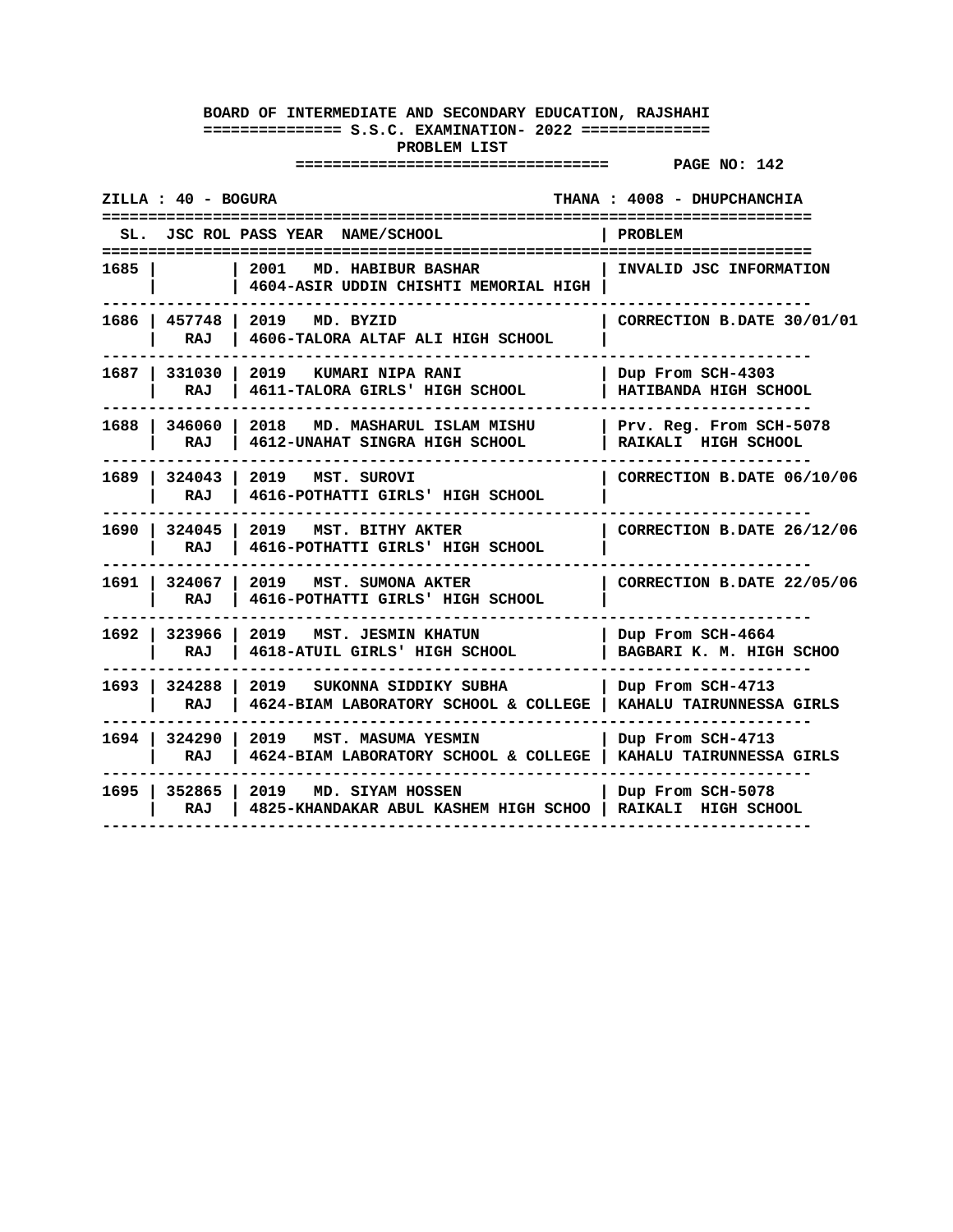| ZILLA : 40 - BOGURA     |                                                                            | THANA : 4009 - SONATOLA                             |
|-------------------------|----------------------------------------------------------------------------|-----------------------------------------------------|
| JSC ROL PASS YEAR       | <b>NAME/SCHOOL</b>                                                         | <b>PROBLEM</b><br>======================            |
| 103528<br>1696<br>MAD   | 2019<br>MD. SAMIUL ISLAM ALIF<br>4625-GOVT. SONATOLA MODLE HIGH SCHOOL     | Dup From SCH-4323<br>TMSS PUBLIC SCHOOL AND C       |
| 1697   326128<br>RAJ    | 2019<br>MD. HASIBUL ISLAM<br>4625-GOVT. SONATOLA MODLE HIGH SCHOOL         | Dup From SCH-4776<br><b>AUCHER PARA HIGH SCHOOL</b> |
| 1698 337285<br>RAJ      | 2019<br>MD. FAZLE RABBI NIROB<br>4625-GOVT. SONATOLA MODLE HIGH SCHOOL     | Dup From SCH-4482<br>MOKAMTALA HIGH SCHOOL          |
| 1699 l<br>326375<br>RAJ | 2019<br>MD. MEHEDI HASSAN<br>4626-TEKANI CHUKAINAGAR A. M. HIGH SC         | Dup From SCH-4628<br>HARIKHALI HIGH SCHOOL          |
| 326375<br>1700 l<br>RAJ | 2019<br><b>MD. MEHEDI HASSAN</b><br>4628-HARIKHALI HIGH SCHOOL             | Dup From SCH-4626<br>TEKANI CHUKAINAGAR A. M.       |
| 1701   339495<br>RAJ    | 2019 MST. RITA KHATUN<br>4630-BALUA HAT HIGH SCHOOL                        | Dup From SCH-4674<br>UZGRAM PINTU GIRLS' HIGH       |
| 1702 l                  | 2000<br>MD. ANIK BABU<br>4632-UNITED HIGH SCHOOL SHEKHAHATI                | INVALID JSC INFORMATION                             |
| 319932<br>1703 l<br>RAJ | 2019<br>MST. MARUFA AKTER MITHILA<br>4635-SONATALA PILOT GIRLS' HIGH SCHOO | Dup From SCH-4557<br>HAT SHERPUR HIGH SCHOOL        |
| 1704   326016<br>RAJ    | 2019<br>MST. KHATIJA KHATUN<br>4635-SONATALA PILOT GIRLS' HIGH SCHOO       | Dup From SCH-4643<br><b>T. M. MEMORIAL ACADEMY</b>  |
| 345303<br>1705<br>RAJ   | 2019<br>MST. TABASSUM AKTER<br>4635-SONATALA PILOT GIRLS' HIGH SCHOO       | Dup From SCH-5054<br>BEALA BI-LATERAL HIGH SC       |
| 1706   302030<br>RAJ    | 2019<br>MST. SHAMIMA AKTER SHARMIN<br>4636-SUKHAN PUKUR GIRLS' HIGH SCHOOL | Dup From SCH-4290<br>NISHINDHARA FAKIR UDDIN        |
| 1707 I<br>326016<br>RAJ | 2019<br>MST. KHATIJA KHATUN<br>4643-T. M. MEMORIAL ACADEMY                 | Dup From SCH-4635<br>SONATALA PILOT GIRLS' HI       |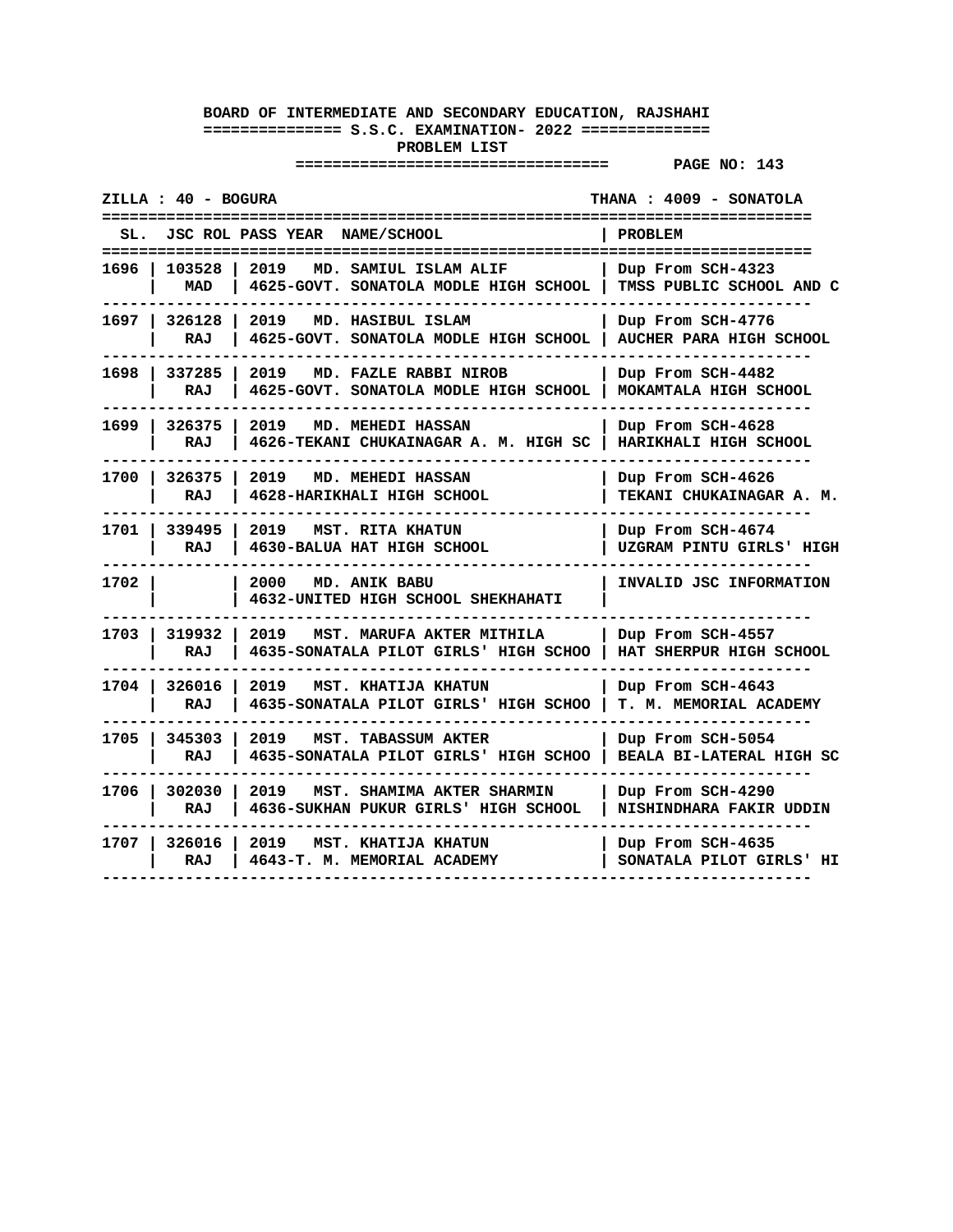|      | ZILLA : 40 - BOGURA  |                                                                    | THANA: 4010 - GABTALI                               |
|------|----------------------|--------------------------------------------------------------------|-----------------------------------------------------|
|      |                      | SL. JSC ROL PASS YEAR NAME/SCHOOL                                  | PROBLEM<br>=====================                    |
|      | 1708 331027          | 2019 MST. JUI AKTER                                                | Dup From SCH-4727                                   |
|      | RAJ                  | 4303-HATIBANDA HIGH SCHOOL                                         | GABTALI SHAHID ZIA HIGH                             |
|      | 1709   331030        | 2019 KUMARI NIPA RANI                                              | Dup From SCH-4611                                   |
|      | RAJ                  | 4303-HATIBANDA HIGH SCHOOL                                         | TALORA GIRLS' HIGH SCHOO                            |
|      | 1710   331076        | 2019 MD. MIRAZUL ISLAM MANIK                                       | Dup From SCH-4663                                   |
|      | RAJ                  | 4303-HATIBANDA HIGH SCHOOL                                         | MORIA R. M. P. HIGH SCHO                            |
|      | 1711   331119        | 2019 MD. RUMAN ISLAM                                               | Dup From SCH-4714                                   |
|      | RAJ                  | 4303-HATIBANDA HIGH SCHOOL                                         | BAKHRA CUM BELGHORIA HIG                            |
|      | 1712   325897        | 2018 MD. MINE UDDIN                                                | Prv. Reg. From SCH-4650                             |
|      | RAJ                  | 4650-GABTALI PILOT HIGH SCHOOL                                     | GABTALI PILOT HIGH SCHOO                            |
|      | 1713   316090        | 2017 KONICA RANI                                                   | Prv. Reg. From SCH-4652                             |
|      | RAJ                  | 4652-MAHISHABAN HIGH SCHOOL                                        | MAHISHABAN HIGH SCHOOL                              |
|      | 1714   324968        | 2018 MST. MADHURI KHATUN                                           | Prv. Reg. From SCH-4655                             |
|      | RAJ                  | 4655-SONDABARI AZAD HIGH SCHOOL                                    | SONDABARI AZAD HIGH SCHO                            |
|      | 1715   327117        | 2019 MST. RUMANA KHATUN                                            | Dup From SCH-4259                                   |
|      | RAJ                  | 4657-JAMIRBARIA K. H. HIGH SCHOOL                                  | MALOTINAGAR HIGH SCHOOL                             |
|      | 1716   330078<br>RAJ | 2019 MST. MIM AKTER<br>4661-NEPALTALI HIGH SCHOOL                  | CORRECTION B.DATE 05/04/06                          |
|      | 1717   330078<br>RAJ | 2019<br><b>MST. MIM AKTER</b><br>4661-NEPALTALI HIGH SCHOOL        | Dup From SCH-4665<br>KADAMTALI HIGH SCHOOL          |
|      | 1718   324908        | 2018 PONKOJ KUMAR                                                  | Prv. Reg. From SCH-4662                             |
|      | RAJ                  | 4662-PIRGACHHA HIGH SCHOOL                                         | PIRGACHHA HIGH SCHOOL                               |
|      | 1719   210642        | 2019 RIMI AKTER                                                    | Dup From SCH-4734                                   |
|      | MAD                  | 4663-MORIA R. M. P. HIGH SCHOOL                                    | PAR-RANIR PARA HIGH SCHO                            |
| 1720 | 324321<br>RAJ        | 2018<br>MST. SUMAIYA AKTER<br>4663-MORIA R. M. P. HIGH SCHOOL      | Prv. Reg. From SCH-4663<br>MORIA R. M. P. HIGH SCHO |
| 1721 | 331076<br>RAJ        | 2019<br>MD. MIRAZUL ISLAM MANIK<br>4663-MORIA R. M. P. HIGH SCHOOL | Dup From SCH-4303<br>HATIBANDA HIGH SCHOOL          |
| 1722 | 308101               | 2019 MD. RAHEL MIA                                                 | Dup From SCH-4393                                   |
|      | RAJ                  | 4664-BAGBARI K. M. HIGH SCHOOL                                     | BERER BARI (B.L.) HIGH S                            |
|      |                      |                                                                    |                                                     |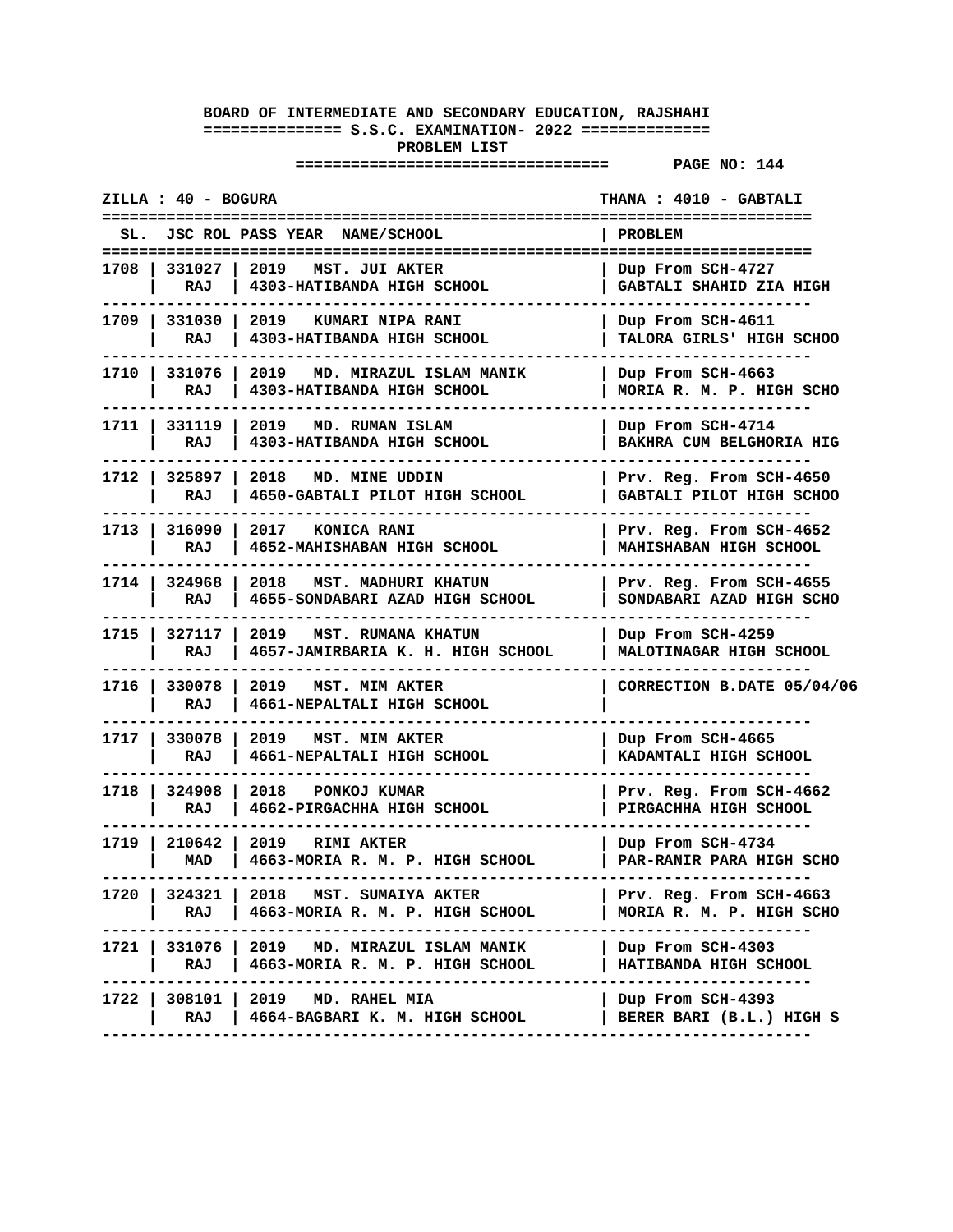| ZILLA : 40 - BOGURA    |                                                                            | THANA: 4010 - GABTALI                               |
|------------------------|----------------------------------------------------------------------------|-----------------------------------------------------|
|                        | SL. JSC ROL PASS YEAR NAME/SCHOOL                                          | <b>PROBLEM</b>                                      |
| RAJ                    | 1723   308103   2019 MD. SAJIB BABU<br>4664-BAGBARI K. M. HIGH SCHOOL      | Dup From SCH-4393<br>BERER BARI (B.L.) HIGH S       |
| 1724   323966  <br>RAJ | 2019 MST. JESMIN KHATUN<br>4664-BAGBARI K. M. HIGH SCHOOL                  | Dup From SCH-4618<br>ATUIL GIRLS' HIGH SCHOOL       |
| 1725   330078<br>RAJ   | 2019 MST. MIM AKTER<br>4665-KADAMTALI HIGH SCHOOL                          | Dup From SCH-4661<br>NEPALTALI HIGH SCHOOL          |
| 1726   333109<br>RAJ   | 2018 MST. JANNATUL NAIMA<br>4671-KAGAIL KARUNA KANTA HIGH SCHOOL           | Prv. Reg. From SCH-4671<br>KAGAIL KARUNA KANTA HIGH |
| 1727   327001  <br>RAJ | 2019 MST. SABRINA AKTHER RIYA<br>4673-SONAROY HIGH SCHOOL                  | CORRECTION B.DATE 31/12/06                          |
| 1728   327055  <br>RAJ | 2019 MD. NAYEM ISLAM<br>4673-SONAROY HIGH SCHOOL                           | CORRECTION B.DATE 19/04/06                          |
| 1729 339495 1<br>RAJ   | 2019 MST. RITA KHATUN<br>4674-UZGRAM PINTU GIRLS' HIGH SCHOOL              | Dup From SCH-4630<br><b>BALUA HAT HIGH SCHOOL</b>   |
| RAJ                    | 1730   331027   2019 MST. JUI AKTER<br>4727-GABTALI SHAHID ZIA HIGH SCHOOL | Dup From SCH-4303<br>HATIBANDA HIGH SCHOOL          |
| 1731 327340<br>RAJ     | 2019 MANSURA AKTER<br>4729-BURUZ ADARSHA GRAM GIRLS' HIGH S                | Dup From SCH-4554<br>FULBARI GAMIR UDDIN BAHU       |
| 1732   210642  <br>MAD | 2019 RIMI AKTER<br>4734-PAR-RANIR PARA HIGH SCHOOL                         | Dup From SCH-4663<br>MORIA R. M. P. HIGH SCHO       |
| RAJ                    | 1733   322503   2018 MD. HANIF MIA<br>4735-HASNA ALTAF SCHOOL & COLLEGE    | Prv. Reg. From SCH-4633<br>KARPUR DEE PARSHIK HIGH  |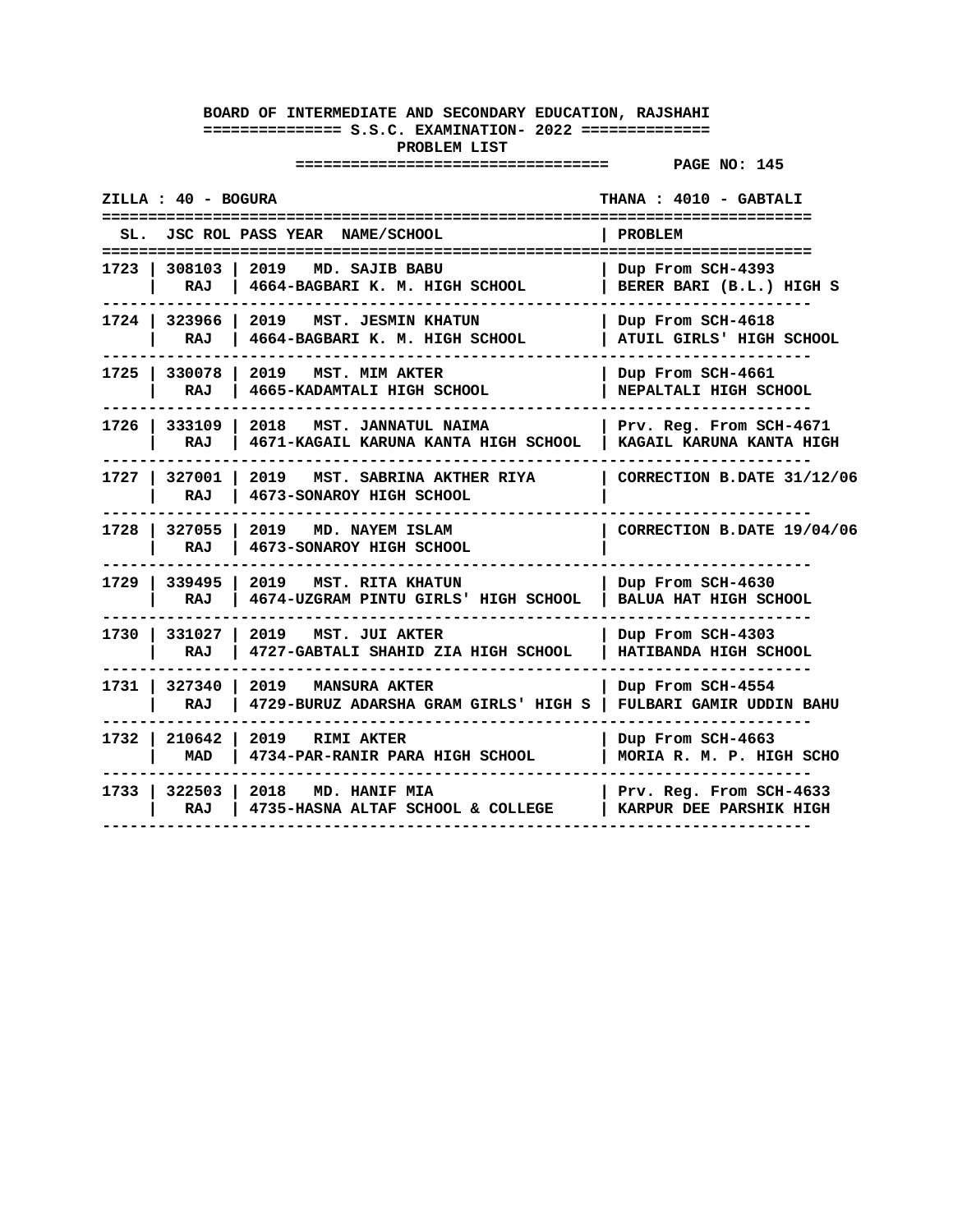| ZILLA : 40 - BOGURA         |                                                                                                                                  | THANA : 4011 - KAHALOO                                          |
|-----------------------------|----------------------------------------------------------------------------------------------------------------------------------|-----------------------------------------------------------------|
| SL.                         | JSC ROL PASS YEAR NAME/SCHOOL                                                                                                    | <b>PROBLEM</b>                                                  |
| 332332<br>1734<br>RAJ       | 2019<br>MD. IFTE KHAIRUL ISLAM<br>4700-KAHALOO GOVT. MODEL HIGH SCHOOL                                                           | Dup From SCH-4706<br>ALLAMER TAKIA HIGH SCHOO                   |
| 1735 l<br>332854  <br>RAJ   | 2019<br>MD. PIASH MONDOL<br>4700-KAHALOO GOVT. MODEL HIGH SCHOOL                                                                 | Dup From SCH-4352<br>CANTONMENT BOARD HIGH SC                   |
| 1736 l<br>333462<br>RAJ     | 2019<br>MD. SIYAM HOSSAIN<br>4700-KAHALOO GOVT. MODEL HIGH SCHOOL                                                                | Dup From SCH-4721<br>DR. ABDUS SOBHAN HIGH SC                   |
| 1737 I<br>332638<br>RAJ     | 2019 MD. JELHAJJ<br>4701-UCHALBARIA DIMUKHI HIGH SCHOOL                                                                          | Dup From SCH-4722<br>ZIAKHUR HIGH SCHOOL                        |
| 1738 l<br>331728<br>RAJ     | 2019<br>MST. RAFIYA AKTER<br>4702-KALIPARA ISMAIL HOSSAIN HIGH SCH                                                               | Dup From SCH-4275<br>GOHAIL ISLAMIA HIGH SCHO                   |
| 1739<br>332988<br>RAJ       | 2019<br><b>BRISTI ODHIKARI</b><br>4702-KALIPARA ISMAIL HOSSAIN HIGH SCH                                                          | Dup From SCH-4337<br>PIRGACHHA A. F. GIRLS' H                   |
| 1740<br>332990<br>RAJ       | 2019<br>MST. SUMAIYA KHATUN<br>4702-KALIPARA ISMAIL HOSSAIN HIGH SCH                                                             | Dup From SCH-4337<br>PIRGACHHA A. F. GIRLS' H                   |
| 1741 I<br>331747<br>RAJ     | 2019<br>MST. SAIMA AKTER<br>4704-NARHATTA BAHUMUKHI HIGH SCHOOL                                                                  | Dup From SCH-4495<br>PANCHADAS (JAMTOLI) HIGH                   |
| 1742 l<br>332332<br>RAJ     | 2019<br>MD. IFTE KHAIRUL ISLAM<br>4706-ALLAMER TAKIA HIGH SCHOOL                                                                 | Dup From SCH-4700<br>KAHALOO GOVT. MODEL HIGH                   |
| 1743                        | 2000<br>MST. KONIKA AKTER<br>4709-AGHORE MALANCHA HIGH SCHOOL                                                                    | INVALID JSC INFORMATION                                         |
| 297425<br>1744<br>RAJ       | 2018<br>MD. FAHIM SAHARIA SAJID<br>4709-AGHORE MALANCHA HIGH SCHOOL                                                              | Prv. Reg. From SCH-4253<br>BOGURA POURA HIGH SCHOOL             |
| 1745 l<br>324288<br>RAJ     | 2019<br>SUKONNA SIDDIKY SUBHA<br>4713-KAHALU TAIRUNNESSA GIRLS' HIGH S                                                           | Dup From SCH-4624<br>BIAM LABORATORY SCHOOL &<br>-------------- |
| 1746 I<br>324290 I<br>RAJ I | 2019 MST. MASUMA YESMIN<br>4713-KAHALU TAIRUNNESSA GIRLS' HIGH S   BIAM LABORATORY SCHOOL &                                      | Dup From SCH-4624                                               |
|                             | 1747   331119   2019 MD. RUMAN ISLAM<br>RAJ   4714-BAKHRA CUM BELGHORIA HIGH SCHOOL   HATIBANDA HIGH SCHOOL<br>--------          | Dup From SCH-4303                                               |
| RAJ                         | 1748   332623   2019 MST. SUMAIYA KHATUN<br>4720-PIRAPAT DIGHIRHAT GIRLS' HIGH SC   BAKHRA GIRLS' HIGH SCHOO<br>---------------- | Dup From SCH-4724                                               |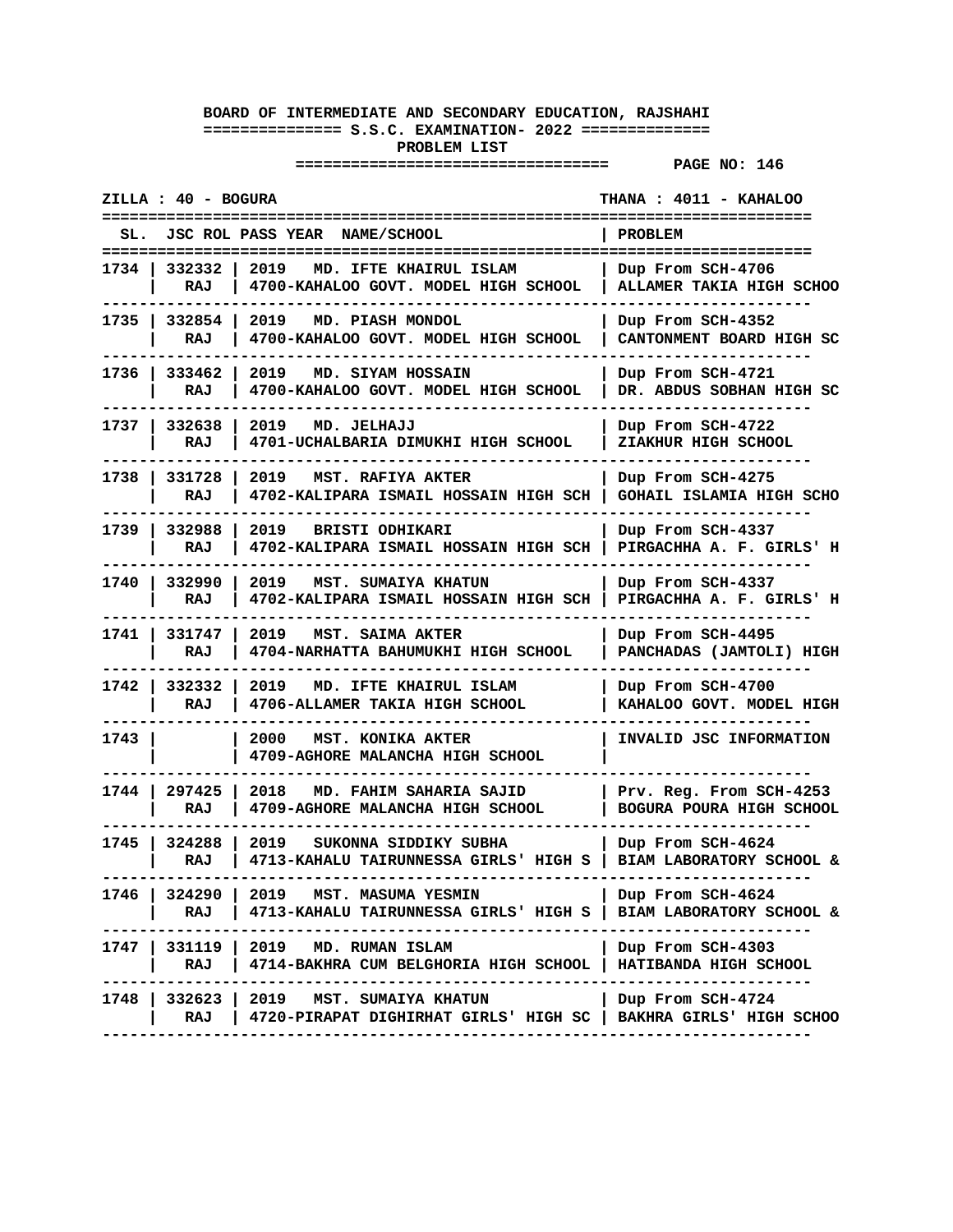#### **================================== PAGE NO: 147**

**ZILLA : 40 - BOGURA THANA : 4011 - KAHALOO ============================================================================= SL. JSC ROL PASS YEAR NAME/SCHOOL | PROBLEM ============================================================================= 1749 | 333462 | 2019 MD. SIYAM HOSSAIN | Dup From SCH-4700** | RAJ | 4721-DR. ABDUS SOBHAN HIGH SCHOOL **----------------------------------------------------------------------------- 1750 | 332630 | 2019 PARTHO PROTIM DASS | Dup From SCH-4505 | RAJ | 4722-ZIAKHUR HIGH SCHOOL | NAMUJA HIGH SCHOOL ----------------------------------------------------------------------------- 1751 | 332631 | 2019 SHIMON DIPRAJ | Dup From SCH-4505 | RAJ | 4722-ZIAKHUR HIGH SCHOOL | NAMUJA HIGH SCHOOL ----------------------------------------------------------------------------- 1752 | 332632 | 2019 MD. JAKARIA SAKHIDAR | Dup From SCH-4505 | RAJ | 4722-ZIAKHUR HIGH SCHOOL | NAMUJA HIGH SCHOOL ----------------------------------------------------------------------------- 1753 | 332633 | 2019 MD. SALIM REZA | Dup From SCH-4505 | RAJ | 4722-ZIAKHUR HIGH SCHOOL | NAMUJA HIGH SCHOOL ----------------------------------------------------------------------------- 1754 | 332634 | 2019 MD. SHAKIL HOSSAIN | Dup From SCH-4505 | RAJ | 4722-ZIAKHUR HIGH SCHOOL | NAMUJA HIGH SCHOOL ----------------------------------------------------------------------------- 1755 | 332635 | 2019 MD. TOWHIDUL ISLAM | Dup From SCH-4800 | RAJ | 4722-ZIAKHUR HIGH SCHOOL | BOROMOHOR HIGH SCHOOL ----------------------------------------------------------------------------- 1756 | 332636 | 2019 MD. FARHAD HOSSAIN | Dup From SCH-4489 | RAJ | 4722-ZIAKHUR HIGH SCHOOL | HAZRA DIGHI SCHOOL & COL ----------------------------------------------------------------------------- 1757 | 332638 | 2019 MD. JELHAJJ | Dup From SCH-4701 | RAJ | 4722-ZIAKHUR HIGH SCHOOL | UCHALBARIA DIMUKHI HIGH ----------------------------------------------------------------------------- 1758 | 332607 | 2019 MST. JESMIN AKTER | Dup From SCH-4505 | RAJ | 4724-BAKHRA GIRLS' HIGH SCHOOL | NAMUJA HIGH SCHOOL ----------------------------------------------------------------------------- 1759 | 332609 | 2019 MST. SHEMO AKTER | Dup From SCH-4505 | RAJ | 4724-BAKHRA GIRLS' HIGH SCHOOL | NAMUJA HIGH SCHOOL -----------------------------------------------------------------------------** 1760 | 332610 | 2019 **NODY SORKER | RAJ | 4724-BAKHRA GIRLS' HIGH SCHOOL | NAMUJA HIGH SCHOOL ----------------------------------------------------------------------------- 1761 | 332611 | 2019 MST. SADIYA AKTER | Dup From SCH-4505 | RAJ | 4724-BAKHRA GIRLS' HIGH SCHOOL | NAMUJA HIGH SCHOOL ----------------------------------------------------------------------------- 1762 | 332612 | 2019 MST. ATIA KHATUN | Dup From SCH-4505 | RAJ | 4724-BAKHRA GIRLS' HIGH SCHOOL | NAMUJA HIGH SCHOOL ----------------------------------------------------------------------------- 1763 | 332614 | 2019 MST. RIPA MONI | Dup From SCH-4505 | RAJ | 4724-BAKHRA GIRLS' HIGH SCHOOL | NAMUJA HIGH SCHOOL -----------------------------------------------------------------------------**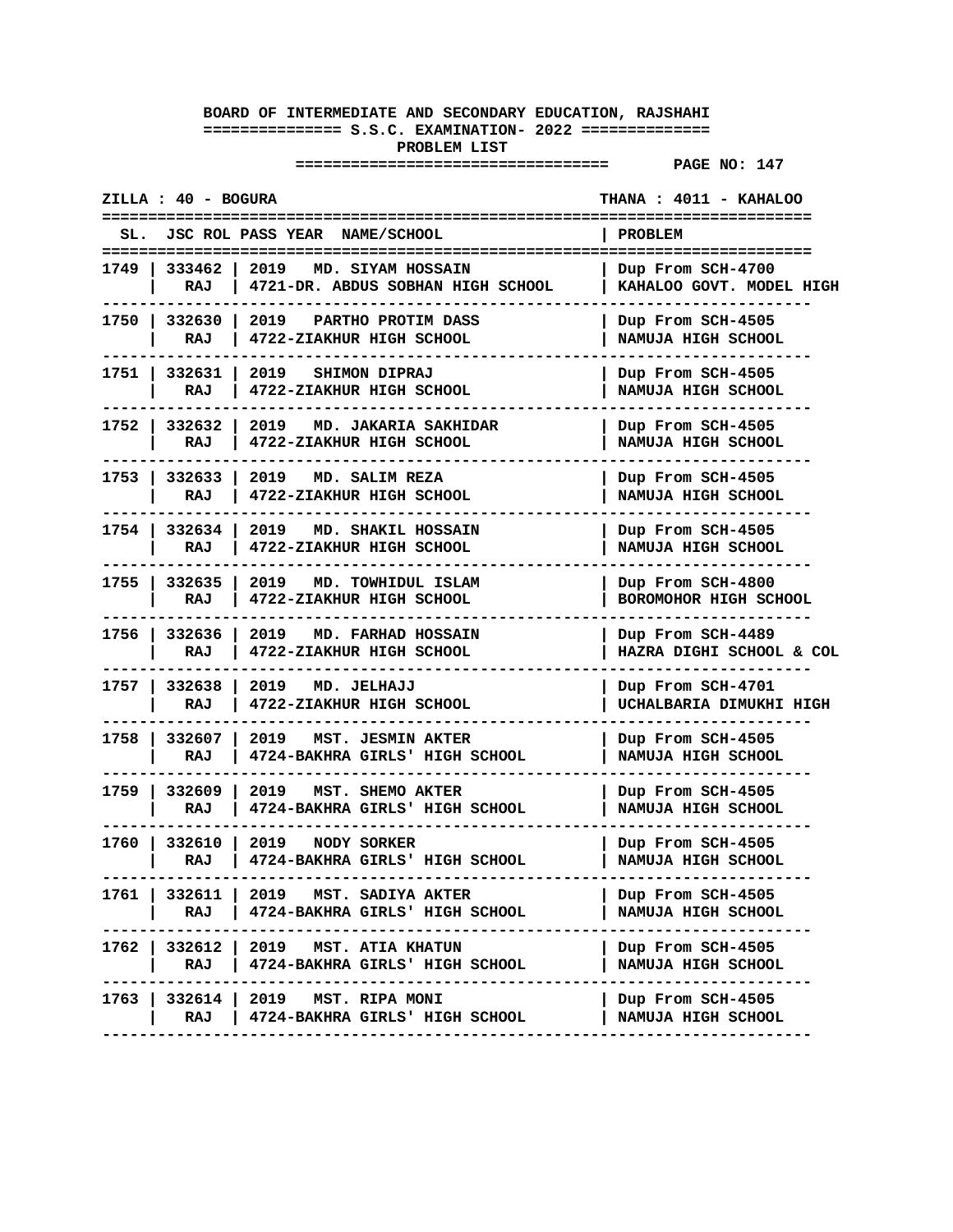|        | ZILLA : 40 - BOGURA    |                                                                                   | THANA : 4011 - KAHALOO                          |
|--------|------------------------|-----------------------------------------------------------------------------------|-------------------------------------------------|
| SL.    |                        | JSC ROL PASS YEAR NAME/SCHOOL                                                     | PROBLEM<br>-----------------------              |
|        | 1764   332615  <br>RAJ | 2019 BORSHA RANI DAS<br>4724-BAKHRA GIRLS' HIGH SCHOOL                            | Dup From SCH-4259<br>MALOTINAGAR HIGH SCHOOL    |
|        | 1765   332616  <br>RAJ | 2019 MST. MONIRA KHATUN<br>4724-BAKHRA GIRLS' HIGH SCHOOL                         | Dup From SCH-4505<br>NAMUJA HIGH SCHOOL         |
|        | 1766   332617<br>RAJ   | 2019 BONNA RANI DASS<br>4724-BAKHRA GIRLS' HIGH SCHOOL                            | Dup From SCH-4505<br>NAMUJA HIGH SCHOOL         |
| 1767 I | 332623<br>RAJ          | 2019<br>MST. SUMAIYA KHATUN<br>4724-BAKHRA GIRLS' HIGH SCHOOL                     | Dup From SCH-4720<br>PIRAPAT DIGHIRHAT GIRLS'   |
| 1768 I | 332630<br>RAJ          | 2019 PARTHO PROTIM DASS<br>4800-BOROMOHOR HIGH SCHOOL                             | Dup From SCH-4722<br>ZIAKHUR HIGH SCHOOL        |
|        | 1769   332631<br>RAJ   | 2019 SHIMON DIPRAJ<br>4800-BOROMOHOR HIGH SCHOOL                                  | Dup From SCH-4722<br>ZIAKHUR HIGH SCHOOL        |
|        | 1770   332632<br>RAJ   | 2019<br>MD. JAKARIA SAKHIDAR<br>4800-BOROMOHOR HIGH SCHOOL                        | Dup From SCH-4722<br>ZIAKHUR HIGH SCHOOL        |
| 1771 l | 332633<br>RAJ          | 2019 MD. SALIM REZA<br>4800-BOROMOHOR HIGH SCHOOL                                 | Dup From SCH-4722<br>ZIAKHUR HIGH SCHOOL        |
| 1772 I | 332634<br>RAJ          | 2019<br>MD. SHAKIL HOSSAIN<br>4800-BOROMOHOR HIGH SCHOOL                          | Dup From SCH-4722<br>ZIAKHUR HIGH SCHOOL        |
| 1773 I | 332635<br>RAJ          | 2019<br>MD. TOWHIDUL ISLAM<br>4800-BOROMOHOR HIGH SCHOOL                          | Dup From SCH-4722<br><b>ZIAKHUR HIGH SCHOOL</b> |
|        | 1774   332638<br>RAJ   | 2019 MD. JELHAJJ<br>4800-BOROMOHOR HIGH SCHOOL                                    | Dup From SCH-4722<br>ZIAKHUR HIGH SCHOOL        |
| 1775 l | 457746<br>RAJ          | 2019<br>MD. SAMIUL ISLAM<br>4800-BOROMOHOR HIGH SCHOOL                            | CORRECTION B.DATE 07/10/01                      |
| 1776 I | DHK                    | 142162   2019 MD. SULTAN MAHMUD ROBIN<br>8824-MUROIL ADARSHA HIGH SCHOOL          | Dup From SCH-8824<br>MUROIL ADARSHA HIGH SCHO   |
|        | DHK                    | 1777   142162   2019   MD. SULTAN MAHMUD ROBIN<br>8824-MUROIL ADARSHA HIGH SCHOOL | Dup From SCH-8824<br>MUROIL ADARSHA HIGH SCHO   |
| 1778   | 208083<br>MAD          | 2019<br>UMME HANI HIYA<br>8824-MUROIL ADARSHA HIGH SCHOOL                         | Dup From SCH-8824<br>MUROIL ADARSHA HIGH SCHO   |
|        |                        |                                                                                   |                                                 |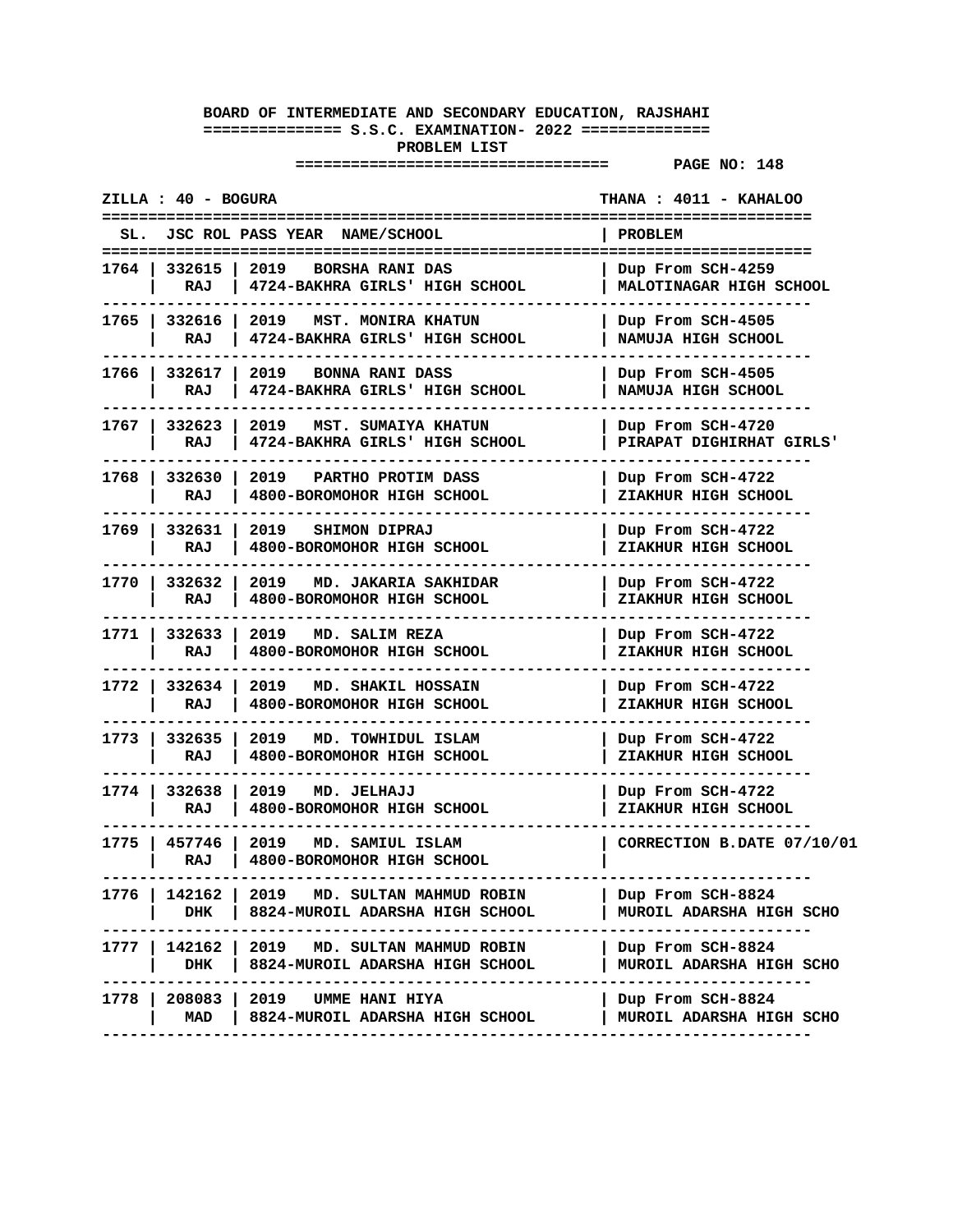**================================== PAGE NO: 149** 

**ZILLA : 40 - BOGURA THANA : 4011 - KAHALOO ============================================================================= SL. JSC ROL PASS YEAR NAME/SCHOOL | PROBLEM ============================================================================= 1779 | 208083 | 2019 UMME HANI HIYA | Dup From SCH-8824 | MAD | 8824-MUROIL ADARSHA HIGH SCHOOL | MUROIL ADARSHA HIGH SCHO ----------------------------------------------------------------------------- 1780 | 208084 | 2019 ISRAT ZAHAN KHATUN | Dup From SCH-8824 | MAD | 8824-MUROIL ADARSHA HIGH SCHOOL | MUROIL ADARSHA HIGH SCHO ----------------------------------------------------------------------------- 1781 | 208084 | 2019 ISRAT ZAHAN KHATUN | Dup From SCH-8824 | MAD | 8824-MUROIL ADARSHA HIGH SCHOOL | MUROIL ADARSHA HIGH SCHO ----------------------------------------------------------------------------- 1782 | 208085 | 2019 AJMIARA KHATUN | Dup From SCH-8824 | MAD | 8824-MUROIL ADARSHA HIGH SCHOOL | MUROIL ADARSHA HIGH SCHO ----------------------------------------------------------------------------- 1783 | 208085 | 2019 AJMIARA KHATUN | Dup From SCH-8824 | MAD | 8824-MUROIL ADARSHA HIGH SCHOOL | MUROIL ADARSHA HIGH SCHO ----------------------------------------------------------------------------- 1784 | 208086 | 2019 ATIKA KHATUN | Dup From SCH-8824 | MAD | 8824-MUROIL ADARSHA HIGH SCHOOL | MUROIL ADARSHA HIGH SCHO ----------------------------------------------------------------------------- 1785 | 208086 | 2019 ATIKA KHATUN | Dup From SCH-8824 | MAD | 8824-MUROIL ADARSHA HIGH SCHOOL | MUROIL ADARSHA HIGH SCHO ----------------------------------------------------------------------------- 1786 | 208087 | 2019 JANNATI AKTER BITHI | Dup From SCH-8824 | MAD | 8824-MUROIL ADARSHA HIGH SCHOOL | MUROIL ADARSHA HIGH SCHO ----------------------------------------------------------------------------- 1787 | 208087 | 2019 JANNATI AKTER BITHI | Dup From SCH-8824 | MAD | 8824-MUROIL ADARSHA HIGH SCHOOL | MUROIL ADARSHA HIGH SCHO ----------------------------------------------------------------------------- 1788 | 208088 | 2019 TASLIMA AKTER | Dup From SCH-8824 | MAD | 8824-MUROIL ADARSHA HIGH SCHOOL | MUROIL ADARSHA HIGH SCHO ----------------------------------------------------------------------------- 1789 | 208088 | 2019 TASLIMA AKTER | Dup From SCH-8824 | MAD | 8824-MUROIL ADARSHA HIGH SCHOOL | MUROIL ADARSHA HIGH SCHO -----------------------------------------------------------------------------** 1790 | 208093 | 2019 **AFRIN JAHAN | MAD | 8824-MUROIL ADARSHA HIGH SCHOOL | MUROIL ADARSHA HIGH SCHO -----------------------------------------------------------------------------** 1791 | 208093 | 2019 **AFRIN JAHAN | MAD | 8824-MUROIL ADARSHA HIGH SCHOOL | MUROIL ADARSHA HIGH SCHO ----------------------------------------------------------------------------- 1792 | 208109 | 2019 MD. TOUHIDUL ISLAM | Dup From SCH-8824 | MAD | 8824-MUROIL ADARSHA HIGH SCHOOL | MUROIL ADARSHA HIGH SCHO -----------------------------------------------------------------------------** 1793 | 208109 | 2019 **MD. TOUHIDUL ISLAM | MAD | 8824-MUROIL ADARSHA HIGH SCHOOL | MUROIL ADARSHA HIGH SCHO -----------------------------------------------------------------------------**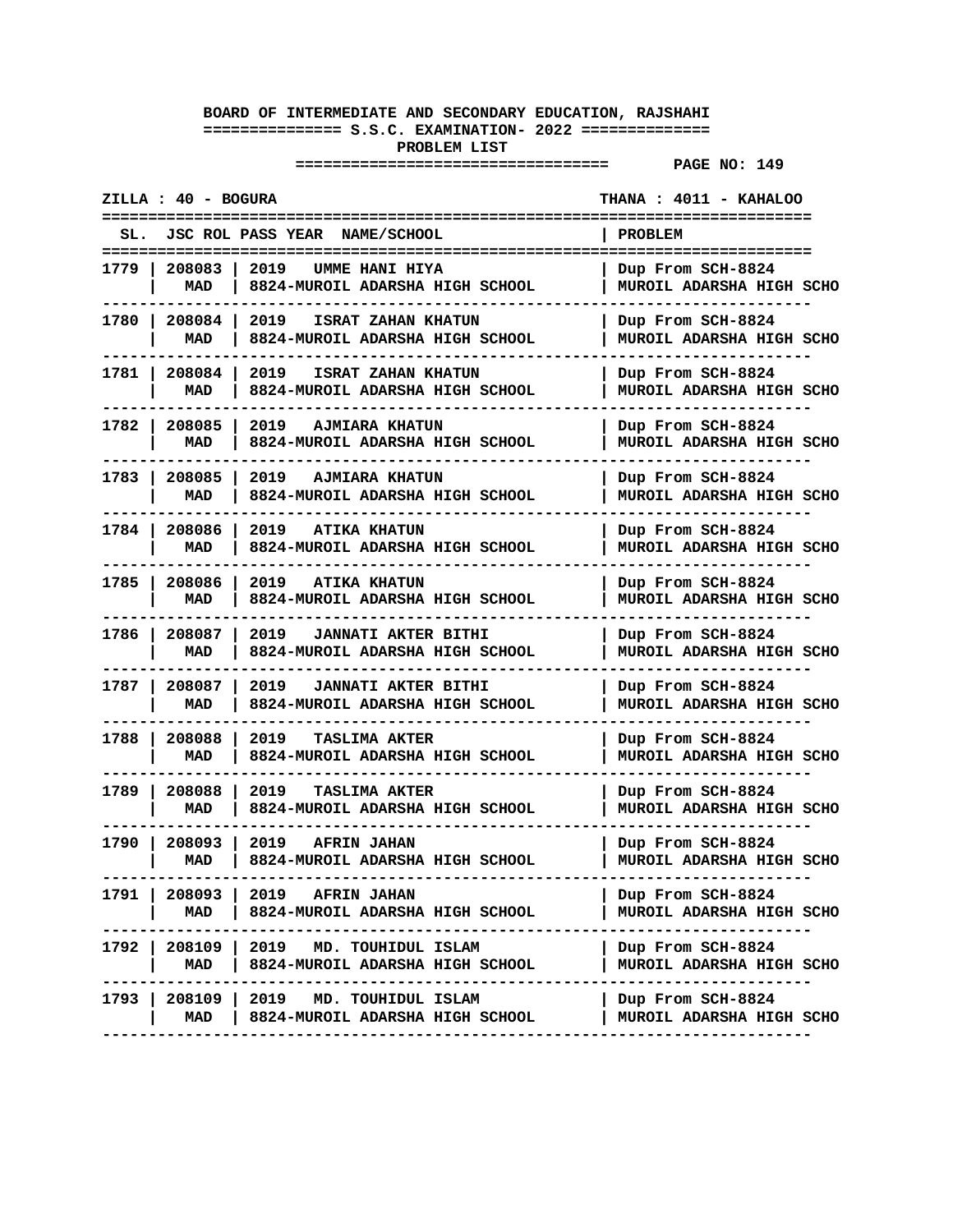| $ZILLA : 40 - BOGURA$                                                                 | THANA: 4011 - KAHALOO                         |  |
|---------------------------------------------------------------------------------------|-----------------------------------------------|--|
| SL. JSC ROL PASS YEAR NAME/SCHOOL                                                     | PROBLEM                                       |  |
| 1794   208119   2019 MD. MORSALIN MONDOL<br>MAD   8824-MUROIL ADARSHA HIGH SCHOOL     | Dup From SCH-8824<br>MUROIL ADARSHA HIGH SCHO |  |
| 208119<br>1795<br>  2019 MD. MORSALIN MONDOL<br>MAD   8824-MUROIL ADARSHA HIGH SCHOOL | Dup From SCH-8824<br>MUROIL ADARSHA HIGH SCHO |  |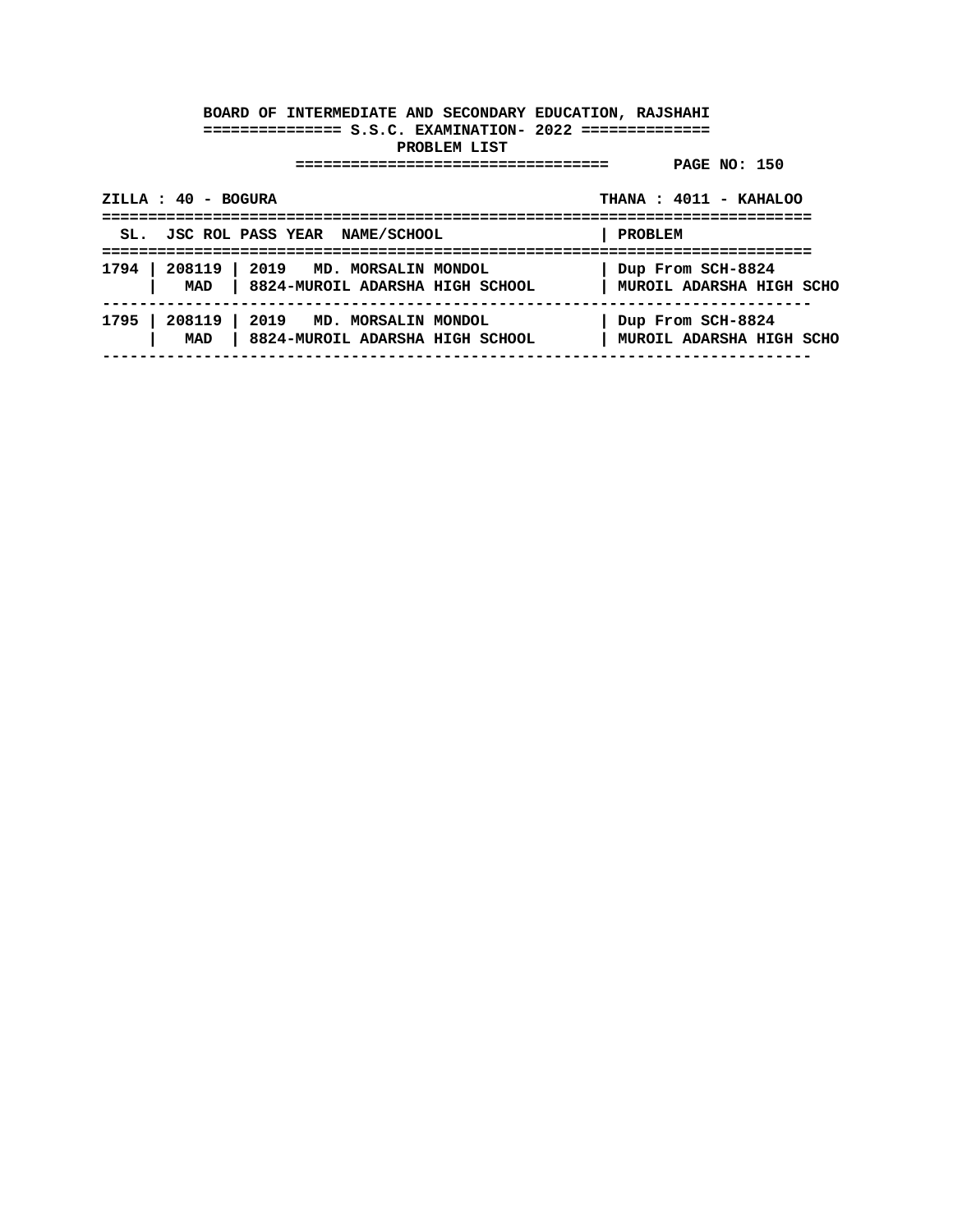| ZILLA : 40 - BOGURA<br>THANA : 4012 - SHAHJAHANPUR                                                                                                                |  |
|-------------------------------------------------------------------------------------------------------------------------------------------------------------------|--|
| JSC ROL PASS YEAR NAME/SCHOOL<br>SL.<br>PROBLEM<br>======================                                                                                         |  |
| 1796 l<br>328641 l<br>2018<br>Prv. Reg. From SCH-4263<br>MD. HOSSEN SORDER<br>RAJ<br>4256-SULTANGANJ HIGH SCHOOL<br>GOVERNMENT CHANCHAITARA                       |  |
| 1797   336173  <br>2019<br>MD. SAEEM CHOWDHURY<br>Dup From SCH-4262<br>ASHEKPUR C. P. HIGH SCHO<br>RAJ<br>4256-SULTANGANJ HIGH SCHOOL                             |  |
| 1798   336204<br>2019 -<br>MST. SATHY AKTER<br>Dup From SCH-4752<br>RAJ<br>4256-SULTANGANJ HIGH SCHOOL<br><b>BEJORA DAKKHIN PARA HIGH</b>                         |  |
| 1799 I<br>336173<br>2019<br>MD. SAEEM CHOWDHURY<br>Dup From SCH-4256<br>4262-ASHEKPUR C. P. HIGH SCHOOL<br>RAJ<br>SULTANGANJ HIGH SCHOOL                          |  |
| 1800 l<br>334174<br>2019<br>MD. SAJIB HOSEN SERAT<br>Dup From SCH-4350<br>RAJ<br>4263-GOVERNMENT CHANCHAITARA MADLA UN  <br>BOGURA CANTONMENT PUBLIC              |  |
| 2018<br>1801   330560<br><b>MD. TAMIM HASAN</b><br>Prv. Reg. From SCH-4275<br>RAJ<br>4275-GOHAIL ISLAMIA HIGH SCHOOL<br><b>GOHAIL ISLAMIA HIGH SCHO</b>           |  |
| 1802   331728<br>2019<br>MST. RAFIYA AKTER<br>Dup From SCH-4702<br>4275-GOHAIL ISLAMIA HIGH SCHOOL<br>KALIPARA ISMAIL HOSSAIN<br>RAJ                              |  |
| 1803   336438<br>2019<br><b>MARJIA JAMAN</b><br>Dup From SCH-4285<br>RAJ<br>4276-ASSATUNNESSA GIRLS' HIGH SCHOOL,<br>POALGACHHA MUSLIM HIGH S                     |  |
| 1804   336635<br>2019<br>SAKIBA RAHMAN<br>Dup From SCH-4271<br>4281-NOGAR GIRLS' HIGH SCHOOL<br>THE BOGURA CITY GIRLS' H<br>RAJ                                   |  |
| 1805 l<br>336653<br>Dup From SCH-4750<br>2019<br>MST. MUSFIKA AKTER<br>RAJ<br>4281-NOGAR GIRLS' HIGH SCHOOL<br>SHAJAPUR BALPUKUR HIGH S                           |  |
| 1806 I<br>216120 1<br>2018<br><b>BORHAN UDDIN</b><br>Prv. Req. From SCH-4297<br>MAD<br>4284-ARIA RAHIMABAD HIGH SCHOOL<br>MANIK DIPA B.L. HIGH SCH                |  |
| 1807   334467  <br>2019<br><b>JERIN JAHANGIR MOHONA</b><br>Dup From SCH-3927<br>4284-ARIA RAHIMABAD HIGH SCHOOL<br>CHAR VANUDANGA ISAMOTI H<br>RAJ                |  |
| 334481   2019 UMMA HABIBA<br>1808 l<br>Dup From SCH-4338<br>RAJ<br>4284-ARIA RAHIMABAD HIGH SCHOOL<br>CHANDMOHA SHARALPUR HIGH<br>----------------                |  |
| 1809   323236   2017 MST. SADIA KHATUN<br>Prv. Reg. From SCH-4285<br>4285-POALGACHHA MUSLIM HIGH SCHOOL<br>POALGACHHA MUSLIM HIGH S<br>RAJ                        |  |
| 1810 l<br>336438  <br>2019 MARJIA JAMAN<br>Dup From SCH-4276<br>4285-POALGACHHA MUSLIM HIGH SCHOOL<br>RAJ<br>  ASSATUNNESSA GIRLS' HIGH<br>---------------------- |  |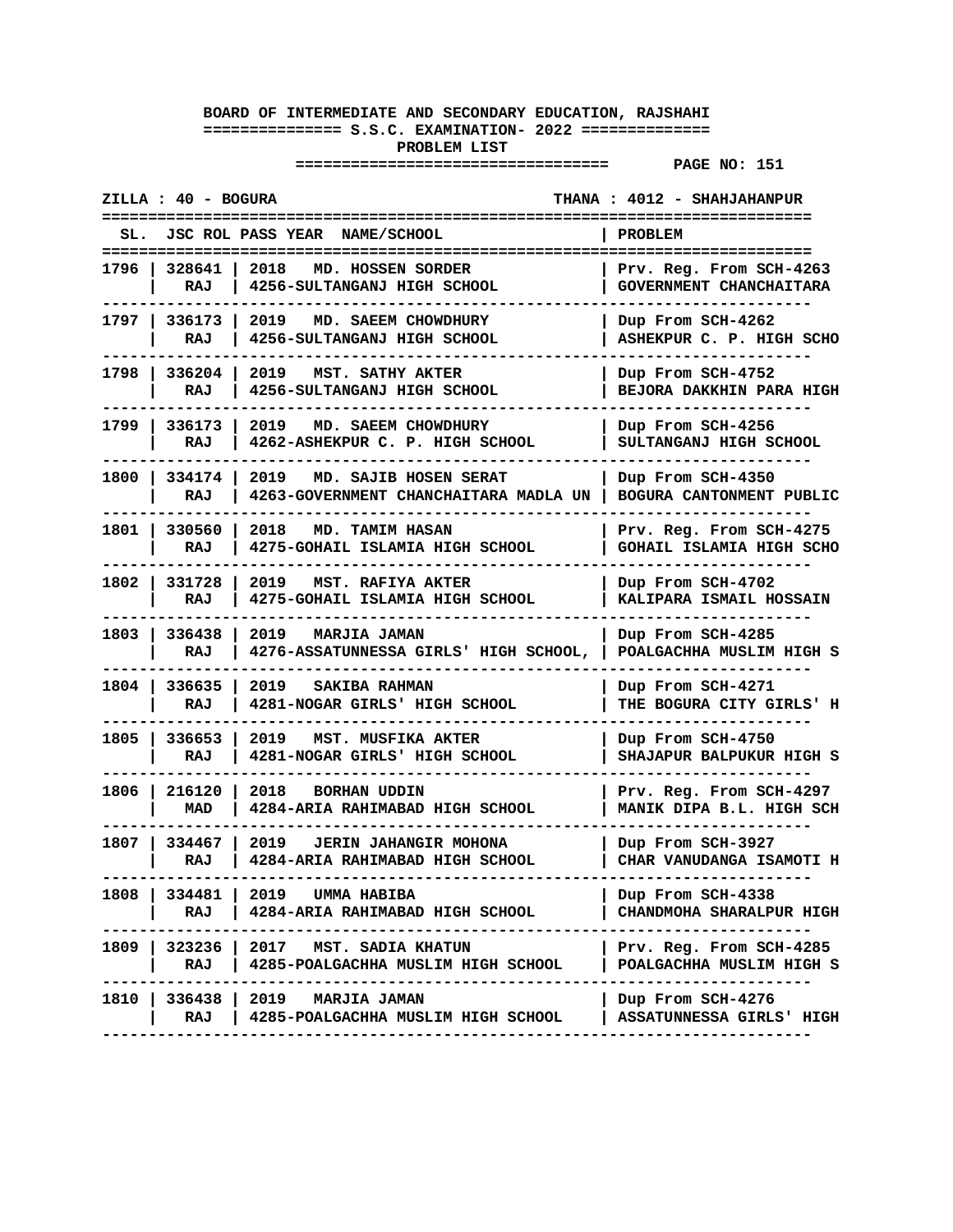| ZILLA : 40 - BOGURA                                                                                                                                        | THANA: 4012 - SHAHJAHANPUR                            |
|------------------------------------------------------------------------------------------------------------------------------------------------------------|-------------------------------------------------------|
| SL. JSC ROL PASS YEAR NAME/SCHOOL                                                                                                                          | PROBLEM                                               |
| 1811   334675   2019<br>MD. MASUD RANA<br>  4286-CHOPINAGAR HIGH SCHOOL<br>RAJ                                                                             | Dup From SCH-8822<br>  MAJHIRA HIGH SCHOOL            |
| 1812   328696   2018 MD. ZAHID HASAN<br>  4297-MANIK DIPA B.L. HIGH SCHOOL<br>RAJ                                                                          | Prv. Reg. From SCH-4282<br>DEMAJANI S. M. R. HIGH S   |
| 1813   336844   2019   MST. SHARMIN<br>RAJ<br>  4297-MANIK DIPA B.L. HIGH SCHOOL                                                                           | Dup From SCH-4317<br>DARIGACHHA ISLAMIA HIGH          |
| 1814   314896  <br>2019 MD. KABIR HASAN SHAON<br>RAJ<br>  4306-RANIR HAT HIGH SCHOOL                                                                       | Dup From SCH-4460<br>CHHONKA BI-LATERAL HIGH          |
| 1815   321508   2017   NASRIN NIPA<br>RAJ   4306-RANIR HAT HIGH SCHOOL                                                                                     | Prv. Reg. From SCH-4284  <br>ARIA RAHIMABAD HIGH SCHO |
| 1816   336095   2019   MST. RABEYA AKTER RINA<br>RAJ   4306-RANIR HAT HIGH SCHOOL                                                                          | Dup From SCH-4319  <br>  BOGURA YMCA PUBLIC SCHOO     |
| 1817   336184   2019   MST. MAHBUBA EYASMIN<br>RAJ   4308-BEJORA HIGH SCHOOL                                                                               | Dup From SCH-4752<br><b>BEJORA DAKKHIN PARA HIGH</b>  |
| 1818   αº-αº-   2019   MST. TASNIA MOSTARI RAHI     INVALID JSC INFORMATION<br>RAJ   4316-SHAH NAGOR SECONDARY GIRLS' SCHO                                 |                                                       |
| 1819   αº-αº-   2019   MST. SANJIDA YESMIN TOMA     INVALID JSC INFORMATION<br>RAJ   4316-SHAH NAGOR SECONDARY GIRLS' SCHO                                 |                                                       |
| 1820   αº-αº-   2019   MST. SANIYA SULTANA<br>RAJ   4316-SHAH NAGOR SECONDARY GIRLS' SCHO                                                                  | INVALID JSC INFORMATION                               |
| $1821$   $\alpha^0$ $\alpha^0$ $\vdash$   2019 MST. JAKIYA SULTANA<br>RAJ   4316-SHAH NAGOR SECONDARY GIRLS' SCHO                                          | INVALID JSC INFORMATION                               |
| $1822$ $\alpha$ <sup>o</sup> $\alpha$ <sup>o</sup> $\alpha$ <sup>o</sup> $\alpha$   2019 MST, SANJIDA AKTER<br>RAJ   4316-SHAH NAGOR SECONDARY GIRLS' SCHO | INVALID JSC INFORMATION                               |
| $1823$   $\alpha$ ° $\alpha$ ° $\vdash$   2019 MST. TANIYA AKTER<br>RAJ   4316-SHAH NAGOR SECONDARY GIRLS' SCHO                                            | I INVALID JSC INFORMATION                             |
| 1824   $\alpha^{\circ}$ $\alpha^{\circ}$ $\vdash$   2019 MST. JISATUN NESA<br>RAJ   4316-SHAH NAGOR SECONDARY GIRLS' SCHO                                  | INVALID JSC INFORMATION                               |
| $1825$   $\alpha^0$ - $\alpha^0$ -   2019 MST. RAJIN RAHOTIN FIHA   INVALID JSC INFORMATION<br>RAJ   4316-SHAH NAGOR SECONDARY GIRLS' SCHO                 |                                                       |
|                                                                                                                                                            |                                                       |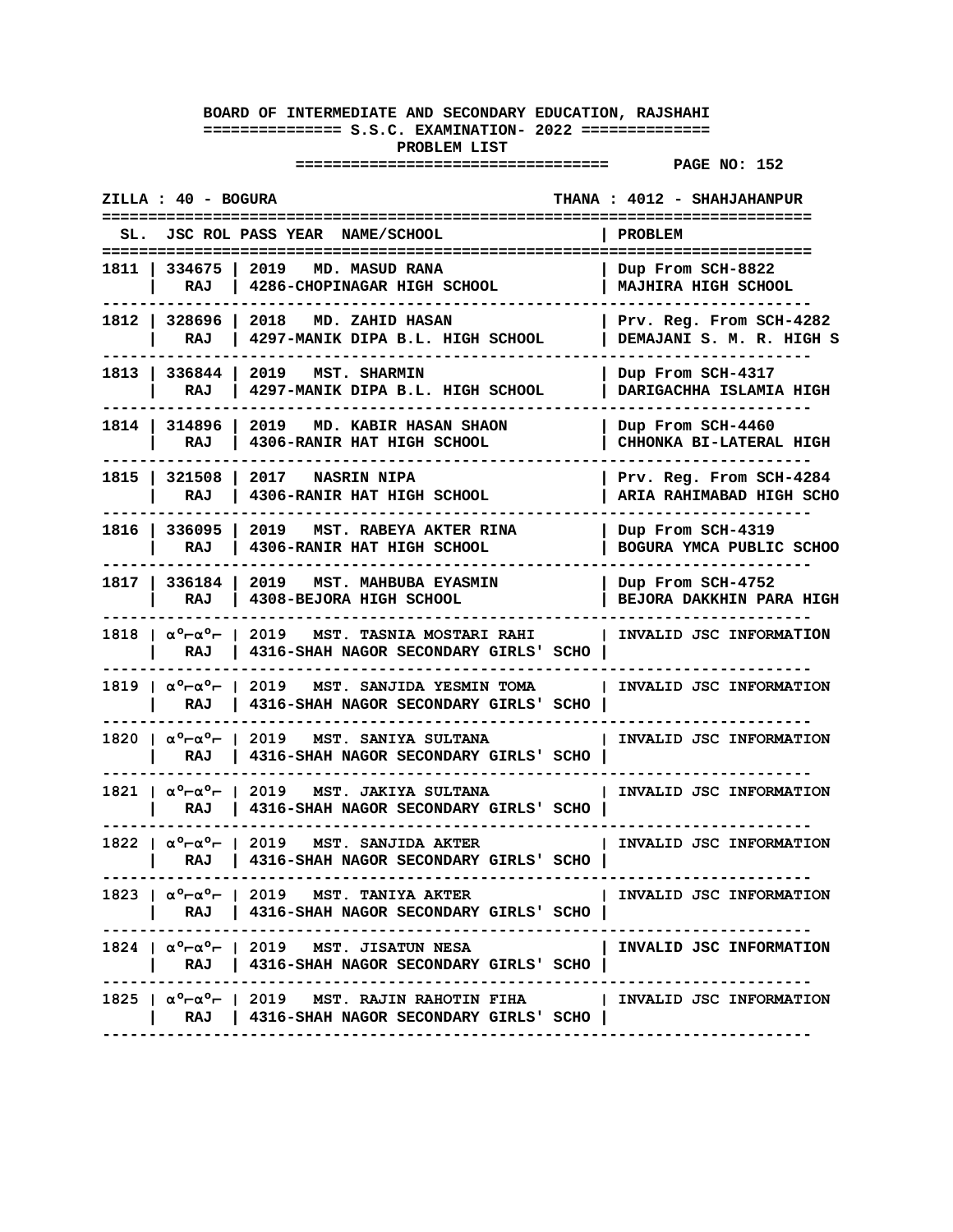| ZILLA : 40 - BOGURA                                                                                                                                                                          |         | THANA : 4012 - SHAHJAHANPUR |
|----------------------------------------------------------------------------------------------------------------------------------------------------------------------------------------------|---------|-----------------------------|
| SL. JSC ROL PASS YEAR NAME/SCHOOL                                                                                                                                                            | PROBLEM |                             |
| 1826   αº-αº-   2019   MST. NUREYA ZANNAT TESHA<br>RAJ<br>  4316-SHAH NAGOR SECONDARY GIRLS' SCHO                                                                                            |         | INVALID JSC INFORMATION     |
| 1827   α°-α°-   2019   MST. NISHI AKTER<br>RAJ   4316-SHAH NAGOR SECONDARY GIRLS' SCHO                                                                                                       |         | INVALID JSC INFORMATION     |
| $1828$   $\alpha^{\circ}$ - $\alpha^{\circ}$ -   2019 MST. AKHI AKTER SURAIYA   INVALID JSC INFORMATION<br>RAJ   4316-SHAH NAGOR SECONDARY GIRLS' SCHO                                       |         |                             |
| 1829   $\alpha^{\circ}$ - $\alpha^{\circ}$ -   2019   MST. KAMRUNNAHER BRISTY   INVALID JSC INFORMATION<br>RAJ   4316-SHAH NAGOR SECONDARY GIRLS' SCHO                                       |         |                             |
| 1830   αº-αº-   2019   MST. SUMIYA NASRIN<br>RAJ   4316-SHAH NAGOR SECONDARY GIRLS' SCHO                                                                                                     |         | INVALID JSC INFORMATION     |
| 1831   $\alpha^{\circ}$ - $\alpha^{\circ}$ -   2019   NUR ARAMATH SURAIYA   INVALID JSC INFORMATION<br>  RAJ   4316-SHAH NAGOR SECONDARY GIRLS' SCHO                                         |         |                             |
| 1832   $\alpha^{\circ}$ - $\alpha^{\circ}$ -   2019   MST. HABIBA KHATUN   INVALID JSC INFORMATION<br>RAJ   4316-SHAH NAGOR SECONDARY GIRLS' SCHO                                            |         |                             |
| 1833   $\alpha^{\circ}$ - $\alpha^{\circ}$ -   2019   MST. MIM KHATUN<br>RAJ   4316-SHAH NAGOR SECONDARY GIRLS' SCHO                                                                         |         | INVALID JSC INFORMATION     |
| 1834   $\alpha^{\circ}$ - $\alpha^{\circ}$ -   2019   MST. RABEYA AKTER LIMA   INVALID JSC INFORMATION<br>RAJ   4316-SHAH NAGOR SECONDARY GIRLS' SCHO                                        |         |                             |
| 1835   $\alpha$ ° $\vdash$ $\alpha$ ° $\vdash$   2019   MST. MORIUM ZAHAN<br>RAJ   4316-SHAH NAGOR SECONDARY GIRLS' SCHO                                                                     |         | INVALID JSC INFORMATION     |
| 1836   $\alpha^0$ - $\alpha^0$ -   2019   MST, SALMA AKTER<br>RAJ   4316-SHAH NAGOR SECONDARY GIRLS' SCHO                                                                                    |         | INVALID JSC INFORMATION     |
| $1837$   $\alpha^{\circ}$ $\vdash$ $\alpha^{\circ}$ $\vdash$   2019 MST. MUNNE AKTER<br>RAJ   4316-SHAH NAGOR SECONDARY GIRLS' SCHO                                                          |         | INVALID JSC INFORMATION     |
| 1838   $\alpha^{\circ}$ - $\alpha^{\circ}$ -   2019   MST. JANNATI AKTER MIM   INVALID JSC INFORMATION<br>RAJ   4316-SHAH NAGOR SECONDARY GIRLS' SCHO  <br>------------------------          |         |                             |
| 1839   $\alpha^{\circ}$ - $\alpha^{\circ}$ -   2019   MST. AISHA AKTER SRITY   INVALID JSC INFORMATION<br>RAJ   4316-SHAH NAGOR SECONDARY GIRLS' SCHO  <br>--------------------------------- |         |                             |
| 1840   $\alpha^0$ $\alpha^0$ $\tau$   2019 MST. AISHA AKTER SRITY   Dup From SCH-8822<br>RAJ   4316-SHAH NAGOR SECONDARY GIRLS' SCHO   MAJHIRA HIGH SCHOOL                                   |         |                             |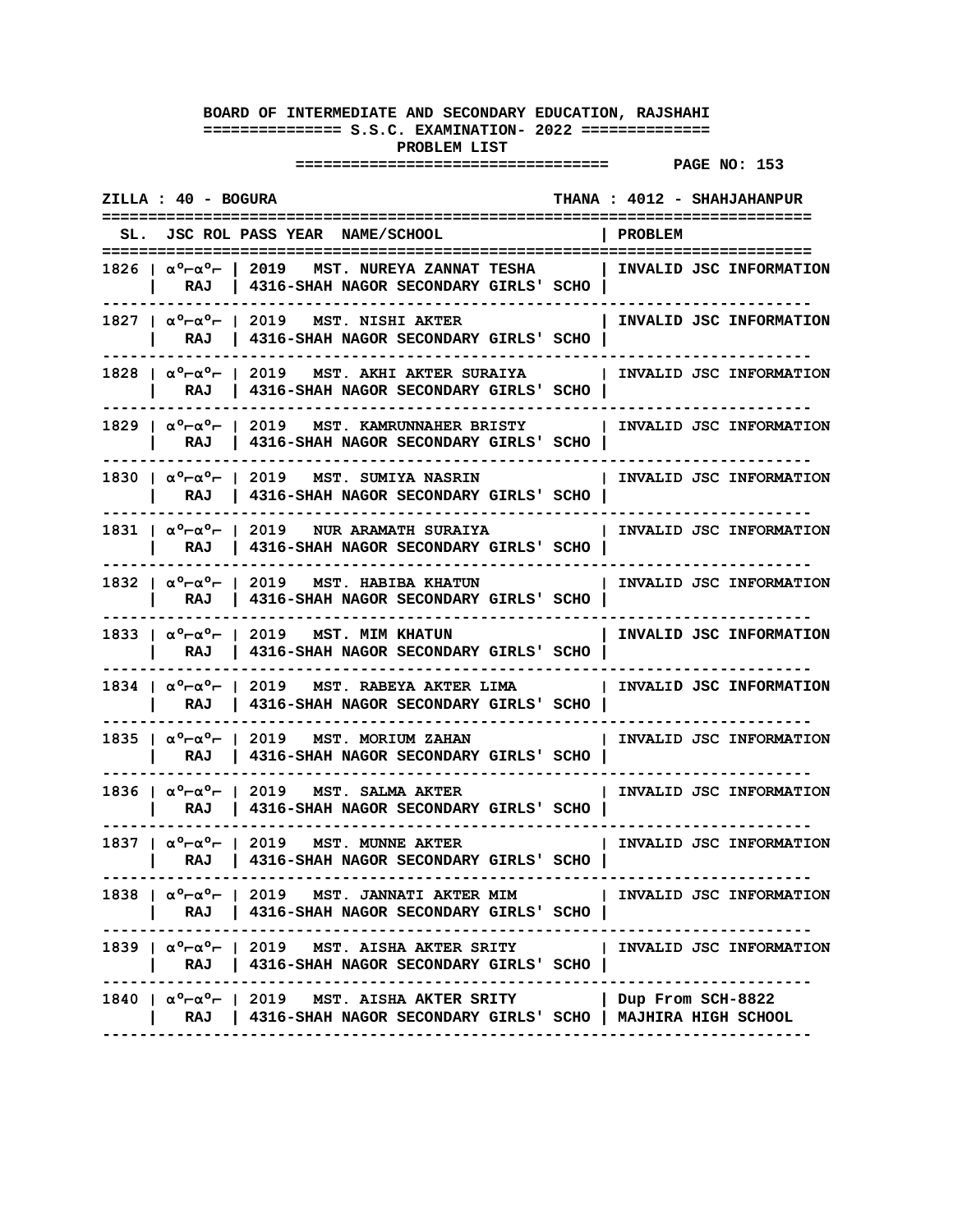| ZILLA : 40 - BOGURA     |                                                                        | THANA: 4012 - SHAHJAHANPUR                         |
|-------------------------|------------------------------------------------------------------------|----------------------------------------------------|
| SL.                     | JSC ROL PASS YEAR NAME/SCHOOL                                          | PROBLEM<br>====================                    |
| 1841<br>333851<br>RAJ   | 2019<br><b>TANJIM MASTAFA</b><br>4350-BOGURA CANTONMENT PUBLIC SCHOOL  | CORRECTION B.DATE 02/11/06                         |
| 1842<br>334174<br>RAJ   | 2019<br>MD. SAJIB HOSEN SERAT<br>4350-BOGURA CANTONMENT PUBLIC SCHOOL  | Dup From SCH-4263<br>GOVERNMENT CHANCHAITARA       |
| 1843   306768<br>RAJ    | 2019<br>RIYAZUL JANNAT HUMAIRA<br>4750-SHAJAPUR BALPUKUR HIGH SCHOOL   | Dup From SCH-4298<br><b>FAIZULLAH HIGH SCHOOL</b>  |
| 1844<br>335031<br>RAJ   | 2019<br><b>MD. MUNNA HOSSAIN</b><br>4750-SHAJAPUR BALPUKUR HIGH SCHOOL | Dup From SCH-4317<br>DARIGACHHA ISLAMIA HIGH       |
| 1845<br>335066<br>RAJ   | 2019<br>SHAIYED ASHIK ZAMAN<br>4750-SHAJAPUR BALPUKUR HIGH SCHOOL      | Dup From SCH-4319<br>BOGURA YMCA PUBLIC SCHOO      |
| 1846 l<br>336281<br>RAJ | 2019<br>MST. AKHI AKTER<br>4750-SHAJAPUR BALPUKUR HIGH SCHOOL          | Dup From SCH-8822<br>MAJHIRA HIGH SCHOOL           |
| 1847<br>336653<br>RAJ   | 2019<br>MST. MUSFIKA AKTER<br>4750-SHAJAPUR BALPUKUR HIGH SCHOOL       | Dup From SCH-4281<br>NOGAR GIRLS' HIGH SCHOOL      |
| 1848                    | 2002<br><b>JUNAED AHMED</b><br>4751-MILLENNIUM SCHOLASTIC SCHOOL       | INVALID JSC INFORMATION                            |
| 1849 I<br>336184<br>RAJ | 2019<br>MST. MAHBUBA EYASMIN<br>4752-BEJORA DAKKHIN PARA HIGH SCHOOL   | Dup From SCH-4308<br><b>BEJORA HIGH SCHOOL</b>     |
| 336204<br>1850<br>RAJ   | 2019<br>MST. SATHY AKTER<br>4752-BEJORA DAKKHIN PARA HIGH SCHOOL       | Dup From SCH-4256<br>SULTANGANJ HIGH SCHOOL        |
| 1851  <br>334675<br>RAJ | MD. MASUD RANA<br>2019<br>8822-MAJHIRA HIGH SCHOOL                     | Dup From SCH-4286<br><b>CHOPINAGAR HIGH SCHOOL</b> |
| 1852<br>336281<br>RAJ   | 2019<br>MST. AKHI AKTER<br>8822-MAJHIRA HIGH SCHOOL                    | Dup From SCH-4750<br>SHAJAPUR BALPUKUR HIGH S      |
| 1853<br>336292<br>RAJ   | 2019<br>MST. AISHA AKTER SRITY<br>8822-MAJHIRA HIGH SCHOOL             | Dup From SCH-4316<br>SHAH NAGOR SECONDARY GIR      |
|                         |                                                                        |                                                    |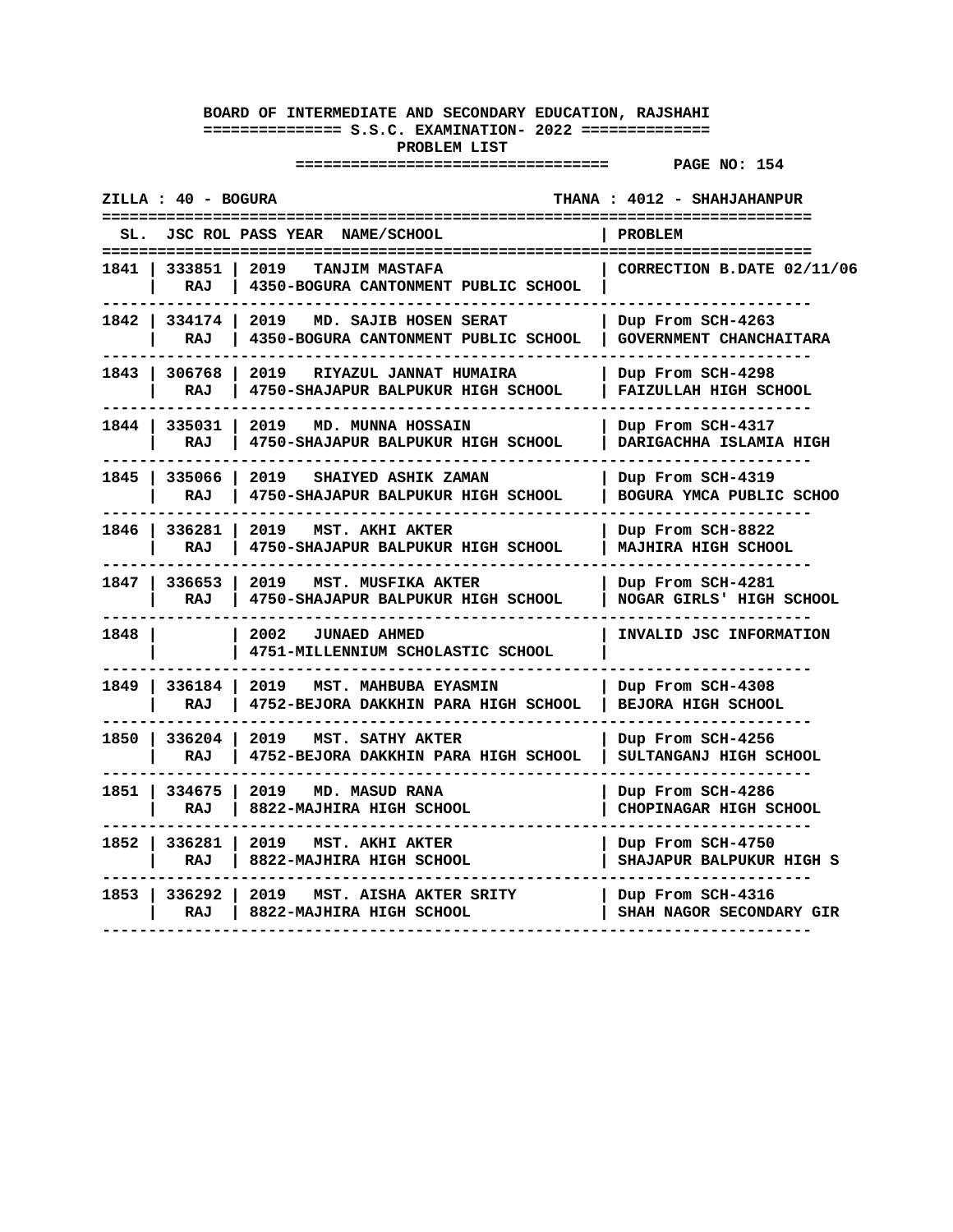|        | ZILLA : 45 - JOYPURHAT      |                                                                             | THANA : 4501 - JOYPURHAT SADAR                          |
|--------|-----------------------------|-----------------------------------------------------------------------------|---------------------------------------------------------|
| SL.    |                             | JSC ROL PASS YEAR NAME/SCHOOL                                               | <b>PROBLEM</b>                                          |
| 1854 I | 336630<br>RAJ               | 2018<br><b>RATNA AKTER RUMI</b><br>5007-BHADSA HIGH SCHOOL                  | Prv. Reg. From SCH-5007<br><b>BHADSA HIGH SCHOOL</b>    |
| 1855 l |                             | 2001 SADIA MAHMUD<br>5013-JOYPURHAT GOVT. GIRLS' HIGH SCHO                  | INVALID JSC INFORMATION                                 |
| 1856 l | 344621<br>RAJ               | 2019 ROKEYA SHIKHA<br>5014-KHANJANPUR MISSION GIRLS' HIGH S                 | Dup From SCH-5020<br>DOGACHHI HIGH SCHOOL               |
|        | 1857   345066<br>RAJ        | 2019<br>MOST. SUMAYA EASMIN ALPONA<br>5014-KHANJANPUR MISSION GIRLS' HIGH S | Dup From SCH-1505<br>DAOKANDI HIGH SCHOOL               |
| 1858 I | 342321<br>RAJ               | 2019<br><b>TASMIA SNIGDHA</b><br>5015-TEGHOR GIRLS' HIGH SCHOOL             | Dup From SCH-5022<br>JOYPURHAT GIRLS' HIGH SC           |
| 1859 I | 220776<br>MAD               | 2018 MD. RIYAD HOSAIN<br>5017-BANKILA MOHSENIA HIGH SCHOOL                  | Prv. Reg. From SCH-8833<br>CHHOTA MAJHIPARA HIGH SC     |
|        | 1860   342296<br>RAJ        | 2018 MD. YUSUF ALI<br>5017-BANKILA MOHSENIA HIGH SCHOOL                     | Prv. Reg. From SCH-5104<br><b>BARKANDRI HIGH SCHOOL</b> |
|        | 1861   344387<br>RAJ        | 2019<br><b>MST. MASRUFA AKTER</b><br>5018-DHALAHAR HIGH SCHOOL              | Dup From SCH-5112<br>SONAPUR HIGH SCHOOL                |
|        | 1862   344621<br>RAJ        | 2019<br>ROKEYA SHIKHA<br>5020-DOGACHHI HIGH SCHOOL                          | Dup From SCH-5014<br><b>KHANJANPUR MISSION GIRLS</b>    |
| 1863   | 342321<br>RAJ               | 2019<br><b>TASMIA SNIGDHA</b><br>5022-JOYPURHAT GIRLS' HIGH SCHOOL          | Dup From SCH-5015<br>TEGHOR GIRLS' HIGH SCHOO           |
| 1864 l | 345052<br>RAJ               | 2019 RAKHI AKTAR<br>5029-DURGA DAHA GIRLS' HIGH SCHOOL                      | Dup From SCH-8834<br>HARIPUR HIGH SCHOOL                |
| 1865 l | 345066 l<br>RAJ             | 2019<br>MOST. SUMAYA EASMIN ALPONA<br>5029-DURGA DAHA GIRLS' HIGH SCHOOL    | Dup From SCH-5014<br><b>KHANJANPUR MISSION GIRLS</b>    |
| 1866 l | RAJ                         | 335867   2018 SABEKUN NAHAR<br>5031-AL HERA ACADEMY HIGH SCHOOL             | Prv. Reg. From SCH-5011<br>DADRA HIGH SCHOOL            |
|        | RAJ                         | 1867   328969   2017 HIRA MONDOL<br>5034-PANCHURCHAK HIGH SCHOOL            | CORRECTION B.DATE 28/12/01                              |
|        | 1868   337102   2018<br>RAJ | <b>MD. HOJAIFA</b><br>5038-BANSKATA KAZIPARA HIGH SCHOOL                    | Prv. Reg. From SCH-5008  <br>SHYAMPUR HIGH SCHOOL       |
|        |                             |                                                                             |                                                         |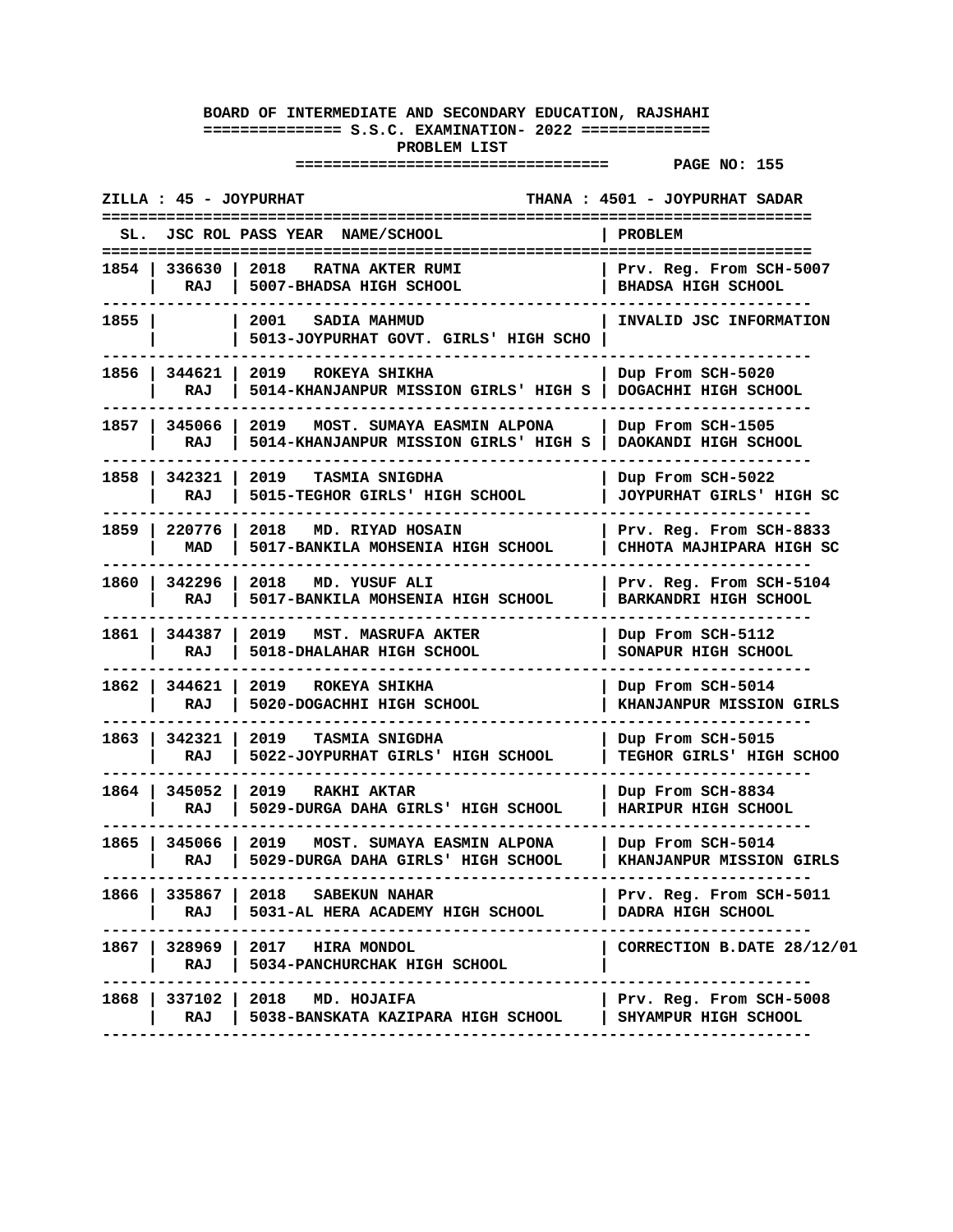| ZILLA : 45 - JOYPURHAT                                             | THANA: 4501 - JOYPURHAT SADAR                 |
|--------------------------------------------------------------------|-----------------------------------------------|
| SL. JSC ROL PASS YEAR NAME/SCHOOL                                  | PROBLEM                                       |
| 1869   345052   2019 RAKHI AKTAR<br>RAJ   8834-HARIPUR HIGH SCHOOL | Dup From SCH-5029<br>DURGA DAHA GIRLS' HIGH S |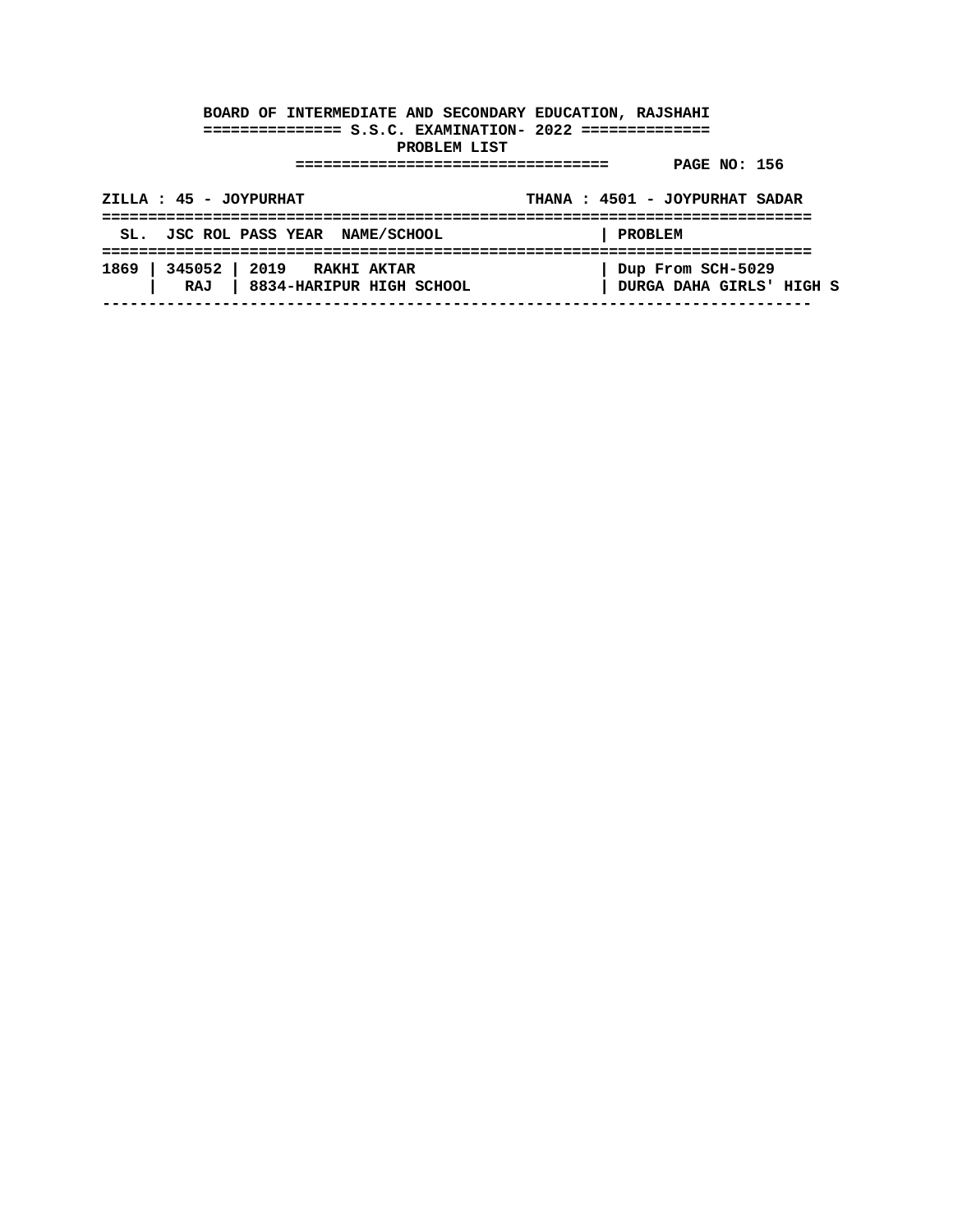| ZILLA : 45 - JOYPURHAT<br>.=======================                                            | THANA: 4502 - KALAI                           |
|-----------------------------------------------------------------------------------------------|-----------------------------------------------|
| SL. JSC ROL PASS YEAR NAME/SCHOOL                                                             | PROBLEM                                       |
| 1870   345572   2019 MST. SHINTHIA TASNIM SOMA<br>  5052-MOLAMGARIHAT B.L. HIGH SCHOOL<br>RAJ | Dup From SCH-5058<br>PUNAT GIRLS' HIGH SCHOOL |
| 1871   345303   2019 MST. TABASSUM AKTER<br>RAJ   5054-BEALA BI-LATERAL HIGH SCHOOL           | Dup From SCH-4635<br>SONATALA PILOT GIRLS' HI |
| 1872   345572   2019 MST. SHINTHIA TASNIM SOMA<br>RAJ<br>  5058-PUNAT GIRLS' HIGH SCHOOL      | Dup From SCH-5052<br>MOLAMGARIHAT B.L. HIGH S |
|                                                                                               |                                               |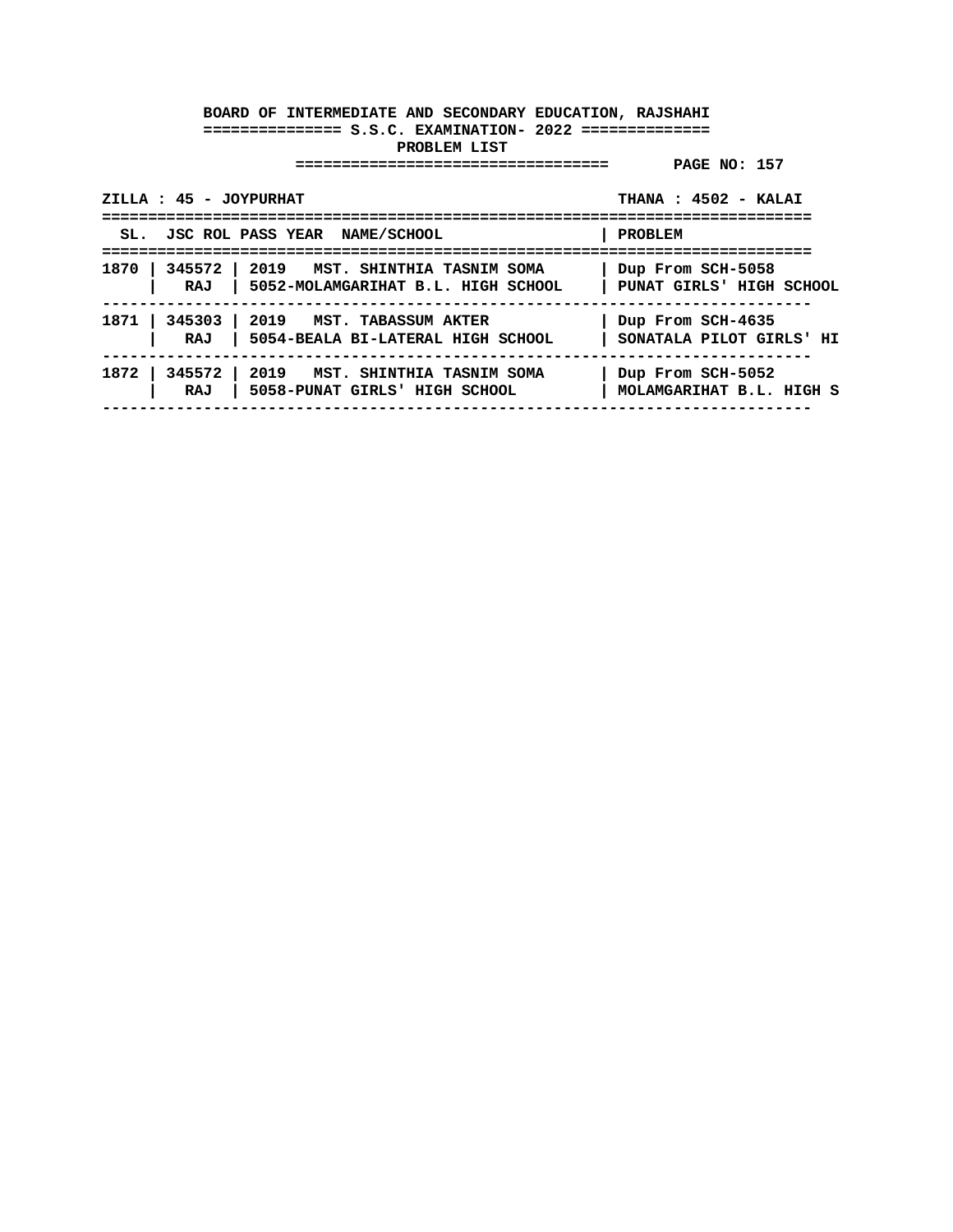| ZILLA : 45 - JOYPURHAT |                                                                                        | THANA: 4503 - AKKELPUR                                         |
|------------------------|----------------------------------------------------------------------------------------|----------------------------------------------------------------|
|                        | SL. JSC ROL PASS YEAR NAME/SCHOOL                                                      | PROBLEM                                                        |
| RAJ                    | ---------------<br>1873   352865   2019 MD. SIYAM HOSSEN<br>  5078-RAIKALI HIGH SCHOOL | -------------<br>Dup From SCH-4825<br>KHANDAKAR ABUL KASHEM HI |
| RAJ                    | 1874   353419   2019 MD. MOYNUL ISLAM<br>5080-TILAKPUR HIGH SCHOOL                     | Dup From SCH-2520<br>TILAKPUR MUSLIM HIGH SCH                  |
| RAJ                    | 1875   346843   2018   MST. UMMAY HABIBA<br>5090-AMBARI KALANJA GIRLS' HIGH SCHOO      | Prv. Reg. From SCH-5082<br>PUNDURIA HIGH SCHOOL                |
| 1876 l<br>RAJ          | $346844$   2018 MST. SHAMIMA AKHTER MITHI<br>5090-AMBARI KALANJA GIRLS' HIGH SCHOO     | Prv. Reg. From SCH-5082<br>PUNDURIA HIGH SCHOOL                |
| 1877<br>RAJ            | 346845   2018   MST. TITHI PARVIN<br>5090-AMBARI KALANJA GIRLS' HIGH SCHOO             | Prv. Reg. From SCH-5082<br>PUNDURIA HIGH SCHOOL                |
|                        |                                                                                        |                                                                |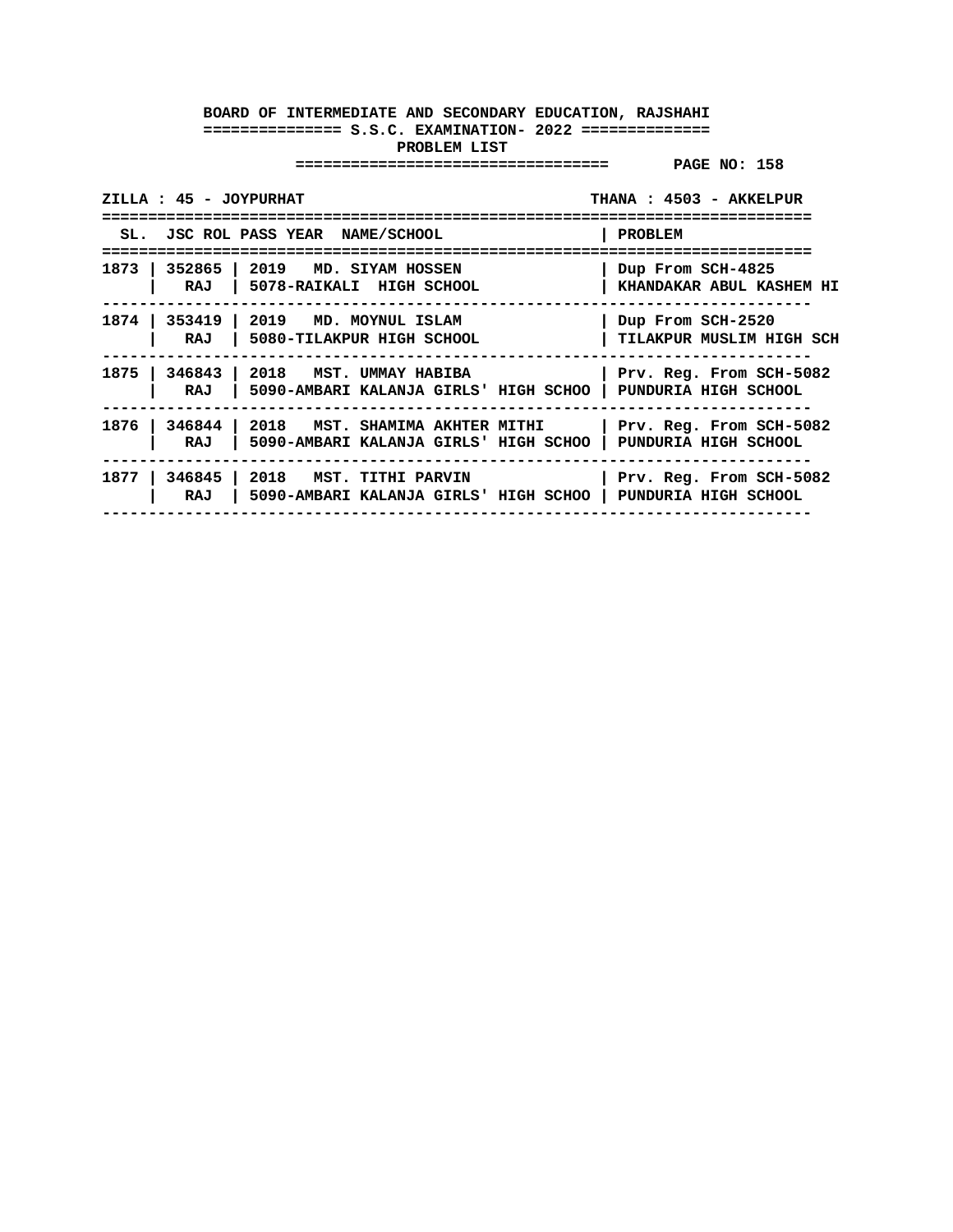| ZILLA : 45 - JOYPURHAT                                                                                 | THANA: 4504 - PANCHBIBI                                                     |
|--------------------------------------------------------------------------------------------------------|-----------------------------------------------------------------------------|
| SL. JSC ROL PASS YEAR NAME/SCHOOL                                                                      | <b>PROBLEM</b>                                                              |
| 2019 MD. HASIBUL ISLAM TUHINE<br>1878 I<br>349215 1<br>RAJ<br>5100-PANCHBIBI L. B. PILOT GOVT. HIGH    | .=====================<br>  Dup From SCH-5106<br>  AYMA RASULPUR HAJI MONIR |
| 1879   349273<br>2019<br>TANZIN HASAN MONDAL<br>RAJ<br>5100-PANCHBIBI L. B. PILOT GOVT. HIGH           | Dup From SCH-5106<br>AYMA RASULPUR HAJI MONIR                               |
| 1880 l<br>349215<br>2019<br>MD. HASIBUL ISLAM TUHINE<br>RAJ<br>5106-AYMA RASULPUR HAJI MONIR UDDIN H   | Dup From SCH-5100<br>PANCHBIBI L. B. PILOT GO                               |
| 1881 l<br>2019<br>349273<br>TANZIN HASAN MONDAL<br>RAJ<br>5106-AYMA RASULPUR HAJI MONIR UDDIN H        | Dup From SCH-5100<br>PANCHBIBI L. B. PILOT GO                               |
| 1882 l<br>348124 l<br>2019<br><b>TUHIN KHATUN</b><br>RAJ<br>5108-UCHAI JERKA S. C. HIGH SCHOOL         | Dup From SCH-5163<br>MOTHPARA HIGH SCHOOL                                   |
| 1883   346945  <br>2019<br>MD. MOHTASIM BILLAH RAHAT<br>5109-PIARA CHHATINALI HIGH SCHOOL<br>RAJ       | Dup From SCH-4307<br>SOS HERMANN GMEINER COLL                               |
| 1884 l<br>118762<br>2018<br><b>ROJON MURMU</b><br>5112-SONAPUR HIGH SCHOOL<br>RAJ                      | Prv. Reg. From SCH-1407<br>SATPUKURIA HIGH SCHOOL                           |
| 1885 I<br>344387 1<br>2019<br>MST. MASRUFA AKTER<br>RAJ<br>5112-SONAPUR HIGH SCHOOL                    | Dup From SCH-5018<br>DHALAHAR HIGH SCHOOL                                   |
| 1886 l<br>351028<br>2019<br><b>MD. JANNATUN NAIM</b><br>5114-MOHIPUR MAULANA BHASANI HIGH SCH  <br>RAJ | Dup From SCH-5136<br>BARATARA HIGH SCHOOL                                   |
| 1887 l<br>330758<br>2017 MST. FARHANA NASRIN<br>RAJ<br>5121-AGAIR HIGH SCHOOL                          | Prv. Reg. From SCH-5018<br><b>DHALAHAR HIGH SCHOOL</b>                      |
| 1888 l<br>340277 l<br>2018<br>MST. JAHANARA AKTAR<br>5163-MOTHPARA HIGH SCHOOL<br>RAJ                  | Prv. Reg. From SCH-5018<br>DHALAHAR HIGH SCHOOL                             |
| 1889 l<br>348124 l<br>2019<br><b>TUHIN KHATUN</b><br>5163-MOTHPARA HIGH SCHOOL<br>RAJ                  | Dup From SCH-5108<br>UCHAI JERKA S. C. HIGH S                               |